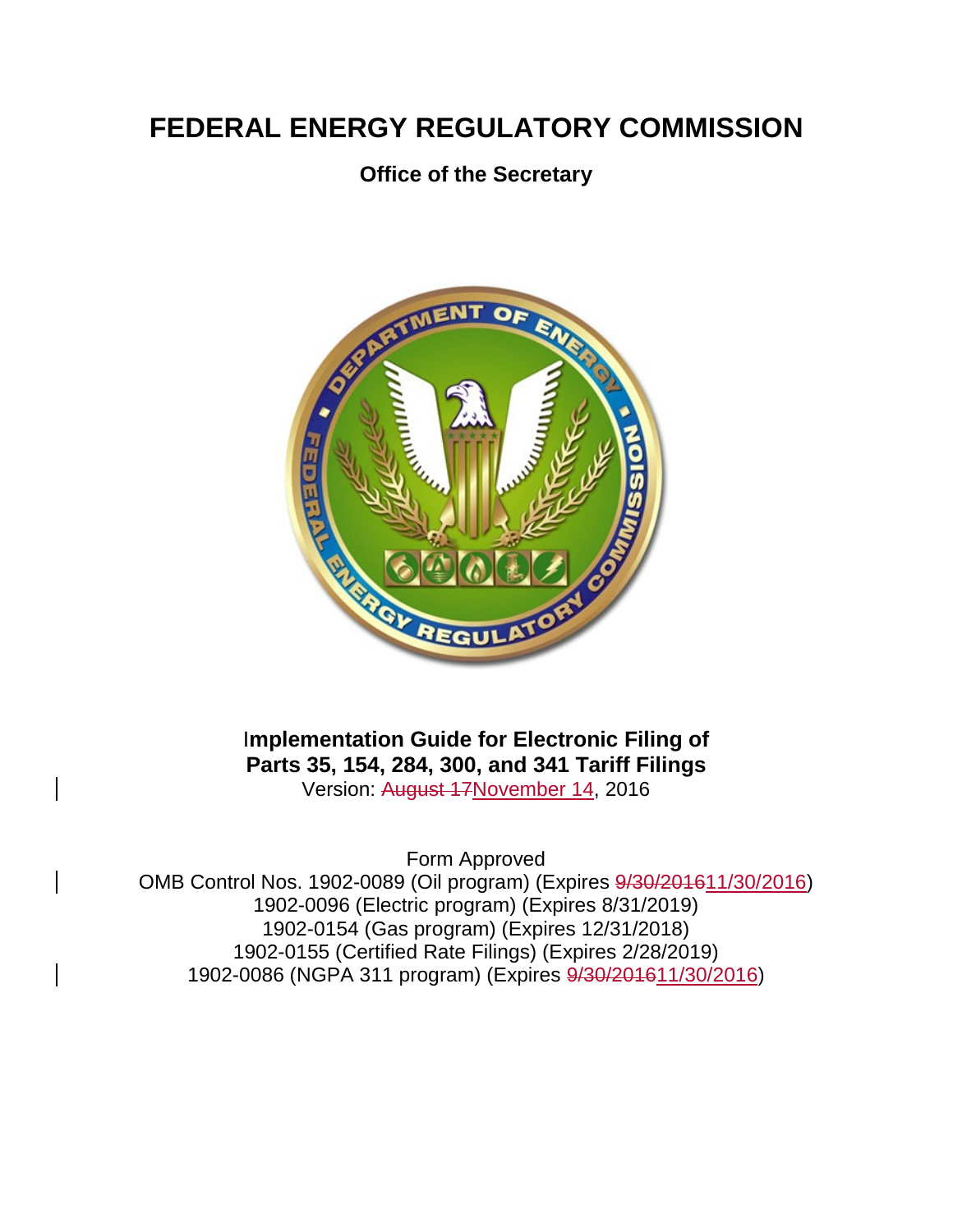# **Implementation Guide for Electronic Tariff Filing**

# **Executive Summary**

This implementation guide is for use by entities required to submit tariffs, rate schedules, and service agreements together with supporting documentation to the Federal Energy Regulatory Commission (FERC) pursuant to Title 18 Code of Federal Regulations Parts 35, 154, 284, 300, 341 or other Parts as required by FERC. Filings which historically were submitted in hard copy should be submitted electronically according to the guidelines contained herein. To accomplish this, the components of the previous filings will need to be separated into various pieces of identifying information as defined by the data elements contained herein. These data elements and their accompanying data, are hierarchically organized by the XML schema and when compiled constitute an XML filing package for an electronic Tariff Filing. The XML filing package is then uploaded through a web portal. The following is a guide describing the various processes/mechanisms, data tables, code values/reference tables, and technical specifications used in the submission of such Tariff Filings.

## **Table of Contents:**

| <b>Appendix</b>                                                   |  |
|-------------------------------------------------------------------|--|
| Instruction Manual for Electronic Filing of Part 154 Rate Filings |  |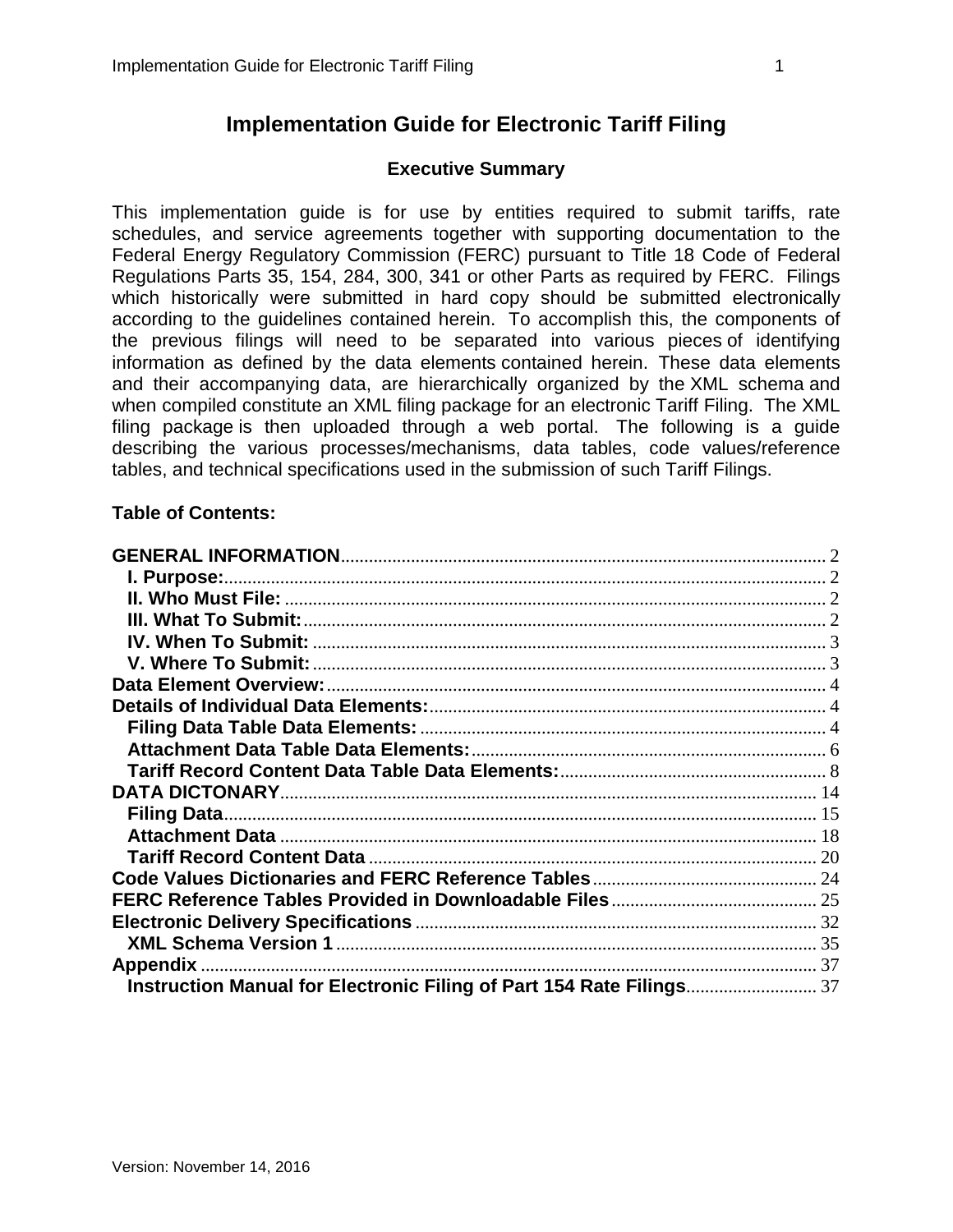## <span id="page-2-0"></span>**I. Purpose:**

<span id="page-2-1"></span>Companies and entities are required to submit tariffs, rate schedules, and service agreements together with supporting documentation to the Federal Energy Regulatory Commission (FERC) pursuant to Title 18 Code of Federal Regulations Parts 35, 154, 284, 300, 341 or other Parts as required by FERC. Filings which historically were submitted in hard copy should be submitted electronically according to the guidelines contained herein.

# **II. Who Must File:**

<span id="page-2-2"></span>The companies or entities covered are those that submit tariffs, rates, or contracts with the Commission pursuant to the Natural Gas Act (NGA), the Natural Gas Policy Act of 1978 (NGPA), the Federal Power Act (FPA), the Interstate Commerce Act (ICA), the Flood Control Act, the Bonneville Power Act, the Northwest Power Planning Act, and other relevant statutes. Included among the companies or entities covered by the requirements are: Regional Transmission Organizations (RTOs) and independent system operators (ISOs); power authorities and federal power marketing administrations which file rates, contracts, or tariffs at the Commission; intrastate natural gas pipelines that file rates and operating conditions pursuant to the NGPA; interstate natural gas pipelines subject to the NGA which serve only an industrial customer; and companies or entities that may make voluntary tariff filings, such as reciprocity filings pursuant to Order No. 888.

# **III. What To Submit:**

<span id="page-2-3"></span>Under the standards and guidelines described below, tariff filings and related supporting material made by covered filing entities must be made in conformance with the XML schema. The schema essentially is a method by which the filing entities can communicate information to the Commission. The schema proscribes the metadata elements and the textual information that must be included in the filing package. The data elements included in XML filing package are required to properly identify the nature of the tariff filing, organize the tariff database, and maintain the proper relationship of tariff provisions in relation to other provisions. The XML filing package must be zipped before filing with the Commission. The XML schema will be maintained on the Commission website along with the required codes, descriptions, and other requirements. The Secretary of the Commission, under Order No. 703, has delegated authority to make modifications to them if necessary.**[1](#page-2-4)**

Documents submitted as part of the XML filing package must conform with the Secretary of the Commission's instructions pertaining to allowable electronic file and document formats, the filing of complex documents, whether paper copes are required, and procedural guidelines for submissions via the Internet.<sup>[2](#page-2-5)</sup>

<span id="page-2-5"></span>**<sup>2</sup>** *Id.*

<span id="page-2-4"></span>**<sup>1</sup>** 18 CFR 375.302(z) (2010).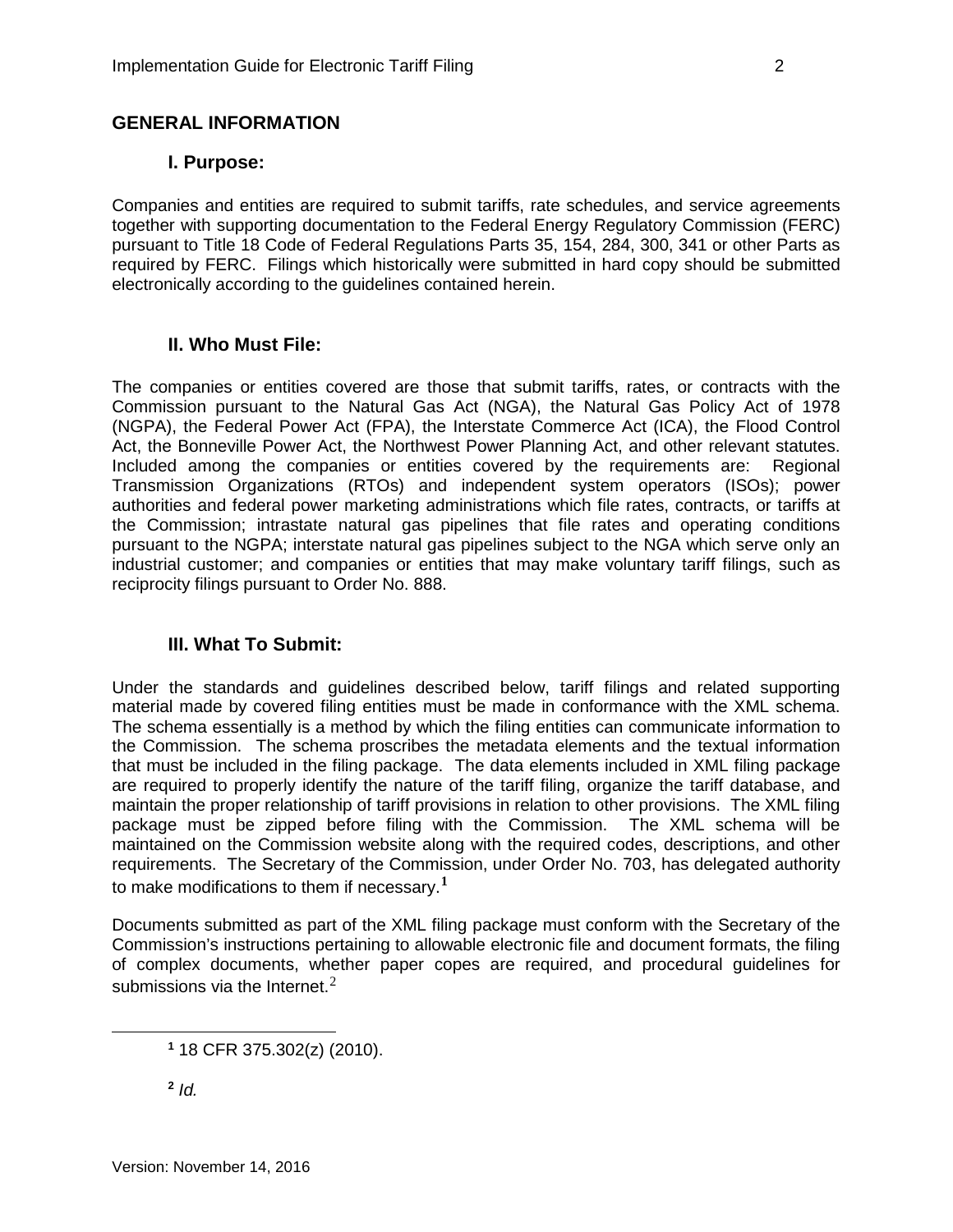Special permission is required if a filing entity wants to covert an electronic tariff on file with the Commission from a sheet or section based approach to an entire document approach.

## **IV. When To Submit:**

<span id="page-3-0"></span>The tariff filing should be filed with the Commission at the time the filing entity proposes a change in service or rate, or as required by Commission regulation or order.

# **V. Where To Submit:**

<span id="page-3-1"></span>Submit this report to:

Office of the Secretary Federal Energy Regulatory Commission Washington, DC 20426

Interested persons may obtain information on the reporting requirements by contacting the following: Federal Energy Regulatory Commission, 888 First Street, N.E., Washington, D.C. 20426, [Attention: Information Clearance Officer, Office of the Executive Director, email: [dataclearance@ferc.gov,](mailto:dataclearance@ferc.gov) phone: (202) 502-8663, fax: (202) 273-0873] Please send comments concerning the collections of information and the associated burden estimate(s), to the contact listed above and to the Office of Information and Regulatory Affairs, Office of Management and Budget, Washington, D.C. 20503 [Attention: Desk Officer for the Federal Energy Regulatory<br>Commission, phone (202) 395-7345, fax: (202) 395-7285]. Due to security concerns, Commission, phone (202) 395-7345, fax: (202) 395-7285]. comments should be sent electronically to the following e-mail address: oira\_submission@omb.eop.gov. Please reference the OMB control numbers identified above in your submission.

You shall not be penalized for failure to respond to this collection of information unless the collection of information displays a valid OMB control number.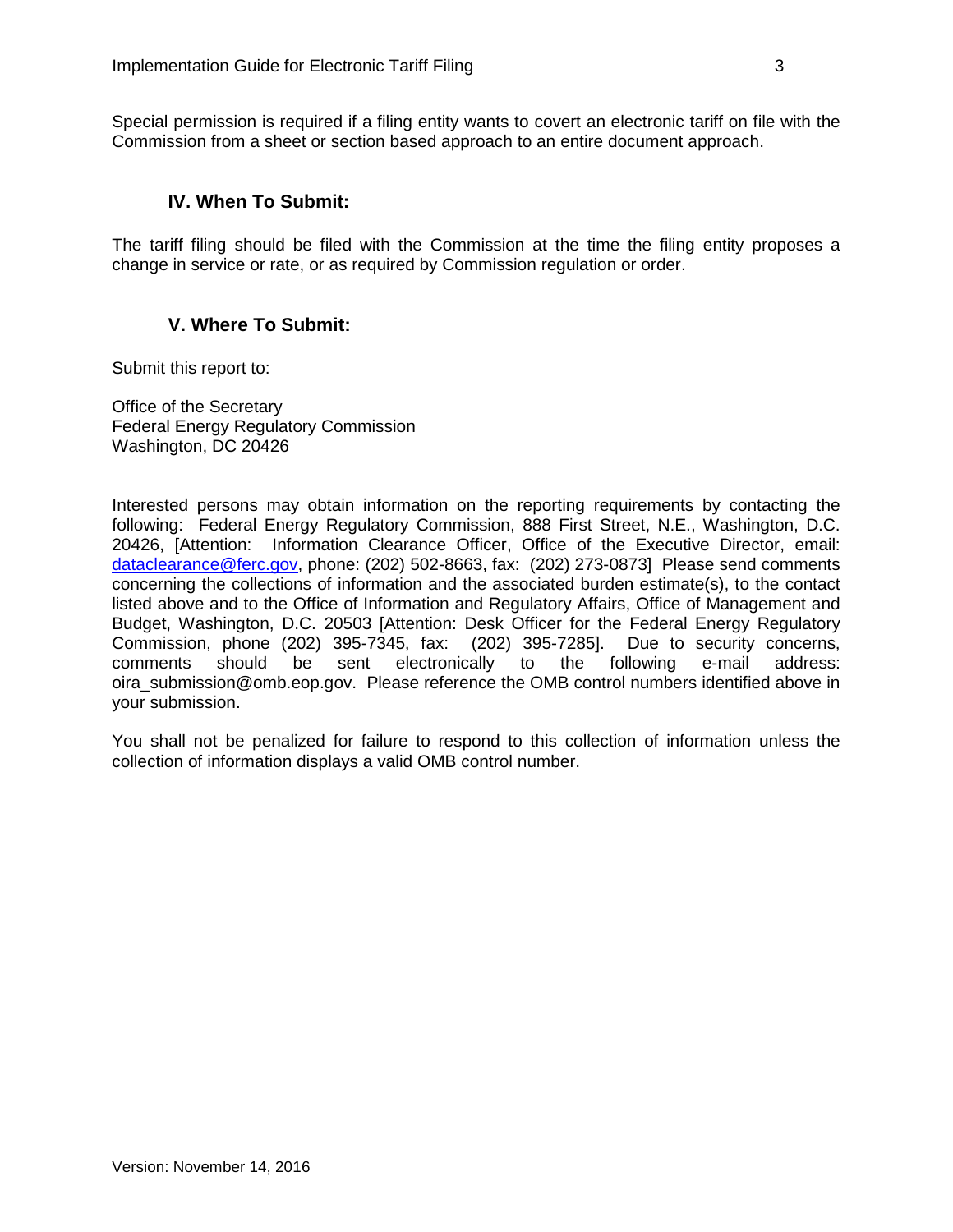## <span id="page-4-0"></span>**Data Element Overview:**

The data elements are the individual pieces of information or data that make up the Tariff Filing. Each will have a defined format, may be required, conditional or optional and may have restricted values. A data element may contain text or an electronic file (e.g., a .PDF file) as more fully explained in this implementation guide. An explanation of the individual data elements is provided in the data table portion of this implementation guide. In such tables, for each data element, the following information is provided:

- Business Name
- Element Name (this is the corresponding technical (metadata) name used in the XML schema)
- Definition of Data Element
- Field Format (length)
- Valid Values
- Usage / Responsibility and Conditions

### <span id="page-4-1"></span>**Details of Individual Data Elements:**

The following are the individual data elements provided in the same order as they appear in the Data Tables:

Note: For additional information on each data element, e.g., formatting requirements see the definitions and other requirements as set forth in the data tables.

#### <span id="page-4-2"></span>**Filing Data Table Data Elements:**

#### **Schema Version:**

This is the version of the XML schema used to create the specific Tariff Filing. The Schema Version and the actual schema will be published on the FERC website located at www.ferc.gov. Any changes to the schema will be made through a FERC notice or order.

#### **Company Identifier:**

A FERC-designated company identifier code used to define an entity registered with FERC to make Tariff Filings. To acquire a company identifier code, a company should apply at FERC's Online Company Registration application, located at [www.ferc.gov.](http://www.ferc.gov/)

#### **Tariff Identifier:**

A unique identifier for a Tariff Submitter's database as it pertains to the database being modified by a Tariff Filing. A Tariff Submitter may have more than one active database. A database may contain one or more tariffs, rate schedules, or service agreements. A Tariff Identifier is supplied by the Tariff Submitter. Once a Tariff Identifier in a Tariff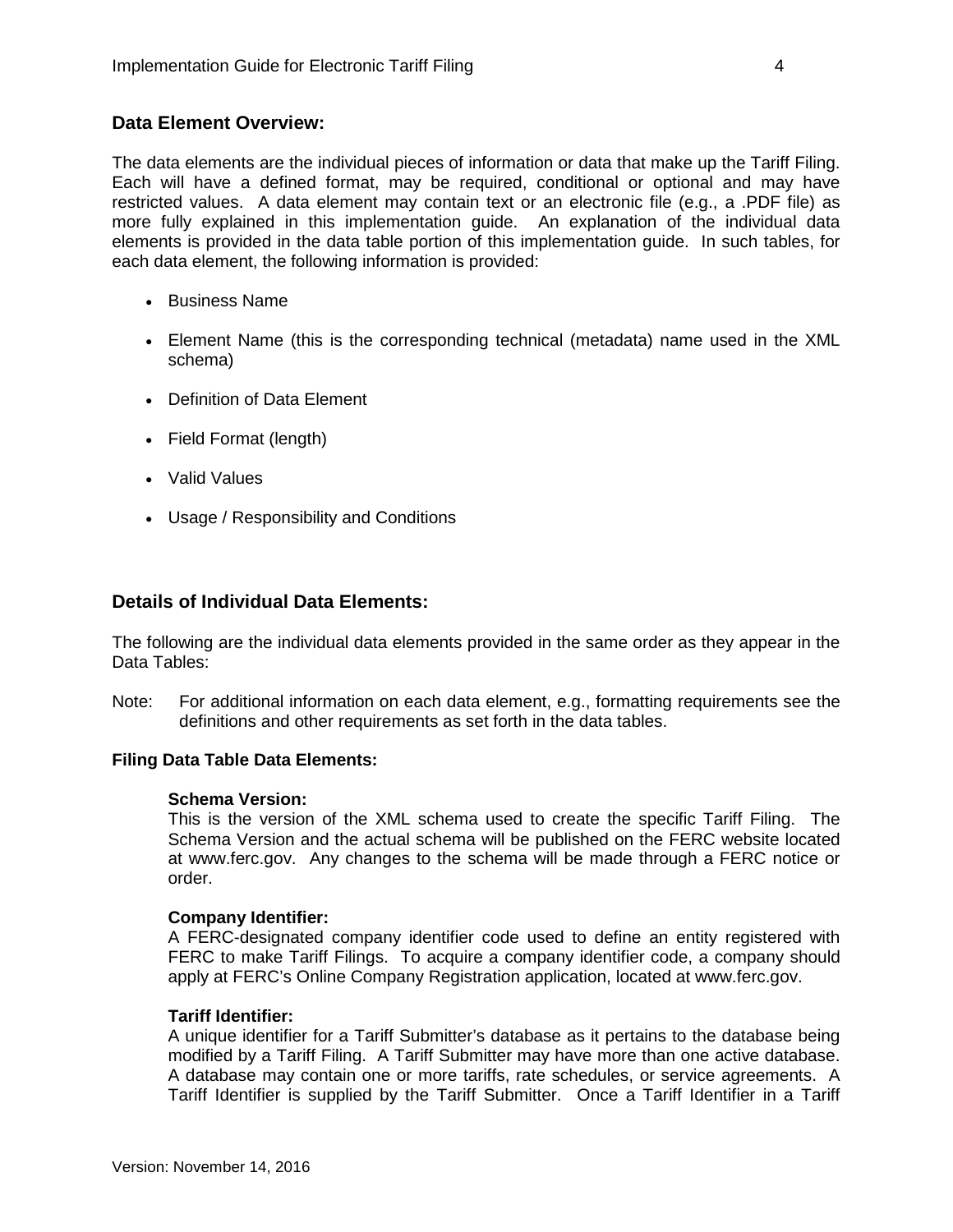Filing has been accepted for filing by the Office of the Secretary (OSEC), it cannot be changed. A Tariff Identifier cannot be reused if cancelled.

### **Tariff Title:**

The name of the database assigned by the Tariff Submitter. The name of the database may not be changed. It is suggested that the Tariff Submitter's name not be included in the Tariff Title, as the Tariff Submitter's name is captured by the Company Identifier.

## **Filing Identifier:**

A unique number identifying the subject Tariff Filing. The Tariff Submitter assigns the value. Filing Identifiers do not have to be assigned sequentially from one filing to the next. If a Tariff Filing is rejected by OSEC prior to being docketed, the Filing Identifier may be reused.

### **Filing Title/Description:**

The title given to the filing by the Tariff Submitter. Additional instructions may be published on the FERC website or via FERC notice or order. This data element will be used in eLibrary as part of the description of the Tariff Filing. The description may be edited by the OSEC before or after posting in eLibrary.

### **Type of Filing Code:**

A numeric code that identifies the Type of Filing being made as defined by FERC regulation. Only one Type of Filing can be submitted in a single Tariff Filing. The Type of Filing Code will dictate the data requirements for the subject filing. A list of allowable codes will be published on the FERC website located at www.ferc.gov, with changes communicated via a FERC notice or order. FERC will provide this information in CSV (comma separated value) and PDF formats which will be updated as regulations are modified. The Commission will use the Type of Filing Code together with the Tariff Record Proposed Effective Date to establish whether a filing is statutory and the applicable statutory timelines.

#### **Associated Filing Identifier:**

Identifies the previous filing, if any, to which the subject filing pertains. The value provided is the Filing Identifier for the previous filing. When Associated Filing data is required, only one Associated Filing number can be provided.

#### **Validation e-mail:**

An e-mail address provided by the Tariff Submitter for notification of the results of the technical validations from the eTariff verification process. The Validation e-mail address does not have to be eRegistered with FERC.

#### **Payment Confirmation Code:**

For certain Type of Filings, the regulations require that a fee be paid along with the Tariff Filing. The payment of such fee is made at www.pay.gov through the FERC Online's eFiling page. The Payment Confirmation Code will be the Accession Number provided on FERC Online's pay.gov confirmation screen when. a successful payment is made. It is suggested that the Tariff Submitter be familiar with the FERC Online's www.pay.gov procedures or pre-pay a set of fees prior to making the Tariff Filing with FERC to avoid last minute delays that may prevent a timely filing.

#### **Suspension Motion:**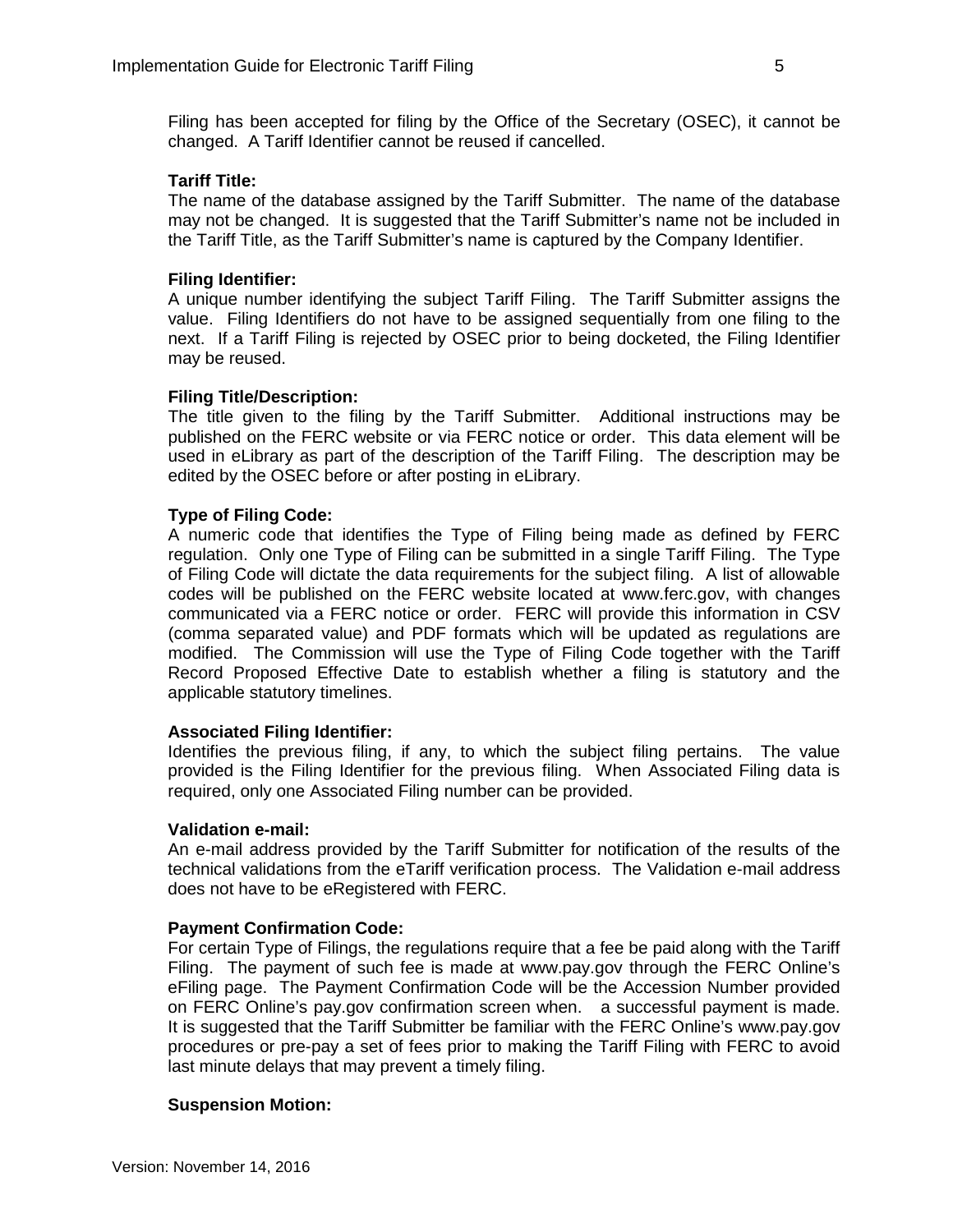As of January 2008, this data element is only applicable to certain Part 154 filings made by interstate natural gas pipelines. It is not applicable to the electric or oil industries. This data element indicates whether or not the Tariff Records should automatically go into effect at the end of the applicable suspension period. If the value provided is no ("N"), the status of the Tariff Record will remain "Suspended" until such time as the Tariff Submitter files an appropriate motion filing. If the value provided is yes ("Y"), FERC's eTariff maintenance will automatically change the status from "Suspended" to "Effective" at the end of the suspension period with no further action required of the Tariff Submitter.

### <span id="page-6-0"></span>**Attachment Data Table Data Elements:**

#### **Attachment Reference Code:**

The data code identifies the type of attachment based on the Type of Filing Code. A list of allowable codes will be published on the FERC website located at www.ferc.gov, with changes communicated via a FERC notice or order. FERC will provide this information in CSV and PDF formats which will be updated as regulations are modified. This data element must be completed for each required attachment, regardless of whether a waiver is requested for the subject attachment. Other attachments should use the Attachment Reference Code provided for "Other".

### **Attachment Description:**

This is the description of the individual attachment. For attachments that are pre-defined by FERC's regulations, the description should be the FERC pre-defined description. For attachments that are added by the Tariff Submitter that are "Other", the description can be any value desired. The Attachment Description is not required if a waiver has been requested for the subject attachment. The Attachment Descriptions provided will be displayed in eLibrary. Additional instructions regarding this data element may be published on the FERC website or via FERC notice or order.

#### **Attachment Waiver Requested:**

This data element indicates whether or not a waiver is requested. A FERC table providing rules for attachments is located at www.ferc.gov. This table indicates whether an attachment for a given Type of Filing Code can be waived. If an attachment is provided, the field is filled with no ("N"). If a waiver for the attachment is allowed, and the Tariff Submitter wants to request a waiver, the field is filled with a yes ("Y"). If "Y" is chosen, there is no need to attach the corresponding attachment. The Waiver Request code is solely for the purpose of passing the OSEC's electronic filing validation checks. The actual request for waiver of the FERC's regulations and supporting documentation must be provided in the transmittal letter.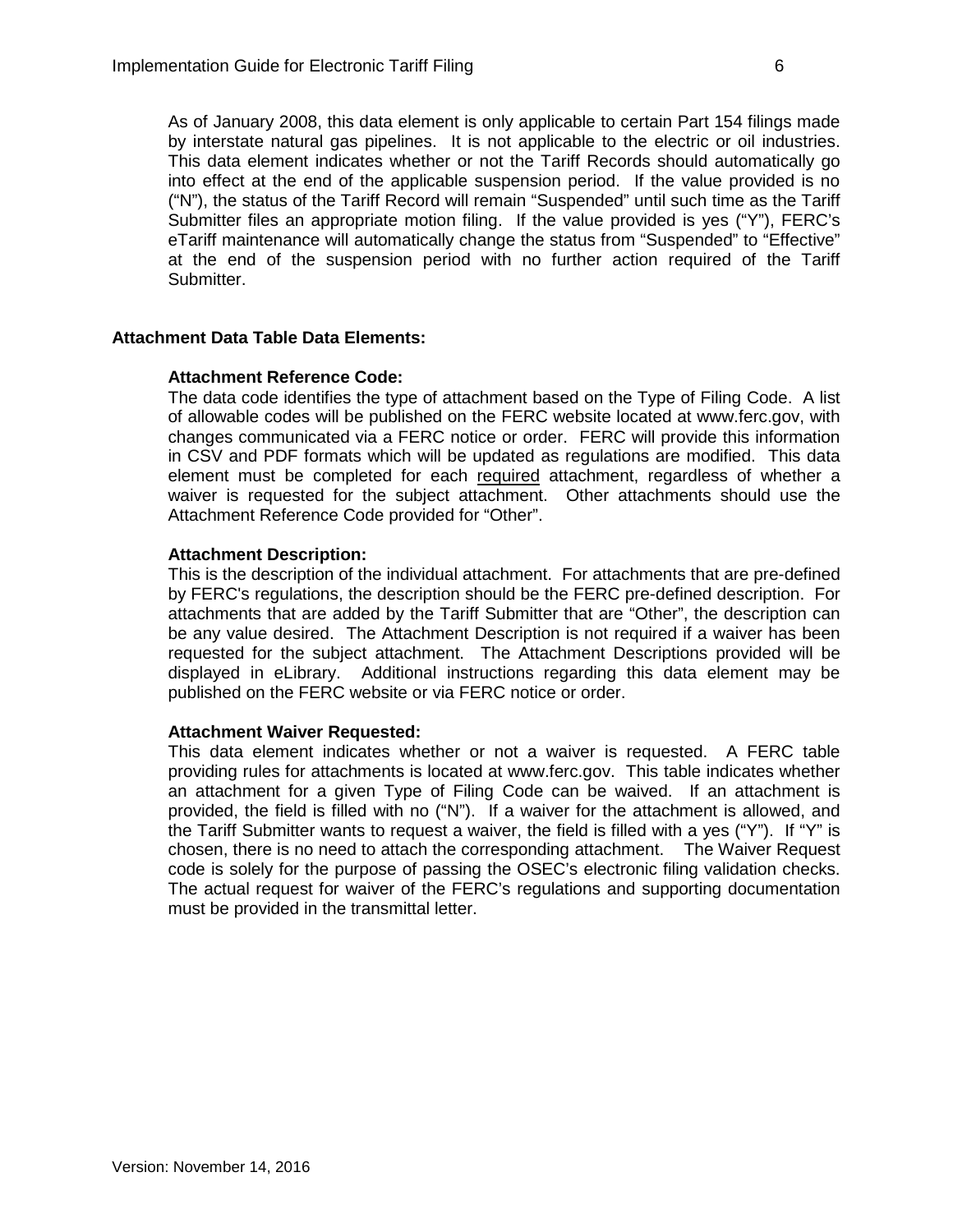#### **Attachment Document File Name:**

This is the actual file name for the identified attachment provided by the Tariff Submitter. The file name is the name of the individual electronic document, including the extension. The name is chosen by the Tariff Submitter, unless otherwise provided in FERC instructions. The OSEC's file name extension rules will be enforced. The Attachment Document File Name will appear in eLibrary. The Attachment Document File Name is not required if a waiver has been requested for the subject attachment.

#### **Attachment Document:**

This is the content of the actual attached document in a base64 bit encoded binary file. This binary file is in the native format of the saved file generated from the word processing software, or other FERC approved software format(s), in which the attachment was written. Base64 bit encoding is an additional step that must be applied to the binary file, using encoding software, enabling the file to be inserted into the XML. The Attachment Document is not required if a waiver has been requested for the subject attachment.

All Tariff Filing attachments must meet the same rules and requirements applicable to any document filed with FERC through its eFiling portal. Instructions with regard to the electronic format and content of electronic documents will be published on the FERC website located at www.ferc.gov or via FERC notice or order. However, the eTariff verification process does not enforce these rules, which are subject to other FERC processes.

A clean copy of the proposed tariff, rate schedule, or service agreement for posting in eLibrary is required for all Tariff Filings. The guidelines for this document are as follows:

#### **Guidelines for the attachment that represents the clean copy of the proposed tariff, rate schedule, or service agreement, or portion thereof, for posting in eLibrary:**

- 1. The electronic version of the clean copy of the proposed tariff, rate schedule, or service agreement, or portion thereof, must conform with the OSEC's guidelines for electronically filed text documents, located at www.ferc.gov.
- 2. No information is required in the header or footer of the clean tariff, rate schedule, or service agreement, or portion thereof, to be posted in eLibrary. At its discretion, a Tariff Submitter may include information in the header or footer.
- 3. When using Whole Document Format and the Record Binary Data is submitted in PDF, a title page should be included containing the following information:
	- a. Tariff Submitter
	- b. FERC Tariff Program name. The current programs are:
		- i. FERC FPA Electric Tariff
		- ii. FERC PA Electric Tariff
		- iii. FERC NGA Gas Tariff
		- iv. FERC NGPA Gas Tariff
		- v. FERC ICA Oil Tariff
	- c. Tariff Title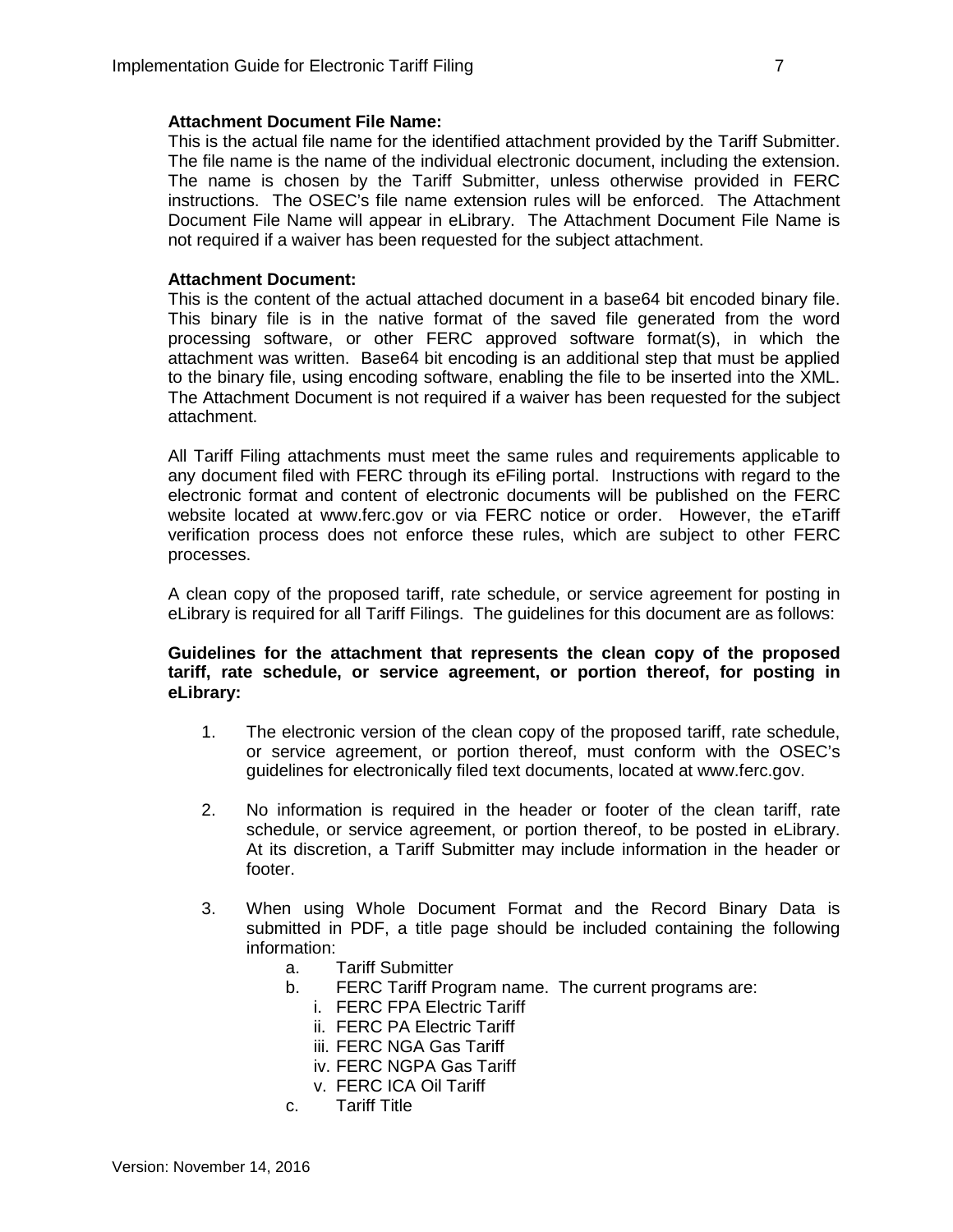- d. Tariff Record Proposed Effective Date
- e. Tariff Record Title
- f. Option Code
- g. Other information as the FERC may require by notice or order
- 4. The attachment that is the clean copy for posting in eLibrary must be identical with that provided in the Record Binary Data with the exception of the text in the header or footer information.

#### **Attachment Content Type Code:**

This is the numeric code representing the software format of the specific attachment. A list of allowable codes will be published on the FERC website located at www.ferc.gov with changes communicated via a FERC notice or order. FERC will provide this information in CSV and PDF formats which will be updated as necessary. The Attachment Content Type Code is not required if a waiver has been requested for the subject attachment.

### **Attachment Security Level:**

This code is used to indicate the level of security for the specific attachment. For example, the code indicates whether the attachment is Public, Privileged, or if Critical Energy Infrastructure Information (CEII) classification is being requested. Certain attachments are required to be Public; however, those attachments may be submitted in redacted form along with an un-redacted copy of the attachment. Additional instructions may be published on the FERC website located at www.ferc.gov or via FERC notice or order. The Attachment Security Level is not required if a waiver has been requested for the subject attachment. Documents provided with a public (redacted) and non-public levels of security should use the same Attachment Reference Code for each attachment.

## <span id="page-8-0"></span>**Tariff Record Content Data Table Data Elements:**

#### **Tariff Record Identifier:**

This data element is a numeric value assigned by the Tariff Submitter to uniquely identify each Tariff Record. This identifier will not change with each revision within a given Tariff Record. The Tariff Record Identifier does not have to be sequential.

#### **Option Code:**

This data element permits a Tariff Submitter to propose alternate sets of Tariff Records (Option Sets) in a single Tariff Filing, with a request that FERC determine which Option Set to accept (i.e., place into effect). For each set of Tariff Records, the Tariff Submitter proposed options must start with "A" and increment sequentially through the alphabet, i.e., the Tariff Record can not have an option designated as "A" and another option designated as "C" without having an option of "B". If no alternative Options Sets are being proposed, the value for this data element would be an "A". Each Option Set must contain all Tariff Records for the relevant Tariff Filing even if some of the Tariff Records are identical across the Option Sets. For Tariff Filings with multiple Option Sets, the Tariff Submitter should make Option "A" its primary proposal. If the Type of Filing Code provides for a statutory period and the Commission does not formally act, Option "A" will be deemed Accepted and all other Options deemed Rejected. If FERC accepts tariff text from various Option Sets, it will require a compliance filing.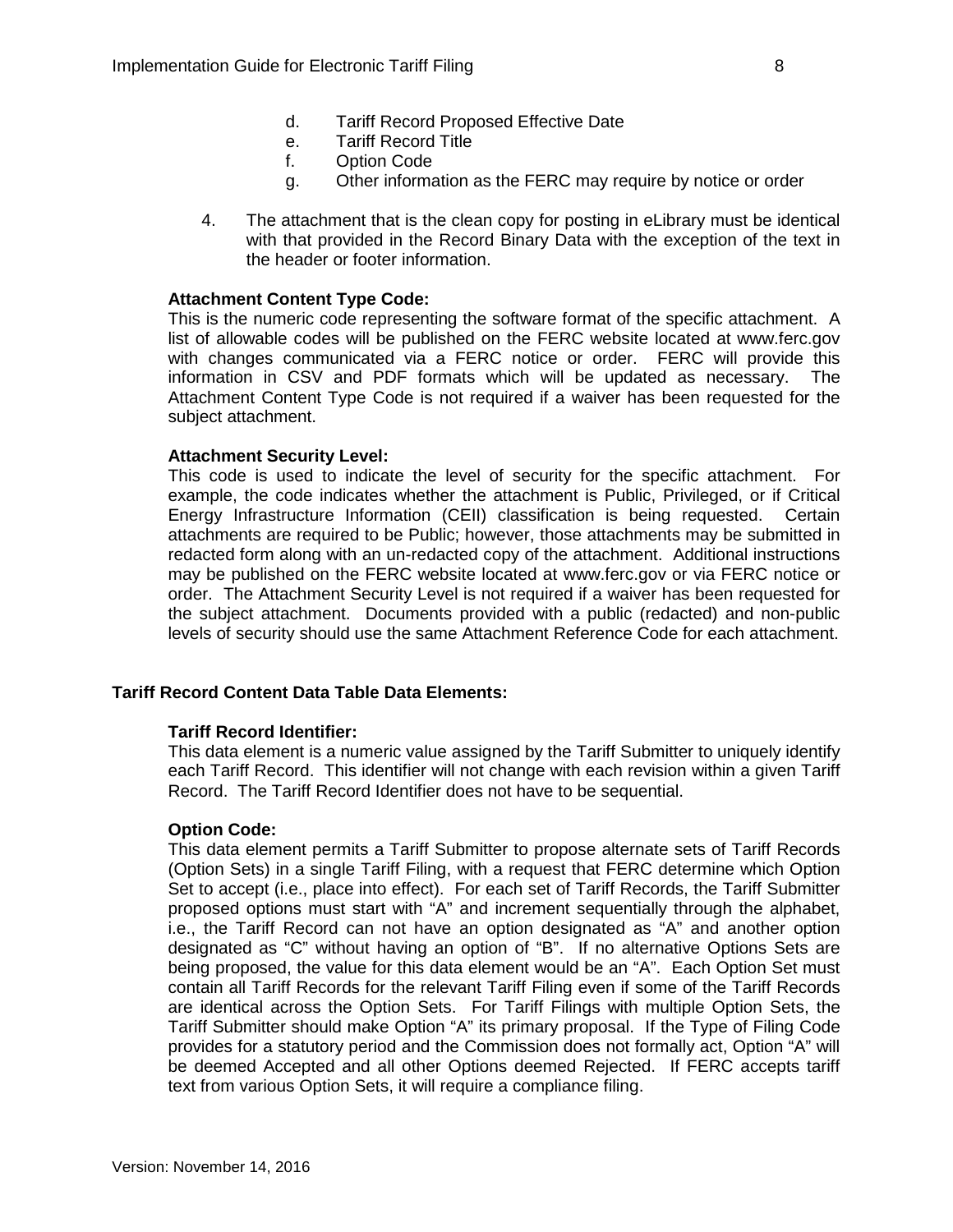## **Tariff Record Title:**

The Tariff Record Title is chosen by the Tariff Submitter for the individual Tariff Record. The Tariff Record Title may be changed in a subsequent Tariff Filing. If the Whole Document Format is used, the Tariff Record Title of the tariff, rate schedule, or service agreement should reflect the existing FERC naming conventions e.g., FERC Electric Tariff Volume Number 1, Rate Schedule X-5, Service Agreement No. 4 Under Tariff Volume No. 3.

## **Record Content Description:**

This is a textual description of the Tariff Record. When the database is assembled, this field may be used to generate the database Table of Contents. The Record Content Description may be changed in a subsequent Tariff Filing.

## **Record Version Number:**

This is a representation of the version (designation) of the Tariff Record, in the format of x.y.z, where "x" represents revision number for the given Tariff Record, "y" delineates that it is a substitute for a previously filed Tariff Record, and "z" indicates that it is a "squeeze" Tariff Record. A "squeeze" Tariff Record occurs when a Tariff Record needs to be made effective on a date which occurs between the effective dates of two Tariff Records with the same Tariff Record Identifier already on file with FERC. Commonly, this occurs when a Tariff Record is suspended and subsequent Tariff Records need to be made effective prior to when the suspended Tariff Record becomes effective. The Tariff Submitter may choose to use only "x" for all revised, substitute, and squeezed Tariff Records. In that case, the "y" and "z" should be zero.

This information is not used to determine actual status of a Tariff Record. This field will not be checked by the eTariff verification process. FERC will not use it in any automated fashion. This field is provided for ease of business and FERC referencing and will only be used for display.

## **Guidelines for the Record Version Number:**

- 1. Each version of a Tariff Record must have a unique Record Version Number.
- 2. The "x", "y" and "z" components:
	- are integers
	- begin with 0.0.0
	- increment separately by one
- 3. Record Version Numbers are not required for the following Type of Filings and Tariff Record changes:
	- Withdrawal
	- Motions to place Tariff Records into effect or delay effectiveness

## **Record Narrative Name**:

This is an optional data element that provides the Tariff Submitter the ability to include an additional narrative description of the Tariff Record. As of January 2008, FERC has not determined how this information will be utilized.

#### **Tariff Record Collation Value:**

This is a value provided by the Tariff Submitter that determines the order in which the Tariff Records are compiled. In other words, it will provide the appropriate sequencing of the Tariff Records. For each Tariff Record: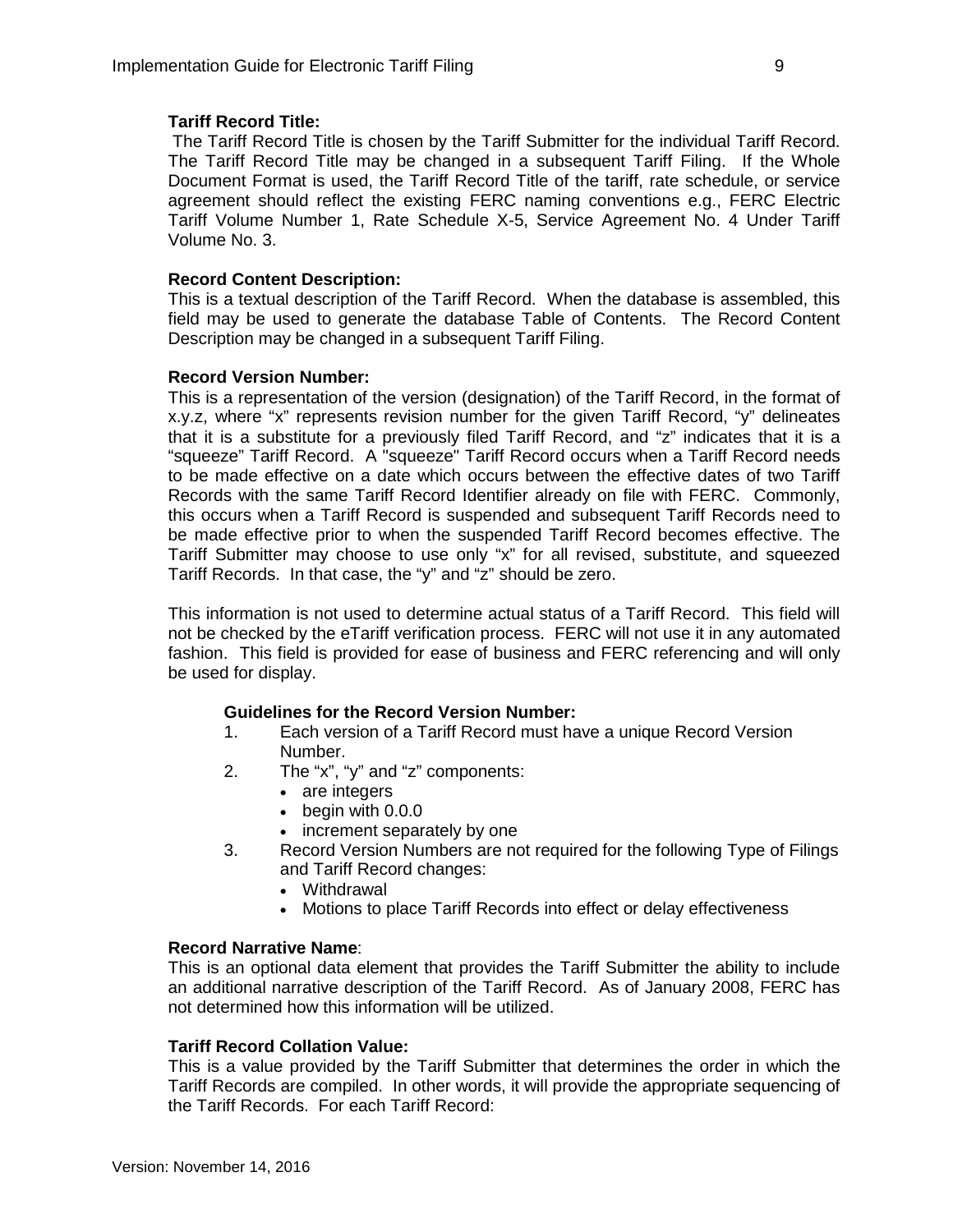- Use a unique Tariff Record Collation Value, and
- It is recommended that in the preparation of a new database, a sufficient gap (e.g., increments of 1,000) be provided between the collation values to allow for future insertion of new Tariff Records.

A Tariff Record Collation Value may be modified as part of another Tariff Filing.

## Example:

| <b>Tariff Record</b>             | <b>Collation Value</b> |
|----------------------------------|------------------------|
| <b>Common Service Provisions</b> | 2000                   |
| <b>Definitions</b>               | 3000                   |
| Table of Contents                | 1000                   |

The Tariff Records would be assembled in the following order:

Table of Contents Common Service Provisions **Definitions** 

### **Tariff Record Parent Identifier:**

The Tariff Record Parent Identifier provides the hierarchical structure to identify the higher-level part of the database to which the subject Tariff Record belongs.

When a database is first organized, thought should be given to how the electronic Table of Contents will appear. A Tariff Record that has no parent has a Tariff Record Parent Identifier of "0", i.e., top level record. If the value provided is not "0", it must be a valid Tariff Record Identifier of another Tariff Record. It is suggested by FERC that no more than 7 levels under a top level record be used.

A Tariff Record Parent Identifier may be modified as part of another Tariff Filing.

## **Tariff Record Proposed Effective Date:**

This indicates the date the given Tariff Record is proposed to go into effect. It is used to determine which version of a Tariff Record change is effective in accordance with applicable law, regulations and business practices. The data in this field is subject to FERC review and disposition, which will impact the status of a Tariff Record for any given period of time. The Commission will use the Type of Filing Code together with the Tariff Record Proposed Effective Date to establish whether a filing is statutory and the applicable statutory timelines.

If the effective date is not known at the time of the filing, such as the effective date is contingent on FERC approval, the closing of a plant sale, etc., the date of 12/31/9998 must be used. Use of this option may have regulatory consequences depending on the FERC Tariff Program.

Changing a Tariff Record Proposed Effective Date requires a Tariff Filing.

## **Record Effective Priority Order:**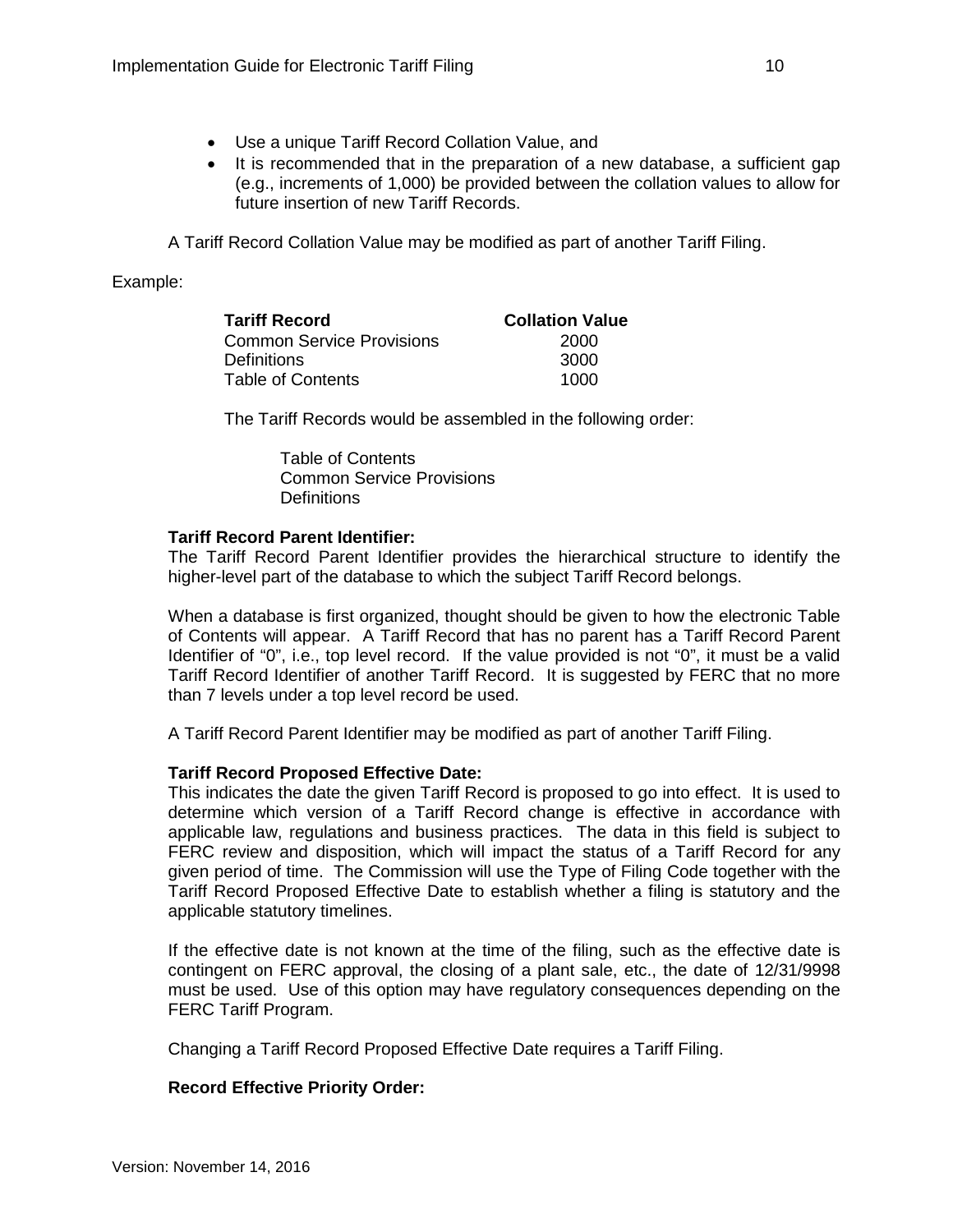A positive integer assigned by the Tariff Submitter that indicates the order of multiple changes for a given Tariff Record (i.e., the same Tariff Record Identifier) proposed to go into effect on the same date. The Tariff Record with the highest Record Effective Priority Order will supersede any other Tariff Records with the same Tariff Record Identifier also proposed to be effective for that date. The value must be unique across Tariff Records with the same Tariff Record Identifier and Tariff Record Proposed Effective Date. It is recommended that the default Record Effective Priority Order value be set relatively high, e.g., 500, thereby allowing subsequent Tariff Filings with Record Effective Priority Orders either before or after the initial Record Effective Priority Order.

### **Record Content Type Code:**

This is the numeric code representing the software format of the specific Record Binary Data. A list of allowable codes will be published on the FERC website located at www.ferc.gov with changes communicated via a FERC notice or order. FERC will provide this information in CSV and PDF formats which will be updated as necessary.

### **Record Binary Data:**

This is the content of the Tariff Record in a Base64 bit encoded binary file. This binary file is in the native format of the saved file generated from the word processing software, or other FERC approved software format(s), in which the Tariff Record content was written. Base64 bit encoding is an additional step that must be applied to the binary file, using encoding software, enabling the file to be inserted into the XML.

All Record Binary Data must meet the same rules and requirements applicable to any document filed with FERC through its eFiling website. Instructions with regard to the electronic format and content of electronic documents will be published on the FERC website located at www.ferc.gov or via FERC notice or order. However, the eTariff verification process does not enforce these rules, which are subject to other FERC processes.

## **Record Plain Text:**

This is the plain text version of the content of the Record Binary Data. Formatting and other binary values are stripped from this content. This field will be used for searching and indexing.

## **Record Change Type:**

This data element indicates the type of change / revision / maintenance action being requested for the Tariff Record, e.g., new, change, cancel, etc. Some Type of Filings are restricted to the choice of Record Change Types.

Business descriptions of the Record Change Types are as follows:

- NEW: To create a new Tariff Record Identifier.
- CHANGE: To change an existing Tariff Record. Modifications to a Tariff Record that has been cancelled may be made if the Tariff Record Proposed Effective Date is prior to the cancellation date.
- CANCEL: Used to cancel a Tariff Record Identifier. Once cancelled, the Tariff Record Identifier cannot be changed with a filing that contains a Tariff Record Proposed Effective Date that is after the accepted date of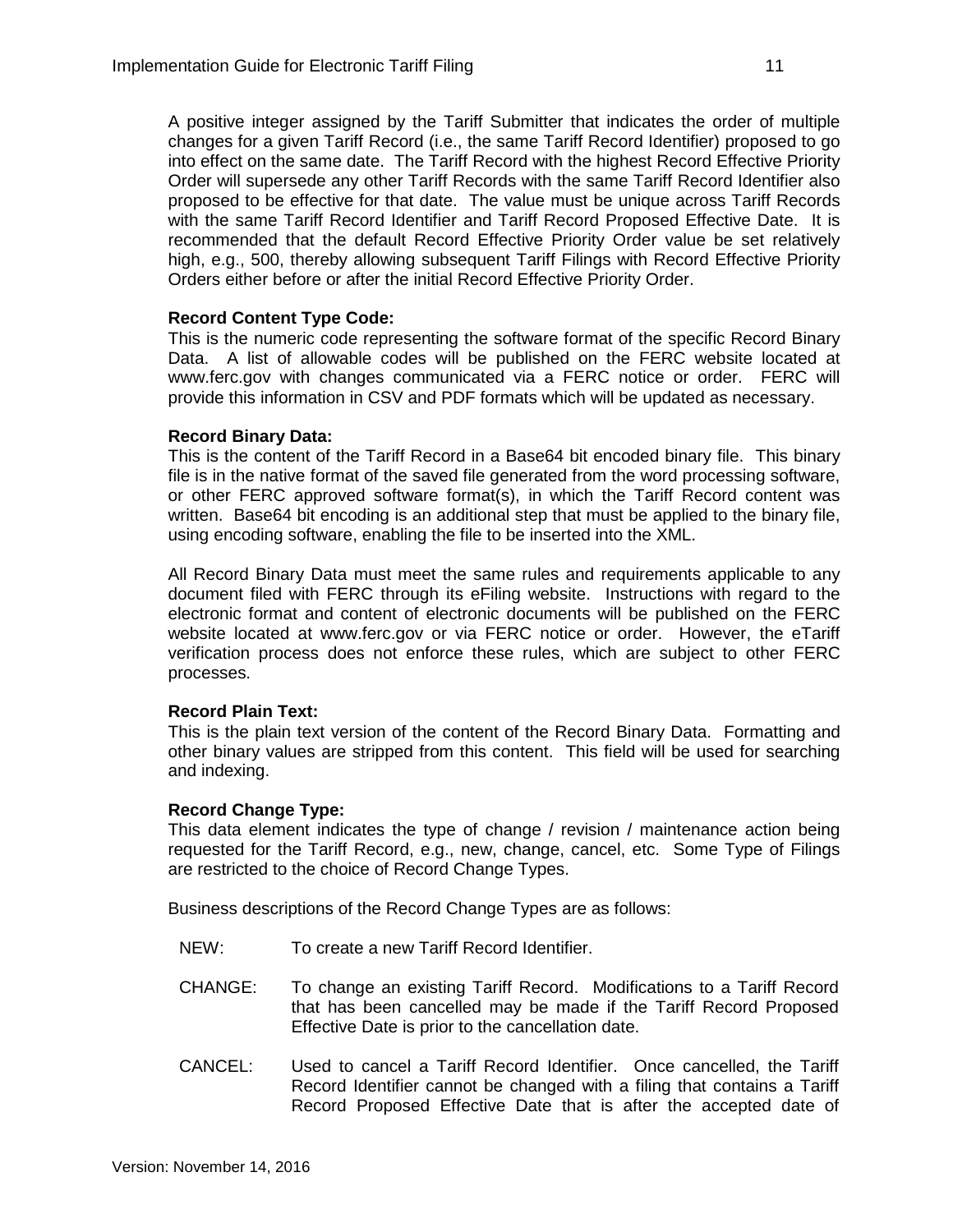cancellation. Cancellation of a Tariff Record Identifier that is a Tariff Record Parent Identifier will automatically cancel all related child Tariff Record Identifiers.

Cancellation of a Tariff Record Identifier should not be confused with canceling a Tariff Identifier, which requires the submission of a cancellation Type of Filing.

WITHDRAW: Used to withdraw a pending or suspended Tariff Record. The withdrawal of a "NEW" Tariff Record Parent Identifier will automatically cancel all "NEW" children. Withdrawal of "CHANGE" Tariff Records requires identification of each changed Tariff Record to be withdrawn. Filings to withdraw Tariff Records that are no longer pending or suspended will result in a verification error and OSEC rejection. Depending on the program, withdrawal's effectiveness may be reflected automatically by FERC's eTariff database maintenance. At a minimum, the Tariff Submitter needs to provide the following data elements:

Tariff Record Identifier Option Code Record Change Type Associated Filing Identifier Associated Record Identifier Associated Option Code

PRO FORMA: Used to submit a Tariff Record proposal without invoking statutory processing timelines. The Tariff Submitter should include a Tariff Record Proposed Effective Date, which is used for database maintenance. Pro Forma Tariff Records cannot be converted to effective Tariff Records by FERC, and should be resubmitted as actual Tariff Records.

## **Associated Filing Identifier:**

Used to provide the Tariff Filing Identifier associated with a previously filed Tariff Record that the subject Tariff Record replaces. This field is only populated when the Associated Filing Identifier data element (in the Filing Data Table) is populated. This data element is used in conjunction with the Associated Record Identifier and the Associated Option Code (below).This is not applicable to all Type of Filings.

An Associated Filing Identifier for the subject Tariff Record does not have to be the same as the Associated Filing at the filing level used in this Tariff Filing.

Amendment and Compliance Type of Filings permit multiple Associated Filing Identifiers, however only one Associated Filing Identifier may be provided for each Tariff Record.

#### **Associated Record Identifier:**

This field is used in conjunction with the Associated Filing Identifier and the Associated Option Code to provide the Tariff Record Identifier of the Tariff Record which the subject Tariff Record replaces. It should refer to a Tariff Record Identifier in a previous filing, and this value should be that record's Tariff Record Identifier.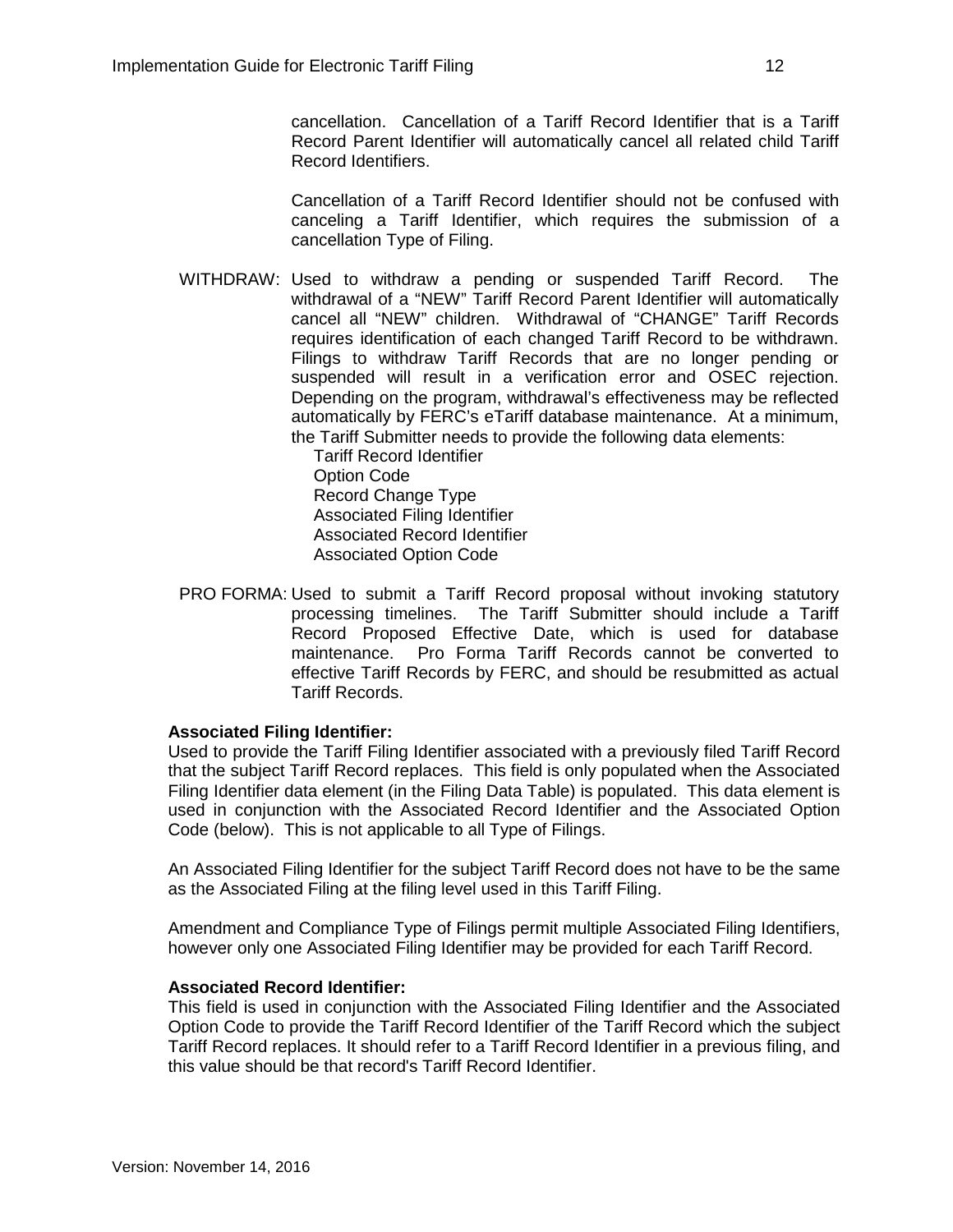## **Associated Option Code:**

This field is used in conjunction with the Associated Filing Identifier and the Associated Record Identifier. The value should be the correct Option Code for the Associated Record Identifier.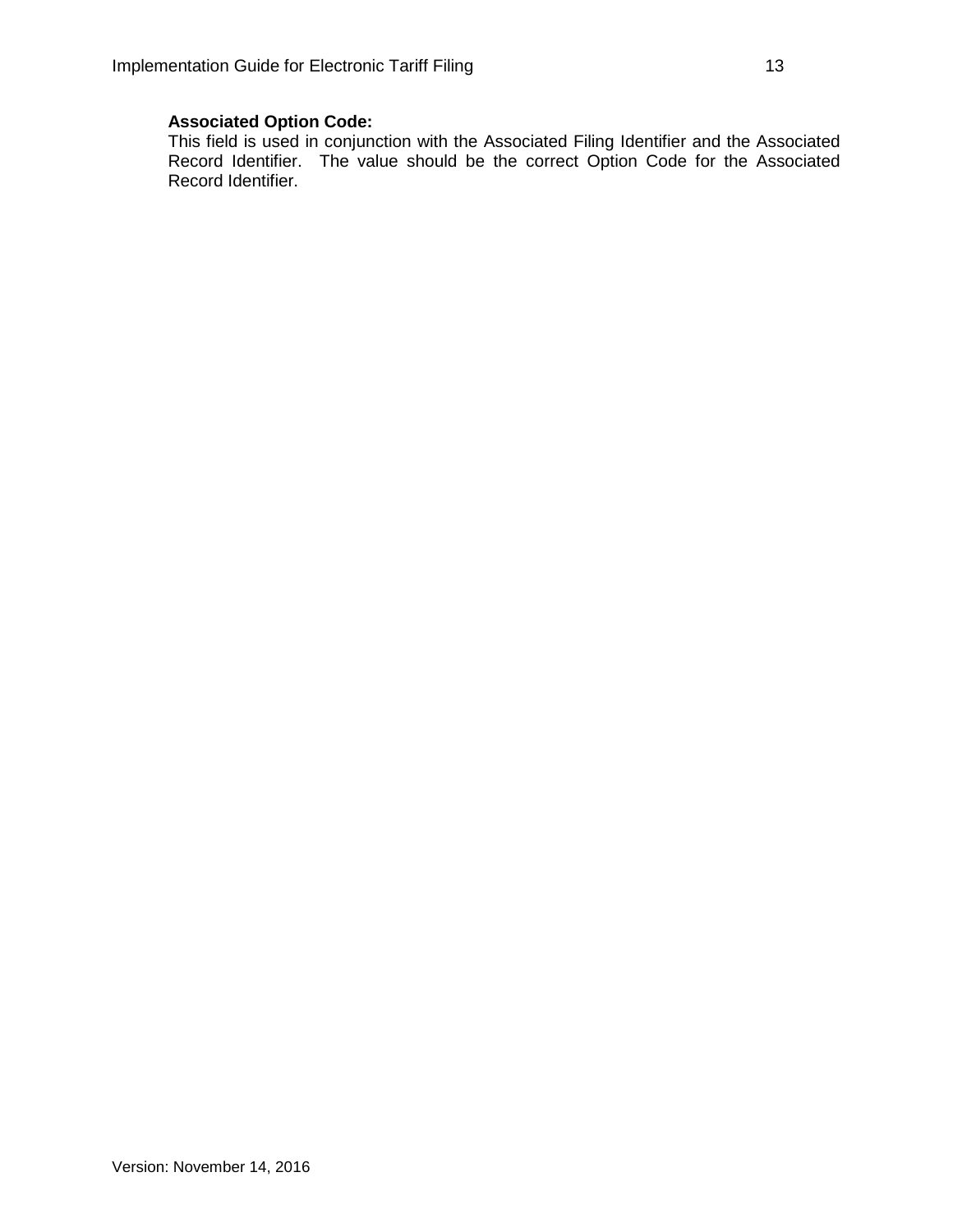# **DATA DICTONARY**

### **Introduction**

The following three Data Tables make up the Data Dictionary for electronic Tariff Filings. Conceptually, the purpose of each table is:

- Filing Data describes the overall filing.
- Attachment Data supporting documents required by specific Type of Filing Code or additional documents supplied by the Tariff Submitter.
- Tariff Record Content Data the actual "text" or "content" of the tariff, rate schedule, or service agreement along with its associated metadata.

<span id="page-14-0"></span>The data elements contained in the three data tables are presented in the order in which they appear in the XML schema.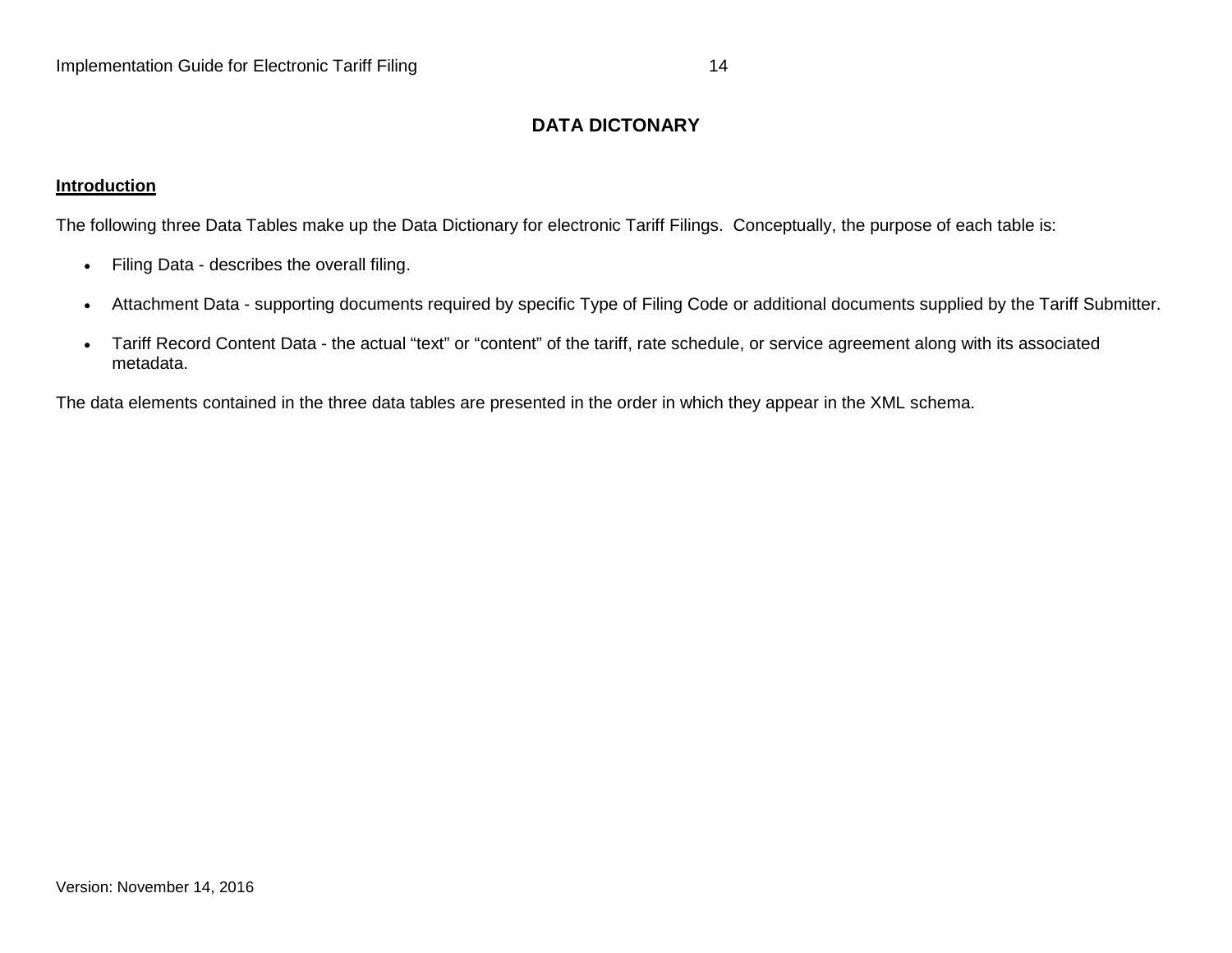# **Filing Data**

This data defines the Tariff Filing and this data will be provided with each Tariff Filing.

<span id="page-15-0"></span>

| <b>Business Name</b><br>(1) | <b>Element Name</b><br>(2) | <b>Definition of Data Element</b><br>(3)                                                                                                                                                                                                                                                                                                                             | <b>Field Format</b><br>(length)<br>(4) | <b>Valid Values</b><br>(5)                   | <b>Usage</b><br><b>Responsibility</b><br><b>Conditions</b><br>(6)                                                                                                                                                                                            |
|-----------------------------|----------------------------|----------------------------------------------------------------------------------------------------------------------------------------------------------------------------------------------------------------------------------------------------------------------------------------------------------------------------------------------------------------------|----------------------------------------|----------------------------------------------|--------------------------------------------------------------------------------------------------------------------------------------------------------------------------------------------------------------------------------------------------------------|
| Schema Version              | schema_version             | The version of the XML schema used to<br>create the specific Tariff Filing.                                                                                                                                                                                                                                                                                          | Numeric (10)                           | Any number<br>between 1 and<br>2,147,483,648 | Required.                                                                                                                                                                                                                                                    |
| Company Identifier          | company_id                 | A FERC-designated Company Identifier<br>code used to identify an entity required to<br>submit Tariff Filings to FERC pursuant to<br>Title 18 Code of Federal Regulations Parts<br>35, 154, 284, 300, 341 or other Parts as<br>required by FERC.                                                                                                                      | Alphanumeric (10)                      | Free form text                               | Required.<br>Assigned by FERC and provided in the Tariff<br>Filing by the Tariff Submitter.                                                                                                                                                                  |
| <b>Tariff Identifier</b>    | tariff id                  | A unique identifier for the Tariff Submitter's<br>database assigned by the Tariff Submitter<br>as it pertains to the database being<br>modified by the Tariff Filing. This can be<br>any value in the allowable range of<br>numbers, but it must be unique for each<br>Tariff Submitter's database. A Tariff<br>Submitter may have more than one active<br>database. | Numeric (10)                           | Any number<br>between 1 and<br>2,147,483,648 | Required.<br>Assigned and provided by the Tariff Submitter.<br>The Tariff Identifier of the database cannot<br>change.                                                                                                                                       |
| <b>Tariff Title</b>         | tariff_title               | The name of the database assigned by the<br>Tariff Submitter.                                                                                                                                                                                                                                                                                                        | Alphanumeric<br>(100)                  | Free form text.                              | Required only when creating a new database.<br>After the initial submission, the Tariff Identifier is<br>used, and this data element may be left blank.<br>Assigned and provided by the Tariff Submitter.<br>The Tariff Title of the database cannot change. |
| Filing Identifier           | filing_id                  | A unique identifier for the subject Tariff<br>Filing for the Tariff Submitter.                                                                                                                                                                                                                                                                                       | Numeric (10)                           | Any number<br>between 1 and<br>2,147,483,648 | Required.<br>Assigned and provided by the Tariff Submitter.<br>This can be any value in the valid range of<br>numbers, but it must be unique across all Tariff<br>Filings for a specific Tariff Submitter.                                                   |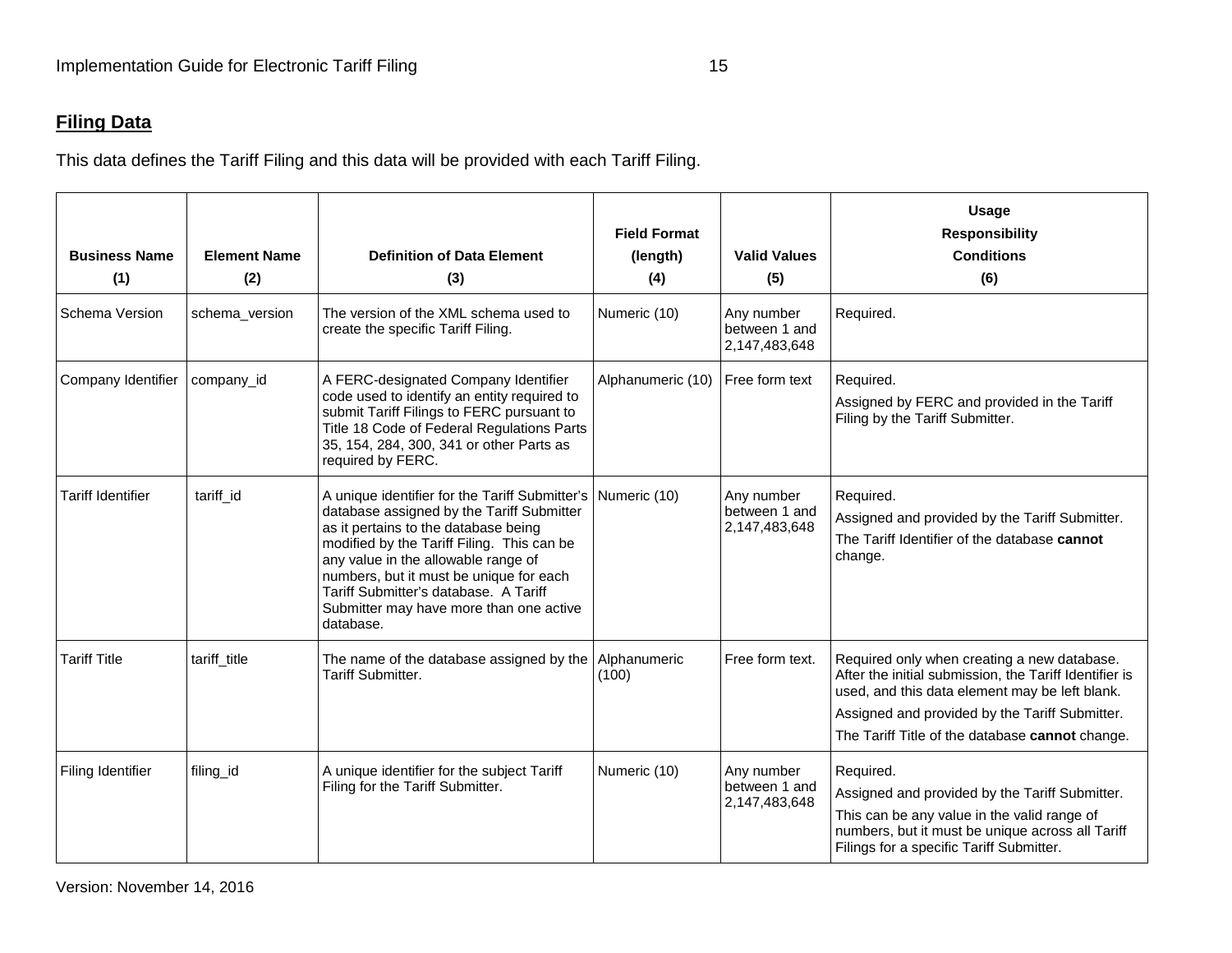| <b>Business Name</b><br>(1)            | <b>Element Name</b><br>(2) | <b>Definition of Data Element</b><br>(3)                                                                                                                                                                                                                                                                                                              | <b>Field Format</b><br>(length)<br>(4) | <b>Valid Values</b><br>(5)                                       | Usage<br><b>Responsibility</b><br><b>Conditions</b><br>(6)                                                                                                                                                                                                                                                                                                                                                                                                         |
|----------------------------------------|----------------------------|-------------------------------------------------------------------------------------------------------------------------------------------------------------------------------------------------------------------------------------------------------------------------------------------------------------------------------------------------------|----------------------------------------|------------------------------------------------------------------|--------------------------------------------------------------------------------------------------------------------------------------------------------------------------------------------------------------------------------------------------------------------------------------------------------------------------------------------------------------------------------------------------------------------------------------------------------------------|
| Filing Title /<br>Description          | filing_title               | The title given to the Tariff Filing by the<br>Tariff Submitter.                                                                                                                                                                                                                                                                                      | Alphanumeric (80)                      | Free form text.                                                  | Required.<br>Assigned and provided by the Tariff Submitter.<br>This will not be used in FERC's eTariff system<br>and will be used in eLibrary.                                                                                                                                                                                                                                                                                                                     |
| Type of Filing Code   filing_type      |                            | A code that identifies the specific FERC<br>defined type of Tariff Filing as set forth in<br>Title 18 Code of Federal Regulations Parts<br>35, 154, 284, 300, 341 or other Parts as<br>required by the Commission (e.g., initial,<br>compliance, surcharge, etc.). The Type of<br>Filing will dictate the data requirements for<br>the subject filing | Numeric (10)                           | See list of<br>codes posted @<br>www.ferc.gov                    | Required.                                                                                                                                                                                                                                                                                                                                                                                                                                                          |
| <b>Associated Filing</b><br>Identifier |                            | associated_filing_id   The Filing Identifier for the previous Tariff<br>Filing to which the subject filing pertains<br>(i.e., associated).                                                                                                                                                                                                            | Numeric (10)                           | Any number<br>between 1 and<br>2,147,483,648                     | Conditional.<br>Assigned and provided by the Tariff Submitter.<br>This is not applicable to all Type of Filings.<br>Where it is used, it must refer to a previous Tariff<br>Filing, and the value should be that previous<br>Tariff Filing's "filing_id" value.<br>An example might be the subject Tariff Filing is a<br>compliance (or withdrawal) filing and the<br>previous, applicable Tariff Filing to which it<br>pertains must be identified in this field. |
| Validation e-mail                      | validation_email           | The e-mail address provided by the Tariff<br>Submitter for notification of whether the<br>Tariff Filing meets the technical<br>requirements such that it can be passed<br>on to the OSEC for further processing.                                                                                                                                      | Alphanumeric<br>(100)                  | Free form text                                                   | Required.                                                                                                                                                                                                                                                                                                                                                                                                                                                          |
| Payment<br><b>Confirmation Code</b>    | pay_confirm_code           | The Accession Number for the associated<br>fee that has been previously submitted via<br>FERC Online's www.pay.gov, as<br>applicable.                                                                                                                                                                                                                 | Alphanumeric (15)                      | <b>FERC</b><br>Accession<br>Number in<br>nnnnnnnn-nnnn<br>format | Conditional based on the Type of Filing.<br>Required if payment is required by the<br>regulations.<br>Provided by the Tariff Submitter.                                                                                                                                                                                                                                                                                                                            |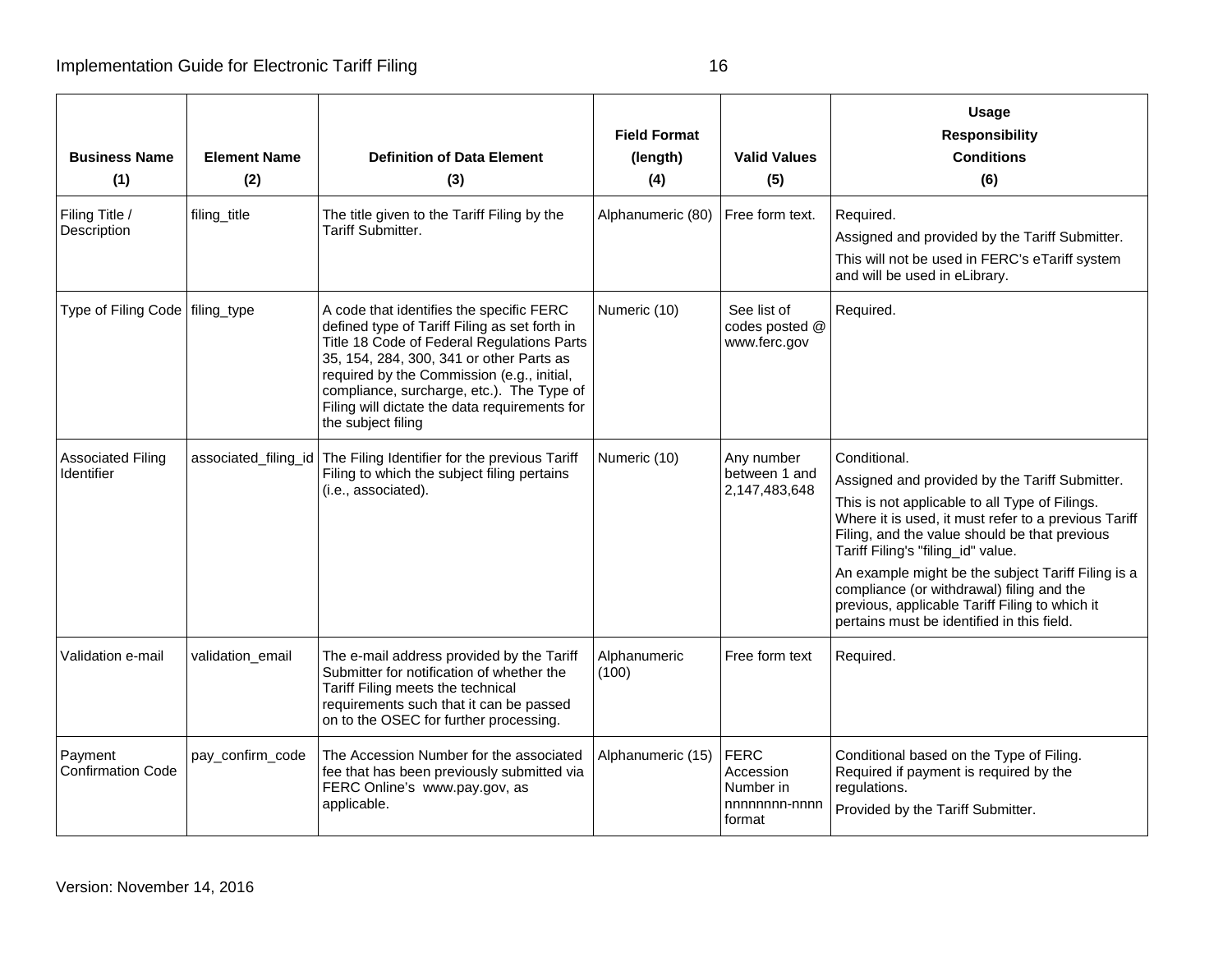| <b>Business Name</b><br>(1)        | <b>Element Name</b><br>(2) | <b>Definition of Data Element</b><br>(3)                                                                                                        | <b>Field Format</b><br>(length)<br>(4) | <b>Valid Values</b><br>(5) | Usage<br><b>Responsibility</b><br><b>Conditions</b><br>(6)                    |
|------------------------------------|----------------------------|-------------------------------------------------------------------------------------------------------------------------------------------------|----------------------------------------|----------------------------|-------------------------------------------------------------------------------|
| Suspension Motion   suspend motion |                            | An indication of whether or not the Tariff<br>Records should automatically go into effect<br>at the end of the applicable suspension<br>period. | Character (1)                          | "Y" or "N"                 | Conditional based off of Type of Filing.<br>Provided by the Tariff Submitter. |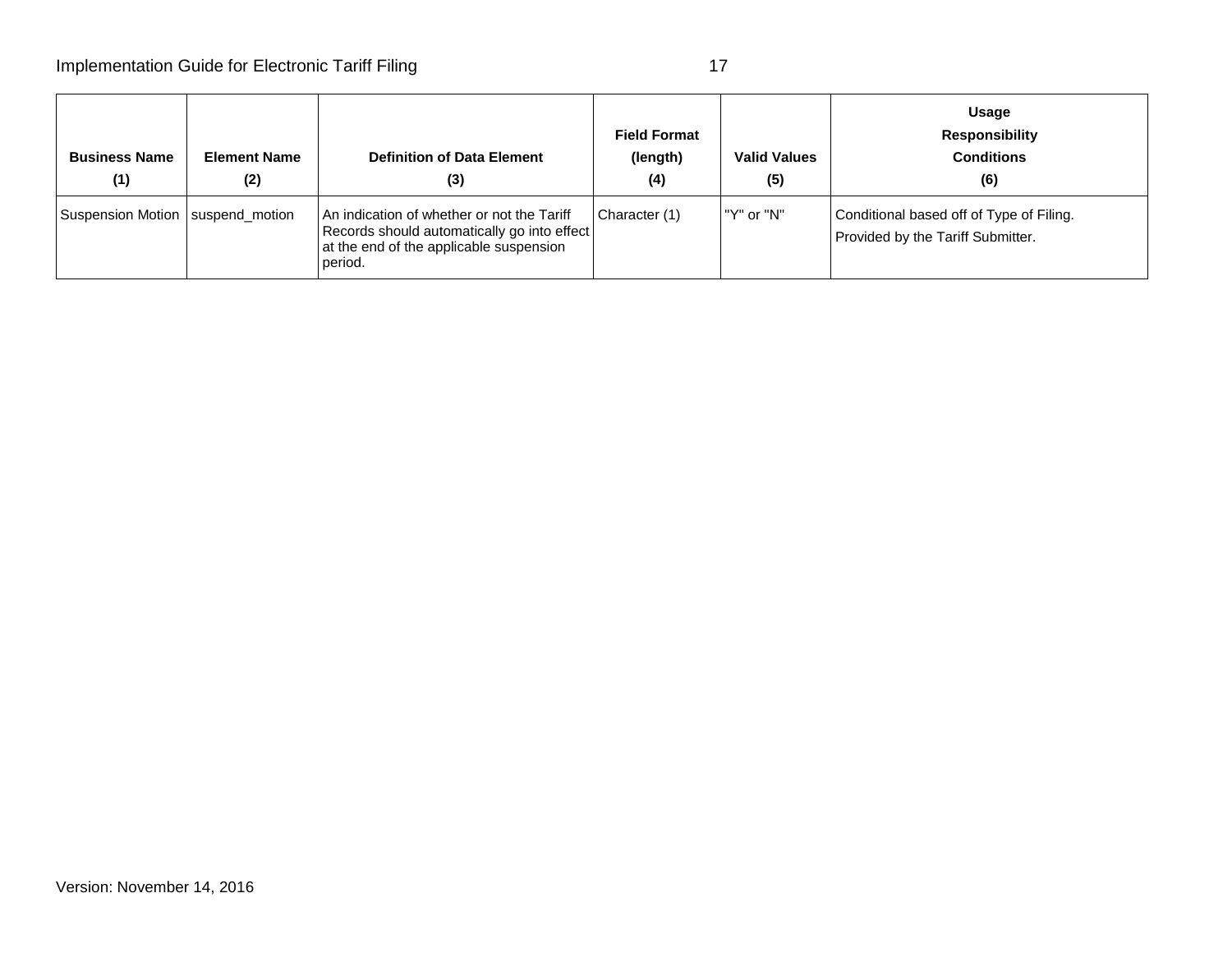## **Attachment Data**

This defines data for each supporting / attached document that is either (1) being provided with the Tariff Filing or (2) for which a waiver is requested.

<span id="page-18-0"></span>

| <b>Business Name</b><br>(1)           | <b>Element Name</b><br>(2) | <b>Definition of Data Element</b><br>(3)                                                                                                                                         | <b>Field Format</b><br>(length)<br>(4) | <b>Valid Values</b><br>(5)                                              | <b>Usage</b><br><b>Responsibility</b><br><b>Conditions</b><br>(6)                                                                                                                                                                                                                                                                                                                              |
|---------------------------------------|----------------------------|----------------------------------------------------------------------------------------------------------------------------------------------------------------------------------|----------------------------------------|-------------------------------------------------------------------------|------------------------------------------------------------------------------------------------------------------------------------------------------------------------------------------------------------------------------------------------------------------------------------------------------------------------------------------------------------------------------------------------|
| Attachment<br>Reference Code          | att_ref_code               | The FERC assigned reference code for<br>each attachment type.                                                                                                                    | Numeric (10)                           | See list of<br>codes posted @<br>www.ferc.gov                           | Required.<br>Provided by the Tariff Submitter.<br>If the attachment pertains to a specific document<br>defined for the Type of Filing, the appropriate<br>document reference code must be used.<br>Note: The code may be different for each Type<br>of Filing.                                                                                                                                 |
| Attachment<br>Description             | att_desc                   | The title given to the attachment submitted<br>by the Tariff Submitter.                                                                                                          | Alphanumeric (80)                      | Free form text.                                                         | Required.<br>For attachments that are pre-defined by FERC's<br>regulations, the description will be the FERC pre-<br>defined description. For other attachments that<br>are added by the Tariff Submitter, the description<br>can be any value desired. These descriptions will<br>be displayed in eLibrary as assigned and<br>provided by the Tariff Submitter.                               |
| <b>Attachment Waiver</b><br>Requested | att waiver request         | An indication of whether or not the Tariff<br>Submitter is requesting a waiver for<br>submission of the attachment specified as<br>required by the Attachment Reference<br>Code. | Character (1)                          | "Y" - waiver is<br>requested<br>"N" or " " -<br>waiver not<br>requested | Conditional on the Type of Filing - required for<br>those attachments that are required by<br>regulations.<br>Assigned and provided by the Tariff Submitter.<br>For each document that is requested to be<br>waived, the Attachment Reference Code (above)<br>is provided, and a value of "Y" is entered here. If<br>an actual document is being provided, this value<br>should be "N" or " ". |
| Attachment<br>Document                | att_binary_data            | This is the actual document content.                                                                                                                                             | Binary (50 MB)                         | <b>Binary Base64</b><br>bit encoded file<br>content                     | Conditional on the Type of Filings. Required if<br>Attachment Document is required by regulation<br>and waiver of such is not requested in the field<br>"Attachment Waiver Requested."<br>Provided by the Tariff Submitter.                                                                                                                                                                    |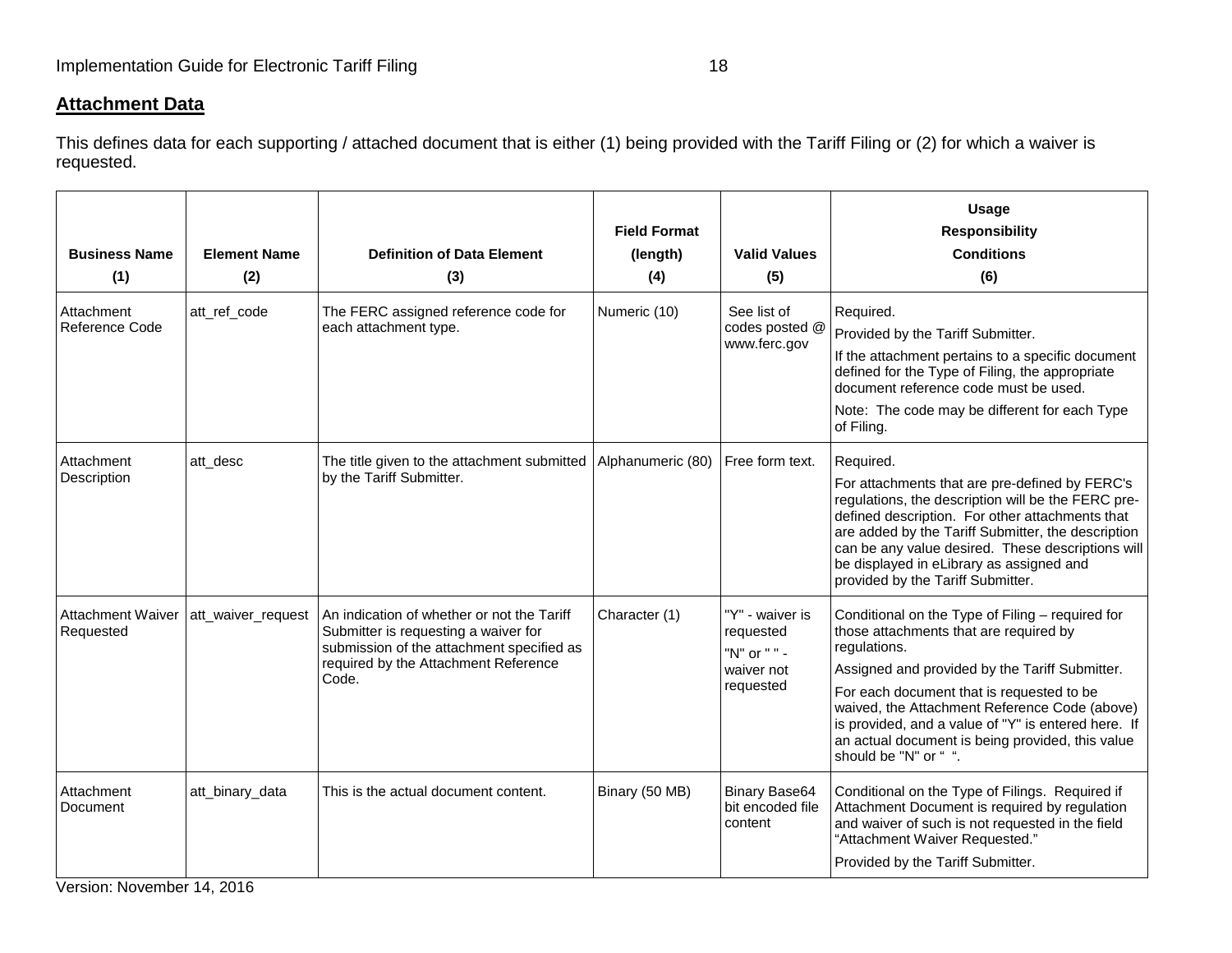| <b>Business Name</b><br>(1)         | <b>Element Name</b><br>(2) | <b>Definition of Data Element</b><br>(3)                                                                                              | <b>Field Format</b><br>(length)<br>(4) | <b>Valid Values</b><br>(5)                                                                                                                     | <b>Usage</b><br><b>Responsibility</b><br><b>Conditions</b><br>(6)                                                                                                                                                                                                                                                                                                                                                             |
|-------------------------------------|----------------------------|---------------------------------------------------------------------------------------------------------------------------------------|----------------------------------------|------------------------------------------------------------------------------------------------------------------------------------------------|-------------------------------------------------------------------------------------------------------------------------------------------------------------------------------------------------------------------------------------------------------------------------------------------------------------------------------------------------------------------------------------------------------------------------------|
| Attachment<br>Document File<br>Name | att filename               | The complete file name, including the<br>extension, assigned by the Tariff Submitter<br>of the Attachment Document being<br>attached. | Alphanumeric (60)                      | Free form text.<br>Must not<br>include $?$ / $*$ \"<br>$>$ or $<$ .                                                                            | If the Attachment Waiver Requested is "Y",<br>Attachment Document File Name is not required.<br>Assigned and provided by the Tariff Submitter if<br>not otherwise pre-defined by FERC's regulations<br>or instructions.<br>This file name will be used to identify the<br>document and the extension will be used for<br>retrieval purposes.<br>Valid file names cannot include special<br>characters such as: $?$ /* \"' > < |
| Attachment<br>Content Type<br>Code  | att_content_type_c<br>ode  | The numeric code representing the<br>software format of the specific Attachment<br>Document.                                          | Numeric (10)                           | See list of<br>codes posted @<br>www.ferc.gov                                                                                                  | Conditional, required when the Attachment<br>Document is provided.                                                                                                                                                                                                                                                                                                                                                            |
| Attachment<br><b>Security Level</b> | att security level         | The level of security requested for the<br>specific attached document corresponding<br>to the applicable Attachment Document.         | Character (1)                          | "P" - Public<br>"M" - Privileged<br>"X" - Critical<br>Energy<br>Infrastructure<br>Information<br>See list of<br>codes posted @<br>www.ferc.gov | Conditional based on Type of Filing. Required<br>when the Attachment Document is provided.<br>Certain Attachment Documents are required to<br>be Public.<br>Assigned and provided by the Tariff Submitter.                                                                                                                                                                                                                    |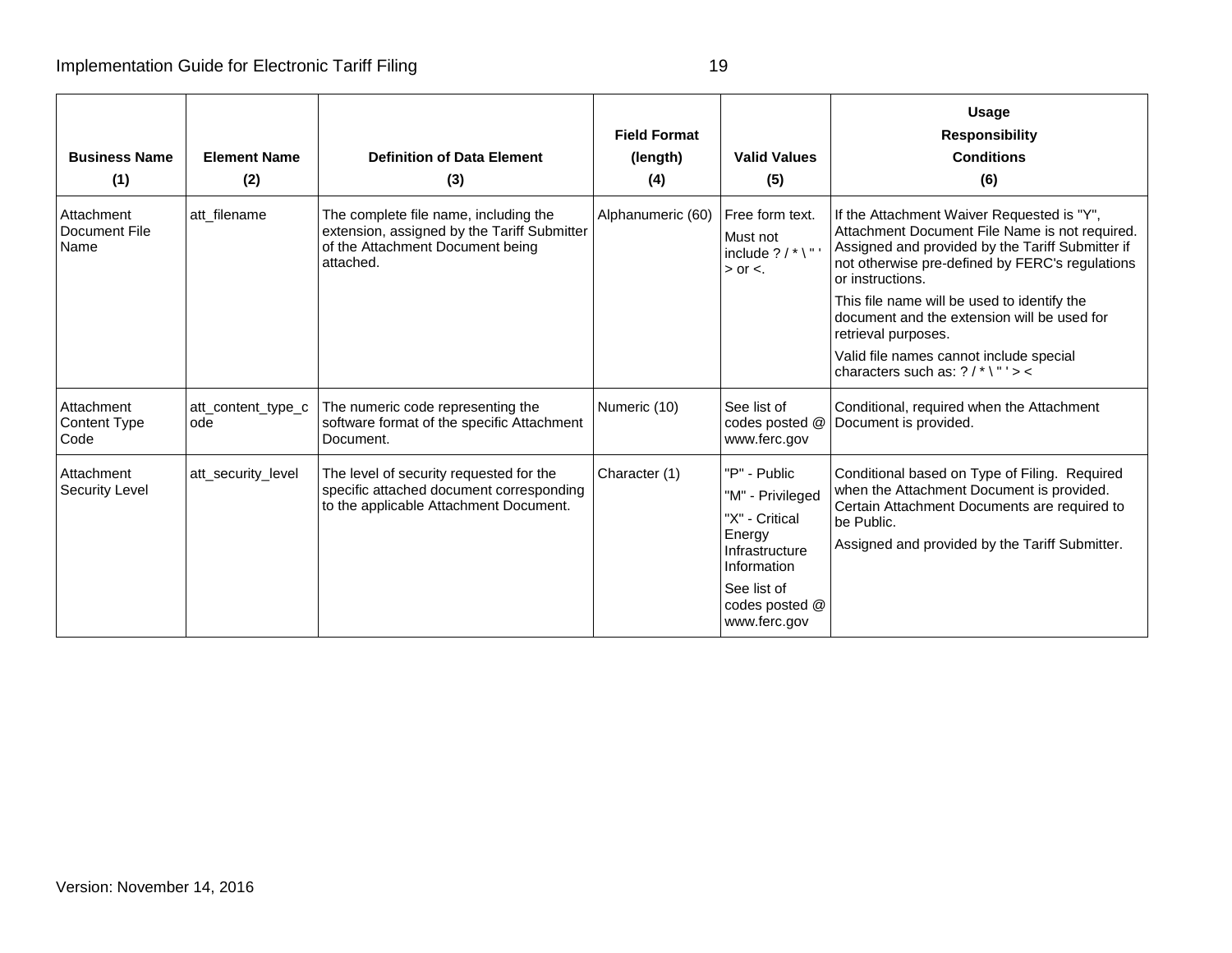# **Tariff Record Content Data**

This provides the data for each Tariff Record.

<span id="page-20-0"></span>

| <b>Business Name</b><br>(1)          | <b>Element Name</b><br>(2) | <b>Definition of Data Element</b><br>(3)                                                                                                                                                                                                                                                                   | <b>Field Format</b><br>(length)<br>(4) | <b>Valid Values</b><br>(5)                   | <b>Usage</b><br><b>Responsibility</b><br><b>Conditions</b><br>(6)                                                                                                                                                                                                                                                               |
|--------------------------------------|----------------------------|------------------------------------------------------------------------------------------------------------------------------------------------------------------------------------------------------------------------------------------------------------------------------------------------------------|----------------------------------------|----------------------------------------------|---------------------------------------------------------------------------------------------------------------------------------------------------------------------------------------------------------------------------------------------------------------------------------------------------------------------------------|
| <b>Tariff Record</b><br>Identifier   | record id                  | An identifier for the Tariff Record within a<br>given database that will not change as a<br>result of revisions to the content of the<br>Tariff Record (with same or different<br>effective dates). No two different Tariff<br>Records in the same database may have<br>the same Tariff Record Identifier. | Numeric (10)                           | Any number<br>between 1 and<br>2,147,483,648 | Required.<br>Assigned by the Tariff Submitter.<br>Each Tariff Record in the database has an<br>associated Tariff Record Identifier number that<br>does not change with each revision within a given<br>database.<br>The Tariff Record Identifier is not used for<br>collation and does not have to be assigned<br>sequentially. |
| Option Code                          | option_code                | An identifier that designates the alternative<br>Tariff Record option being submitted. An<br>identifier that designates the primary Tariff<br>Record as "A" and designates all<br>alternative Tariff Record options being<br>submitted, if any, sequentially in alphabetic<br>order.                       | Character (1)                          | "A" thru "Z"<br>allowed.                     | Required.<br>Provided by the Tariff Submitter.<br>Default (no more than one option is provided) is<br>"A".                                                                                                                                                                                                                      |
| <b>Tariff Record Title</b>           | record_title               | The name of the Tariff Record contents.                                                                                                                                                                                                                                                                    | Alphanumeric (60)                      | Free form text.                              | Required, if Tariff Record is a first-level Parent or<br>in a Whole Document Format.<br>Optional in other cases.<br>Assigned by the Tariff Submitter.<br>This field may be used in a database generated<br>Table of Contents.                                                                                                   |
| <b>Record Content</b><br>Description | record_content_de<br>SC    | Textual description of the Tariff Record.                                                                                                                                                                                                                                                                  | Alphanumeric (25)                      | Free form text.                              | Required.<br>Assigned by the Tariff Submitter.<br>This field may be used in a database generated<br>Table of Contents.                                                                                                                                                                                                          |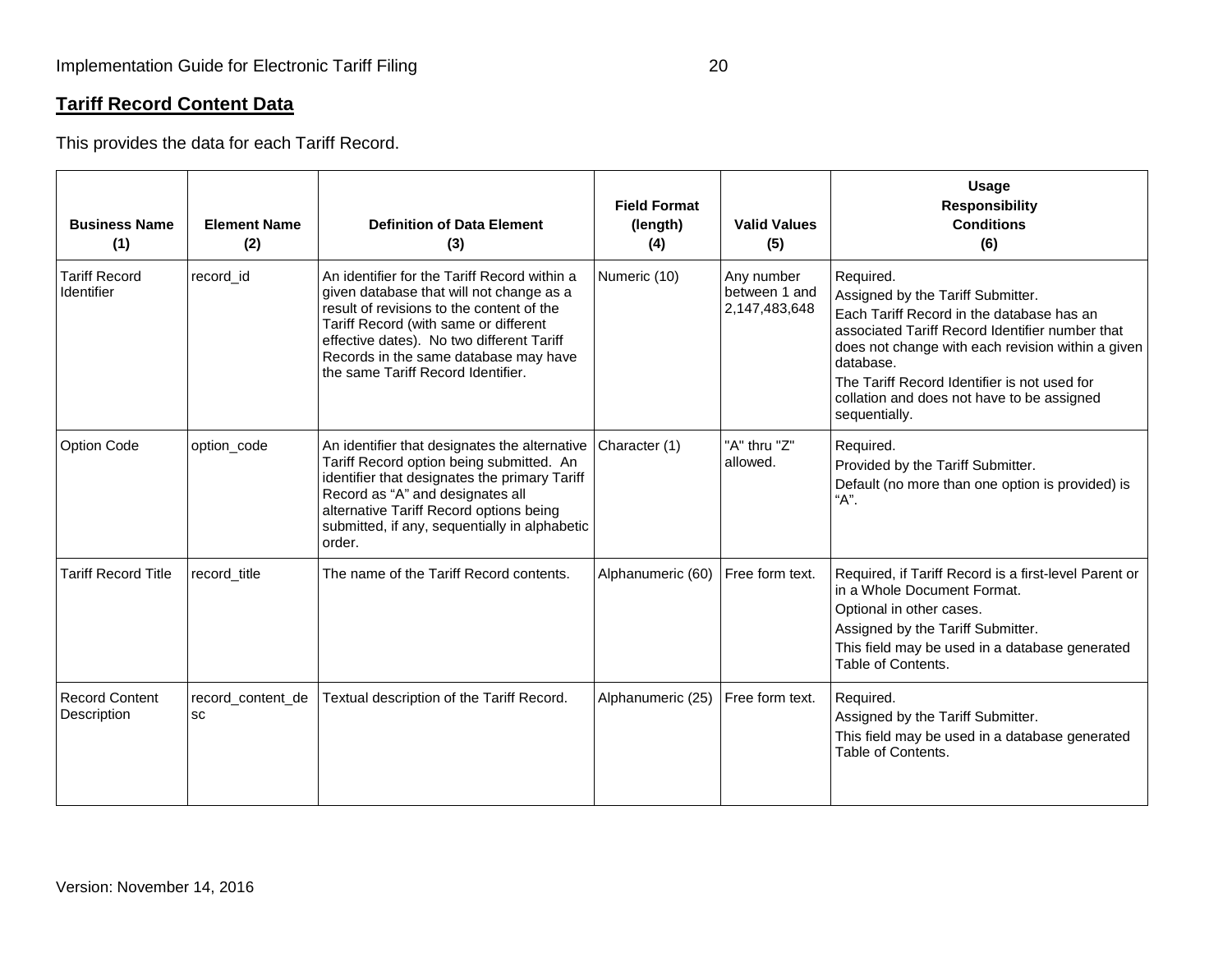| <b>Business Name</b><br>(1)                               | <b>Element Name</b><br>(2) | <b>Definition of Data Element</b><br>(3)                                                                                            | <b>Field Format</b><br>(length)<br>(4) | <b>Valid Values</b><br>(5)                                                                    | <b>Usage</b><br><b>Responsibility</b><br><b>Conditions</b><br>(6)                                                                                                                                                                                                                                     |
|-----------------------------------------------------------|----------------------------|-------------------------------------------------------------------------------------------------------------------------------------|----------------------------------------|-----------------------------------------------------------------------------------------------|-------------------------------------------------------------------------------------------------------------------------------------------------------------------------------------------------------------------------------------------------------------------------------------------------------|
| <b>Record Version</b><br>Number                           | record version nu<br>m     | A representation of the version<br>(designation) of the Tariff Record.                                                              | Alphanumeric (10)                      | X.Y.Z<br>$x =$ revision<br>number<br>$v =$ substitute<br>number<br>$z =$ "squeezed"<br>number | Conditional based on Type of Filing.<br>This information is not used to determine actual<br>status of a Tariff Record. It is not used in any<br>automated fashion other than display (possibly in<br>the table of contents). This data is provided for<br>ease of business and FERC referencing only. |
| <b>Record Narrative</b><br>Name                           | record_narrative_n<br>ame  | An additional narrative description of the<br>Tariff Record.                                                                        | Alphanumeric<br>(254)                  | Free form text                                                                                | Optional.                                                                                                                                                                                                                                                                                             |
| <b>Tariff Record</b><br><b>Collation Value</b>            | collation_value            | A value that will determine the sort order in<br>which the Tariff Records are merged.                                               | Numeric (25)                           | Any number<br>between 1 and<br>2,147,483,648                                                  | Required.<br>Assigned by the Tariff Submitter.                                                                                                                                                                                                                                                        |
| <b>Tariff Record</b><br>Parent Identifier                 | record_parent_id           | Provides the hierarchical structure to<br>identify the higher-level part of the<br>database to which this Tariff Record<br>belongs. | Numeric (10)                           | Any number<br>between 0 and<br>2,147,483,648                                                  | Required.<br>Assigned by the Tariff Submitter. If the Tariff<br>Submitter chooses not to use the functionality of<br>this field, they must still populate the field with "0".<br>Otherwise, the value must be a valid Tariff<br>Record Identifier.                                                    |
| <b>Tariff Record</b><br><b>Proposed Effective</b><br>Date | proposed effective<br>date | The proposed effective date for the<br>specified Tariff Record.                                                                     | Date (10)                              | YYYY-MM-DD                                                                                    | Required.<br>Assigned by the Tariff Submitter.                                                                                                                                                                                                                                                        |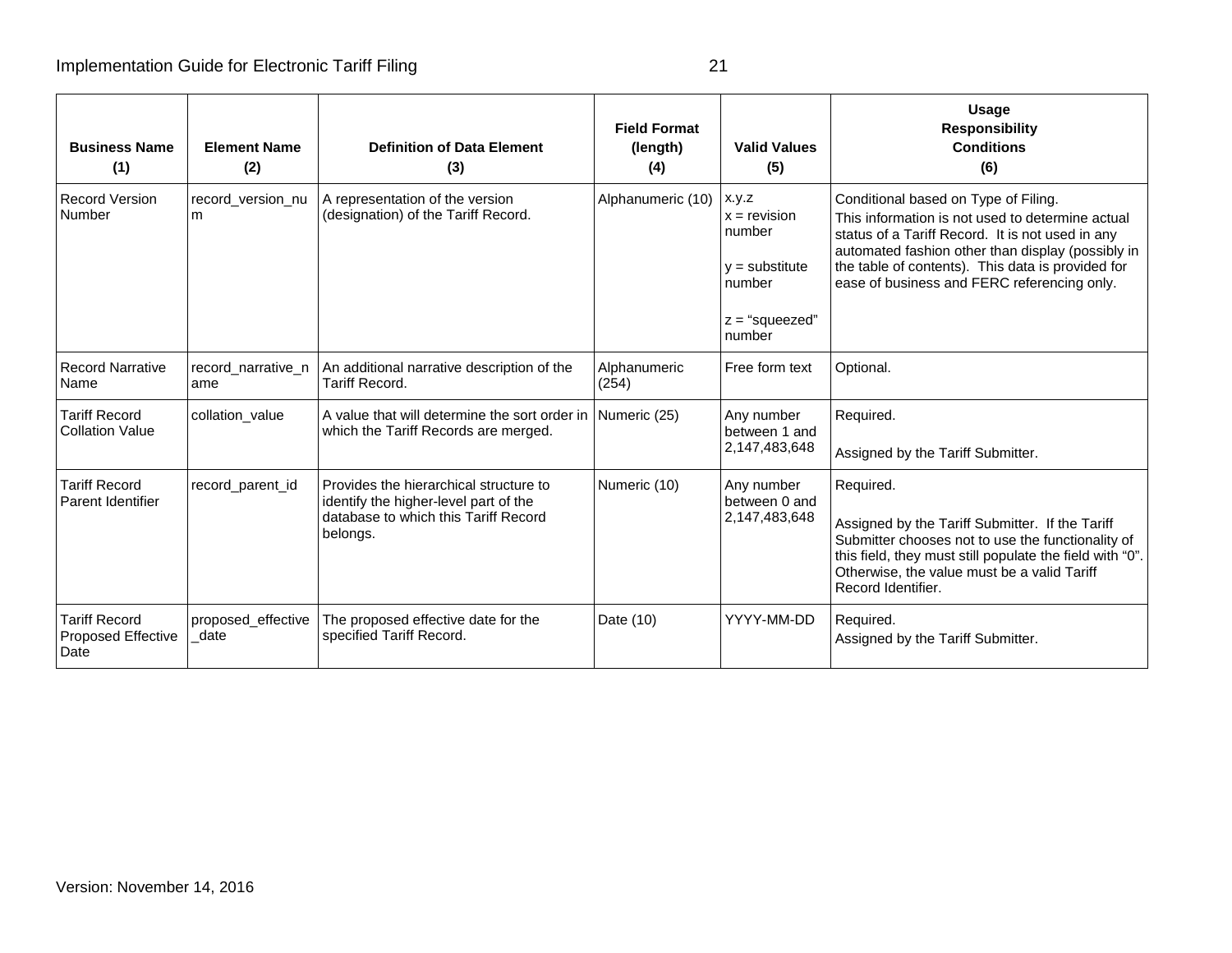| <b>Business Name</b><br>(1)                      | <b>Element Name</b><br>(2)              | <b>Definition of Data Element</b><br>(3)                                                                                                                                                                                                                                                                                                                                                    | <b>Field Format</b><br>(length)<br>(4) | <b>Valid Values</b><br>(5)                          | <b>Usage</b><br><b>Responsibility</b><br><b>Conditions</b><br>(6)                                                                                                                                                                                                                                                                                                                                                                                                                                                                                                                                                                                                                                  |
|--------------------------------------------------|-----------------------------------------|---------------------------------------------------------------------------------------------------------------------------------------------------------------------------------------------------------------------------------------------------------------------------------------------------------------------------------------------------------------------------------------------|----------------------------------------|-----------------------------------------------------|----------------------------------------------------------------------------------------------------------------------------------------------------------------------------------------------------------------------------------------------------------------------------------------------------------------------------------------------------------------------------------------------------------------------------------------------------------------------------------------------------------------------------------------------------------------------------------------------------------------------------------------------------------------------------------------------------|
| <b>Record Effective</b><br><b>Priority Order</b> | priority_order                          | A positive integer that directs which of<br>multiple changes of a given Tariff Record<br>(the same Tariff Record Identifier)<br>proposed to go into effect on the same<br>day, will take precedence, i.e., the Tariff<br>Record with the highest numeric value will<br>supersede any other Tariff Records with<br>the same Record Identifier also proposed<br>to be effective for that day. | Numeric (10)                           | Any number<br>between 1 and<br>2,147,483,648        | Required.<br>Assigned by the Tariff Submitter.<br>Default value should allow for priority values<br>below and above the Tariff Record of a specific<br>Tariff Record Proposed Effective Date initial<br>value (for example: 500). The value must be<br>unique for a specific Tariff Record for a specific<br>Tariff Record Proposed Effective Date.<br>When the current database is assembled for a<br>particular effective date and there are multiple<br>Tariff Records with the same Record Identifier<br>and the same effective date, the approved Tariff<br>Record for that effective date with the highest<br>Record Effective Priority Order number will be the<br>effective Tariff Record. |
| <b>Record Content</b><br><b>Type Code</b>        | record_content_typ<br>e_code            | The version of the software used to create<br>the specific Tariff Record.                                                                                                                                                                                                                                                                                                                   | Numeric (10)                           | See list of<br>codes posted @<br>www.ferc.gov       | Conditional based on Type of Filing and/or<br>structure of database.<br>Provided by the Tariff Submitter.                                                                                                                                                                                                                                                                                                                                                                                                                                                                                                                                                                                          |
|                                                  | Record Binary Data   record_binary_data | The actual Tariff Record content.                                                                                                                                                                                                                                                                                                                                                           | Binary (10 MB)                         | <b>Binary Base64</b><br>bit encoded file<br>content | Conditional based on Type of Filing and/or<br>structure of database.<br>Provided by the Tariff Submitter.                                                                                                                                                                                                                                                                                                                                                                                                                                                                                                                                                                                          |
| <b>Record Plain Text</b>                         | record_plain_text                       | The plain text version of the content of the<br>Record Binary Data. Formatting and other   MB)<br>binary values are stripped from this<br>content.                                                                                                                                                                                                                                          | Alphanumeric (10                       | Free form text                                      | Conditional based on Type of Filing and/or<br>structure of database.<br>Provided by the Tariff Submitter.                                                                                                                                                                                                                                                                                                                                                                                                                                                                                                                                                                                          |
| Record Change<br>Type                            | record_change_typ<br>е                  | A description of the type of change being<br>requested.                                                                                                                                                                                                                                                                                                                                     | Alphanumeric (15)                      | See Code<br>Values<br>Dictionary                    | Required.<br>Assigned by the Tariff Submitter. Used to identify<br>the appropriate Tariff Record maintenance action.<br>Some Type of Filings restrict the choice of<br>Record Change Types.                                                                                                                                                                                                                                                                                                                                                                                                                                                                                                        |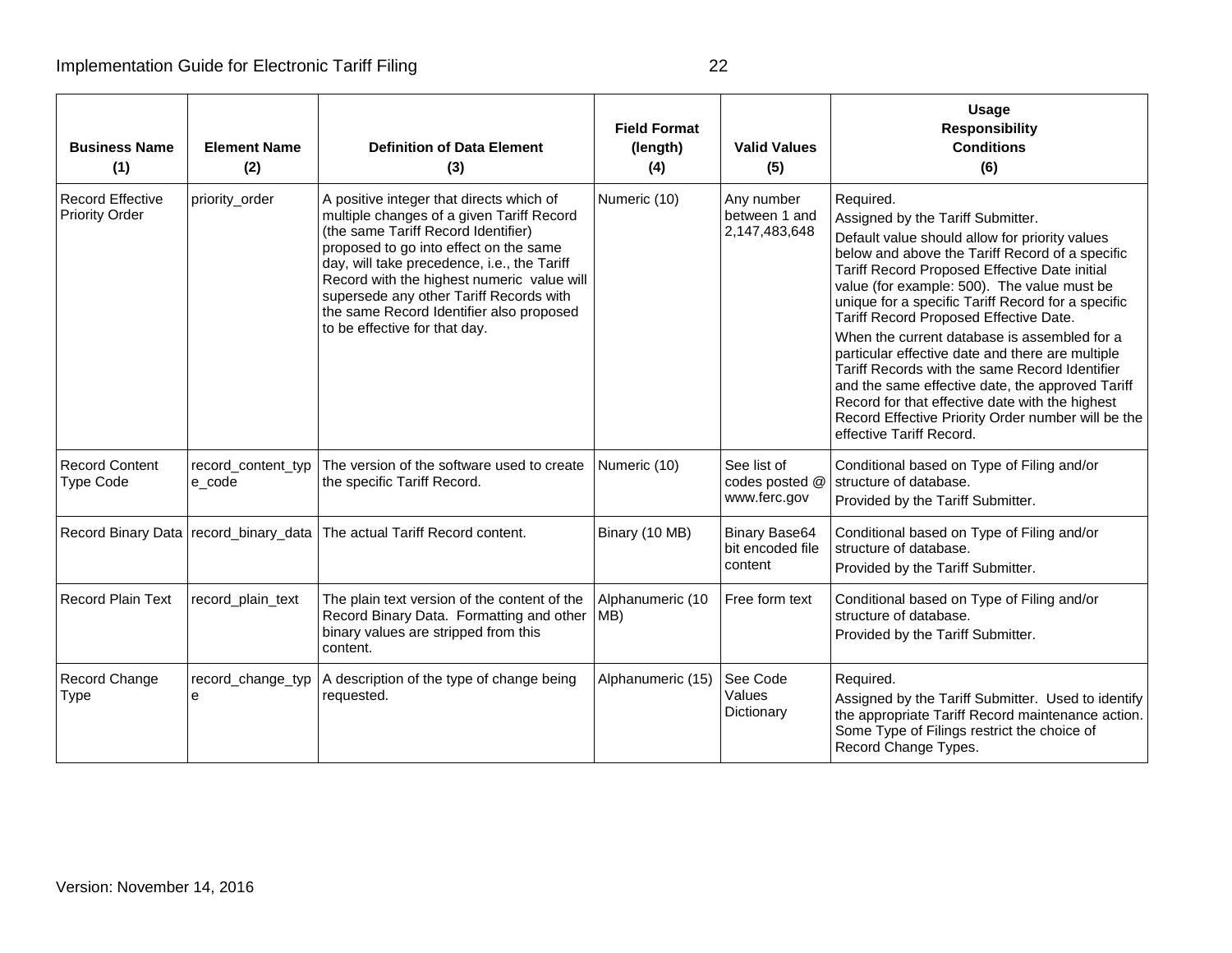| <b>Business Name</b><br>(1)            | <b>Element Name</b><br>(2) | <b>Definition of Data Element</b><br>(3)                                                                                                                                                                                                                                                                                                | <b>Field Format</b><br>(length)<br>(4) | <b>Valid Values</b><br>(5)                                                                                                                   | Usage<br><b>Responsibility</b><br><b>Conditions</b><br>(6)                                                                                                                                                                                                                                 |
|----------------------------------------|----------------------------|-----------------------------------------------------------------------------------------------------------------------------------------------------------------------------------------------------------------------------------------------------------------------------------------------------------------------------------------|----------------------------------------|----------------------------------------------------------------------------------------------------------------------------------------------|--------------------------------------------------------------------------------------------------------------------------------------------------------------------------------------------------------------------------------------------------------------------------------------------|
| <b>Associated Filing</b><br>Identifier |                            | associated_filing_id   The Tariff Filing Identifier associated with a<br>previously filed Tariff Record which the<br>subject Tariff Record replaces.<br>Note: This is used in conjunction with the<br>Associated Record Identifier and the<br>Associated Option Code (below).                                                           | Numeric (10)                           | Number<br>between 1 and<br>2,147,483,648<br>used by the<br><b>Tariff Submitter</b><br>in a previous<br><b>Tariff Filing</b>                  | Conditional.<br>Assigned by the Tariff Submitter.<br>This is not applicable to all Type of Filings.<br>Where the Type of Filings permits or requires its<br>use, it must refer to a previous Tariff Filing, and<br>the value should be that previous Tariff Filing's<br>Filing Identifier. |
| <b>Associated Record</b><br>Identifier | associated_record_<br>id   | This is used to associate the specific<br>content with a previously filed Tariff<br>Record. For example, withdrawal Tariff<br>Filings must identify the content being<br>requested to be withdrawn.<br>Note: This is used in conjunction with the<br>Associated Filing Identifier (above)<br>and the Associated Option Code<br>(below). | Numeric (10)                           | Number<br>between 1 and<br>2,147,483,648<br>used by the<br><b>Tariff Submitter</b><br>for the targeted<br><b>Tariff Record</b><br>Identifier | Conditional.<br>Assigned by the Tariff Submitter.<br>This is not applicable to all Type of Filings.<br>Where it is used, it must refer to a Tariff Record<br>Identifier in the associated filing.                                                                                          |
| <b>Associated Option</b><br>Code       | associated_option_<br>code | An identifier that designates the alternative<br>associated record option of a previously<br>filed Tariff Record.<br>Note: This is used in conjunction with the<br>Associated Filing Identifier and the<br>Associated Record Identifier (above).                                                                                        | Character (1)                          | "A" thru "Z"<br>used by the<br><b>Tariff Submitter</b><br>for the targeted<br><b>Tariff Record</b><br>Identifier                             | Conditional.<br>Assigned by the Tariff Submitter.<br>Where it is used, the value should be the<br>applicable Option Code value for the Associated<br>Record Identifier.                                                                                                                    |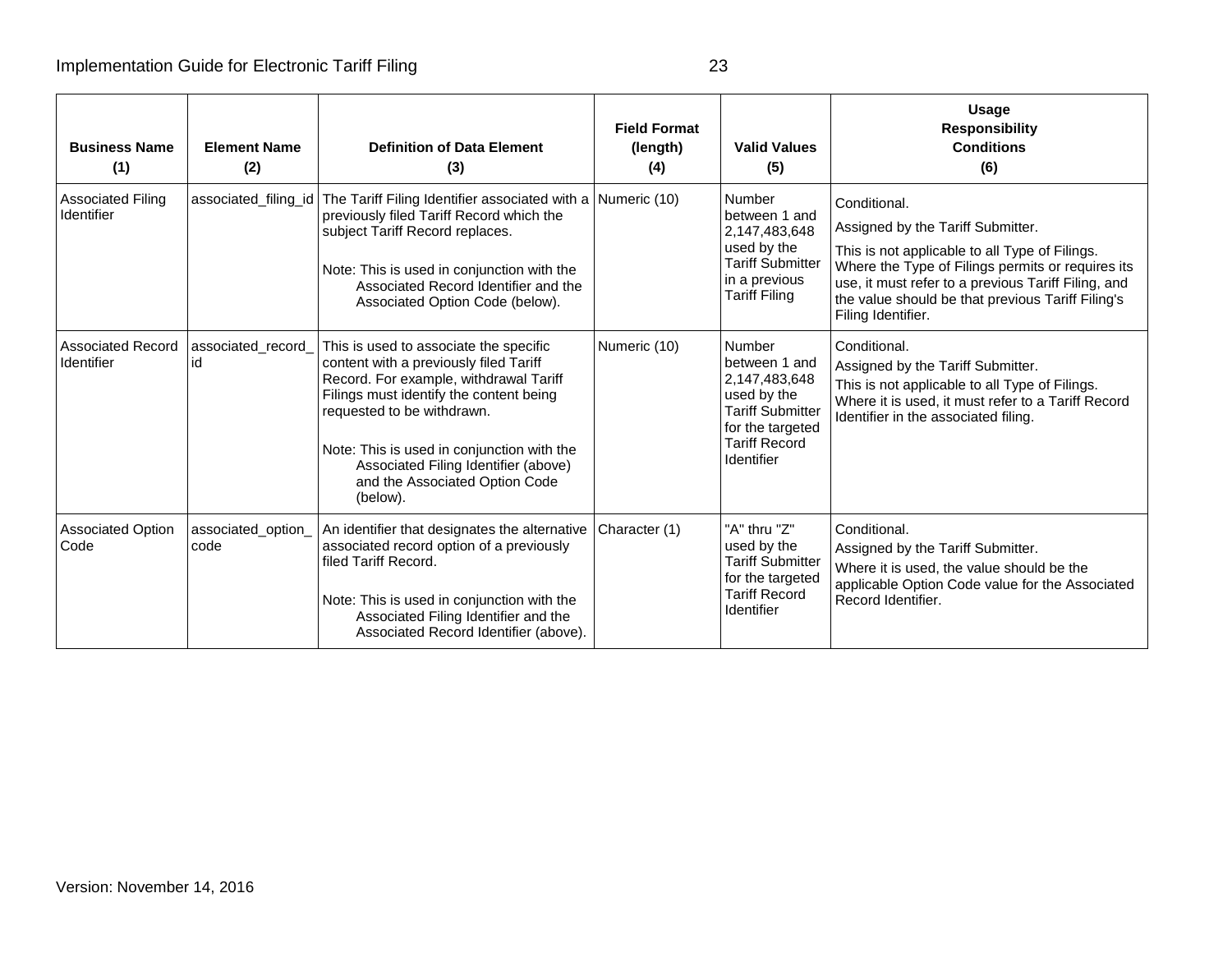# **Code Values Dictionaries and FERC Reference Tables**

<span id="page-24-0"></span>Certain data elements need to be populated with standardized responses (code values). Some of these data elements lend themselves to simple code value tables as provided below. For others, FERC will provide reference tables in a downloadable CSV file. After the following data element code values tables is an extensive explanation of the FERC reference tables.

#### **Data Element: Attachment Waiver Requested**

| ∥Code Value | <b>Code Value Description</b>                          |
|-------------|--------------------------------------------------------|
| N           | No, a waiver of the attachment is not being requested. |
|             | Yes, a waiver of the attachment is being requested.    |

#### **Data Element: Option Code**

| Code Value      | <b>Code Value Description</b>                                                         |
|-----------------|---------------------------------------------------------------------------------------|
| A               | Default for the primary Tariff Record.                                                |
| B, C, through Z | Subsequent codes used for alternatives and must be provided in alphabetical<br>order. |

#### **Data Element: Record Change Type - (code values is case sensitive)**

| Code Value       | <b>Code Value Description</b>                                                               |
|------------------|---------------------------------------------------------------------------------------------|
| <b>CANCEL</b>    | Used to cancel a Tariff Record Identifier.                                                  |
| <b>CHANGE</b>    | Used to change an existing Tariff Record.                                                   |
| <b>NEW</b>       | Used to create a new Tariff Record Identifier.                                              |
| <b>PRO FORMA</b> | Used to submit a Tariff Record proposal without invoking statutory processing<br>timelines. |
| IWITHDRAW        | Used to withdraw a pending or suspended Tariff Record.                                      |

#### **Data Element: Suspension Motion**

| <b>Code Value</b> | <b>Code Value Description</b>                                                            |
|-------------------|------------------------------------------------------------------------------------------|
| N                 | No, the filing should not become effective without a separate filing to request<br>such. |
|                   | Yes, the Tariff Record(s) should go into effect at the end of the suspension<br>period.  |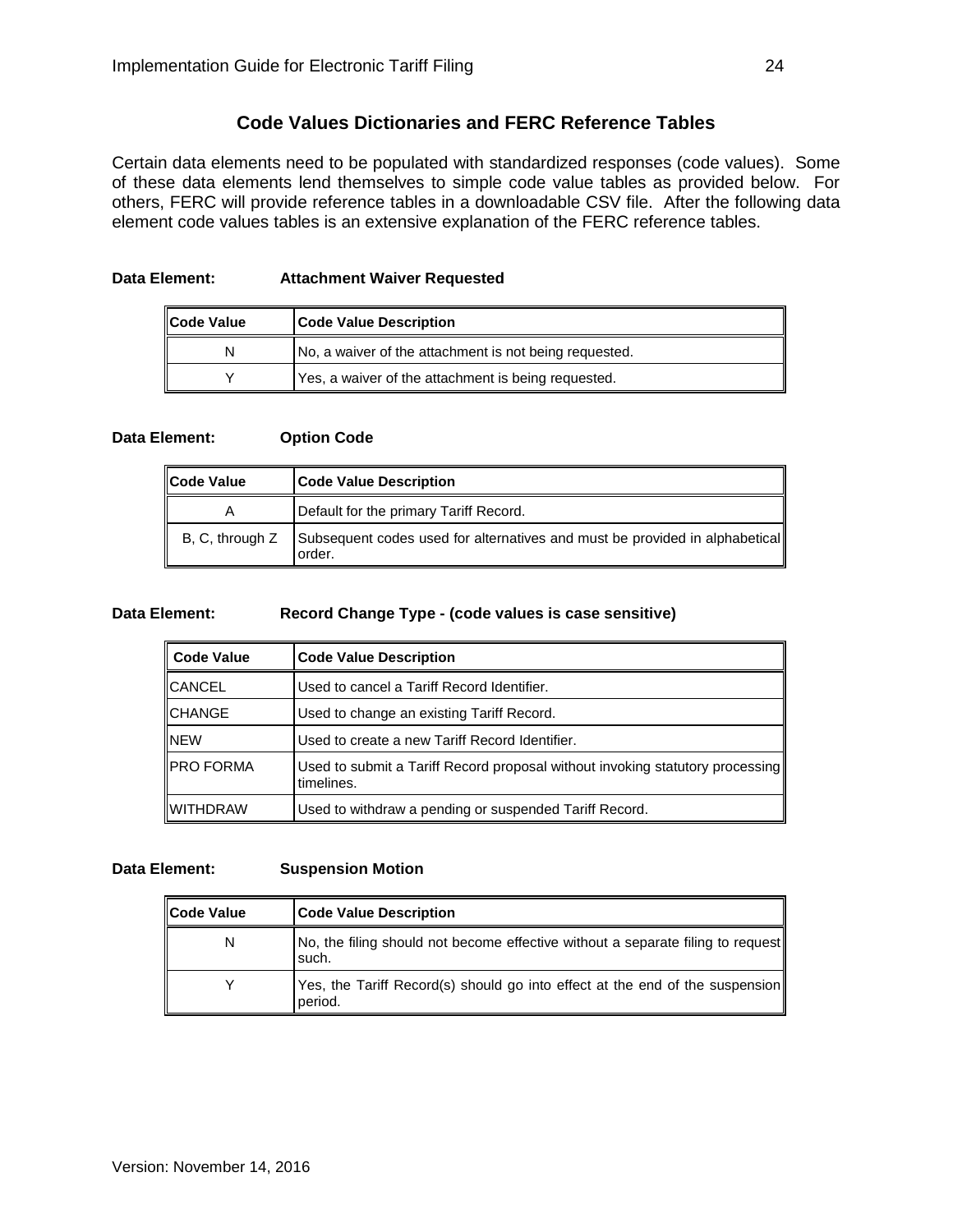# <span id="page-25-0"></span>**FERC Reference Tables Provided in Downloadable Files**

FERC will provide reference tables in downloadable files for the remaining data elements which have standardized code values, as well as to provide information to assist in the development of a Tariff Submitter's document management system and the creation of a Tariff Filing. The downloadable files will contain the appropriate codes to be used to populate the identified XML data elements (schema) and/or contain data that can be used to assist in error processing, provide FERC validation information and/or FERC business rules used to process the Tariff Filing.

This section is composed of three parts:

- (1) A list of the FERC File Downloads and their contents;
- (2) The Format of the FERC File Download Files; and
- (3) A description of the data elements contained in the FERC File Downloads

## **(1) List of FERC File Downloads**

The following is a list of the downloadable files that FERC will post on its website, located at www.ferc.gov. The files listed will be available in CSV and may be provided in PDF formats.

- Type of Filing (filing type) code values and rules of use
- Attachment Reference Code (att\_ref\_code) code values and rules of use
- Attachment Content Type Code (att content type code) code values
- Attachment Security Level (att\_security\_level) code values
- Record Content Type Code (record content type code) code values
- Validation error codes provided by FERC.

# **(2) Format of the FERC File Downloads**

The downloadable files posted on the FERC website will be formatted in CSV. The first row of the file will be the title of each of the columns and will determine the order in which the corresponding data is to appear in all subsequent rows. The following are the CSV file format specifications:

- Rows are separated by a carriage return/line feed (CRLF).
- Fields are separated by commas.
- When a field contains a comma, the field will be enclosed by double-quotes.
- When numeric data contains decimal precision, the decimal point will be included within the field.
- When a field contains no data, the empty field will contain two delimiters next to each other. Note that there will be no blank spaces between the delimiters.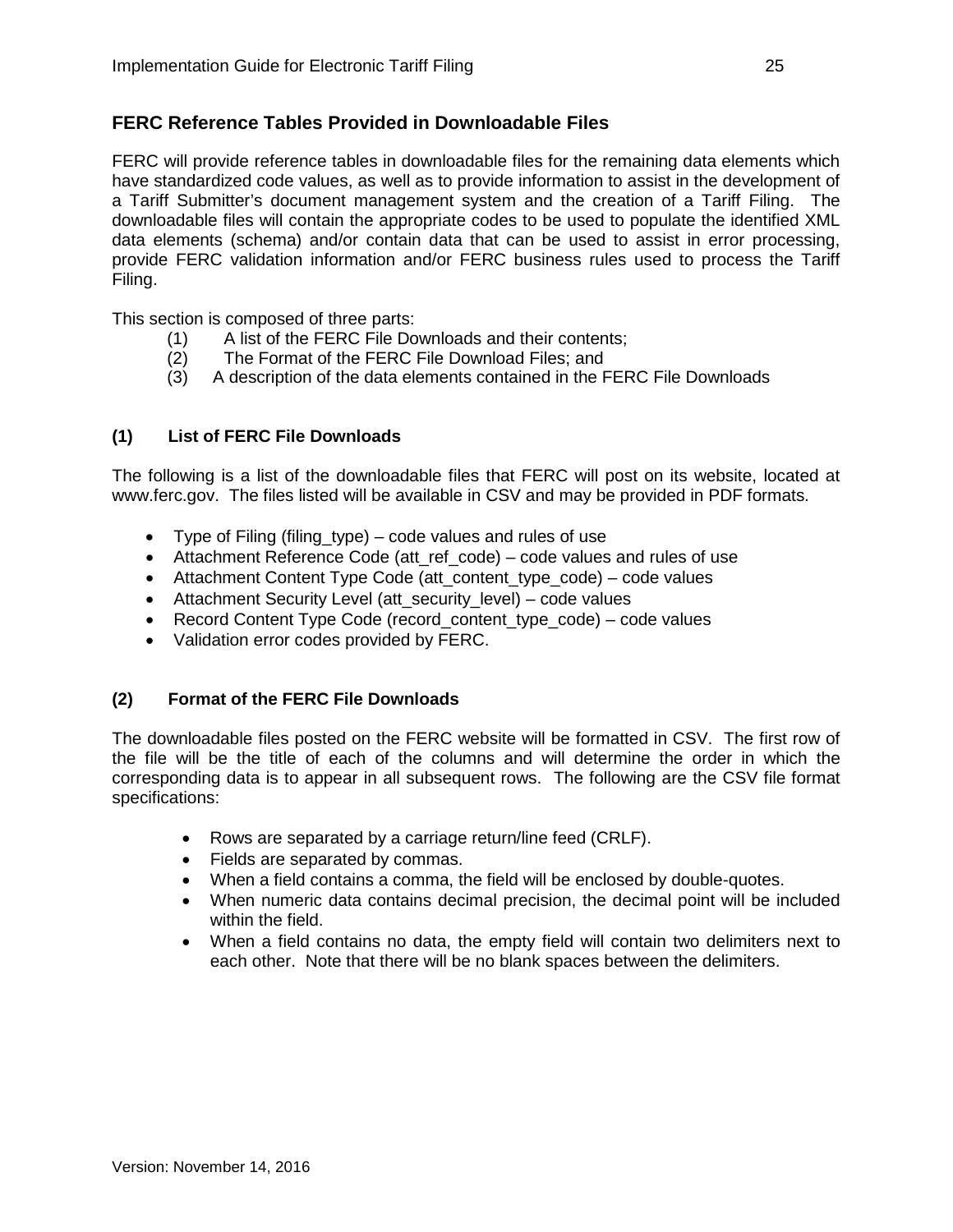## **(3) Description of the Data Elements contained in the FERC File Downloads**

FERC's Tariff Filing requirements are the function of many statutory, regulatory and business processes. A Tariff Filing must satisfy many rules simply to be considered a filing acceptable for processing by the FERC. How FERC maintains the contents of Tariff Filings is a function of these statutory, regulatory and business rules, plus its own findings with regard to the merits of the Tariff Submitter's proposal(s). FERC has created software for internal purposes of automating the Tariff Filing review process and much of the eTariff maintenance process. It is in the interest of the FERC that Tariff Submitters create electronic Tariff Filings that are compatible with FERC's automated Tariff Filing and eTariff maintenance processes. For that reason, FERC provides the public information on additional data elements that it uses as part of its processes. This information may be used by Tariff Submitter's document management system to add functionality to the processes and to improve accuracy of the Tariff Filings. FERC will not review or certify any Tariff Submitter's document management system.

Following is a description of each of the downloadable files and the data contained in such files (both eTariff XML data elements and non-eTariff data elements used by FERC). The names of the columns that will be contained in the downloadable files are reflected below and are either shown in **bold** text (XML schema data elements) or in *italics* (non-XML schema data elements).

- **Type of Filing** (filing\_type) This file contains seventeen columns:
	- 1. **filing\_type** The values are used to populate the filing\_type XML data element for the subject Tariff Filing. The statutes, regulations and business rules provide for many different filing types. Every Type of Filing has a unique code that is randomly generated by FERC. It is used to direct the software to a set of data elements that describe that filing type.
	- 2*. description*  Description of the filing\_type. In this column FERC will provide its description for each Type of Filing Code.
	- 3. *prog\_code:* The "program code" refers to the different FERC Tariff Programs. As of January 2008, FERC has divided the various Type of Filings into five programs which are reflected by the six values below. FERC will allow the Tariff Submitter to determine which Type of Filing Codes are relevant based on its FERC Tariff Programs. Within the five programs are dozens of different Type of Filings. The values in this column are defined below:
		- E = Federal Power Act Electric (Traditional Cost of Service and Market Based Rates) Public Utilities
		- F = Power Administrations
		- G = NGA Gas Pipelines
		- $K = NGPA$  311 Gas Pipelines
		- M = Federal Power Act Electric (Market Based Rate) Public Utilities
		- O= Oil Pipelines

FERC assigns one of the above program codes to a Tariff Submitter at the time the Tariff Submitter registers with FERC as part of the company registration process. The Tariff Submitter can only make Tariff Filings with one of the Type of Filing Codes that are under the same program code as the Tariff Submitter.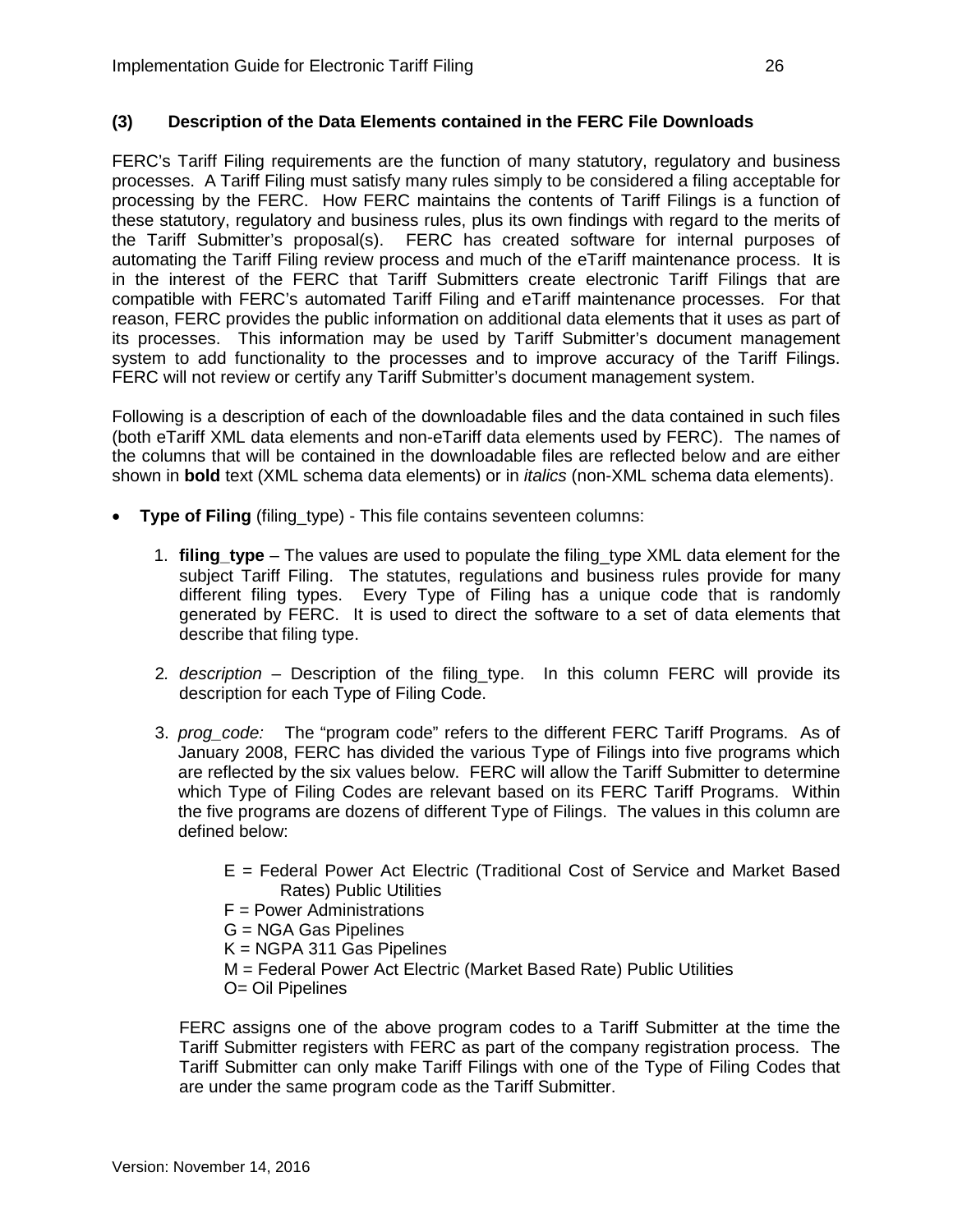- Note: The program code of "M" is a subset of the "E" program code unique for FPA Tariff Submitters that only sell power at Market Based Rates. Tariff Submitters with "E" and "M" program codes will need to change their program code through the FERC company registration process if it requires access to Type of Filing Codes not available in its program.
- 4*. new\_type* This column will indicate either yes (Y) or no (N). This reflects a type of Baseline category Type of Filing that requires both the creation of a new Company Identifier and a new Tariff Identifier. Such filings follow the business process rules of Normal/Statutory type of filing category. A more detailed explanation of the broad category of Baseline is provided below.
- 5*. refiled\_type* This column will indicate either yes (Y) or no (N). This reflects a type of Baseline category Type of Filing wherein the Tariff Submitter already has a pre-existing database or collection of paper tariffs, rate schedules, or service agreements and is requesting a new Tariff Identifier. Such filings follow the business process rules of Compliance type of filing category. A more detailed explanation of the broad category of Baseline is provided below.
- 6*. compliance\_type* This column will indicate either yes (Y) or no (N). This reflects a Type of Filing more fully explained below for the broad category of Compliance type.
- 7*. amendment\_type* This column will indicate either yes (Y) or no (N). This reflects a Type of Filing more fully explained below for the broad category of Amendment type.
- 8*. motion\_type* This column will indicate either yes (Y) or no (N). This reflects a Type of Filing more fully explained below for the broad category of Motion type.
- 9*. withdraw\_type* This column will indicate either yes (Y) or no (N). This reflects a Type of Filing more fully explained below for the broad category of Withdraw type.
- 10*.report\_type* This column will indicate either yes (Y) or no (N). This reflects a Type of Filing more fully explained below for the broad category of Report type.
- 11*.cancellation\_type* This column will indicate either yes (Y) or no (N). This reflects a Type of Filing more fully explained below for the broad category of Cancellation type.
- 12*.suspend\_motion\_response*  This column will indicate either yes (Y) or no (N). FERC may suspend certain Type of Filings. For some programs, the Tariff Submitter is required to inform FERC whether or not it is submitting a motion to place suspended Tariff Records into effect at the end of the suspension period. The download file will indicate the Type of Filings requiring such a data element be populated by the Tariff Submitter.
- 13*.status\_change\_timeout* Many Type of Filings must be acted upon by FERC by a certain number of days from the date of the Tariff Filing. This data element shows the number of days from the date of the filing before the FERC internal system will automatically change the status in the absence of a FERC order.
- 14.*fee\_required* This column will indicate either yes (Y) or no (N). If yes (Y), then this Type of Filing requires a filing fee be made with the Commission.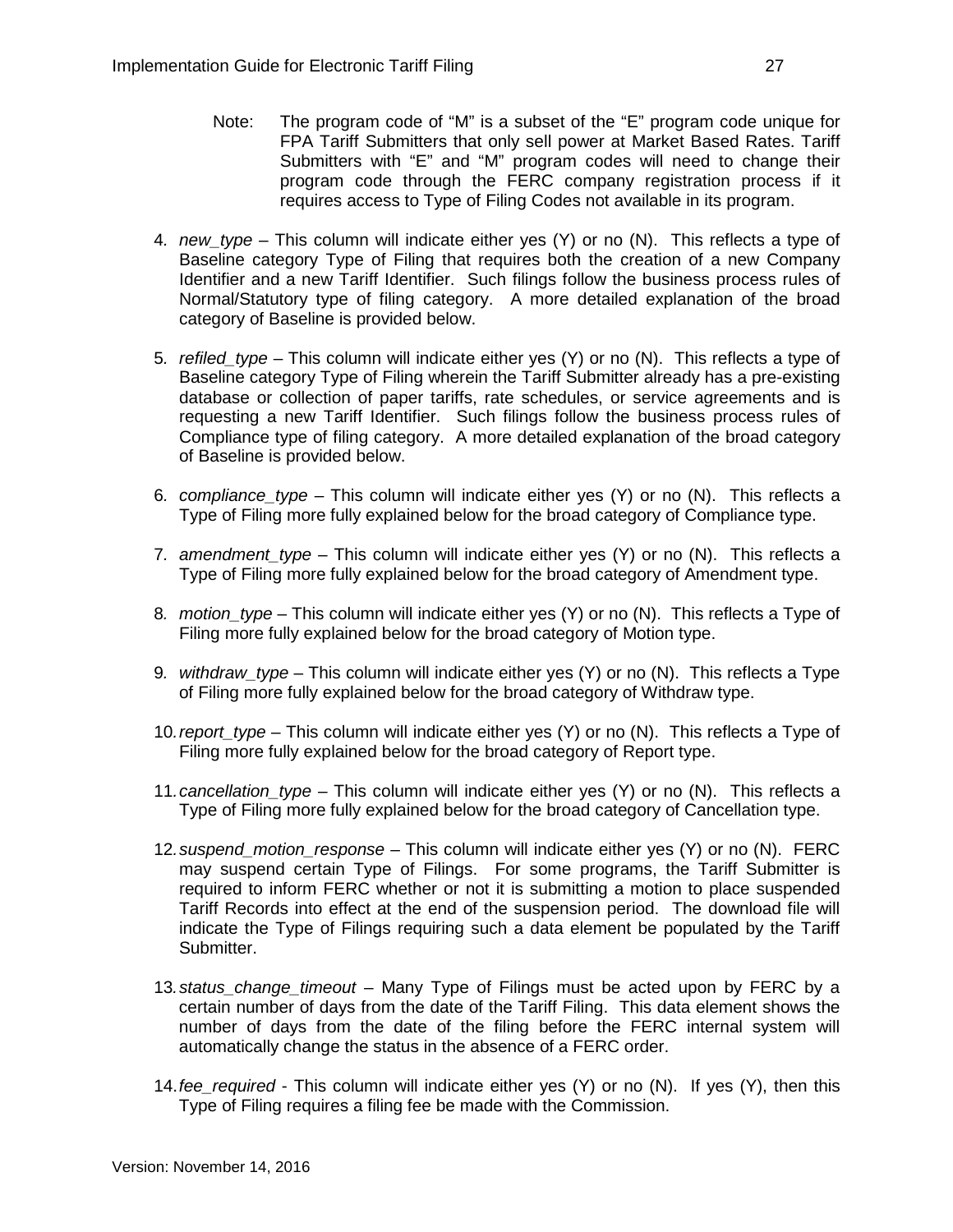- 15.*active\_date* This column will indicate the effective date of the other data elements on the row.
- 16. *inactive\_date*  This column will indicate the retirement date of the other data elements on the row. If there is no known retirement date, the date of 12/31/9998 will appear.
- 17. *citation* This column provides the corresponding Citation to FERC regulation. This is a text field that provides the reader with additional information as to the source of the requirement.

#### Explanation of Type of Filing Categories:

Different Type of Filings have different business processes as required by statute, regulation or business practice. FERC breaks down the dozens of different Type of Filings into eight broad categories that have similar business processes. The eight broad categories are explained below however, not all of them have individual columns in the download file.

The eight broad categories of Type of Filings are defined by FERC as:

- Baseline This category is used for a Type of Filing that requires a new Tariff Identifier. Every Tariff Submitter establishing a new Tariff Identifier must start with a Baseline filing. However, the automated processing is different depending on whether the requested action is "New" or "Refiled" as more fully explained in the description above for the columns "*new\_type*" and "*refiled\_type*":
- Normal/Statutory This category is used for a Type of Filing wherein the Tariff Submitter is the proponent of the change(s) in a tariff, rate schedule, or service agreement. This business process rule will be the most commonly used by Tariff Submitters. FERC has rules for some programs, such as when a Type of Filing is appropriate relative to various indices, such as the status of a Tariff Filing or Tariff Identifier. Statutory, regulatory and business rules apply to the status of a proposed change(s) in a tariff, rate schedule, or service agreement. Many of these rules are automated to change the status conditions in the appropriate circumstances. A Type of Filing is a "normal" type if the data in the columns on the download file for all category types (motion\_type, report\_type, amendment\_type, etc.) are set to "N".
- Compliance This category is used for a Type of Filing wherein the Tariff Submitter proposes to comply with a FERC order. There is no automated rule to change the status of the Tariff Filing. These status changes will require FERC action.
- Amendment This category is used for Type of Filings wherein the Tariff Submitter proposes to change a pending Tariff Filing prior to FERC or business process rule action on a Normal/Statutory Type of Filing. A Tariff Submitter cannot amend a filing that FERC has acted upon either by order or by rule of law. Amendment Type of Filings modify the timing of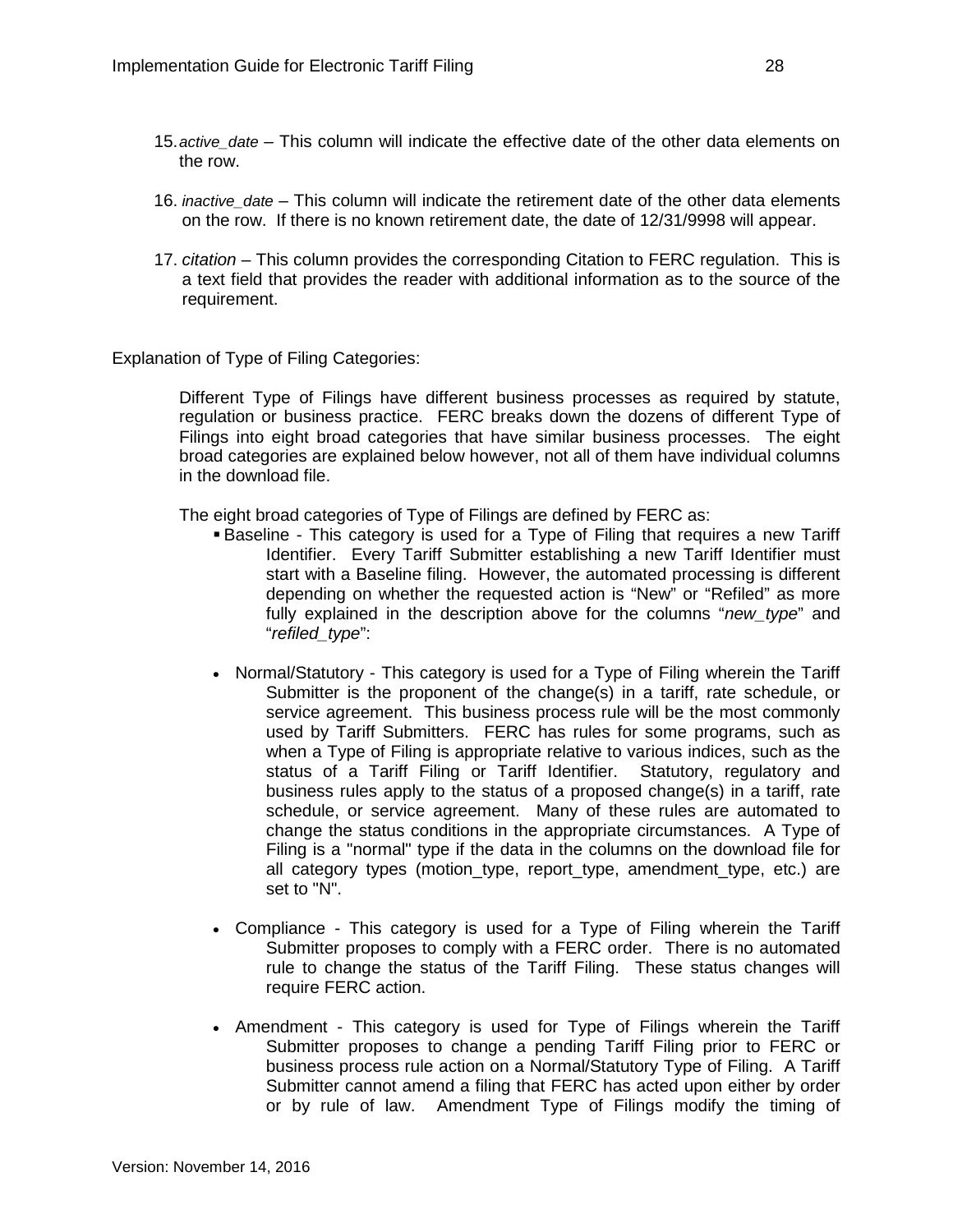automated action on the associated Normal/Statutory or Amendment Type of Filing. Amendments can be infinitely associated with each other with the same result of modifying the timing of automated action on the associated Normal/Statutory Type of Filing and subordinates it to the Amendment Type of Filing.

- Motion This category of Type of Filing can only be associated with Tariff Records whose status condition in the FERC eTariff database is "suspended". The only action that a filing in this category can do is to change the Proposed Effective Date of the Tariff Record that is "suspended". Any change in the tariff, rate schedule, or service agreement is ignored. If a Tariff Submitter wishes to change both the status of suspended Tariff Record and tariff, rate schedule, or service agreement, it must file a "Compliance" Type of Filing.
- Withdraw This category of Type of Filing can only be associated with Tariff Records that are (depending on the program) in the FERC eTariff database in a "pending", "conditional" or "suspended" status condition. Any change in the tariff, rate schedule, or service agreement is ignored. This business process rule may (depending on the program) automatically withdraw the targeted Tariff Record and change the formerly "superseded" Tariff Records to "effective." Therefore, no additional Tariff Filing or Tariff Records are required to reinstate the superseded Tariff Record.
	- Note: The Withdraw category of Type of Filing should not be confused with the Record Change Type of WITHDRAW. The Withdraw category of Type of Filing acts upon the associated filing as a whole, whereas the WITHDRAW Record Change Type acts upon the associated tariff record.
- Report This category of Type of Filing contains no Tariff Record information. It can only be used to supplement the record of the proceeding. Basically, the Report Type of Filing is meant to provide Tariff Submitters a means to make complex filings with FERC in an established proceeding as an alternative to FERC's eFiling website portal for non-Tariff Filings.
- Cancellation This category of Type of Filing is used by the Tariff Submitter to terminate a Tariff Identifier. Once a Tariff Identifier is cancelled, only Compliance Type of Filings with a Proposed Effective Date before the effective date of the cancelled Tariff Record may be filed using the cancelled Tariff Identifier.
- **Attachment Reference Code** (att\_ref\_code) This file contains seven columns:
	- 1. **filing\_type** This column relates the Type of Filing with the available selection of attachments.
	- 2. **att ref code** This column is used to populate the att ref code XML data element field for each attachment.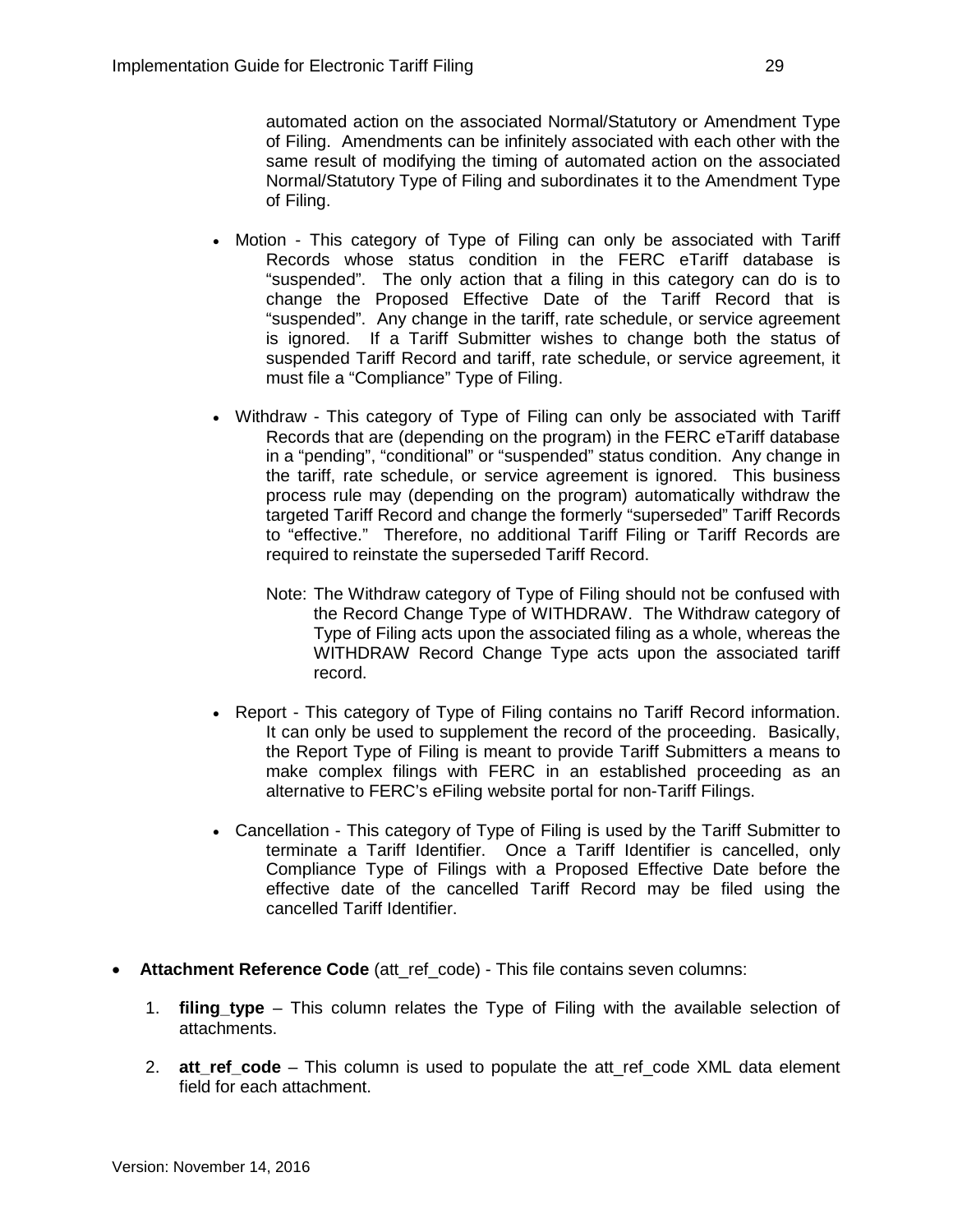- 3. **att\_desc** This column is used to populate the att\_desc XML data element field for each attachment.
- 4. *citations* This column provides the corresponding Citation to FERC regulation. This is simply a text field that provides the reader with additional information as to the source of the requirement.
- 5. *is\_required* This column will indicate either yes (Y) or no (N). Certain documents are required by either regulation or business rule for the Tariff Filing to be considered complete enough for the OSEC to accept for filing. For each Type of Filing Code, the attachments expected with each filing are identified, and for each attachment the coding as to whether the attachment is required by the OSEC as a minimal condition is provided.
- 6. *can\_waive* This column will indicate either yes (Y) or no (N). Some attachments may be required, but FERC may permit the Tariff Submitter to request that the requirement be waived. FERC will post whether a required attachment may be waived.
- 7. *req\_access\_lvl* This column indicates the required security level on a file as indicated in the att security level download file. A blank indicates no required security level. The values are defined below:
	- $P =$  Public
	- M = Privileged
	- $X =$  Critical Energy Infrastructure Information
- **Attachment Content Type Code** (att content type code) This file contains five columns:
	- 1. **att\_content\_type\_code** The values are used to populate the att\_content\_type\_code XML data element for each attachment.
	- 2. *description* The description of the electronic format represented by the code.
	- 3. *file\_extension* This column contains the electronic format extensions.
	- 4. *active date* This column will indicate the effective date of the other data elements on the row.
	- 5. *inactive\_date*  This column will indicate the retirement date of the other data elements on the row. If there is no known retirement date, the date of 12/31/9998 will appear.
- **Attachment Security Level** (att\_security\_level) This file contains four columns:
	- 1. **att\_security\_level** The values are used to populate the att\_security\_level field for each attachment.
	- 2. *description* Description of the FERC security level associated with the att\_security\_level. Note that every attached document must have a populated att security level. FERC will not presume any default document security level.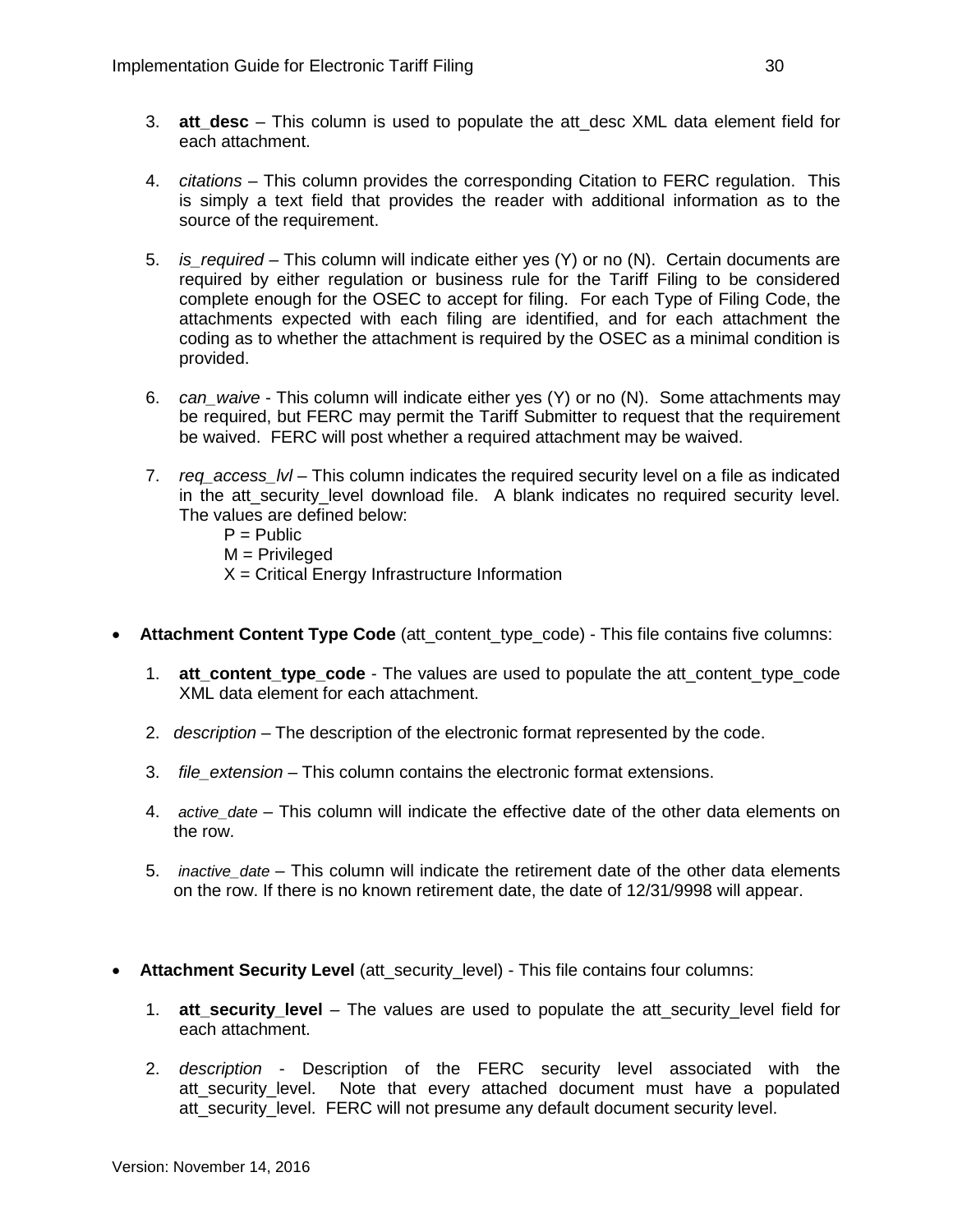- 3. *active\_date* This column will indicate the effective date of the other data elements on the row.
- 4. *inactive date* This column will indicate the retirement date of the other data elements on the row. If there is no known retirement date, the date of 12/31/9998 will appear.
- **Record Content Type Code** (record\_content\_type\_code) This file contains two columns:
	- 1. **record content type code** The values are used to populate the record\_content\_type\_code field for each record.
	- 2. *description* Describes the record\_content\_type\_code.
- Validation Error Codes (validation error code.csv) This file contains two columns:
	- 1. *error\_code* The values for the identified error.
	- 2*. description* Describes the error.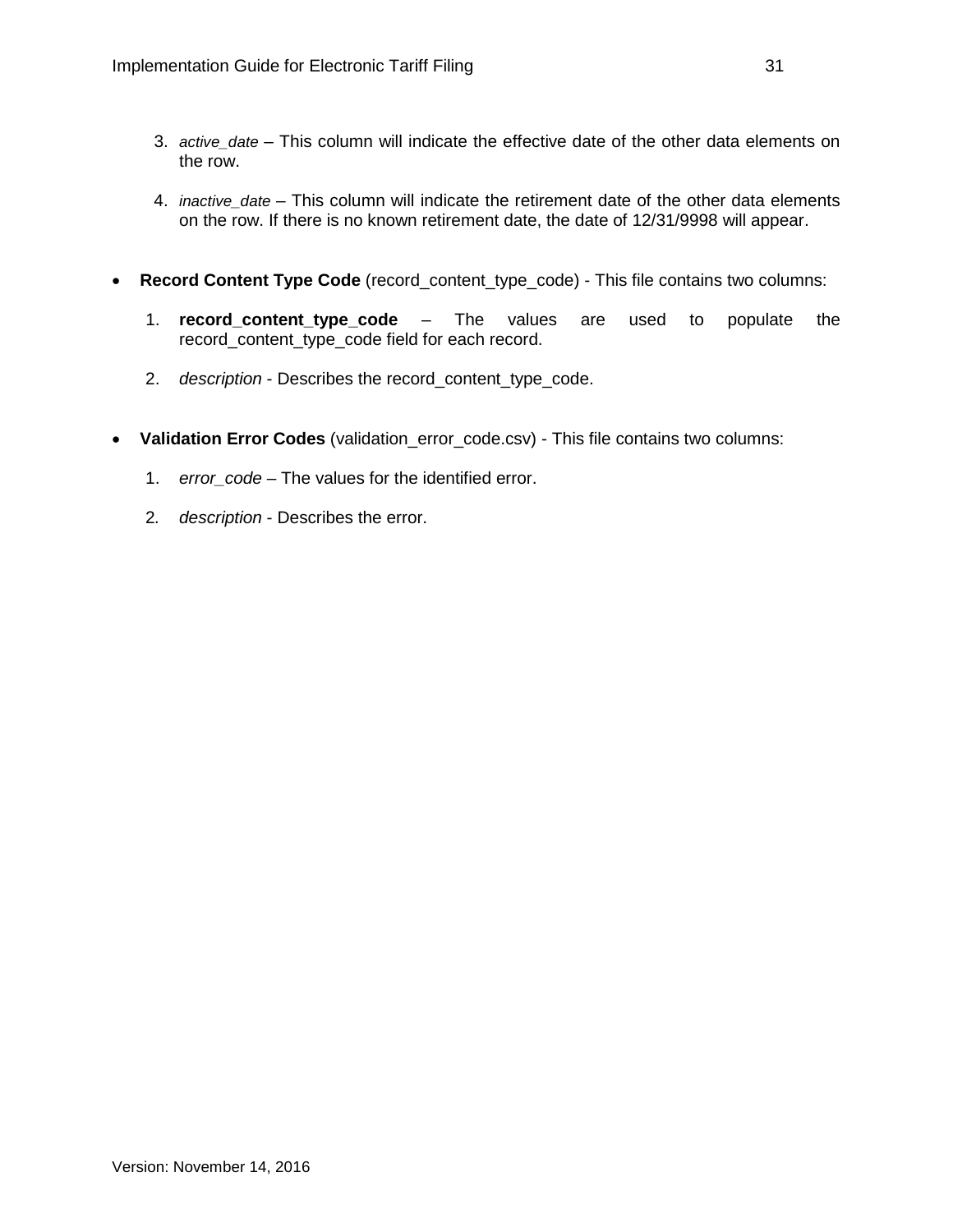# <span id="page-32-0"></span>**Electronic Delivery Specifications**

### • **High-level Summary**

The following section defines the technical details and processes for computer-tocomputer exchange of an XML file between a Tariff Submitter and FERC for electronic-Tariff Filings. It also defines eFiling authentication, eTariff portal security, and information on error / messages, security and maintenance. It does not provide information related to developing a Tariff Submitter's document management system as FERC is not providing a system to manage the Tariff Submitter's tariffs, rate schedules, or service agreements. The Tariff Submitter can either purchase a third party software system, or design and develop its own system (manual or automated) to maintain its tariffs, rate schedules, or service agreements. The Tariff Submitter will provide an XML formatted eTariff filing in accordance with the eTariff standards and other FERC requirements.

The Tariff Submitter will not have direct access to the FERC eTariff database to add, change or delete records. The Tariff Submitter will only be able to maintain its data in the FERC eTariff database via data sent through the eTariff filing process.

The following process describes the electronic Tariff Filings that **must** be filed through the FERC's eFiling web page located at www.ferc.gov.

## • **Format of Upload Data**

The eFiling portal for eTariff filing packages assumes the Tariff Submitter has already produced an XML file that contains both data tags and embedded data per the business specifications provided and has been packaged as a zip file. There are no restrictions on the file name other than "normal" file naming conventions (i.e., a file name should contain no periods except the period preceding the file extension and no backslashes), the total character length must be 64 characters or less, and must have a ".ZIP" extension.

## • **Login/authentication Requirements**

#### **eRegistration:**

In order to submit a Tariff Filing through the eTariff portal, the User must be eRegistered with FERC. The eRegistration process will allow the User to login to FERC's eFiling portal. The instructions on how a User may become eRegistered are located at www.ferc.gov.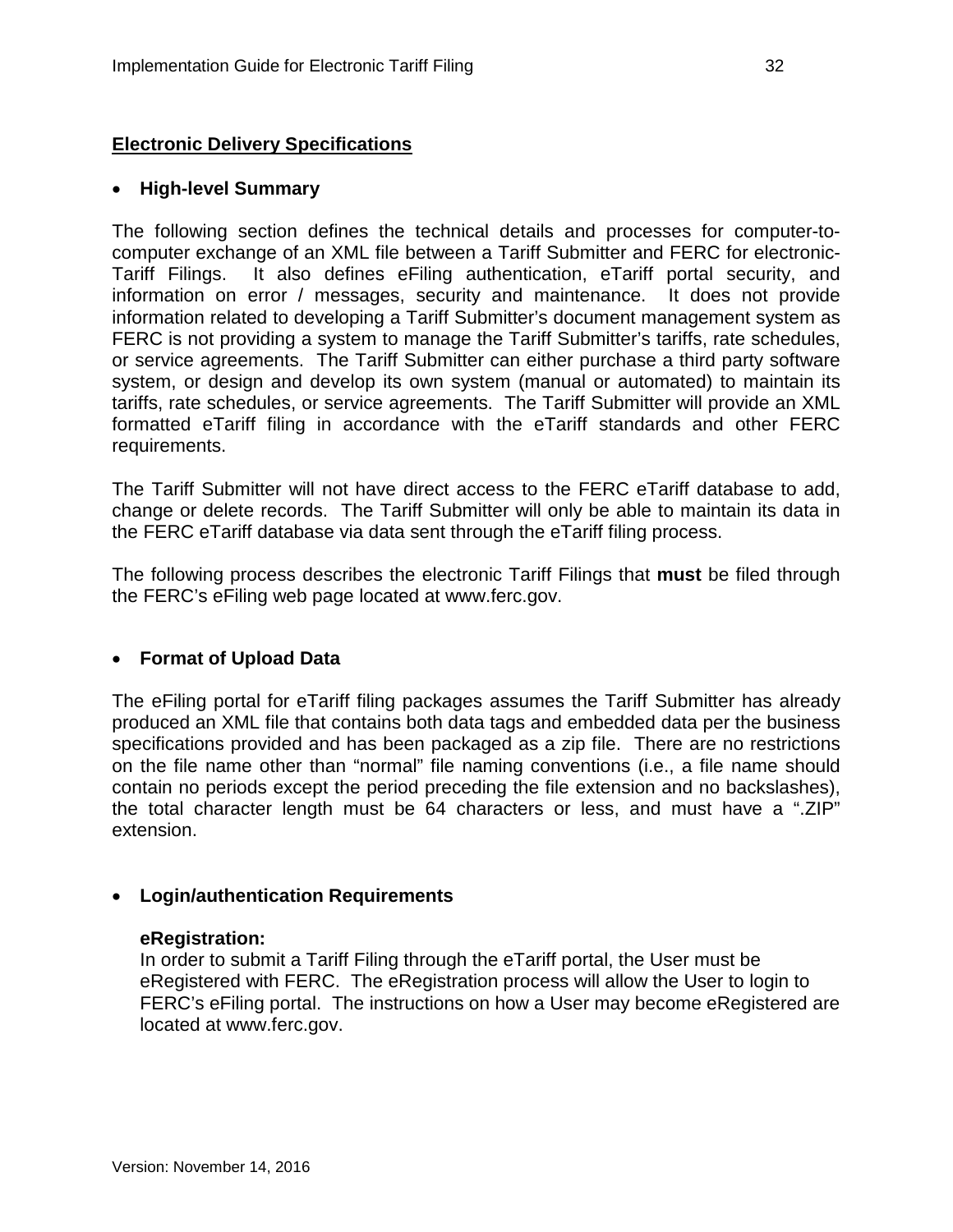# **eFiling Requirements:**

The FERC's eFiling *Reference Guide* located at www.ferc.gov provides a step-bystep set of instructions and expected results for the eFiling process.

# **Company Registration Requirements:**

To log into FERC's eTariff portal, the User will be required to have a Company Identifier. This Company Identifier is unique for each company filing tariffs, rate schedules, or service agreements with FERC. All Users will enter the same Company Identifier for a given company. Instructions on how to obtain a Company Identifier are located at FERC's Online Company Registration application, located at www.ferc.gov. Note: The eTariff Company Identifier should not be confused with the data element Company Identifier contained in the data dictionary.

# • **Minimum Technical Capabilities of Browser Clients**

FERC's eFiling portal is compatible with most common internet browsers, but is optimized for use with Microsoft® Internet Explorer 9.

# • **Error Codes and Handling**

Error codes that can occur during the upload of the eTariff package on the FERC eFiling portal will be provided as described in the eFiling documentation, located at www.ferc.gov.

The e-mail that results from the eTariff verification process will use specific error codes/descriptions. The error codes provided within the e-mail can be decoded with the FERC-published code table located at www.ferc.gov. This table can be downloaded in CSV format and may be available in PDF format.

If the XML file is malformed and cannot be read, to the extent OSEC is able to identify the resulting error messages, the error messages will be provided to the Tariff Submitter as part of the OSEC Rejection e-mail. The Tariff Submitter is responsible for researching the nature of the XML error messages at locations such as [www.w3.org](http://www.w3.org/) (i.e.: [http://validator.w3.org/docs/errors.html\)](http://validator.w3.org/docs/errors.html).

# • **Security Specifications**

Tariff Submitters are responsible for security of all data contained in their filing that resides on their internal systems. The Company Identifier is public information.

Electronic transfer of the ZIP file is via the FERC eFiling portal using secure login (from eRegistration) and HTTPS for User interaction, and data transfer using a web browser. Refer to FERC eFiling specifications for minimal requirements of browsers using FERC web pages located at www.ferc.gov.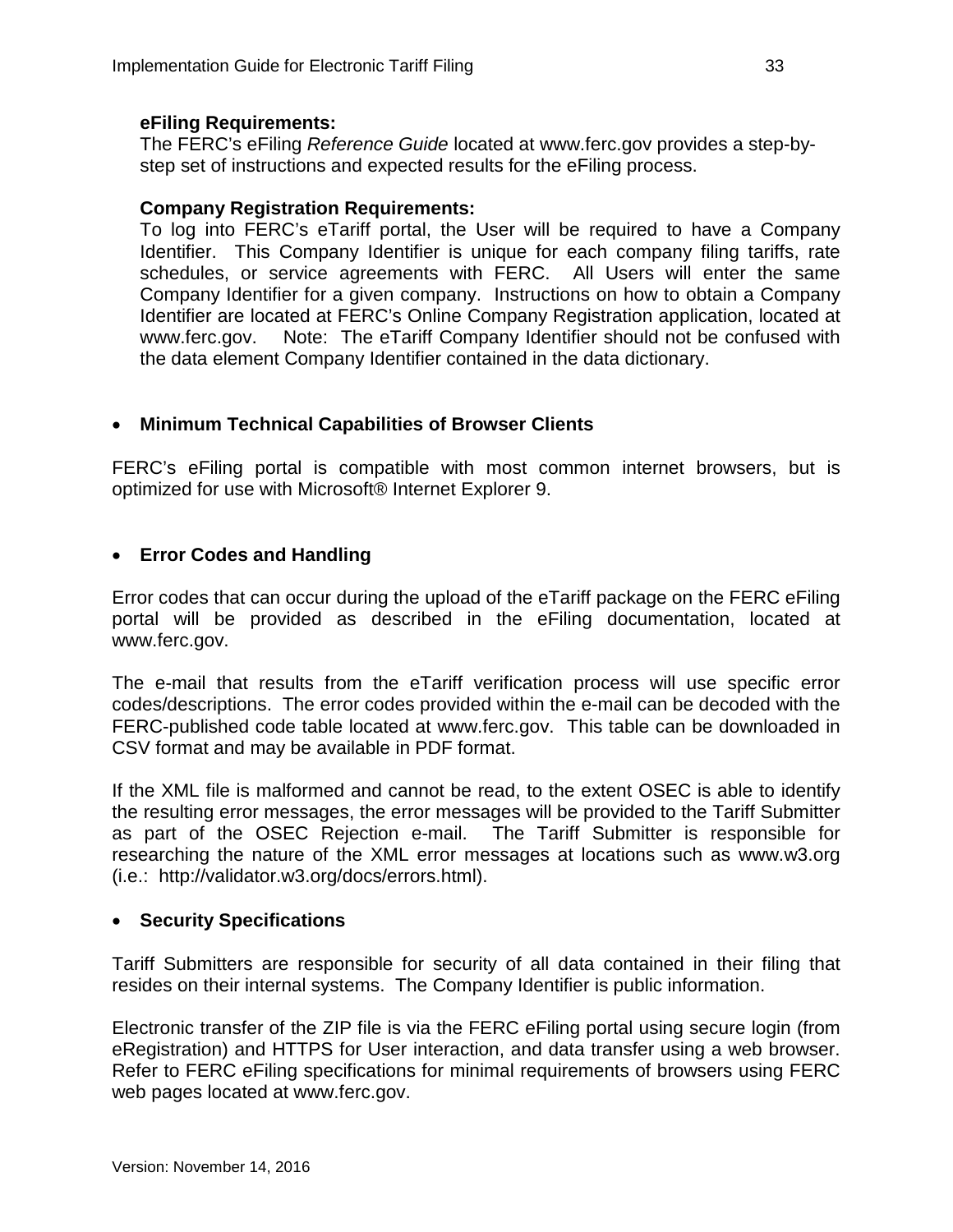Data security at FERC is the responsibility of FERC.

# • **Testing Guidelines**

FERC will provide a facility/function that will receive an eTariff XML filing package and verify it can be opened and parsed, and, if the appropriate data is provided, it will validate data content against production data. This facility will be available for use at any time. Information on how to access and use this testing facility is available at www.ferc.gov.

# • **Maintenance**

The eTariff XML schema and associated code definition and downloadable CSV files will be maintained on the FERC website. Significant changes to any of these items will follow normal FERC notice/comment process. This process will also indicate the effective date of the change, and whether there will be a transition period.

Revisions to the eTariff XML schema code definition files will be posted in downloadable XSD and PDF formats located at www.ferc.gov. In the event of a discrepancy between the PDF and XSD files, the XSD file shall take precedence.

Revised code definition files will be posted in downloadable CSV file and may be available in a PDF file on FERC's website located at www.ferc.gov.

FERC will not certify or will not support software that Tariff Submitters may develop or purchase. Owners of these software packages are responsible for their maintenance and ensuring that any required eTariff XML schema and/or code revisions posted by FERC are properly recognized by such software.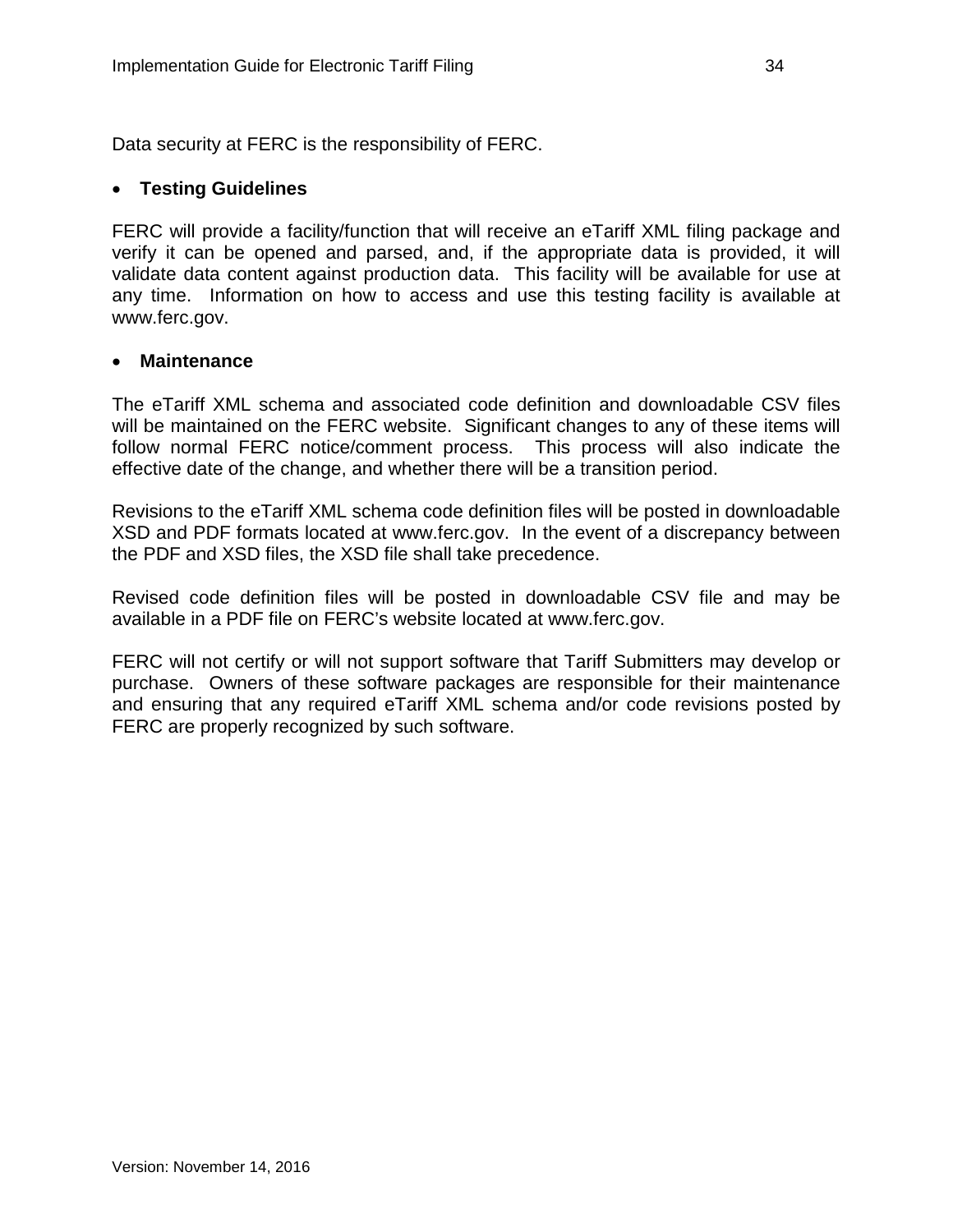# <span id="page-35-0"></span>**XML Schema Version 1**

## **Set forth below is Version 1 of the XML Schema that must be used to submit a Tariff Filing through FERC's eFiling / eTariff Portal.**

```
<?xml version="1.0" encoding="utf-8"?>
<xs:schema id="ferc_tariff_filing" targetNamespace="http://ferc.gov/etariff.xsd" 
elementFormDefault="qualified" xmlns="http://ferc.gov/etariff.xsd" 
xmlns:xs="http://www.w3.org/2001/XMLSchema" >
  <xs:element name="document">
   <xs:complexType>
    <xs:choice minOccurs="1" maxOccurs="1">
      <xs:element name="ferc_filing_data" minOccurs="1" maxOccurs="unbounded">
       <xs:complexType>
        <xs:sequence>
         <xs:element name="schema_version" type="xs:string" nillable="true"/>
         <xs:element name="company_id" type="xs:string" nillable="true"/>
         <xs:element name="tariff_id" type="xs:integer" nillable="true"/>
         <xs:element name="tariff_title" type="xs:string" nillable="true"/>
         <xs:element name="filing_id" type="xs:integer" nillable="true"/>
         <xs:element name="filing_title" type="xs:string" nillable="true"/>
         <xs:element name="filing_type" type="xs:integer" nillable="true"/>
         <xs:element name="associated_filing_id" type="xs:integer" nillable="true"/>
         <xs:element name="validation_email" type="xs:string" nillable="true"/>
         <xs:element name="pay_confirm_code" type="xs:string" nillable="true"/>
         <xs:element name="suspend_motion" type="xs:string" nillable="true"/>
         <xs:element name="attachment_data" minOccurs="1" maxOccurs="unbounded">
          <xs:complexType>
            <xs:sequence>
             <xs:element name="att_ref_code" type="xs:integer" nillable="true"/>
             <xs:element name="att_desc" type ="xs:string" nillable="true"/>
             <xs:element name="att_waiver_request" type="xs:string" nillable="true"/>
             <xs:element name="att_binary_data" type="xs:base64Binary" nillable="true" />
             <xs:element name="att_filename" type="xs:string" nillable="true"/>
             <xs:element name="att_content_type_code" type="xs:integer" nillable="true"/>
             <xs:element name="att_security_level" type="xs:string" nillable="true"/>
            </xs:sequence>
           </xs:complexType>
         </xs:element>
         <xs:element name="record_data" minOccurs="0" maxOccurs="unbounded">
           <xs:complexType>
            <xs:sequence>
             <xs:element name="record_id" type="xs:integer" nillable="true"/>
             <xs:element name="option_code" type="xs:string" nillable="true"/>
             <xs:element name="record_title" type="xs:string" nillable="true"/>
             <xs:element name="record_content_desc" type="xs:string" nillable="true"/>
             <xs:element name="record_version_num" type="xs:string" nillable="true"/>
```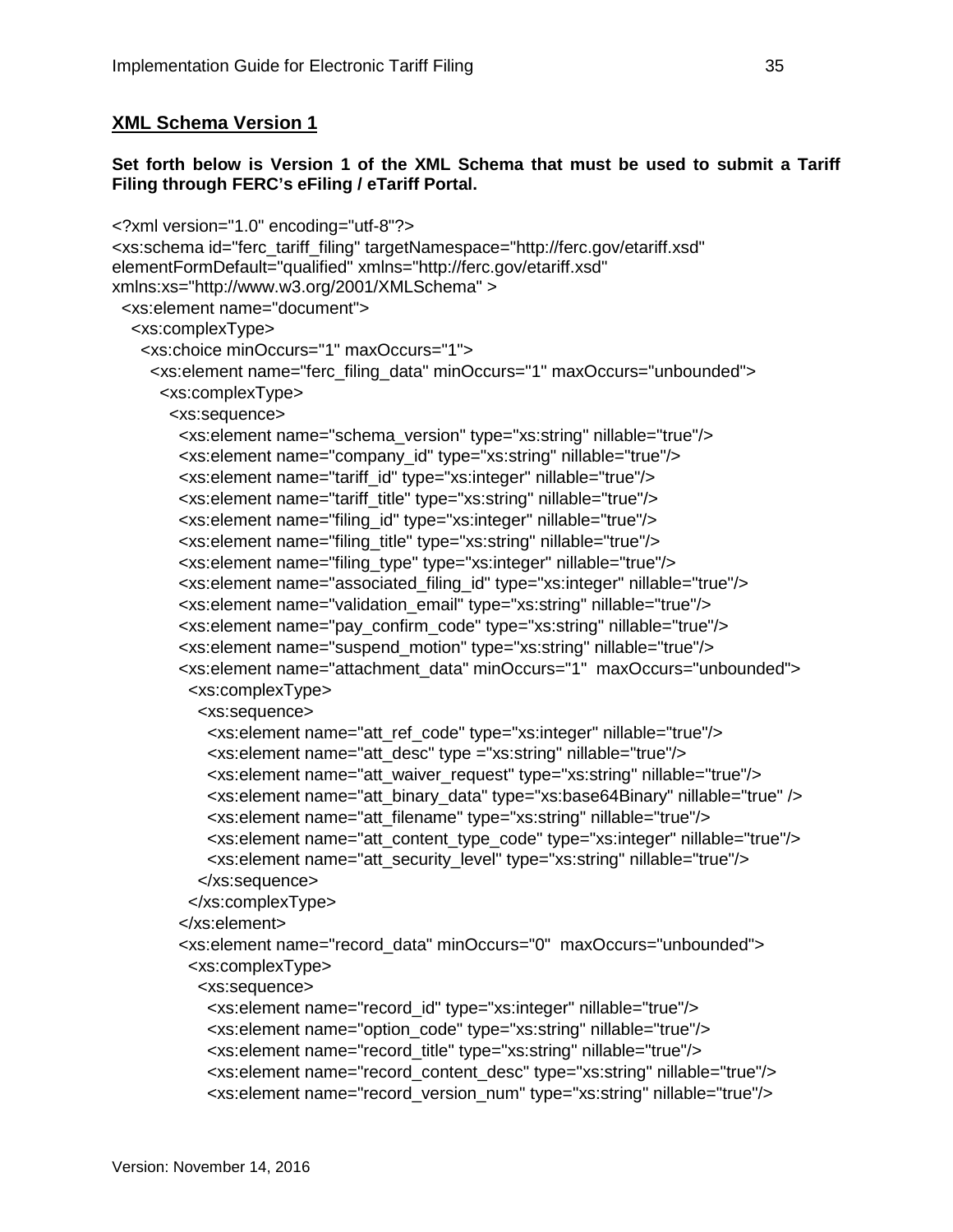<xs:element name="record\_narrative\_name" type="xs:string" nillable="true"/> <xs:element name="collation\_value" type="xs:integer" nillable="true"/> <xs:element name="record\_parent\_id" type="xs:integer" nillable="true"/> <xs:element name="proposed\_effective\_date" type="xs:date" nillable="true"/> <xs:element name="priority\_order" type="xs:integer" nillable="true"/> <xs:element name="record\_content\_type\_code" type="xs:integer" nillable="true"/> <xs:element name="record\_binary\_data" type="xs:base64Binary" nillable="true"/> <xs:element name="record\_plain\_text" type="xs:string" nillable="true"/> <xs:element name="record\_change\_type" type="xs:string" nillable="true"/> <xs:element name="associated\_filing\_id" type="xs:integer" nillable="true" /> <xs:element name="associated\_record\_id" type="xs:integer" nillable="true" /> <xs:element name="associated\_option\_code" type="xs:string" nillable="true" /> </xs:sequence> </xs:complexType> </xs:element> </xs:sequence> </xs:complexType> </xs:element> </xs:choice> </xs:complexType> </xs:element> </xs:schema>

Note: The XML Schema definition language (XSD) defines four attributes for use in XML instance documents, indicated by the http://www.w3.org/2001/XMLSchema-instance namespace. Information regarding these four attributes is located at http://msdn2.microsoft.com/en-us/library/ms256207.aspx and http://www.w3.org/TR/xmlschema-1/. The eTariff specifications contained in this document utilize the nil="true" attribute to indicate an empty (null) numeric element. It has been determined that some XML software tools do not support the nil="true" attribute. The software developer should thoroughly investigate the capabilities of their development tool sets to ensure that they support the nil="true" attribute.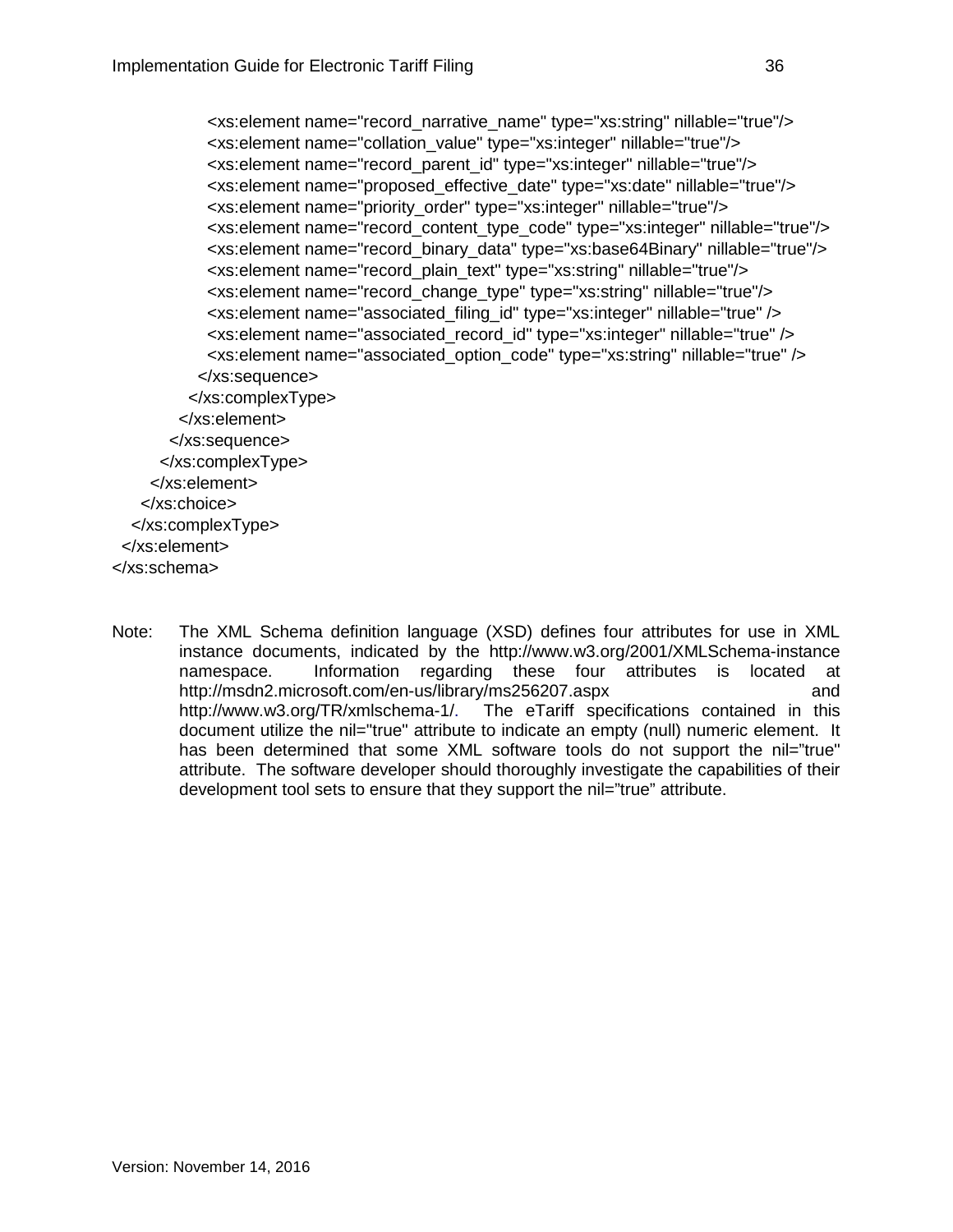## **Appendix**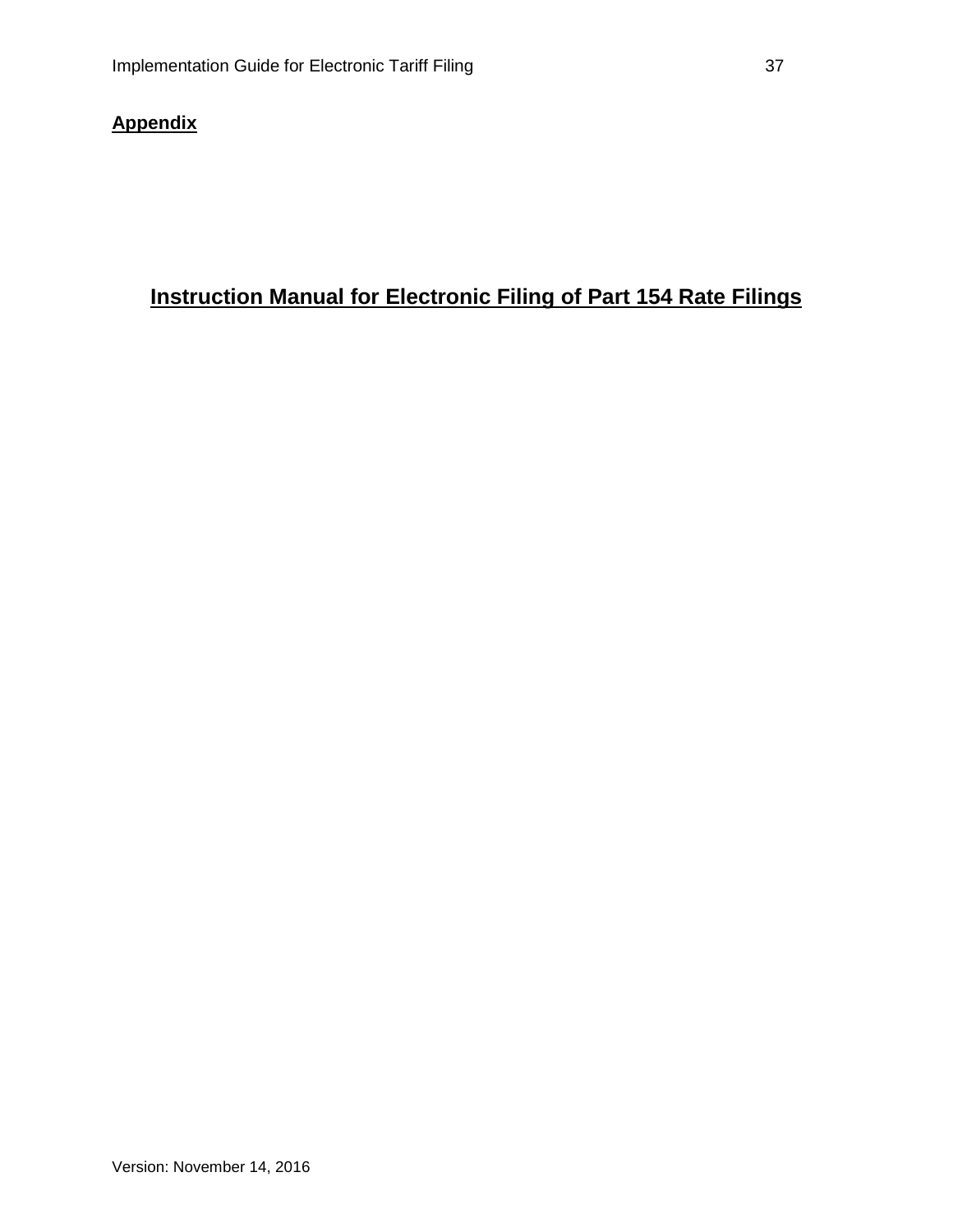# **Instruction Manual for Electronic Filing of Part 154 Rate Filings**

## **TABLE OF CONTENTS**

## **Contents**

| V. TEMPLATES APPLICABLE TO SPECIFIC STATEMENTS AND SCHEDULES43 |  |
|----------------------------------------------------------------|--|
|                                                                |  |
|                                                                |  |
|                                                                |  |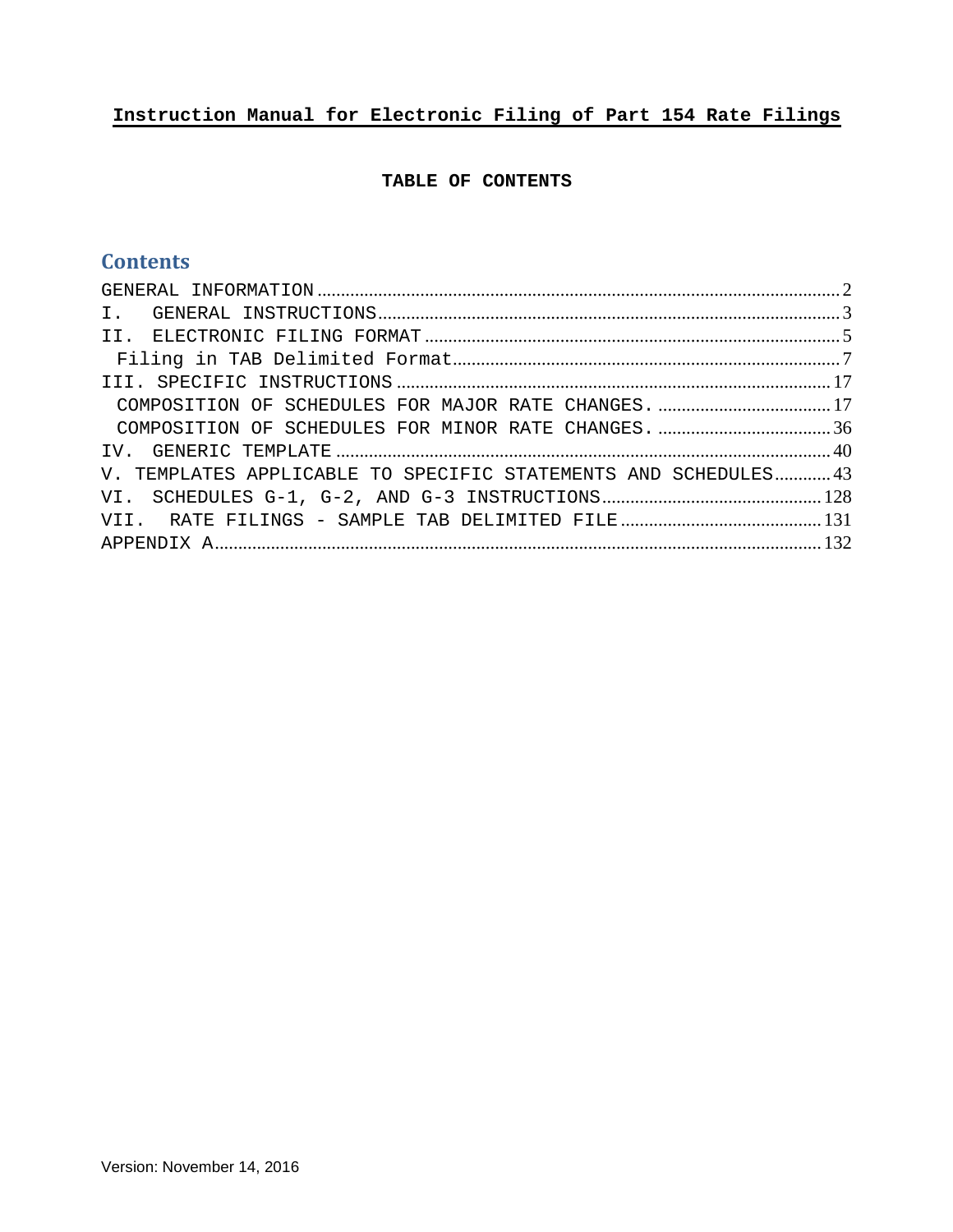#### **GENERAL INFORMATION**

#### <span id="page-39-0"></span>**Purpose**

Under the authority of the Natural Gas Act (15 USC 717), the Federal Energy Regulatory Commission (the Commission) promulgated 18 CFR § 154.4(a). Section 154.4(a) requires that all filings made in proceedings initiated under this part must be made electronically. These instructions provide information on the material filed in electronic form.

## **Who Must Submit**

Each natural gas company, as defined in the Natural Gas Act, filing for a change in rates pursuant to subpart D of Part 154 of the Commission's regulations.

### **What and Where to Submit**

All tariff filings must be submitted using eTariff. Instructions for using eTariff can be found on the Commission's website [http://www.ferc.gov](http://www.ferc.gov/) .

#### **When to Submit**

All proposed changes in tariffs, contracts, or any parts thereof must be filed with the Commission consistent with the notice requirements of 18 CFR § 154.207

#### **Public Reporting Burden**

The public reporting burden for the FERC-545 and FERC-546 is estimated to average 130.37 hours per response and 195 hours per response respectively, including the time for reviewing instructions, searching existing data sources, gathering and maintaining the data needed, and completing and reviewing the collection of information. Send comments regarding these burden estimates or any aspect of these information collections, including suggestions for reducing this burden, to [DataClearance@ferc.gov,](mailto:DataClearance@ferc.gov) or to the Federal Energy Regulatory Commission, 888 First Street, NE, Washington DC 20426 (Attention: CIO Information Clearance Officer). Comments should also be sent to the Office of Information and Regulatory Affairs, Office of Management and Budget, Washington, DC 20503 (Attention: Desk Officer for the Federal Energy Regulatory Commission) at oira\_submissions@omb.eop.gov. No person shall be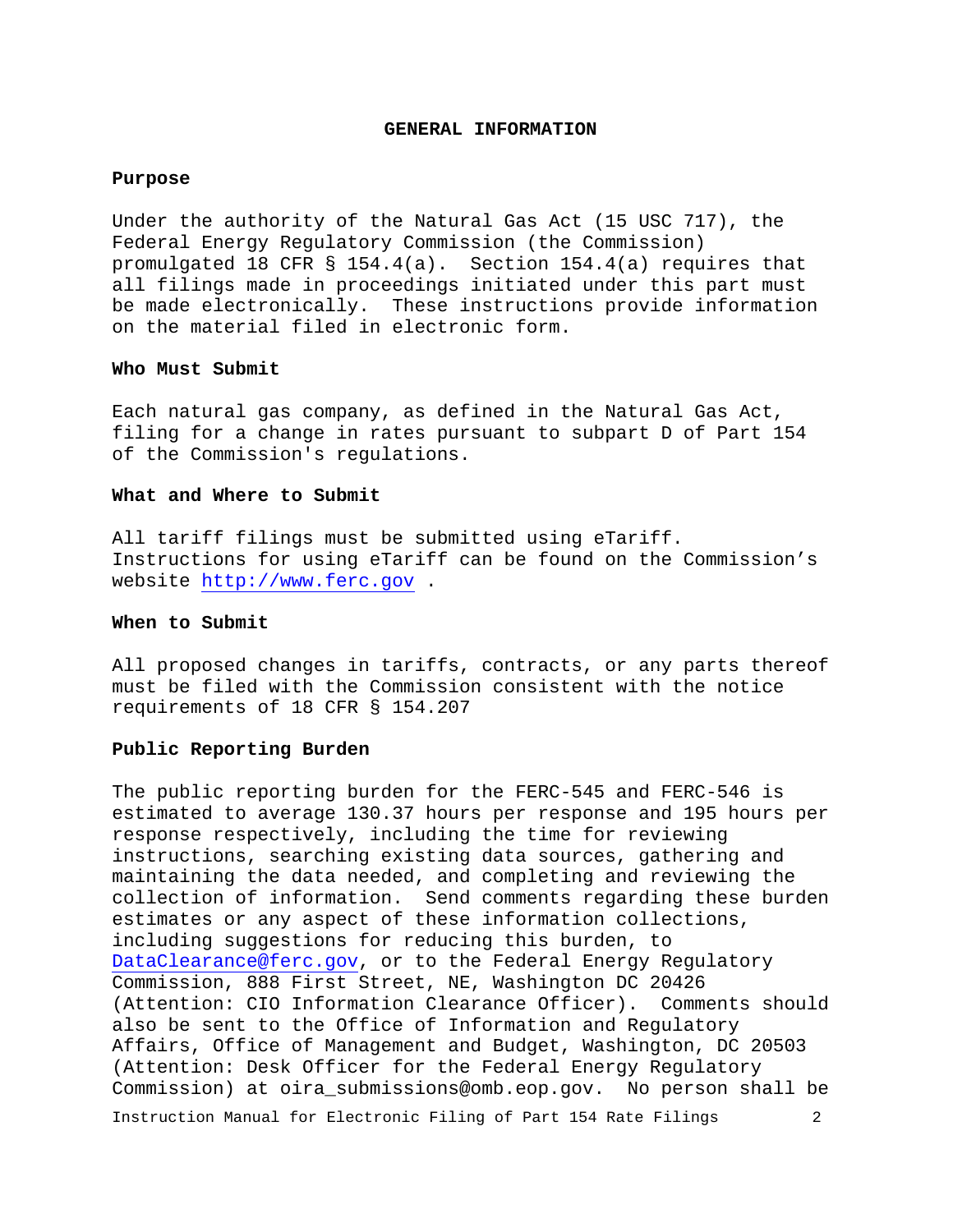<span id="page-40-0"></span>subject to any penalty if any collection of information does not display a valid control number (44 U.S.C. § 3512 (a)).

## **I. GENERAL INSTRUCTIONS**

Submission of spreadsheets in native file format is preferred for Statements A through M, including related schedules. Statements O and P may use any electronic format that renders text, graphics, spreadsheets or data bases that the Commission accepts (the list of FERC Acceptable File Formats is available on [www.ferc.gov\)](http://www.ferc.gov/).

1. The statements, schedules, workpapers, and supporting data listed in subpart D of Part 154 of the Commission's regulations must be reported electronically according to these instructions. Generally, the information is ordered in columns and rows, it should be filed in a spreadsheet format.

The electronic filing requirement is not limited to a company's initial filing under subpart D. All tariff and report filings pursuant to Part 154 must be filed electronically, including when moving suspended rates into effect, must be submitted electronically consistent with the requirement of § 154.4 of the Commission's regulations.

- 2. All spreadsheet "pages" with the same columnar headings should be saved together in a single file. However, a filing company may save individual pages in separate files at the company's election.
- 3. The file naming convention should follow the instructions<br>for the **Attachment Document File Name** data element. Those for the **Attachment Document File Name** data element. instructions are available in the *Guide for Electronic Filing of Parts 35, 154, 284, 300, and 341 Tariff Filings'*  data dictionary, available on [www.ferc.gov.](http://www.ferc.gov/)

The file extension should indicate the format of the file. A tab-delimited file must contain the extension TAB. An ASCII file must contain the extension ASC. Files submitted in the proprietary format of the software used to create the file must contain the extension commonly associated with the software. For example, a file created in EXCEL would have a file extension of XLS.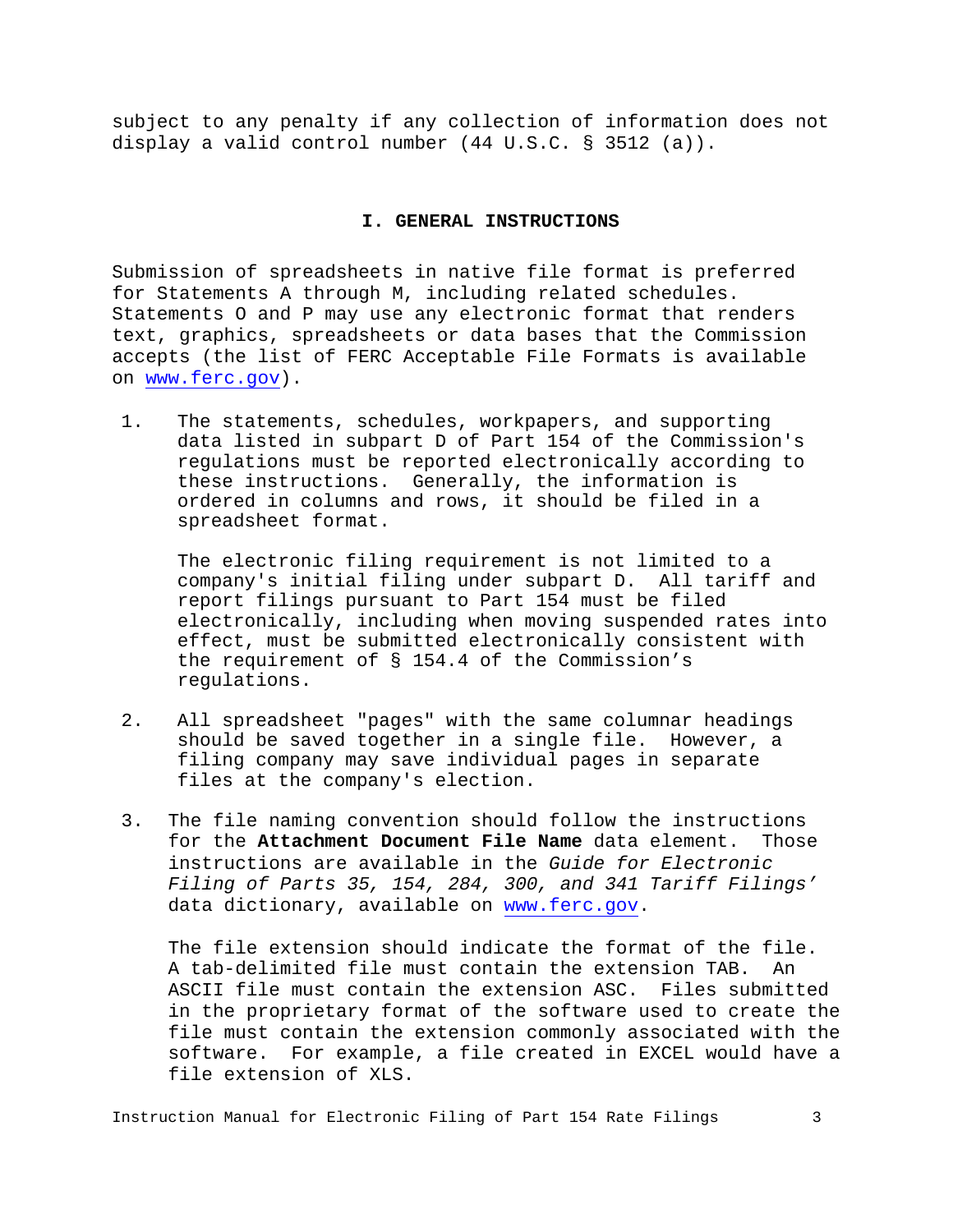- 4. Report data as directed in subpart D of Part 154.
- 5. All fields must adhere to the following conventions for coding data on the electronic filing:
	- A. Numeric items do not require leading zeros, unless otherwise noted. Use a single "0" to report a zero value.
	- B. Indicate negative amounts with a "-" sign preceding the first nonzero digit reported or with parentheses encompassing the number. Avoid using parentheses to enclose a number in a text field, such as in a column heading for column identification, (1), (2), (3), etc.
	- C. Do not include units (Dth) in reporting any numeric value. Include units in the title, in a column designated for that purpose, in the row description, or column heading as demonstrated in the section entitled "Templates Applicable to Specific Statements and Schedules." It is preferable to exclude quotation marks (") when reporting data, unless they are necessary under the rules of grammar. Do not use commas or units (\$, Dth) when reporting any numeric value on Statements G-1, G-2, or G-3. Include units in the title or column headings.
- 5. For ASCII data, whether delimited or not, the pipeline must use the standard ASCII character set. There are a few symbols which are commonly available in commercial software which are not included in the standard ASCII character set. A few are listed below:

Character Description

|                               | cent                 |
|-------------------------------|----------------------|
|                               | bullet               |
| 71                            | paragraph            |
| Š                             | section              |
| ©                             | copyright            |
| ®                             | registered trademark |
| ΤM                            | trademark            |
| $\frac{1}{2}$ , $\frac{1}{4}$ | common fractions     |
|                               |                      |

Where necessary, respondents should spell out the name of the symbol they would otherwise use.

Instruction Manual for Electronic Filing of Part 154 Rate Filings 4 When saving a file into ASCII representation, be aware that all special coding will be lost. Shading,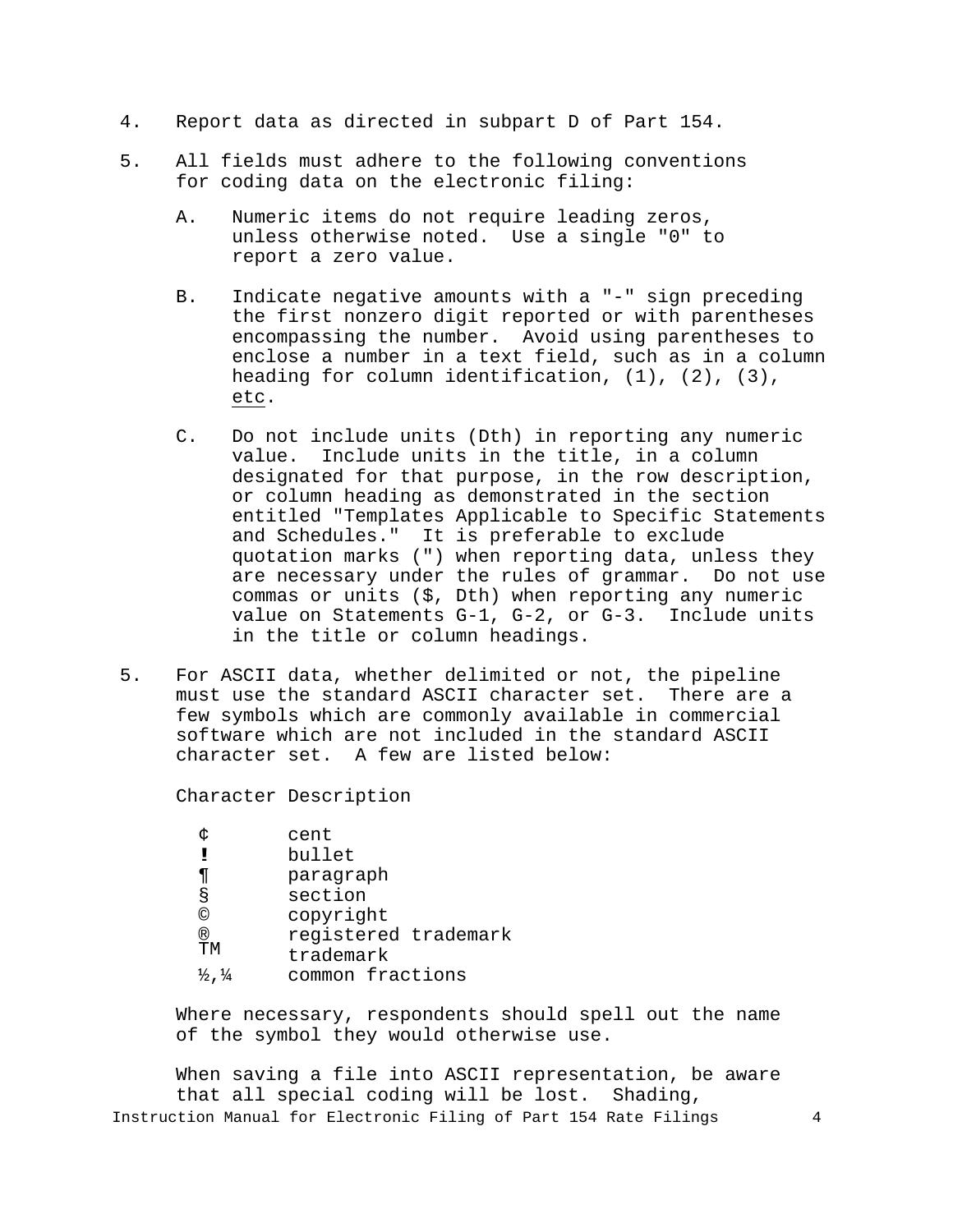underlining, bolding, text colors and other formatting characteristics are lost in the transition. Prepare your files with this in mind.

## 6. **Source of Codes.**

The abbreviations for the schedule and statement names to be used in the file name are contained in Appendix A.

## **II. ELECTRONIC FILING FORMAT**

<span id="page-42-0"></span>Submission of spreadsheets in native file format is preferred for Statements A through M, including related schedules. The statements' and schedules' organizational format must be consistent with the templates specified in these instructions under "Templates Applicable to Specific Statements and Schedules." Statements O and P may use any electronic format that renders text, graphics, spreadsheets or data bases that the Commission accepts (the list of FERC Acceptable File Formats is available on [www.ferc.gov\)](http://www.ferc.gov/).

If spreadsheet format is not available, certain statements and schedules may be filed in "TAB" delimited format or in flat ASCII files. The appropriate format to use for each statement or schedule is listed below. The statements' and schedules' organizational format must be consistent with the templates specified in these instructions under "Templates Applicable to Specific Statements and Schedules."

If no template is provided, the spreadsheet organization must meet the general requirements of these instructions but otherwise may be organized as the pipeline wishes.

The pipeline may include material in its filing which does not fit within the definitions of the statements and schedules listed below, for example requests for disposition of the costs of stranded facilities. In that case, the pipeline must label the additional material as a statement using a letter not already in use, for example, Statement R. The format of the file depends on the content of the additional material. If the additional material consists of tabular material, the file must be in spreadsheet or data base format.

Instruction Manual for Electronic Filing of Part 154 Rate Filings 5 If the additional material is narrative text, the file should be a text file format such as "DOCX" or "PDF".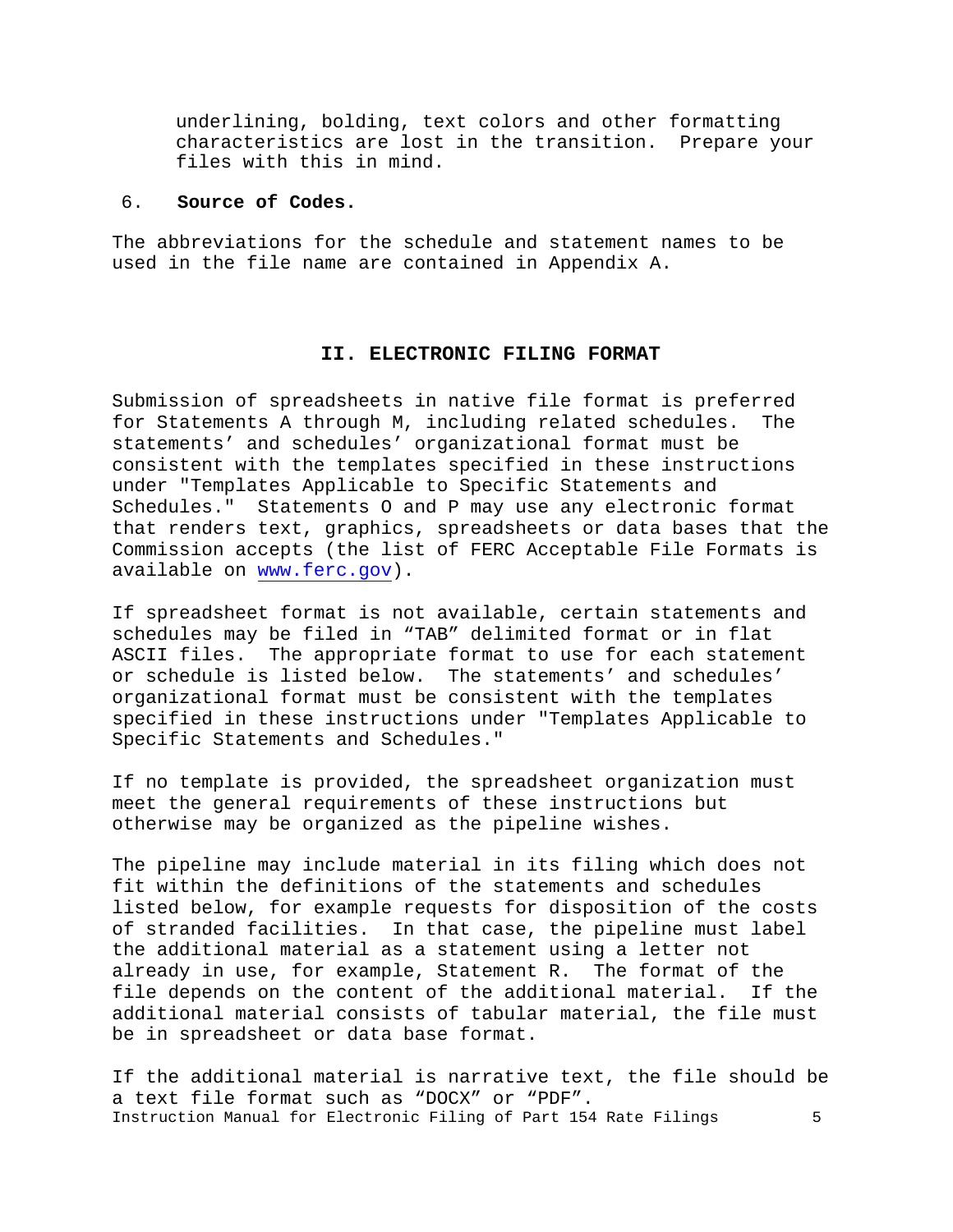If a statement or schedule does not apply, a pipeline may include a narrative so stating. The narrative should be in a text file format such as "DOCX" or "PDF". Use the file name otherwise applicable to the statement or schedule being omitted.

If a table of contents for the entire filing is included, provide it in the document named "Transmittal Letter" or a file named Contents. This file should be in a text file format such as "DOCX" or "PDF".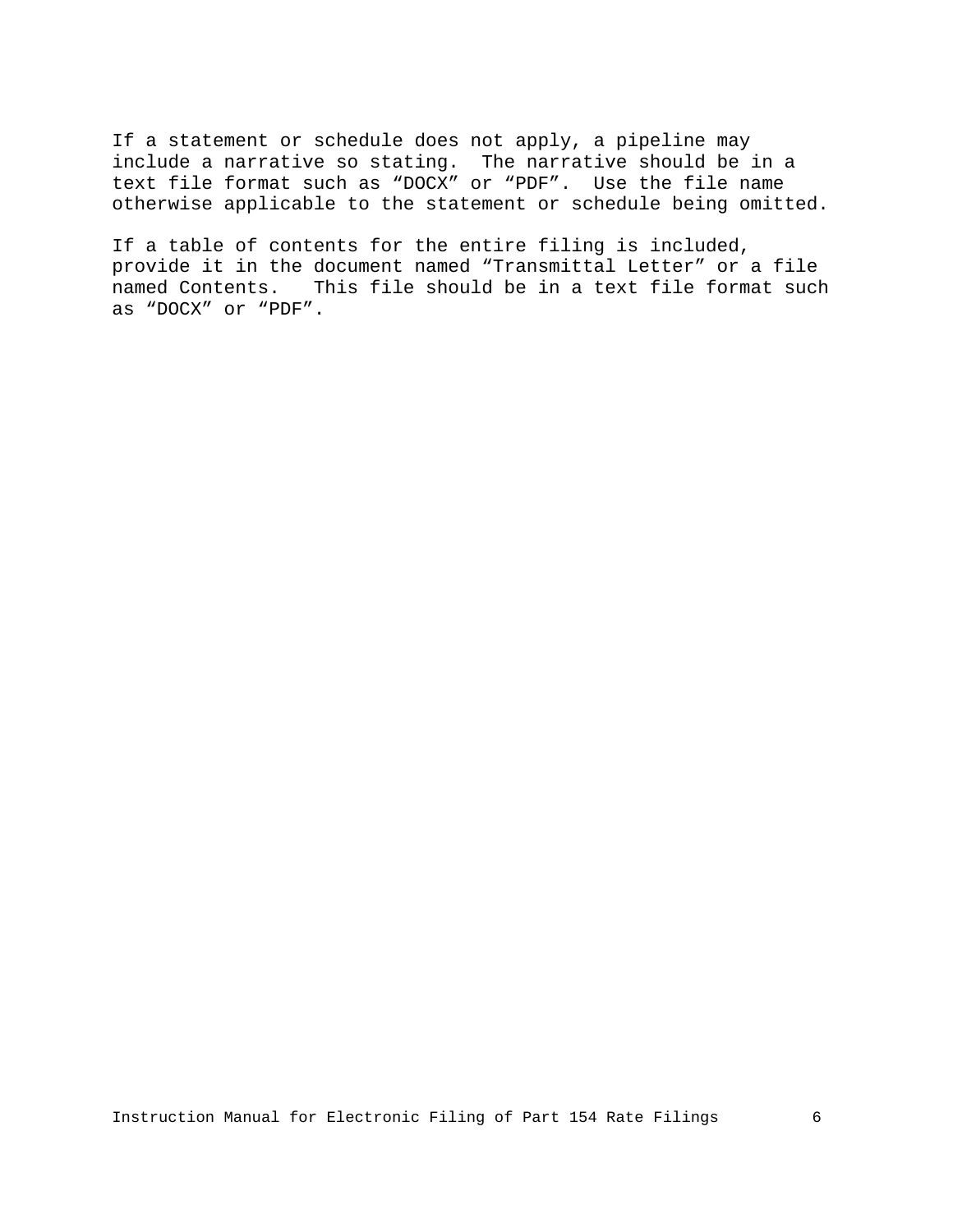## **Filing in TAB Delimited Format**

If spreadsheet format is not available, the following filing formats apply to the statements and schedules named in section 154.312:

## Statement Name **Format of File**

<span id="page-44-0"></span>Statement A, Cost of Service Summary Tab-delimited ASCII file Statement B, The Rate Base and Return Summary Tab-delimited ASCII file Schedule B-1, Accumulated Deferred Income Taxes Tab-delimited ASCII file Schedule B-2, The Regulatory Asset and Liability Tab-delimited ASCII file Statement C,  $\qquad \qquad \qquad$  Cost of Plant Summary  $\qquad \qquad$  Tab-delimited ASCII file Schedule C-1, The End of Base and Test Period Plant Tab-delimited ASCII file Functionalized Schedule C-2, Work Orders Tab-delimited ASCII file Schedule C-3, Storage Data Schedule C-3, Storage Data Schedule C-3, Schedule ASCII file Schedule C-4, Methods and Procedures for Capitalizing ASCII flat file or tab-AFUDC delimited file Schedule C-5, Gas Plant in Service not used for Tab-delimited ASCII file Gas Service Statement D, Accumulated Provisions for Depreciation, Tab-delimited ASCII file Depletion, and Amortization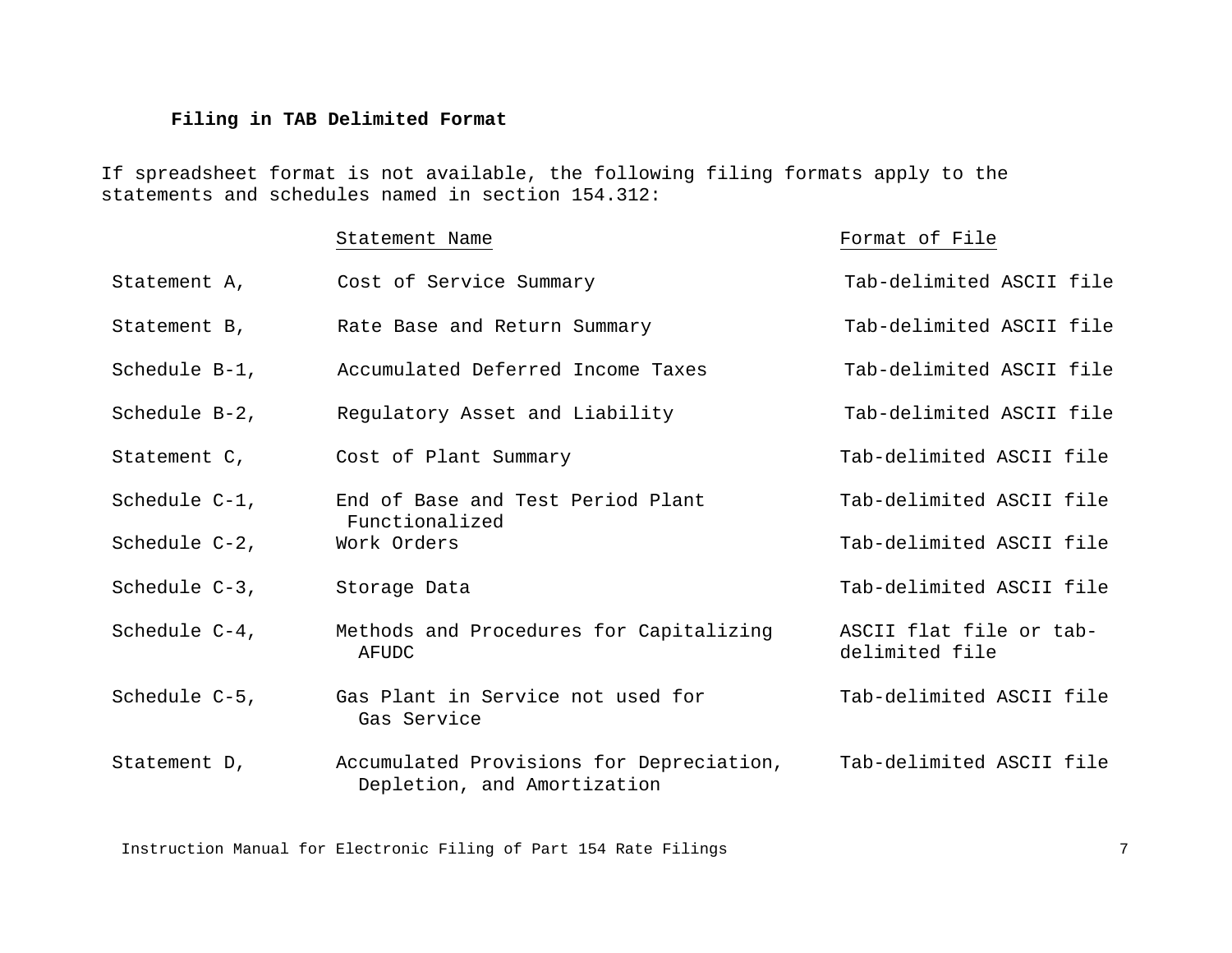| Schedule D-1,     | Depreciation Reserve Book Balance Workpaper                                        | Tab-delimited ASCII file                  |
|-------------------|------------------------------------------------------------------------------------|-------------------------------------------|
| Schedule D-2,     | Methods and Procedures for Depreciating,<br>Depleting, and Amortizing Plant        | ASCII flat file or tab-<br>delimited file |
| Statement E,      | Working Capital                                                                    | Tab-delimited ASCII file                  |
| Schedule E-1,     | Computation of Cash Working Capital<br>Adjusting Rate Base                         | Tab-delimited ASCII file                  |
| Schedule $E-2$ ,  | Materials, Supplies, and Prepayments                                               | Tab-delimited ASCII file                  |
| Schedule $E-3$ ,  | Storage Inputs, Outputs, and Balances                                              | Tab-delimited ASCII file                  |
|                   | Statement F-1, Rate of Return Claimed                                              | ASCII flat file or tab-<br>delimited file |
| Statement $F-2$ , | Capitalization and Rate of Return                                                  | Tab-delimited ASCII file                  |
| Statement $F-3$ , | Debt Capital                                                                       | Tab-delimited ASCII file                  |
| Statement $F-4$ , | Preferred Stock Capital                                                            | Tab-delimited ASCII file                  |
| Statement G,      | Revenues, Credits, and Billing Determinants<br>Summary (filed with initial filing) | Tab-delimited ASCII file                  |
| Schedule G-1,     | Base Period Revenues                                                               | Tab-delimited ASCII file                  |
| Schedule G-2,     | Adjustment Period Revenues                                                         | Tab-delimited ASCII file                  |

Instruction Manual for Electronic Filing of Part 154 Rate Filings 68 (1997) 38 (1998) 8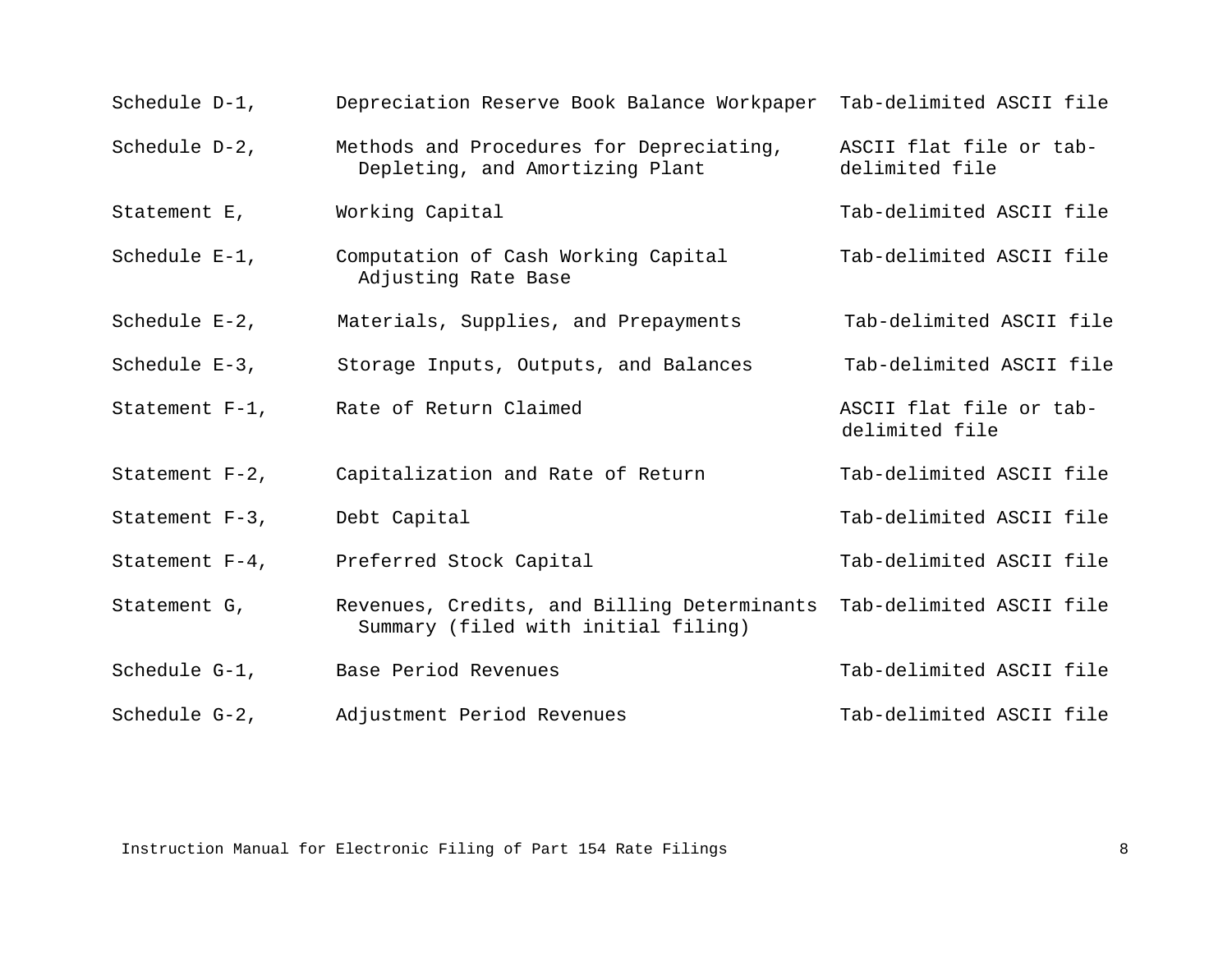Schedule G-3, Adjustments to Base Period Actual Billing Tab-delimited ASCII file Determinants Schedule G-4, At-Risk Revenue Tab-delimited ASCII file Schedule G-5, Other Revenues (Accounts 490-495) Tab-delimited ASCII file Schedule G-6, Miscellaneous Revenues (Penalties, Cash-outs, and Exit Fees) Tab-delimited ASCII file Schedules G-1 through G-6 are filed 15 days subsequent to the initial filing Statement H-1, Operation and Maintenance Expense Tab-delimited ASCII file Schedule H-1(1), Schedule H-1(1)(a), Labor Costs Tab-delimited ASCII file Schedule H-1(1)(b), Materials and Other Charges Tab-delimited ASCII file Schedule  $H-I(1)(c)$ , Quantities Associated with Accounts 810, Tab-delimited ASCII file 811, and 812 Schedule H-1(2), Schedule H-1(2)(a), Accounts 806, 808.1, 808.2, 809.1, 809.2, Tab-delimited ASCII file 813, 823, and Other Accounts Recording Fuel Use or Losses Schedule H-1(2)(b), Accounts 913 and 930.1, Advertising Expenses Tab-delimited ASCII file Schedule H-1(2)(c), Account 921, Office Supplies and Expenses Tab-delimited ASCII file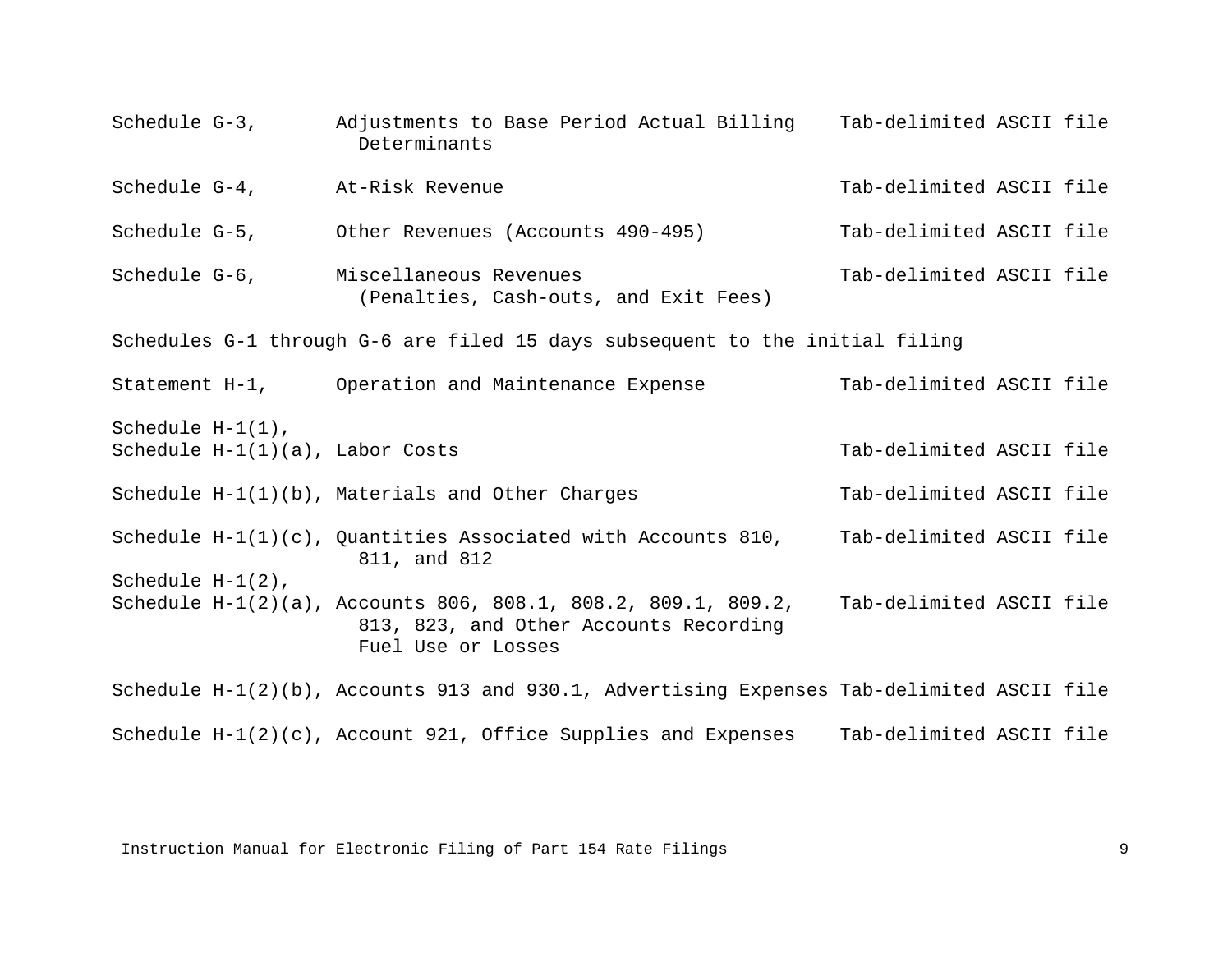|                                       | Schedule $H-1(2)(d)$ , Account 922, Administrative Expenses<br>Transferred - Credit | Tab-delimited ASCII file      |
|---------------------------------------|-------------------------------------------------------------------------------------|-------------------------------|
|                                       | Schedule H-1(2)(e), Account 923, Outside Services Employed                          | Tab-delimited ASCII file      |
|                                       | Schedule $H-1(2)(f)$ , Account 926, Employee Pensions and Benefits                  | Tab-delimited ASCII file      |
|                                       | Schedule $H-1(2)(g)$ , Account 928, Regulatory Commission Expenses                  | Tab-delimited ASCII file      |
|                                       | Schedule H-1(2)(h), Account 929, Duplicate Charges                                  | Tab-delimited ASCII file      |
|                                       | Schedule H-1(2)(i), Account 930.2, Miscellaneous General<br>Expenses                | Tab-delimited ASCII file      |
|                                       | Schedule $H-1(2)(j)$ , Intercompany and Interdepartmental<br>Transactions           | Tab-delimited ASCII file      |
| Schedule $H-1(2)(k)$ , Lease Payments |                                                                                     | Tab-delimited ASCII file      |
| Statement $H-2$ ,                     | Depreciation, Depletion, Amortization,<br>and Negative Salvage Expenses             | Tab-delimited ASCII file      |
| Schedule $H-2(1)$ ,                   | Depreciable Plant Reconciliation                                                    | Tab-delimited ASCII file      |
| Statement $H-3$ ,                     | Income Taxes                                                                        | Tab-delimited ASCII file      |
| Schedule H-3(1), State Income Taxes   |                                                                                     | Native Application<br>Format* |
| Schedule $H-3(2)$ ,                   | Reconciliation between Book and Tax<br>Depreciable Plant                            | Tab-delimited ASCII file      |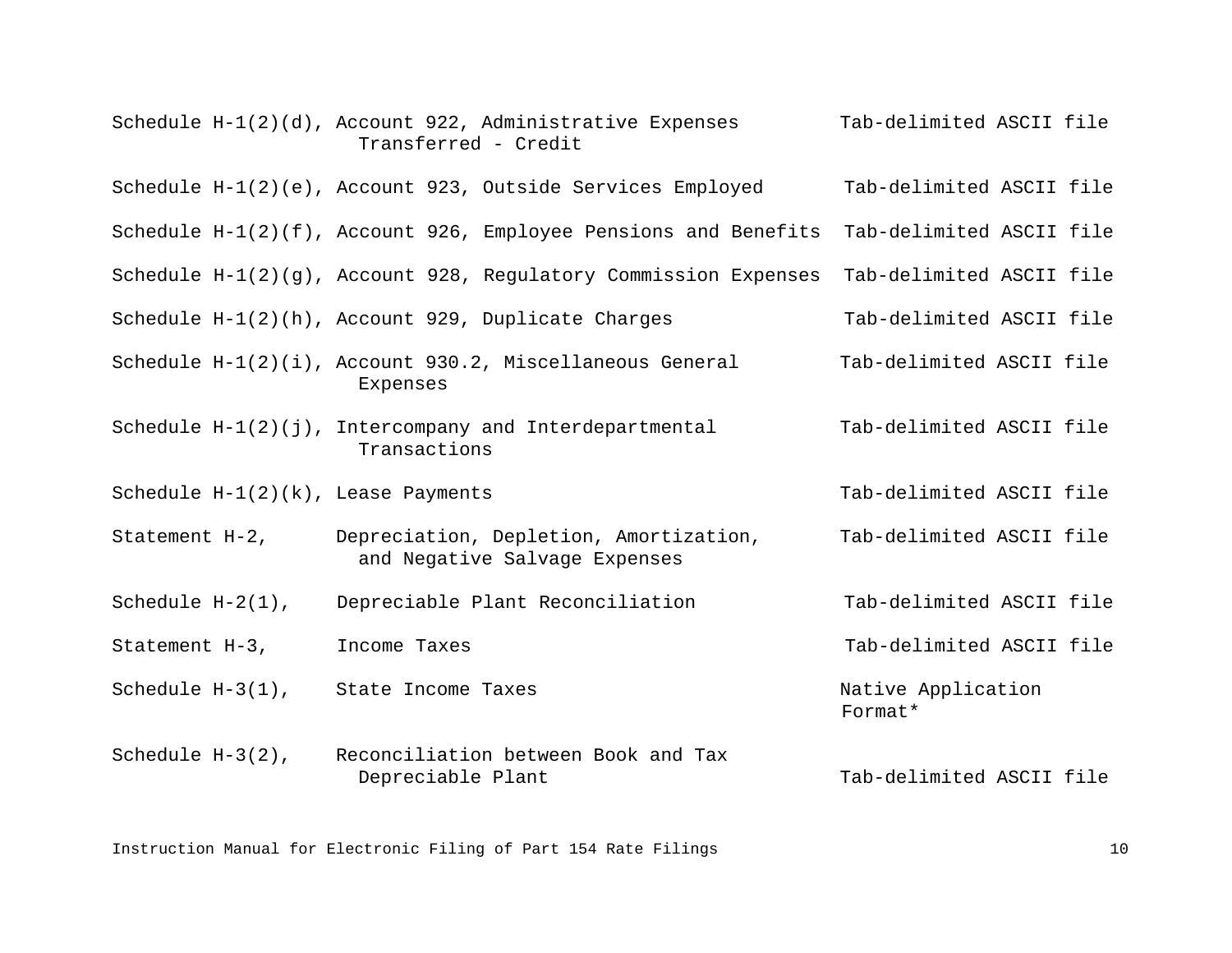| Statement H-4, Other Taxes    |                                                                | Tab-delimited ASCII file      |
|-------------------------------|----------------------------------------------------------------|-------------------------------|
| Schedule H-4, Tax Adjustments |                                                                | Tab-delimited ASCII file      |
| Statement I                   |                                                                |                               |
|                               | Schedule I-1, Functionalization of Cost of Service             | Native Application<br>Format* |
|                               | Schedule I-1(a), Cost of Service by Function of Facility       | Native Application<br>Format* |
|                               | Schedule I-1(b), Incremental and Non-Incremental Facilities    | Native Application<br>Format* |
|                               | Schedule $I-1(c)$ , Costs Separated by Zone                    | Native Application<br>Format* |
|                               | Schedule I-1(d), Allocation Method of Common and Joint Costs   | Native Application<br>Format* |
|                               | Schedule I-2, Classification of Cost of Service                | Native Application<br>Format* |
|                               | Schedule I-3, Allocation of Cost of Service                    | Native Application<br>Format* |
| Schedule $I-4$ ,              | Transmission and Compression of Gas by<br>Others - Account 858 | Native Application<br>Format* |
| Schedule I-5,                 | Gas Balance                                                    | Native Application            |

Instruction Manual for Electronic Filing of Part 154 Rate Filings 11 11 11 11 11 11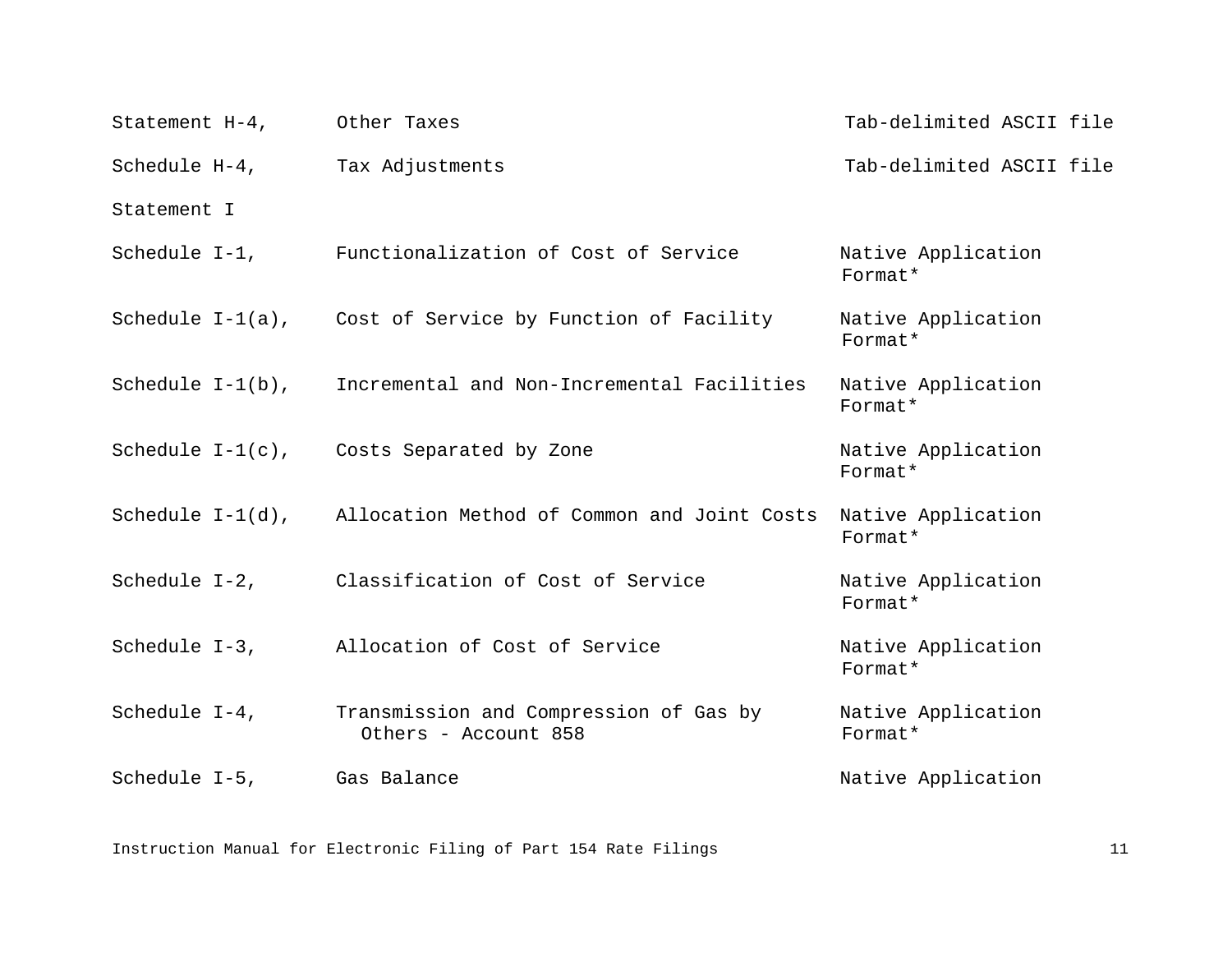| Statement J,     | Comparison and Reconciliation of<br>Estimated Operating Revenues<br>with Cost of Service | Format*<br>Native Application<br>Format*  |
|------------------|------------------------------------------------------------------------------------------|-------------------------------------------|
| Schedule $J-1$ , | Summary of Billing Determinants                                                          | Native Application<br>Format*             |
| Schedule J-2,    | Derivation of Rates                                                                      | Native Application<br>Format*             |
| Statement L,     | Balance Sheet                                                                            | ASCII flat file or tab-<br>delimited file |
| Statement M,     | Income Statement                                                                         | ASCII flat file or tab-<br>delimited file |
| Statement O,     | Description of Company Operations                                                        | Text file<br>format                       |

Statement P, Explanatory Text and Prepared Testimony Text file format

Exhibits to testimony should be in ASCII flat file or tab-delimited ASCII file format depending on the nature of the exhibit. Use a tab-delimited format if the exhibit is in tabular form. Use a text file format such as "DOCX" or "PDF" if the material is mostly text.

The following filing formats apply, as noted, to the statements and schedules named in section 154.313:

Schedule A, 60 Overall Cost of Service by Function Tab-delimited ASCII file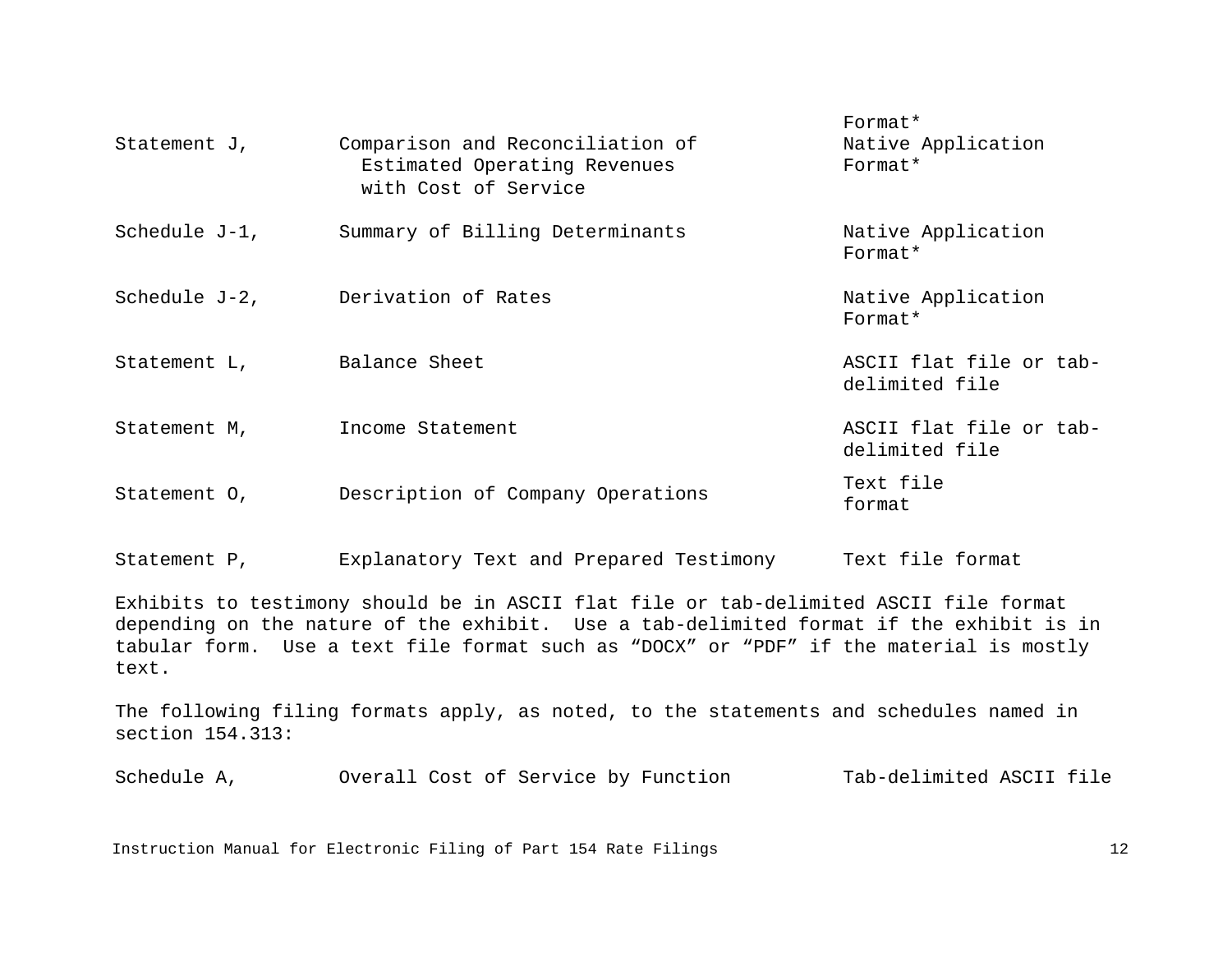| Schedule B,                                                             | Overall Rate Base and Return                                                         | Tab-delimited ASCII file |  |  |
|-------------------------------------------------------------------------|--------------------------------------------------------------------------------------|--------------------------|--|--|
| Schedule B-1,                                                           | Accumulated Deferred Income Taxes                                                    | Tab-delimited ASCII file |  |  |
| Schedule B-2,                                                           | Regulatory Asset and Liability                                                       | Tab-delimited ASCII file |  |  |
| Schedule C,                                                             | Cost of Plant by Function                                                            | Tab-delimited ASCII file |  |  |
| Schedule D,                                                             | Accumulated Provisions for Depreciation,<br>Depletion, Amortization, and Abandonment | Tab-delimited ASCII file |  |  |
| Schedule E,                                                             | Working Capital                                                                      | Tab-delimited ASCII file |  |  |
| Schedule F,                                                             | Rate of Return                                                                       | Tab-delimited ASCII file |  |  |
| Schedule G,                                                             | Revenues and Billing Determinants                                                    | Tab-delimited ASCII file |  |  |
| Schedule G-1,                                                           | Adjustment Period Revenues                                                           | Tab-delimited ASCII file |  |  |
| Schedule H,                                                             | Operation and Maintenance Expenses                                                   | Tab-delimited ASCII file |  |  |
| Schedule H-1                                                            | Workpapers for Expense Accounts                                                      | Tab-delimited ASCII file |  |  |
| Schedule H-2                                                            | Depreciation, Depletion, Amortization,<br>and Negative Salvage Expenses              | Tab-delimited ASCII file |  |  |
| Schedule H-3,                                                           | Income Tax Allowances Computed on the Basis<br>of the Rate of Return Claimed         | Tab-delimited ASCII file |  |  |
| Schedule $H-3(1)$ ,                                                     | Reconciliation between Book and Tax<br>Depreciable Plant                             | Tab-delimited ASCII file |  |  |
| Schedule H-4,                                                           | Other Taxes                                                                          | Tab-delimited ASCII file |  |  |
| Instruction Manual for Electronic Filing of Part 154 Rate Filings<br>13 |                                                                                      |                          |  |  |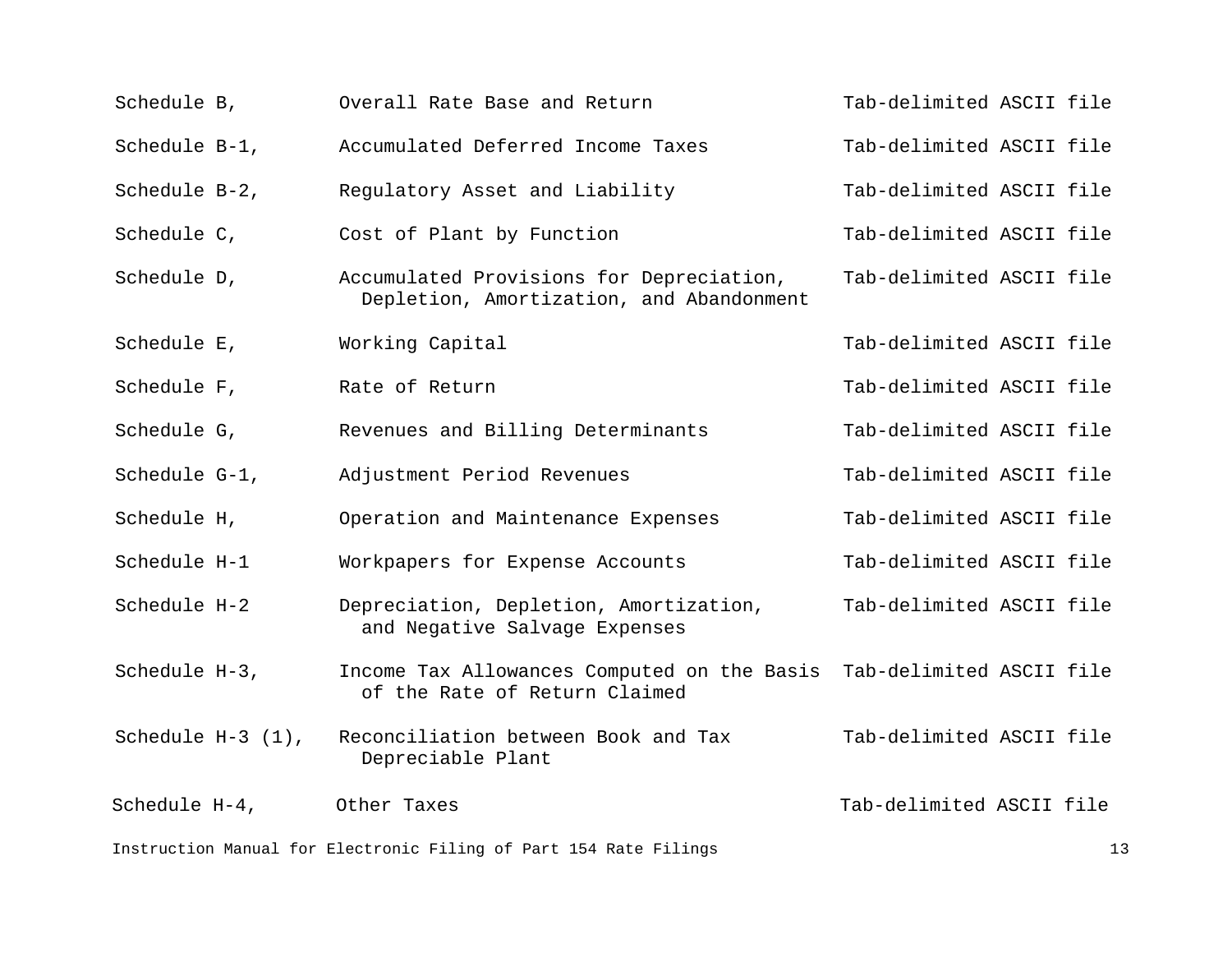\* Native application refers to the software used to create the file. When a file is submitted in native application format it is submitted in the format of the software used to create the file. For example, if the file is created in Microsoft Excel 2010, submit the file in an Excel format, generally denoted by an extension of XLSX. All files submitted in native application format must be saved and filed using one of the Commission's accepted electronic document file formats. The list of FERC Acceptable File Formats is available on [www.ferc.gov](http://www.ferc.gov/)**.**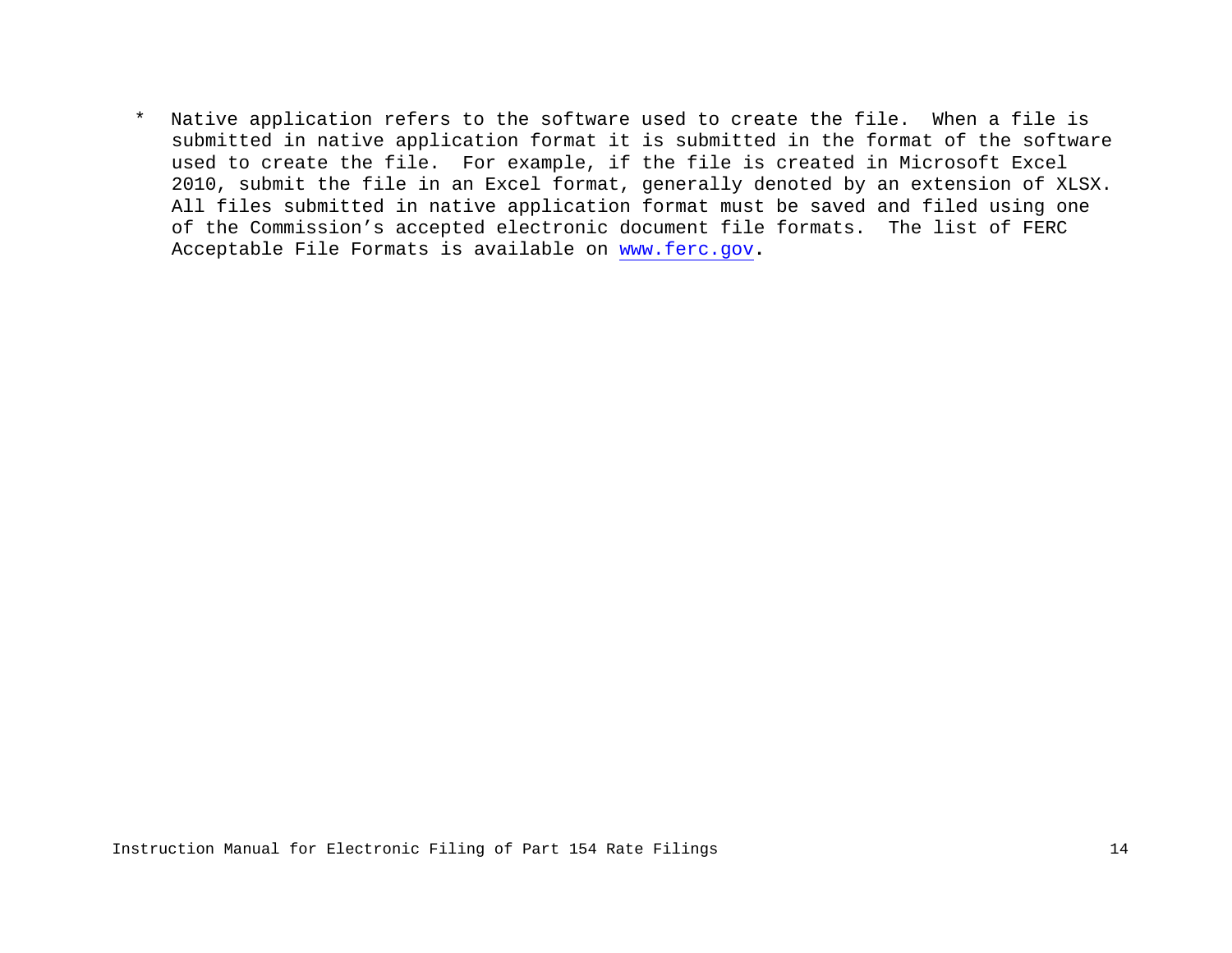## 1. TAB-DELIMITED FILES

The "TAB" delimiter is an ASCII 9 - decimal or 09 - hexadecimal character. Each logical record in the TAB delimited and ASCII flat files should be terminated by a carriage return (CR) character (ASCII character - 13 decimal, 0D - hexadecimal) and line feed (LF) character (ASCII character 10 - decimal, 0A hexadecimal). These characters together are denoted as a hard return <hrt> and are entered on the record by pressing the "Enter" key. An example of a tab-delimited file format is provided in Section VII.

## **The following instruction regarding "TAB" delimited files is very important:**

It is imperative the respondent realizes that the "TAB" characters are as important as the actual data coded onto the record. Without the correct "TAB" characters on the record to locate and distinguish separate data fields, the file cannot be processed correctly. The respondent must be careful not to create the "TAB" delimited records by using a software program which either does not accurately enter "TAB" characters as separators or which merely converts the "TAB" characters the user enters into equivalent space characters (ASCII 0 - decimal or 00 - hexadecimal).

When preparing a spreadsheet to be converted to a tab- delimited file, do not use special features of the software which will not translate into a tab-delimited format. For example, do not use the text box feature available in Excel. Further, make sure that your spreadsheet columns are wide enough to display all numbers. If the column width is insufficient, only the characters "\*\*\*" will be displayed. When saved as a tabdelimited file the \*\*\* will be saved instead of the value.

#### 2. ASCII FLAT FILES

Any file saved as an ASCII flat file may also be filed in another format. For example, the pipeline may submit the file in native application format, PDF, or Rich Text Format (RTF).

## 3. GRAPHIC MATERIAL

To the greatest extent possible, all material in the rate filing should be presented in ASCII characters.

Instruction Manual for Electronic Filing of Part 154 Rate Filings 15 Where necessary, alternative presentations in ASCII should be used for non-ASCII characters. For example, exponentiation can be displayed using the convention X\*\*Y, to represent the number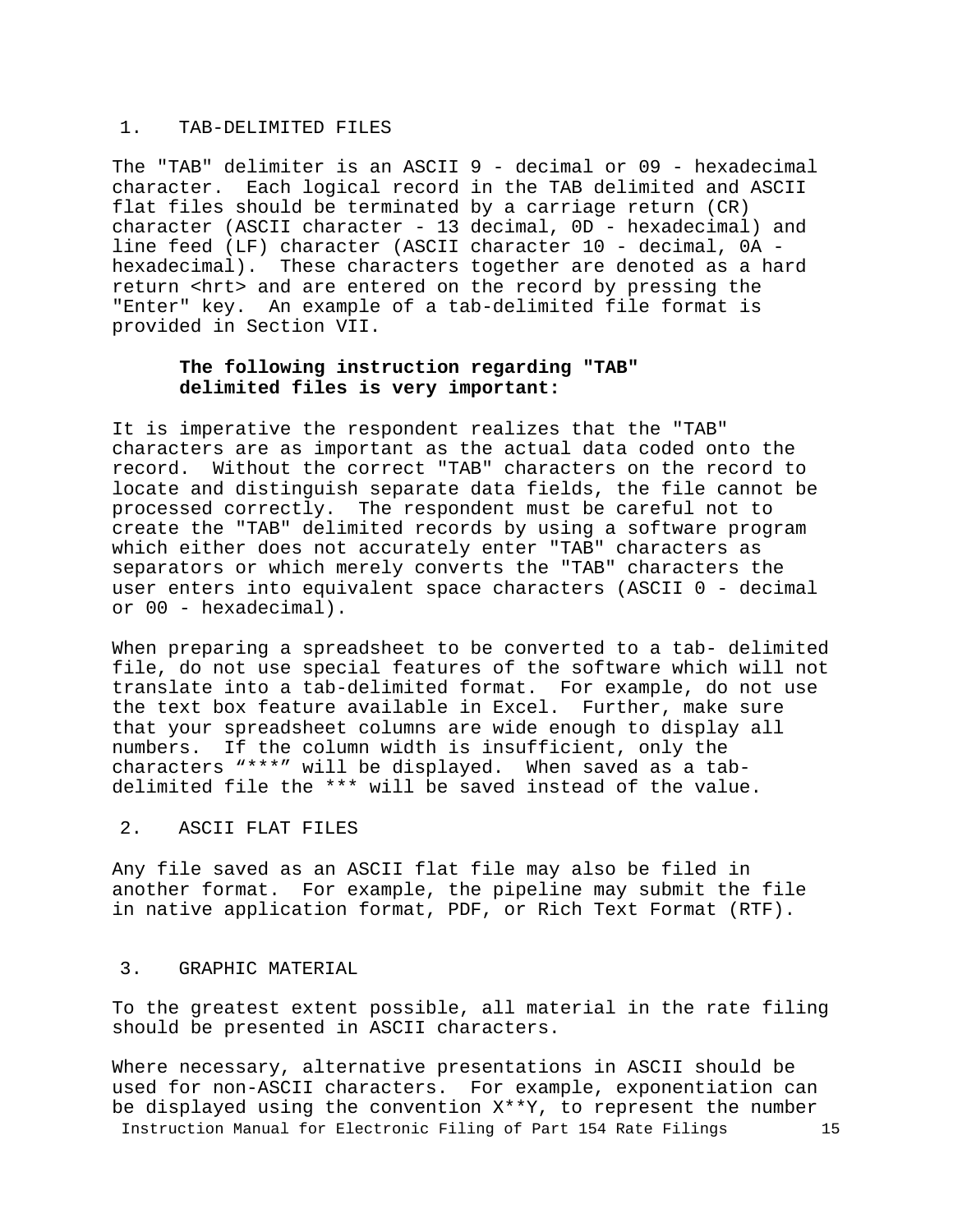X taken to the power Y. The square root of a number can be displayed using X\*\*1/2 or X taken to the power 1/2.

Where the original file contains an embedded graphic already in the file form, BMP (Bitmap), GIF (Graphic Interchange Format), or JPEG (Joint Photographic Experts Group), enter a note in the ASCII file where the graphic appears stating the graphic is in an accompanying file and provide the file name. File the BMP, GIF, JPEG or PDF (Portable Document Format) file in addition to the ASCII file.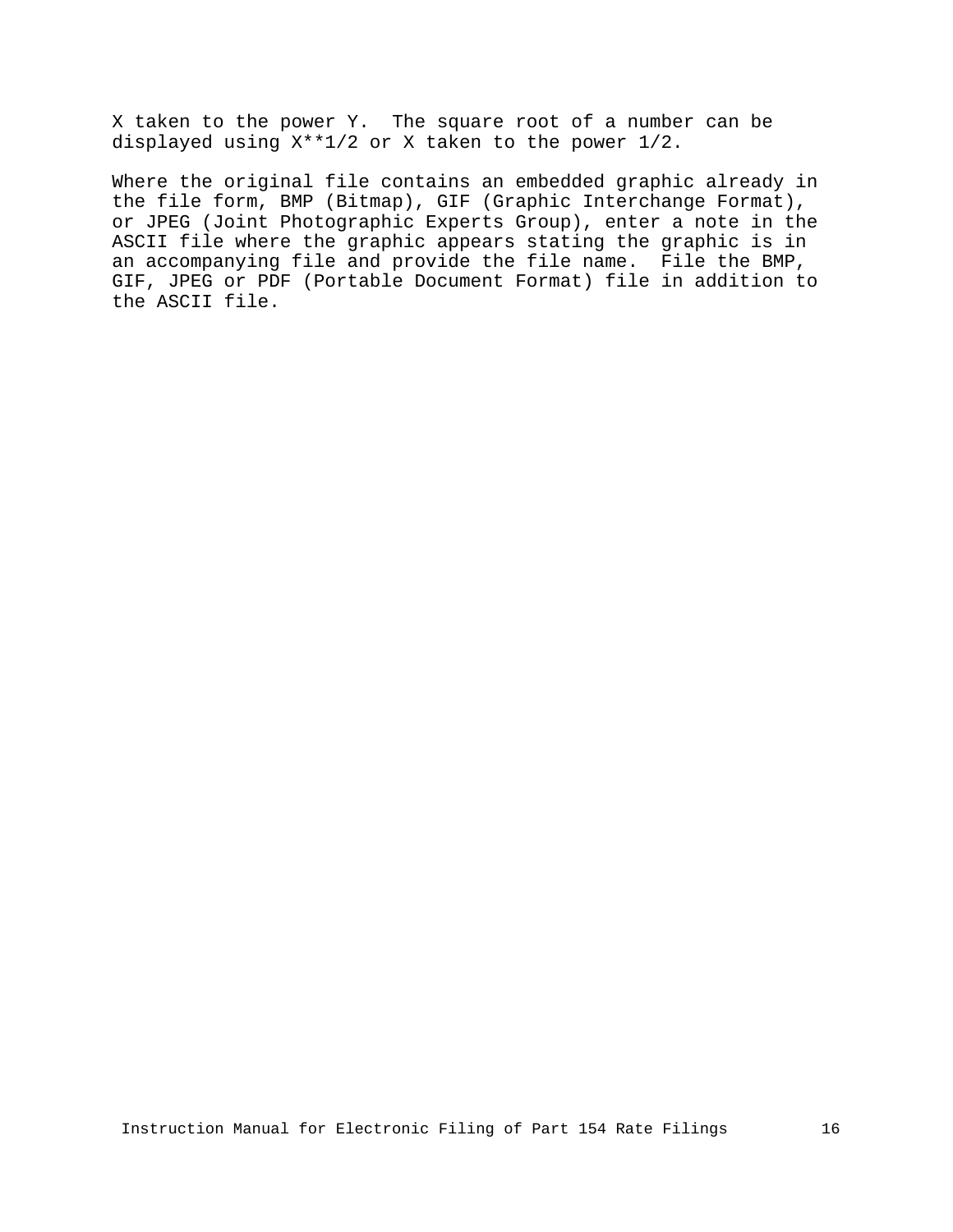## **III. SPECIFIC INSTRUCTIONS**

<span id="page-54-0"></span>The following instructions refer to the statements and schedules named in §§ 154.312 and 154.313 of the Commission's regulations.

The statements required by §§ 154.312 must show all costs (investment, operation, maintenance, depreciation, and taxes) that have been allocated to the natural gas operations involved in the subject rate change and are associated with joint facilities. The methods used in making such allocations must be provided.

If the company maintains records of costs by zone, and proposes a zone rate methodology based on those costs, the statements and schedules in § 154.312 must reflect costs detailed by zone.

A company may choose to reflect the costs for joint facilities and zones and all allocations in Statement I. If a company makes the choice to reflect these costs in Statement I, all costs **must** be presented in the schedules in Statement I to enable reconciliation with the other statements in the filing.

## **COMPOSITION OF SCHEDULES FOR MAJOR RATE CHANGES.**

<span id="page-54-1"></span>STATEMENT A. COST-OF-SERVICE SUMMARY.

Summarize the overall gas utility cost-of-service: operation and maintenance expenses, depreciation, taxes, credits to cost-of-service, and return as developed in other statements and schedules.

STATEMENT B. RATE BASE AND RETURN SUMMARY.

Summarize the overall gas utility rate base shown in Statements C, D, E, and Schedules B-1 and B-2. Show the application of the claimed rate of return to the overall rate base.

SCHEDULE B-1. ACCUMULATED DEFERRED INCOME TAXES (Account Nos. 190, 282, and 283)

Show monthly book balances of accumulated deferred income taxes, by account and by month, for each of the 12 months during the base period. In adjoining columns, show adjustment period additions and reductions and the total adjusted balance. Separately identify the individual components and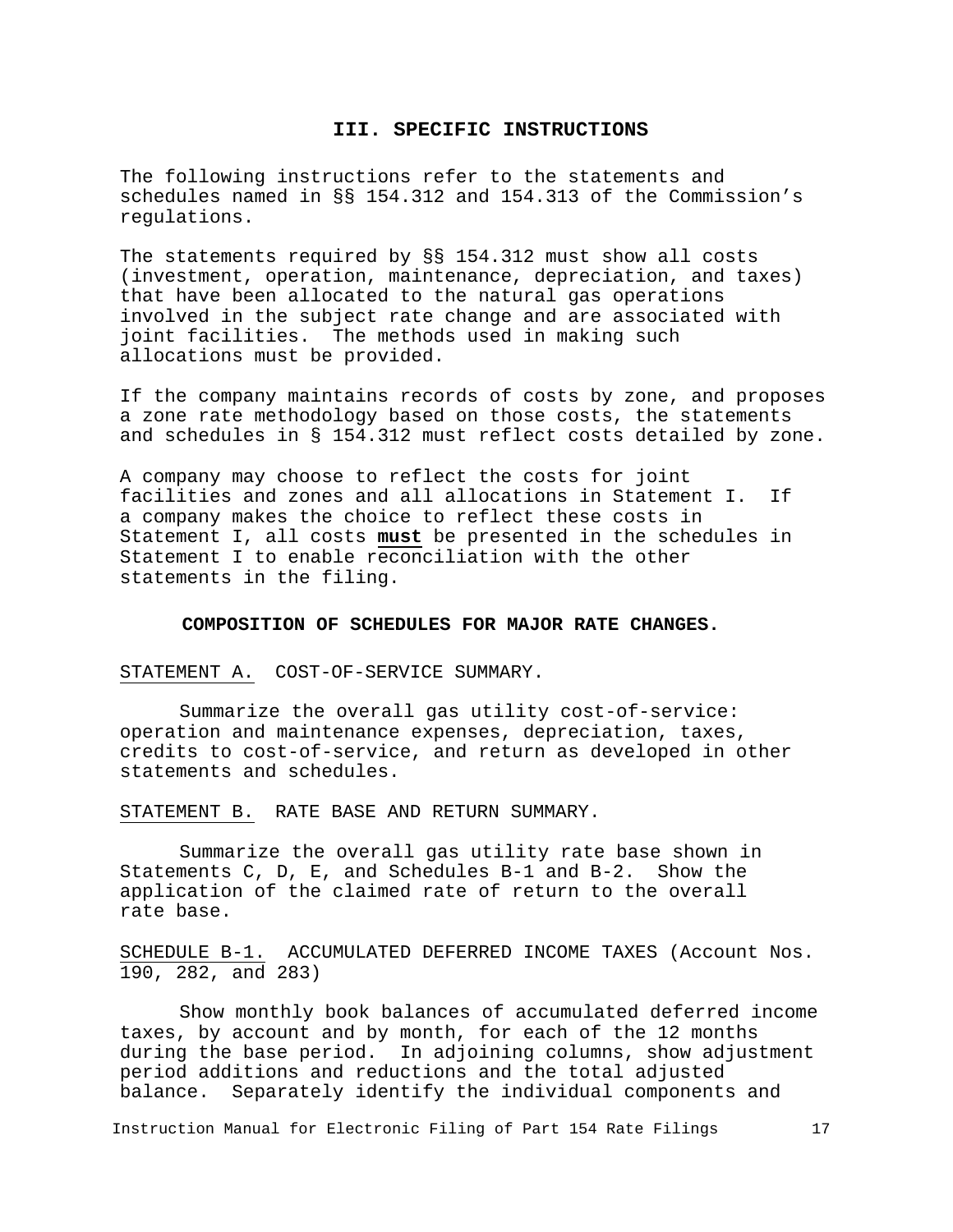the amounts in these accounts that the company seeks to include in its rate base.

SCHEDULE B-2. REGULATORY ASSET AND LIABILITY.

If the pipeline seeks recovery of such balances in rate base, show monthly book balances of regulatory assets (Account 182.3) and liabilities (Account 254) for each of the 12 months during<br>the base period. In adjoining columns, show additions and In adjoining columns, show additions and reductions for the adjustment period balance and the total adjusted balance. Separately identify the individual components and the amounts in these accounts that the company seeks to include in its rate base. Identify any specific Commission authority that required the establishment of these amounts.

## STATEMENT C. COST OF PLANT SUMMARY.

Show the amounts of gas utility plant classified by Accounts 101, 102, 103, 104, 105, 106, 107, 117.1, and 117.2 as of the beginning of the 12 months of actual experience, the book additions and reductions (in separate columns) during the 12 months, and the book balances at the end of the 12-month period. In adjoining columns, show the claimed adjustments, if any, to the book balances and the total cost of plant to be included in rate base. Explain all adjustments in Schedules C-1, C-2, C-3, C-4, and C-5.

SCHEDULE C-1. END OF BASE AND TEST PERIOD PLANT FUNCTIONALIZED.

Demonstrate the ending base and test period balances for Plant in Service, in columnar form, by detailed plant account with subtotals by functional classifications, e.g., Intangible Plant, Natural Gas Production and Gathering Plant, Products Extraction Plant, Storage Plant, Transmission Plant, and General Plant. Show plant by zones, to the extent required by § 154.310, and for each expansion, to the extent required by § 154.309. Separately identify those facilities and associated costs claimed for the test period that require certificate authority but such authority has not been obtained at the time of filing. Give the docket number of the certificate proceeding.

#### SCHEDULE C-2. WORK ORDERS.

Show, for Accounts 106 and 107, a list of work orders claimed in the rate base. In adjacent columns, give the work order number, docket number, description, amount of each work order, and the amounts of each type of undistributed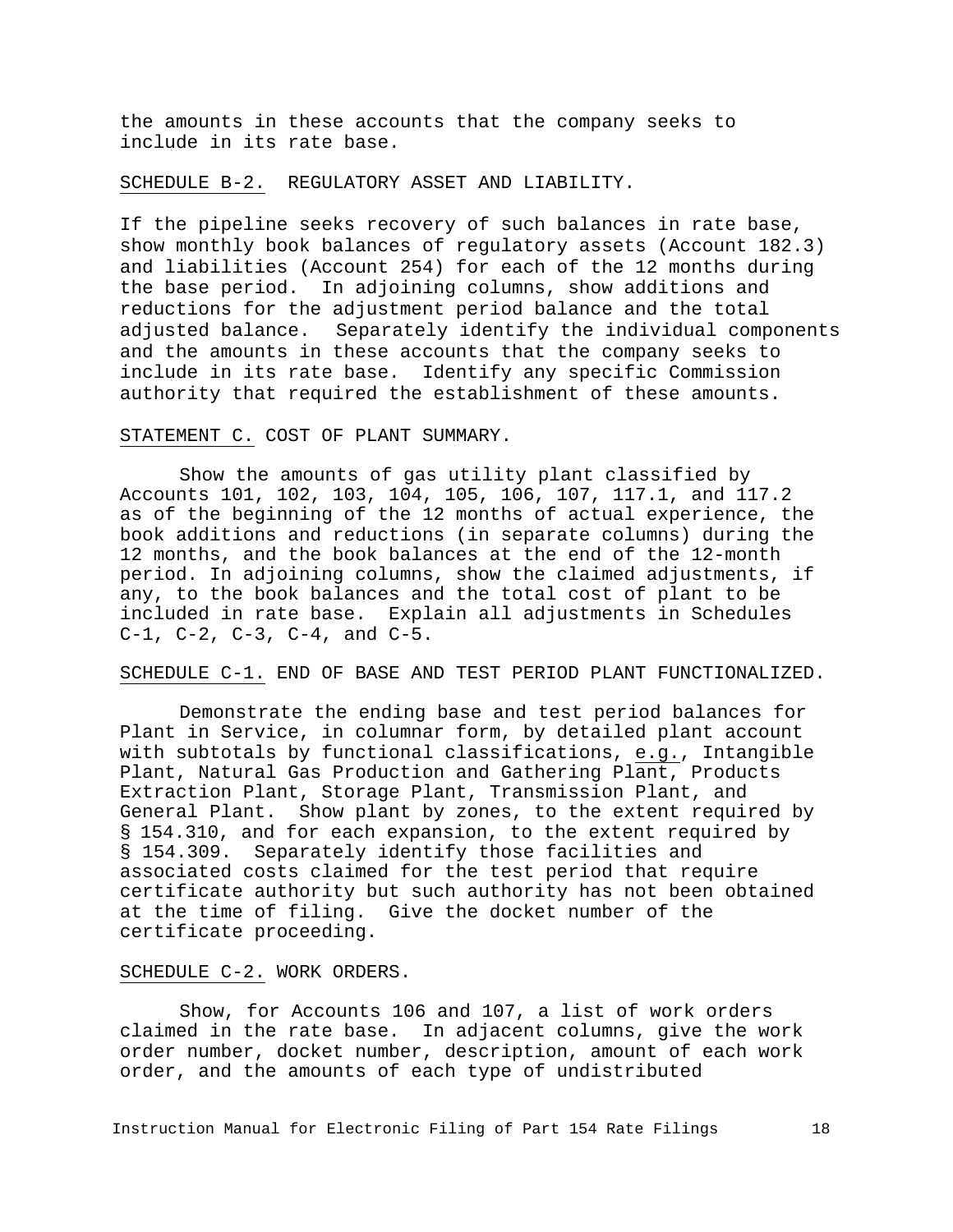construction overhead. Work orders amounting to \$500,000 or less may be grouped by category of items.

SCHEDULE C-3. STORAGE DATA.

A cross-reference to updated information in the company's<br>Form No. 2 may be substituted for this schedule. Give FERC Form No. 2 may be substituted for this schedule. details of each storage project owned and storage projects under contract to the company, showing cost by major functions. Show base and system gas storage quantities and associated costs by account and subaccount for the 12 months of actual experience with monthly inputs and outputs to system gas. Show separately any proposed adjustments and provide the adjusted totals by account and subaccount. State the method used for accounting for system gas recorded in Account No. 117.2.

## SCHEDULE C-4. METHODS AND PROCEDURES FOR CAPITALIZING AFUDC.

This schedule is part of the workpapers. State the methods and procedures followed in capitalizing the allowance for funds used during construction and other construction overheads. This schedule must be provided only in situations when the pipeline has changed any of its procedures since the last filed FERC Form Nos. 2 or 2-A.

SCHEDULE C-5. GAS PLANT IN SERVICE NOT USED FOR GAS SERVICE.

This schedule is part of the workpapers. Set forth, by account, the cost of Plant in Service carried on the company's books as gas utility plant which was not being used in rendering gas service. Describe the plant. This schedule must be provided only if there is a significant change of \$500,000 or more since the end of the year reported in the company's last FERC Form Nos. 2 or 2-A.

## STATEMENT D. ACCUMULATED PROVISIONS FOR DEPRECIATION, DEPLETION, AND AMORTIZATION.

Show the accumulated provisions for depreciation, depletion, amortization, and abandonment (Account 108, detailed by functional plant classification, and Account 111), as of the beginning of the 12 months of actual experience, the book additions and reductions during the 12 months, and the balances at the end of the 12-month period. In adjoining balances at the end of the 12-month period. columns, show adjustments to these ending book balances and the total adjusted balances. All adjustments must be explained in the supporting material. For each functional plant classification, show depreciation reserve associated with offshore and onshore plant separately. Schedules D-1,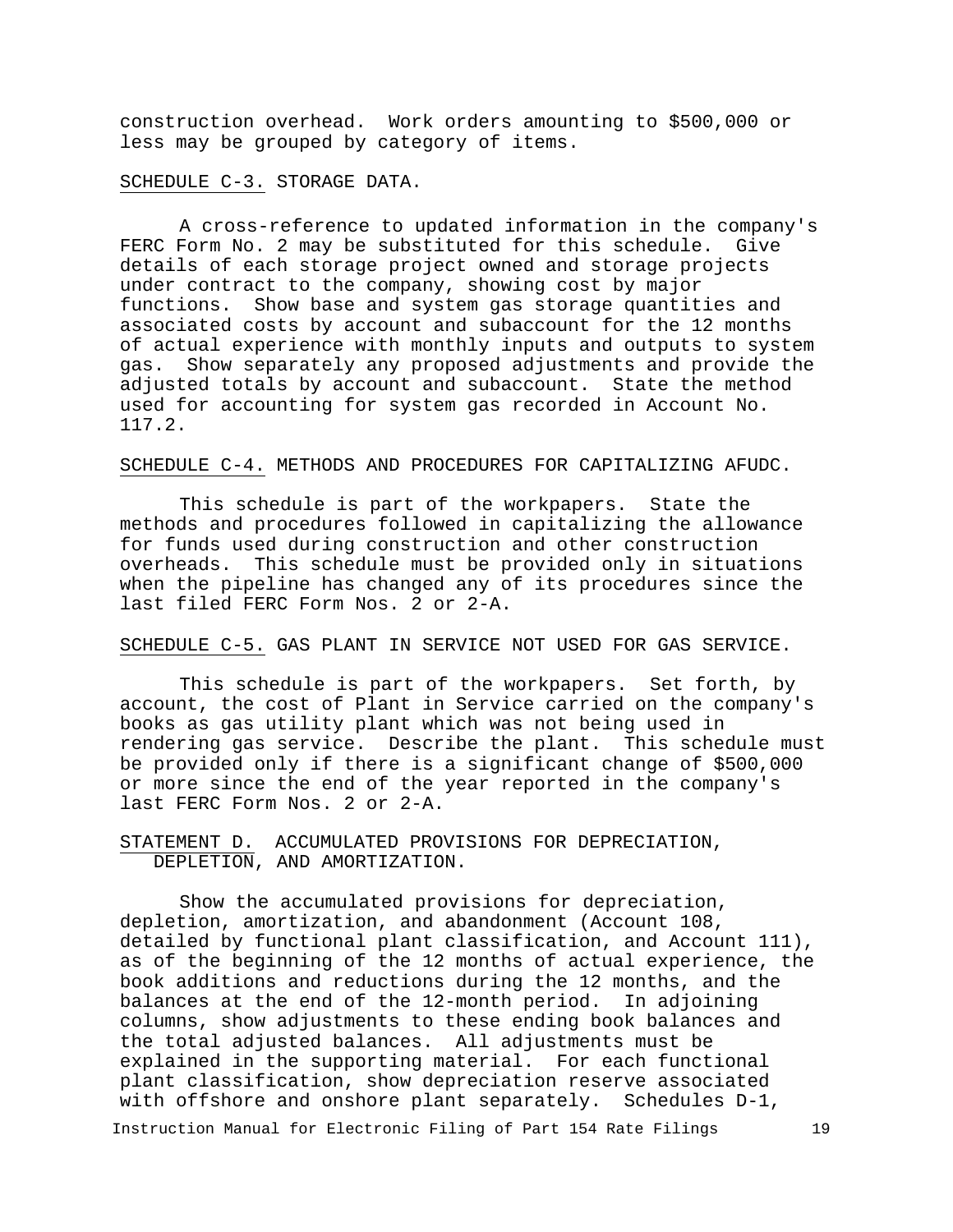D-2, and any additional material must be submitted as part of Statement D.

SCHEDULE D-1. DEPRECIATION RESERVE BOOK BALANCE WORKPAPER.

This schedule is part of the workpapers. Show the depreciation reserve book balance applicable to that portion of the depreciation rate not yet approved by the Commission, the depreciation rates, the docket number of the order approving such rate, and an explanation of any difference.

SCHEDULE D-2. METHODS AND PROCEDURES FOR DEPRECIATING, DEPLETING AND AMORTIZING PLANT.

This schedule is part of the workpapers. Give a description of the methods and procedures used in depreciating, depleting, and amortizing plant and in recording abandonments. This schedule must be filed only if a policy change has been made effective since the period covered by the last annual report on FERC Form Nos. 2 or 2-A.

STATEMENT E. WORKING CAPITAL.

Show the components of working capital in sufficient detail to explain how the amount of each component was computed. Components of working capital, other than cash working capital, may include an allowance for the average of 13 monthly balances of materials and supplies and prepayments actually expended and gas for resale. To the extent the applicant files to adjust the average of any 13 monthly balances, workpapers must be submitted that support the adjustment(s). Show the computations, cross-references, and sources from which the data used in computing claimed working capital are derived. Schedules E-1, E-2, E-3, and other material must be submitted as part of Statement E.

SCHEDULE E-1. COMPUTATION OF CASH WORKING CAPITAL ADJUSTING RATE BASE.

Show the computation of cash working capital claimed as an adjustment to the gas company's rate base. Any adjustment to rate base requested must be based on a fully-developed and reliable lead-lag study. The components of the lead-lag study must include actual total company revenues, purchased gas costs, storage expense, transportation and compression of gas by others, salaries and wages, administrative and general expenses, income taxes payable, taxes other than income taxes, and any other operating and maintenance expenses for the base period. Cash working capital allowances in the form of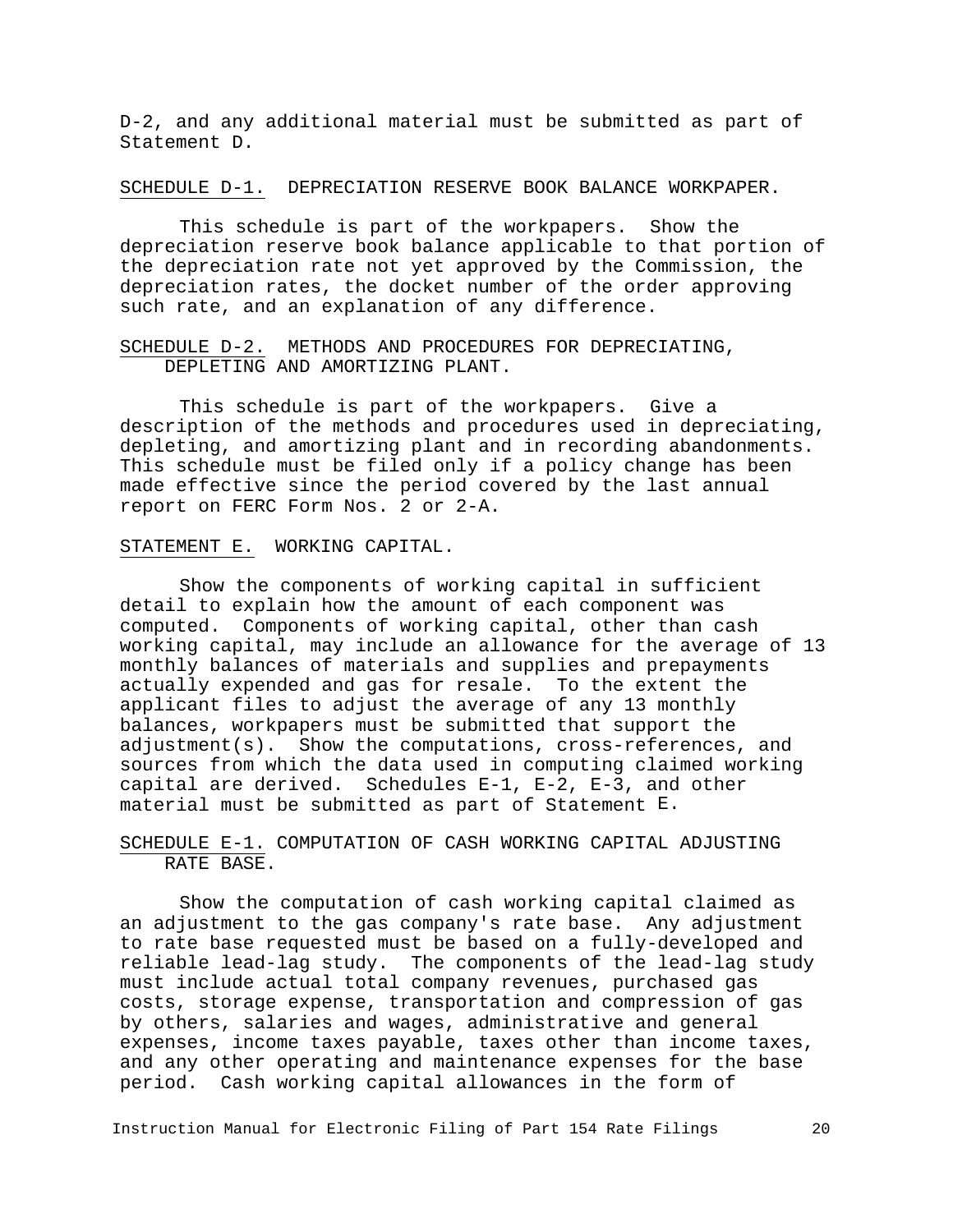additions to rate base may not exceed one-eighth of the annual operating expenses, as adjusted, net of non-cash items.

Include as part of this schedule a summary schedule showing the components of the lead-lag study, the net lead or lag working capital factor and the resulting cash working capital amounts by component and in total. Workpapers supporting the calculation of the working capital factors for each component must be included. Provide a separate schedule demonstrating that the claimed allowance does not exceed oneeighth of annual operating expenses, net of non-cash items.

SCHEDULE E-2. MATERIALS, SUPPLIES, AND PREPAYMENTS.

Set forth 13 monthly balances for materials and supplies inventory and prepayments in separate columns and in such detail as to disclose, either by subaccounts regularly maintained on the books or by analysis of the principal items included in the main account, the nature of such charges. Show the average balance and any adjustments to the average balance, and explain all adjustments.

SCHEDULE E-3. STORAGE INPUTS, OUTPUTS, AND BALANCES.

For FERC Accounts 117.3, 164.1, 164.2 and 164.3, show the quantities and the respective costs of natural gas stored, by storage field and in total, at the beginning of the test period, the input, output and balance remaining in Dth and associated unit and total costs by month for 13 months and the average balance. The method of pricing input, output and balance, and the claimed adjustments shall be disclosed and clearly and fully explained. Pipelines using the inventory method for system gas should not include any system gas inventory balances in this schedule.

STATEMENT F-1. RATE OF RETURN CLAIMED.

Show the percentage rate of return claimed and explain the general reasons therefor.

STATEMENT F-2. CAPITALIZATION AND RATE OF RETURN.

Show:

- (1) the capitalization, capital structure, cost of debt capital, preferred stock capital, and the claimed return on stockholders' equity;
- (2) the weighted cost of each capital class based on the capital structure; and,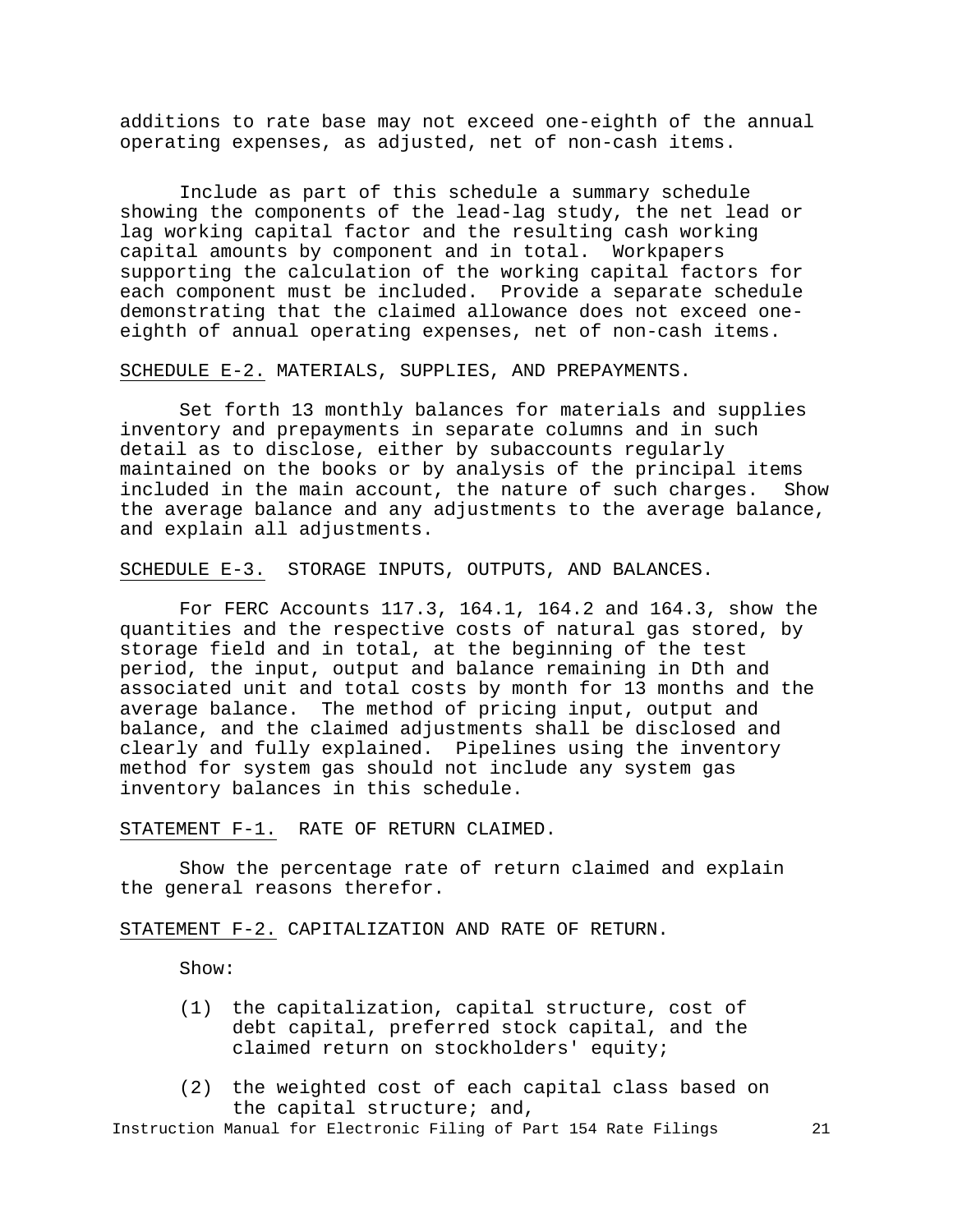(3) the overall rate of return claimed.

STATEMENT F-3. DEBT CAPITAL.

Show the weighted average cost of debt capital based upon the following data for each class and series of long-term debt outstanding according to the balance sheet, as of the end of the 12-month base period of actual experience and as of the end of the 9-month test period.

- (1) Title.
- (2) Date of issuance and date of maturity.
- (3) Interest rate.
- (4) Principal amount of issue: Gross proceeds; Underwriters' discount or commission: Amount; Percent gross proceeds; Issuance expense: Amount; Percent gross proceeds; Net proceeds; Net proceeds per unit.
- (5) Cost of money: Yield to maturity based on the interest rate and net proceeds per unit outstanding determined by reference to any generally accepted table of bond yields. The yield to maturity is to be expressed as a nominal annual interest rate. For example, for bonds having semiannual payments, the yield to maturity is twice the semiannual rate.
- (6) If the issue is owned by an affiliate, state the name and relationship of the owner.
- (7) If the filing company has acquired, at a discount or premium, some part of its outstanding debt which could be used in meeting sinking fund requirements, or for other reasons, separately show: the annual amortization of the discount or premium for each series of debt from the date of reacquisition over the remaining life of the debt being retired; and, the total discount and premium, as a result of such amortization, applicable to the test period.

STATEMENT F-4. PREFERRED STOCK CAPITAL.

Show the weighted average cost of preferred stock capital based upon the following data for each class and series of preferred stock outstanding according to the balance sheet, as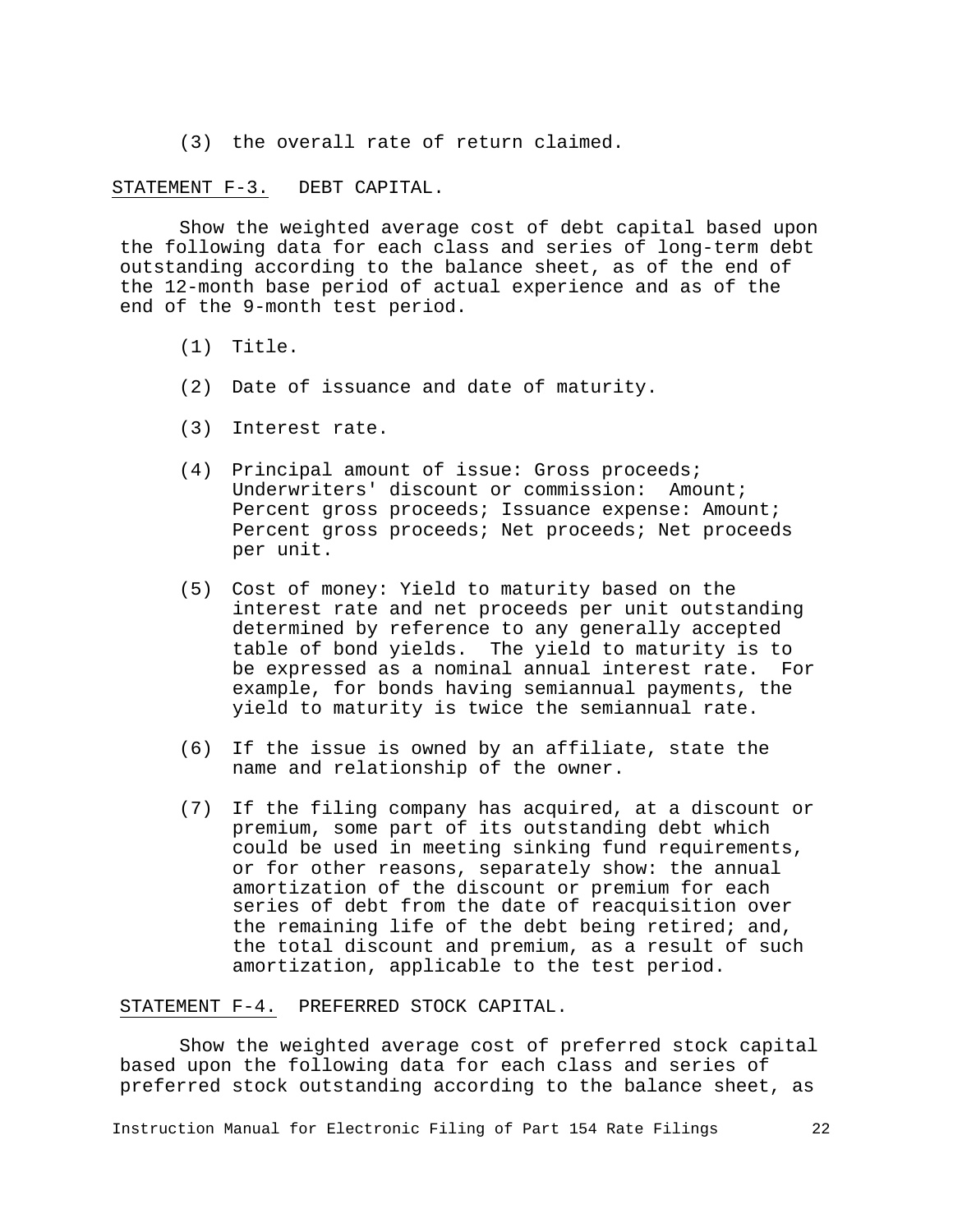of the end of the 12-month base period of actual experience and as of the end of the nine-month test period.

- (1) Title.
- (2) Date of issuance.
- (3) If callable, call price.
- (4) If convertible, terms of conversion.
- (5) Dividend rate.
- (6) Par or stated amount of issue: Gross proceeds; Underwriters' discount or commission: Amount; Percent gross proceeds; Issuance expenses: Amount; Percent gross proceeds; Net proceeds; Net proceeds per unit.
- (7) Cost of money: Annual dividend rate divided by net proceeds per unit.
- (8) State whether the issue was offered to stockholders through subscription rights or to the public.
- (9) If the issue is owned by an affiliate, state the name and relationship of the owner.

STATEMENT G. REVENUES, CREDITS, AND BILLING DETERMINANTS.

Show in summary format the information requested below on revenues, credits and billing determinants for the base period and as adjusted. Explain the basis for each adjustment. The level of billing determinants should not be adjusted for discounting.

(i) Revenues. Provide the total revenues, from jurisdictional and non-jurisdictional services, classified in accordance with the Commission's Uniform System of Accounts for the base period and as adjusted. Separate operating revenues by major rate component (e.g., reservation charges, demand charges, usage charges, commodity charges, injection charges, withdrawal charges, etc.) from revenues received from penalties, surcharges or other sources (e.g., ACA, GRI, transition costs). Show revenues by rate schedule and<br>by receipt and delivery rate zones, if applicable. Show by receipt and delivery rate zones, if applicable. separately the revenues for firm services under contracts with a primary term of less than one year.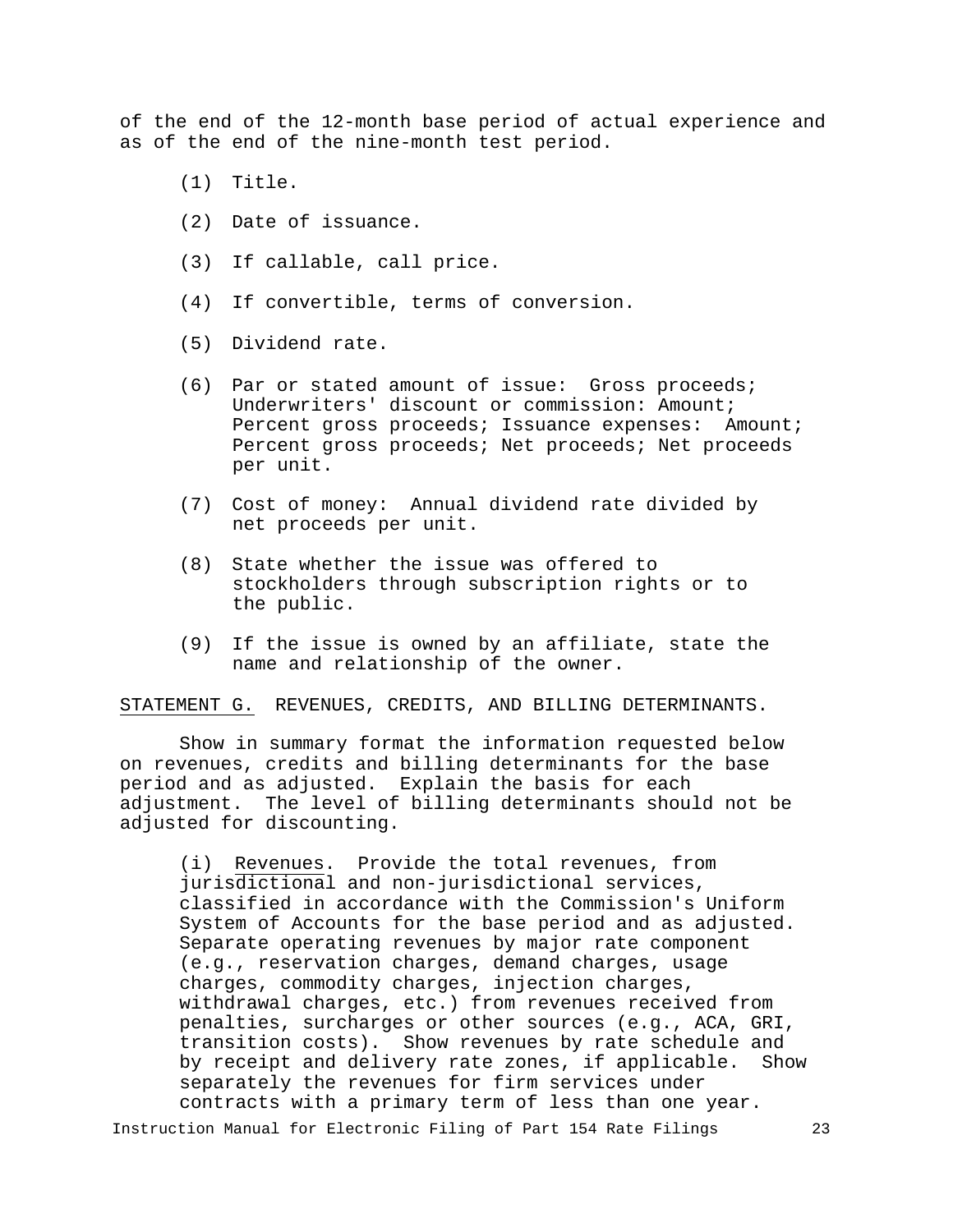For services provided through released capacity, identify total revenues by rate schedule and by receipt and delivery rate zones, if applicable.

(ii) Credits. Show the principal components comprising each of the various items which are reflected as credits to the cost-of-service in preparing Statement A, Overall Cost- of-service for the base period and as adjusted. Any transition cost component of interruptible transportation revenue must not be treated as operating revenues as defined above.

(iii) Billing Determinants. Show total reservation and usage billing determinants for the base period and as adjusted, by rate schedule by receipt and delivery rate zones, if applicable. Show separately the billing determinants for firm services under contracts with a primary term of less than one year. For services provided through released capacity, identify billing determinants by rate schedule and by receipt and delivery rate zones, if applicable.

NOTE: Schedules G-1 through G-6 must be filed at the Commission and served on all state commissions having jurisdiction over the affected customers within fifteen days after the rate case is filed. Schedules G-1 through G-6 must also be served on parties that request such service within 15 days of the filing of the rate case.

SCHEDULE G-1. BASE PERIOD REVENUES.

For the base period:

- (1) Show total actual revenues and billing determinants by month by customer name, by rate schedule, by receipt and delivery zone, if applicable, by major rate component (e.g., reservation charges) and totals.
- (2) Billing determinants must not be adjusted for discounting.
- (3) Provide actual throughput (i.e., usage or commodity quantities, unadjusted for discounting) and actual contract demand levels (unadjusted for discounting). Provide this information separately for firm service under contracts with a primary term of less than one year.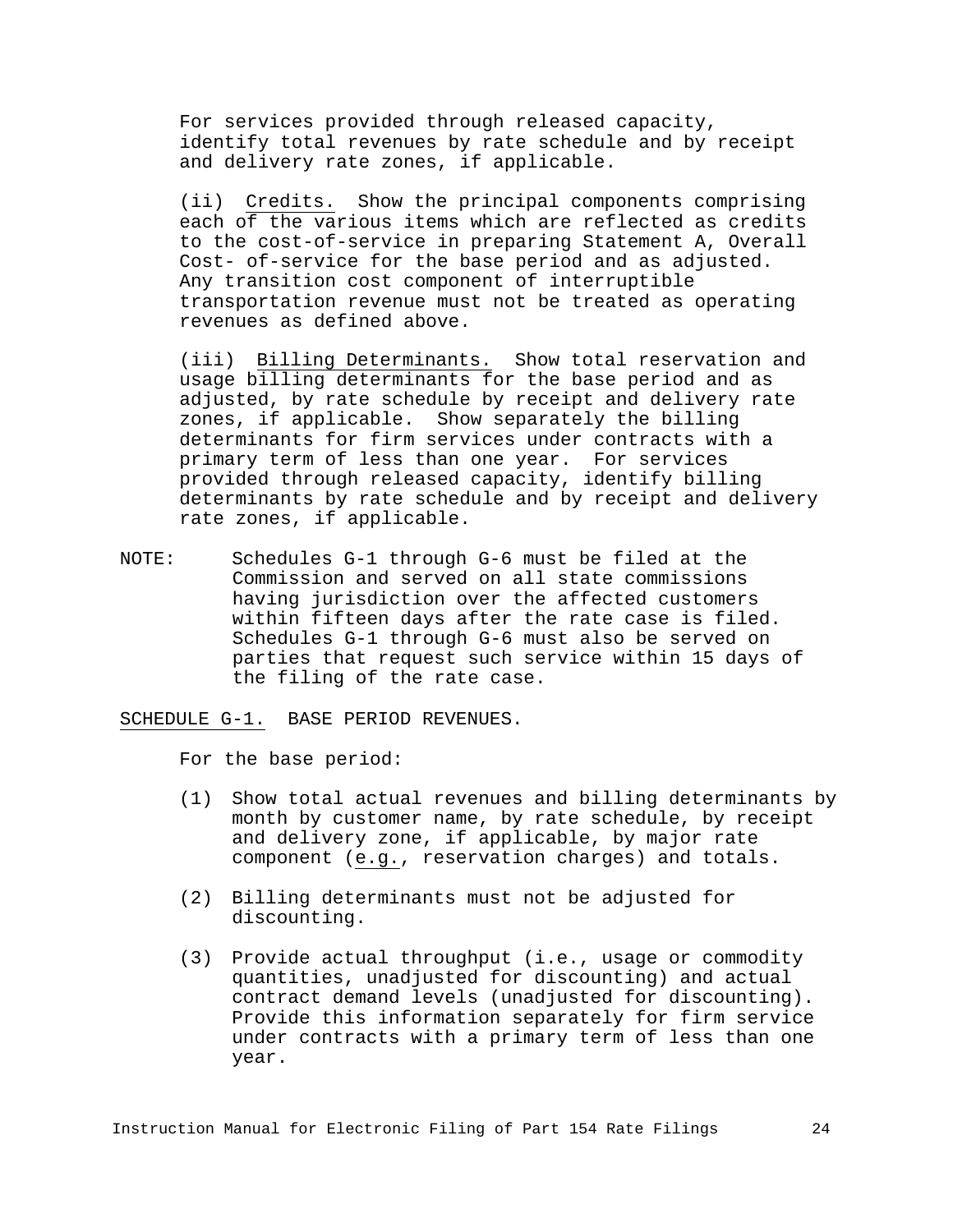- (4) Separate operating revenues from revenues received from surcharges or other sources (e.g., ACA, GRI, transition costs). Identify customers who are affiliates.
- (5) Identify rate schedules under which costs are allocated and rate schedules under which revenues are credited for the base period with cross-references to the other filed statements and schedules.

SCHEDULE G-2. ADJUSTMENT PERIOD REVENUES.

 $A$ :

- (1) Show revenues and billing determinants by month, by customer name, by rate schedule, by receipt and delivery zone, if applicable, by major rate component (e.g., reservation charges) and totals for the base period adjusted for known and measurable changes which are expected to occur within the adjustment period computed under the rates expected to be charged.
- (2) Billing determinants must not be adjusted for discounting.
- (3) Provide projected throughput (i.e., usage or commodity quantities, unadjusted for discounting) and projected contract demand levels (unadjusted for discounting). Provide this information separately for firm service under contracts with a primary term of less than one year.
- (4) Separate operating revenues from revenues received from surcharges or other sources (e.g., ACA, GRI, transition costs).
- (5) Identify customers who are affiliates.
- (6) Identify rate schedules under which costs are allocated and rate schedules under which revenues are credited for the adjustment period with crossreferences to the other filed statements and schedules.
- B: Provide a reconciliation of the base period revenues and billing determinants and the revenues and billing determinants for the base period as adjusted.

SCHEDULE G-3. ADJUSTMENTS TO BASE PERIOD ACTUAL BILLING DETERMINANTS.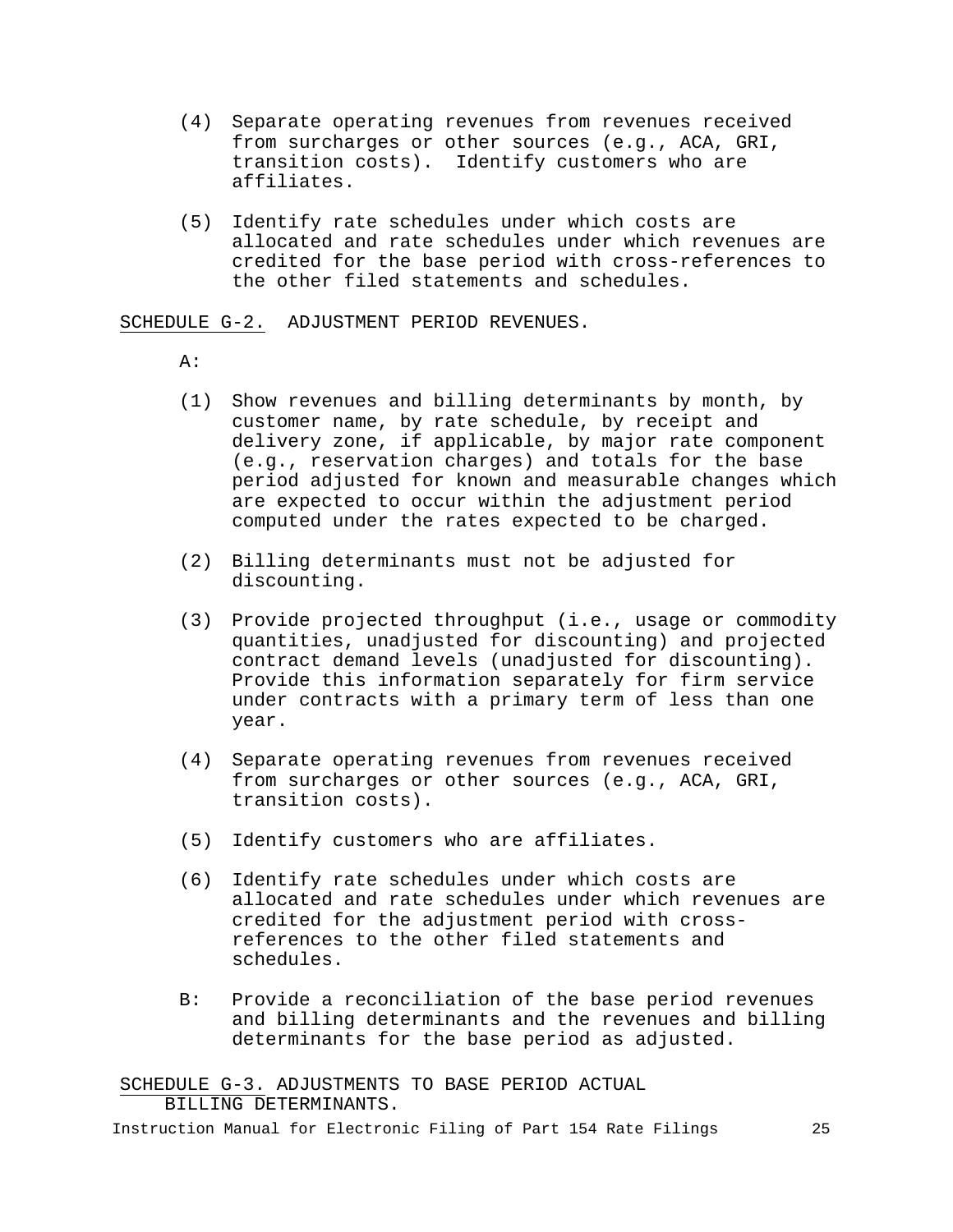Specify, quantify, and justify each proposed adjustment (capacity release, plant closure, contract termination, etc.) to base period actual billing determinants, and provide a detailed explanation for each factor contributing to the adjustment. Include references to any certificate docket authorizing changes. Submit workpapers with all formulae.

## SCHEDULE G-4. AT-RISK REVENUE.

For each instance where there is a separate cost-ofservice associated with facilities for which the applicant is "at risk":

- (1) Show the base period and adjustment period revenue by customer or customer code, by rate schedule, by receipt and delivery zone, if applicable, and as 12-month totals.
- (2) Provide this information by month unless otherwise agreed to by interested parties and if monthly reporting is consistent with past practice of the pipeline. However, if seasonal services are involved, or if billing determinants vary from month to month, the information must be provided monthly.
- (3) Provide projected throughput (i.e., usage or commodity quantities, unadjusted for discounting) and projected contract demand levels (unadjusted for discounting).

#### SCHEDULE G-5. OTHER REVENUES.

(A) Describe and quantify, by month, the types of revenue included in Account Nos. 490-495 for the base and test periods. Show revenues applicable to the sale of products. Show the principal components comprising each of the various items which are reflected as credits to the cost-of-service in Statement A.

(B) To the extent the credits to the cost-of-service reflected in Statement A differ from the amounts shown on Schedule G-5:

- (i) compare and reconcile the two statements.
- (ii) Quantify and explain each proposed adjustment to base period actuals. For Account No. 490, show the name and location of each product extraction plant processing gas for the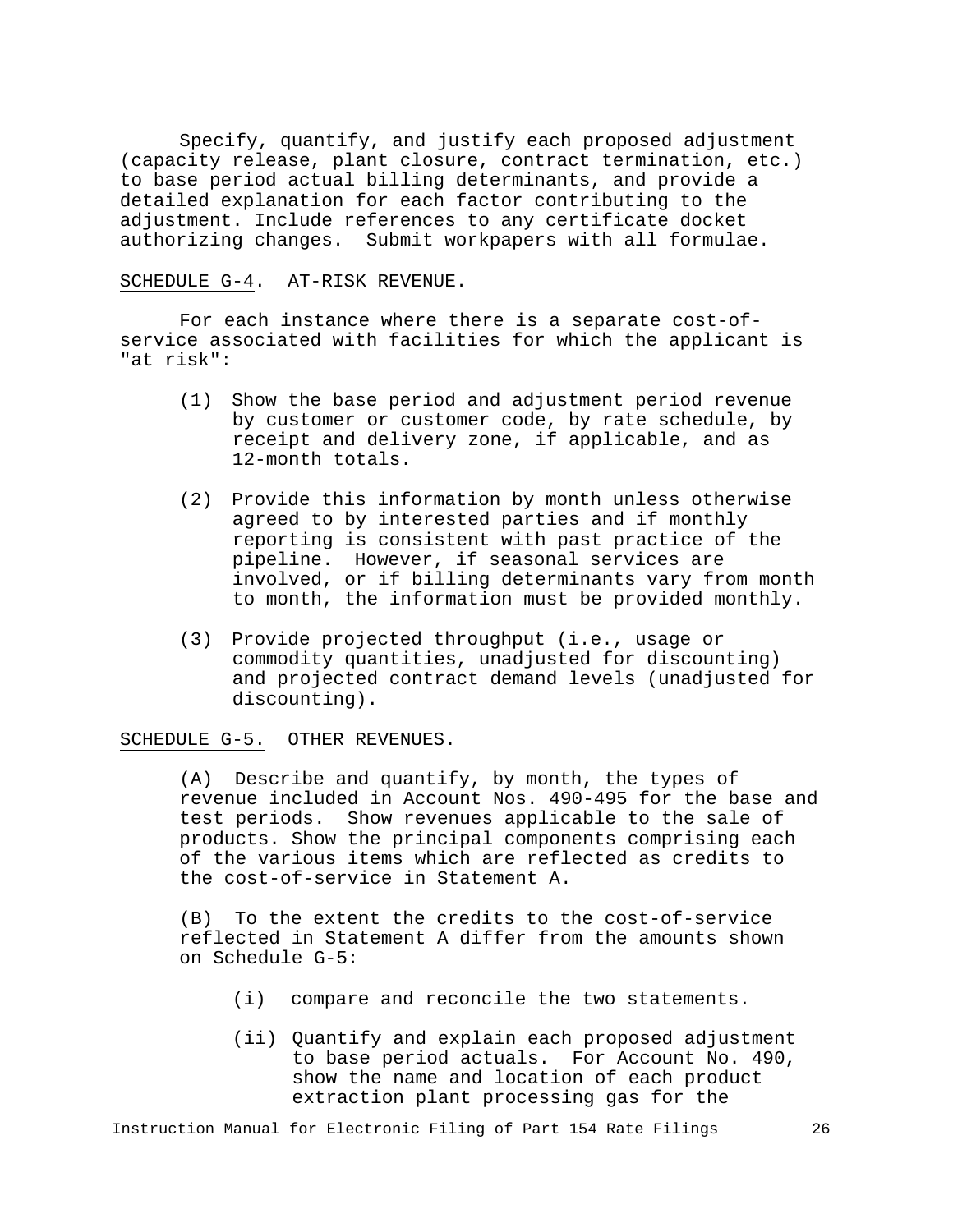applicant, and the inlet and outlet monthly Dth of the pipeline's gas at each plant.

(iii) Show the revenues received by the applicant by product by month for each extraction plant for the base period and proposed for the test period.

(C) Separately state each item and revenue received for the transportation of liquids, liquefiable hydrocarbon,<br>or non-hydrocarbon constituents owned by shippers. For or non-hydrocarbon constituents owned by shippers. both the base and test periods, indicate by shipper contract: the quantity transported and the revenues received.

(D) Separately state the revenues received from the release by the pipeline of transportation and compression capacity it holds on other pipeline systems. The revenues must equal the revenues reflected on Schedule I-4(iv).

SCHEDULE G-6. MISCELLANEOUS REVENUES.

Separately state by month and in total the base and adjustment period revenues and the associated quantities received as penalties from jurisdictional customers; the revenues received from cash outs and other imbalance adjustments; and, the revenues received from exit fees.

STATEMENT H-1. OPERATION AND MAINTENANCE EXPENSES.

Show the gas operation and maintenance expenses according to each applicable account of the Commission's Uniform System of<br>Accounts for Natural Gas Companies. Show the expenses under Accounts for Natural Gas Companies. columnar headings, with subtotals for each functional classification, as follows: Operation and maintenance expense by months, as booked, for the 12 months of actual experience, and the 12-month total; adjustments, if any, to expenses as booked;<br>and, total adjusted operation and maintenance expenses. Provide and, total adjusted operation and maintenance expenses. a detailed narrative explanation of, and the basis and supporting workpapers for, each adjustment. The following schedules and additional material must be submitted as part of Statement H-1:

(1) Schedule H-1 (1). Expenses in Accounts 810, 811, and 812.

This schedule is part of the workpapers. Show the labor costs, materials, and other charges (excluding purchased gas costs) and expenses associated with Accounts 810, 811,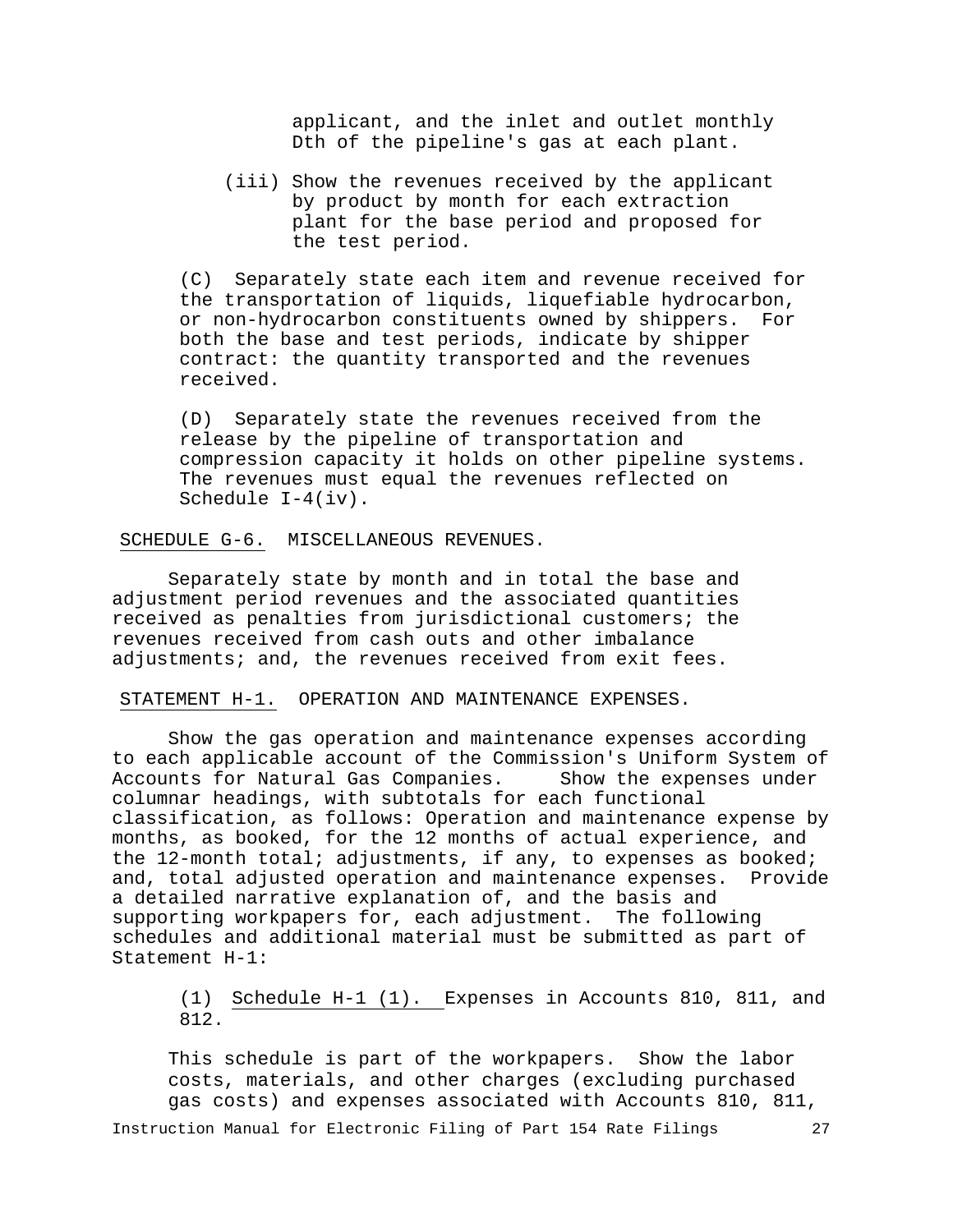and 812 recorded in each gas operation and maintenance expenses account of the Uniform System of Accounts. Show these expenses, under the columnar headings, with subtotals for each functional classification, as follows: operation and maintenance expenses by month, as booked, for the 12 months of actual experience, and the 12 month total; adjustments, if any, to expenses as booked; and total adjusted operation and maintenance expenses. Disclose and explain all accruals on the books at the end of the base period or other normalizing accounting entries for internal purposes reflected in the monthly expenses presented per book. Explain any amounts not currently payable, except depreciation charged through clearing accounts, included in operation and maintenance expenses.

(2) Schedule H-1 (1)(a). Labor Costs.

(3) Schedule H-1 (1)(b). Materials and Other Charges (Excluding Purchased Gas Costs and items shown in Schedule  $H-1$   $(1)(c)$ .

(4) Schedule H-1 (1)(c). Quantities Applicable to Accounts Nos. 810, 811, and 812. Show the quantities for each of the contra-accounts for both base and test periods.

Schedule H-1 (2). This schedule is part of the workpapers. In each of the following schedules show, for the 12 months of actual experience and claimed adjustments: a classification of principal charges, credits and volumes; particulars of supporting computations and accounting bases; a description of services and related dollar amounts for which liability is incurred or accrued; and, the name of the firm or individual rendering such services. Expenses reported in Schedules H-1  $(2)(a)$  through H-1 $(2)(k)$ of \$100,000 or less per type of service may be grouped.

(1) Schedule H-1 (2)(a). Accounts 806, 808.1, 808.2, 809.1, 809.2, 813, 823, and any other account used to record fuel use or gas losses. Provide details of each type of expense.

(2) Schedule H-1 (2)(b). Accounts 913 and 930.1. Advertising Expenses. Disclose cost of principal types of advertising such as TV, newspaper, etc., by type and by account.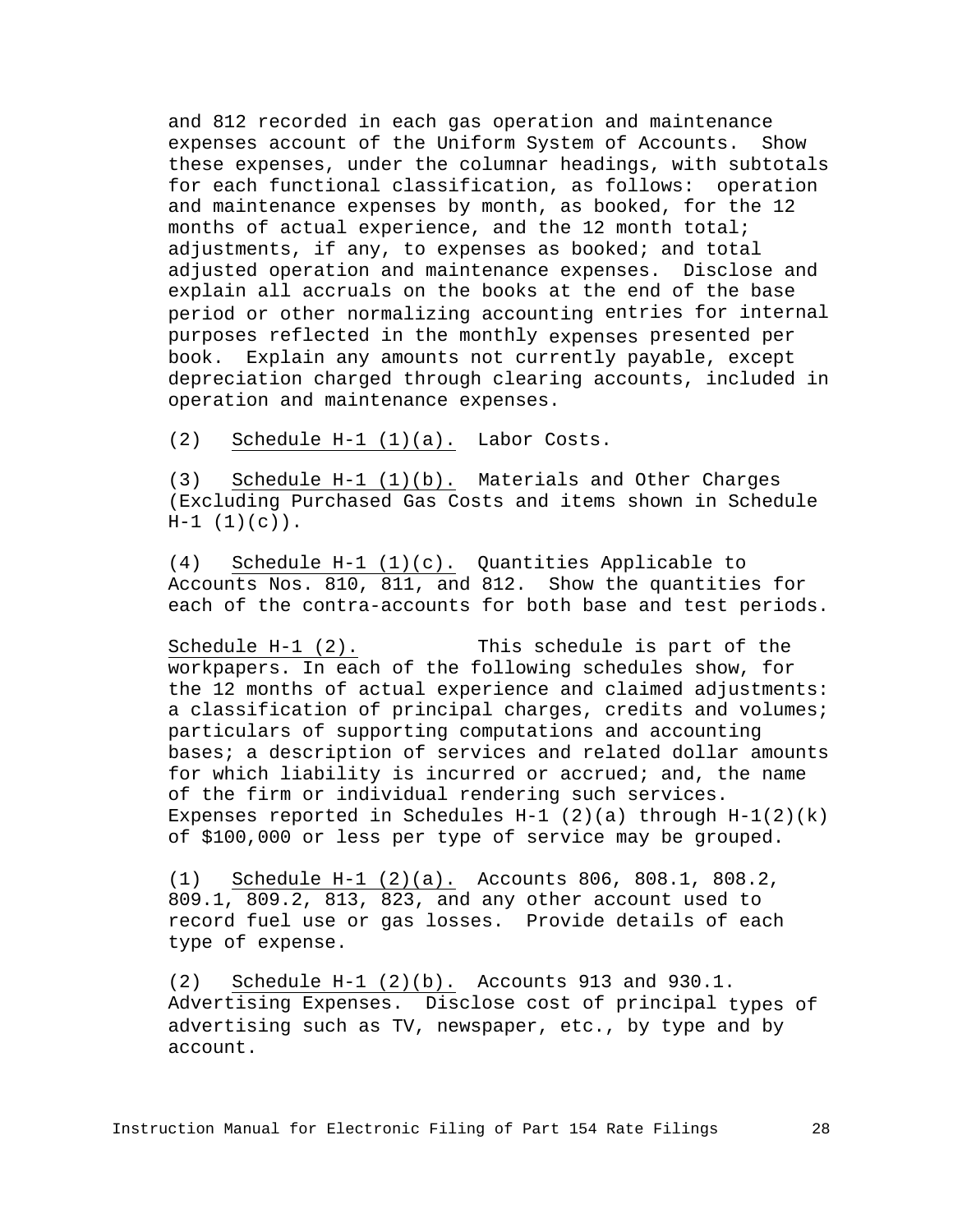(3) Schedule H-1(2)(c). Account 921. Office Supplies and Expenses.

(4) Schedule H-1(2)(d). Account 922. Administrative Expenses Transferred Credit.

(5) Schedule H-1(2)(e). Account 923. Outside Services Employed.

(6) Schedule H-1(2)(f). Account 926. Employee Pensions and Benefits

(7) Schedule H-1(2)(g). Account 928. Regulatory Commission Expenses.

(8) Schedule H-1(2)(h). Account 929. Duplicate Charges. Credit.

(9) Schedule H-1(2)(i). Account 930.2. Miscellaneous General Expenses.

(10) Schedule H-1(2)(j). Intercompany and Interdepartmental Transactions. Provide a complete disclosure of all corporate overhead costs allocated to the company. If the expense accounts contain charges or credits to and from associated or affiliated companies or nonutility departments of the company, submit a schedule, or schedules, as to each associated or affiliated company or nonutility department showing:

(i) The amount of the charges, or credits, during each month and in total for the base period and the adjustment period.

(ii) The FERC Account Number charged (or credited).

(iii) Descriptions of the specific services performed for, or by, the associated/affiliated company or nonutility department.

(iv) The bases used in determining the amounts of the charges (credits). Explain and demonstrate the derivation of the allocation bases with underlying calculations used to allocate costs among affiliated companies, and identify (by account number) all costs paid to, or received from affiliated companies which are included in a pipeline's cost-of-service for both the base and test periods.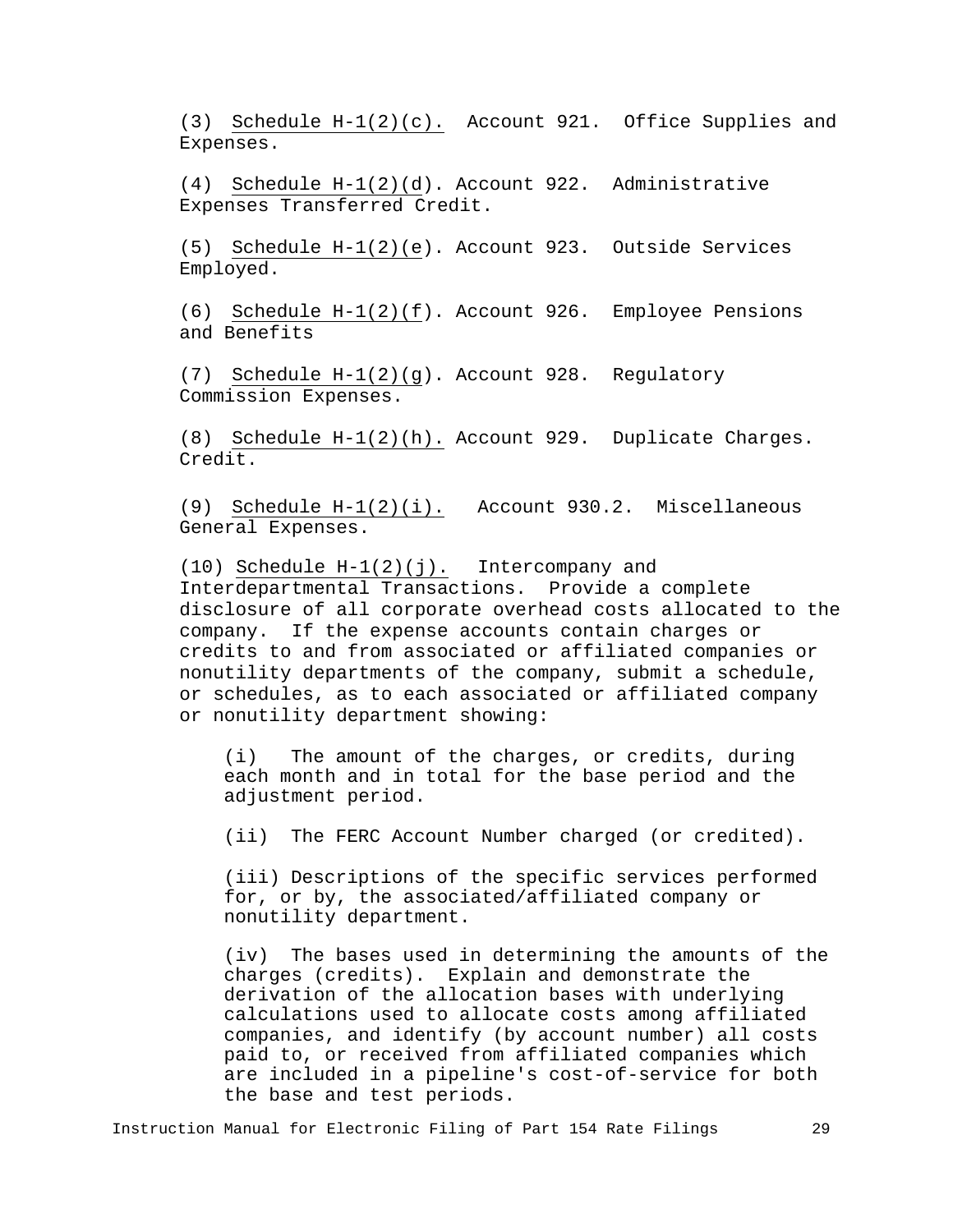(11) Schedule H-1(2)(k). Show all lease payments applicable to gas operation contained in the operation and maintenance accounts, by accounts. Leases of \$500,000 or less may be grouped by type of lease.

## STATEMENT H-2. DEPRECIATION, DEPLETION, AMORTIZATION AND NEGATIVE SALVAGE EXPENSES.

Show, separately, the gas plant depreciation, depletion, amortization, and negative salvage expenses by functional classifications. For each functional plant classification, show depreciation associated with offshore and onshore plant<br>separately. Show, in separate columns: expenses for the Show, in separate columns: expenses for the 12 months of actual experience; adjustments, if any, to such expense; and, the total adjusted expense claimed. Explain the bases, methods, essential computations, and derivation of unit rates for the calculation of depreciation, depletion, and amortization expense for the 12 months of actual experience and for the adjustments. The amounts of depreciable plant must be shown by the functions specified in paragraph C of Account 108, Accumulated Provisions for Depreciation of Gas Utility Plant, and Account 111, Accumulated Provision for Amortization and Depletion of Gas Utility Plant, of the Commission's Uniform System of Accounts for Natural Gas Companies, and, if available, for each detailed plant account (300 Series) together with the rates used in computing such expenses. Explain any deviation from the rates determined to be just and reasonable by the Commission. Show the rate or rates previously used togeth Show the rate or rates previously used together with supporting data for the new rate or rates used for this filing. Schedule H-2(1) and additional material must be submitted as a part of Statement H-2.

SCHEDULE H-2(1). DEPRECIABLE PLANT.

Reconcile the depreciable plant shown in Statement H-2 with the aggregate investment in gas plant shown in Statement C, and the expense charged to other than prescribed depreciation, depletion, amortization, and negative salvage expense accounts. Identify the amounts of plant costs and associated plant accounts used as the bases for depreciation expense charged to clearing accounts. For each functional plant classification, show depreciable plant associated with offshore and onshore plant separately .

#### STATEMENT H-3. INCOME TAXES.

Instruction Manual for Electronic Filing of Part 154 Rate Filings 30 Show the computation of allowances for Federal and State income taxes for the test period based on the claimed return applied to the overall gas utility rate base. To indicate the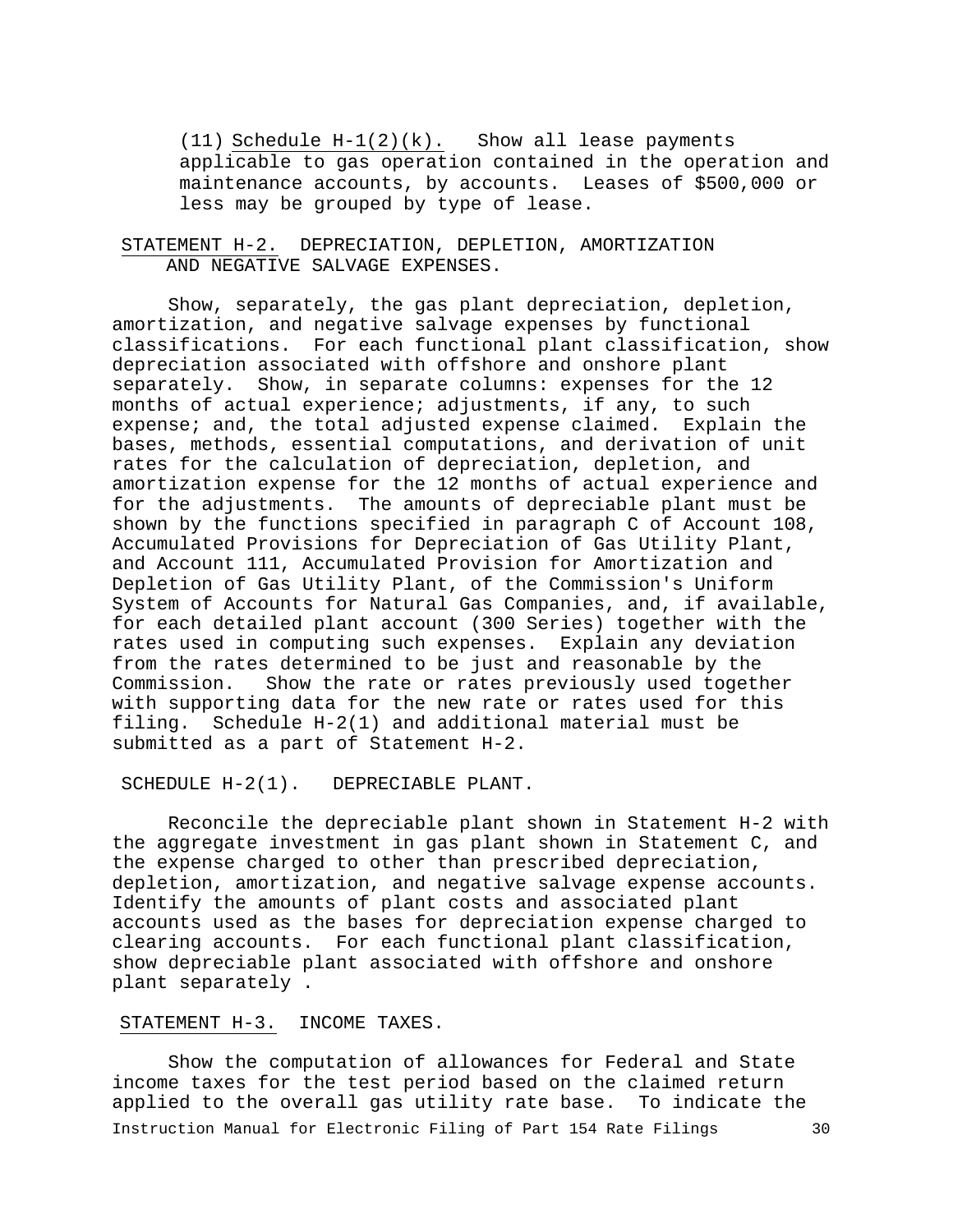accounting classification applicable to the amount claimed, the computation of the Federal income tax allowance must show, separately, the amounts designated as current tax and deferred tax. Schedules H-3(1) and H-3(2) and additional material must be submitted as a part of Statement H-3.

#### SCHEDULE H-3(1). STATE INCOME TAXES.

This schedule is part of the workpapers. Show the calculation of the income tax paid each State in the current and/or previous year covered by the test period.

## SCHEDULE H-3(2). RECONCILIATION BETWEEN BOOK AND TAX DEPRECIABLE PLANT.

This schedule is part of the workpapers. Show the computation of an updated reconciliation between book depreciable plant and tax depreciable plant and accumulated provision for deferred income taxes, for the base period or latest calendar or fiscal year (depending on the company's reporting period). Any regulatory asset or liability related to deferred income taxes, net of deferred tax amounts, should be included in this reconciliation. Also, separately state the gross amounts of the regulatory asset or liability.

## STATEMENT H-4. OTHER TAXES.

This schedule is part of the workpapers. Show the gas utility taxes, other than Federal or state income taxes, by state and by type of tax, in separate columns, as follows: Tax expense per books for the 12 months of actual experience (separately identify the amounts expensed or accrued during the period); adjustments, if any, to amounts booked; and, the total adjusted taxes claimed. Show the kind and amount of taxes paid under protest or in connection with taxes under litigation.

### SCHEDULE H-4. TAX ADJUSTMENTS.

Show the computations of adjustments to taxes claimed in Statement H(4), and provide explanations for all adjustments.

Schedule I-1. Functionalization of Cost-of-service.

Show the overall cost-of-service contained in Statement A as supported by Statements B, C, D, E, G (revenue credits), and H, in total and by function, with a separate column for each function.

SCHEDULE I-1(A). COST OF SERVICE BY FUNCTION OF FACILITY.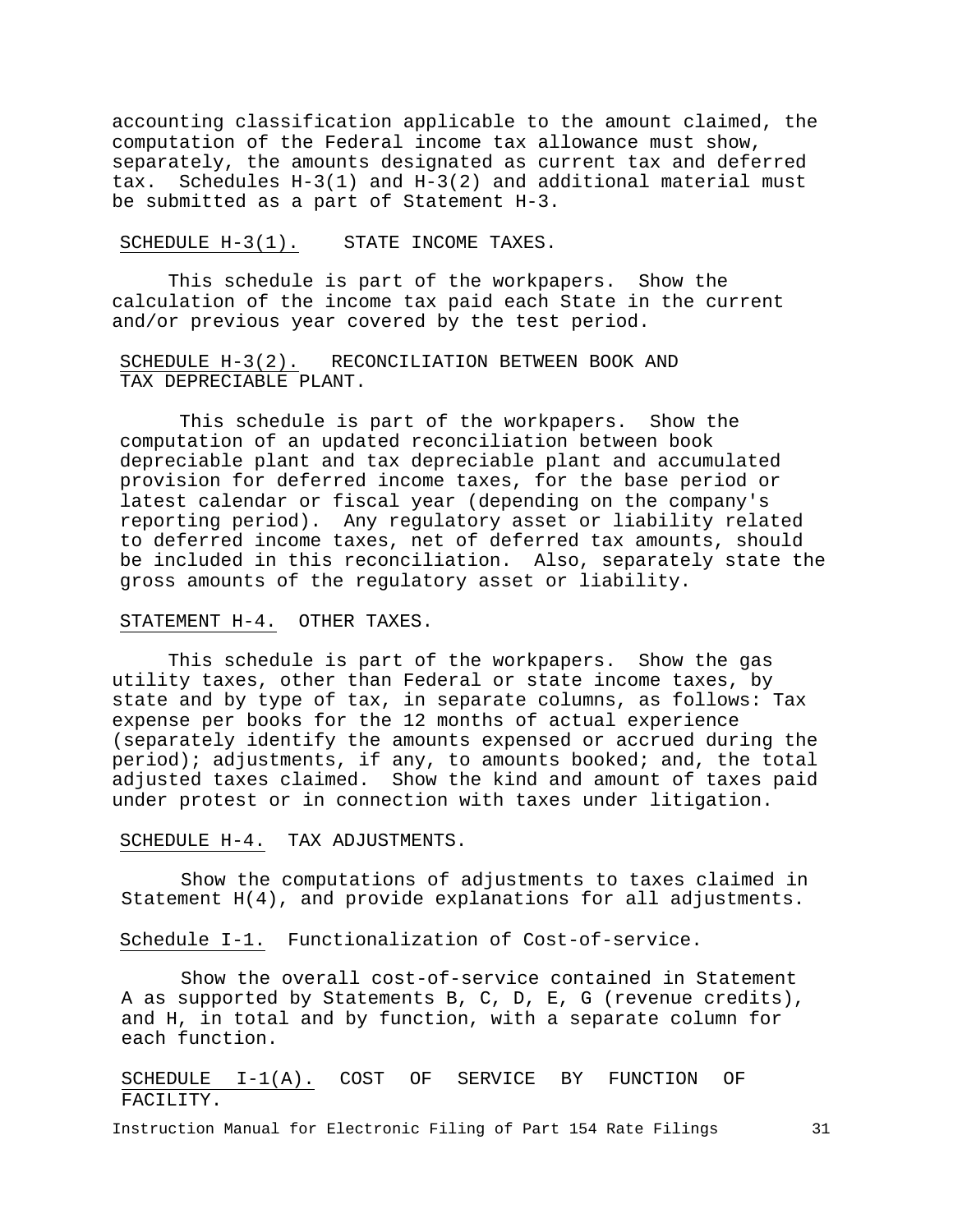Show a separate overall cost-of-service for each function of the pipeline. Put the cost-of-service for each function on a separate worksheet. To the extent that the information required by this Schedule I-1(A) is already provided in Schedule I-1, Schedule I-1(A) does not have to be provided.

SCHEDULE I-1(B). INCREMENTAL AND NON-INCREMENTAL FACILITIES.

Separate the costs for the transmission, storage, and production function facilities between incremental and nonincremental facilities. If the pipeline proposes to directly assign the costs of specific facilities, it must provide a separate cost-of-service for every directly assigned facility (e.g., lateral or storage field).

The information related to section 154.309 must be reported here. It may be entered in one of two ways:

(1) Consistent with § 154.309, for every expansion for which incremental rates are charged, include a summary with applicable cross-references to other statements and schedules, of the costs and revenues associated with the expansion. Identify every expansion that has an at-risk provision in the certificate authorization. For each at-risk expansion, show the costs and revenues associated with the facility in summary format with applicable cross-references to other statements and schedules. The summary statements must provide the formulae and explain the bases used in the allocation of common costs to each incremental facility, or

(2) Where the required information appears on other statements or schedules, reference the location of the information.

SCHEDULE I-1(C). COSTS SEPARATED BY ZONE.

If the pipeline maintains records of costs by zone and proposes a zone rate methodology based on those costs, show a separately stated transmission, storage, and production function cost-of-service, for each zone.

SCHEDULE I-1(D). ALLOCATION METHOD OF COMMON AND JOINT COSTS.

Show the method used to allocate common and joint costs to various functions including the allocation of A&G expenses. Provide the factors underlying the allocation of general costs<br>(e.g., gross plant, labor).  $(e.g., gross plant, labor).$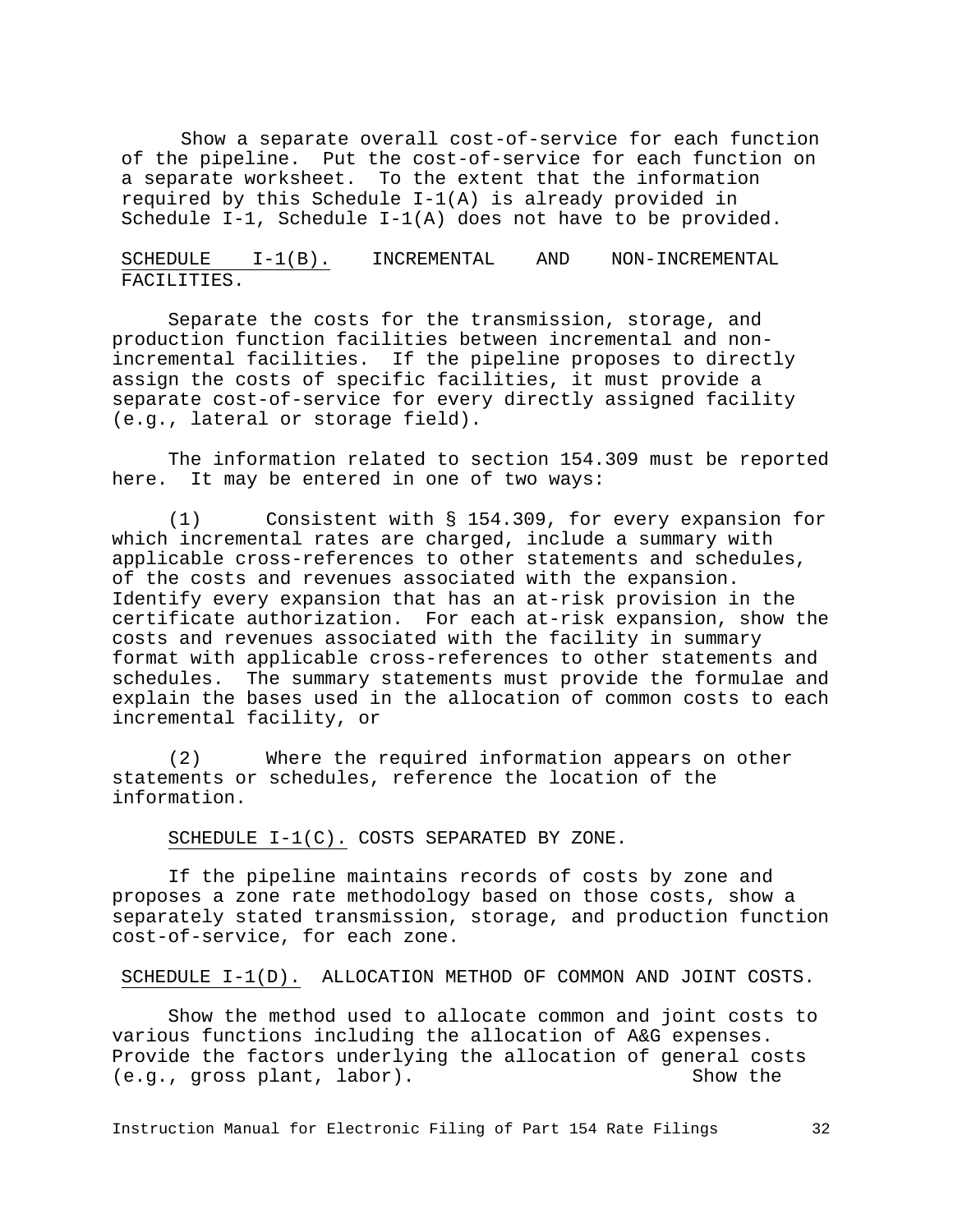formulae used and explain the bases for the allocation of common and joint costs.

SCHEDULE I-2. CLASSIFICATION OF COST-OF-SERVICE.

(i) For each functionalized cost-of-service provided in Schedule  $I-J(a)$ , (b), and (c), show the classification of costs between fixed costs and variable costs and<br>between reservation costs and usage costs. The between reservation costs and usage costs. classification must be for each element of the cost-ofservice (e.g., depreciation expenses, state income taxes, revenue credits). For operation and maintenance expenses and revenue credits, the classification must be provided by account and by total.

(ii) Explain the basis for the classification of costs.

(iii) Explain any difference between the method for classifying costs and the classification method underlying the pipeline's currently effective rates.

SCHEDULE I-3. ALLOCATION OF COST-OF-SERVICE.

(i) If the company provides gas sales and transportation as a bundled service, show the allocation of costs between direct sales or distribution sales and the other services. If the company provides unbundled transportation, show the allocation of costs between services with cost-of-service rates and services with market-based rates, including products extraction, sales, and company-owned production. If the cost-of-service is allocated among rate zones, show how the classified costof-service is allocated among rate zones by function. If the pipeline proposes to establish rate zones for the first time, or to change existing rate zone boundaries, explain how the rate zone boundaries are established.

(ii) Show how the classified costs of service provided in Schedule I-2 or Schedule I-3(i) are allocated among the pipeline's services and rate schedules.

(iii) Provide the formulae used in the allocation of the cost-of-service. Provide the factors underlying the allocation of the cost-of-service (e.g., contract demand, annual billing determinants, three-day peak). Provide the load factor or other basis for any imputed demand quantities.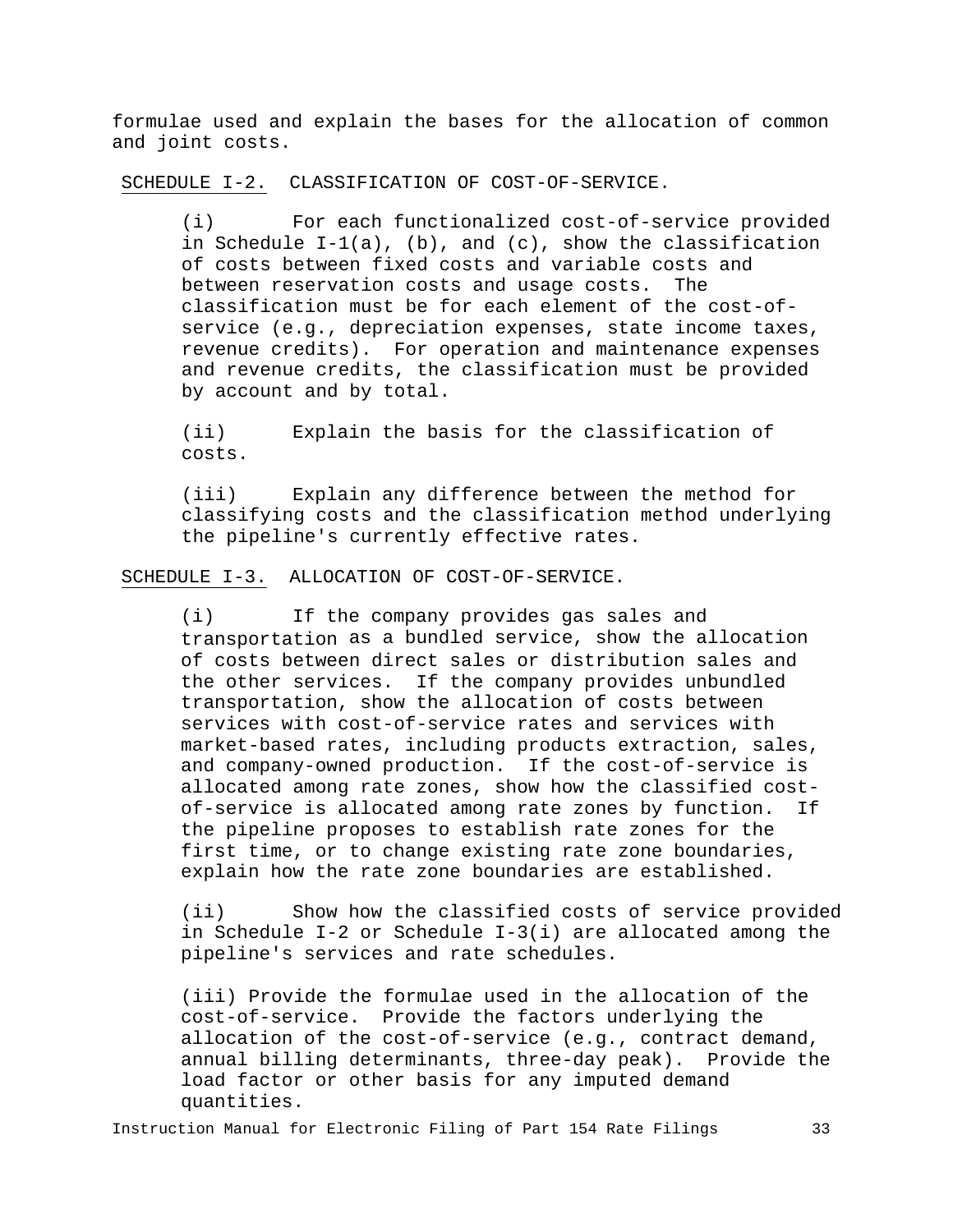(iv) Explain any changes in the basis for the allocation of the cost-of-service from the allocation methodologies underlying the currently effective rates.

SCHEDULE I-4. TRANSMISSION AND COMPRESSION OF GAS BY OTHERS (ACCOUNT 858).

Provide the following information for each transaction for the base and adjustment period:

(i) The name of the transporter.

(ii) The name of the rate schedule under which service is provided, and the expiration date of the contract.

(iii) Monthly usage volumes.

(iv) Monthly costs.

(v) The monthly revenues for volumes flowing under released capacity.

#### SCHEDULE I-5. GAS BALANCE.

Show by months and in total, for the 12 months of actual experience, the company's Gas Account, in the form required by FERC Form No. 2, page 520. Show corresponding estimated data, if claimed to be different from actual experience. Provide the basis for any variation between estimated and actual base period data.

STATEMENT J. COMPARISON AND RECONCILIATION OF ESTIMATED OPERATING REVENUES WITH COST-OF-SERVICE.

Compare the total revenues by rate schedule (Schedule G-2) to the allocated cost-of-service (Statement I). Identify any surcharges that are reflected in Statement I.

SCHEDULE J-1. SUMMARY OF BILLING DETERMINANTS.

Provide a summary of all billing determinants used to derive rates. Provide a reconciliation of customers' total billing determinants as shown on Schedule G-2 with those used to derive rates in Schedule J-2. Provide an explanation of how any discount adjustment is developed. If billing determinants are imputed for interruptible service, explain the method for calculating the billing determinants.

SCHEDULE J-2. DERIVATION OF RATES.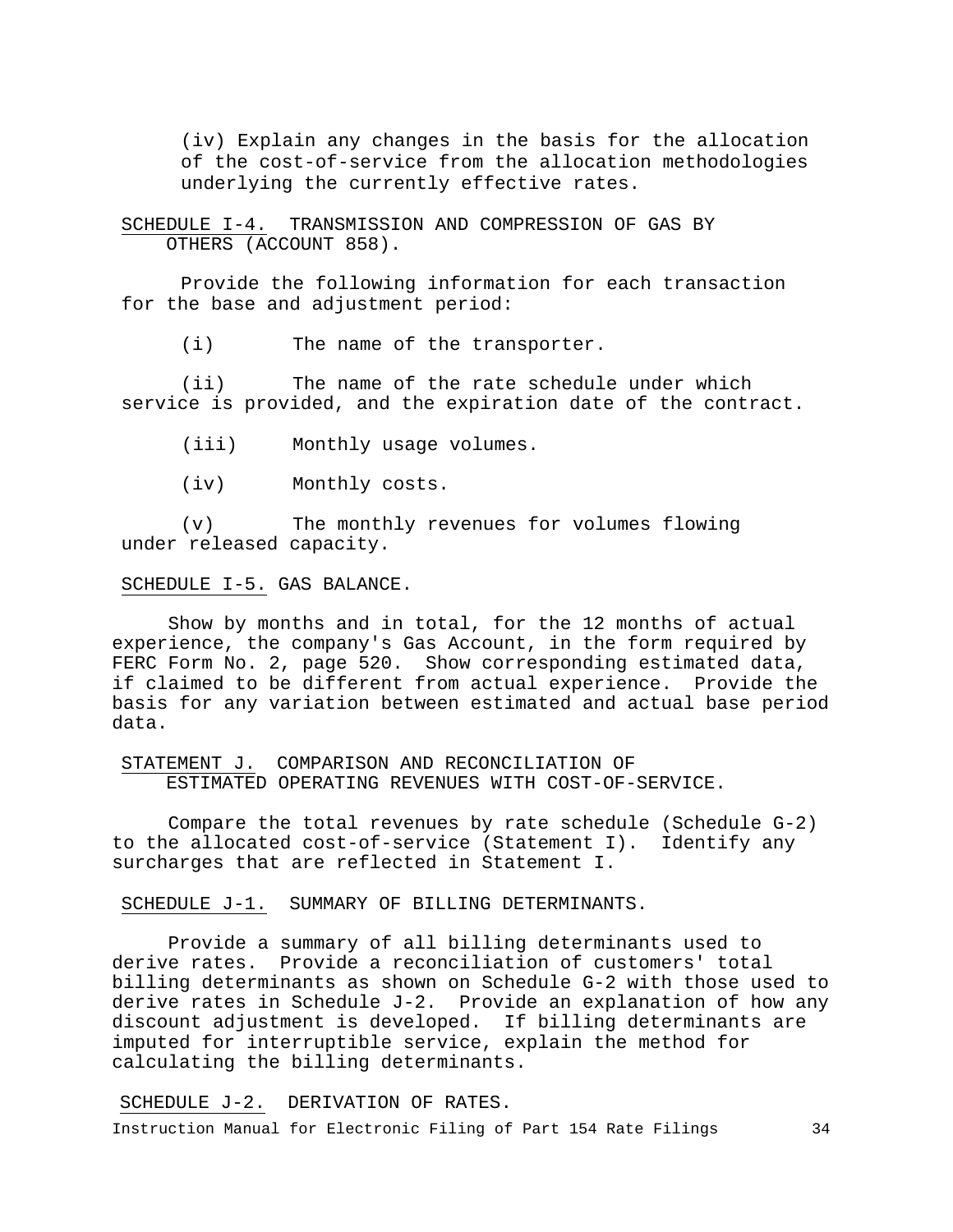Show the derivation of each rate component of each rate. For each rate component of each rate schedule, include:

(i) A reference (by line and column) to the allocated cost-of-service in Statement I;

(ii) A reference to the appropriate billing determinants in Schedule J-1.

(iii) Explain any changes in the method used for the derivation of rates from the method used in developing the underlying rates.

### STATEMENT L. BALANCE SHEET.

Provide a balance sheet in the form prescribed by the Commission's Uniform System of Accounts for Natural Gas Companies as of the beginning and end of the base period. Include any notes. If the natural gas company is a member of a group of companies, also provide a balance sheet on a consolidated basis.

STATEMENT M. INCOME STATEMENT.

Provide an income statement, including a section on earnings, in the form prescribed by the Commission's Uniform System of Accounts for Natural Gas Companies for the base period. Include any notes. If the natural gas company is a member of a system group of companies, provide an income statement on a consolidated basis.

STATEMENT O. DESCRIPTION OF COMPANY OPERATIONS.

Provide a description of the company's service area and diversity of operations. Include the following:

(1) Only if significant changes have occurred since the filing of the last FERC Form Nos. 2 or 2-A, provide a detailed system map.

(2) A list of each major expansion and abandonment since the company's last general rate case. Provide brief descriptions, approximate dates of operation or retirement from service, and costs classified by functions.

(3) A detailed description of how the company designs and operates its systems. Include design temperature.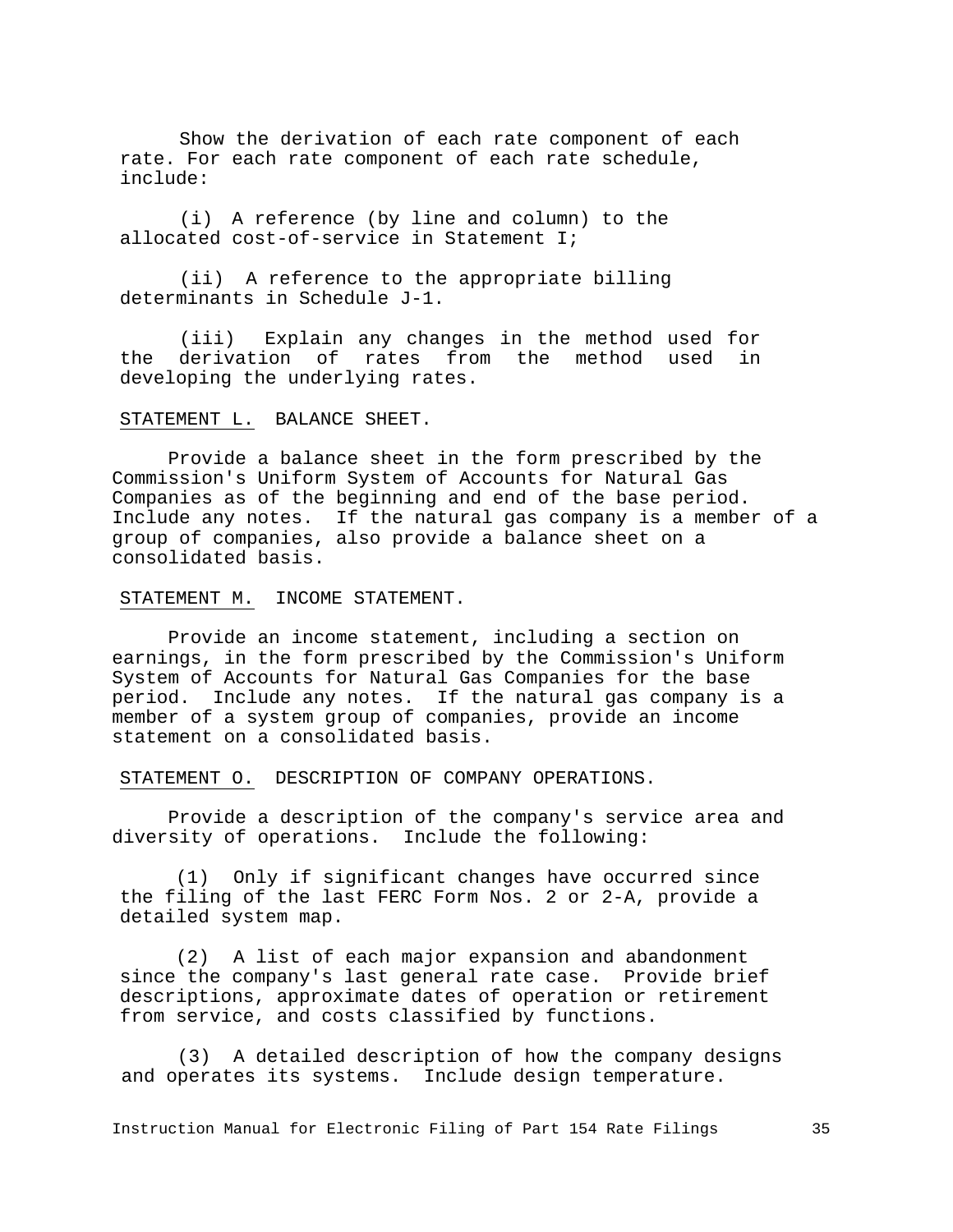#### STATEMENT P. EXPLANATORY TEXT AND PREPARED TESTIMONY.

Provide prepared testimony indicating the line of proof which the company would offer for its case-in-chief in the event that the rates are suspended and the matter set for hearing. Name the sponsoring witness of all testimony.

# **COMPOSITION OF SCHEDULES FOR MINOR RATE CHANGES.**

A change in a rate or charge that, for the test period, does not increase the company's revenues by the smaller of \$1,000,000 or 5 percent is a minor rate change. A change in a rate level that does not directly or indirectly result in an increased rate or charge to any customer or class of customers is a minor rate change.

In addition to the schedules in this section, filings for minor rate changes must include Statements L, M, O, P, I-1 through I-4, and J of § 154.312 whose instructions appear above.

The schedules listed below must contain the principal determinants essential to test the reasonableness of the proposed minor rate change. Any adjustments to book figures must be separately stated and the basis for the adjustment must be explained.

If the company maintains records of costs by zone, and proposes a zone rate methodology based on those costs, the statements and schedules in § 154.313 must reflect costs detailed by zone.

SCHEDULE A. OVERALL COST-OF-SERVICE BY FUNCTION.

Summarize the overall cost-of-service (operation and maintenance expenses, depreciation, taxes, return, and credits to cost-of-service) developed from the supporting schedules below.

SCHEDULE B. OVERALL RATE BASE AND RETURN.

Summarize the overall gas utility rate base by function. Include the claimed rate of return and show the application of the claimed rate of return to the overall rate base.

SCHEDULE B-1. ACCUMULATED DEFERRED INCOME TAXES (Account Nos. 190, 281, 282, and 283)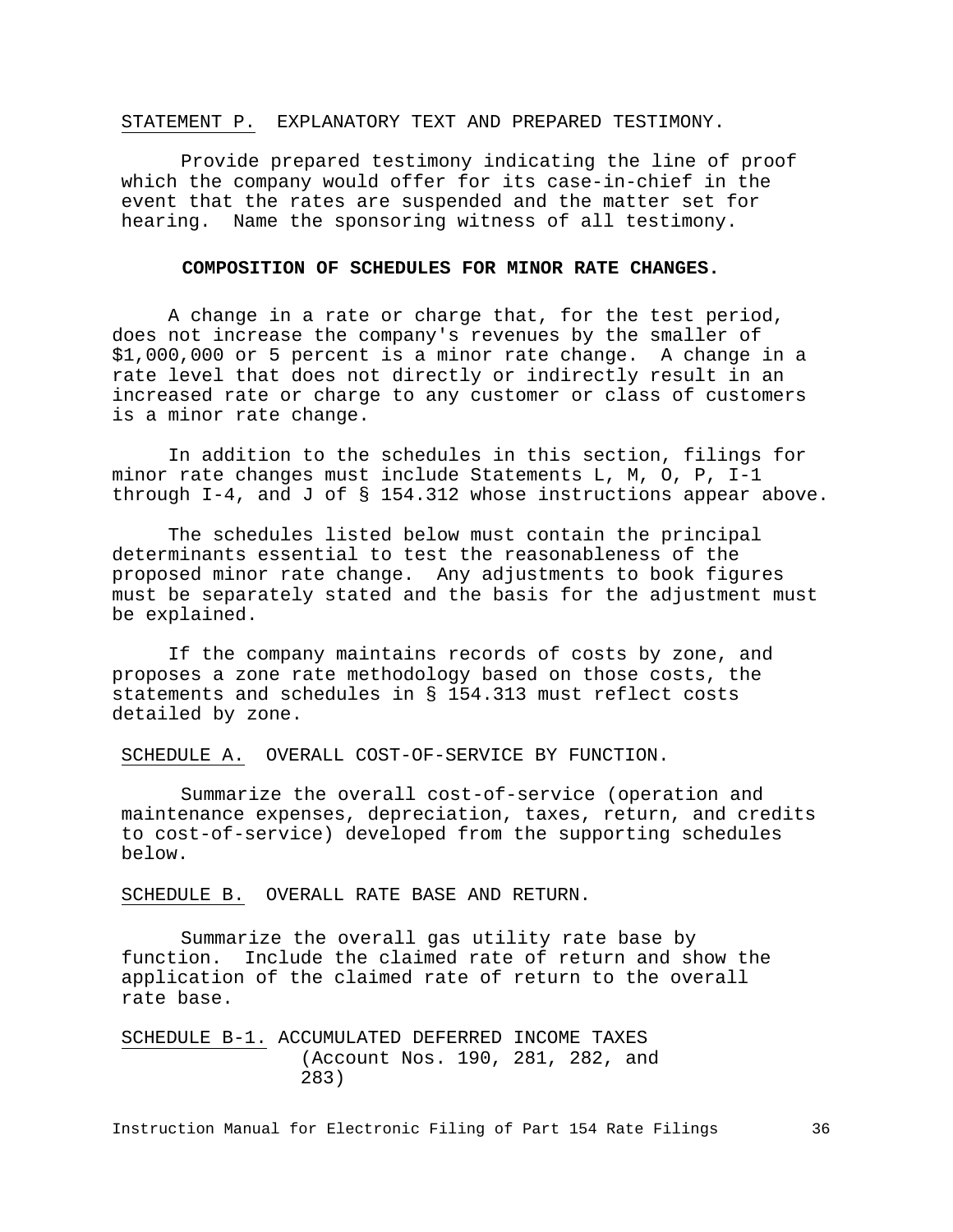Show monthly book balances of accumulated deferred income taxes for each of the 12 months during the base period. In adjoining columns, show additions and reductions for the adjustment period balance and the total adjusted balance.

SCHEDULE B-2. REGULATORY ASSET AND LIABILITY.

Show monthly book balances of regulatory asset (Account 182.3) and liability (Account 254) for each of the 12 months during the base period. In adjoining columns, show additions and reductions for the adjustment period balance and the total adjusted balance. Only include these accounts if recovery of<br>these balances are reflected in the company's costs. Identify these balances are reflected in the company's costs. the specific Commission authority which required the establishment of these accounts.

SCHEDULE C. COST OF PLANT SUMMARY.

Provide the cost of plant by functional classification as of the end of the base and adjustment periods.

SCHEDULE D. ACCUMULATED PROVISIONS FOR DEPRECIATION, DEPLETION, AMORTIZATION, AND ABANDONMENT

Provide accumulated provisions for depreciation, depletion, amortization, and abandonment by functional classifications as of the beginning and as of the end of the test period.

SCHEDULE E. WORKING CAPITAL.

Show the various components provided for in § 154.312, Statement E. The instructions appear above.

SCHEDULE F. RATE OF RETURN.

Show the rate of return claimed with a brief explanation of the basis.

SCHEDULE G. REVENUES AND BILLING DETERMINANTS.

Show in summary format the information requested below on revenues and billing determinants for the base period and the base period as adjusted.

(A) Revenues. Provide the total revenues by rate schedule from jurisdictional services, classified in accordance with the Commission's Uniform System of Accounts for the base period and for the base period as adjusted. Separate operating revenues by major rate component (e.g., reservation charges, demand charges,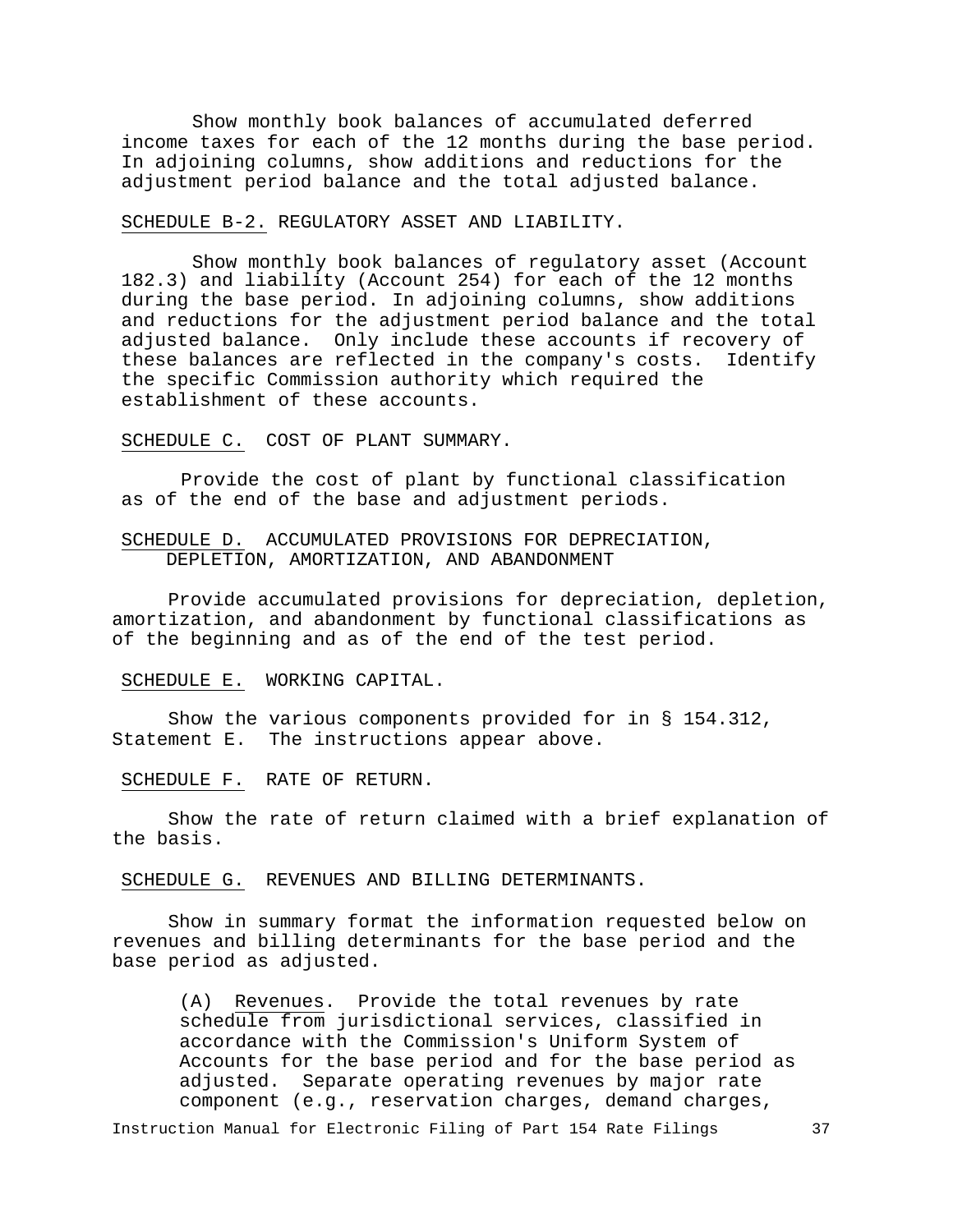usage charges, commodity charges, injection charges, withdrawal charges, etc.) from revenues received from penalties, surcharges or other sources (e.g., ACA, GRI, transition costs). For services provided through released capacity, identify total revenues by rate schedule and by receipt and delivery rate zones, if applicable.

(B) Billing Determinants. Show total reservation and usage billing determinants by rate schedule for the base period and the base period as adjusted. For services provided through released capacity, identify total billing determinants by rate schedule and by receipt and delivery rate zones, if applicable.

SCHEDULE G-1. ADJUSTMENT PERIOD REVENUES.

(1) Show revenues and billing determinants by month, by customer name, by rate schedule, by major rate component (e.g., reservation charges) and totals for the base period adjusted for known and measurable changes which are expected to occur within the adjustment period computed under the rates expected to be charged. Show commodity billing determinants by rate schedule Show commodity billing determinants by rate schedule. Billing determinants must not be adjusted for discounting. Provide projected throughput (i.e., usage or commodity quantities, unadjusted for discounting) and projected contract demand levels (unadjusted for discounting). Separate operating revenues from revenues received from surcharges or other sources (e.g., ACA, GRI, transition costs). Identify customers who are affiliates. Identify rate schedules under which costs are allocated and rate schedules under which revenues are credited for the adjustment period with cross-references to the other filed statements and schedules.

(2) Provide a reconciliation of the base period revenues and billing determinants and the revenues and billing determinants for the base period as adjusted.

SCHEDULE H. OPERATION AND MAINTENANCE EXPENSES.

Show the gas operation and maintenance expenses according to each applicable account of the Commission's Uniform System of Accounts for Natural Gas Companies. The expenses must be shown under appropriate columnar-headings, by labor, materials and other charges, and purchased gas costs, with subtotals for each functional classification: Operation and maintenance expense by months, as booked, for the 12 months of actual experience, and the total thereof; adjustments, if any, to expenses as booked; and, total adjusted operation and maintenance expenses claimed.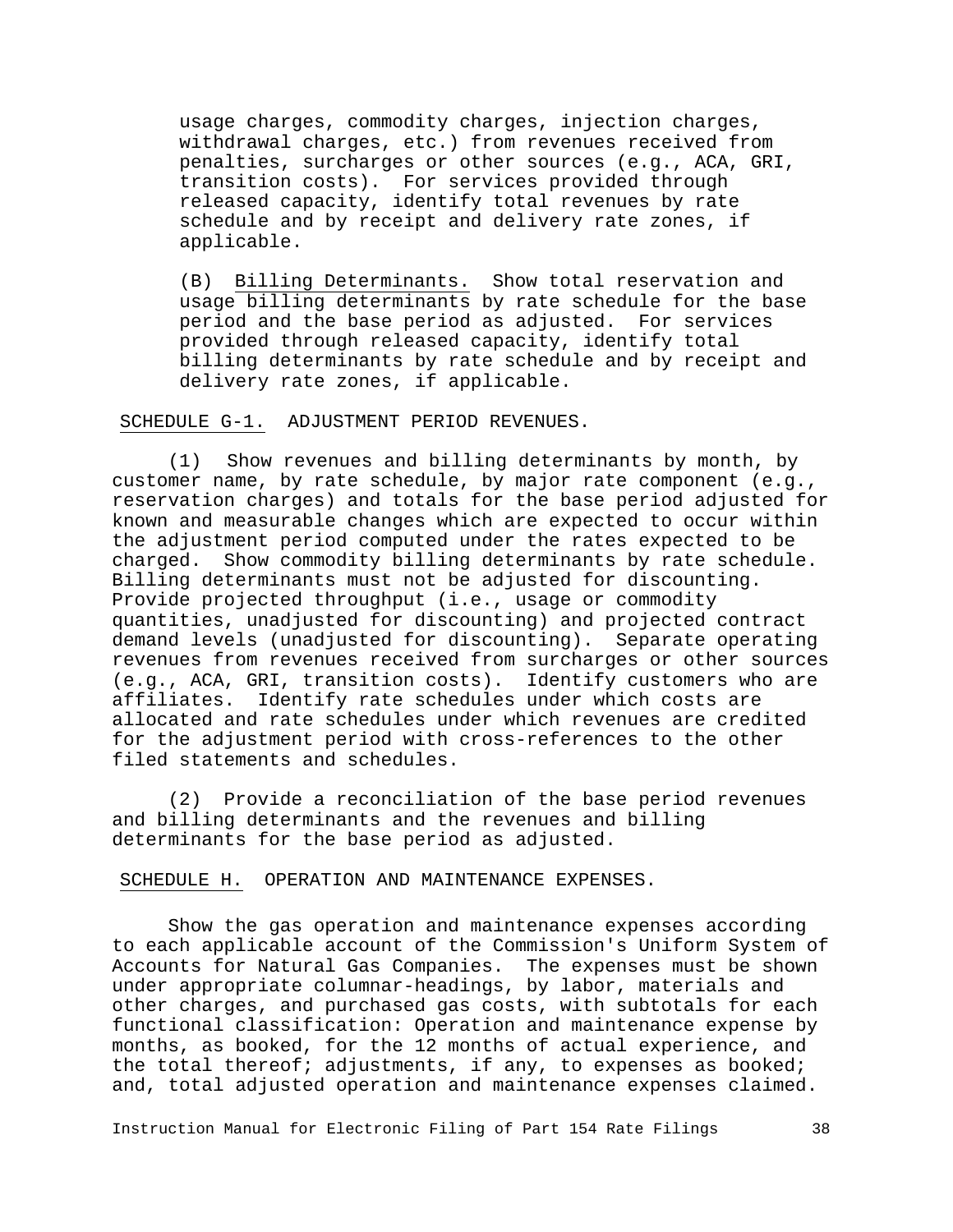Explain all adjustments. Specify the month or months during which the adjustments would be applicable.

SCHEDULE H-1. WORKPAPERS FOR EXPENSE ACCOUNTS.

Furnish workpapers for the 12 months of actual experience and claimed adjustments and analytical details as set forth in § 154.312, Schedule H-1(2). The instructions appear above.

# SCHEDULE H-2. DEPRECIATION, DEPLETION, AMORTIZATION AND NEGATIVE SALVAGE EXPENSES.

Show, separately, the gas plant depreciation, depletion, amortization, and negative salvage expenses by functional classifications. For each functional plant classification, show depreciation associated with offshore and onshore plant separately. Show the depreciable plant for each function and the depreciation rates used to calculate depreciation expense. The bases, methods, essential computations, and derivation of unit rates for the calculation of depreciation, depletion, amortization, and negative salvage expenses for actual experience must be explained.

SCHEDULE H-3. INCOME TAX ALLOWANCES COMPUTED ON THE BASIS OF THE RATE OF RETURN CLAIMED.

Show the computation of allowances for Federal and State income taxes based on the claimed return applied to the overall gas utility rate base.

# SCHEDULE H-3(1). RECONCILIATION BETWEEN BOOK AND TAX DEPRECIABLE PLANT.

This schedule is part of the workpapers. Show the computation of an updated reconciliation between book depreciable plant and tax depreciable plant and accumulated provision for deferred income taxes, for the base period or latest calendar or fiscal year (depending on the company's reporting period).

## SCHEDULE H-4. OTHER TAXES.

Show the gas utility taxes, other than Federal or state income taxes, by state and by kind of taxes, in separate columns, as follows: Tax expense per books for the 12 months of actual experience; adjustments, if any, to amounts booked; and, the total adjusted taxes claimed. Provide the details of the kind and amount of taxes paid under protest or in connection with taxes under litigation. Explain all adjustments.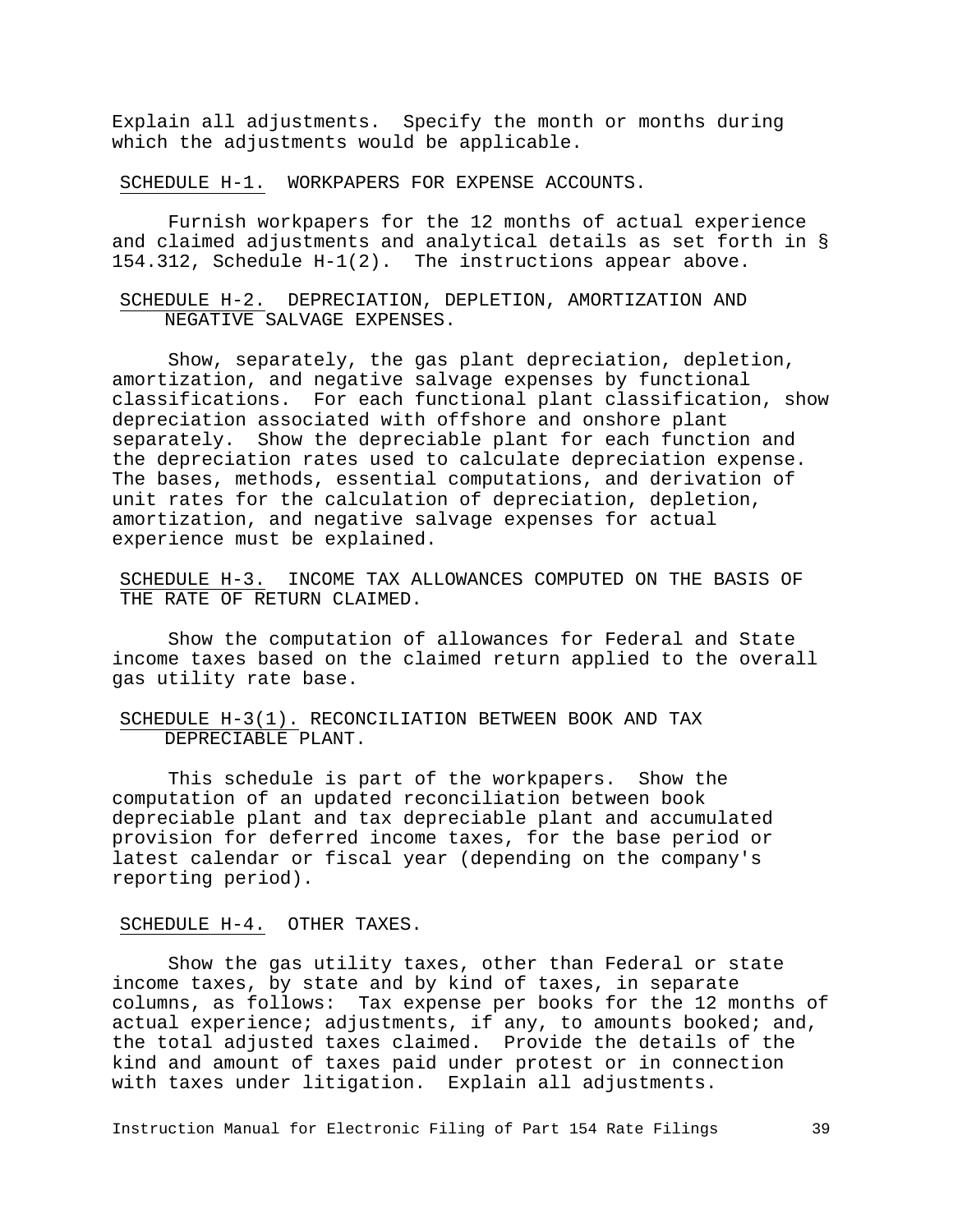### **IV. GENERIC TEMPLATE**

The general file template listed below applies to all files saved as spreadsheet, tab-delimited and native application files. These instructions provide the general organization of the file prior to saving.

Enter the following header and column heading information in the first 14 lines of the file. Where necessary, the pipeline may exceed the 14 line limit. Each item listed below must appear in a separate row of the file, statement, schedule or sheet.

#### ITEM

### LOCATI

ON Docket Number,<br>if known Statement or Schedule Company Name Schedule Title Time Period the Data Covers

Upper righthand corner Upper righthand corner

Column Headings

Enter the Docket Number if the filing is other than an original submission and the Commission has assigned a docket number to the case. The Statement or Schedule Identification must be consistent with the table in Section II and the file name (See General Instruction 3). The Company Name must be the full legal name of the company. If the company is a pipeline, the name of the company should be the same as registered with the Commission under Company Registration. The Schedule Title does not have to be the same as the Schedule Title shown in Section II.

Data appears below the column headings. The first column must contain row numbers. The second column must contain the row description. Rows containing data must be sequentially numbered to the end of the file without regard to where the page breaks are located on the paper version of the filing. The filing company may also number rows containing headings in the description column at its election except in Statements G-1, G-2, and G-3.

Additional descriptive information, such as footnotes, follows the data. For those using the TAB delimited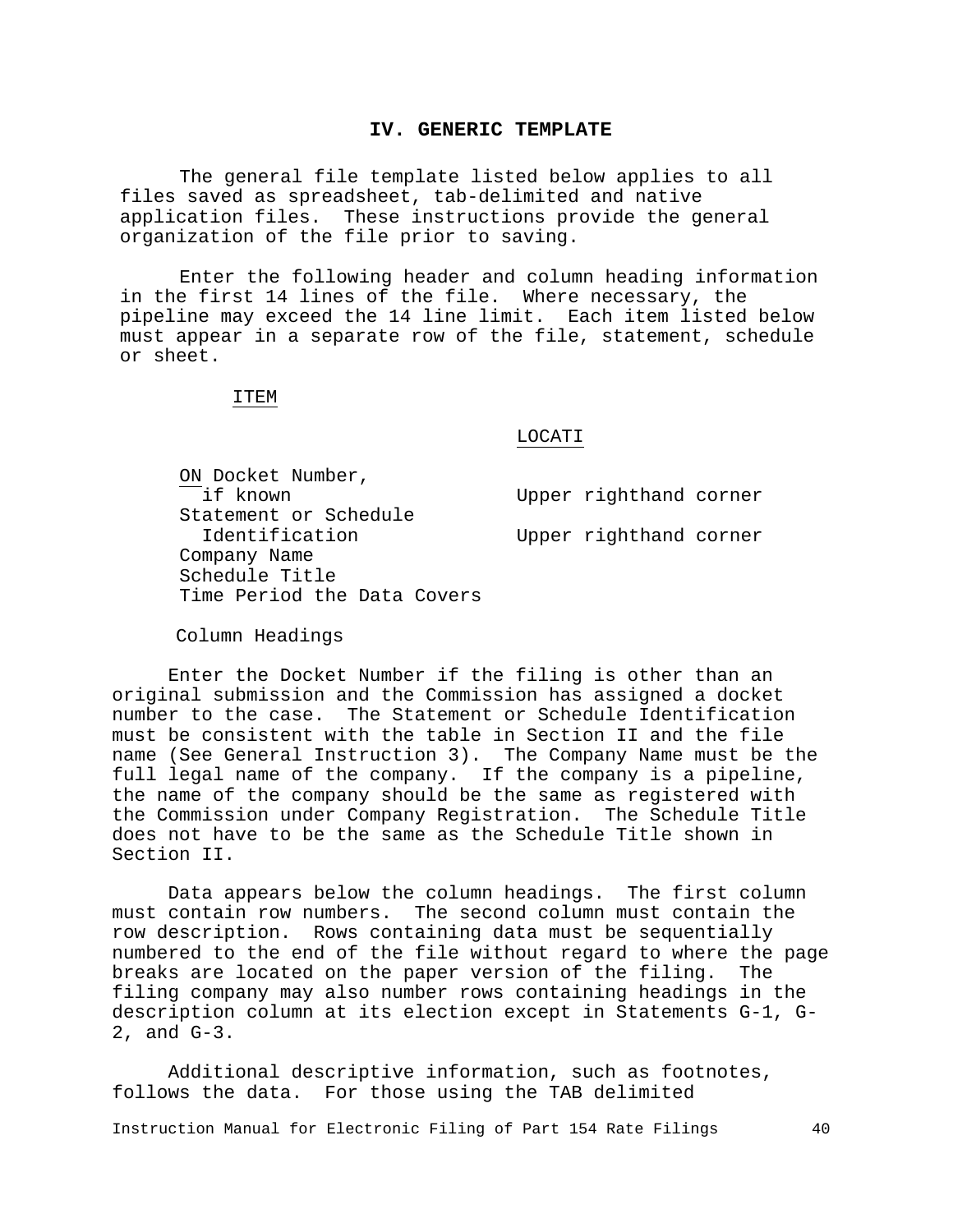alternative, in cases where descriptive text exceeds one page, enter the descriptive text in a separate text file such as "DOCX" or "PDF". Explanatory text applicable to statement H-1 must be included in a separate text file such as "DOCX" or "PDF", properly cross-referenced.

**DO NOT ENTER PAGE NUMBERS**. All cross-references must refer to the Schedule or Statement Identification, and the row and column location of the item referenced.

**DO NOT REPEAT** the header information and column headings elsewhere in the file. Use the print options of your software to ensure header information and column headings appear on every page of the paper version of the filing.

Do not use the custom header feature in your software application to create the header in the first fourteen rows. A header created in this way will not appear in the tab-delimited file.

The only time column headings may be used outside the first fourteen rows is in a spreadsheet which can be printed on one page.

If the statement, schedule, or workpaper contains material for which the company seeks confidential or Critical Energy Infrastructure Information (CEII) treatment, the phrase –

> Contains Privileged [or CEII] Information Do Not Release

must appear in one of the first fourteen rows.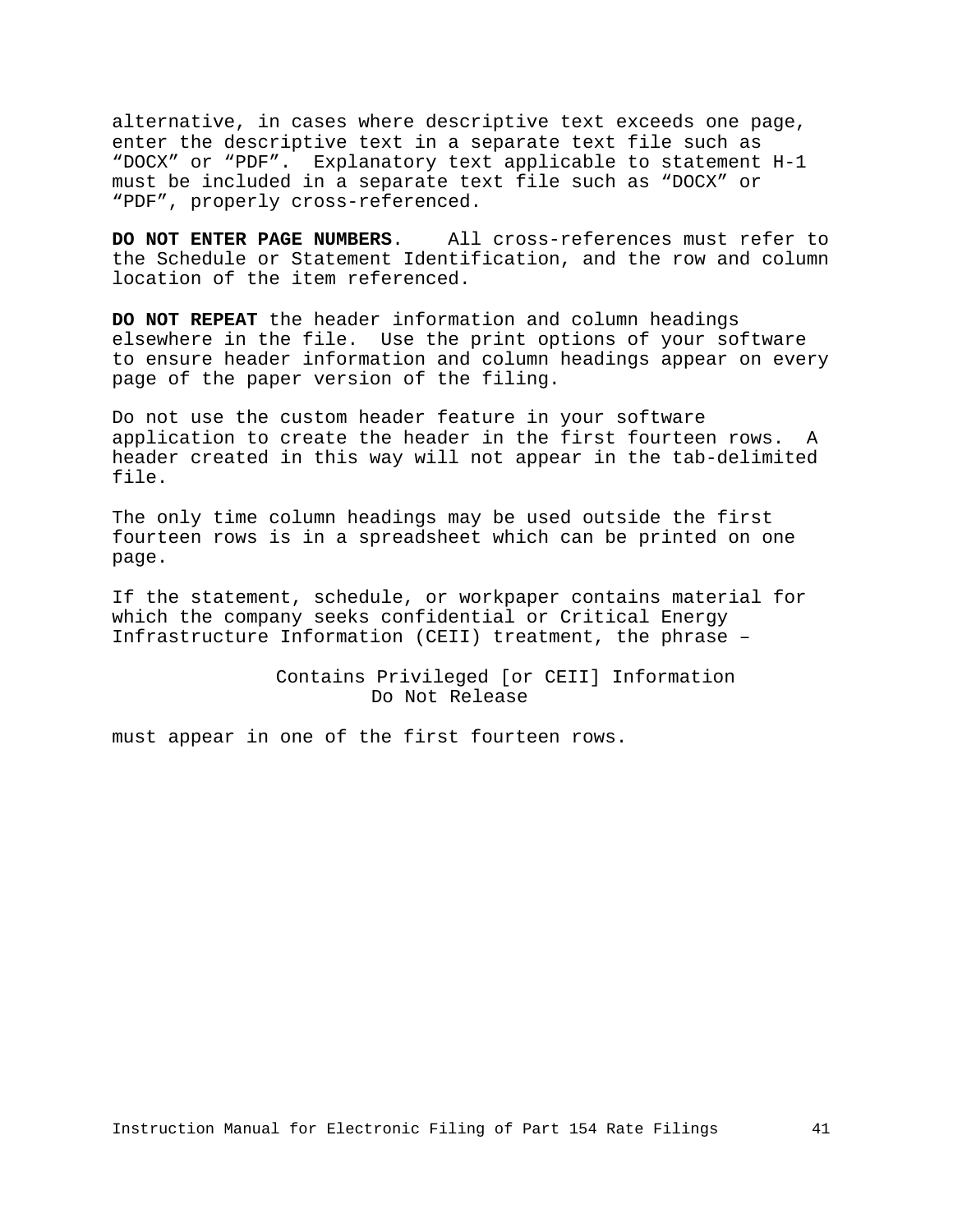# **SAMPLE GENERAL SPREADSHEET TEMPLATES**

Docket No. Statement Identification Additional Identification Additional Identification

# Legal Name of the Company Schedule Title Time Period,(e.g., 12 Mos. Ending March 31, 1997)

| Line   | Row                | First | Second | Third  | Fourth | Fifth  | Sixth  |
|--------|--------------------|-------|--------|--------|--------|--------|--------|
| Number | Description Column |       | Column | Column | Column | Column | Column |
|        |                    |       |        |        |        |        |        |
| 1      | First Row          | Data  | Data   | Data   | Data   | Data   | Data   |
| 2      | Second Row         | Data  | Data   | Data   | Data   | Data   | Data   |
| 3      | Third Row          | Data  | Data   | Data   | Data   | Data   | Data   |
| 4      | Fourth Row         | Data  | Data   | Data   | Data   | Data   | Data   |
| 5      | Fifth Row          | Data  | Data   | Data   | Data   | Data   | Data   |
| 6      | Sixth Row          | Data  | Data   | Data   | Data   | Data   | Data   |
| 7      | Seventh Row        | Data  | Data   | Data   | Data   | Data   | Data   |
| 8      | Eighth Row         | Data  | Data   | Data   | Data   | Data   | Data   |
| 9      | Ninth Row          | Data  | Data   | Data   | Data   | Data   | Data   |
| 10     | Tenth Row          | Data  | Data   | Data   | Data   | Data   | Data   |
| 11     | Eleventh Row       | Data  | Data   | Data   | Data   | Data   | Data   |
| 12     | Twelfth Row        | Data  | Data   | Data   | Data   | Data   | Data   |
| 13     | Thirteenth Row     | Data  | Data   | Data   | Data   | Data   | Data   |
| 14     | Fourteenth Row     | Data  | Data   | Data   | Data   | Data   | Data   |
| 15     | Fifteenth Row      | Data  | Data   | Data   | Data   | Data   | Data   |
| 16     | Sixteenth Row      | Data  | Data   | Data   | Data   | Data   | Data   |
| 17     | Seventeen Row      | Data  | Data   | Data   | Data   | Data   | Data   |
| 18     | Eighteenth Row     | Data  | Data   | Data   | Data   | Data   | Data   |

Descriptive Text (Footnotes, etc.)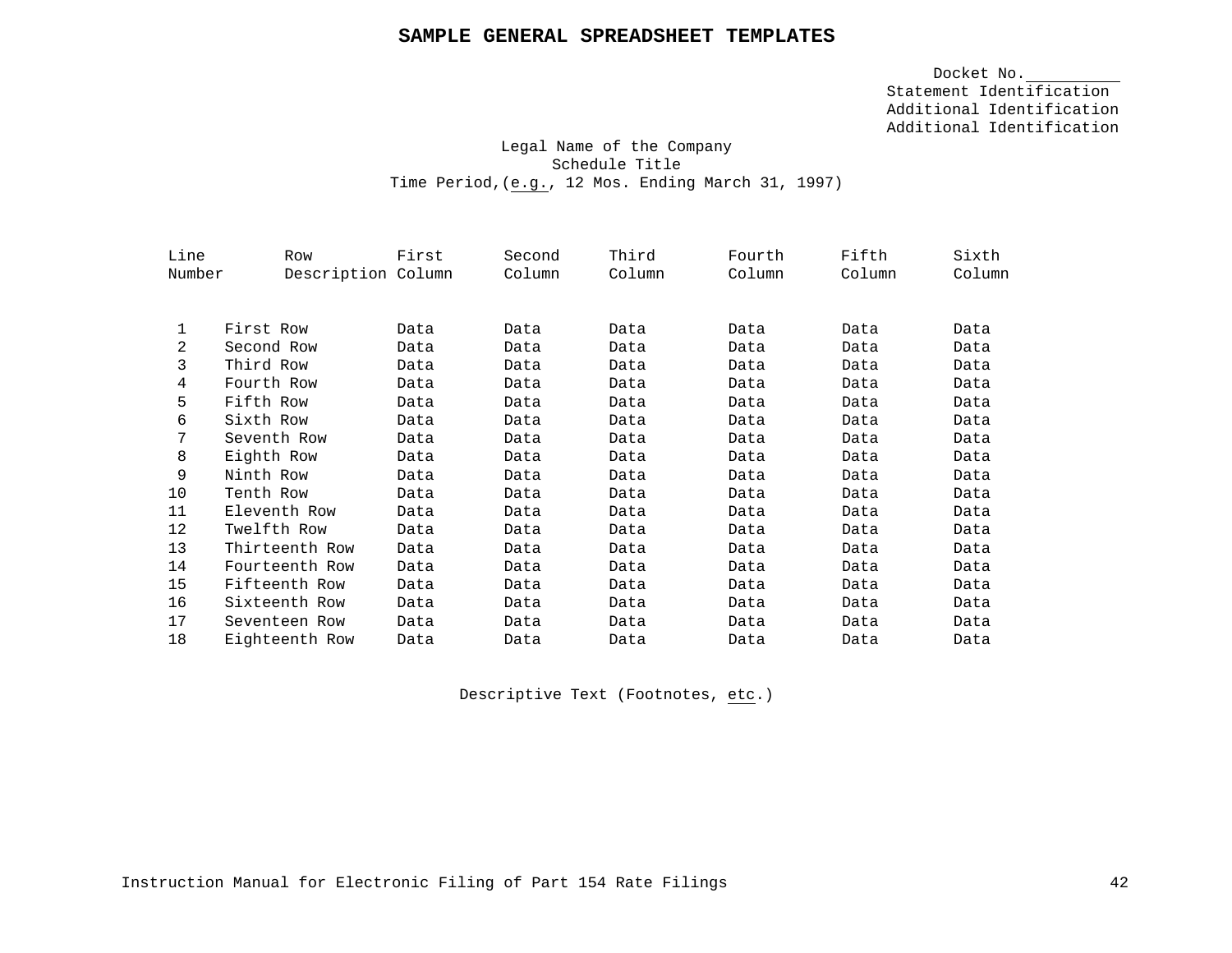# **V. TEMPLATES APPLICABLE TO SPECIFIC STATEMENTS AND SCHEDULES**.

The pipeline's spreadsheets must conform to the generic template specified in section IV and conform to the format prescribed in section II. The pipeline's spreadsheets must be<br>consistent with the templates set forth in this section. These consistent with the templates set forth in this section. templates have been designed to provide a framework for reporting of data among pipelines. To the extent all or a portion of a template does not apply, the spreadsheet or that portion of the spreadsheet which does not apply should be omitted.

All narrative text applicable to Schedule H-1 must be submitted in a separate file with appropriate cross references.

If a company chooses to reflect the costs for joint facilities and zones and all allocations in Statement I, then Statements A-1 through A-3 need not be included. However, in that event, all costs **must** be presented in the schedules in Statement I to enable reconciliation with the other statements in the filing.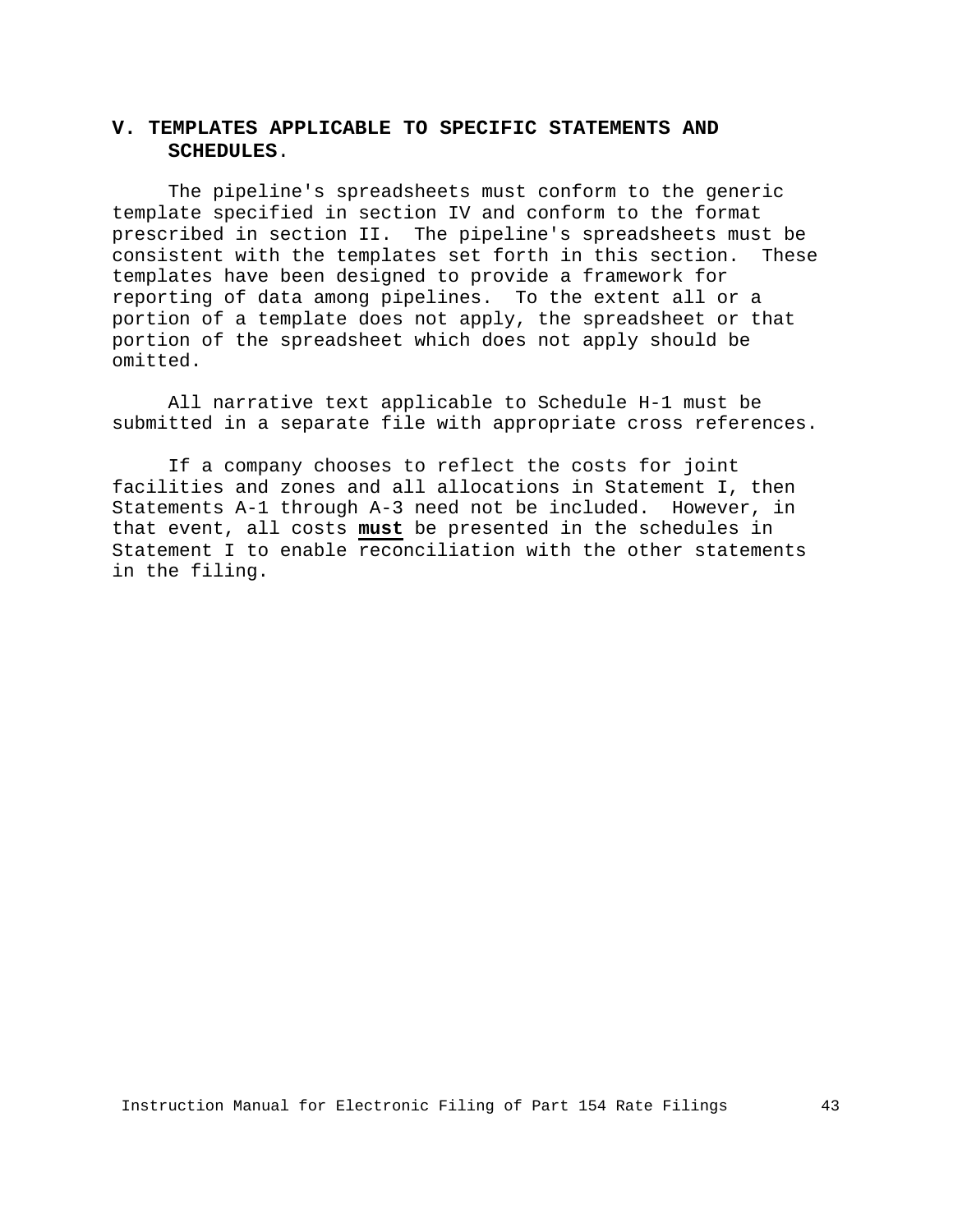Docket No. RP Statement A  $(Exhibit No. \_\_)$ Additional Line

#### Company Name Overall Cost of Service 12 Month Period Ending \_\_\_\_\_\_, As Adjusted

| Line                                    |                                                                                                                                 |           | Total Company Production |                          | Storage   | Transmission |
|-----------------------------------------|---------------------------------------------------------------------------------------------------------------------------------|-----------|--------------------------|--------------------------|-----------|--------------|
| No.                                     | Description                                                                                                                     | Reference | As Adjusted<br>(a)<br>\$ | & Gathering<br>(b)<br>\$ | (c)<br>\$ | (d)<br>\$    |
|                                         | Operation and Maintenance Expenses                                                                                              |           |                          |                          |           |              |
| 1<br>$\overline{a}$<br>3<br>4<br>5<br>6 | Production & Gathering<br>Underground Storage<br>Transmission<br>Customer Accounts<br>Sales Expense<br>Administrative & General |           |                          |                          |           |              |
| 7                                       | Total Operation And Maintenance Expenses                                                                                        |           |                          |                          |           |              |
| 8                                       | Depreciation Expense                                                                                                            |           |                          |                          |           |              |
| 9                                       | Taxes Other Than Income                                                                                                         |           |                          |                          |           |              |
| 10                                      | Return @ %                                                                                                                      |           |                          |                          |           |              |
| 11                                      | Federal Income Tax                                                                                                              |           |                          |                          |           |              |
| 12                                      | State Income Taxes                                                                                                              |           |                          |                          |           |              |
| 13                                      | Revenue Credits                                                                                                                 |           |                          |                          |           |              |
| 14                                      | TOTAL                                                                                                                           |           | =============            | ============             | --------- | ==========   |
|                                         | If the company has subfunctions, reflect the subfunctions on Statements A-1, A-2, or A-3.                                       |           |                          |                          |           |              |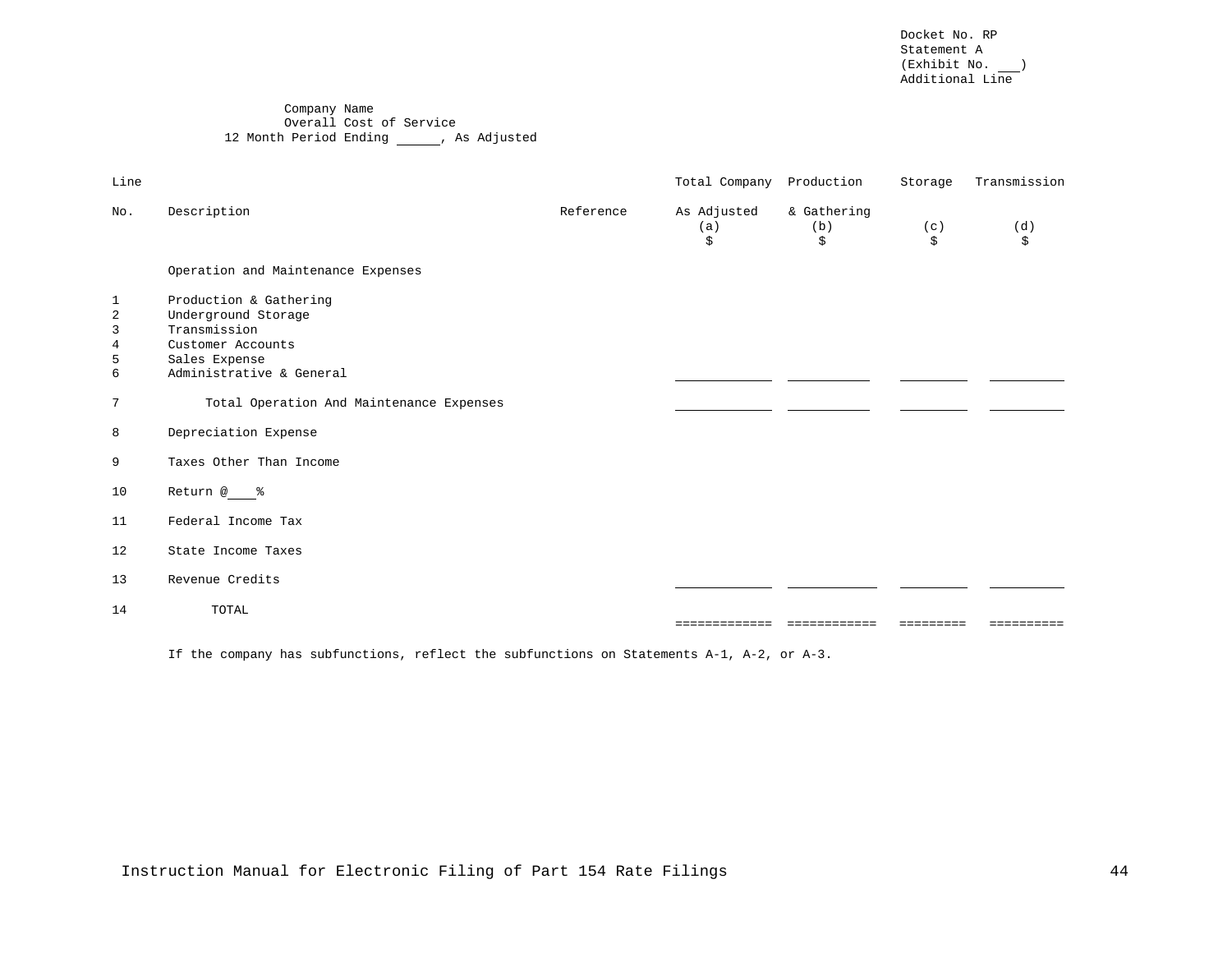Docket No. RP Statement A-1  $(Exhibit No. \_\_)$ Additional Line

#### Company Name Production & Gathering Cost of Service 12 Month Period Ending \_\_\_\_\_\_, As Adjusted

| Line<br>No.                                          | Description                                                                                                                     | Reference | Total Company<br>As Adjusted<br>(a)<br>\$ | Production<br>(b)<br>\$ | Gathering<br>(c)<br>\$ | Products<br>Extraction<br>(d)<br>\$ |
|------------------------------------------------------|---------------------------------------------------------------------------------------------------------------------------------|-----------|-------------------------------------------|-------------------------|------------------------|-------------------------------------|
|                                                      | Operation and Maintenance Expenses                                                                                              |           |                                           |                         |                        |                                     |
| 1<br>$\overline{c}$<br>$\overline{3}$<br>4<br>5<br>6 | Production & Gathering<br>Underground Storage<br>Transmission<br>Customer Accounts<br>Sales Expense<br>Administrative & General |           |                                           |                         |                        |                                     |
| 7                                                    | Total Operation And Maintenance Expenses                                                                                        |           |                                           |                         |                        |                                     |
| 8                                                    | Depreciation Expense                                                                                                            |           |                                           |                         |                        |                                     |
| 9                                                    | Taxes Other Than Income                                                                                                         |           |                                           |                         |                        |                                     |
| 10                                                   | Return @ %                                                                                                                      |           |                                           |                         |                        |                                     |
| 11                                                   | Federal Income Tax                                                                                                              |           |                                           |                         |                        |                                     |
| 12                                                   | State Income Taxes                                                                                                              |           |                                           |                         |                        |                                     |
| 13                                                   | Revenue Credits                                                                                                                 |           |                                           |                         |                        |                                     |
|                                                      |                                                                                                                                 |           |                                           |                         |                        |                                     |
| 14                                                   | TOTAL                                                                                                                           |           | ===========================               |                         | $=$ = = = = = = = =    | ==========                          |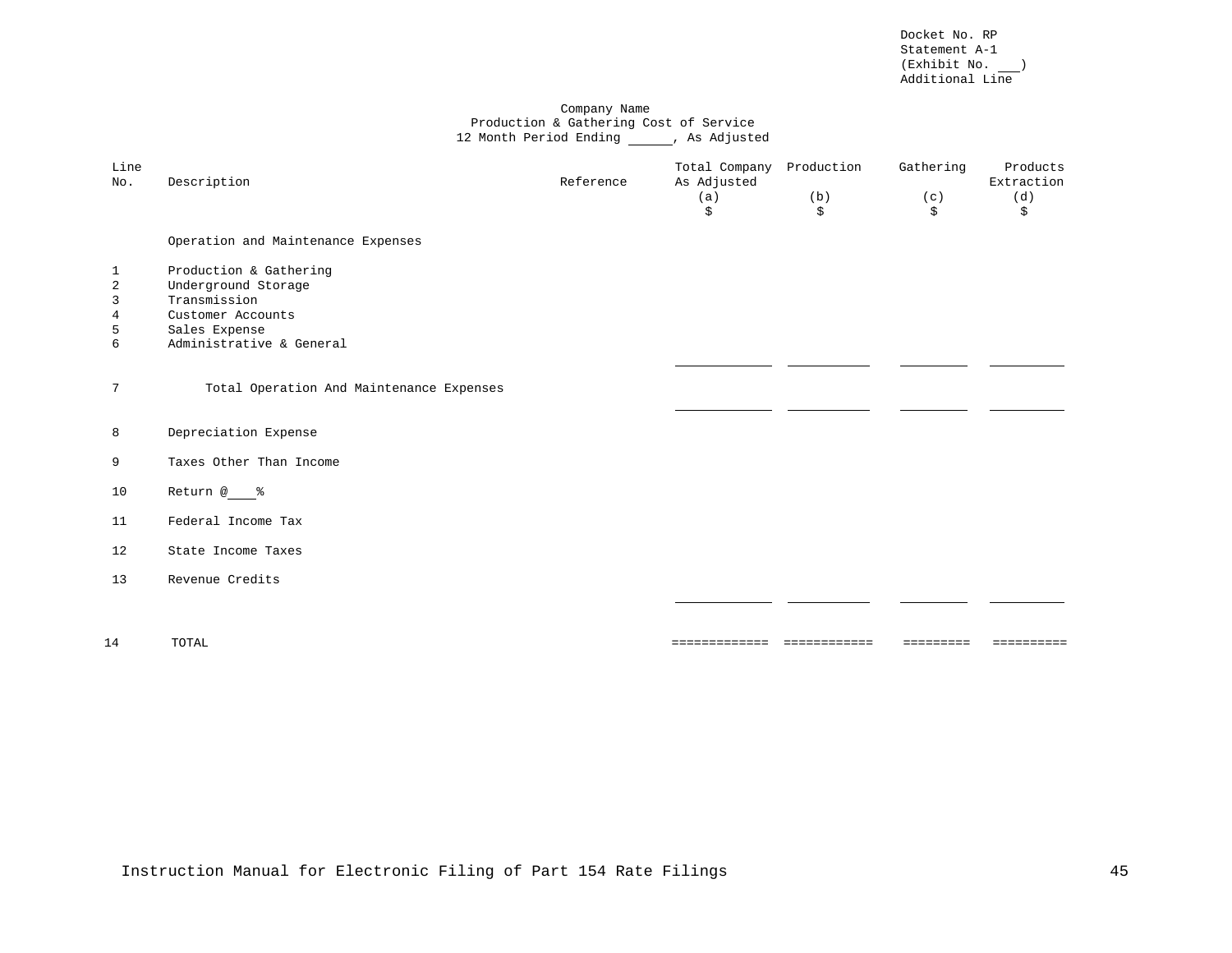Docket No. RP Statement A-2  $(Exhibit No. \_\_)$ Additional Line

#### Company Name Storage Cost of Service 12 Month Period Ending \_\_\_\_\_\_\_, As Adjusted

| Line<br>No.                             | Description                                                                                                                     | Reference | Total Company Storage<br>As Adjusted<br>(a)<br>\$ | (b)<br>\$    | Incremental<br>Storage<br>(c)<br>\$ |
|-----------------------------------------|---------------------------------------------------------------------------------------------------------------------------------|-----------|---------------------------------------------------|--------------|-------------------------------------|
|                                         | Operation and Maintenance Expenses                                                                                              |           |                                                   |              |                                     |
| 1<br>$\overline{2}$<br>3<br>4<br>5<br>6 | Production & Gathering<br>Underground Storage<br>Transmission<br>Customer Accounts<br>Sales Expense<br>Administrative & General |           |                                                   |              |                                     |
| 7                                       | Total Operation And Maintenance Expenses                                                                                        |           |                                                   |              |                                     |
| 8                                       | Depreciation Expense                                                                                                            |           |                                                   |              |                                     |
| 9                                       | Taxes Other Than Income                                                                                                         |           |                                                   |              |                                     |
| 10                                      | Return @ %                                                                                                                      |           |                                                   |              |                                     |
| 11                                      | Federal Income Tax                                                                                                              |           |                                                   |              |                                     |
| 12                                      | State Income Taxes                                                                                                              |           |                                                   |              |                                     |
| 13                                      | Revenue Credits                                                                                                                 |           |                                                   |              |                                     |
| 14                                      | TOTAL                                                                                                                           |           | =============                                     | ============ | $=$ = = = = = = = =                 |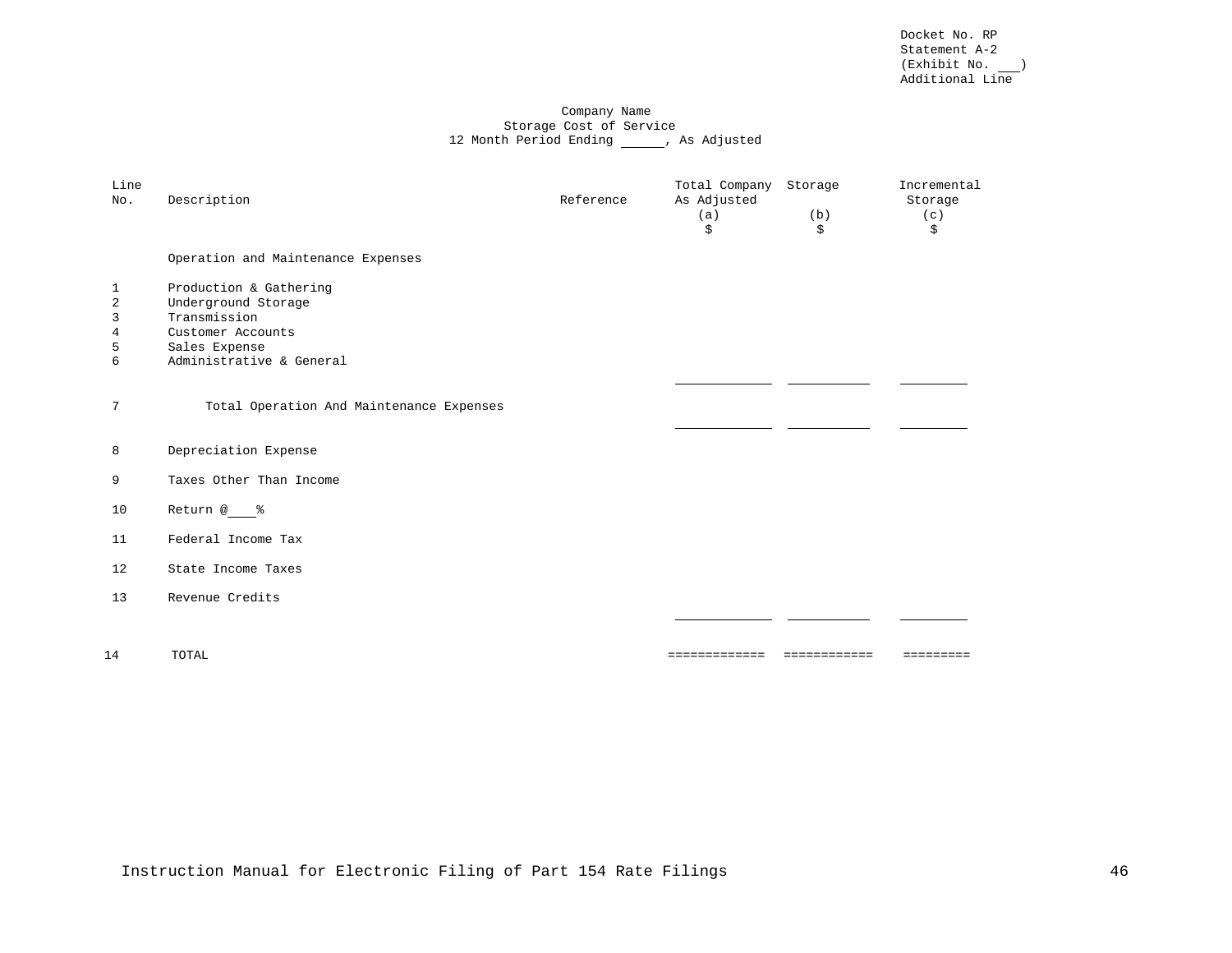Docket No. RP Statement A-3  $(Exhibit No. \_\_)$ Additional Line

#### Company Name Transmission Cost of Service 12 Month Period Ending \_\_\_\_\_\_, As Adjusted

| Line<br>No.                         | Description                                                                                                                     | Reference | Total Company<br>As Adjusted<br>(a)<br>\$ | --------------Transmission--<br>(b)<br>\$ | (c)<br>Ŝ. | (d)<br>\$  |
|-------------------------------------|---------------------------------------------------------------------------------------------------------------------------------|-----------|-------------------------------------------|-------------------------------------------|-----------|------------|
|                                     | Operation and Maintenance Expenses                                                                                              |           |                                           |                                           |           |            |
| 1<br>$\sqrt{2}$<br>3<br>4<br>5<br>6 | Production & Gathering<br>Underground Storage<br>Transmission<br>Customer Accounts<br>Sales Expense<br>Administrative & General |           |                                           |                                           |           |            |
| $7\phantom{.}$                      | Total Operation And Maintenance Expenses                                                                                        |           |                                           |                                           |           |            |
| 8                                   | Depreciation Expense                                                                                                            |           |                                           |                                           |           |            |
| 9                                   | Taxes Other Than Income                                                                                                         |           |                                           |                                           |           |            |
| 10                                  | Return @ %                                                                                                                      |           |                                           |                                           |           |            |
| 11                                  | Federal Income Tax                                                                                                              |           |                                           |                                           |           |            |
| 12                                  | State Income Taxes                                                                                                              |           |                                           |                                           |           |            |
| 13                                  | Revenue Credits                                                                                                                 |           |                                           |                                           |           |            |
| 14                                  | TOTAL                                                                                                                           |           | =============                             | ============                              | ========= | ========== |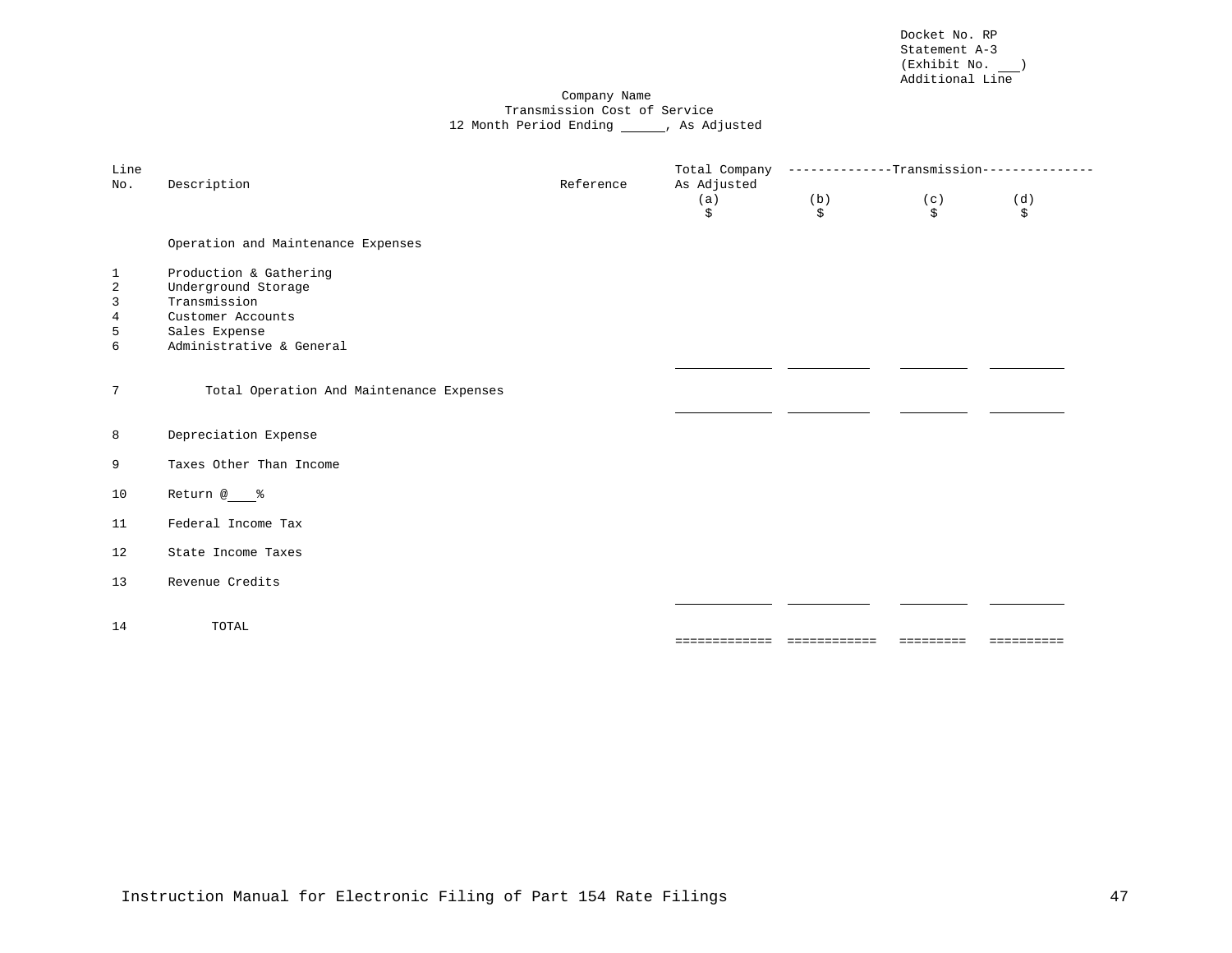Docket No. RP Statement B  $(Exhibit No. \_\_)$ Additional Line

#### Company Name Rate Base and Return Allowance 12 Month Period Ending \_\_\_\_\_\_, As Adjusted

| Line<br>No.    | Description                       | Reference | Total Company<br>As Adjusted<br>(a)<br>\$ | Production<br>&Gathering<br>(b)<br>\$ | Storage<br>(c)<br>\$ | Transmission<br>(d)<br>\$ |
|----------------|-----------------------------------|-----------|-------------------------------------------|---------------------------------------|----------------------|---------------------------|
| $\mathbf{1}$   | Total Gas Plant Investment        |           |                                           |                                       |                      |                           |
| 2              | Accumulated Reserve for DDA       |           |                                           |                                       |                      |                           |
| $\overline{3}$ | Net Gas Plant Investment          |           |                                           |                                       |                      |                           |
| $\overline{4}$ | Working Capital                   |           |                                           |                                       |                      |                           |
| 5              | Accumulated Deferred Income Taxes |           |                                           |                                       |                      |                           |
| 6              | Total Rate Base                   |           |                                           |                                       |                      |                           |
| $\overline{7}$ | Rate of Return                    |           |                                           |                                       |                      |                           |
| 8              | Return Allowance                  |           |                                           |                                       |                      |                           |
|                |                                   |           |                                           |                                       |                      |                           |

If the company has subfunctions, reflect the subfunctions on Statements B-1, B-2, or B-3.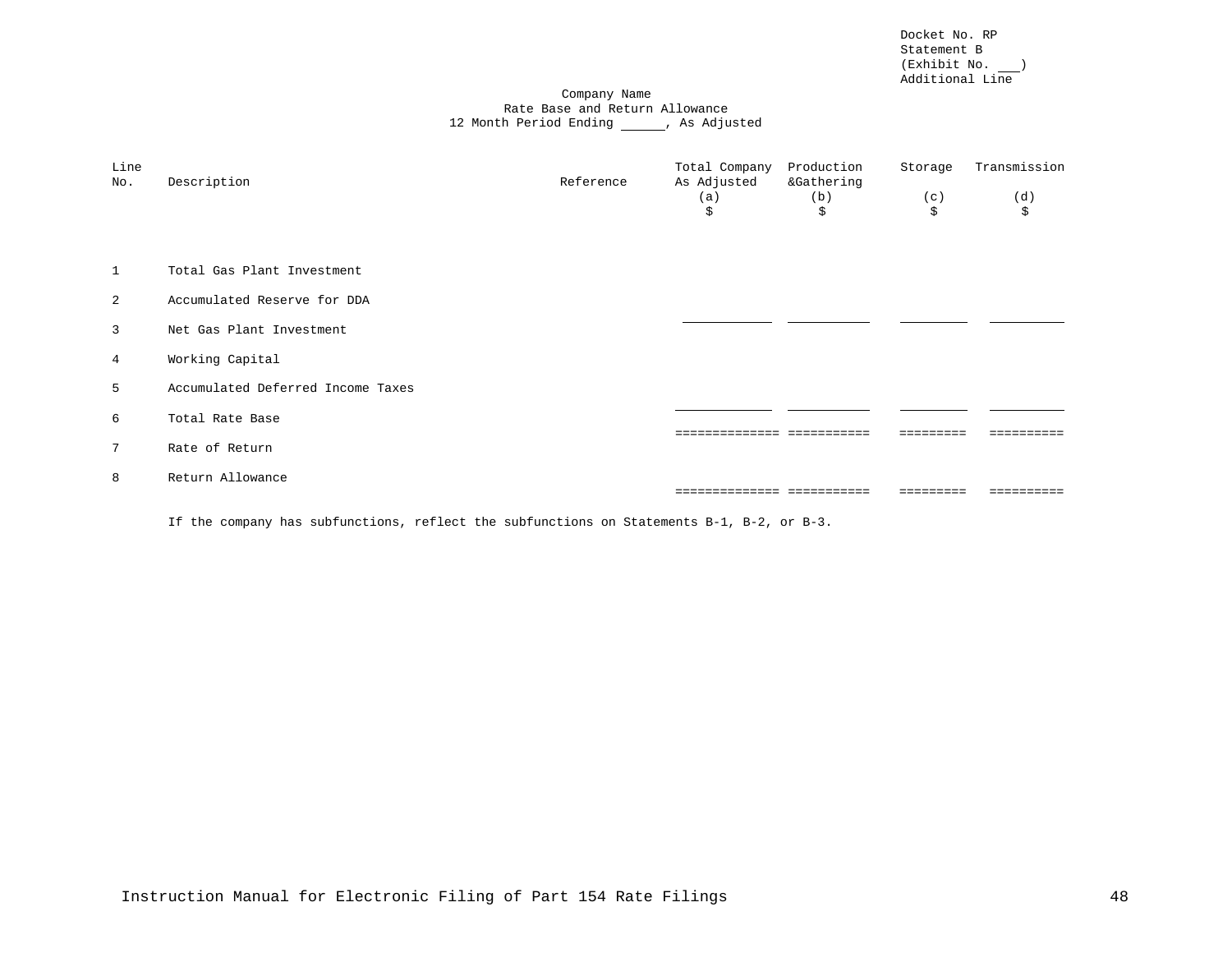Docket No. RP Statement B-1  $(Exhibit No. \_\_)$ Additional Line

#### Company Name Production & Gathering Rate Base and Return Allowance 12 Month Period Ending \_\_\_\_\_\_, As Adjusted

| Line            |                                   |           | Total Company -------Production & Gathering-------- |                          |           |           |
|-----------------|-----------------------------------|-----------|-----------------------------------------------------|--------------------------|-----------|-----------|
| No.             | Description                       | Reference | As Adjusted<br>(a)<br>\$                            | (b)<br>\$                | (c)<br>\$ | (d)<br>\$ |
| $\mathbf{1}$    | Total Gas Plant Investment        |           |                                                     |                          |           |           |
| 2               | Accumulated Reserve for DDA       |           |                                                     |                          |           |           |
| $\overline{3}$  | Net Gas Plant Investment          |           |                                                     |                          |           |           |
| $\overline{4}$  | Working Capital                   |           |                                                     |                          |           |           |
| 5               | Accumulated Deferred Income Taxes |           |                                                     |                          |           |           |
| 6               | Total Rate Base                   |           |                                                     | ------------ ----------- |           |           |
| $7\phantom{.0}$ | Rate of Return                    |           |                                                     |                          |           |           |
| 8               | Return Allowance                  |           |                                                     | ------------ ----------- |           |           |
|                 |                                   |           |                                                     |                          |           |           |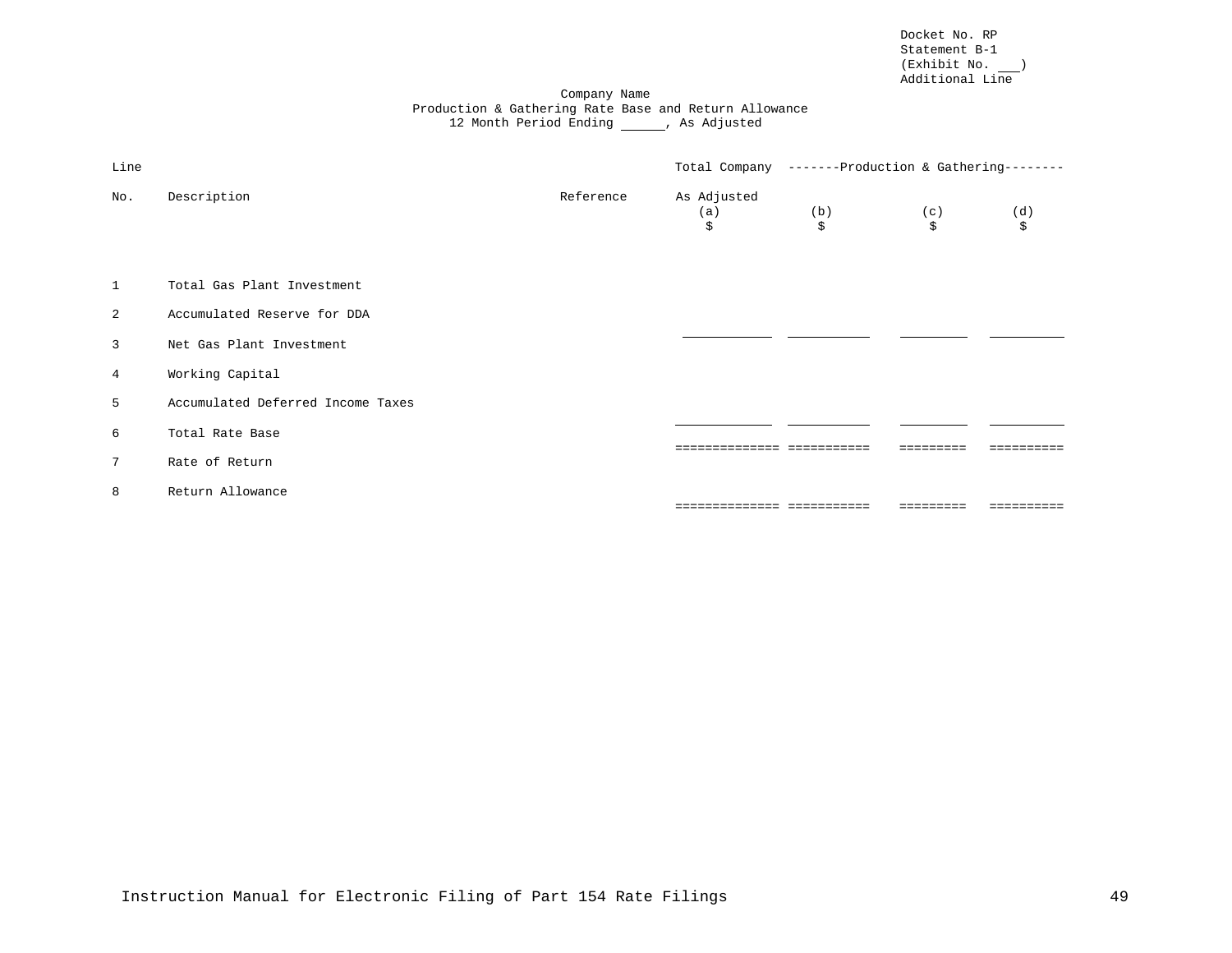Docket No. RP Statement B-2  $(Exhibit No. \_\_)$ Additional Line

#### Company Name Storage Rate Base and Return Allowance 12 Month Period Ending \_\_\_\_\_\_, As Adjusted

| Line<br>No.    | Description                       | Reference | Total Company -----------------Storage--<br>As Adjusted |           |           |           |
|----------------|-----------------------------------|-----------|---------------------------------------------------------|-----------|-----------|-----------|
|                |                                   |           | (a)<br>\$                                               | (b)<br>\$ | (c)<br>\$ | (d)<br>\$ |
|                |                                   |           |                                                         |           |           |           |
| 1              | Total Gas Plant Investment        |           |                                                         |           |           |           |
| 2              | Accumulated Reserve for DDA       |           |                                                         |           |           |           |
| $\overline{3}$ | Net Gas Plant Investment          |           |                                                         |           |           |           |
| $\overline{4}$ | Working Capital                   |           |                                                         |           |           |           |
| 5              | Accumulated Deferred Income Taxes |           |                                                         |           |           |           |
| 6              | Total Rate Base                   |           |                                                         |           |           |           |
| $7^{\circ}$    | Rate of Return                    |           |                                                         |           |           |           |
| 8              | Return Allowance                  |           |                                                         |           |           |           |
|                |                                   |           | ----------- -----------                                 |           |           |           |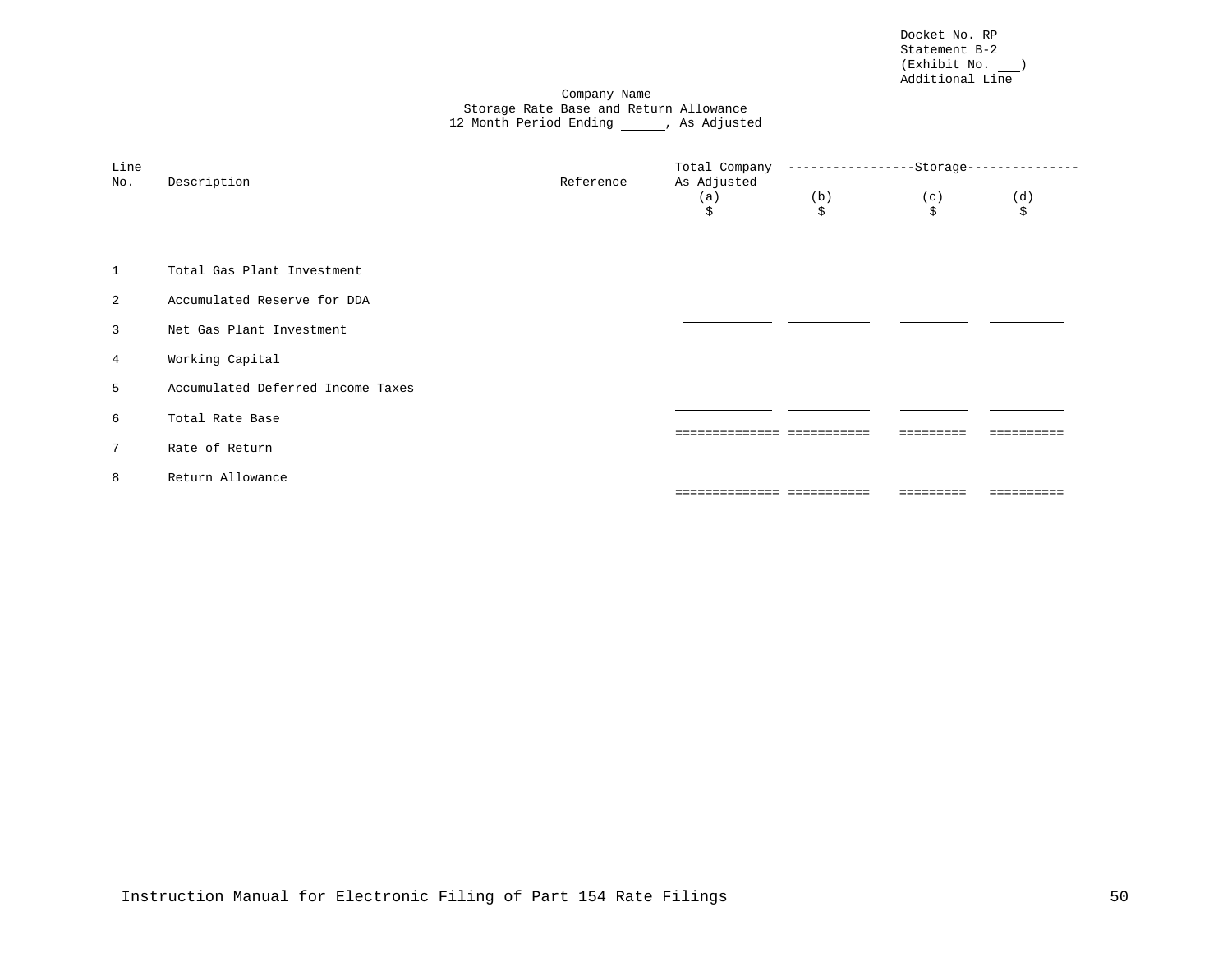Docket No. RP Statement B-3  $(Exhibit No. \_\_)$ Additional Line

#### Company Name Transmission Rate Base and Return Allowance 12 Month Period Ending \_\_\_\_\_\_, As Adjusted

| Line<br>No.    | Description                       | Reference | Total Company --------------Transmission--<br>As Adjusted |           |           |           |
|----------------|-----------------------------------|-----------|-----------------------------------------------------------|-----------|-----------|-----------|
|                |                                   |           | (a)<br>\$                                                 | (b)<br>\$ | (c)<br>\$ | (d)<br>\$ |
| $\mathbf{1}$   | Total Gas Plant Investment        |           |                                                           |           |           |           |
| 2              | Accumulated Reserve for DDA       |           |                                                           |           |           |           |
| $\mathbf{3}$   | Net Gas Plant Investment          |           |                                                           |           |           |           |
| $\overline{4}$ | Working Capital                   |           |                                                           |           |           |           |
| 5              | Accumulated Deferred Income Taxes |           |                                                           |           |           |           |
| 6              | Total Rate Base                   |           | ----------- -----                                         |           |           |           |
| $7\phantom{0}$ | Rate of Return                    |           |                                                           |           |           |           |
| 8              | Return Allowance                  |           | =========================                                 |           |           |           |
|                |                                   |           |                                                           |           |           |           |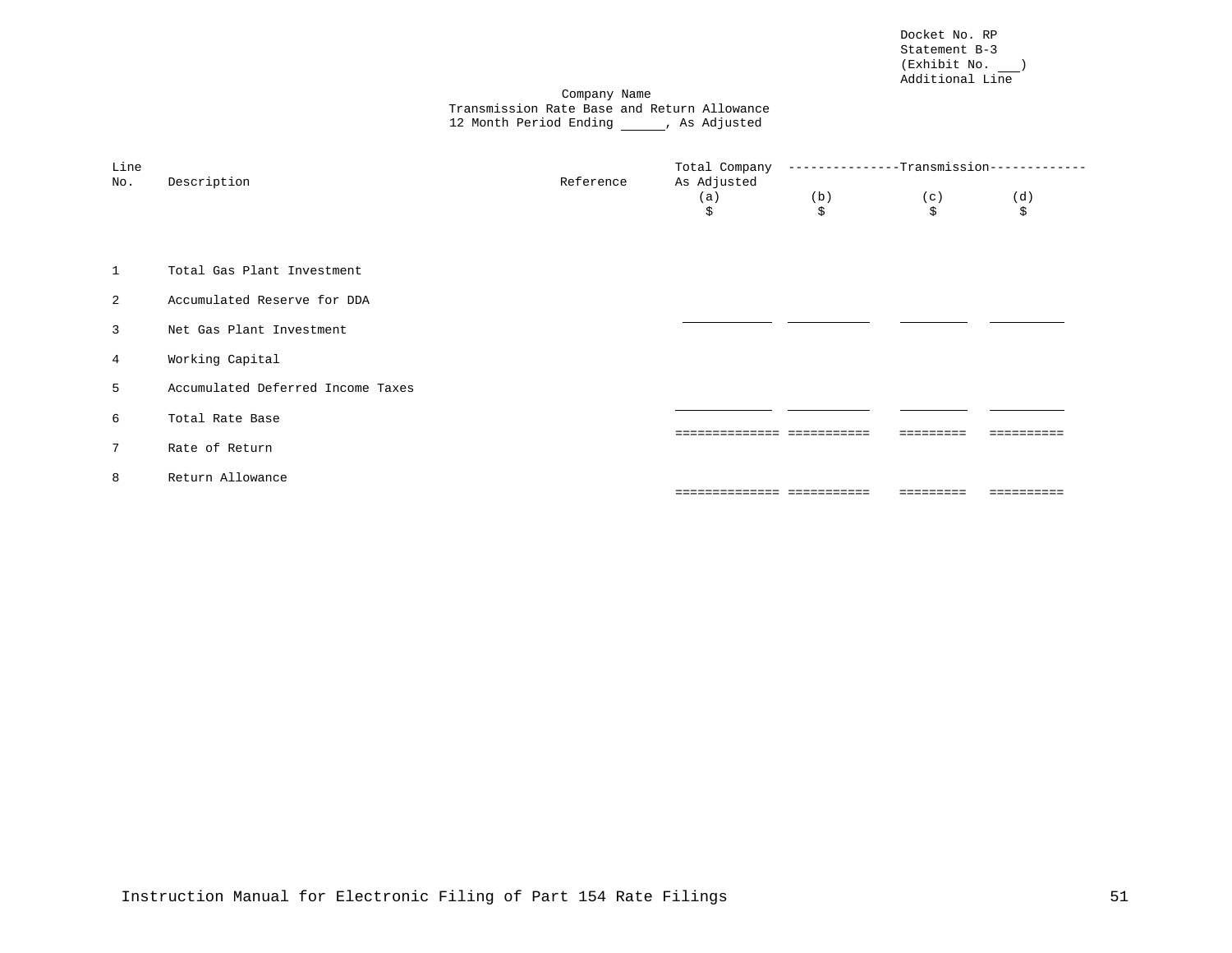Docket No. RP Schedule C-1 (Exhibit No. \_\_\_)<br>Additional Line

#### Company Name

# Gas Plant by Account<br>12 Month Period Ending \_\_\_\_\_\_, As Adjusted

| Line<br>No.    | Description                                                           | Account<br>No. | Balance at<br>MM/DD/YYYY<br>(a)<br>\$ | Adjustments<br>(b)<br>\$ | Adjusted<br>Balance<br>(c)<br>\$ |
|----------------|-----------------------------------------------------------------------|----------------|---------------------------------------|--------------------------|----------------------------------|
|                | INTANGIBLE PLANT                                                      |                |                                       |                          |                                  |
| $\mathbf{1}$   | Organization                                                          | 301            |                                       |                          |                                  |
| $\overline{a}$ | Franchises and consents                                               | 302            |                                       |                          |                                  |
| 3              | Miscellaneous intangible plant                                        | 303            |                                       |                          |                                  |
| 4              | Total Intangible Plant                                                |                |                                       |                          |                                  |
|                |                                                                       |                |                                       |                          |                                  |
|                | PRODUCTION PLANT<br>Natural Gas Production and Gathering Plant        |                |                                       |                          |                                  |
| 5              | Producing Lands                                                       | 325.1          |                                       |                          |                                  |
| 6              | Producing leaseholds                                                  | 325.2          |                                       |                          |                                  |
| 7              | Gas rights                                                            | 325.3          |                                       |                          |                                  |
| 8              | Rights-of-way                                                         | 325.4          |                                       |                          |                                  |
| 9              | Other land and land rights                                            | 325.5          |                                       |                          |                                  |
| 10             | Gas well structures                                                   | 326            |                                       |                          |                                  |
| 11             | Field compressor station structures                                   | 327            |                                       |                          |                                  |
| 12             | Field meas. and reg. station structures                               | 328            |                                       |                          |                                  |
| 13             | Other structures                                                      | 329            |                                       |                          |                                  |
| 14             | Producing gas wells-Well construction                                 | 330            |                                       |                          |                                  |
| 15             | Producing gas wells-Well equipment                                    | 331            |                                       |                          |                                  |
| 16             | Field lines                                                           | 332            |                                       |                          |                                  |
| 17             | Field compressor station equipment                                    | 333            |                                       |                          |                                  |
| 18             | Field meas. and req. station equipment                                | 334            |                                       |                          |                                  |
| 19             | Drilling and cleaning equipment                                       | 335            |                                       |                          |                                  |
| 20             | Purification equipment                                                | 336            |                                       |                          |                                  |
| 21             | Other equipment                                                       | 337            |                                       |                          |                                  |
| 22             | Unsuccessful explor. and develop. costs                               | 338            |                                       |                          |                                  |
| 23             | Total Production and Gathering Plant                                  |                |                                       |                          |                                  |
|                | Products Extraction Plant                                             |                |                                       |                          |                                  |
| 24             | Land and land rights                                                  | 340            |                                       |                          |                                  |
| 25             | Structures and improvements                                           | 341            |                                       |                          |                                  |
| 26             | Extraction and refining equipment                                     | 342            |                                       |                          |                                  |
| 27             | Pipe lines                                                            | 343            |                                       |                          |                                  |
| 28             | Extracted product storage equipment                                   | 344            |                                       |                          |                                  |
| 29             | Compressor equipment                                                  | 345            |                                       |                          |                                  |
| 30             | Gas measuring and regulating equipment                                | 346            |                                       |                          |                                  |
| 31             | Other equipment                                                       | 347            |                                       |                          |                                  |
| 32             | Total Products Extraction Plant                                       |                |                                       |                          |                                  |
| 33             | Total Production Plant                                                |                |                                       |                          |                                  |
|                | NATURAL GAS STORAGE AND PROCESSING PLANT<br>Underground Storage Plant |                |                                       |                          |                                  |
| 34             | Land                                                                  | 350.1          |                                       |                          |                                  |
| 35             | Rights-of-way                                                         | 350.2          |                                       |                          |                                  |
| 36             | Structures and improvements                                           | 351            |                                       |                          |                                  |
| 37             | Wells                                                                 | 352            |                                       |                          |                                  |
| 38             | Storage leaseholds and rights                                         | 352.1          |                                       |                          |                                  |
| 39             | Reservoirs                                                            | 352.2          |                                       |                          |                                  |
| 40             | Non-recoverable natural gas                                           | 352.3          |                                       |                          |                                  |
| 41             | Lines                                                                 | 353            |                                       |                          |                                  |
| 42             | Compressor station equipment                                          | 354            |                                       |                          |                                  |
| 43             | Measuring and regulating equipment                                    | 355            |                                       |                          |                                  |
| 44             | Purification equipment                                                | 356            |                                       |                          |                                  |
| 45             | Other equipment                                                       | 357            |                                       |                          |                                  |
| 46             | Total Underground Storage Plant                                       |                |                                       |                          |                                  |
|                | Other Storage Plant                                                   |                |                                       |                          |                                  |
| 47             | Land and land rights                                                  | 360            |                                       |                          |                                  |
| 48             | Structures and improvements                                           | 361            |                                       |                          |                                  |
| 49             | Gas holders                                                           | 362            |                                       |                          |                                  |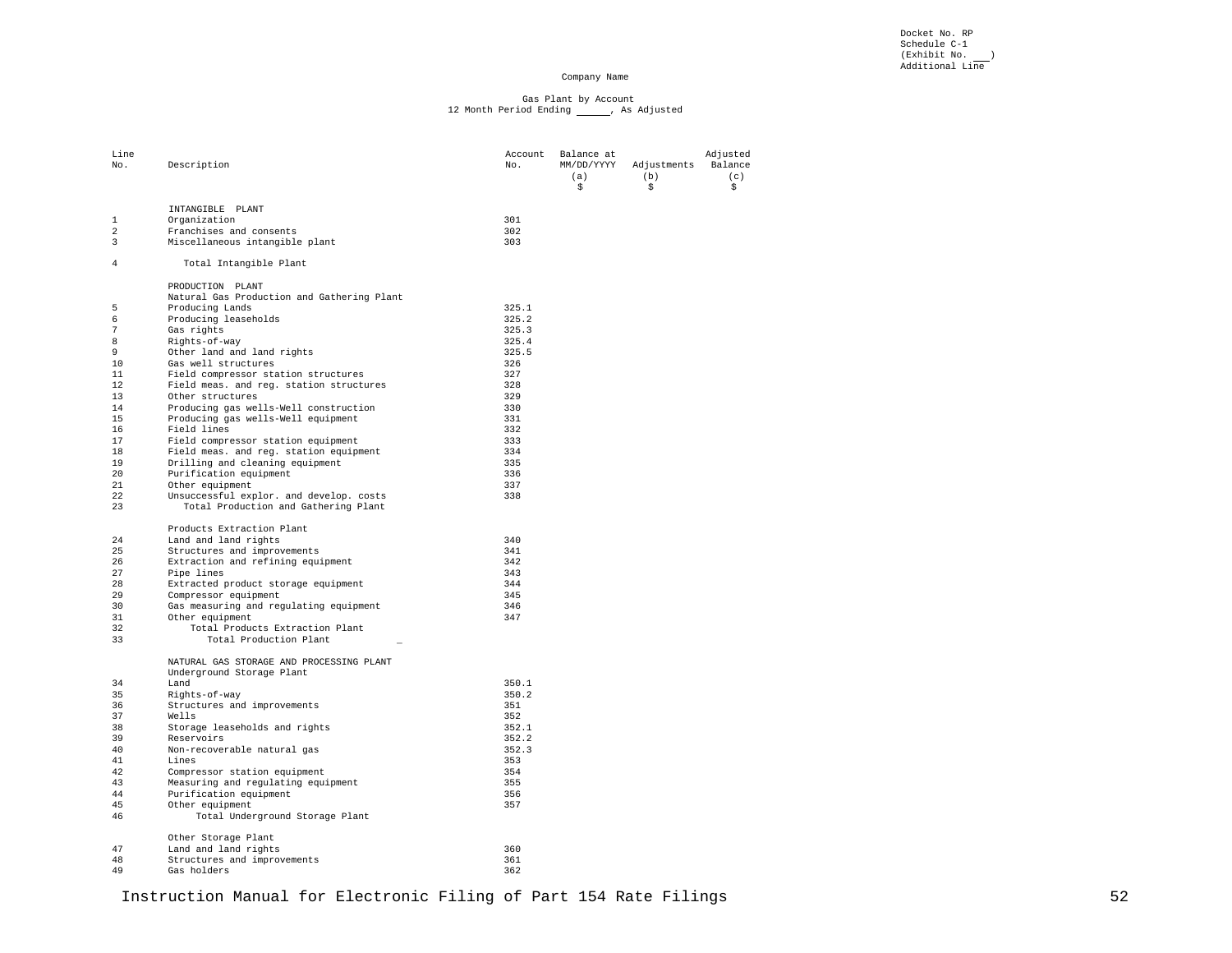| 50       | Purification equipment                                           | 363   |
|----------|------------------------------------------------------------------|-------|
| 51       | Liquefaction equipment                                           | 363.1 |
| 52       | Vaporizing equipment                                             | 363.2 |
| 53       | Compressor equipment                                             | 363.3 |
| 54       | Measuring and regulating equipment                               | 363.4 |
| 55       |                                                                  | 363.5 |
|          | Other equipment                                                  |       |
| 56       | Total Other Storage Plant                                        |       |
|          | Base Load Liquefied Natural Gas Terminaling and Processing Plant |       |
| 57       | Land and land rights                                             | 364.1 |
| 58       | Structures and improvements                                      | 364.2 |
| 59       | LNG processing terminal equipment                                | 364.3 |
| 60       | LNG transportation equipment                                     | 364.4 |
| 61       | Measuring and regulating equipment                               | 364.5 |
| 62       | Compressor station equipment                                     | 366.6 |
| 63       |                                                                  | 364.7 |
|          | Communication equipment                                          |       |
| 64       | Other equipment                                                  | 364.8 |
|          | Total Base Load Liquefied Natural Gas                            |       |
| 65       | Terminaling and Processing Plant                                 |       |
| 66       | Total Nat. Gas Storage & Proc. Plant                             |       |
|          | TRANSMISSION PLANT                                               |       |
| 67       | Land and land rights                                             | 365.1 |
| 68       | Rights-of-way                                                    | 365.2 |
| 69       | Structures and improvements                                      | 366   |
| 70       | Mains                                                            | 367   |
| 71       |                                                                  | 368   |
|          | Compressor station equipment                                     |       |
| 72       | Measuring and regulating station equipment                       | 369   |
| 73       | Communication equipment                                          | 370   |
| 74       | Other equipment                                                  | 371   |
| 75       | Total Transmission Plant                                         |       |
|          | DISTRIBUTION PLANT                                               |       |
| 76       | Land and land rights                                             | 374   |
| 77       | Structures and improvements                                      | 375   |
| 78       | Mains                                                            | 376   |
| 79       | Compressor station equipment                                     | 377   |
| 80       | Meas. and reg. station equipment-General                         | 378   |
| 81       | Meas. and reg. station equipment-City gate                       | 379   |
| 82       | Services                                                         | 380   |
|          |                                                                  |       |
| 83       | Meters                                                           | 381   |
| 84       | Meter installations                                              | 382   |
| 85       | House regulators                                                 | 383   |
| 86       | House regulatory installations                                   | 384   |
| 87       | Industrial meas. and reg. station equip.                         | 385   |
| 88       | Other property on customers' premises                            | 386   |
| 89       | Other equipment                                                  | 387   |
| 90       | Total Distribution Plant                                         |       |
|          | GENERAL PLANT                                                    |       |
| 91       | Land and land rights                                             | 389   |
| 92       | Structures and improvements                                      | 390   |
|          |                                                                  |       |
| 93<br>94 | Office furniture and equipment                                   | 391   |
|          | transportation equipment                                         | 392   |
| 95       | Stores equipment                                                 | 393   |
| 96       | "Tools, shop and garage equipment"                               | 394   |
| 97       | Laboratory equipment                                             | 395   |
| 98       | Power operated equipment                                         | 396   |
| 99       | Communication equipment                                          | 397   |
| 100      | Miscellaneous equipment                                          | 398   |
| 101      | Other tangible property                                          | 399   |
| 102      | Total General Plant                                              |       |
|          |                                                                  |       |

| 103 |  |  | TOTAL GAS PLANT IN SERVICE |  |
|-----|--|--|----------------------------|--|
|     |  |  |                            |  |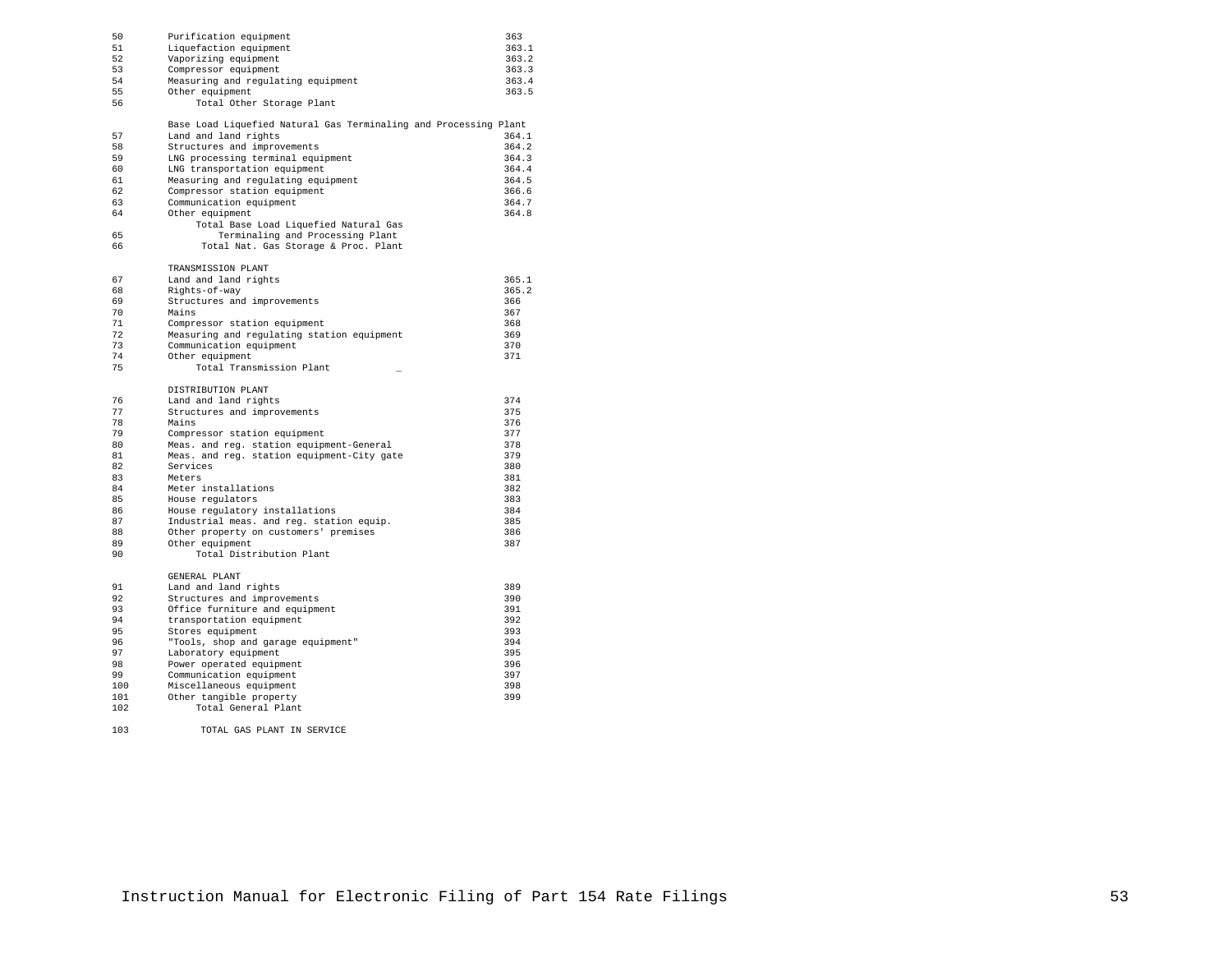Docket No. RP Statement C (Exhibit No. \_\_\_)<br>Additional Line

#### Company Name

# Cost of Plant<br>12 Month Period Ending \_\_\_\_\_\_, As Adjusted

| Line<br>No.             | Description                           | Acct.<br>No. | Schedule<br>Ref. | Balance at<br>MM/DD/YYYY<br>(a)<br>\$ | Additions<br>(b)<br>\$ | Reductions<br>(c)<br>\$ | Transfers<br>(d)<br>\$ | Balance at<br>MM/DD/YYYY<br>(e)<br>\$ | Adjustments<br>(f)<br>S. | Total As<br>Adjusted<br>(g)<br>\$ |
|-------------------------|---------------------------------------|--------------|------------------|---------------------------------------|------------------------|-------------------------|------------------------|---------------------------------------|--------------------------|-----------------------------------|
| 1                       | Gas Plant in Service                  | 101          |                  |                                       |                        |                         |                        |                                       |                          |                                   |
| 2                       | Gas Plant Purchased or Sold           | 102          |                  |                                       |                        |                         |                        |                                       |                          |                                   |
| $\overline{\mathbf{3}}$ | Gas Plant Held for Future Use         | 105          |                  |                                       |                        |                         |                        |                                       |                          |                                   |
| $\overline{4}$          | Completed Construction-Not Classified | 106          |                  |                                       |                        |                         |                        |                                       |                          |                                   |
| 5                       | Gas Stored Underground-Noncurrent     | 117.1        |                  |                                       |                        |                         |                        |                                       |                          |                                   |
| 6                       | Gas Stored Underground-System         | 117.2        |                  |                                       |                        |                         |                        |                                       |                          |                                   |
| 7                       | Total Plant Accounts                  |              |                  |                                       |                        |                         |                        |                                       |                          |                                   |
| 8                       | Construction Work in Progress         | 107          |                  |                                       |                        |                         |                        |                                       |                          |                                   |
| 9                       | Total Cost of Plant                   |              |                  | ========                              | =======                | =========               | =========              | =========                             |                          | =========                         |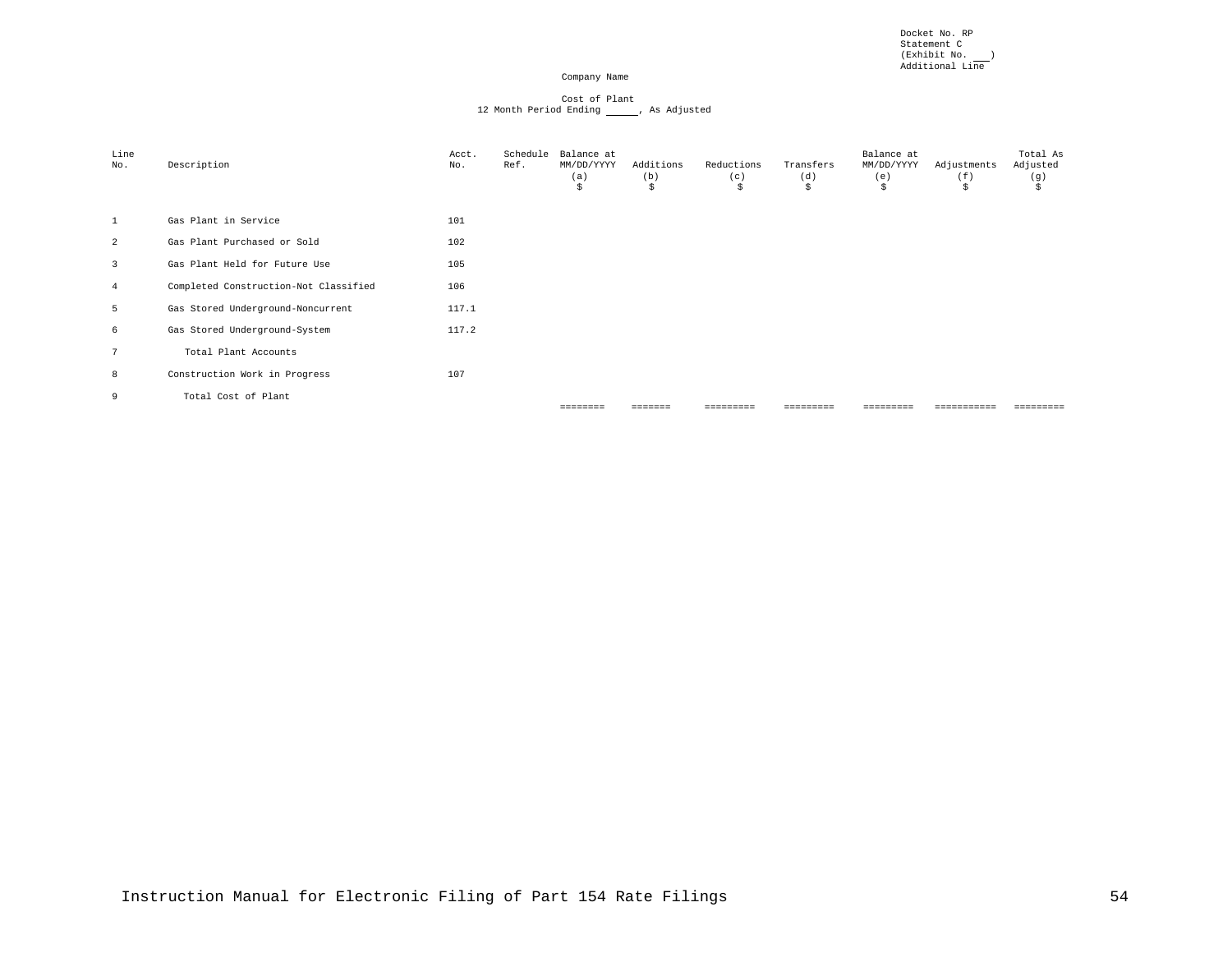Docket No. RP Statement D  $(Exhibit No. \_\_)$ Additional Line

#### Company Name Accumulated Provision for Depreciation, Depletion, and Amortization 12 Month Period Ending \_\_\_\_\_, As Adjusted

| Line<br>No.       | Description                                                                      | Balance at<br>MM/DD/YYYY<br>(a)<br>\$ | Additions<br>(b)<br>\$ | Reductions<br>(c)<br>\$ | Transfers<br>(d)<br>\$ | Balance at<br>MM/DD/YYYY<br>(e)<br>\$ | Adjustments<br>(f)<br>\$ | Adjusted<br>Balance<br>(g)<br>\$ |
|-------------------|----------------------------------------------------------------------------------|---------------------------------------|------------------------|-------------------------|------------------------|---------------------------------------|--------------------------|----------------------------------|
|                   | Account 108 - Accumulated Provisions<br>for Depreciation of Gas Plant in Service |                                       |                        |                         |                        |                                       |                          |                                  |
| $\mathbf{1}$<br>2 | Gathering<br>Onshore<br>Offshore                                                 |                                       |                        |                         |                        |                                       |                          |                                  |
| 3                 | Negative Salvage                                                                 |                                       |                        |                         |                        |                                       |                          |                                  |
| 4                 | Total                                                                            |                                       |                        |                         |                        |                                       |                          |                                  |
| 5<br>6            | Transmission<br>Onshore<br>Offshore                                              |                                       |                        |                         |                        |                                       |                          |                                  |
| 7                 | Negative Salvage                                                                 |                                       |                        |                         |                        |                                       |                          |                                  |
| 8                 | Total                                                                            |                                       |                        |                         |                        |                                       |                          |                                  |
| 9                 | Underground Storage                                                              |                                       |                        |                         |                        |                                       |                          |                                  |
| 10                | General Plant                                                                    |                                       |                        |                         |                        |                                       |                          |                                  |
| 11                | Subtotal                                                                         |                                       |                        |                         |                        |                                       |                          |                                  |
| 12                | Retirement Work in Progress                                                      |                                       |                        |                         |                        |                                       |                          |                                  |
| 13                | Total Account 108                                                                |                                       |                        |                         |                        |                                       |                          |                                  |
|                   |                                                                                  |                                       |                        |                         |                        |                                       |                          |                                  |
|                   | Account 111-Accumulated Provision<br>for Amortization                            |                                       |                        |                         |                        |                                       |                          |                                  |
| 14                | Intangible                                                                       |                                       |                        |                         |                        |                                       |                          |                                  |
| 15                | Total Account 111                                                                |                                       |                        |                         |                        |                                       |                          |                                  |
| 16                | Total Accumulated Provision                                                      |                                       |                        |                         |                        |                                       |                          |                                  |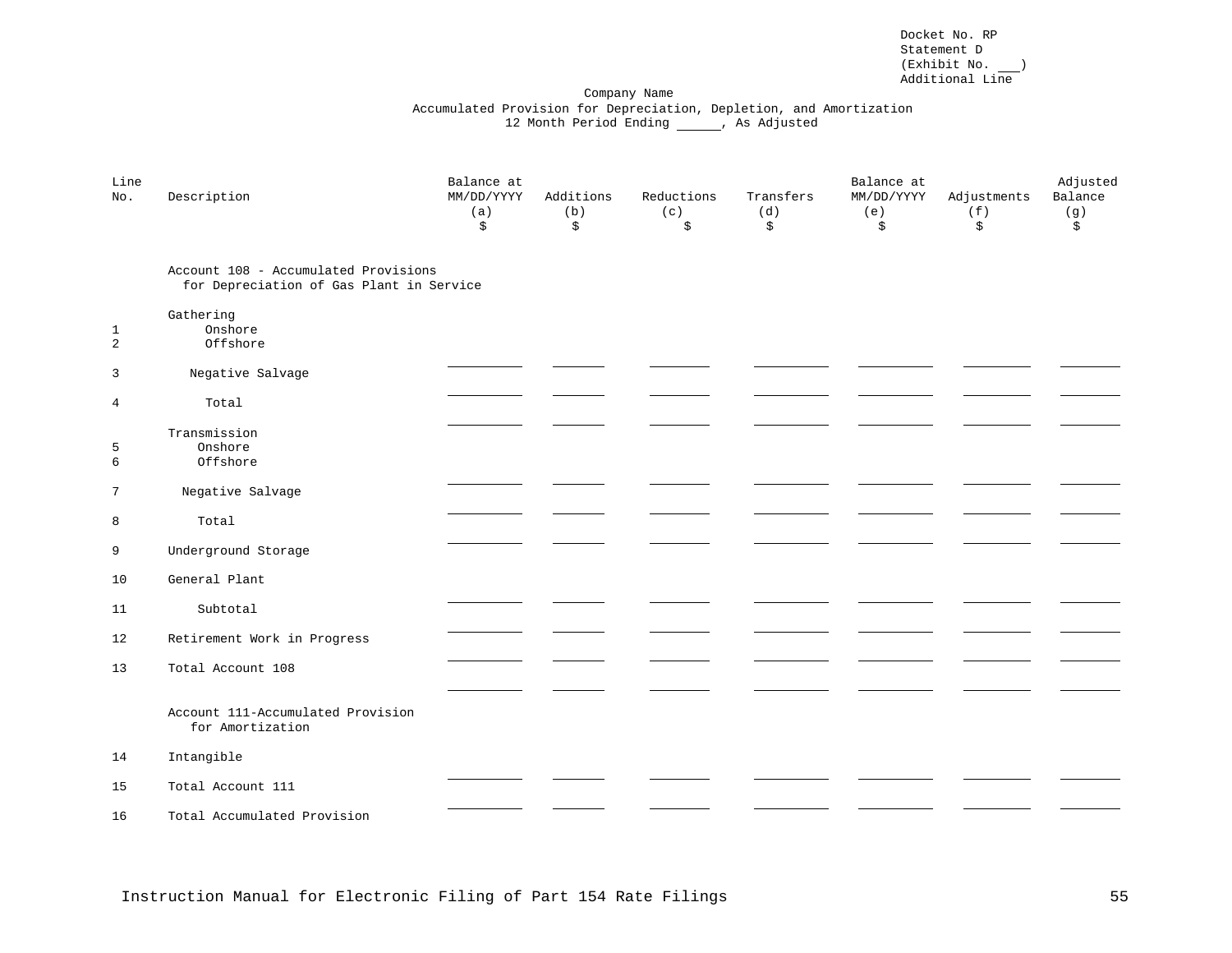Docket No. RP Statement E (Exhibit No. ) Additional Line

Company Name Working Capital 12 Month Period Ending \_\_\_\_\_\_, As Adjusted

| Line<br>No. | Description              | Schedule<br>Reference | Total<br>As Adjusted<br>(a)<br>\$ |  |  |  |  |  |  |  |
|-------------|--------------------------|-----------------------|-----------------------------------|--|--|--|--|--|--|--|
| 1           | Cash Working Capital     |                       |                                   |  |  |  |  |  |  |  |
| 2           | Materials and Supplies   |                       |                                   |  |  |  |  |  |  |  |
| 3           | Prepayments              |                       |                                   |  |  |  |  |  |  |  |
| 4           | Gas Store Underground    |                       |                                   |  |  |  |  |  |  |  |
| 5           | Working Capital<br>Total |                       |                                   |  |  |  |  |  |  |  |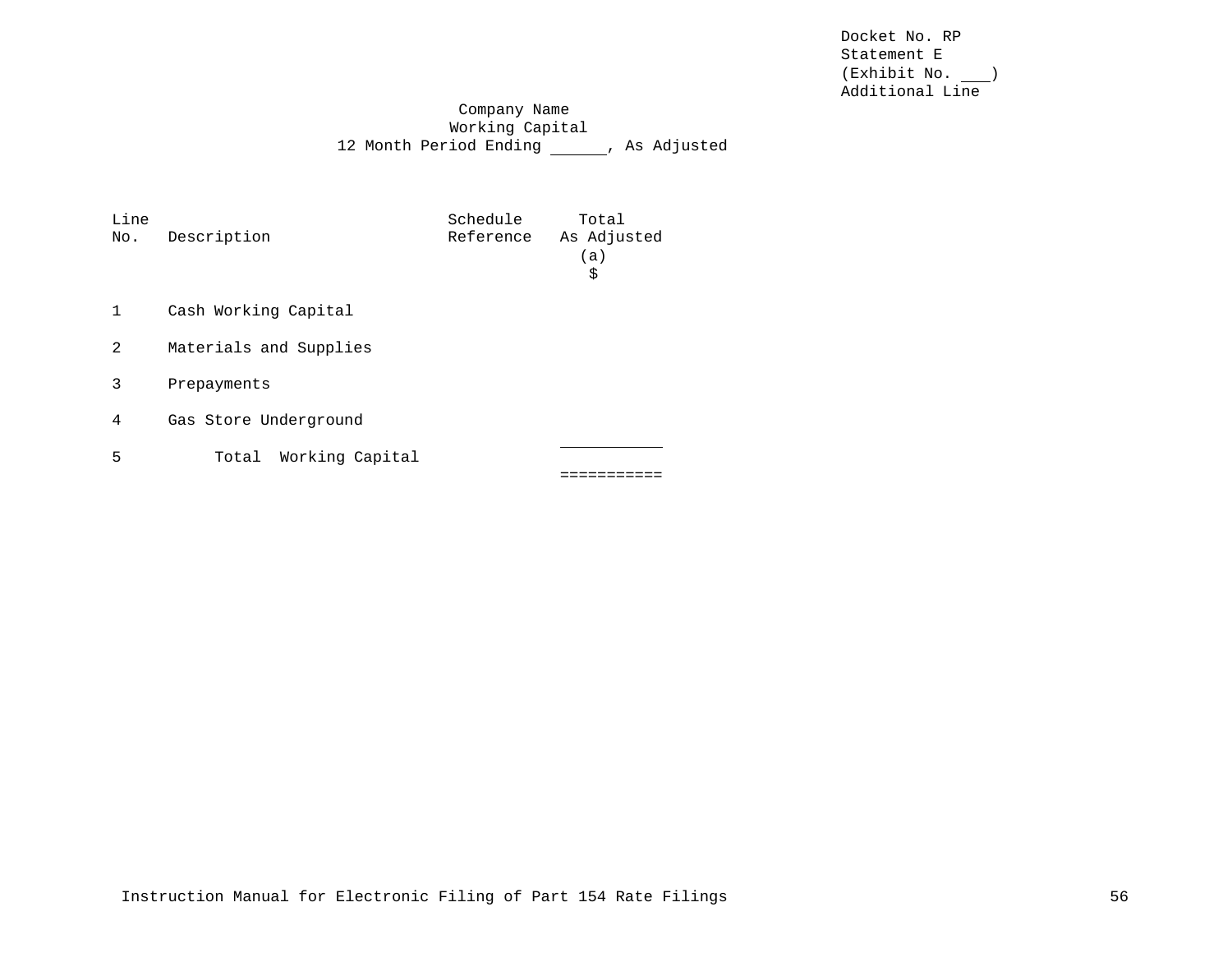Docket No. RP Schedule E-2 (Exhibit No. ) Additional Line

# Company Name Monthly Balances 12 Month Period Ending \_\_\_\_\_, As Adjusted

| Line<br>No.                                                                                                    |            | Year               | Month | Materials<br>and Supplies<br>(a)<br>\$ | Prepayments<br>(b)<br>\$ |
|----------------------------------------------------------------------------------------------------------------|------------|--------------------|-------|----------------------------------------|--------------------------|
| $\mathbf 1$<br>$\sqrt{2}$<br>$\mathbf{3}$<br>4<br>5<br>$\epsilon$<br>7<br>$\,8\,$<br>9<br>10<br>11<br>12<br>13 |            |                    |       |                                        |                          |
| 14                                                                                                             | Total      |                    |       | ==========                             |                          |
| 15                                                                                                             |            | 13 Month Average   |       |                                        |                          |
| 16                                                                                                             | Adjustment |                    |       |                                        |                          |
| 17                                                                                                             |            | Total, As Adjusted |       | ============                           | =============            |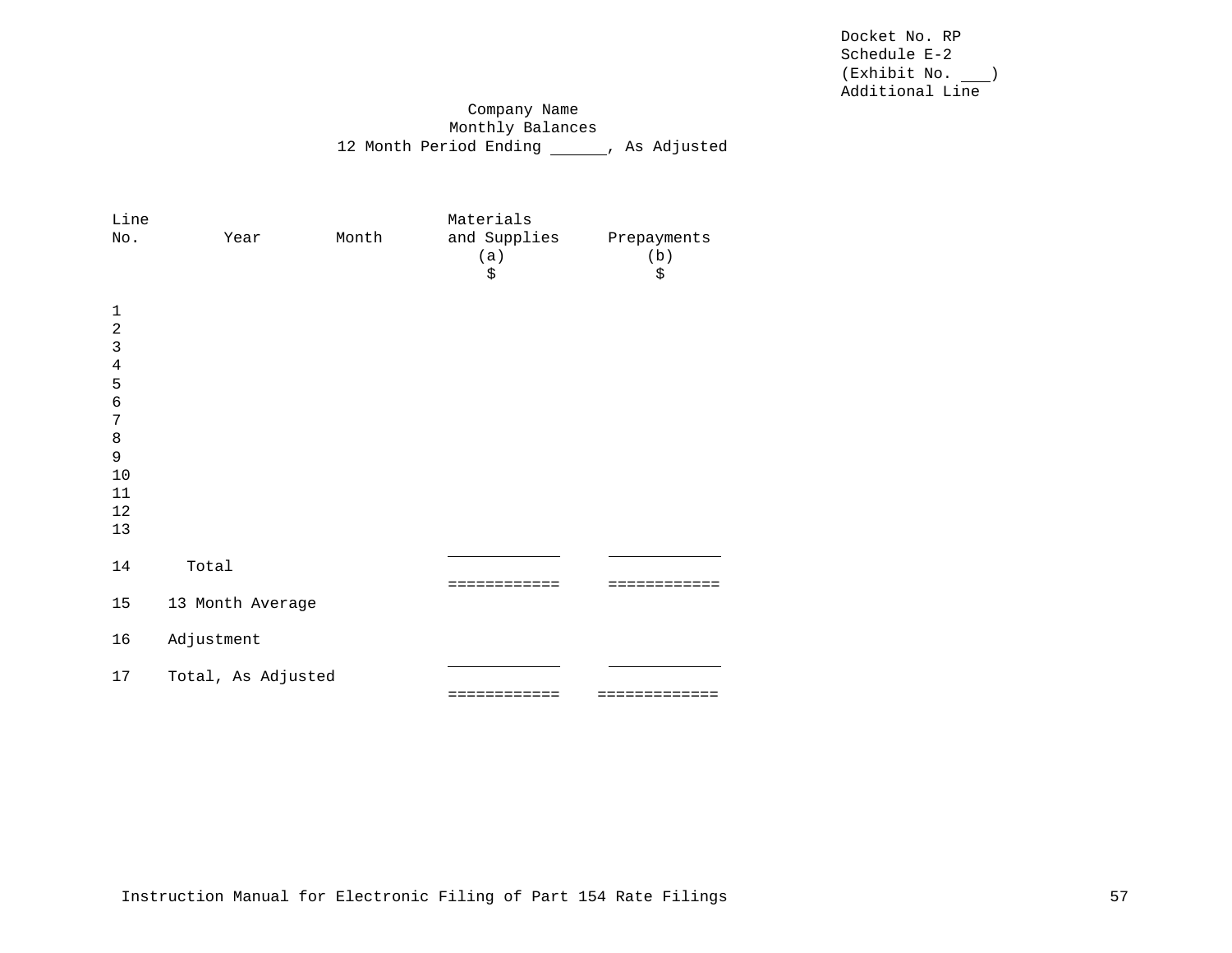#### Company Name Total Operation and Maintenance Expenses 12 Month Period Ending \_\_\_\_\_, As Adjusted

|                |                                            | Months of the Base Period |     |     |     |  |     |     |                                                                   |                       |          |
|----------------|--------------------------------------------|---------------------------|-----|-----|-----|--|-----|-----|-------------------------------------------------------------------|-----------------------|----------|
| Line<br>No.    | Description                                | No.                       |     |     |     |  |     |     | Account First Second Third  Eleventh Twelfth Total Base<br>Period | Adjustments Total, As | Adjusted |
|                |                                            |                           | (a) | (b) | (c) |  | (k) | (1) | (m)                                                               | (n)                   | (0)      |
|                | PRODUCTION EXPENSES                        |                           | \$  | \$  | \$  |  | \$  | \$  | \$                                                                | \$                    | \$       |
|                | Steam Production                           |                           |     |     |     |  |     |     |                                                                   |                       |          |
| 1              | Operation supervision and equipment        | 700                       |     |     |     |  |     |     |                                                                   |                       |          |
| $\sqrt{2}$     | Operation Labor                            | 701                       |     |     |     |  |     |     |                                                                   |                       |          |
| 3              | Boiler fuel                                | 702                       |     |     |     |  |     |     |                                                                   |                       |          |
| $\overline{4}$ | Miscellaneous steam expenses               | 703                       |     |     |     |  |     |     |                                                                   |                       |          |
| 5              | Steam transferred-Credit                   | 704                       |     |     |     |  |     |     |                                                                   |                       |          |
| 6              | Total Operation                            |                           |     |     |     |  |     |     |                                                                   |                       |          |
| 7              | Maint. supervision and engineering         | 705                       |     |     |     |  |     |     |                                                                   |                       |          |
| 8              | Maint. of structures & improvements        | 706                       |     |     |     |  |     |     |                                                                   |                       |          |
| 9              | Maint. of boiler plant equipment           | 707                       |     |     |     |  |     |     |                                                                   |                       |          |
| 10             | Maint. of other steam production plant 708 |                           |     |     |     |  |     |     |                                                                   |                       |          |
| 11             | Total Maintenance                          |                           |     |     |     |  |     |     |                                                                   |                       |          |
| 12             | Total Steam Production                     |                           |     |     |     |  |     |     |                                                                   |                       |          |
|                | Manufactured Gas Production                |                           |     |     |     |  |     |     |                                                                   |                       |          |
| 13             | Operation supervision & engineering        | 710                       |     |     |     |  |     |     |                                                                   |                       |          |
| 14             | Steam expenses                             | 711                       |     |     |     |  |     |     |                                                                   |                       |          |
| 15             | Other power expenses                       | 712                       |     |     |     |  |     |     |                                                                   |                       |          |
| 16             | Coke oven expenses                         | 713                       |     |     |     |  |     |     |                                                                   |                       |          |
| 17             | Producer gas expenses                      | 714                       |     |     |     |  |     |     |                                                                   |                       |          |
| 18             | Water gas generating expenses              | 715                       |     |     |     |  |     |     |                                                                   |                       |          |
| 19             | Oil gas generating expenses                | 716                       |     |     |     |  |     |     |                                                                   |                       |          |
| 20             | Liquefied petroleum gas expenses           | 717                       |     |     |     |  |     |     |                                                                   |                       |          |
| 21             | Other process production expenses          | 718                       |     |     |     |  |     |     |                                                                   |                       |          |
| 22             | Total Production Labor & Expenses          |                           |     |     |     |  |     |     |                                                                   |                       |          |
|                |                                            |                           |     |     |     |  |     |     |                                                                   |                       |          |
| 23             | Fuel under coke ovens                      | 719                       |     |     |     |  |     |     |                                                                   |                       |          |
| 24             | Producer gas fuel                          | 720                       |     |     |     |  |     |     |                                                                   |                       |          |
| 25             | Water gas generator fuel                   | 721                       |     |     |     |  |     |     |                                                                   |                       |          |
| 26             | Fuel for oil gas                           | 722                       |     |     |     |  |     |     |                                                                   |                       |          |
| 27             | Fuel for LPG process                       | 723                       |     |     |     |  |     |     |                                                                   |                       |          |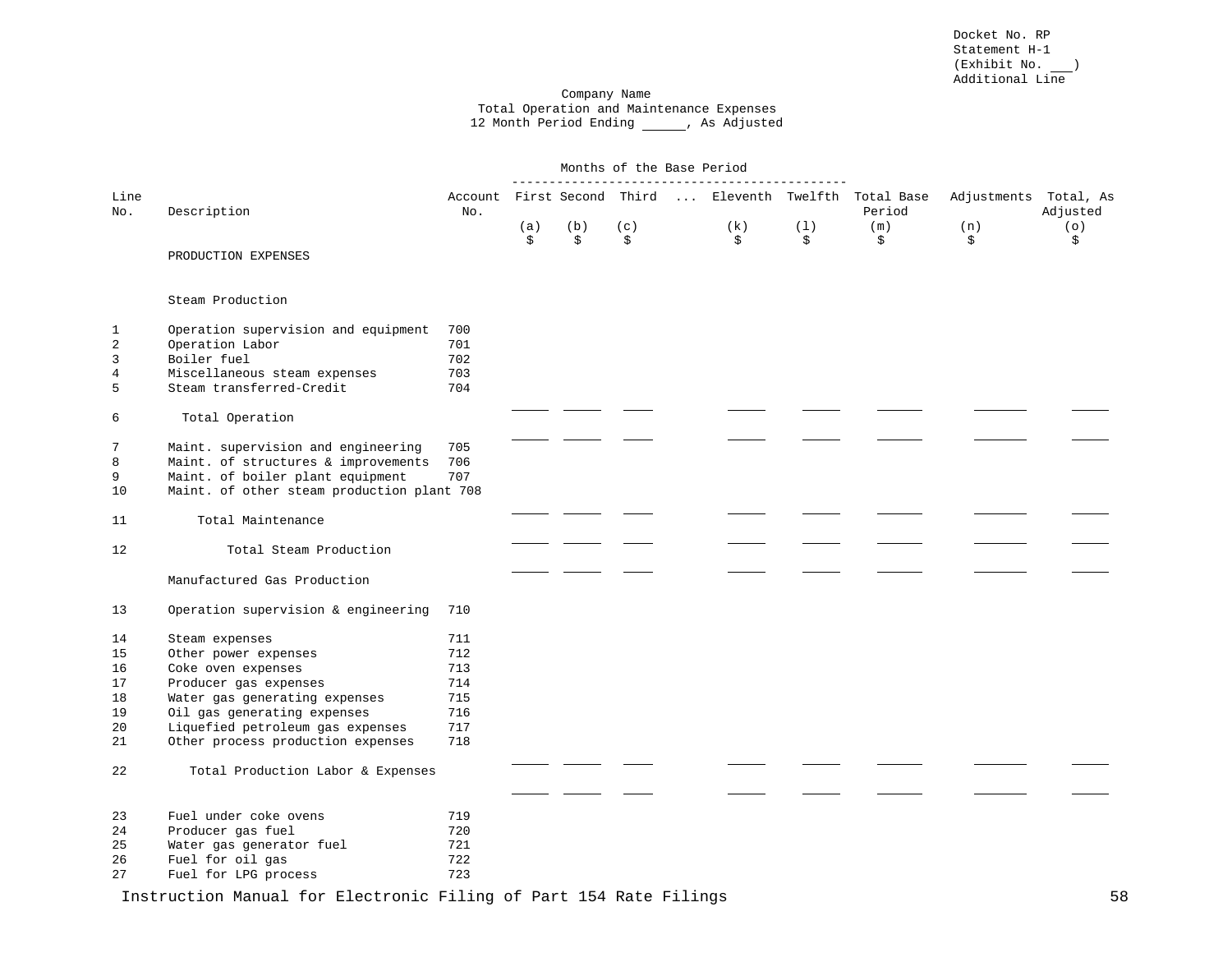| 28<br>29             | Other gas fuels<br>Fuel                                                                          | 724<br>724.1             |  |  |  |  |
|----------------------|--------------------------------------------------------------------------------------------------|--------------------------|--|--|--|--|
| 30                   | Total Gas Fuels                                                                                  |                          |  |  |  |  |
| 31<br>32<br>33<br>34 | Coal carbonized in coke ovens<br>Oil for water gas<br>Oil for oil gas<br>Liquefied petroleum gas | 725<br>726<br>727<br>728 |  |  |  |  |
| 35                   | Raw materials for oth. gas processes                                                             | 729                      |  |  |  |  |
| 36                   | Raw materials                                                                                    | 729.1                    |  |  |  |  |
| 37                   | Residuals expenses                                                                               | 730                      |  |  |  |  |
| 38                   | Residuals produced-Credit                                                                        | 731                      |  |  |  |  |
| 39                   | Purification expenses                                                                            | 732<br>733               |  |  |  |  |
| 40<br>41             | Gas mixing expenses<br>Duplicate charges                                                         | 734                      |  |  |  |  |
| 42                   | Miscellaneous production expenses                                                                | 735                      |  |  |  |  |
| 43                   | Rents                                                                                            | 736                      |  |  |  |  |
| 44                   | Operation supplies and expenses                                                                  | 737                      |  |  |  |  |
| 45                   | Total Gas Raw Materials                                                                          |                          |  |  |  |  |
| 46                   | Total Operation                                                                                  |                          |  |  |  |  |
|                      |                                                                                                  |                          |  |  |  |  |
| 47                   | Maint. supervision & engineering                                                                 | 740                      |  |  |  |  |
| 48                   | Maint. of structures & improvements                                                              | 741                      |  |  |  |  |
| 49                   | Maintenance of production equipment                                                              | 742                      |  |  |  |  |
| 50                   | Maintenance of production plant                                                                  | 743                      |  |  |  |  |
| 51                   | Total Maintenance                                                                                |                          |  |  |  |  |
| 52                   | Total Mftd Gas Prod. Expenses                                                                    |                          |  |  |  |  |
|                      |                                                                                                  |                          |  |  |  |  |
|                      | Natural Gas Production Expenses<br>Natural Gas Production and Gathering                          |                          |  |  |  |  |
| 53                   | Operation supervision & engineering                                                              | 750                      |  |  |  |  |
| 54                   | Production maps and records                                                                      | 751                      |  |  |  |  |
| 55                   | Gas wells expenses                                                                               | 752                      |  |  |  |  |
| 56                   | Field lines expenses                                                                             | 753                      |  |  |  |  |
| 57                   | Field compressor station expenses                                                                | 754                      |  |  |  |  |
| 58<br>59             | Field comp. station fuel & power<br>Field meas. & regulating stat. exp.                          | 755<br>756               |  |  |  |  |
| 60                   | Purification expenses                                                                            | 757                      |  |  |  |  |
| 61                   | Gas well royalties                                                                               | 758                      |  |  |  |  |
| 62                   | Other expenses                                                                                   | 759                      |  |  |  |  |
| 63                   | Rents                                                                                            | 760                      |  |  |  |  |
| 64                   | Total Operation                                                                                  |                          |  |  |  |  |
|                      |                                                                                                  |                          |  |  |  |  |
| 65<br>66             | Maint. supervision and engineering<br>Maint. of structures & improvements                        | 761<br>762               |  |  |  |  |
|                      |                                                                                                  |                          |  |  |  |  |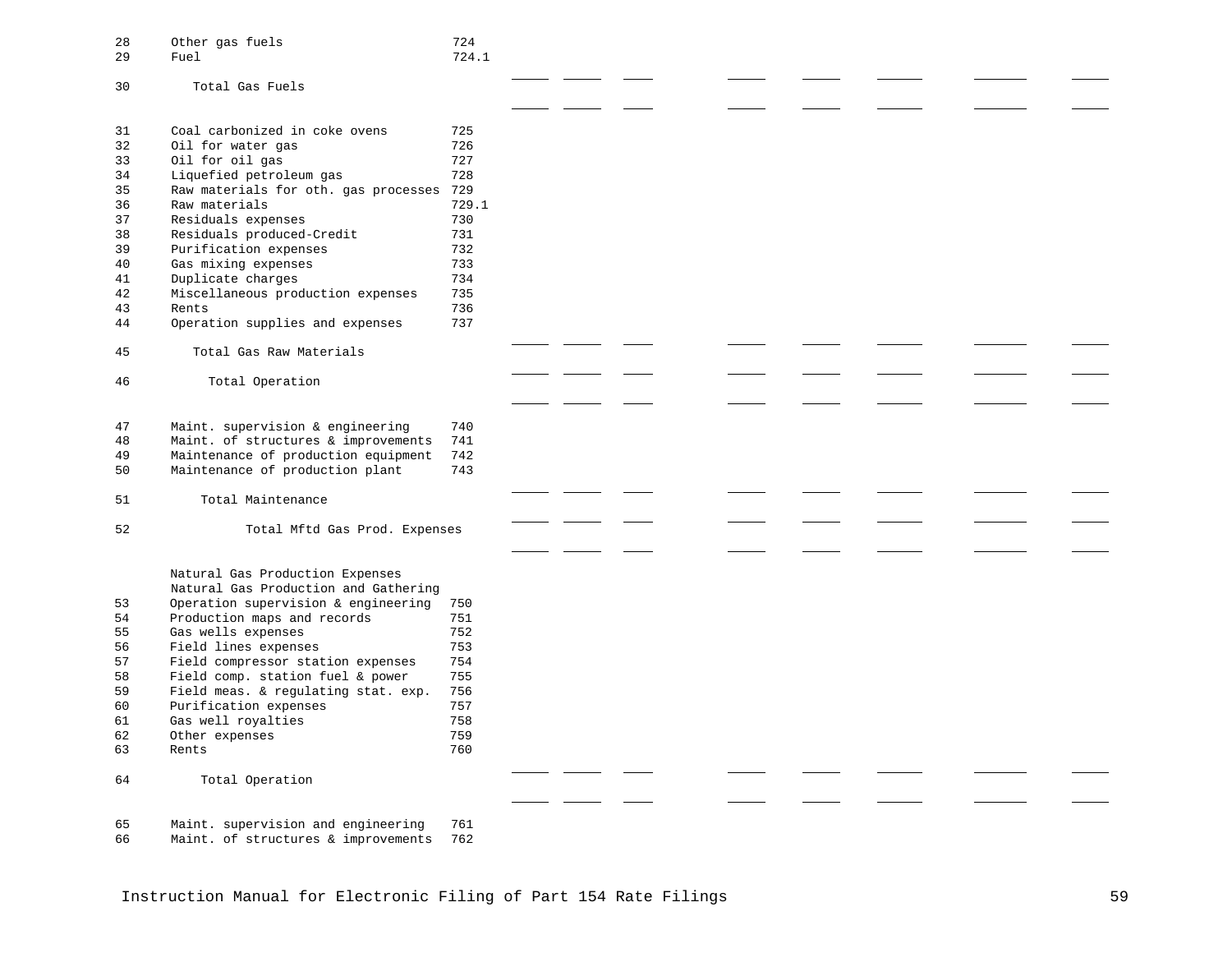| 67<br>68<br>69 | Maintenance of producing gas wells<br>Maintenance of field lines<br>Maint. of field comp. station equip. 765 | 763<br>764 |  |  |  |  |
|----------------|--------------------------------------------------------------------------------------------------------------|------------|--|--|--|--|
| 70             | Maint. of field. meas.<br>& reg. sta. equip.                                                                 | 766        |  |  |  |  |
| 71             | Maint. of purification equipment                                                                             | 767        |  |  |  |  |
| 72             | Maint. of drilling & cleaning equip.                                                                         | 768        |  |  |  |  |
| 73             | Maintenance of other equipment                                                                               | 769        |  |  |  |  |
| 74             | Maintenance of other plant                                                                                   | 769.1      |  |  |  |  |
| 75             | Total Maintenance                                                                                            |            |  |  |  |  |
| 76             | Total Natural Gas Prod. & Gathering                                                                          |            |  |  |  |  |
|                | Products Extraction                                                                                          |            |  |  |  |  |
| 77             | Operation supervision & engineering                                                                          | 770        |  |  |  |  |
| 78             | Operation labor                                                                                              | 771        |  |  |  |  |
| 79             | Gas shrinkage                                                                                                | 772        |  |  |  |  |
| 80             | Fuel                                                                                                         | 773        |  |  |  |  |
| 81             | Power                                                                                                        | 774        |  |  |  |  |
| 82             | Materials                                                                                                    | 775        |  |  |  |  |
| 83             | Operation supplies and expenses                                                                              | 776        |  |  |  |  |
| 84             | Gas processed by others                                                                                      | 777        |  |  |  |  |
| 85<br>86       | Royalties on products extracted<br>Marketing expenses                                                        | 778<br>779 |  |  |  |  |
| 87             | Products purchased                                                                                           | 780        |  |  |  |  |
| 88             | Variation in products inventory                                                                              | 781        |  |  |  |  |
| 89             | Ext. prod. used by the utility-Cr.                                                                           | 782        |  |  |  |  |
| 90             | 783<br>Rents                                                                                                 |            |  |  |  |  |
| 91             | Total Operation                                                                                              |            |  |  |  |  |
| 92             | Maint. supervision & engineering                                                                             | 784        |  |  |  |  |
| 93             | Maint. of structures & improvements                                                                          | 785        |  |  |  |  |
| 94             | Maint. of ext. & refining equip.                                                                             | 786        |  |  |  |  |
| 95             | Maint. of pipe lines                                                                                         | 787        |  |  |  |  |
| 96             | Maint. of ext. products stor. equip.                                                                         | 788        |  |  |  |  |
| 97             | Maint. of compressor equipment                                                                               | 789        |  |  |  |  |
| 98             | Maint. of gas meas. & reg. equip.                                                                            | 790        |  |  |  |  |
| 99<br>100      | Maintenance of other equipment<br>Maintenance of prod. ext. plant                                            | 791<br>792 |  |  |  |  |
| 101            | Total Maintenance                                                                                            |            |  |  |  |  |
| 102            | Total Products Extraction                                                                                    |            |  |  |  |  |
|                |                                                                                                              |            |  |  |  |  |
|                | Exploration and Development Expenses                                                                         |            |  |  |  |  |
| 103            | Delay rentals                                                                                                | 795        |  |  |  |  |
| 104            | Nonproductive well drilling                                                                                  | 796        |  |  |  |  |
| 105            | Abandoned leases                                                                                             | 797        |  |  |  |  |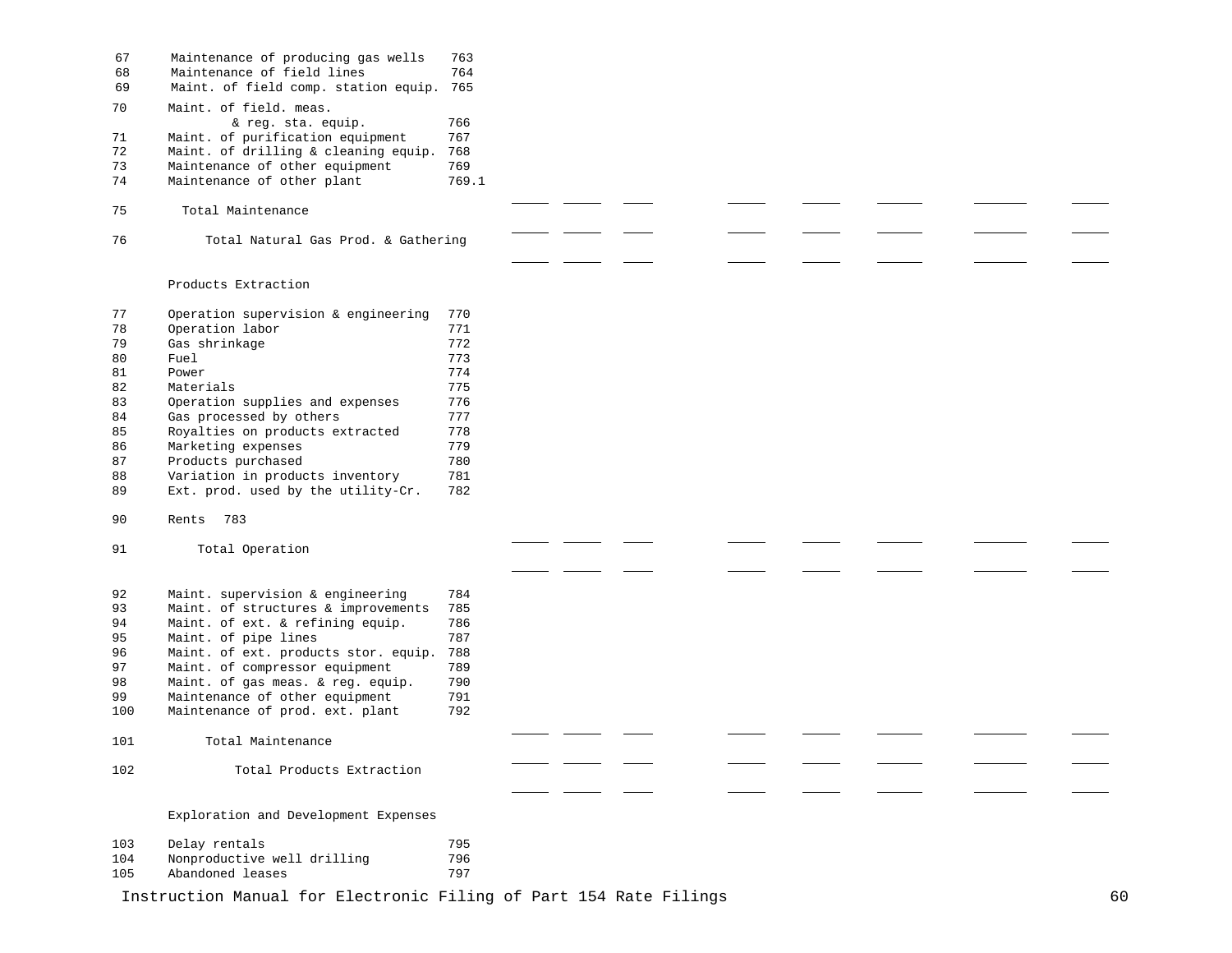| 106 | Other exploration                                                 | 798   |  |  |  |    |
|-----|-------------------------------------------------------------------|-------|--|--|--|----|
| 107 | Total Exploration & Development Exp.                              |       |  |  |  |    |
|     | Other Gas Supply Expenses                                         |       |  |  |  |    |
| 108 | Natural Gas purchases                                             | 799   |  |  |  |    |
| 109 | Natural gas well head purchases                                   | 800   |  |  |  |    |
| 110 | Wellhead purch., interco. trfrs                                   | 800.1 |  |  |  |    |
| 111 | Natural gas field line purchases                                  | 801   |  |  |  |    |
| 112 | Nat gas gasoline plant outlet purch.                              | 802   |  |  |  |    |
| 113 | Nat. gas transmission line purchases                              | 803   |  |  |  |    |
| 114 | Natural gas city gate purchases                                   | 804   |  |  |  |    |
| 115 | Liquefied natural gas purchases                                   | 804.1 |  |  |  |    |
| 116 | Other gas purchases                                               | 805   |  |  |  |    |
|     |                                                                   | 805.1 |  |  |  |    |
| 117 | Purchased gas cost adjustments                                    |       |  |  |  |    |
| 118 | Total Purchased Gas                                               |       |  |  |  |    |
|     |                                                                   |       |  |  |  |    |
| 119 | Exchange Gas                                                      | 806   |  |  |  |    |
|     |                                                                   |       |  |  |  |    |
| 120 | Well Expenses - Purchased Gas                                     | 807.1 |  |  |  |    |
| 121 | Oper. of Purch. Gas Meas. Stations                                | 807.2 |  |  |  |    |
| 122 | Maint. of Purch. Gas Meas. Stations                               | 807.3 |  |  |  |    |
| 123 | Purchased Gas Calculation Expenses                                | 807.4 |  |  |  |    |
| 124 | Other Purchased Gas Expenses 807.5                                |       |  |  |  |    |
| 125 | Total Purchased Gas                                               |       |  |  |  |    |
|     |                                                                   |       |  |  |  |    |
|     |                                                                   |       |  |  |  |    |
| 126 | Gas withdrawn from storage-Debit                                  | 808.1 |  |  |  |    |
| 127 | Gas delivered to storage-Credit                                   | 808.2 |  |  |  |    |
| 128 | W/drawals of LNG held for proc.-dr                                | 809.1 |  |  |  |    |
| 129 | Del. of natural gas for processing                                | 809.2 |  |  |  |    |
| 130 | Gas used for compressor sta. fuel-cr                              | 810   |  |  |  |    |
| 131 | Gas used for products extraction-cr                               | 811   |  |  |  |    |
| 132 | Gas used for other util. ops.-cr                                  | 812   |  |  |  |    |
| 133 | Gas used in utility operations-cr                                 | 812.1 |  |  |  |    |
| 134 | Tot. Gas Used in Util. Ops. - Cr                                  |       |  |  |  |    |
|     |                                                                   |       |  |  |  |    |
| 135 | Other gas supply expenses<br>813                                  |       |  |  |  |    |
|     |                                                                   |       |  |  |  |    |
| 136 | Total Other Gas Supply Expenses                                   |       |  |  |  |    |
| 137 | Total Prod. Expenses                                              |       |  |  |  |    |
|     |                                                                   |       |  |  |  |    |
|     | NATURAL GAS STORAGE TERMINALING AND PROCESSING EXPENSES           |       |  |  |  |    |
|     | Underground Storage Expenses                                      |       |  |  |  |    |
|     |                                                                   |       |  |  |  |    |
| 138 | Operation supervision & engineering                               | 814   |  |  |  |    |
| 139 | Maps and records                                                  | 815   |  |  |  |    |
| 140 | Wells expenses                                                    | 816   |  |  |  |    |
|     | Instruction Manual for Electronic Filing of Part 154 Rate Filings |       |  |  |  | 61 |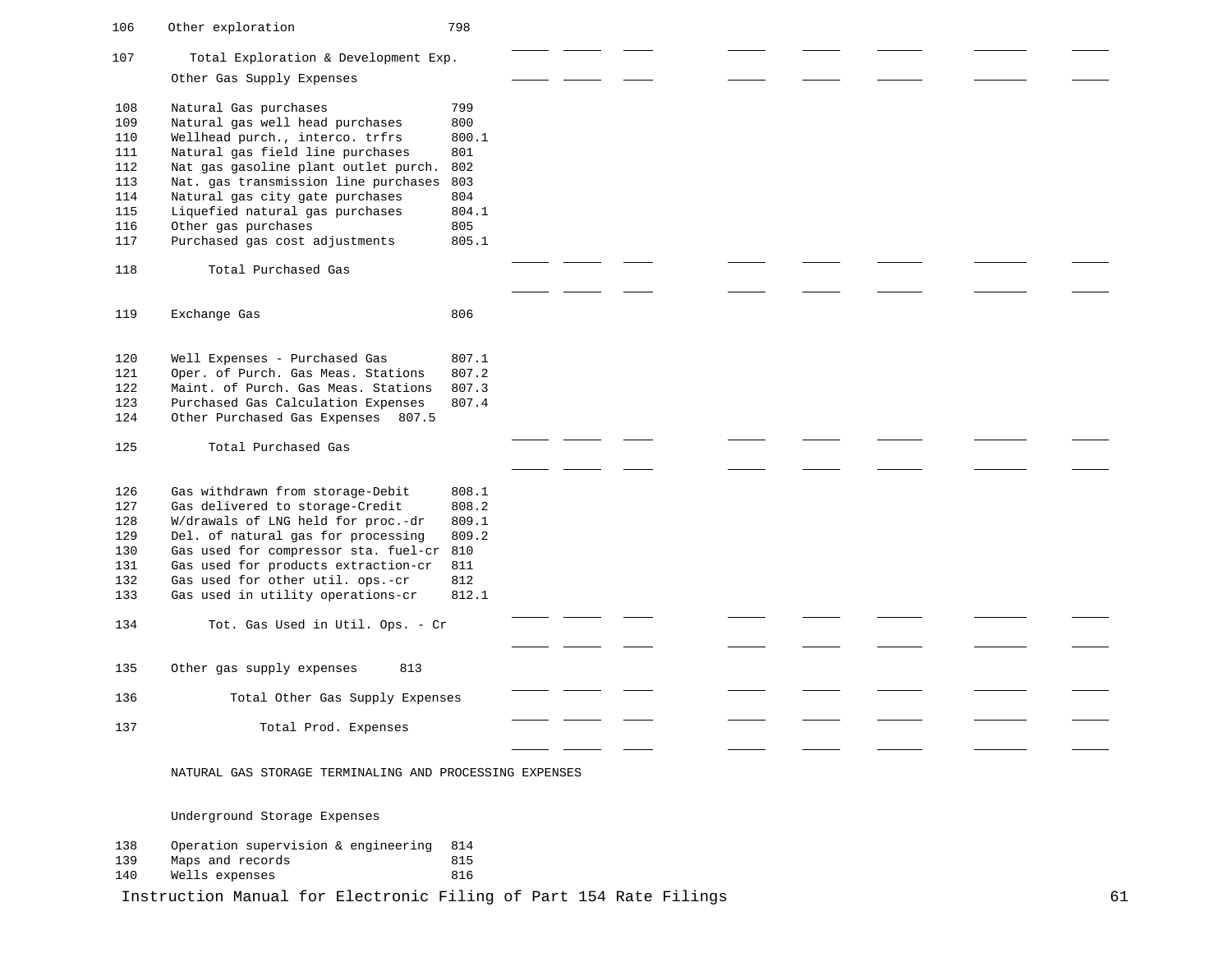| 141<br>142<br>143 | Lines expenses<br>Compressor station expenses<br>Compressor station fuel and power | 817<br>818<br>819 |  |  |  |  |
|-------------------|------------------------------------------------------------------------------------|-------------------|--|--|--|--|
| 144               | Measuring and regulating sta. exp.                                                 | 820<br>821        |  |  |  |  |
| 145<br>146        | Purification expenses                                                              | 822               |  |  |  |  |
| 147               | Exploration and development<br>Gas losses                                          | 823               |  |  |  |  |
| 148               | Other expenses                                                                     | 824               |  |  |  |  |
| 149               | Storage well royalties                                                             | 825               |  |  |  |  |
| 150               | Rents                                                                              | 826               |  |  |  |  |
| 151               | Operation supplies and expenses                                                    | 827               |  |  |  |  |
| 152               | Total Operation                                                                    |                   |  |  |  |  |
|                   |                                                                                    |                   |  |  |  |  |
| 153               | Maintenance supervision and expenses 830                                           |                   |  |  |  |  |
| 154               | Maint. of structures and imp.                                                      | 831               |  |  |  |  |
| 155               | Maintenance of reservoir and wells                                                 | 832               |  |  |  |  |
| 156               | Maintenance of lines                                                               | 833               |  |  |  |  |
| 157               | Maint. of compressor station exp.                                                  | 834               |  |  |  |  |
| 158               | Maint. of meas. & regulating equip.                                                | 835               |  |  |  |  |
| 159               | Maint. of purification equipment                                                   | 836               |  |  |  |  |
| 160               | Maint. of other equipment                                                          | 837               |  |  |  |  |
| 161               | Maint. of oth. underground stor. plt 838<br>Maintenance of local storage plant     | 839               |  |  |  |  |
| 162               |                                                                                    |                   |  |  |  |  |
| 163               | Total Maintenance                                                                  |                   |  |  |  |  |
| 164               | Total Underground Storage Expenses                                                 |                   |  |  |  |  |
|                   |                                                                                    |                   |  |  |  |  |
|                   | Other Storage Expenses                                                             |                   |  |  |  |  |
| 165               | Operation supervision & engineering                                                | 840               |  |  |  |  |
| 166               | Operation labor and expenses                                                       | 841               |  |  |  |  |
| 167               | Rents                                                                              | 842               |  |  |  |  |
| 168               | Fuel                                                                               | 842.1             |  |  |  |  |
| 169               | Power                                                                              | 842.2             |  |  |  |  |
| 170               | Gas losses                                                                         | 842.3             |  |  |  |  |
| 171               | Total Operation                                                                    |                   |  |  |  |  |
| 172               | Maint. supervision and engineering                                                 | 843.1             |  |  |  |  |
| 173               | Maint. of structures & improvements                                                | 843.2             |  |  |  |  |
| 174               | Maintenance of gas holders                                                         | 843.3             |  |  |  |  |
| 175               | Maint. of purification equipment                                                   | 843.4             |  |  |  |  |
| 176               | Maint. of liquefaction equipment                                                   | 843.5             |  |  |  |  |
| 177               | Maint. of vaporizing equipment                                                     | 843.6             |  |  |  |  |
| 178               | Maintenance of compressor equipment                                                | 843.7             |  |  |  |  |
| 179               | Maint. of meas. and reg. equipment                                                 | 843.8             |  |  |  |  |
| 180               | Maintenance of other equipment                                                     | 843.9             |  |  |  |  |
| 181               | Total Maintenance                                                                  |                   |  |  |  |  |
| 182               | Total Other Storage Expenses                                                       |                   |  |  |  |  |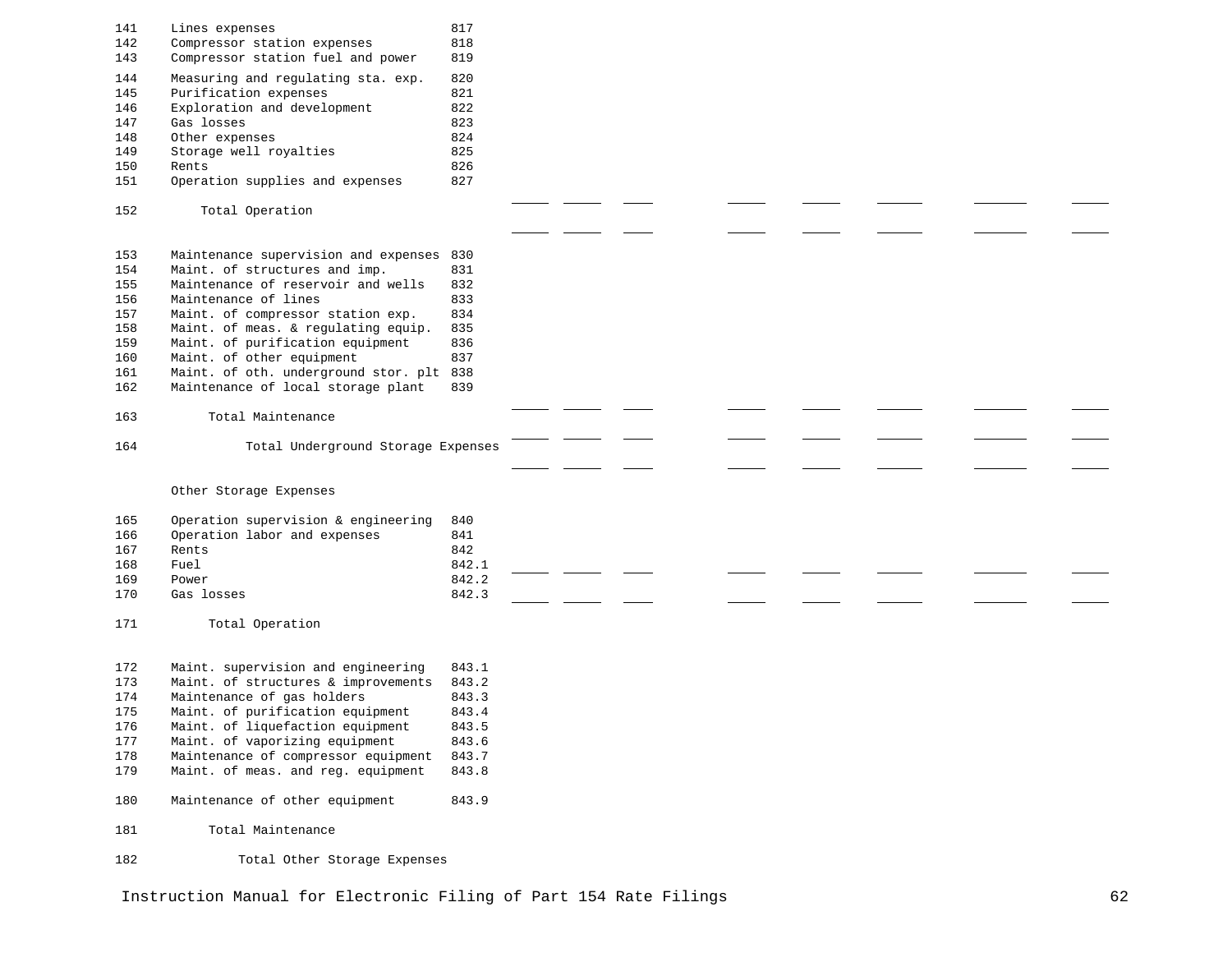Liquefied Natural Gas Terminaling and Processing Expenses

| 183<br>184<br>185<br>186<br>187<br>188<br>189<br>190<br>191<br>192<br>193<br>194<br>195<br>196<br>197<br>198 | Oper. supervision and engineering<br>LNG proc. terminal labor & expenses<br>Lique. processing labor and expenses 844.3<br>LNG transportation labor & expenses<br>Measuring & regulating labor & exp.<br>Compressor station labor and exp.<br>Communication system expenses<br>System control and load dispatching<br>Fuel<br>Power<br>Rents<br>Demurrage charges<br>Wharfage receipts-credit<br>Proc. lique. or vap. gas by others<br>Gas losses<br>Other expenses | 844.1<br>844.2<br>844.4<br>844.5<br>844.6<br>844.7<br>844.8<br>845.1<br>845.2<br>845.3<br>845.4<br>845.5<br>845.6<br>846.1<br>846.2 |  |  |  |  |  |
|--------------------------------------------------------------------------------------------------------------|--------------------------------------------------------------------------------------------------------------------------------------------------------------------------------------------------------------------------------------------------------------------------------------------------------------------------------------------------------------------------------------------------------------------------------------------------------------------|-------------------------------------------------------------------------------------------------------------------------------------|--|--|--|--|--|
| 199                                                                                                          | Total Operation                                                                                                                                                                                                                                                                                                                                                                                                                                                    |                                                                                                                                     |  |  |  |  |  |
|                                                                                                              |                                                                                                                                                                                                                                                                                                                                                                                                                                                                    |                                                                                                                                     |  |  |  |  |  |
| 200<br>201<br>202<br>203<br>204<br>205<br>206<br>207                                                         | Maint. supervision & engineering<br>Maint. of structures & improvements<br>Maint. of LNG gas terminal equipment 847.3<br>Maint. of LNG transportation equip.<br>Maint. of meas. & regulating equip.<br>Maint. of compressor station equip.<br>Maint. of communication equipment<br>Maint. of other equipment                                                                                                                                                       | 847.1<br>847.2<br>847.4<br>847.5<br>847.6<br>847.7<br>847.8                                                                         |  |  |  |  |  |
| 208                                                                                                          | Total Maintenance                                                                                                                                                                                                                                                                                                                                                                                                                                                  |                                                                                                                                     |  |  |  |  |  |
|                                                                                                              |                                                                                                                                                                                                                                                                                                                                                                                                                                                                    |                                                                                                                                     |  |  |  |  |  |
| 209                                                                                                          | Total LNG Term. and Pro. Exp.                                                                                                                                                                                                                                                                                                                                                                                                                                      |                                                                                                                                     |  |  |  |  |  |
| 210                                                                                                          | Total Natural Gas Storage                                                                                                                                                                                                                                                                                                                                                                                                                                          |                                                                                                                                     |  |  |  |  |  |
|                                                                                                              |                                                                                                                                                                                                                                                                                                                                                                                                                                                                    |                                                                                                                                     |  |  |  |  |  |
|                                                                                                              | TRANSMISSION EXPENSES                                                                                                                                                                                                                                                                                                                                                                                                                                              |                                                                                                                                     |  |  |  |  |  |
| 211<br>212<br>213<br>214<br>215<br>216<br>217<br>218<br>219<br>220<br>221<br>222<br>223                      | Operation supervision and expenses<br>System control and load dispatching<br>Communication system expenses<br>Compressor sta. labor & expenses<br>Compressor station fuel and power<br>Gas for compressor station fuel<br>Oth. fuel & power for comp. sta.<br>Mains expenses<br>Measuring & regulating station exp.<br>Operation supplies and expenses<br>Trans. and comp. of gas by others<br>Other expenses<br>Rents                                             | 850<br>851<br>852<br>853<br>853.1<br>854<br>855<br>856<br>857<br>857.1<br>858<br>859<br>860                                         |  |  |  |  |  |
| 224                                                                                                          | Total Operation                                                                                                                                                                                                                                                                                                                                                                                                                                                    |                                                                                                                                     |  |  |  |  |  |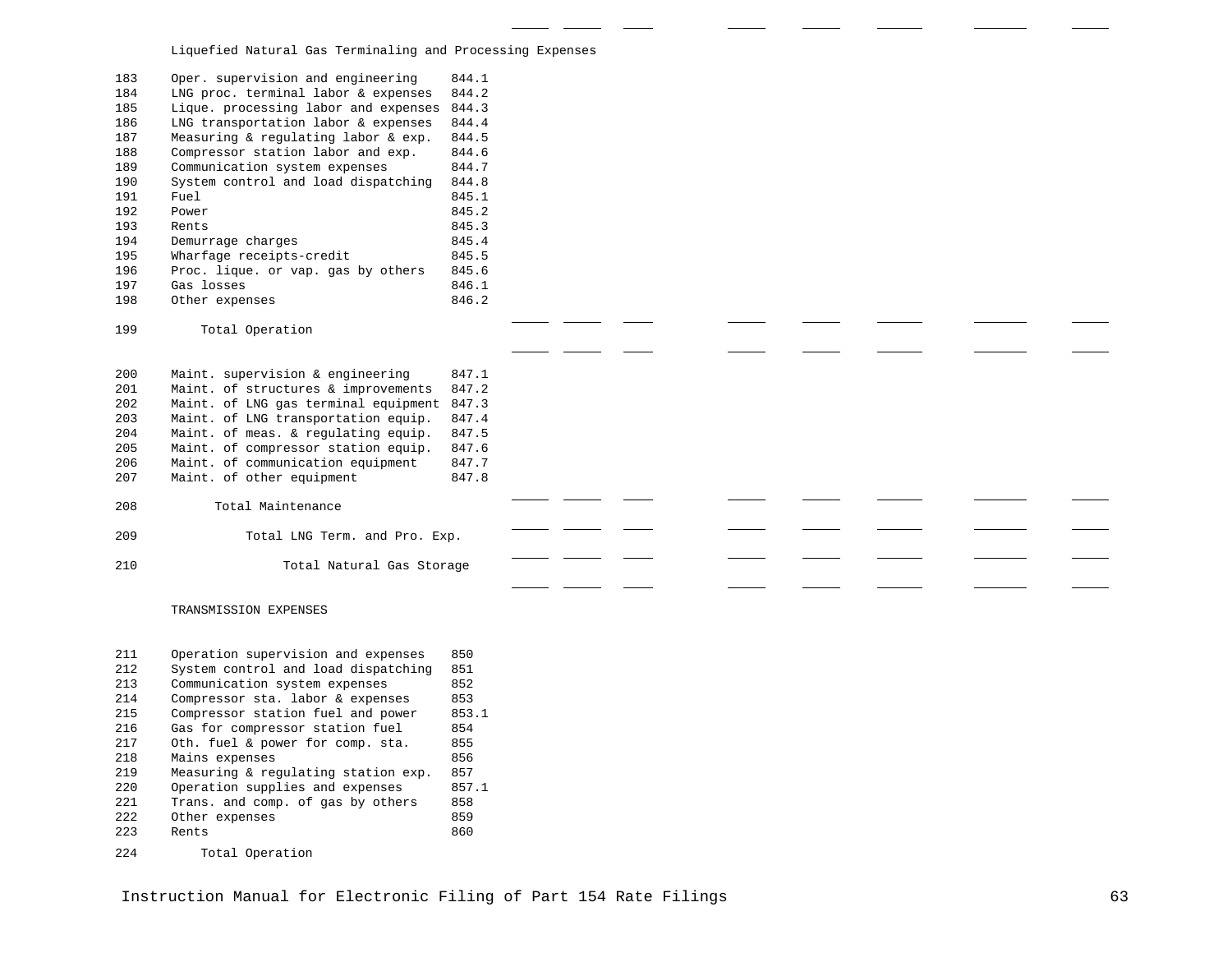| 225 | Maintenance supervision and expenses | 861 |
|-----|--------------------------------------|-----|
| 226 | Maint, of structures & improvements  | 862 |
| 227 | Maint, of mains                      | 863 |
| 228 | Maint. of compressor station exp.    | 864 |
| 229 | Maint, of meas, & regulating equip.  | 865 |
| 230 | Maint, of communication equipment    | 866 |
| 231 | Maint, of other equipment            | 867 |
| 232 | Maintenance of other plant           | 868 |
| 233 | Operation supervision & engineering  | 870 |
| 234 | Total Maintenance                    |     |
| 235 | Total Transmission Expenses          |     |

#### DISTRIBUTION EXPENSES

| 236 | Distribution load dispatching            | 871   |  |  |  |  |  |
|-----|------------------------------------------|-------|--|--|--|--|--|
| 237 | Compressor sta. labor & expenses         | 872   |  |  |  |  |  |
| 238 | Compressor station fuel and power        | 873   |  |  |  |  |  |
| 239 | Mains and services expenses              | 874   |  |  |  |  |  |
| 240 | Meas. and reg. stat. exp.-General        | 875   |  |  |  |  |  |
| 241 | Meas. and reg. stat. exp.-Industrial 876 |       |  |  |  |  |  |
| 242 | M&R stat. exp.-City gate check sta.      | 877   |  |  |  |  |  |
| 243 | Meter and house regulator expenses       | 878   |  |  |  |  |  |
| 244 | Customer installation expenses           | 879   |  |  |  |  |  |
| 245 | Other expenses                           | 880   |  |  |  |  |  |
| 246 | Miscellaneous distribution expenses      | 880.1 |  |  |  |  |  |
| 247 | Rents                                    | 881   |  |  |  |  |  |
|     |                                          |       |  |  |  |  |  |
| 248 | Total Operation                          |       |  |  |  |  |  |
|     |                                          |       |  |  |  |  |  |
|     |                                          |       |  |  |  |  |  |
| 249 | Maintenance Supervision and expenses 885 |       |  |  |  |  |  |
|     | Maintenance of:                          |       |  |  |  |  |  |
| 250 | Structures & improvements                | 886   |  |  |  |  |  |
| 251 | Mains                                    | 887   |  |  |  |  |  |
| 252 | Compressor station exp.                  | 888   |  |  |  |  |  |
| 253 | M&R equipment-General                    | 889   |  |  |  |  |  |
| 254 | M&R equip.-Industrial                    | 890   |  |  |  |  |  |
| 255 | M&R equip.-Citygate chk sta.             | 891   |  |  |  |  |  |
| 256 | Services                                 | 892   |  |  |  |  |  |
| 257 | Lines                                    | 892.1 |  |  |  |  |  |
| 258 | Meters and house regulators              | 893   |  |  |  |  |  |
| 259 | Other equipment                          | 894   |  |  |  |  |  |
| 260 | Other plant                              | 895   |  |  |  |  |  |
| 261 | Total Maintenance                        |       |  |  |  |  |  |
|     |                                          |       |  |  |  |  |  |
| 262 | Total Distribution Expenses              |       |  |  |  |  |  |
|     |                                          |       |  |  |  |  |  |
|     | CUSTOMER ACCOUNTS EXPENSES               |       |  |  |  |  |  |
|     |                                          |       |  |  |  |  |  |

 $\frac{1}{2}$ 

 $\sim$ 

 $\overline{\phantom{0}}$ 

 $\sim$ 

 $\sim$ 

 $\sim$  100  $\mu$ 

 $\mathcal{L}(\mathcal{L})$ 

 $\overline{\phantom{a}}$ 

263 Supervision 901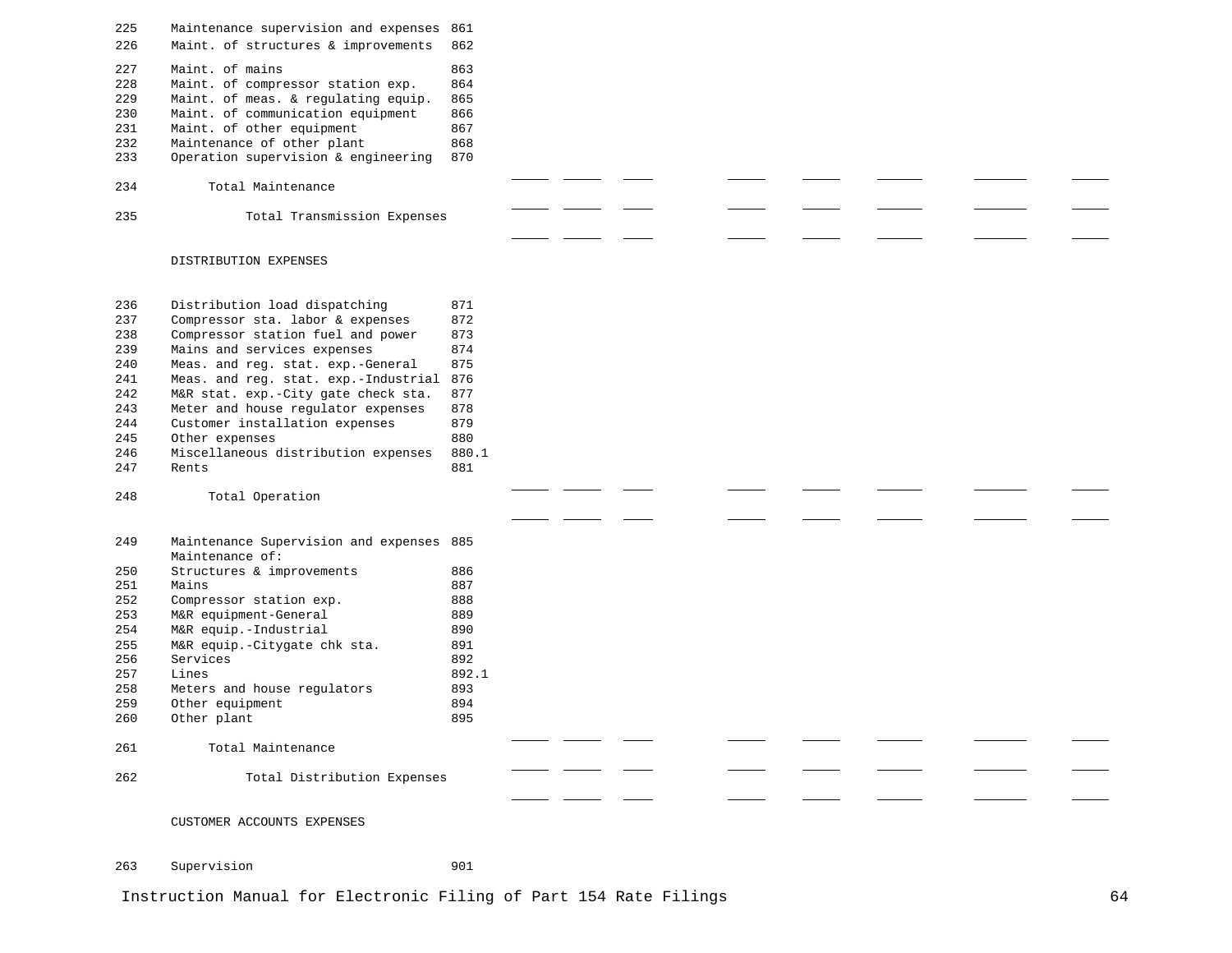| 264<br>265<br>266 | Meter reading expenses<br>Customer records & collection exp.<br>Uncollectible accounts | 902<br>903<br>904 |  |  |  |    |
|-------------------|----------------------------------------------------------------------------------------|-------------------|--|--|--|----|
| 267               | Miscellaneous customer accounts exp. 905                                               |                   |  |  |  |    |
| 268               | Total Operation                                                                        |                   |  |  |  |    |
| 269               | Total Customer Accounts Expenses                                                       |                   |  |  |  |    |
|                   |                                                                                        |                   |  |  |  |    |
|                   | CUSTOMER SERVICE AND INFORMATIONAL EXPENSES                                            |                   |  |  |  |    |
| 270               | Cust. service & informational exp.                                                     | 906               |  |  |  |    |
| 271               | Supervision                                                                            | 907               |  |  |  |    |
| 272               | Customer assistance expenses                                                           | 908               |  |  |  |    |
| 273<br>274        | Informational and instructional exp.<br>Misc. cust. serv. & info. exp.                 | 909<br>910        |  |  |  |    |
|                   |                                                                                        |                   |  |  |  |    |
| 275               | Total Customer Service and<br>Information Expenses                                     |                   |  |  |  |    |
|                   |                                                                                        |                   |  |  |  |    |
|                   | SALES EXPENSES                                                                         |                   |  |  |  |    |
| 276               | Supervision                                                                            | 911               |  |  |  |    |
| 277               | Demonstrating and selling expenses                                                     | 912               |  |  |  |    |
| 278               | Advertising expenses                                                                   | 913               |  |  |  |    |
| 279               | Miscellaneous sales expenses                                                           | 916               |  |  |  |    |
| 280               | Sales expenses                                                                         | 917               |  |  |  |    |
| 281               | Total Sales Expenses                                                                   |                   |  |  |  |    |
|                   |                                                                                        |                   |  |  |  |    |
|                   | ADMINISTRATIVE AND GENERAL EXPENSES                                                    |                   |  |  |  |    |
| 282               | Administrative and general salaries                                                    | 920               |  |  |  |    |
| 283               | Office supplies and expenses                                                           | 921               |  |  |  |    |
| 284<br>285        | Admin. expenses transferred-Credit<br>Outside services employed                        | 922<br>923        |  |  |  |    |
| 286               | Property insurance                                                                     | 924               |  |  |  |    |
| 287               | Injuries and damages                                                                   | 925               |  |  |  |    |
| 288               | Employee pensions and benefits                                                         | 926               |  |  |  |    |
| 289               | Franchise requirements                                                                 | 927               |  |  |  |    |
| 290<br>291        | Regulatory Commission expense<br>Duplicate charges-Credit                              | 928<br>929        |  |  |  |    |
| 292               | General advertising expenses                                                           | 930.1             |  |  |  |    |
| 293               | Miscellaneous general expenses                                                         | 930.2             |  |  |  |    |
| 294               | Rents                                                                                  | 931               |  |  |  |    |
| 295               | Total Operation                                                                        |                   |  |  |  |    |
|                   |                                                                                        |                   |  |  |  |    |
| 296               | Transportation expenses<br>933                                                         |                   |  |  |  |    |
| 297               | Maintenance of general plant<br>935                                                    |                   |  |  |  |    |
|                   | Instruction Manual for Electronic Filing of Part 154 Rate Filings                      |                   |  |  |  | 65 |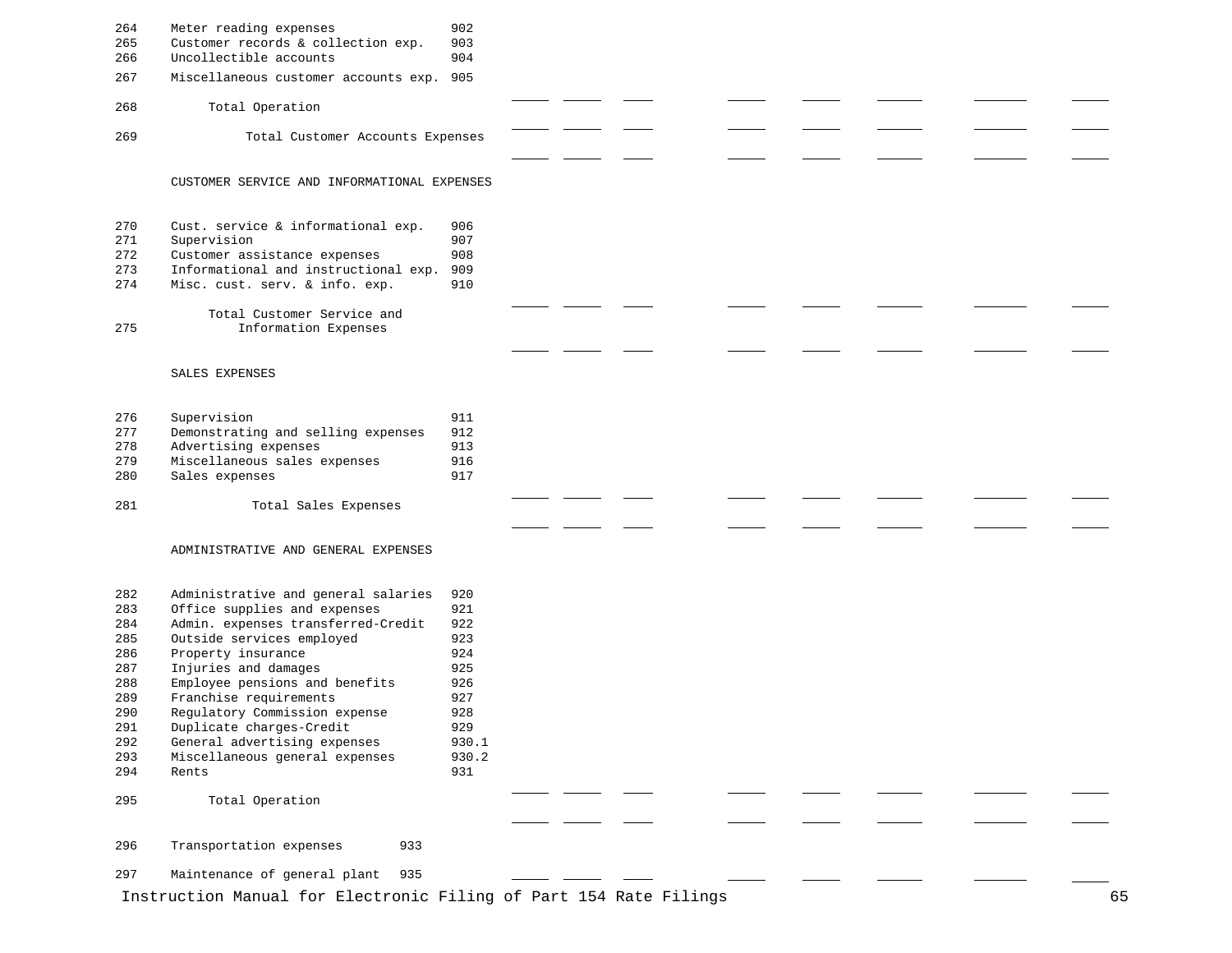| 298 | Total Maintenance             |  |                |       |  |   |
|-----|-------------------------------|--|----------------|-------|--|---|
| 299 | Total Admin. and General Exp. |  |                |       |  |   |
|     |                               |  |                |       |  |   |
| 300 | TOTAL O&M EXPENSES            |  |                |       |  |   |
|     |                               |  | -----<br>----- | ----- |  | . |
|     |                               |  |                |       |  |   |

Note: Schedules H-1(1), H-1(1)(a), (b), &(c) should use this same Statement H-1 format. Report quantities but not dollars on Schedule  $H-1(1)$  (c).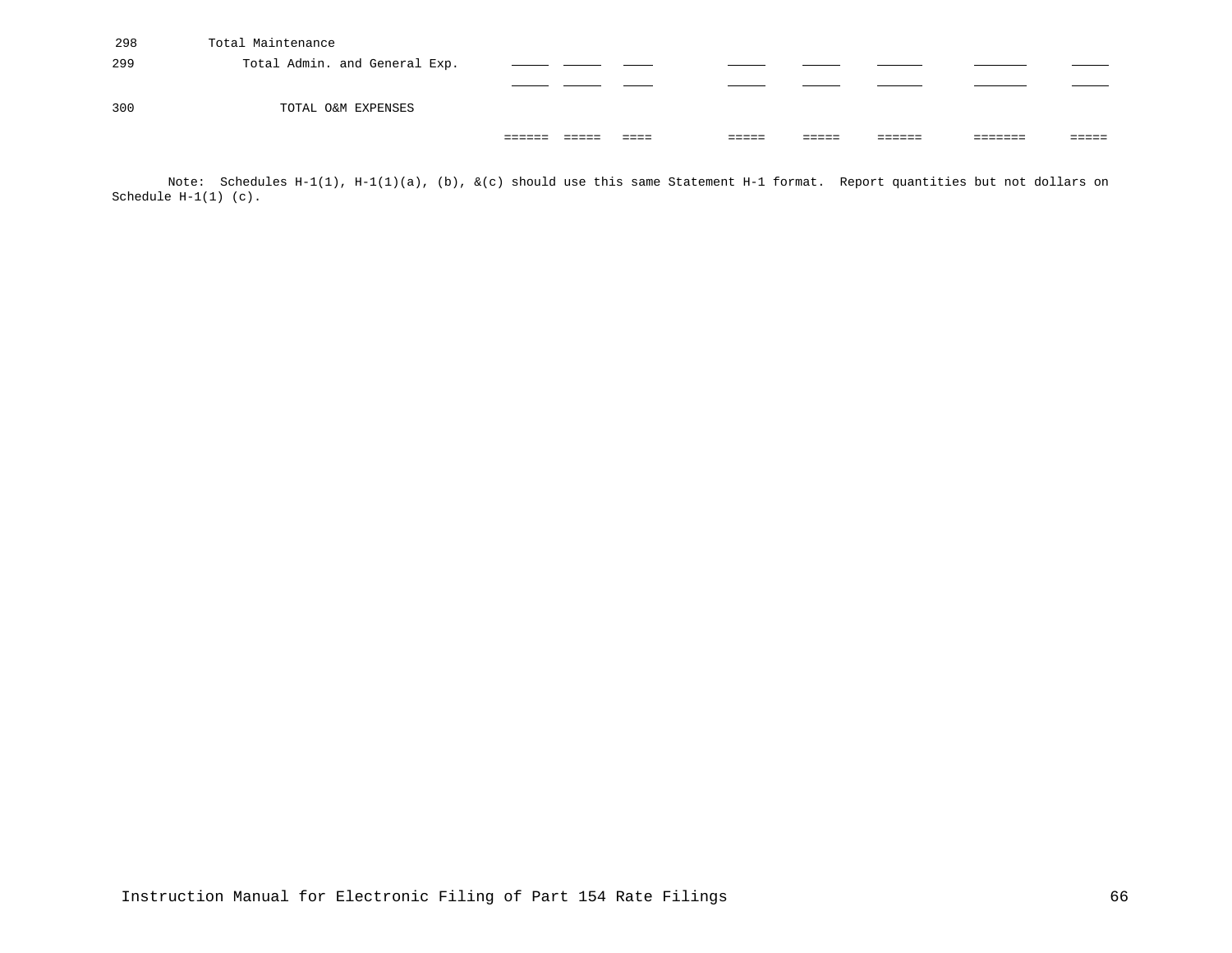Docket No. RP Statement H-2  $(\text{Exhibit No.} \_\_)$ Additional Line

# Company Name Depreciation, Depletion, Amortization and Negative Salvage Expense 12 Month Period Ending (a) As Adjusted

| Line                                |                                                                   | Adjusted | Depreciable Annual Depr. | Depr. Exp | Proposed Depr. | Total, As |
|-------------------------------------|-------------------------------------------------------------------|----------|--------------------------|-----------|----------------|-----------|
| No.                                 | Description                                                       | Plant    | Rate per Books           | Per Books | Rates          | Adjusted  |
|                                     |                                                                   | (a)      | (b)                      | (c)       | (d)            | (e)       |
|                                     |                                                                   | \$       | \$                       | \$        | \$             | \$        |
|                                     | Account 403 - Depreciation                                        |          |                          |           |                |           |
| $\mathbf{1}$<br>$\overline{a}$<br>3 | Production & Gathering<br>Onshore<br>Offshore<br>Negative Salvage |          |                          |           |                |           |
| 4<br>5<br>6                         | Transmission<br>Onshore<br>Offshore<br>Negative Salvage           |          |                          |           |                |           |
| 7                                   | Underground Storage                                               |          |                          |           |                |           |
| 8                                   | General                                                           |          |                          |           |                |           |
| 9                                   | Total Depreciation                                                |          |                          |           |                |           |
|                                     | Account 404 - Amortization                                        |          |                          |           |                |           |
| 10                                  | Intangible                                                        |          |                          |           |                |           |
| 11                                  | Total Amortization                                                |          |                          |           |                |           |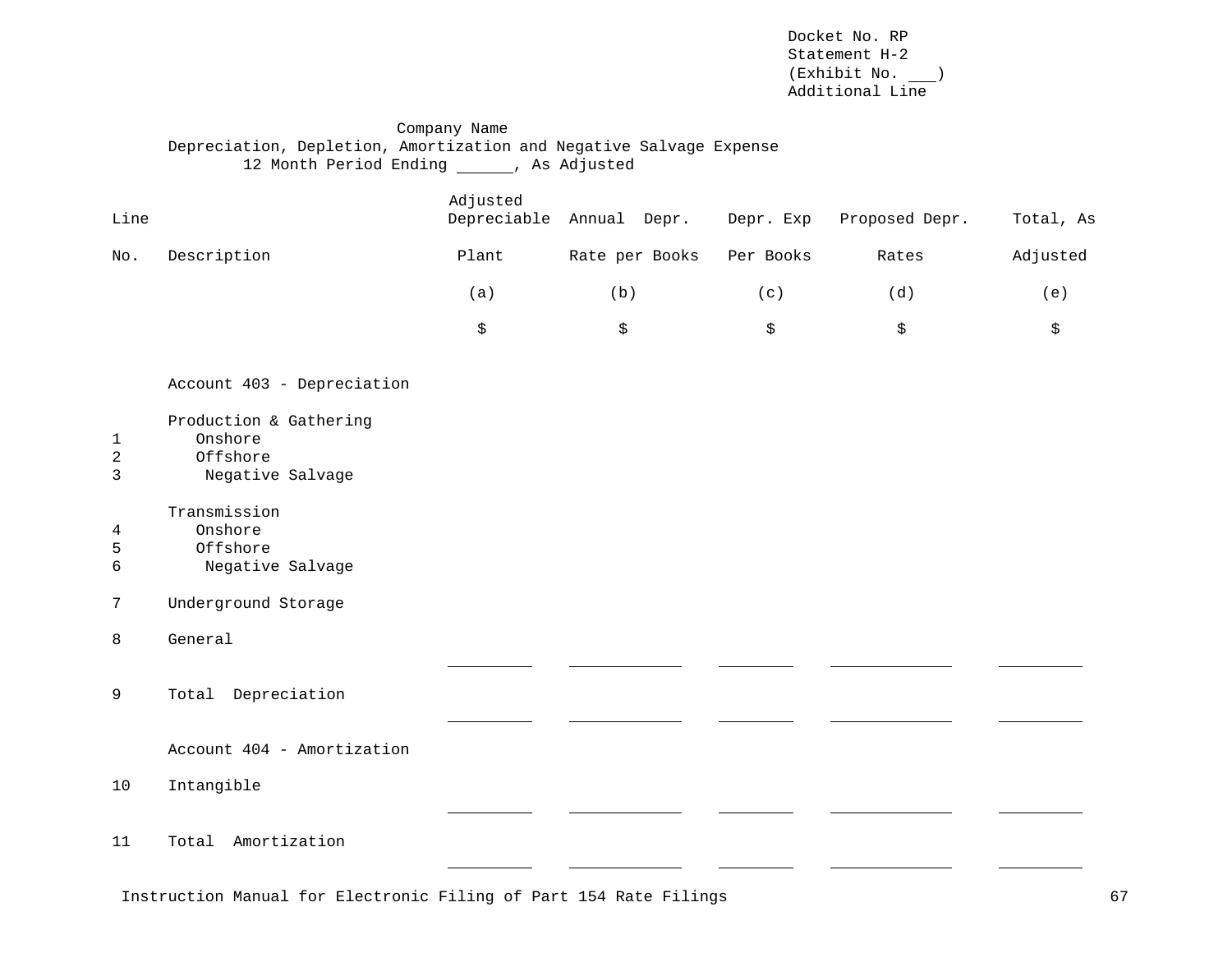12 Total Depreciation and Amortization Expense

| __________ | _____________ | _________ | ______________ | __________ |
|------------|---------------|-----------|----------------|------------|
| __________ | ____________  | ________  | ______________ | _________  |
|            |               |           |                |            |
|            |               |           |                |            |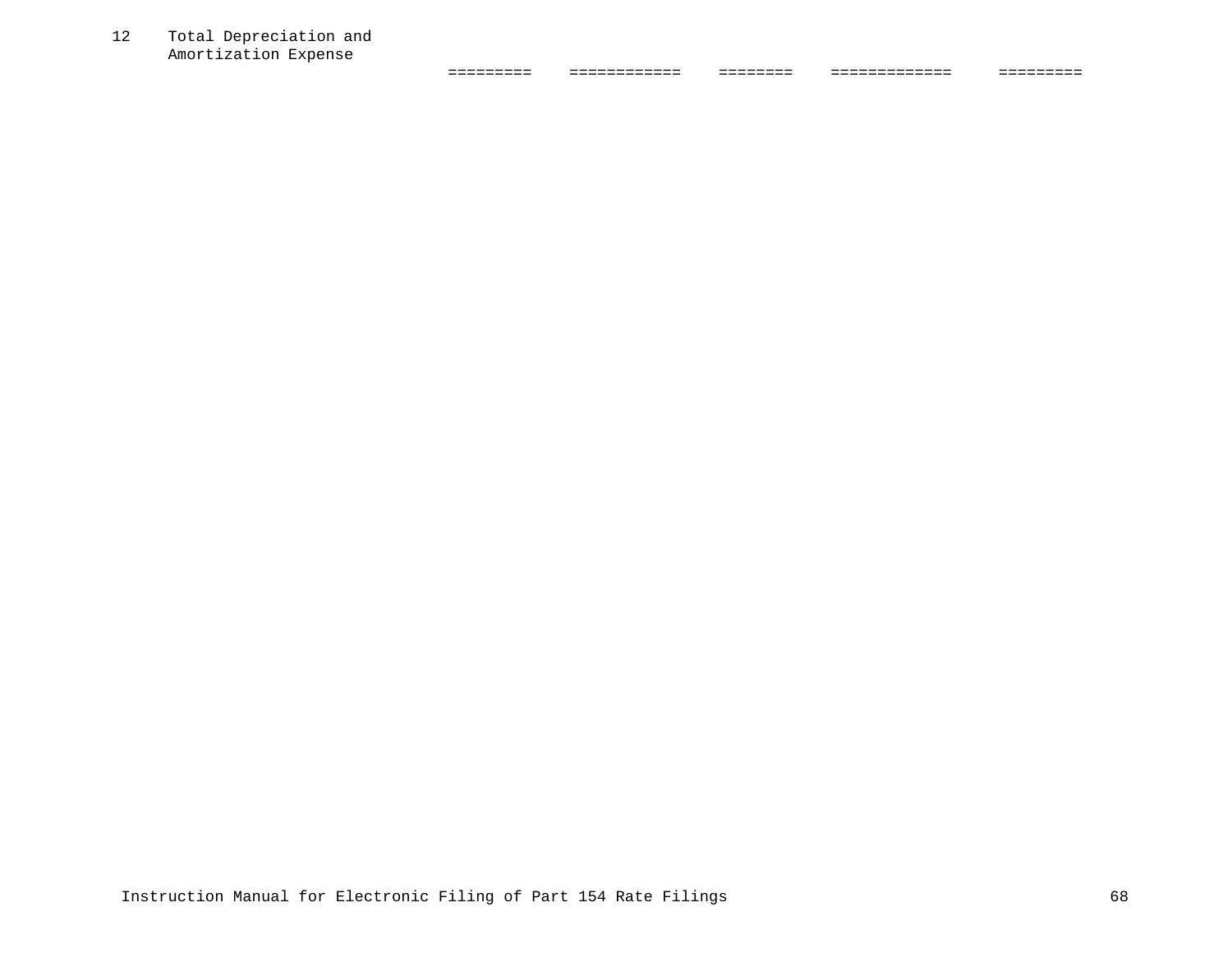Docket No. RP Statement H-3 (Exhibit No. ) Additional Line

# Company Name Income Taxes 12 Month Period Ending , As Adjusted

| Line<br>No.  | Description                                                                 | Reference | Total<br>(a)<br>\$ |
|--------------|-----------------------------------------------------------------------------|-----------|--------------------|
|              | Federal Income Tax                                                          |           |                    |
| $\mathbf{1}$ | Return on Rate Base at<br>ႜ                                                 |           |                    |
| 2            | Less: Interest and Debt Expense                                             |           |                    |
| 3            | Federal Tax Base                                                            |           |                    |
|              | Federal Income Tax Adjustments                                              |           |                    |
| 4<br>5       | Amortization of Equity AFUDC<br>Overfunded/Unfunded ADIT                    |           |                    |
| 6            | Net FIT Adjustments                                                         |           |                    |
| 7            | Return After FIT Adjustments                                                |           |                    |
| 8            | Federal Income Tax at 8<br>(Line _ x Federal tax on tax percentage)         |           | .                  |
| 9            | State Income Taxes at % of<br>Line 7 or as presented on a separate schedule |           |                    |

Show the derivation of the State Income Tax Rate on Line 9 on a separate schedule or Schedule H-3(1).

============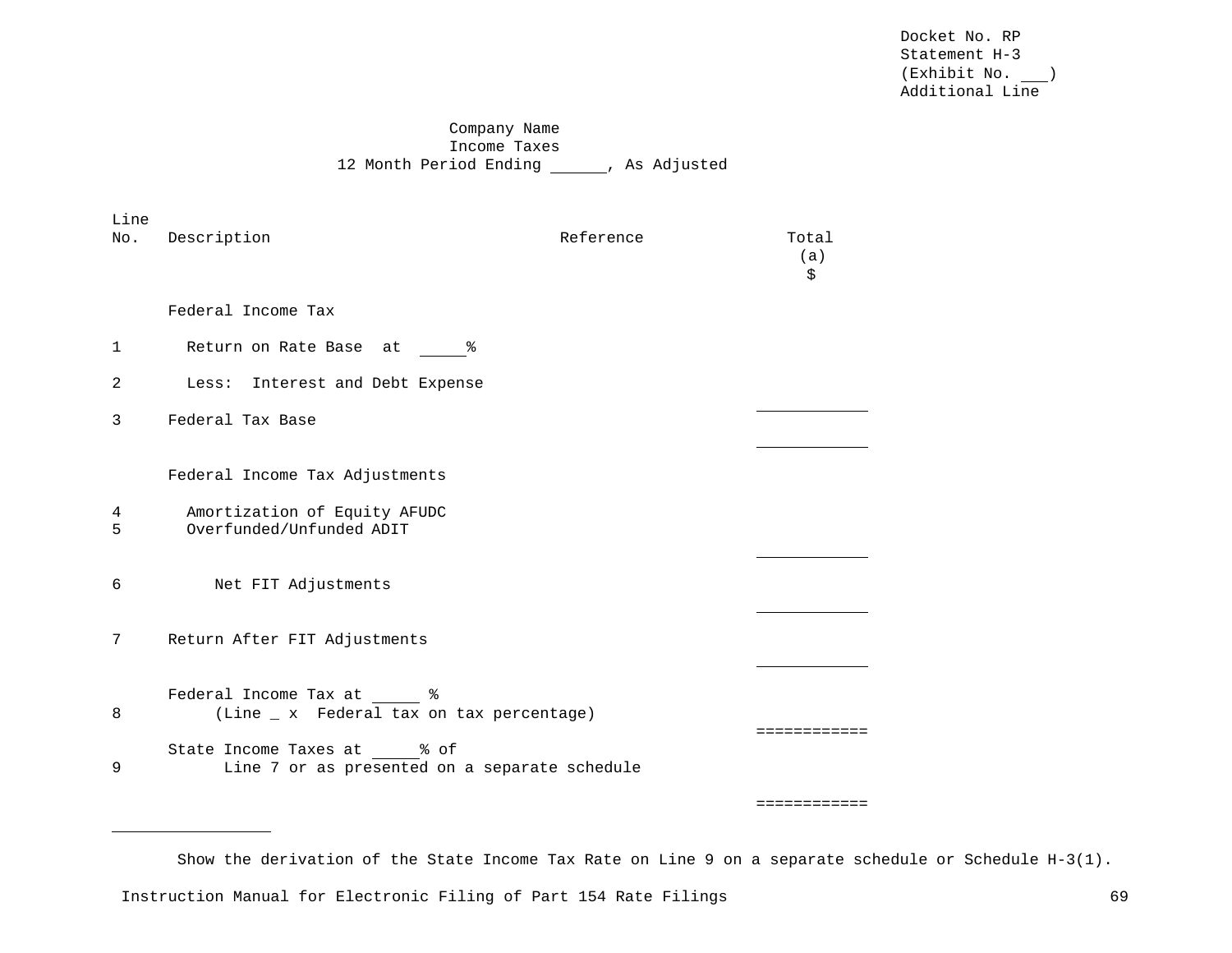Docket No. RP Statement H-4 (Exhibit No. ) Additional Line

# Company Name Summary - Other Taxes 12 Month Period Ending , As Adjusted

| Line<br>No.    | Description of Tax               | Expense<br>Per Books<br>a)<br>\$ | Adjustments<br>(b)<br>\$ | Total Tax<br>Claimed<br>(c)<br>\$ |
|----------------|----------------------------------|----------------------------------|--------------------------|-----------------------------------|
| $\mathbf{1}$   | Ad Valorem<br>(List by state)    |                                  |                          |                                   |
| $\mathfrak{D}$ | Franchise<br>(List by state)     |                                  |                          |                                   |
| 3              | Social Security                  |                                  |                          |                                   |
| 4              | Miscellaneous<br>(List by state) |                                  |                          |                                   |
| 5              | Total Other Taxes                |                                  |                          |                                   |
|                |                                  |                                  |                          |                                   |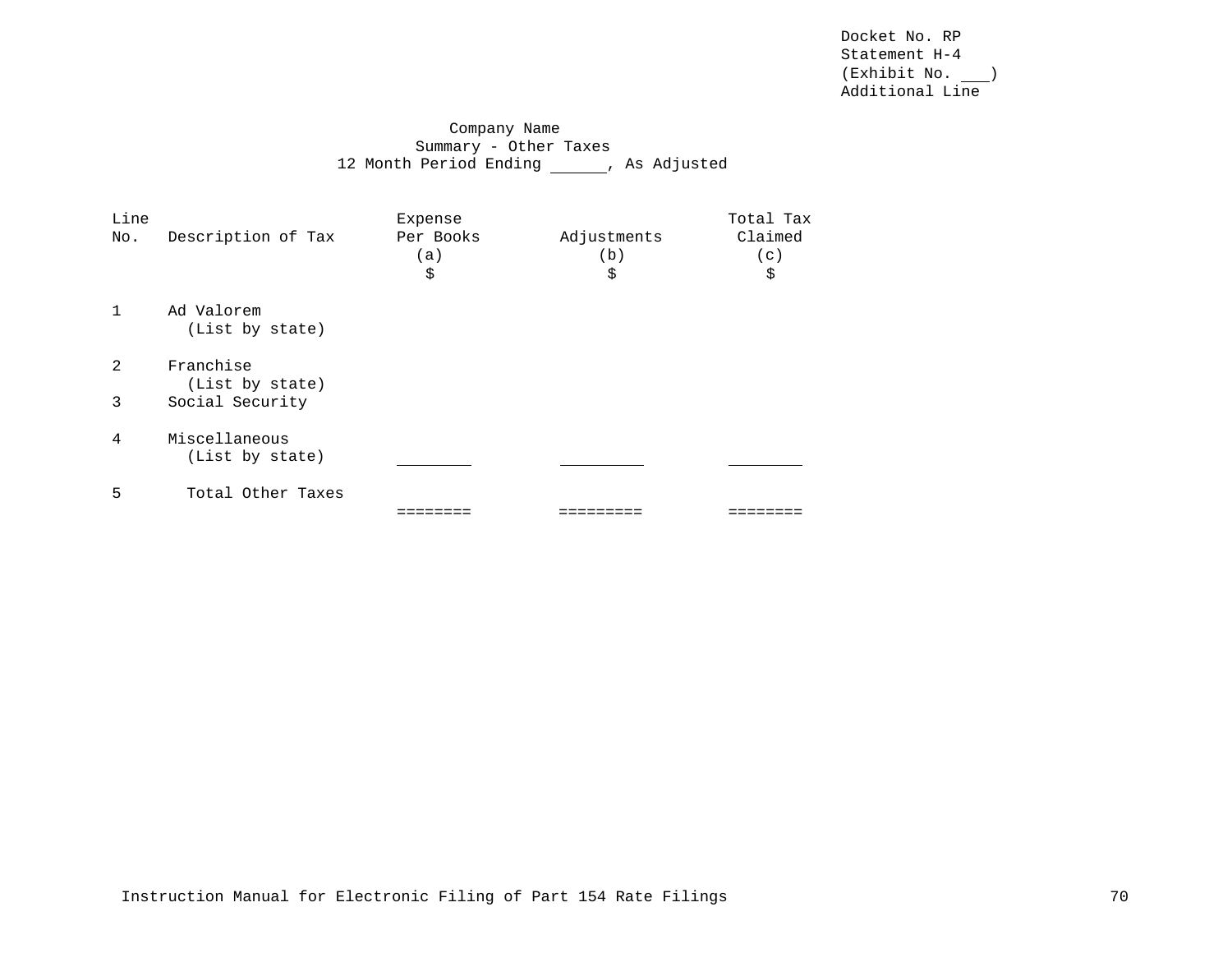# Company Name Functionalization of Cost of Service 12 Month Period Ending \_\_\_\_\_\_, As Adjusted

| Line<br>No.                           | Description                                                                                                                      | Reference | Total    | Production Storage |          | Transmission |
|---------------------------------------|----------------------------------------------------------------------------------------------------------------------------------|-----------|----------|--------------------|----------|--------------|
|                                       |                                                                                                                                  |           | (a)      | (b)                | (c)      | (d)          |
|                                       |                                                                                                                                  |           | \$       | \$                 | \$       | \$           |
|                                       | Operating Expenses                                                                                                               |           |          |                    |          |              |
| 1<br>$\mathbf{2}$<br>3<br>4<br>5<br>6 | Production & Gathering<br>Underground Storage<br>Transmission<br>Customer Accounts<br>Sales Expenses<br>Administrative & General |           |          |                    |          |              |
| 7                                     | Total Operating Expenses                                                                                                         |           |          |                    |          |              |
| 8                                     | Depreciation Expense                                                                                                             |           |          |                    |          |              |
| 9                                     | Taxes - Other than Income                                                                                                        |           |          |                    |          |              |
| 10                                    | Return                                                                                                                           |           |          |                    |          |              |
| 11                                    | Federal Income Tax                                                                                                               |           |          |                    |          |              |
| 12                                    | State Income Taxes                                                                                                               |           |          |                    |          |              |
| 13                                    | Revenue Credits                                                                                                                  |           |          |                    |          |              |
| 14                                    | TOTAL                                                                                                                            |           |          |                    |          |              |
|                                       |                                                                                                                                  |           | ======== | ========           | ======== | ==========   |

All allocation methods and bases used to functionalize costs must be identified in Schedule I-1.

Instruction Manual for Electronic Filing of Part 154 Rate Filings 71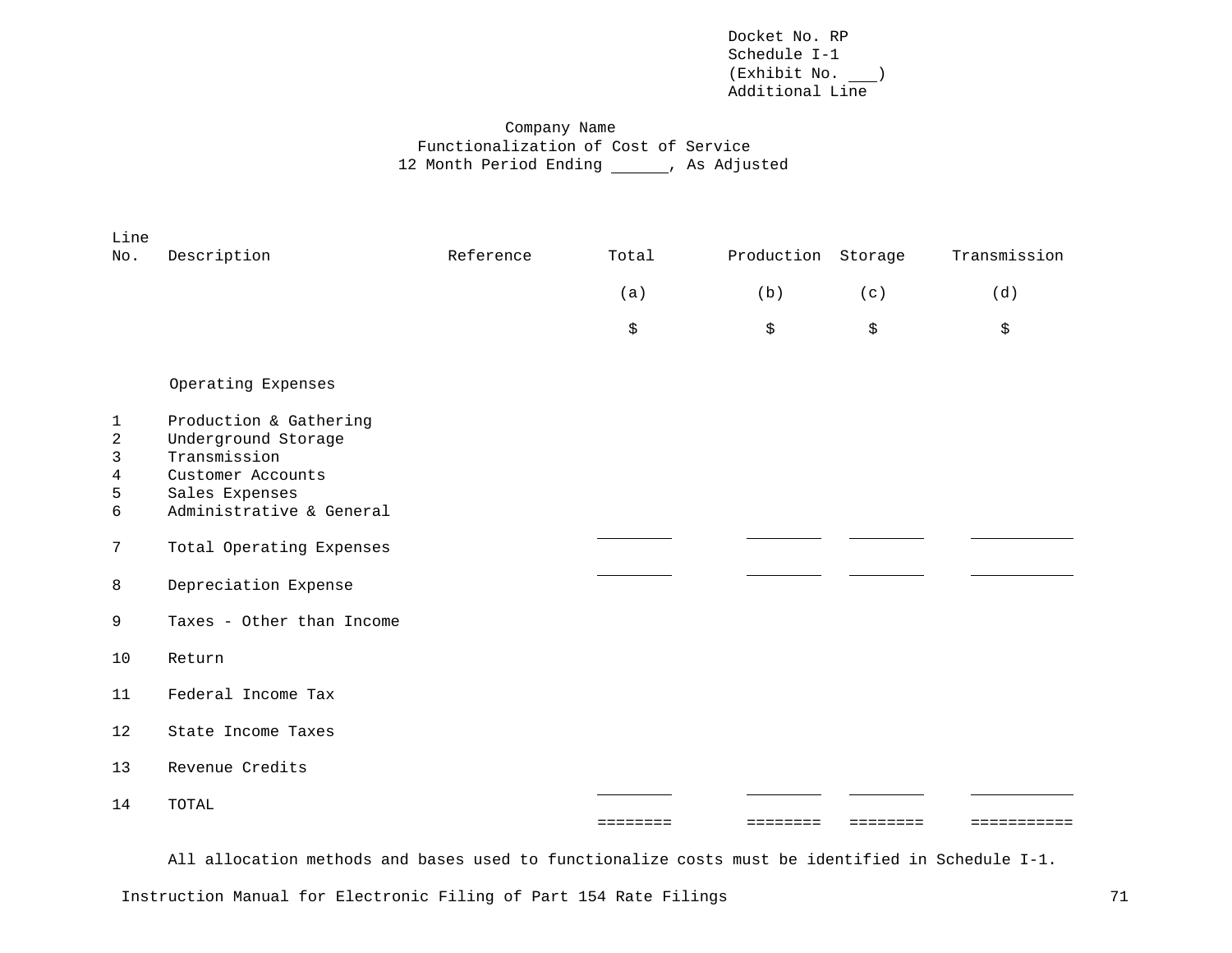### Company Name

# Depreciation, Depletion, Amortization and Negative Salvage Expenses

12 Month Period Ending \_\_\_\_\_\_, As Adjusted

| Line        |                                                                   |           | Total                          |                     |                     |                     |
|-------------|-------------------------------------------------------------------|-----------|--------------------------------|---------------------|---------------------|---------------------|
| No.         | Description                                                       | Reference | As Adjusted Production Storage |                     |                     | Transmission        |
|             |                                                                   |           | (a)                            | (b)                 | (c)                 | (d)                 |
|             |                                                                   |           | \$                             | \$                  | \$                  | \$                  |
|             | Account 403 - Depreciation                                        |           |                                |                     |                     |                     |
| 1<br>2<br>3 | Production & Gathering<br>Offshore<br>Onshore<br>Negative Salvage |           |                                |                     |                     |                     |
| 4<br>5<br>6 | Transmission<br>Offshore<br>Onshore<br>Negative Salvage           |           |                                |                     |                     |                     |
| 7           | Underground Storage                                               |           |                                |                     |                     |                     |
| 8           | General                                                           |           |                                |                     |                     |                     |
| 9           | Total                                                             |           |                                |                     |                     |                     |
| 10          | Account 404 - Amortization                                        |           |                                |                     |                     |                     |
|             |                                                                   |           |                                |                     |                     |                     |
| 11          | Total Depreciation &<br>Amortization Expense                      |           |                                | $=$ = = = = = = = = | $=$ $=$ $=$ $=$ $=$ | $=$ = = = = = = = = |

Instruction Manual for Electronic Filing of Part 154 Rate Filings 72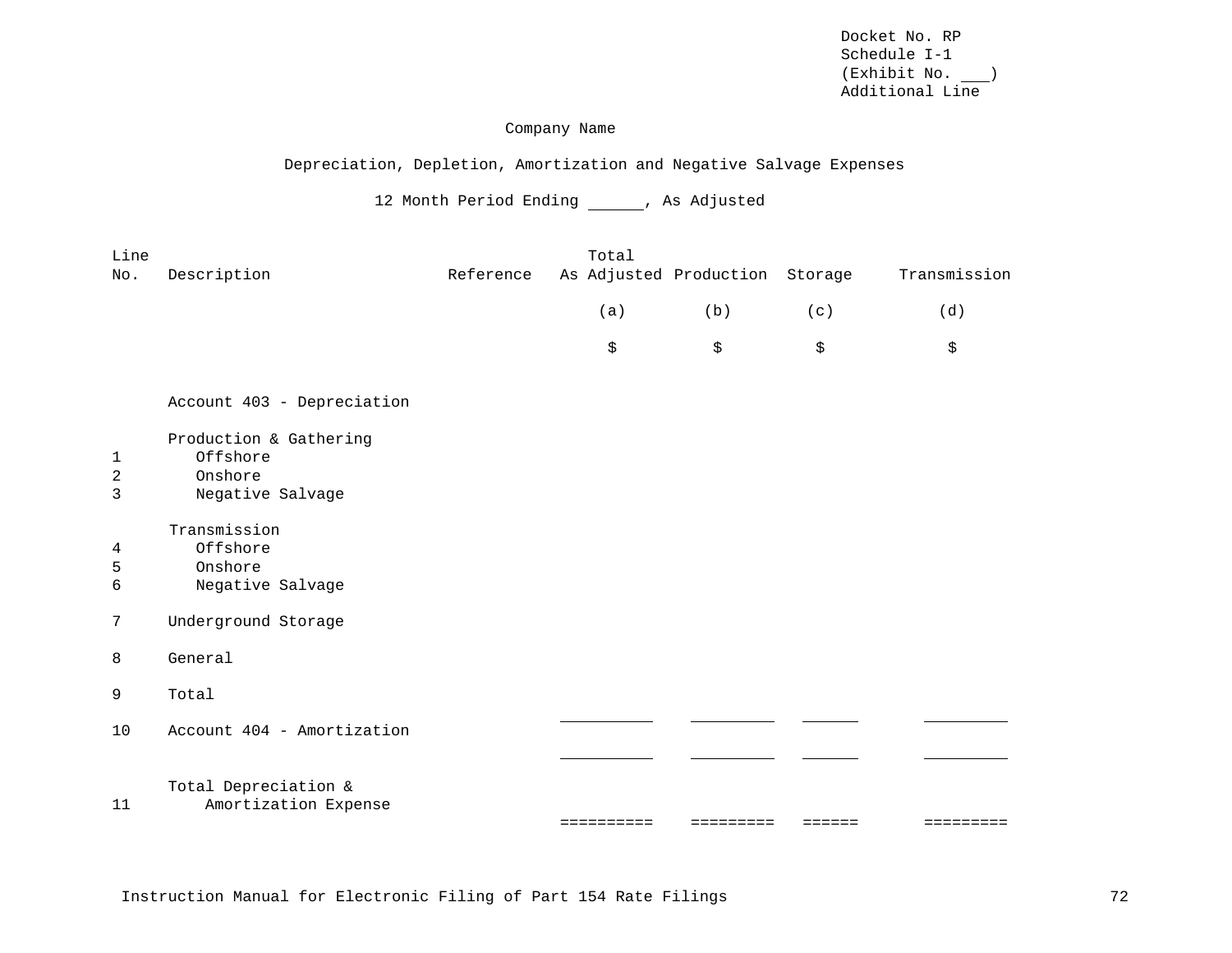### Company Name

# Taxes - Other than Income 12 Month Period Ending \_\_\_\_\_\_, As Adjusted

| Line<br>No. | Description                      | Reference | Total<br>As Adjusted Production Storage |     |     | Transmission |
|-------------|----------------------------------|-----------|-----------------------------------------|-----|-----|--------------|
|             |                                  |           | (a)                                     | (b) | (c) | (d)          |
|             |                                  |           | \$                                      | \$  | \$  | \$           |
|             |                                  |           |                                         |     |     |              |
|             | Ad Valorem<br>(List by State)    |           |                                         |     |     |              |
| 2           | Franchise<br>(List by State)     |           |                                         |     |     |              |
| 3           | Social Security                  |           |                                         |     |     |              |
| 4           | Miscellaneous<br>(List by State) |           |                                         |     |     |              |
| 5           | Total Other Taxes                |           |                                         |     |     |              |
|             |                                  |           |                                         |     |     |              |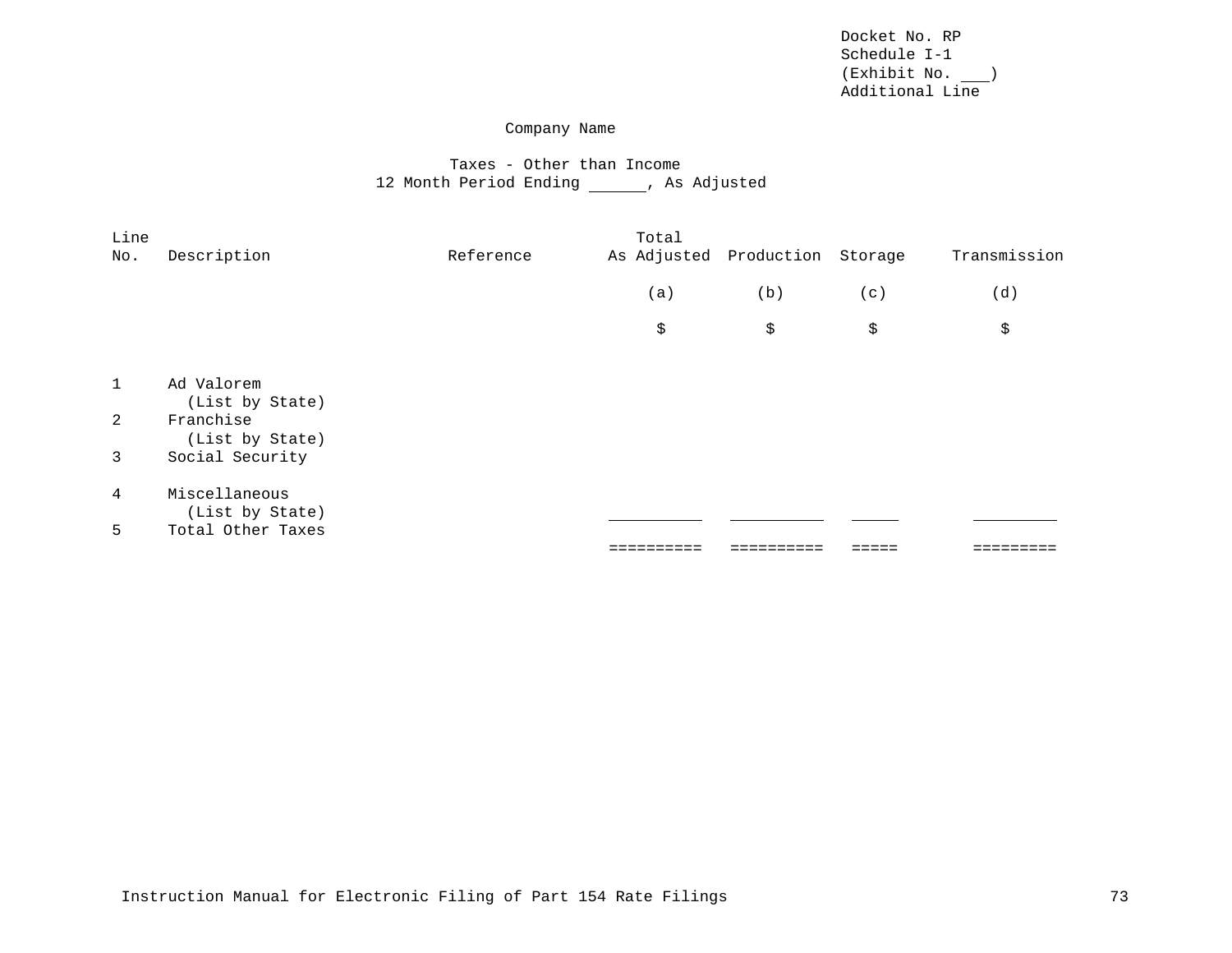### Company Name

# Rate Base and Return 12 Month Period Ending \_\_\_\_\_\_, As Adjusted

| Line                            |                                                                                                                                                                  |           | Total      |                        |                                             |              |
|---------------------------------|------------------------------------------------------------------------------------------------------------------------------------------------------------------|-----------|------------|------------------------|---------------------------------------------|--------------|
| No.                             | Description                                                                                                                                                      | Reference |            | As Adjusted Production | Storage                                     | Transmission |
|                                 |                                                                                                                                                                  |           | (a)        | (b)                    | (c)                                         | (d)          |
|                                 |                                                                                                                                                                  |           | \$         | \$                     | \$                                          | \$           |
| $\mathbf{1}$                    | Plant                                                                                                                                                            |           |            |                        |                                             |              |
| 2<br>3<br>4<br>5<br>6<br>7<br>8 | Production & Gathering<br>Underground Storage<br>Transmission<br>Gas Stored Underground - Noncurrent<br>Gas Stored Underground - System<br>General<br>Intangible |           |            |                        |                                             |              |
| 9                               | Total Plant                                                                                                                                                      |           |            |                        |                                             |              |
| 10                              | Accumulated Provision for<br>Depreciation                                                                                                                        |           | ========== | ========               | $\equiv \equiv \equiv \equiv \equiv \equiv$ | ========     |
| 11                              | Net Plant                                                                                                                                                        |           |            |                        |                                             |              |
| 12                              | Acc. Deferred Income Taxes                                                                                                                                       |           |            |                        |                                             |              |
| 13                              | Working Capital                                                                                                                                                  |           |            |                        |                                             |              |
| 14                              | Rate Base                                                                                                                                                        |           |            |                        |                                             |              |
| 15                              | Return on Rate Base at                                                                                                                                           | ႜ         |            | ======                 | ======                                      | --------     |
|                                 |                                                                                                                                                                  |           | ========== | ========               | ======                                      | ========     |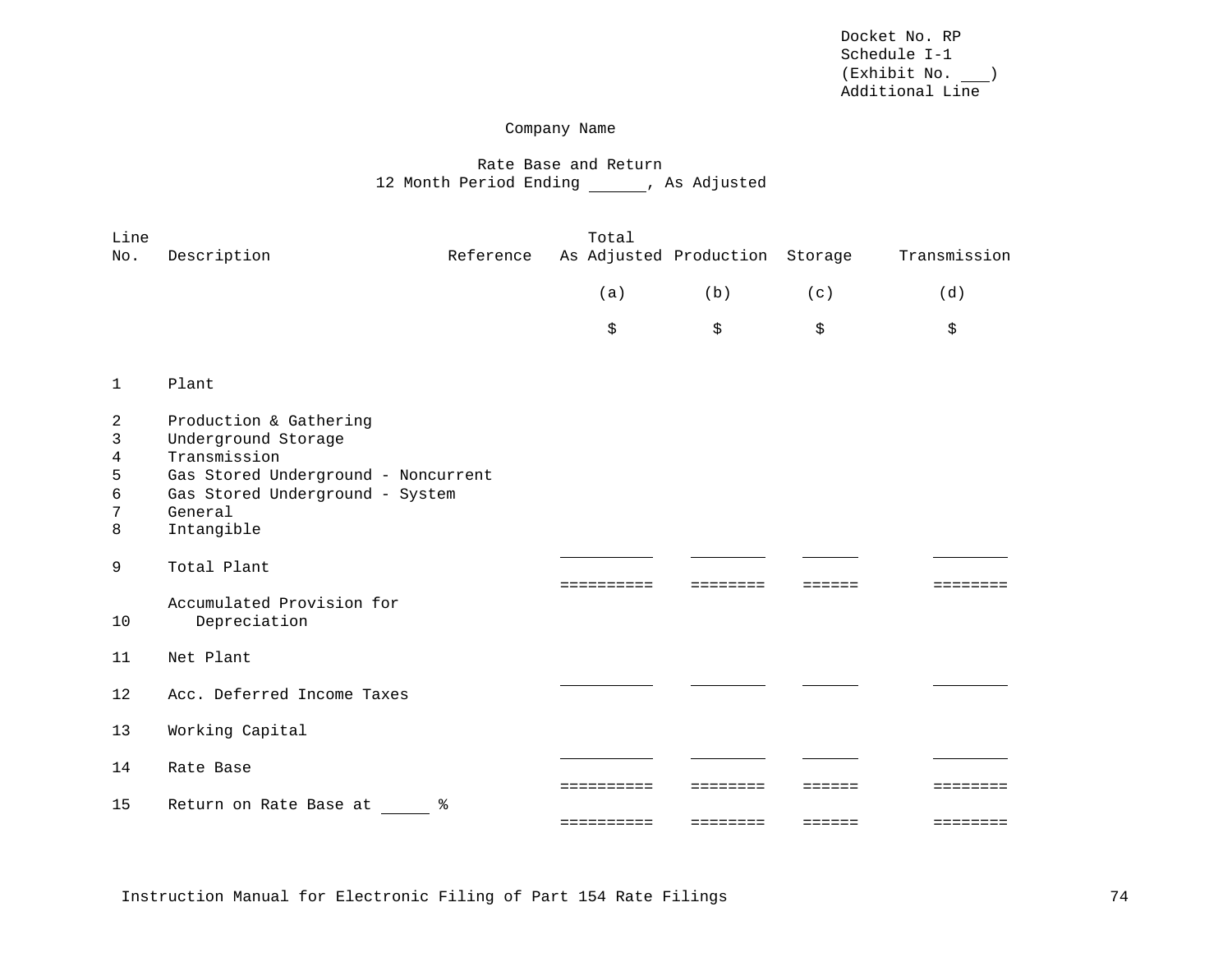### Company Name

# Accumulated Provision for Depreciation, Depletion, Amortization 12 Month Period Ending (and As Adjusted

| Line<br>No. | Description                                             | Total<br>Reference As Adjusted Production Storage |     |     | Transmission |
|-------------|---------------------------------------------------------|---------------------------------------------------|-----|-----|--------------|
|             |                                                         | (a)                                               | (b) | (c) | (d)          |
|             |                                                         | \$                                                | \$  | \$  | \$           |
|             | Account 108 - Accumulated Provision<br>for Depreciation |                                                   |     |     |              |
| 1<br>2      | Production & Gathering<br>Offshore<br>Onshore           |                                                   |     |     |              |
| 3           | Negative Salvage                                        |                                                   |     |     |              |
| 4           | Total<br>Transmission                                   |                                                   |     |     |              |
| 5<br>6      | Offshore<br>Onshore                                     |                                                   |     |     |              |
| 7           | Negative Salvage                                        |                                                   |     |     |              |
| 8           | Total                                                   |                                                   |     |     |              |
| 9           | Underground Storage                                     |                                                   |     |     |              |
| 10          | General                                                 |                                                   |     |     |              |
| 11          | Subtotal                                                |                                                   |     |     |              |
| 12          | Retirement Work in Progress                             |                                                   |     |     |              |

Instruction Manual for Electronic Filing of Part 154 Rate Filings 75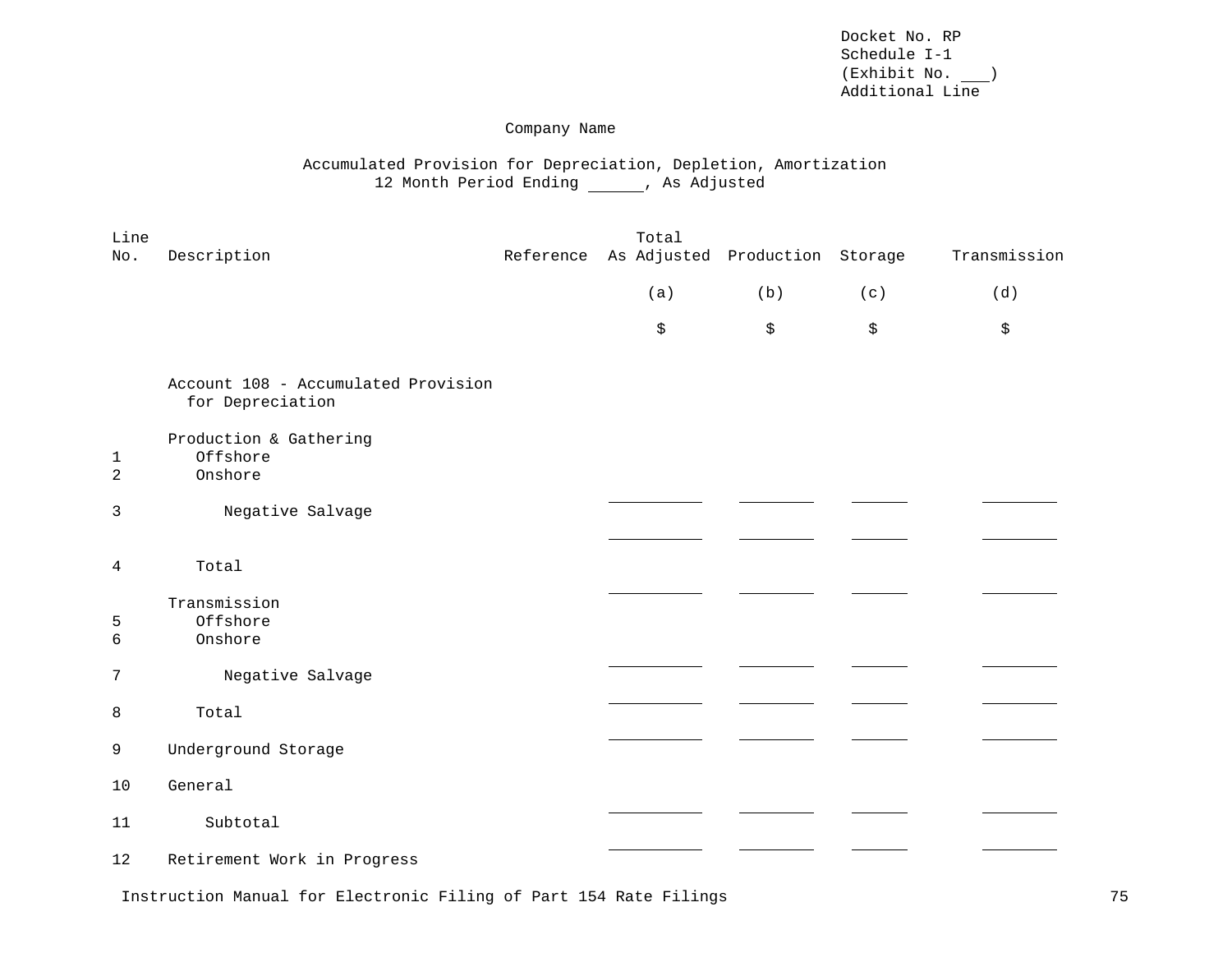13 Total Account 108 Account 111 - Accumulated Provision 14 for Amortization 15 Total Accumulated Provision ========== ======== ====== ========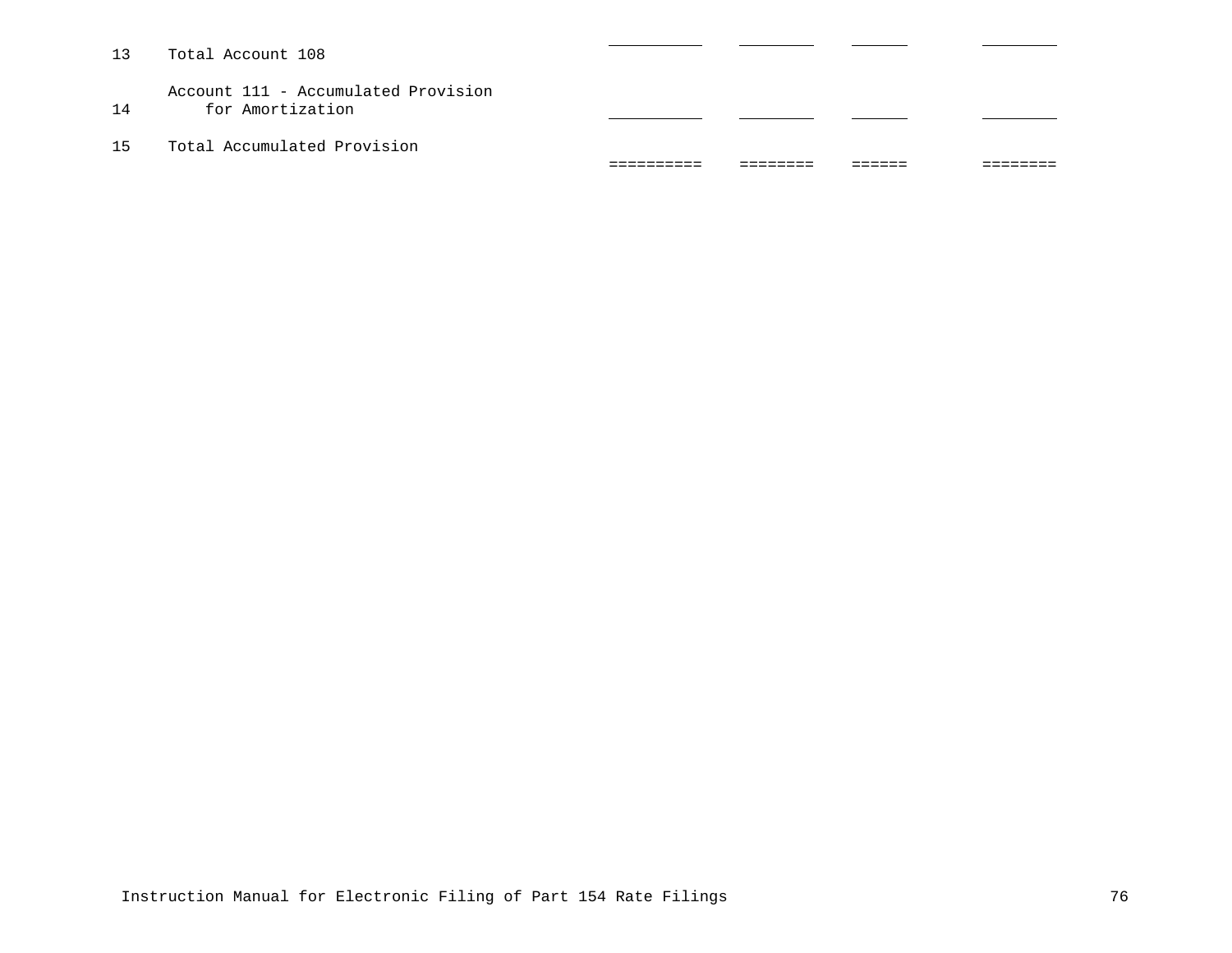## Company Name

# Working Capital 12 Month Period Ending (and As Adjusted

| Line<br>No.  | Description            | Reference | Total | As Adjusted Production Storage |     | Transmission |
|--------------|------------------------|-----------|-------|--------------------------------|-----|--------------|
|              |                        |           | (a)   | (b)                            | (c) | (d)          |
|              |                        |           | \$    | \$                             | \$  | \$           |
|              |                        |           |       |                                |     |              |
| $\mathbf{1}$ | Cash Working Capital   |           |       |                                |     |              |
| 2            | Materials and Supplies |           |       |                                |     |              |
| $\mathbf{3}$ | Prepayments            |           |       |                                |     |              |
| 4            | Gas Stored Underground |           |       |                                |     |              |
| 5            | Total Working Capital  |           |       |                                |     |              |
|              |                        |           |       |                                |     |              |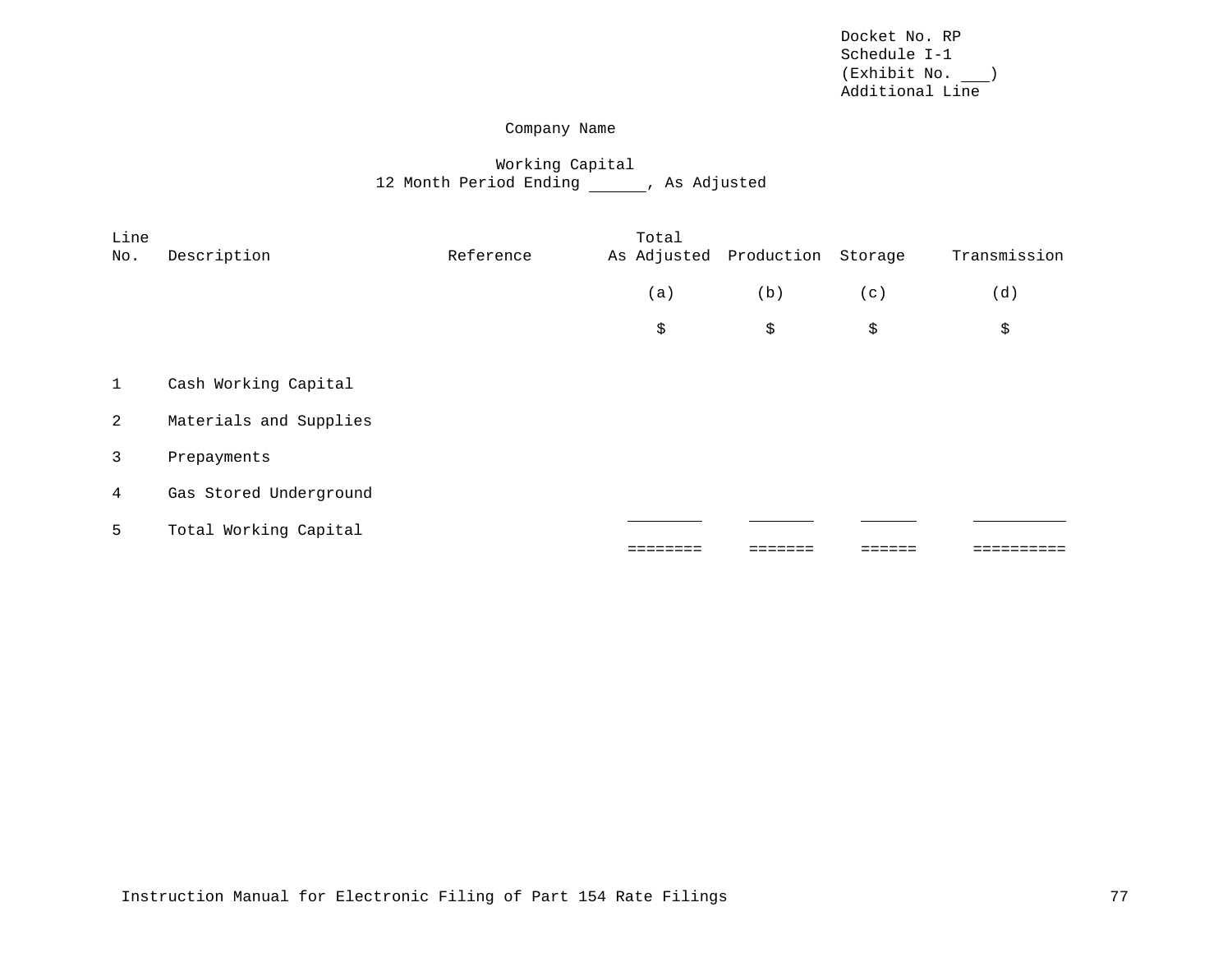### Company Name

# Income Taxes 12 Month Period Ending (and As Adjusted

| Line   |                                                                |           | Total                          |                                                    |                 |                   |
|--------|----------------------------------------------------------------|-----------|--------------------------------|----------------------------------------------------|-----------------|-------------------|
| No.    | Description                                                    | Reference | As Adjusted Production Storage |                                                    |                 | Transmission      |
|        |                                                                |           | (a)                            | (b)                                                | (c)             | (d)               |
|        |                                                                |           | \$                             | \$                                                 | \$              | \$                |
|        | Federal Income Tax                                             |           |                                |                                                    |                 |                   |
| 1      | Return on Rate Base at 8                                       |           |                                |                                                    |                 |                   |
| 2      | Less: Interest and Debt Expense                                |           |                                |                                                    |                 |                   |
| 3      | Federal Tax Base                                               |           |                                |                                                    |                 |                   |
|        | Federal Income Tax Adjustments                                 |           |                                |                                                    |                 |                   |
| 4<br>5 | Amortization of Equity AFUDC<br>Overfunded/Unfunded ADIT       |           |                                |                                                    |                 |                   |
|        |                                                                |           |                                |                                                    |                 |                   |
| 6      | Net FIT Adjustment                                             |           |                                |                                                    |                 |                   |
| 7      | Return after FIT Adjustments                                   |           |                                |                                                    |                 |                   |
| 8      | Federal Income Tax at %<br>Line _ x Federal Tax on Tax Effect) |           | ==========                     | =======                                            | =====           | ========          |
|        | State Income Taxes                                             |           | ==========                     | $=$ $=$ $=$ $=$ $=$ $=$                            | $=$ $=$ $=$ $=$ | $=$ = = = = = = = |
| 9      | Allocation of State Income Taxes to<br>Functions               |           |                                |                                                    |                 |                   |
|        |                                                                |           | ==========                     | $\equiv \equiv \equiv \equiv \equiv \equiv \equiv$ | $=$ $=$ $=$ $=$ | ========          |

Instruction Manual for Electronic Filing of Part 154 Rate Filings 78 Show the derivation of the State Income Tax Rate on Line 9 on a separate schedule or Schedule H-3(1).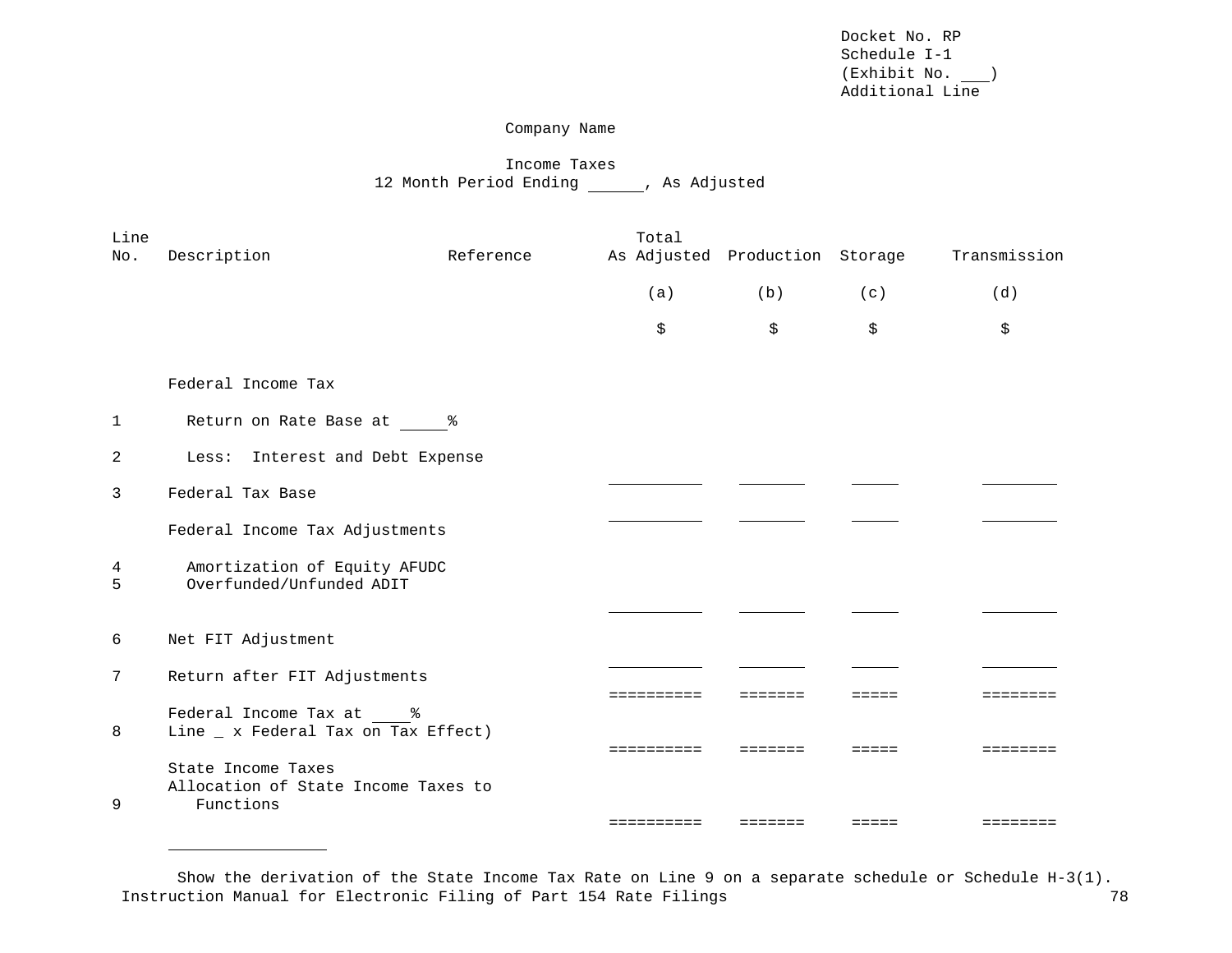### Company Name

# Revenue Credits 12 Month Period Ending \_\_\_\_\_\_, As Adjusted

| Line<br>No.  | Description     | Reference | Total<br>As Adjusted Production Storage |     |     | Transmission |
|--------------|-----------------|-----------|-----------------------------------------|-----|-----|--------------|
|              |                 |           | (a)                                     | (b) | (c) | (d)          |
|              |                 |           | \$                                      | \$  | \$  | \$           |
| $\mathbf{1}$ | Revenue Credits |           |                                         |     |     |              |

Include all accounts.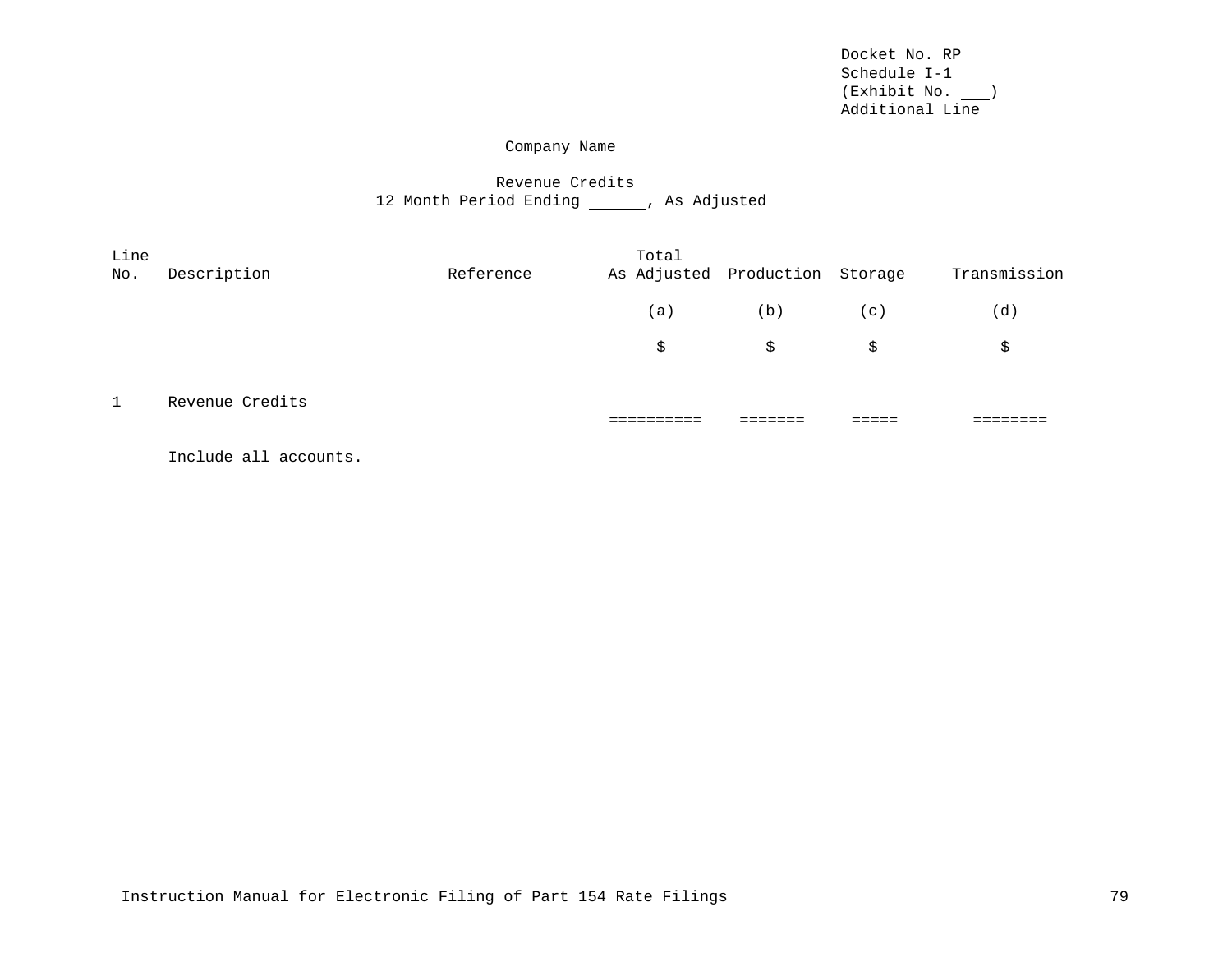### Company Name Cost of Service - Production

12 Month Period Ending \_\_\_\_\_\_, As Adjusted

| Line<br>No.      | Description                                        | Reference | Total<br>(a)<br>\$ |
|------------------|----------------------------------------------------|-----------|--------------------|
|                  | Operating Expenses                                 |           |                    |
| $\mathbf 1$<br>2 | Production & Gathering<br>Administrative & General |           |                    |
| 3                | Total Operating Expenses                           |           |                    |
| 4                | Depreciation Expense                               |           |                    |
| 5                | Taxes - Other than Income                          |           |                    |
| 6                | Return                                             |           |                    |
| 7                | Federal Income Tax                                 |           |                    |
| 8                | State Income Taxes                                 |           |                    |
| 9                | Revenue Credits                                    |           |                    |
| 10               | TOTAL                                              |           |                    |
|                  |                                                    |           |                    |

Provide this schedule for each applicable functional cost of service.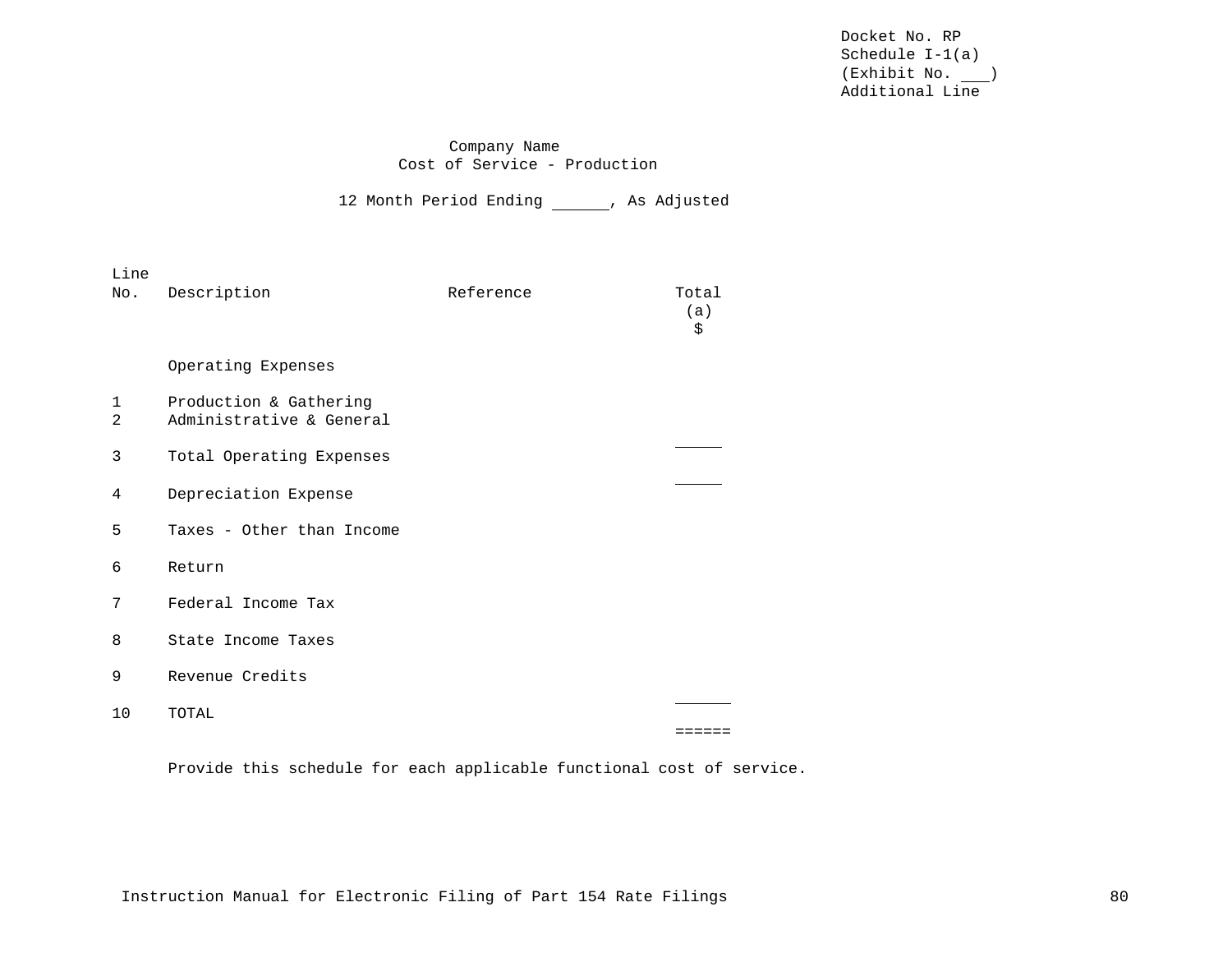# Company Name Cost of Service for each Incremental or "At Risk" Facility 12 Month Period Ending \_\_\_\_\_\_, As Adjusted"

| Line                                              |                                                                                                                                  |           |              | ---Incremental or "At Risk" Facilities |            |         |
|---------------------------------------------------|----------------------------------------------------------------------------------------------------------------------------------|-----------|--------------|----------------------------------------|------------|---------|
| No.                                               | Description                                                                                                                      | Reference | Total<br>(a) | (b)                                    | (c)        | (d)     |
|                                                   |                                                                                                                                  |           | \$           | \$                                     | \$         | \$      |
|                                                   | Operating Expenses                                                                                                               |           |              |                                        |            |         |
| $\mathbf 1$<br>$\overline{a}$<br>3<br>4<br>5<br>6 | Production & Gathering<br>Underground Storage<br>Transmission<br>Customer Accounts<br>Sales Expenses<br>Administrative & General |           |              |                                        |            |         |
| $\overline{7}$                                    | Total Operating Expenses                                                                                                         |           |              |                                        |            |         |
| 8                                                 | Depreciation Expense                                                                                                             |           |              |                                        |            |         |
| 9                                                 | Taxes - Other than Income                                                                                                        |           |              |                                        |            |         |
| 10                                                | Return                                                                                                                           |           |              |                                        |            |         |
| 11                                                | Federal Income Tax                                                                                                               |           |              |                                        |            |         |
| 12                                                | State Income Taxes                                                                                                               |           |              |                                        |            |         |
| 13                                                | Revenue Credits                                                                                                                  |           |              |                                        |            |         |
| 14                                                | TOTAL                                                                                                                            |           | =======      | =========                              | ========== | ======= |
|                                                   |                                                                                                                                  |           |              |                                        |            |         |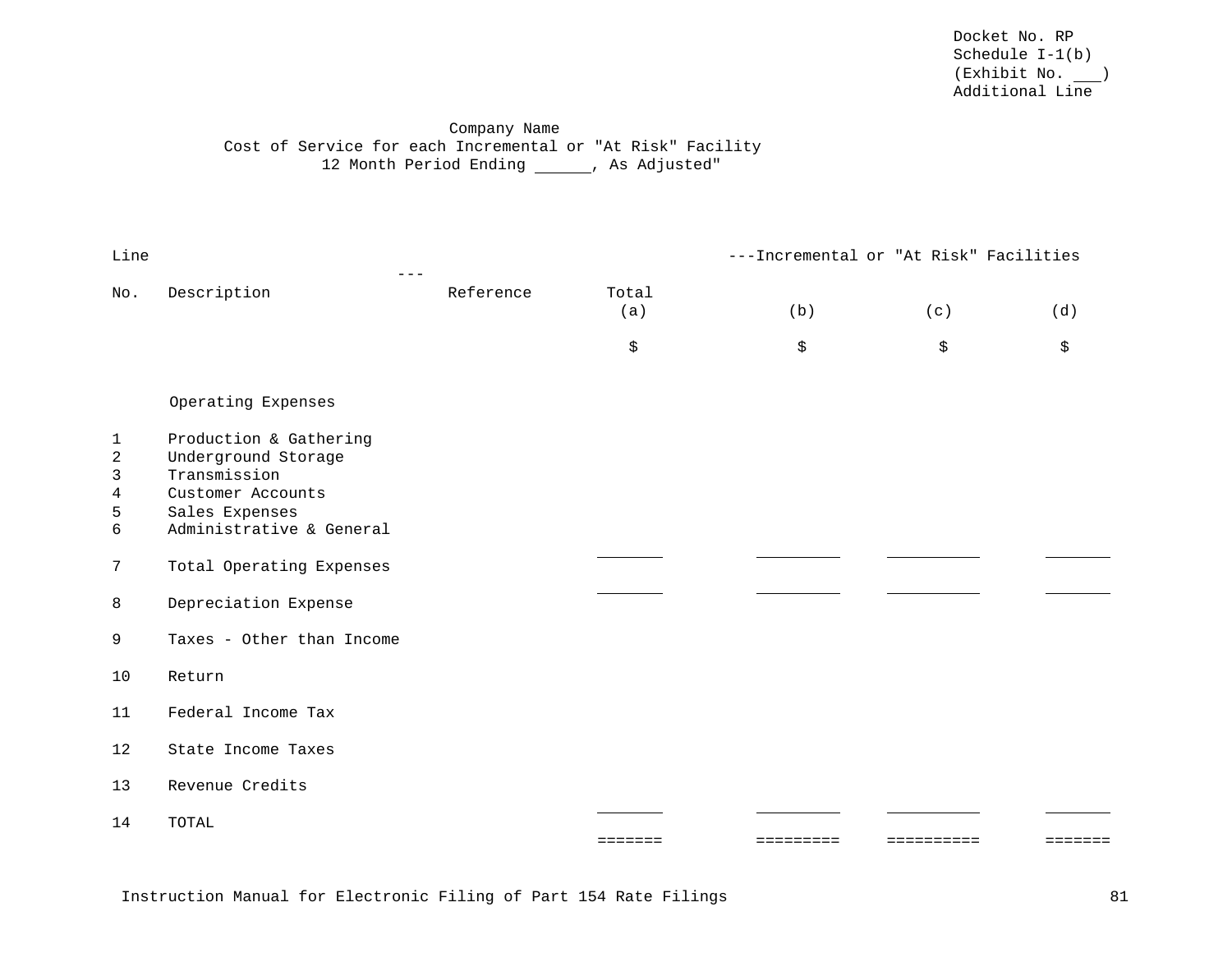#### Company Name

#### Operation and Maintenance Expense by Incremental or "At Risk" Facility

12 Month Period Ending \_\_\_\_\_, As Adjusted

| Line<br>No. | Description                                                           |            | Reference | Total<br>As Adjusted<br>(a)<br>\$ | Labor<br>(b)<br>\$ | Supplies &<br>Expenses<br>(c)<br>\$ |
|-------------|-----------------------------------------------------------------------|------------|-----------|-----------------------------------|--------------------|-------------------------------------|
|             | PRODUCTION EXPENSES                                                   |            |           |                                   |                    |                                     |
|             | Steam Production                                                      |            |           |                                   |                    |                                     |
| 1           | Operation supervision and equipment                                   | 700        |           |                                   |                    |                                     |
| 2           | Operation Labor                                                       | 701        |           |                                   |                    |                                     |
| 3           | Boiler fuel                                                           | 702        |           |                                   |                    |                                     |
| 4           | Miscellaneous steam expenses                                          | 703        |           |                                   |                    |                                     |
| 5           | Steam transferred-Credit                                              | 704        |           |                                   |                    |                                     |
| 6           | Total Operation                                                       |            |           |                                   |                    |                                     |
|             |                                                                       |            |           |                                   |                    |                                     |
| 7           | Maint. supervision and engineering                                    | 705        |           |                                   |                    |                                     |
| 8           | Maint. of structures & improvements                                   | 706        |           |                                   |                    |                                     |
| 9<br>10     | Maint. of boiler plant equipment<br>Maint. of other steam prod. plant | 707<br>708 |           |                                   |                    |                                     |
|             |                                                                       |            |           |                                   |                    |                                     |
| 11          | Total Maintenance                                                     |            |           |                                   |                    |                                     |
| 12          | Total Steam Production                                                |            |           |                                   |                    |                                     |
|             |                                                                       |            |           |                                   |                    |                                     |
|             | Manufactured Gas Production                                           |            |           |                                   |                    |                                     |
| 13          | Operation supervision & engineering                                   | 710        |           |                                   |                    |                                     |
| 14          | Steam expenses                                                        | 711        |           |                                   |                    |                                     |
| 15          | Other power expenses                                                  | 712        |           |                                   |                    |                                     |
| 16          | Coke oven expenses                                                    | 713        |           |                                   |                    |                                     |
| 17          | Producer gas expenses                                                 | 714        |           |                                   |                    |                                     |
| 18          | Water gas generating expenses                                         | 715        |           |                                   |                    |                                     |
| 19          | Oil gas generating expenses                                           | 716        |           |                                   |                    |                                     |
| 20          | Liquefied petroleum gas expenses                                      | 717        |           |                                   |                    |                                     |
| 21          | Other process production expenses                                     | 718        |           |                                   |                    |                                     |
| 22          | Total Production Labor & Expenses                                     |            |           |                                   |                    |                                     |
|             |                                                                       |            |           |                                   |                    |                                     |
| 23          | Fuel under coke ovens                                                 | 719        |           |                                   |                    |                                     |

Instruction Manual for Electronic Filing of Part 154 Rate Filings 62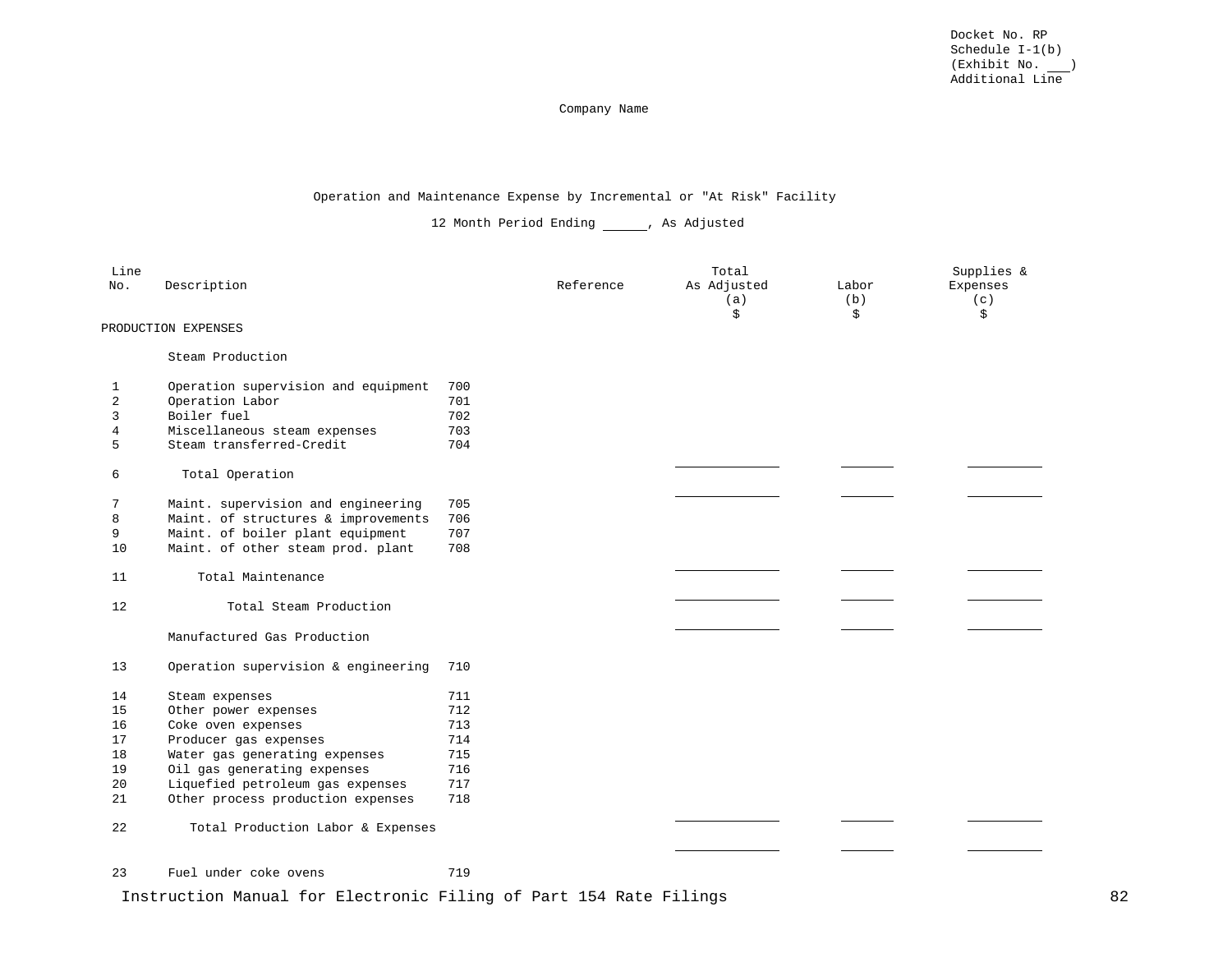| 24 | Producer gas fuel        | 720   |
|----|--------------------------|-------|
| 25 | Water gas generator fuel | 721   |
| 26 | Fuel for oil gas         | 722   |
| 27 | Fuel for LPG process     | 723   |
| 28 | Other gas fuels          | 724   |
| 29 | Fuel                     | 724.1 |
|    |                          |       |

 $\frac{1}{2}$ 

 $\overline{\phantom{a}}$ 

 $\mathcal{L}_{\text{max}}$  . The set of  $\mathcal{L}_{\text{max}}$ 

 $\frac{1}{1}$ 

 $\frac{1}{1} \left( \frac{1}{1} \right) \left( \frac{1}{1} \right) \left( \frac{1}{1} \right) \left( \frac{1}{1} \right) \left( \frac{1}{1} \right) \left( \frac{1}{1} \right) \left( \frac{1}{1} \right) \left( \frac{1}{1} \right) \left( \frac{1}{1} \right) \left( \frac{1}{1} \right) \left( \frac{1}{1} \right) \left( \frac{1}{1} \right) \left( \frac{1}{1} \right) \left( \frac{1}{1} \right) \left( \frac{1}{1} \right) \left( \frac{1}{1} \right) \left( \frac$ 

 $\overline{\phantom{a}}$ 

 $\overline{\phantom{0}}$ 

 $\overline{\phantom{a}}$ 

**Contract** 

 $\overline{\phantom{a}}$ 

 $\mathcal{L}_{\text{max}}$ 

 $\sim$ 

and the contract of the contract of

 $\sim 10^{11}$  and  $\sim 10^{11}$ 

<u> Albanya (Albanya)</u>

Total Gas Fuels

| 31            | Coal carbonized in coke ovens        | 725     |
|---------------|--------------------------------------|---------|
| 32            | Oil for water gas                    | 726     |
| 33            | Oil for oil gas                      | 727     |
| 34            | Liquefied petroleum gas              | 728     |
| 35            | Raw materials for oth. gas processes | 729     |
| 36            | Raw materials                        | 729.1   |
| 37            | Residuals expenses                   | 730     |
| 38            | Residuals produced-Credit            | 731     |
| 39            | Purification expenses                | 732     |
| 40            | Gas mixing expenses                  | 733     |
| 41            | Duplicate charges                    | 734     |
| 42            | Miscellaneous production expenses    | 735     |
| 43            | Rents                                | 736     |
| 44            | Operation supplies and expenses      | 737     |
| 45            | Total Gas Raw Materials              |         |
| 46            | Total Operation                      |         |
| 47            | Maint. supervision & engineering     | 740     |
| 48            | Maint. of structures & improvements  | 741     |
| 49            | Maintenance of production equipment  | 742     |
| 50            | Maintenance of production plant      | 743     |
| 51            | Total Maintenance                    |         |
| 52            | Total Mftd Gas Prod. Expenses        |         |
|               | Natural Gas Production Expenses      |         |
|               | Natural Gas Production and Gathering |         |
| 53            | Operation supervision & engineering  | 750     |
| 54            | Production maps and records          | 751     |
| 55            | Gas wells expenses                   | 752     |
| 56            | Field lines expenses                 | 753     |
| 57            | Field compressor station expenses    | 754     |
| 58            | Field comp. station fuel & power     | 755     |
| 59            | Field meas. & regulating stat. exp.  | 756     |
| 60            | Purification expenses                | 757     |
| 61            | Gas well royalties                   | 758     |
| $\sim$ $\sim$ |                                      | $- - -$ |

| 62 | Other expenses | 759 |
|----|----------------|-----|
| 63 | Rents          | 760 |

Total Operation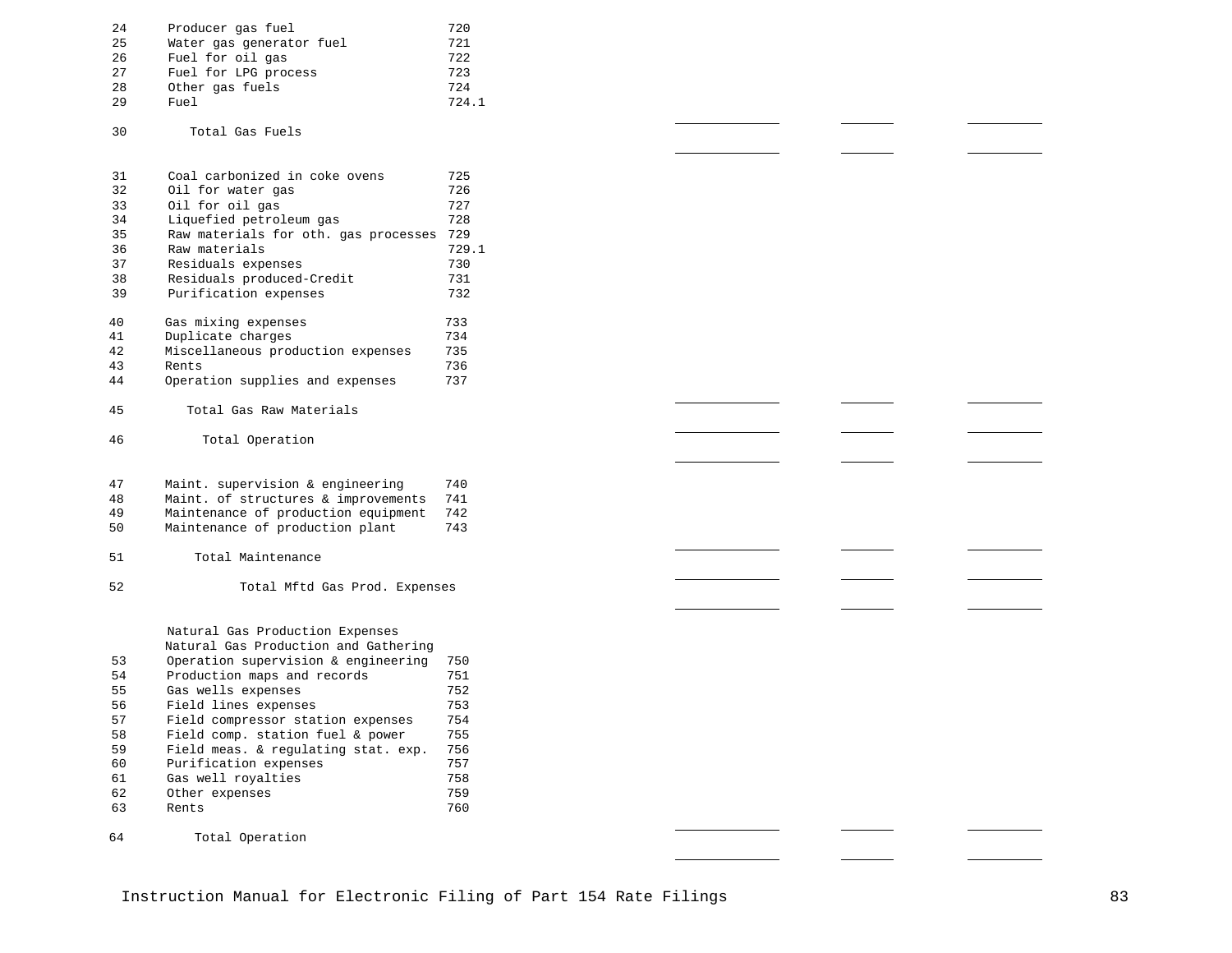| 65 | Maint. supervision and engineering   | 761   |
|----|--------------------------------------|-------|
| 66 | Maint, of structures & improvements  | 762   |
| 67 | Maintenance of producing gas wells   | 763   |
| 68 | Maintenance of field lines           | 764   |
| 69 | Maint, of field comp, station equip. | 765   |
| 70 | Maint, of field, meas.               |       |
|    | & reg. sta. equip.                   | 766   |
| 71 | Maint, of purification equipment     | 767   |
| 72 | Maint. of drilling & cleaning equip. | 768   |
| 73 | Maintenance of other equipment       | 769   |
| 74 | Maintenance of other plant           | 769.1 |
| 75 | Total Maintenance                    |       |

Total Natural Gas Prod. & Gathering

### Products Extraction

| 77  | Operation supervision & engineering  | 770                  |
|-----|--------------------------------------|----------------------|
| 78  | Operation labor                      | 771                  |
| 79  | Gas shrinkage                        | 772                  |
| 80  | Fuel                                 | 773                  |
| 81  | Power                                | 774                  |
| 82  | Materials                            | 775                  |
| 83  | Operation supplies and expenses      | 776                  |
| 84  | Gas processed by others              | 777                  |
| 85  | Royalties on products extracted      | 778                  |
| 86  | Marketing expenses                   | 779                  |
| 87  | Products purchased                   | 780                  |
| 88  | Variation in products inventory      | 781                  |
| 89  | Ext. prod. used by the utility-Cr.   | 782                  |
| 90  | Rents                                | 783                  |
| 91  | Total Operation                      |                      |
| 92  | Maint. supervision & engineering     | 784                  |
| 93  | Maint. of structures & improvements  | 785                  |
| 94  | Maint. of ext. & refining equip.     | 786                  |
| 95  | Maint. of pipe lines                 | 787                  |
| 96  | Maint. of ext. products stor. equip. | 788                  |
| 97  | Maint. of compressor equipment       | 789                  |
| 98  | Maint. of gas meas. & reg. equip.    | 790                  |
| 99  | Maintenance of other equipment       | 791                  |
| 100 | Maintenance of prod. ext. plant      | 792                  |
| 101 | Total Maintenance                    |                      |
| 102 | Total Products Extraction            |                      |
|     | Exploration and Development Expenses |                      |
| 101 | .                                    | $\sim$ $\sim$ $\sim$ |

| 103 | Delay rentals               | 795 |
|-----|-----------------------------|-----|
| 104 | Nonproductive well drilling | 796 |
| 105 | Abandoned leases            | 797 |

Instruction Manual for Electronic Filing of Part 154 Rate Filings 64

<u>and the company of the company of the company of the company of the company of the company of the company of the company of the company of the company of the company of the company of the company of the company of the com</u>

<u> The Common State Common</u>

 $\overline{\phantom{a}}$ 

 $\overline{\phantom{a}}$ 

and the state of the state of the

<u>and</u> the state

<u> Albanya (</u>1995)

 $\frac{1}{2}$  and  $\frac{1}{2}$  and  $\frac{1}{2}$ 

 $\frac{1}{1} \left( \frac{1}{1} \right)^{2} \left( \frac{1}{1} \right)^{2} \left( \frac{1}{1} \right)^{2} \left( \frac{1}{1} \right)^{2} \left( \frac{1}{1} \right)^{2} \left( \frac{1}{1} \right)^{2} \left( \frac{1}{1} \right)^{2} \left( \frac{1}{1} \right)^{2} \left( \frac{1}{1} \right)^{2} \left( \frac{1}{1} \right)^{2} \left( \frac{1}{1} \right)^{2} \left( \frac{1}{1} \right)^{2} \left( \frac{1}{1} \right)^{2} \left( \frac$ 

 $\overline{\phantom{a}}$ 

 $\sim$ 

<u>and a starting</u>

<u>and the company of the company of the company of the company of the company of the company of the company of the company of the company of the company of the company of the company of the company of the company of the com</u>

 $\frac{1}{2}$ 

 $\overline{\phantom{a}}$ 

the control of the control of

 $\overline{\phantom{a}}$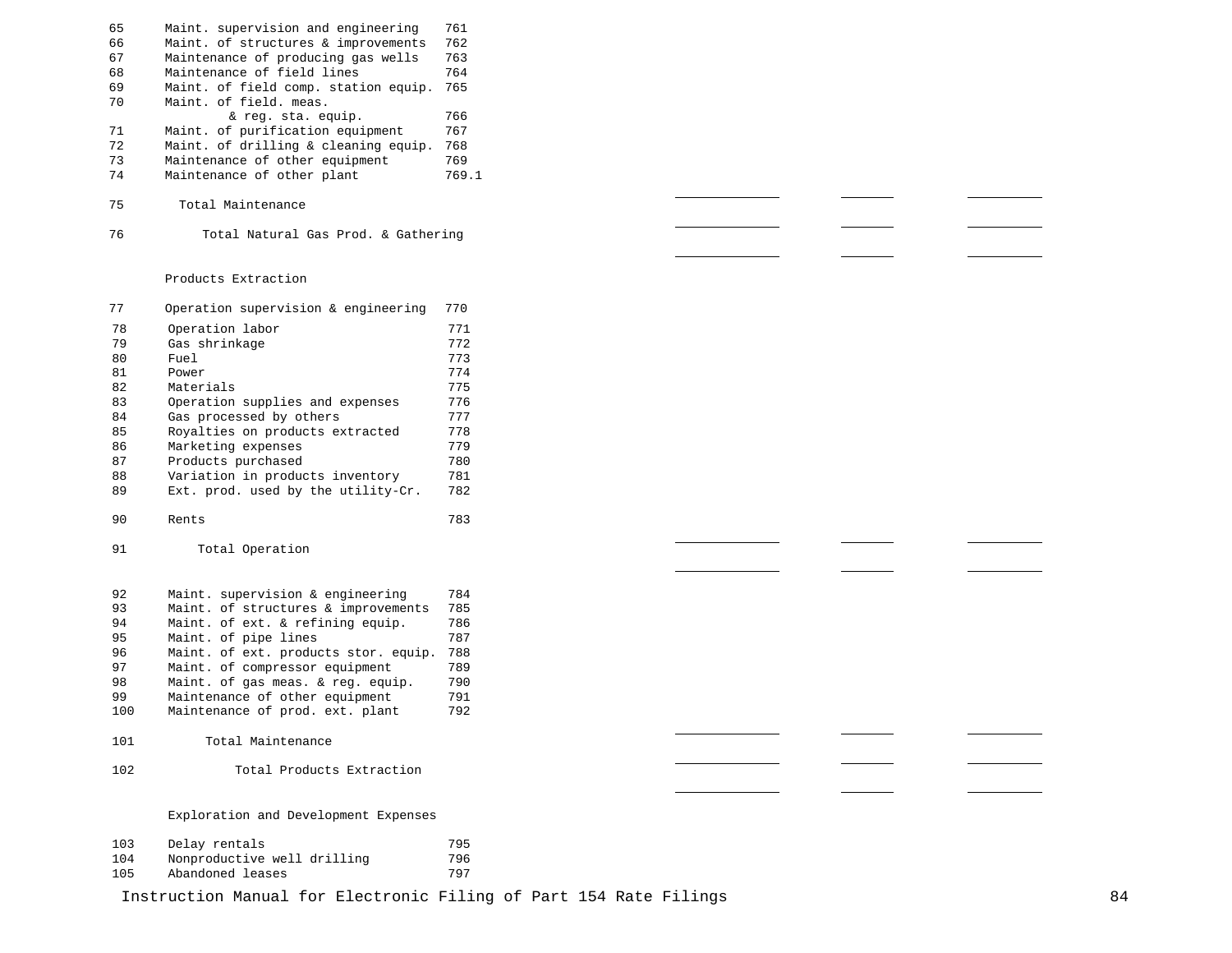106 Other exploration 798

107 Total Exploration & Development Exp.

Other Gas Supply Expenses

108<br>109 Natural Gas purchases 799<br>Natural gas well head purchases 800 109 Natural gas well head purchases 800<br>110 Wellhead purch... interco... trfrs 800.1 110 Wellhead purch., interco. trfrs 800<br>111 Natural gas field line purchases 801 111 Natural gas field line purchases<br>112 Nat gas gasoline plant outlet pur 112 Nat gas gasoline plant outlet purch. 802<br>113 Nat. gas transmission line purchases 803 113 Nat. gas transmission line purchases 803<br>114 Natural gas city gate purchases 804 114 Natural gas city gate purchases 804<br>115 Liquefied natural gas purchases 804.1 115 Liquefied natural gas purchases 804.<br>116 Other gas purchases 805 116 Other gas purchases 305<br>117 Purchased gas cost adjustments 805.1 Purchased gas cost adjustments 118 Total Purchased Gas 119 Exchange Gas 806 120 Well Expenses - Purchased Gas 807.1<br>121 Oper. of Purch. Gas Meas. Stations 807.2 121 Oper. of Purch. Gas Meas. Stations<br>122 Maint. of Purch. Gas Meas. Stations 122 Maint. of Purch. Gas Meas. Stations 807.3<br>123 Purchased Gas Calculation Expenses 807.4 123 Purchased Gas Calculation Expenses<br>124 Other Purchased Gas Expenses 807.5 0ther Purchased Gas Expenses 807.5 125 Total Purchased Gas 126 Gas withdrawn from storage-Debit 808.1<br>127 Gas delivered to storage-Credit 808.2 127 Gas delivered to storage-Credit 808.2<br>128 W/drawals of LNG held for proc.-dr 809.1 128 W/drawals of LNG held for proc.-dr<br>129. Del. of natural gas for processing 129 Del. of natural gas for processing 809.2<br>130 Gas used for compressor sta. fuel-cr 810 130 Gas used for compressor sta. fuel-cr 810<br>131 Gas used for products extraction-cr 811 131 Gas used for products extraction-cr 811<br>132 Gas used for other util. ops.-cr 812 132 Gas used for other util. ops.-cr 812<br>133 Gas used in utility operations-cr 812.1 Gas used in utility operations-cr 134 Tot. Gas Used in Util. Ops. - Cr 135 Other gas supply expenses 813 136 Total Other Gas Supply Expenses 137 Total Prod. Expenses NATURAL GAS STORAGE TERMINALING AND PROCESSING EXPENSES Underground Storage Expenses 138 Operation supervision & engineering 814<br>139 Maps and records 815

Maps and records

Instruction Manual for Electronic Filing of Part 154 Rate Filings 85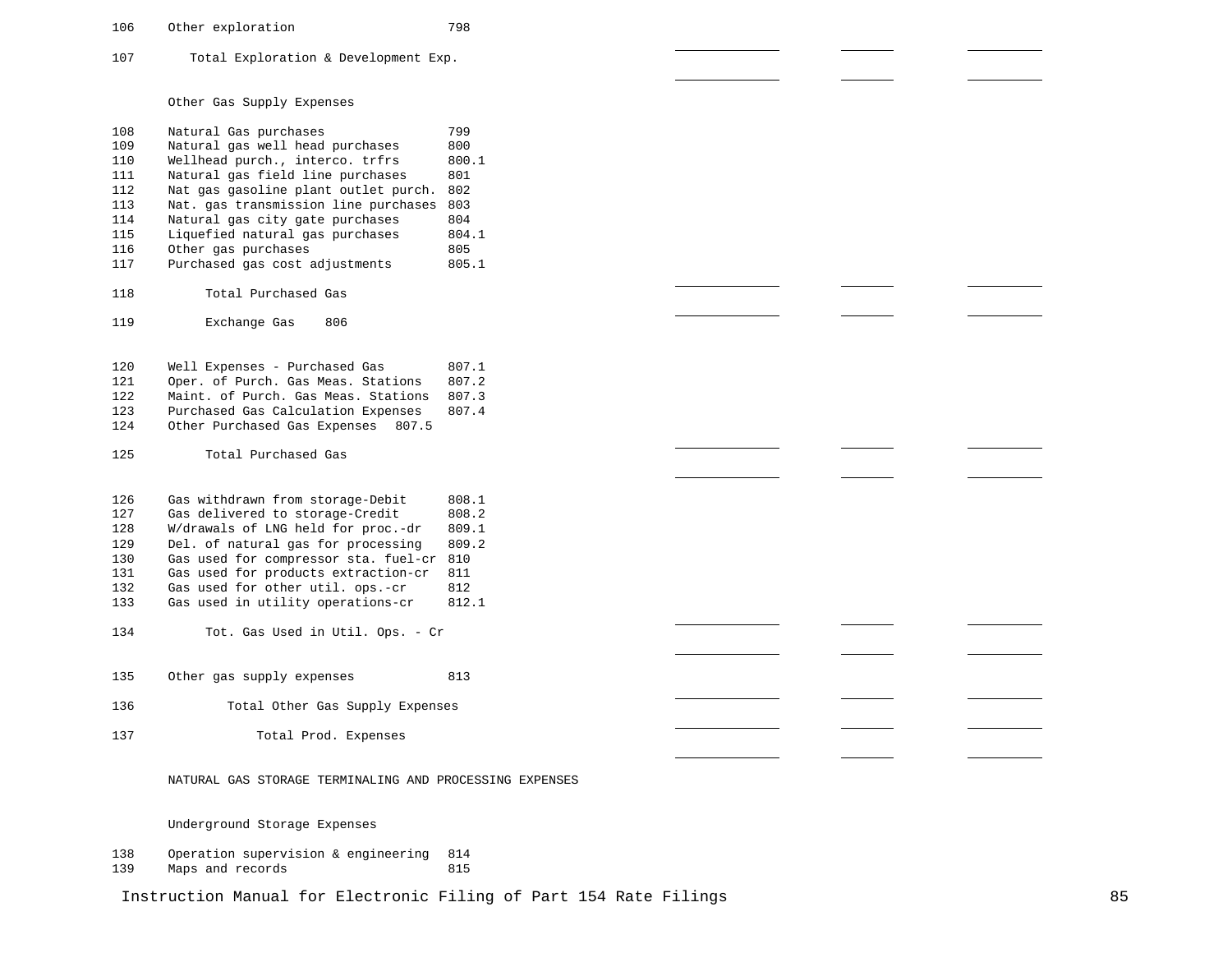| 140 | Wells expenses                           | 816   |  |  |
|-----|------------------------------------------|-------|--|--|
| 141 | Lines expenses                           | 817   |  |  |
| 142 | Compressor station expenses              | 818   |  |  |
| 143 | Compressor station fuel and power        | 819   |  |  |
| 144 | Measuring and regulating sta. exp.       | 820   |  |  |
| 145 | Purification expenses                    | 821   |  |  |
| 146 | Exploration and development              | 822   |  |  |
|     |                                          |       |  |  |
| 147 | Gas losses                               | 823   |  |  |
| 148 | Other expenses                           | 824   |  |  |
| 149 | Storage well royalties                   | 825   |  |  |
| 150 | Rents                                    | 826   |  |  |
| 151 | Operation supplies and expenses          | 827   |  |  |
|     |                                          |       |  |  |
| 152 | Total Operation                          |       |  |  |
|     |                                          |       |  |  |
|     |                                          |       |  |  |
| 153 | Maintenance supervision and expenses 830 |       |  |  |
| 154 | Maint. of structures and imp.            | 831   |  |  |
| 155 | Maintenance of reservoir and wells       | 832   |  |  |
| 156 | Maintenance of lines                     | 833   |  |  |
|     |                                          |       |  |  |
| 157 | Maint. of compressor station exp.        | 834   |  |  |
| 158 | Maint. of meas. & regulating equip.      | 835   |  |  |
| 159 | Maint. of purification equipment         | 836   |  |  |
| 160 | Maint. of other equipment                | 837   |  |  |
| 161 | Maint. of oth. underground stor. plt 838 |       |  |  |
| 162 | Maintenance of local storage plant       | 839   |  |  |
|     |                                          |       |  |  |
| 163 | Total Maintenance                        |       |  |  |
|     |                                          |       |  |  |
|     |                                          |       |  |  |
| 164 | Total Underground Storage Expenses       |       |  |  |
|     |                                          |       |  |  |
|     |                                          |       |  |  |
|     | Other Storage Expenses                   |       |  |  |
|     |                                          |       |  |  |
| 165 | Operation supervision & engineering      | 840   |  |  |
| 166 | Operation labor and expenses             | 841   |  |  |
| 167 | Rents                                    | 842   |  |  |
| 168 | Fuel                                     | 842.1 |  |  |
| 169 | Power                                    | 842.2 |  |  |
| 170 | Gas losses                               | 842.3 |  |  |
|     |                                          |       |  |  |
| 171 | Total Operation                          |       |  |  |
|     |                                          |       |  |  |
|     |                                          |       |  |  |
| 172 | Maint. supervision and engineering       | 843.1 |  |  |
| 173 | Maint. of structures & improvements      | 843.2 |  |  |
| 174 | Maintenance of gas holders               | 843.3 |  |  |
| 175 | Maint. of purification equipment         | 843.4 |  |  |
| 176 | Maint. of liquefaction equipment         | 843.5 |  |  |
|     |                                          |       |  |  |
| 177 | Maint. of vaporizing equipment           | 843.6 |  |  |
| 178 | Maintenance of compressor equipment      | 843.7 |  |  |
| 179 | Maint. of meas. and reg. equipment       | 843.8 |  |  |
|     |                                          |       |  |  |
| 180 | Maintenance of other equipment           | 843.9 |  |  |
|     |                                          |       |  |  |
| 181 | Total Maintenance                        |       |  |  |
| 182 | Total Other Storage Expenses             |       |  |  |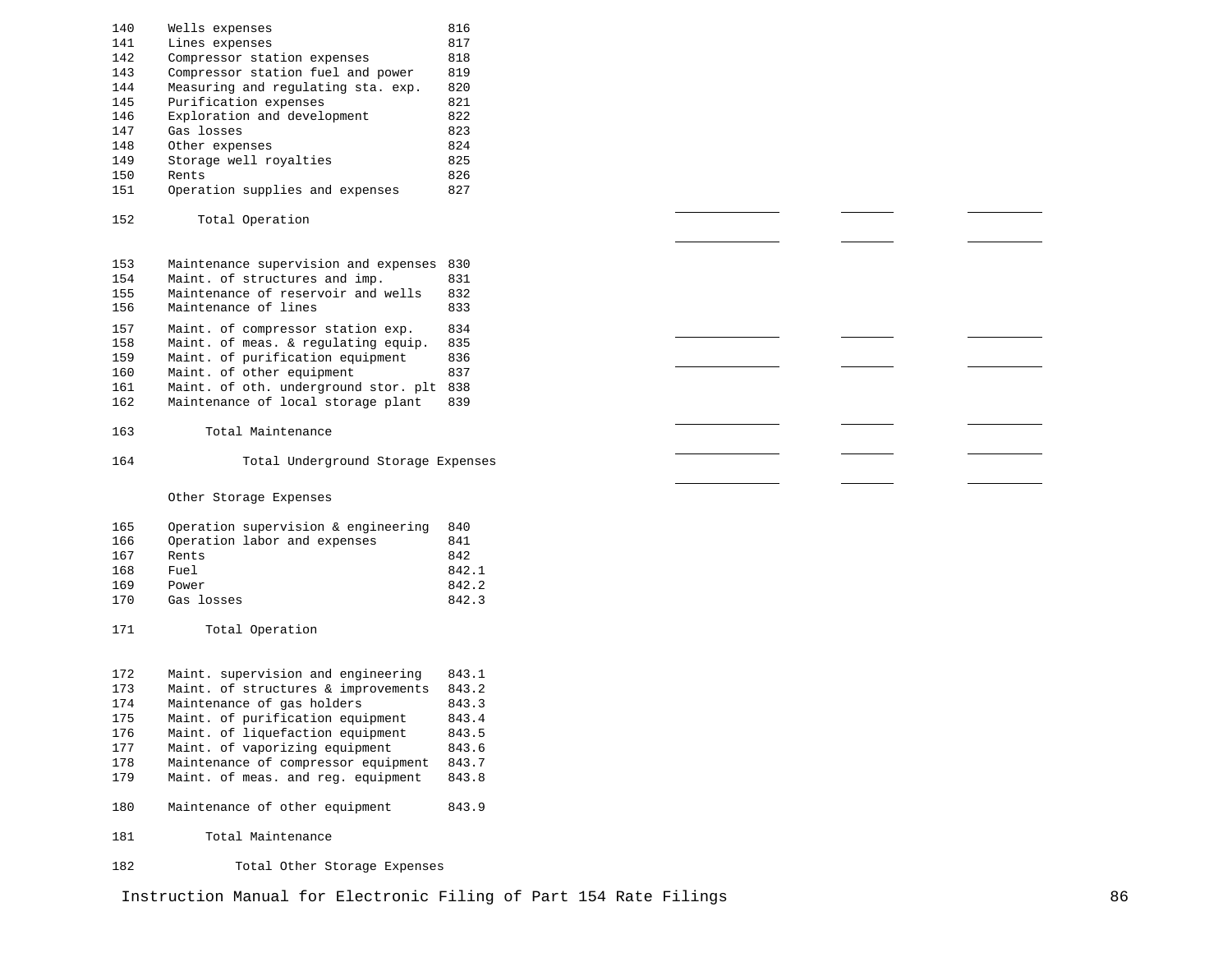Liquefied Natural Gas Terminaling and Processing Expenses

| 183 | Oper. supervision and engineering    | 844.1 |
|-----|--------------------------------------|-------|
| 184 | LNG proc. terminal labor & expenses  | 844.2 |
| 185 | Lique. processing labor and expenses | 844.3 |
| 186 | LNG transportation labor & expenses  | 844.4 |
| 187 | Measuring & regulating labor & exp.  | 844.5 |
| 188 | Compressor station labor and exp.    | 844.6 |
| 189 | Communication system expenses        | 844.7 |
| 190 | System control and load dispatching  | 844.8 |
| 191 | Fuel                                 | 845.1 |
| 192 | Power                                | 845.2 |
| 193 | Rents                                | 845.3 |
| 194 | Demurrage charges                    | 845.4 |
| 195 | Wharfage receipts-credit             | 845.5 |
| 196 | Proc. lique. or vap. gas by others   | 845.6 |
| 197 | Gas losses                           | 846.1 |
| 198 | Other expenses                       | 846.2 |
|     |                                      |       |
| 199 | Total Operation                      |       |
|     |                                      |       |
|     |                                      |       |
| 200 | Maint. supervision & engineering     | 847.1 |
| 201 | Maint. of structures & improvements  | 847.2 |
| 202 | Maint, of LNG gas terminal equipment | 847.3 |
| 203 | Maint. of LNG transportation equip.  | 847.4 |
| 204 | Maint. of meas. & regulating equip.  | 847.5 |
| 205 | Maint. of compressor station equip.  | 847.6 |
| 206 | Maint, of communication equipment    | 847.7 |
| 207 | Maint. of other equipment            | 847.8 |
|     |                                      |       |
| 208 | Total Maintenance                    |       |
| 209 | Total LNG Term. and Pro. Exp.        |       |
|     |                                      |       |
| 210 | Total Natural Gas Storage            |       |

#### TRANSMISSION EXPENSES

| 211 | Operation supervision and expenses  | 850   |
|-----|-------------------------------------|-------|
| 212 | System control and load dispatching | 851   |
| 213 | Communication system expenses       | 852   |
| 214 | Compressor sta. labor & expenses    | 853   |
| 215 | Compressor station fuel and power   | 853.1 |
| 216 | Gas for compressor station fuel     | 854   |
| 217 | Oth. fuel & power for comp. sta.    | 855   |
| 218 | Mains expenses                      | 856   |
| 219 | Measuring & regulating station exp. | 857   |
| 220 | Operation supplies and expenses     | 857.1 |
| 221 | Trans. and comp. of gas by others   | 858   |
| 222 | Other expenses                      | 859   |
| 223 | Rents                               | 860   |
|     |                                     |       |

Total Operation

÷.

 $\sim$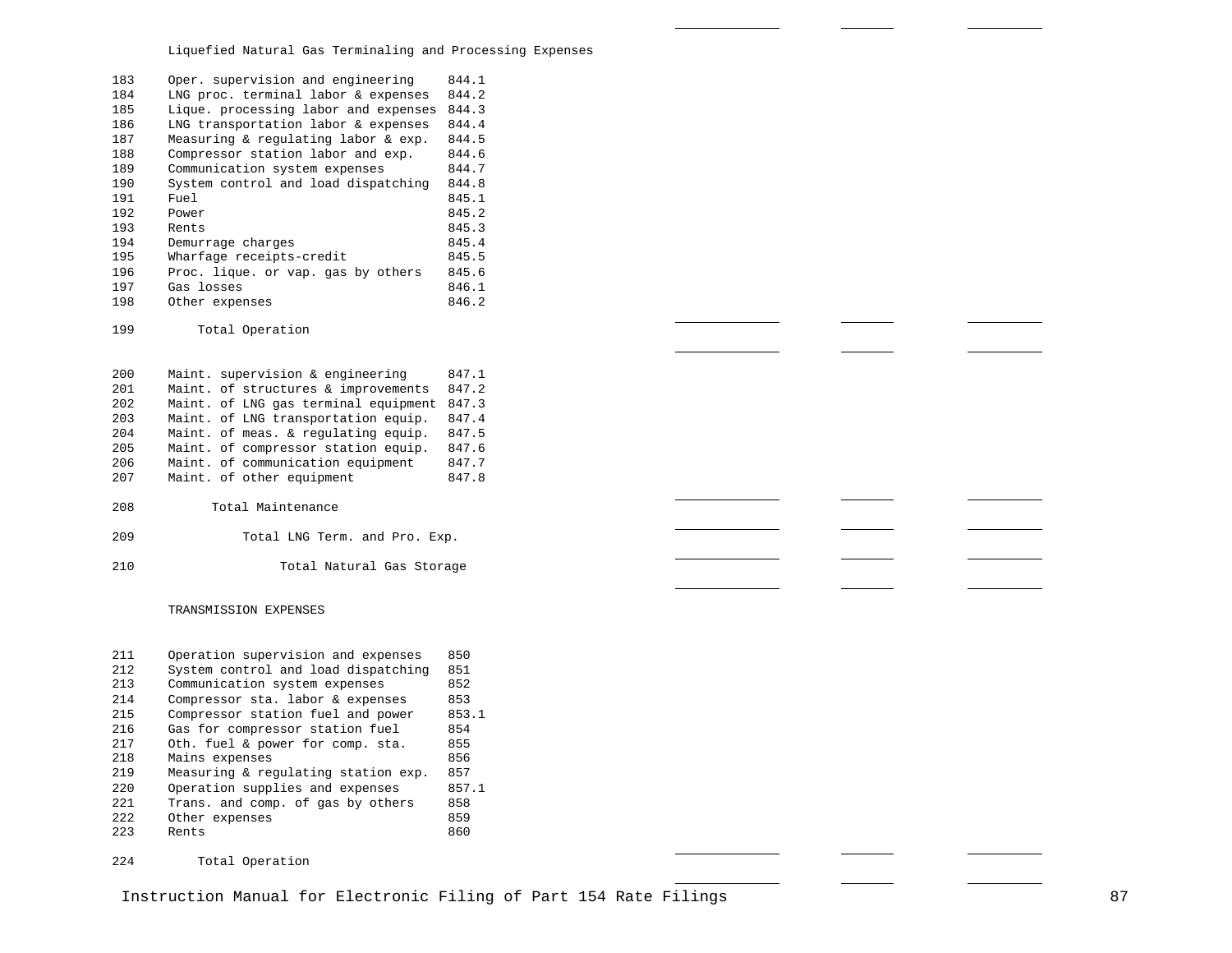- 225 Maintenance supervision and expenses 861<br>226 Maint. of structures & improvements 862 226 Maint. of structures & improvements 862<br>227 Maint. of mains 863 227 Maint. of mains 863<br>228 Maint. of compressor station exp. 864 228 Maint. of compressor station exp.<br>229 Maint. of meas. & requlating equip 229 Maint. of meas. & regulating equip. 865<br>230 Maint. of communication equipment 866 230 Maint. of communication equipment 866<br>231 Maint. of other equipment 867 231 Maint. of other equipment 867<br>232 Maintenance of other plant. 868 232 Maintenance of other plant<br>233 Operation supervision & enc Operation supervision & engineering 870 234 Total Maintenance
- 235 Total Transmission Expenses

#### DISTRIBUTION EXPENSES

236 Distribution load dispatching 871<br>237 Compressor sta. labor & expenses 872 237 Compressor sta. labor & expenses 872<br>238 Compressor station fuel and power 873 238 Compressor station fuel and power 873<br>239 Mains and services expenses 874 239 Mains and services expenses 874<br>240 Meas, and reg. stat. exp.-General 875 240 Meas. and reg. stat. exp.-General<br>241 Meas. and reg. stat. exp.-Industri 241 Meas. and reg. stat. exp.-Industrial 876<br>242 M&R stat. exp.-City gate check sta. 877 242 M&R stat. exp.-City gate check sta. 877<br>243 Meter and house regulator expenses 878 243 Meter and house regulator expenses 878<br>244 Customer installation expenses 879 244 Customer installation expenses 879<br>245 Other expenses 880 245 Other expenses 880 246 Miscellaneous distribution expenses 880.1 247 Rents 881

#### 248 Total Operation

| 249 | Maintenance Supervision and expenses 885 |       |
|-----|------------------------------------------|-------|
|     | Maintenance of:                          |       |
| 250 | Structures & improvements                | 886   |
| 251 | Mains                                    | 887   |
| 252 | Compressor station exp.                  | 888   |
| 253 | M&R equipment-General                    | 889   |
| 254 | M&R equip.-Industrial                    | 890   |
| 255 | M&R equip.-Citygate chk sta.             | 891   |
| 256 | Services                                 | 892   |
| 257 | Lines                                    | 892.1 |
| 258 | Meters and house regulators              | 893   |
| 259 | Other equipment                          | 894   |
| 260 | Other plant                              | 895   |
|     |                                          |       |

- 261 Total Maintenance
- 262 Total Distribution Expenses

#### CUSTOMER ACCOUNTS EXPENSES

| 263 | Supervision            | 901 |
|-----|------------------------|-----|
| 264 | Meter reading expenses | 902 |

Instruction Manual for Electronic Filing of Part 154 Rate Filings 88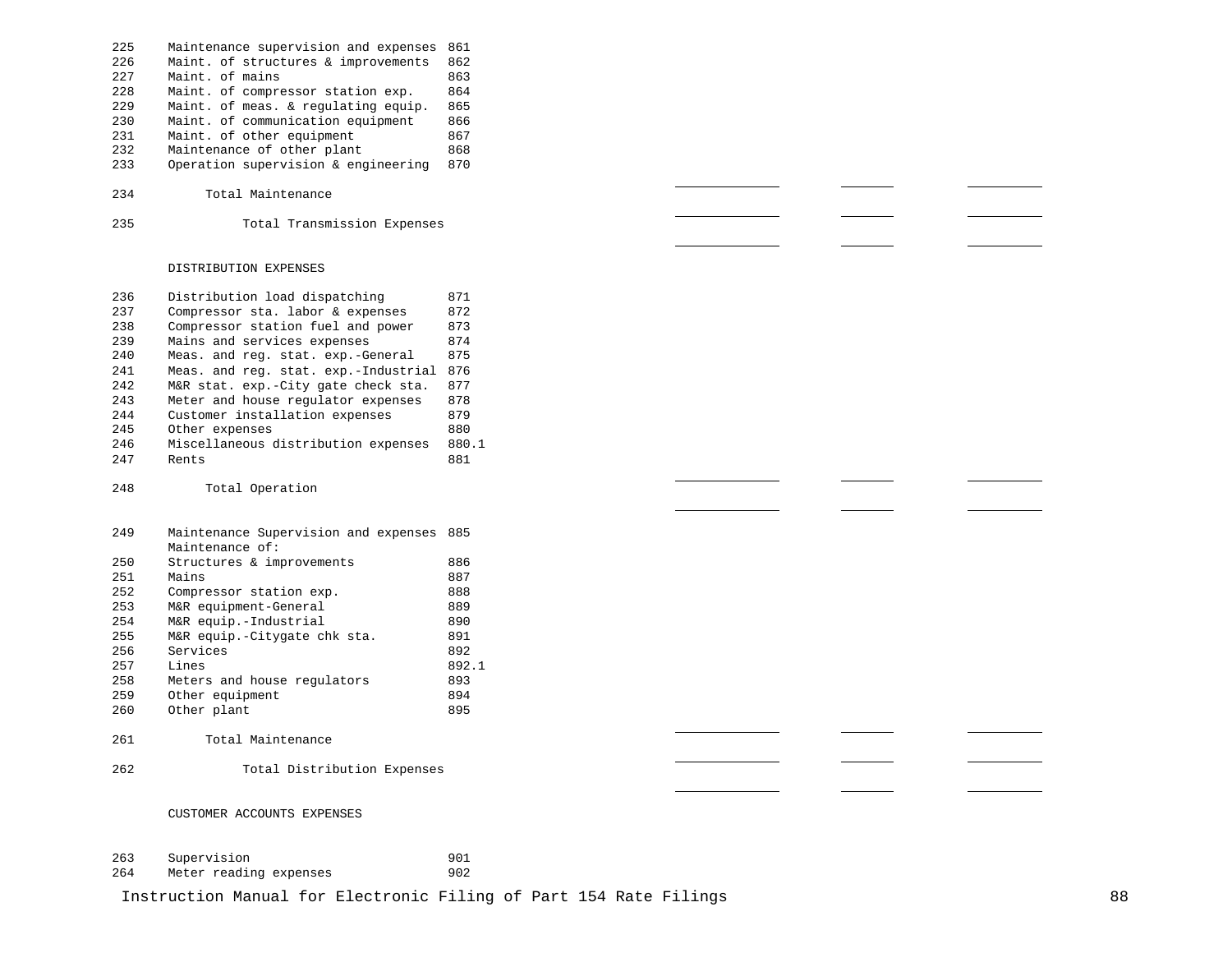| Customer records & collection exp.<br>265 |  |  |  | 903 |
|-------------------------------------------|--|--|--|-----|
|-------------------------------------------|--|--|--|-----|

- 
- 266 Uncollectible accounts 904<br>267 Miscellaneous customer accounts exp. 905 Miscellaneous customer accounts exp. 905
- Total Operation
- Total Customer Accounts Expenses

#### CUSTOMER SERVICE AND INFORMATIONAL EXPENSES

| 270 | Cust. service & informational exp.   | 906   |
|-----|--------------------------------------|-------|
| 271 | Supervision                          | 907   |
| 272 | Customer assistance expenses         | 908   |
| 273 | Informational and instructional exp. | - 909 |

Misc. cust. serv. & info. exp. 910

Total Customer Service and Information Expenses

#### SALES EXPENSES

| 276 | Supervision                        | 911 |
|-----|------------------------------------|-----|
| 277 | Demonstrating and selling expenses | 912 |
| 278 | Advertising expenses               | 913 |
| 279 | Miscellaneous sales expenses       | 916 |
| 280 | Sales expenses                     | 917 |
|     |                                    |     |

# Total Sales Expenses

#### ADMINISTRATIVE AND GENERAL EXPENSES

| 282 | Administrative and general salaries | 920   |
|-----|-------------------------------------|-------|
| 283 | Office supplies and expenses        | 921   |
| 284 | Admin. expenses transferred-Credit  | 922   |
| 285 | Outside services employed           | 923   |
| 286 | Property insurance                  | 924   |
| 287 | Injuries and damages                | 925   |
| 288 | Employee pensions and benefits      | 926   |
| 289 | Franchise requirements              | 927   |
| 290 | Regulatory Commission expense       | 928   |
| 291 | Duplicate charges-Credit            | 929   |
| 292 | General advertising expenses        | 930.1 |
| 293 | Miscellaneous general expenses      | 930.2 |
| 294 | Rents                               | 931   |
|     |                                     |       |
| 295 | Total Operation                     |       |
|     |                                     |       |
|     |                                     |       |
| 296 | Transportation expenses             | 933   |
|     |                                     |       |
| 297 | Maintenance of general plant        | 935   |
|     |                                     |       |
| 298 | Total Maintenance                   |       |

Instruction Manual for Electronic Filing of Part 154 Rate Filings - - - - - - - - - - - - - 89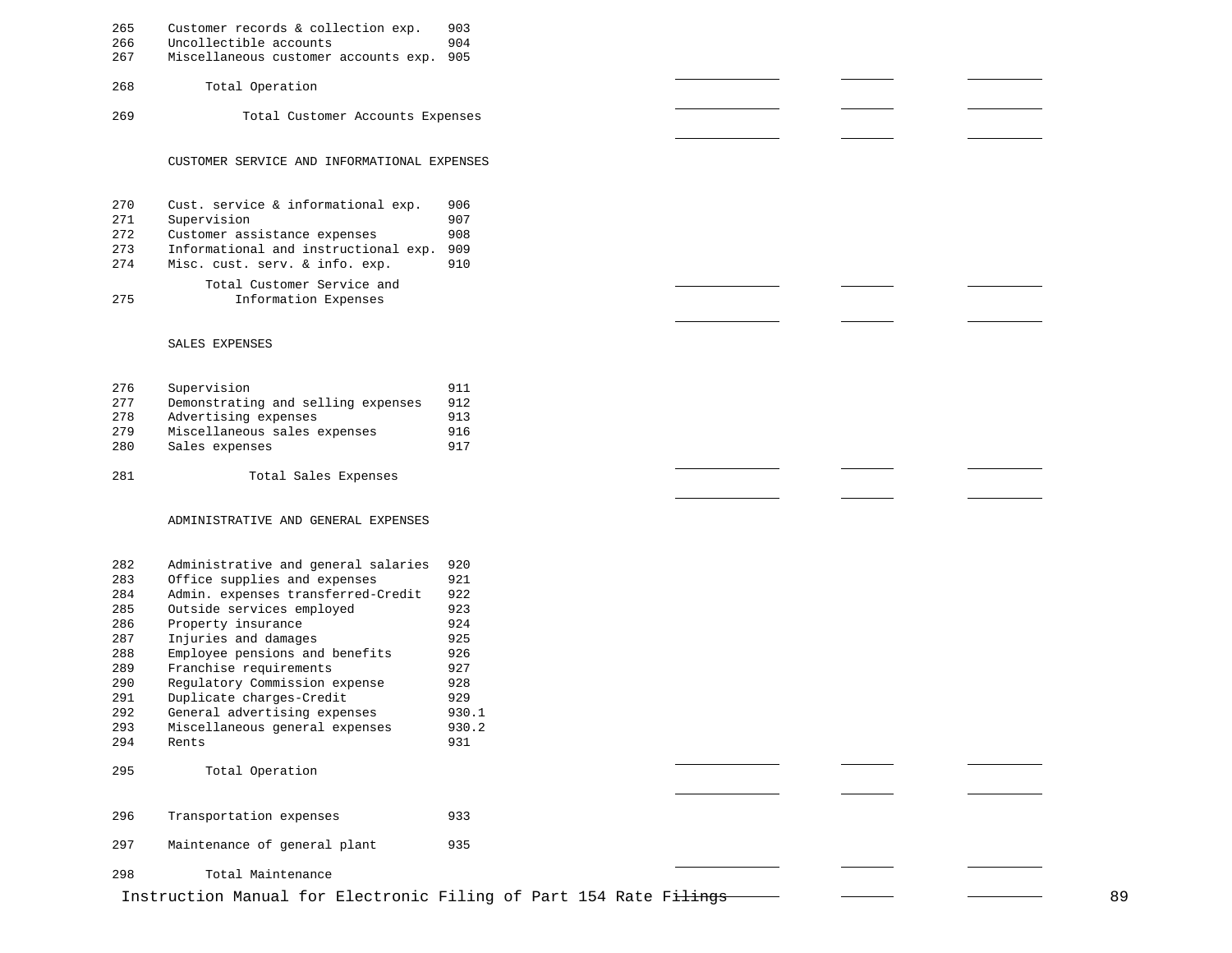300 TOTAL O&M EXPENSES

Provide this schedule for each incremental or "at risk" facility.

============== ======= ==========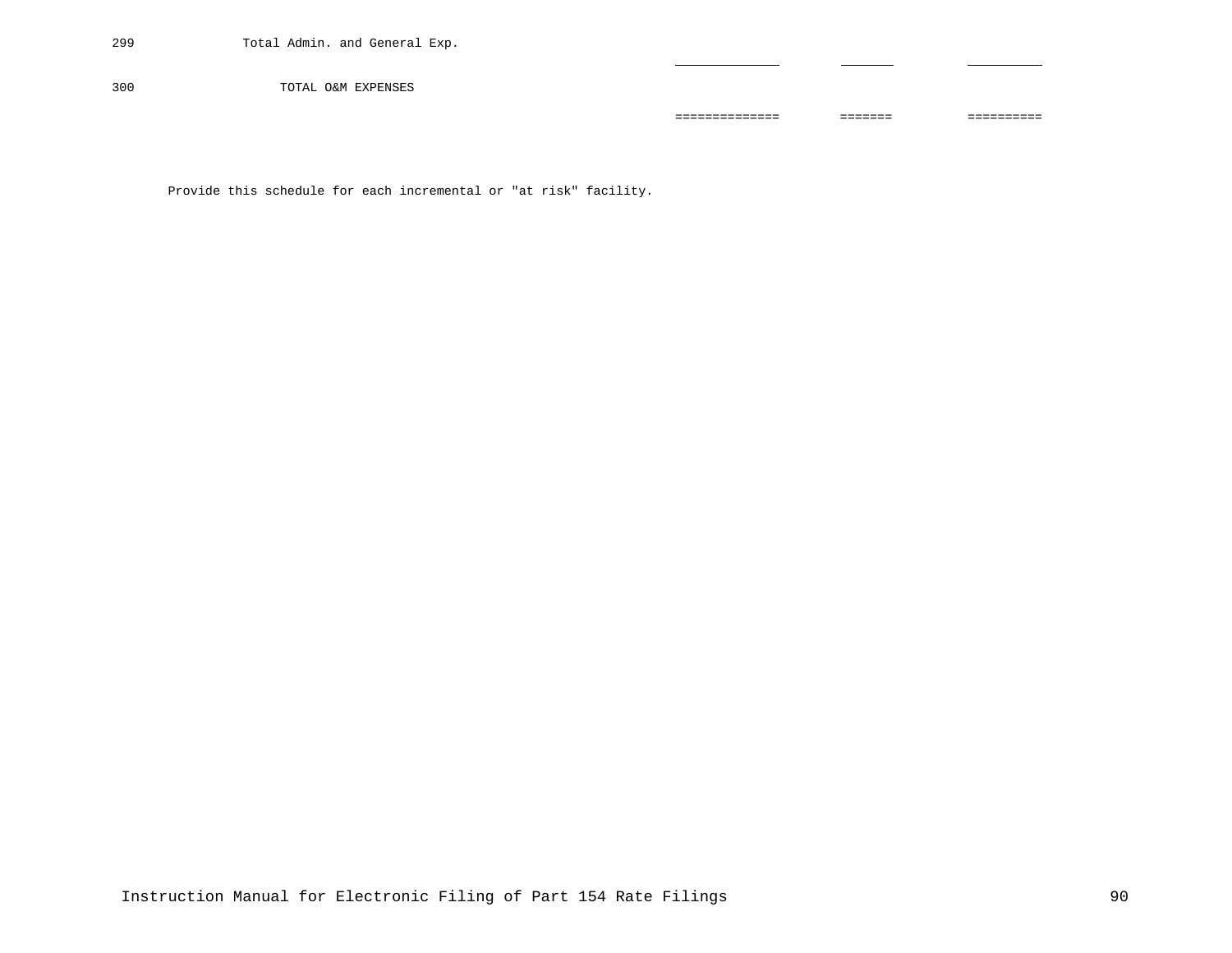## Company Name Administrative & General Expense by Incremental or "At Risk" Facility

12 Month Period Ending \_\_\_\_\_\_, As Adjusted

| Line<br>No.  | Description                            | Reference | Total | --Incremental or "At Risk Facilities- |     |     |
|--------------|----------------------------------------|-----------|-------|---------------------------------------|-----|-----|
|              |                                        |           | (a)   | (b)                                   | (c) | (d) |
|              |                                        |           | \$    | \$                                    | \$  |     |
|              | \$                                     |           |       |                                       |     |     |
| $\mathbf{1}$ | A&G Expenses<br>Total                  |           |       |                                       |     |     |
| 2            | Zone % of Production & Gathering Plant |           |       |                                       |     |     |
| 3            | A&G Zone Based on Direct Plant         |           |       |                                       |     |     |
| 4            | Zone % of Production & Gathering Labor |           |       |                                       |     |     |
| 5            | A&G Zone Based on Direct Labor         |           |       |                                       |     |     |
| 6            | Zone Prod. & Gath. A&G Expense         |           |       |                                       |     |     |

Provide all allocation factors. Provide this schedule for each function by zone, as applicable.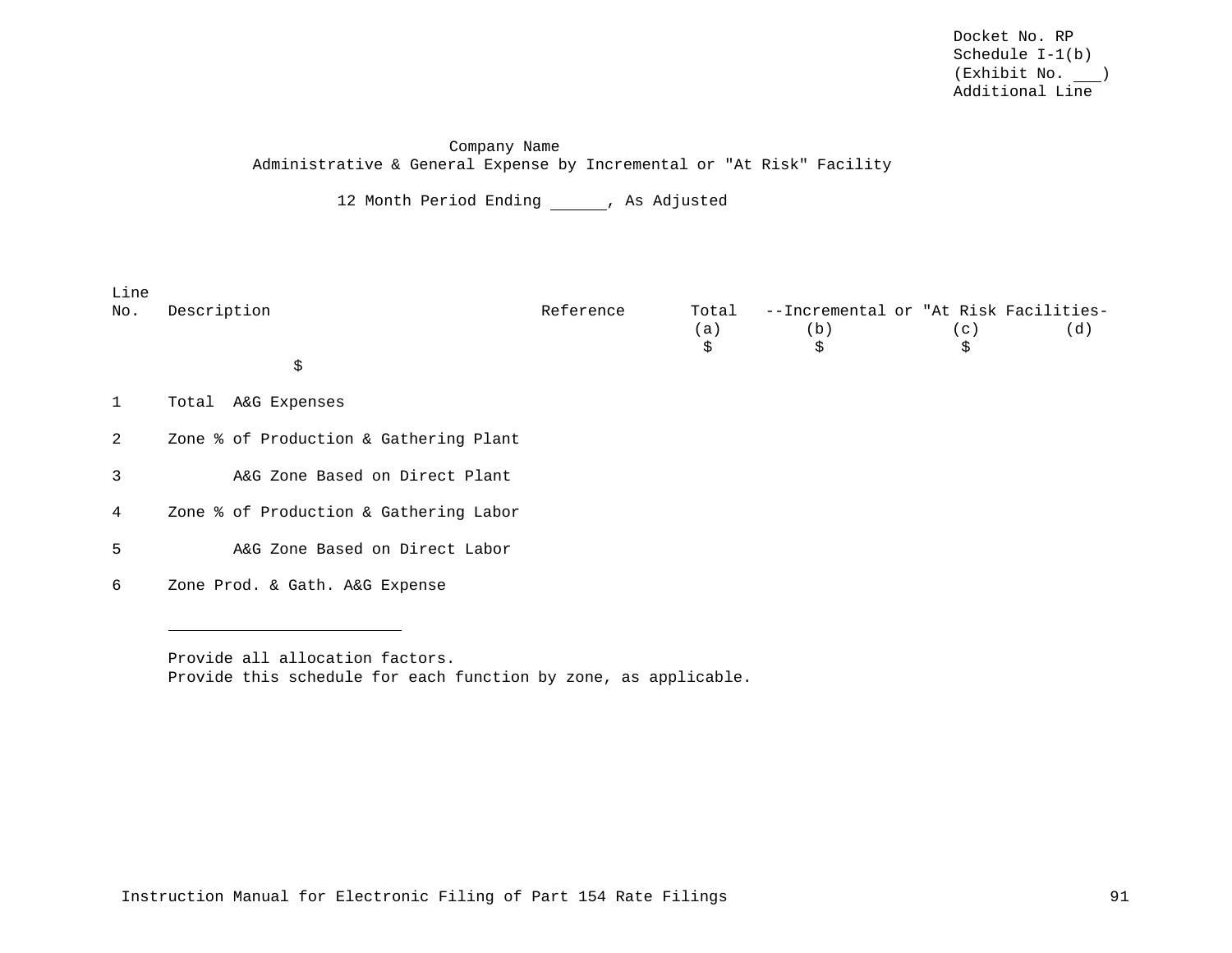Company Name

# Depreciation, Depletion, Amortization and Negative Salvage Expenses for each Incremental Facility 12 Month Period Ending \_\_\_\_\_\_, As Adjusted

| Account 403 - Depreciation<br>Production & Gathering<br>Offshore<br>Onshore<br>Negative Salvage |                      |                      |  |  |
|-------------------------------------------------------------------------------------------------|----------------------|----------------------|--|--|
|                                                                                                 |                      |                      |  |  |
|                                                                                                 |                      |                      |  |  |
| Transmission<br>Offshore<br>Onshore<br>Negative Salvage                                         |                      |                      |  |  |
| Underground Storage                                                                             |                      |                      |  |  |
| General                                                                                         |                      |                      |  |  |
| Total                                                                                           |                      |                      |  |  |
| Account 404 - Amortization                                                                      |                      |                      |  |  |
|                                                                                                 |                      |                      |  |  |
|                                                                                                 | Total Depreciation & | Amortization Expense |  |  |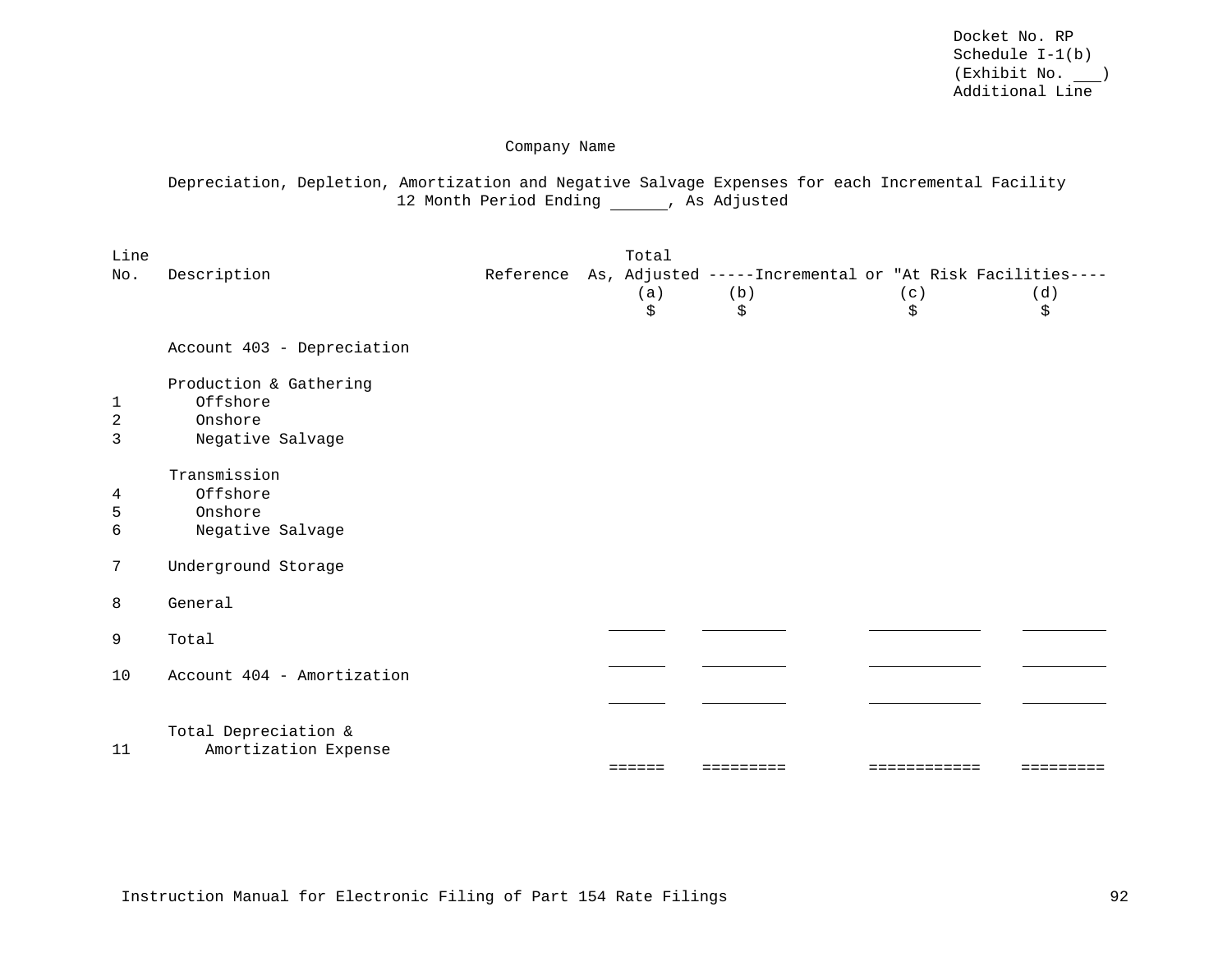### Company Name

Taxes - Other than Income for each Incremental or "At Risk" Facility

12 Month Period Ending \_\_\_\_\_\_, As Adjusted

| Line           |                              |           | Total |                                                         |     |     |
|----------------|------------------------------|-----------|-------|---------------------------------------------------------|-----|-----|
| No.            | Description                  | Reference |       | As Adjusted -----Incremental or "At Risk Facilities---- |     |     |
|                |                              |           | (a)   | (b)                                                     | (c) | (d) |
|                |                              |           | \$    | \$                                                      | \$  | \$  |
| $\overline{1}$ | Ad Valorem                   |           |       |                                                         |     |     |
|                | (List by State)              |           |       |                                                         |     |     |
| $2^{1}$        | Franchise<br>(List by State) |           |       |                                                         |     |     |
| $\overline{3}$ | Social Security              |           |       |                                                         |     |     |
| $\overline{4}$ | Miscellaneous                |           |       |                                                         |     |     |
|                | (List by State)              |           |       |                                                         |     |     |
| 5              | Total Other Taxes            |           |       |                                                         |     |     |
|                |                              |           |       |                                                         |     |     |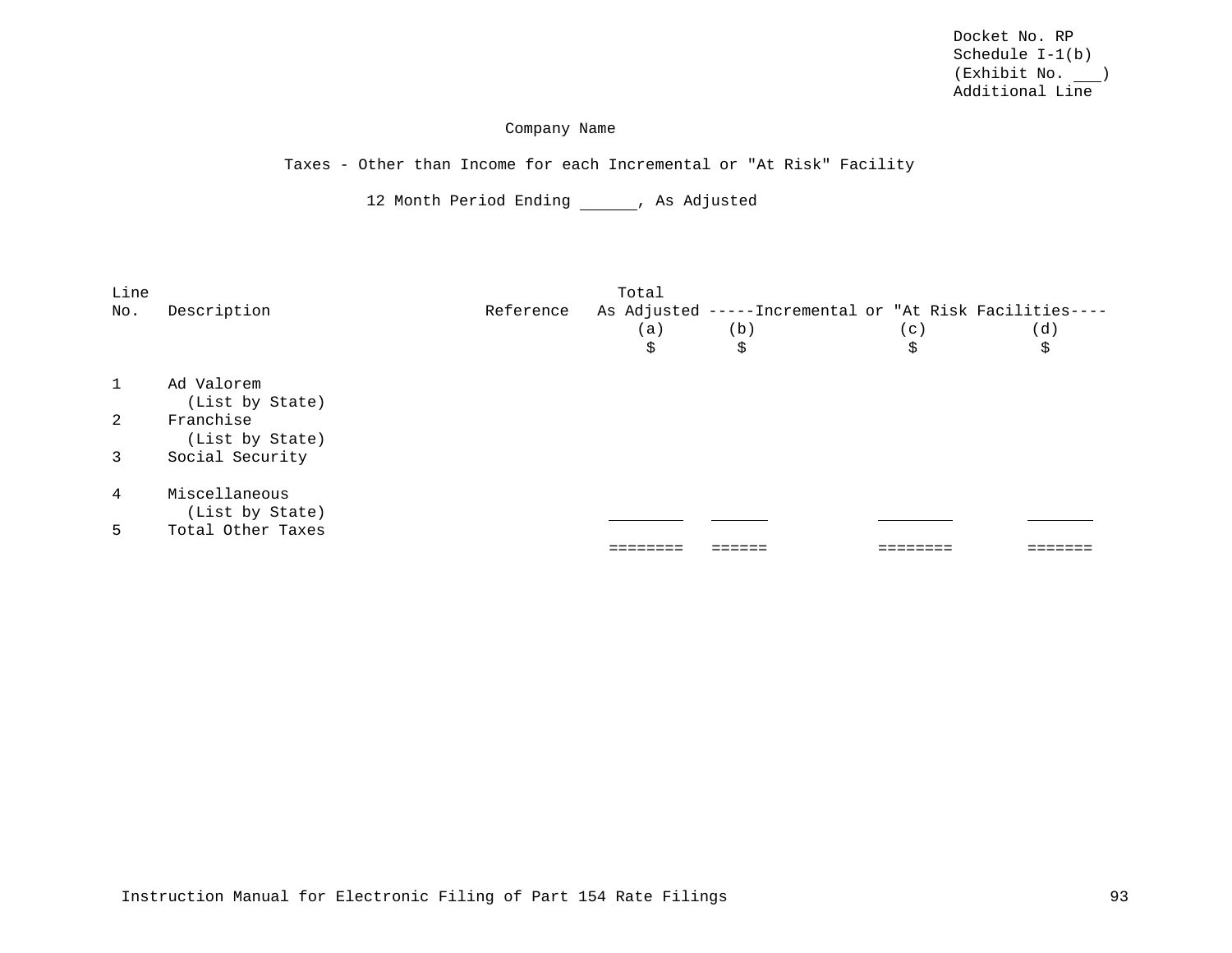### Company Name

### Rate Base and Return for each Incremental or "At Risk" Facility

12 Month Period Ending \_\_\_\_\_\_, As Adjusted

| Line<br>No.                     | Description                                                                                                                                                      | Reference | Total                | As Adjusted -----Incremental or "At Risk Facilities---- |                      |                                                                                        |
|---------------------------------|------------------------------------------------------------------------------------------------------------------------------------------------------------------|-----------|----------------------|---------------------------------------------------------|----------------------|----------------------------------------------------------------------------------------|
|                                 |                                                                                                                                                                  |           | (a)<br>\$            | (b)<br>\$                                               | (c)<br>\$            | (d)<br>\$                                                                              |
| 1                               | Plant                                                                                                                                                            |           |                      |                                                         |                      |                                                                                        |
| 2<br>3<br>4<br>5<br>6<br>7<br>8 | Production & Gathering<br>Underground Storage<br>Transmission<br>Gas Stored Underground - Noncurrent<br>Gas Stored Underground - System<br>General<br>Intangible |           |                      |                                                         |                      |                                                                                        |
| 9                               | Total Plant                                                                                                                                                      |           | ========             | ======                                                  | ========             | -----                                                                                  |
| 10                              | Accumulated Provision for<br>Depreciation                                                                                                                        |           |                      |                                                         |                      |                                                                                        |
| 11                              | Net Plant                                                                                                                                                        |           |                      |                                                         |                      |                                                                                        |
| $12 \overline{ }$               | Accumulated Deferred Income Taxes                                                                                                                                |           |                      |                                                         |                      |                                                                                        |
| 13                              | Working Capital                                                                                                                                                  |           |                      |                                                         |                      |                                                                                        |
| 14                              | Rate Base                                                                                                                                                        |           |                      |                                                         |                      |                                                                                        |
| 15                              | Return on Rate Base at<br>ႜ                                                                                                                                      |           | --------<br>======== | ======<br>$=$ $=$ $=$ $=$ $=$                           | ========<br>======== | =======<br>$\begin{array}{cccccccccccccc} = & = & = & = & = & = & = & = & \end{array}$ |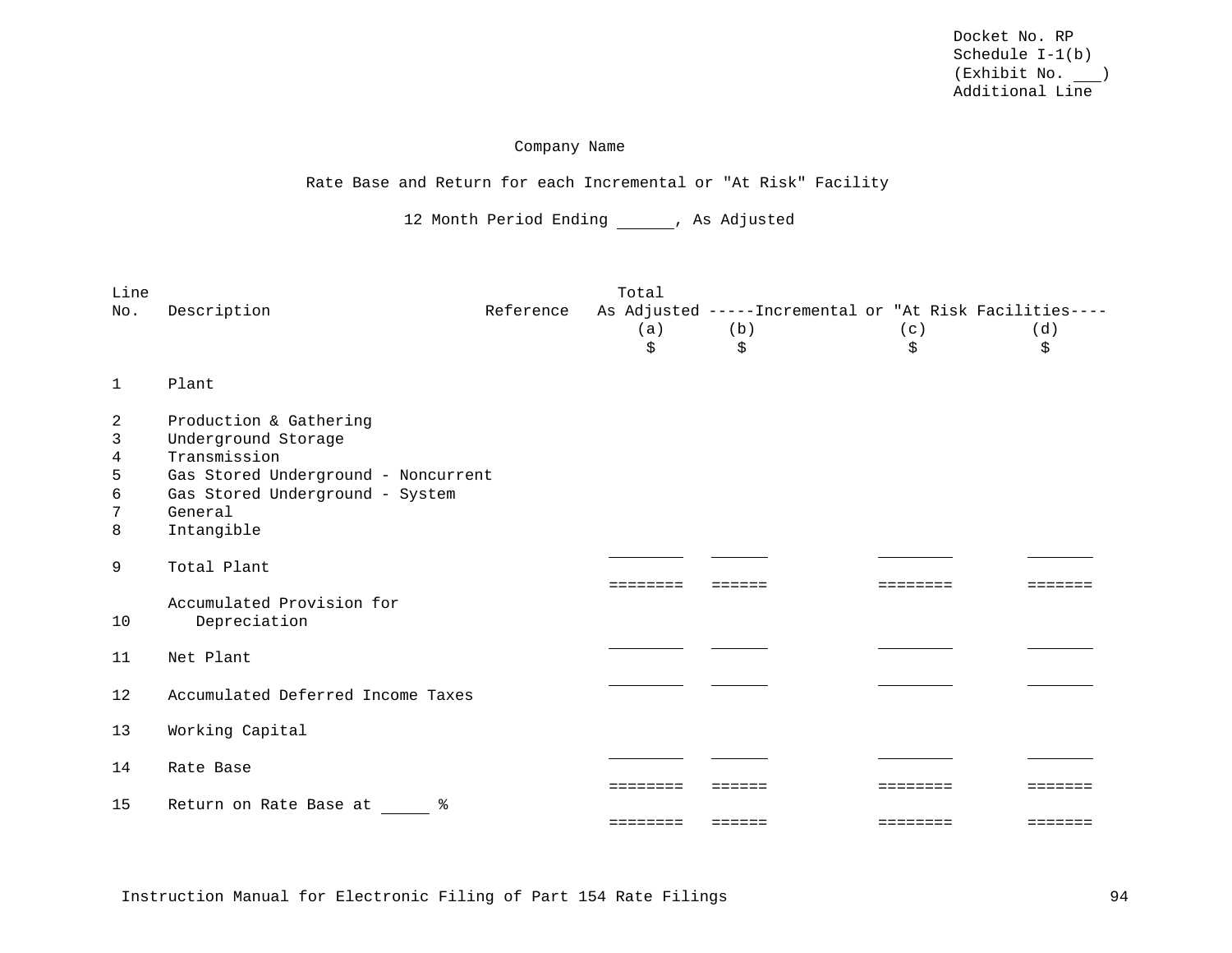### Company Name

Accumulated Provision for Depreciation, Depletion and Amortization for each Incremental or "At Risk" Facility 12 Month Period Ending (and As Adjusted

| Line<br>No.         | Description                                             | Reference | Total<br>(a)<br>\$ | As Adjusted -----Incremental or "At Risk Facilities----<br>(b)<br>\$ | (c)<br>\$ | (d)<br>\$ |
|---------------------|---------------------------------------------------------|-----------|--------------------|----------------------------------------------------------------------|-----------|-----------|
|                     | Account 108 - Accumulated Provision<br>for Depreciation |           |                    |                                                                      |           |           |
| 1<br>$\overline{a}$ | Production & Gathering<br>Offshore<br>Onshore           |           |                    |                                                                      |           |           |
| 3                   | Negative Salvage                                        |           |                    |                                                                      |           |           |
| 4                   | Total                                                   |           |                    |                                                                      |           |           |
| $\overline{5}$<br>6 | Transmission<br>Offshore<br>Onshore                     |           |                    |                                                                      |           |           |
| 7                   | Negative Salvage                                        |           |                    |                                                                      |           |           |
| 8                   | Total                                                   |           |                    |                                                                      |           |           |
| 9                   | Underground Storage                                     |           |                    |                                                                      |           |           |
| 10                  | General                                                 |           |                    |                                                                      |           |           |
| 11                  | Subtotal                                                |           |                    |                                                                      |           |           |
| 12<br>13            | Retirement Work in Progress<br>Total Account 108        |           |                    |                                                                      |           |           |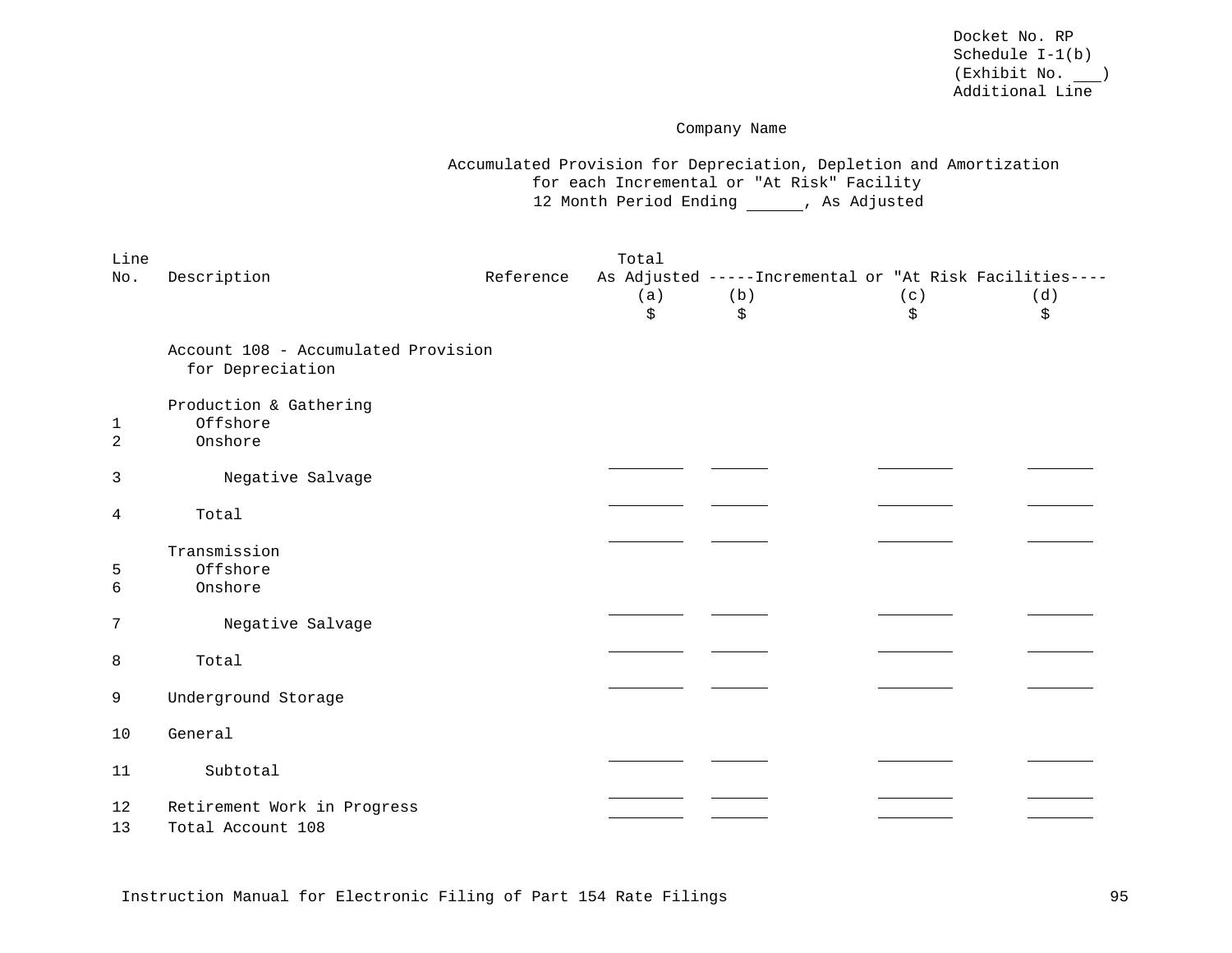Account 111 - Accumulated Provision

- 14 for Amortization
- 15 Total Accumulated Provision

| --------- | _______ | _________ | ________ |
|-----------|---------|-----------|----------|
| _________ | _______ | ________  | _______  |
|           |         |           |          |
|           |         |           |          |
|           |         |           |          |

 $\overline{\phantom{0}}$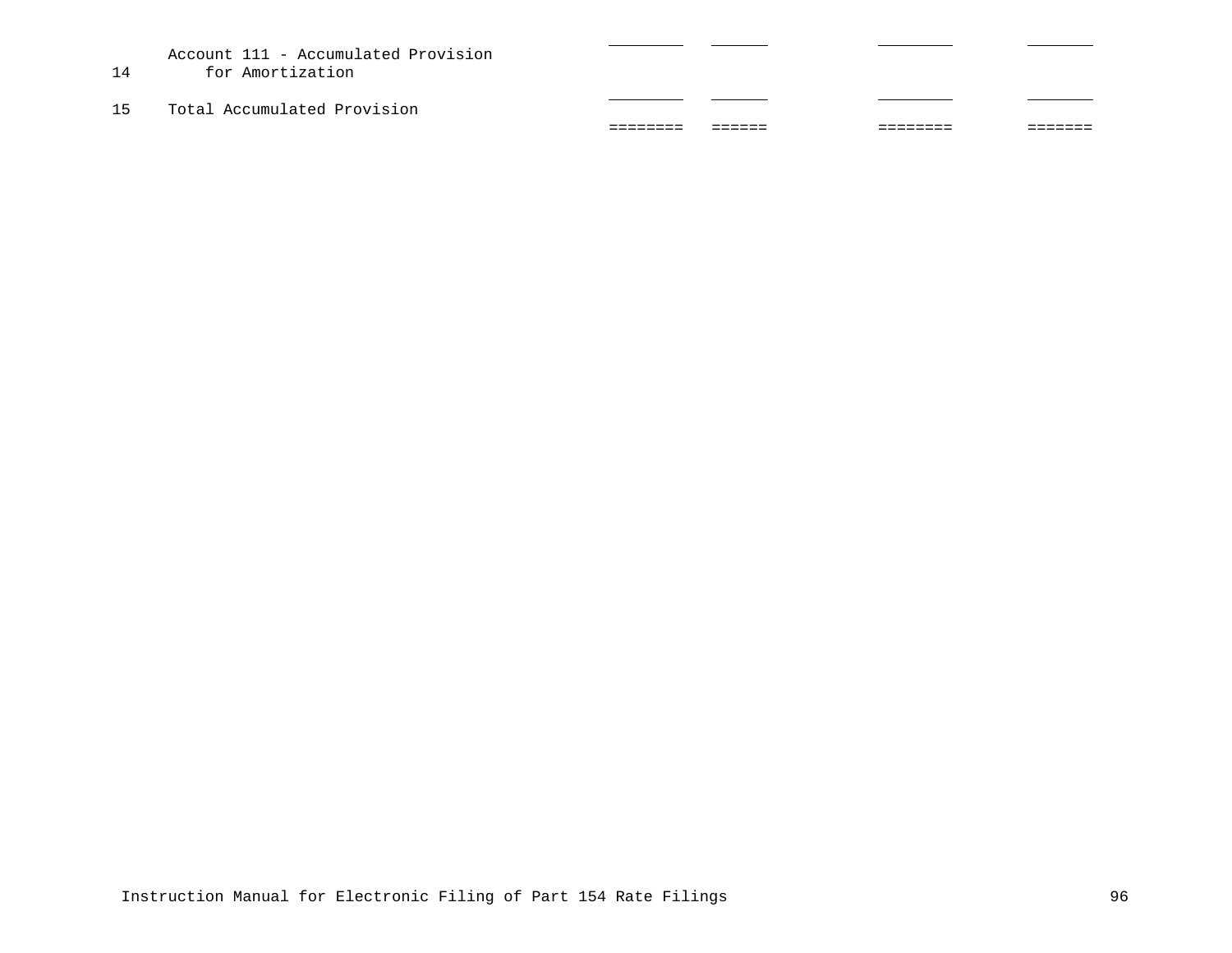# Company Name

Working Capital for each Incremental or "At Risk" Facility 12 Month Period Ending \_\_\_\_\_\_, As Adjusted

| Line<br>No.    | Description            | Reference | Total<br>(a)<br>\$ | As Adjusted -----Incremental or "At Risk Facilities----<br>(b)<br>\$ | (c)<br>\$ | (d)<br>\$ |
|----------------|------------------------|-----------|--------------------|----------------------------------------------------------------------|-----------|-----------|
| <sup>1</sup>   | Cash Working Capital   |           |                    |                                                                      |           |           |
| 2              | Materials and Supplies |           |                    |                                                                      |           |           |
| $\overline{3}$ | Prepayments            |           |                    |                                                                      |           |           |
| $\overline{4}$ | Gas Stored Underground |           |                    |                                                                      |           |           |
| 5              | Total Working Capital  |           |                    |                                                                      |           |           |
|                |                        |           |                    |                                                                      |           |           |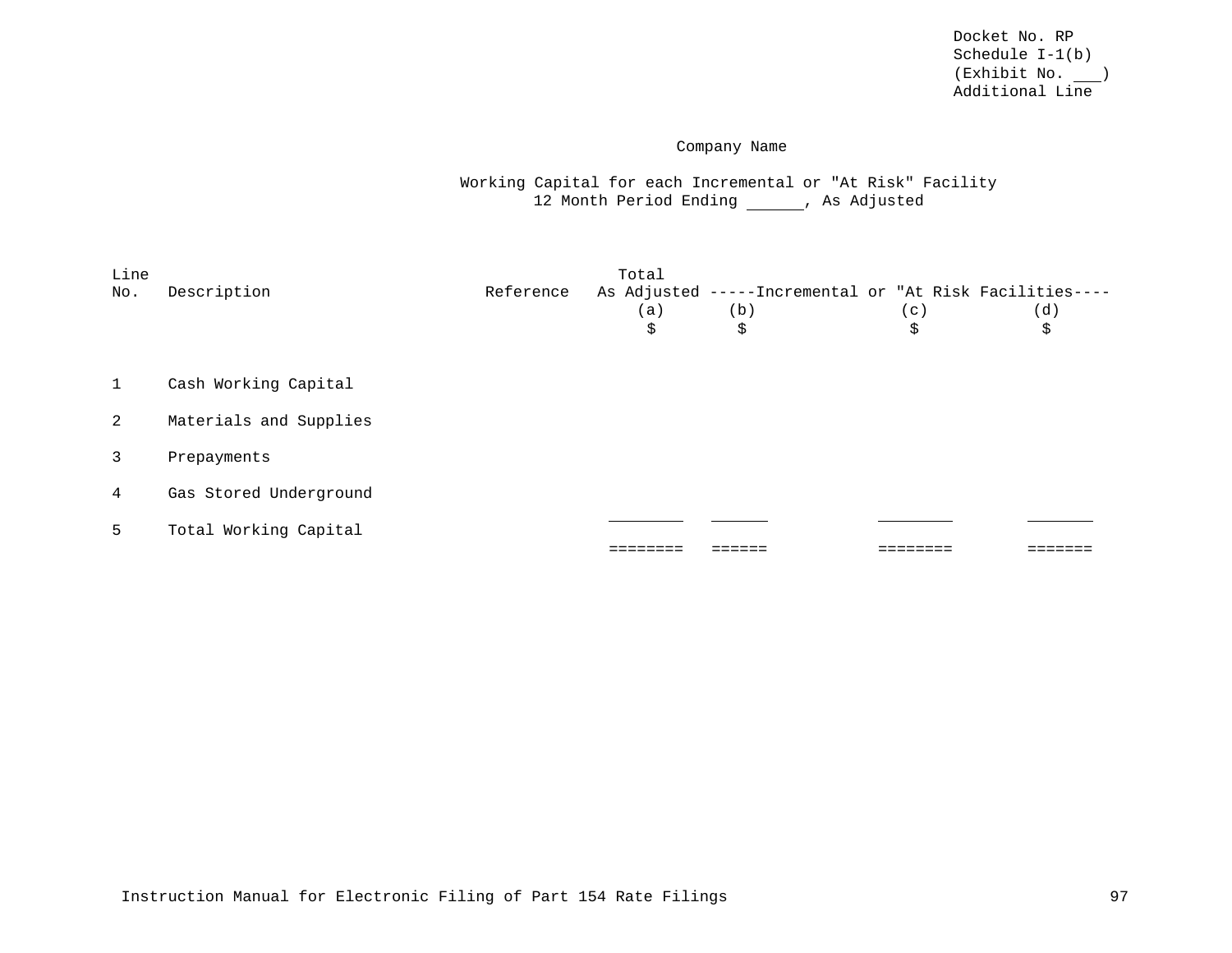### Company Name

Income Taxes for each Incremental or "At Risk" Facility 12 Month Period Ending \_\_\_\_\_\_, As Adjusted

| Line            |                                                                |           | Total    |                                                         |          |         |
|-----------------|----------------------------------------------------------------|-----------|----------|---------------------------------------------------------|----------|---------|
| No.             | Description                                                    | Reference |          | As Adjusted -----Incremental or "At Risk Facilities---- |          |         |
|                 |                                                                |           | (a)      | (b)                                                     | (c)      | (d)     |
|                 |                                                                |           | \$       | \$                                                      | \$       | \$      |
|                 | Federal Income Tax                                             |           |          |                                                         |          |         |
| 1               | Return on Rate Base at 8                                       |           |          |                                                         |          |         |
| 2               | Less: Interest on Debt Expense                                 |           |          |                                                         |          |         |
| $\mathbf{3}$    | Federal Tax Base                                               |           |          |                                                         |          |         |
|                 | Federal Income Tax Adjustments                                 |           |          |                                                         |          |         |
| 4<br>5          | Amortization of Equity AFUDC<br>Overfunded/Unfunded ADIT       |           |          |                                                         |          |         |
| 6               | Net FIT Adjustment                                             |           |          |                                                         |          |         |
| $7\overline{ }$ | Return after FIT Adjustments                                   |           | ======== | ======                                                  | ======== | ======= |
| 8               | Federal Income Tax at %<br>Line _ x Federal Tax on Tax Effect) |           |          |                                                         |          |         |
|                 |                                                                |           | ======== | ======                                                  | ======== | ------- |
|                 | State Income Taxes<br>Allocation of State Income Taxes to      |           |          |                                                         |          |         |
| 9               | Functions                                                      |           |          |                                                         |          |         |
|                 |                                                                |           | ======== | $=$ = = = = =                                           | ======== | ======= |

Show the derivation of the state income tax rate on line 9 on a separate schedule or Schedule H-3(1).

Instruction Manual for Electronic Filing of Part 154 Rate Filings 798 1985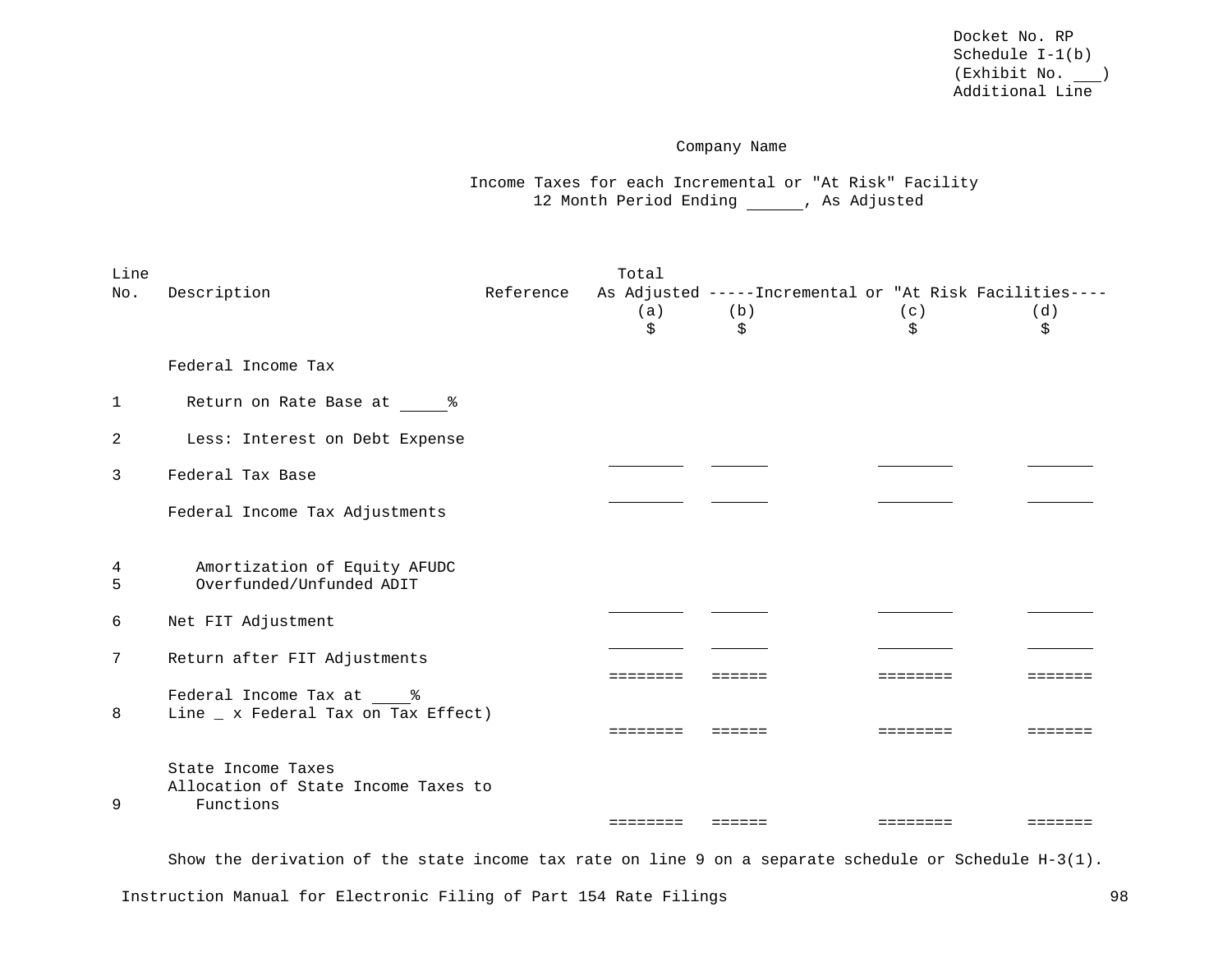## Company Name

Revenue Credits for each incremental or "At Risk" Facility 12 Month Period Ending \_\_\_\_\_\_, As Adjusted

| Line |                       |           | Total |                                                                |     |     |
|------|-----------------------|-----------|-------|----------------------------------------------------------------|-----|-----|
| No.  | Description           | Reference | (a)   | As Adjusted -----Incremental or "At Risk Facilities----<br>(b) | (c) | (d) |
|      |                       |           | \$    | Ŝ.                                                             | \$  | Ŝ.  |
|      | Revenue Credits       |           |       |                                                                |     |     |
|      | Include all accounts. |           |       |                                                                |     |     |
|      |                       |           |       |                                                                |     |     |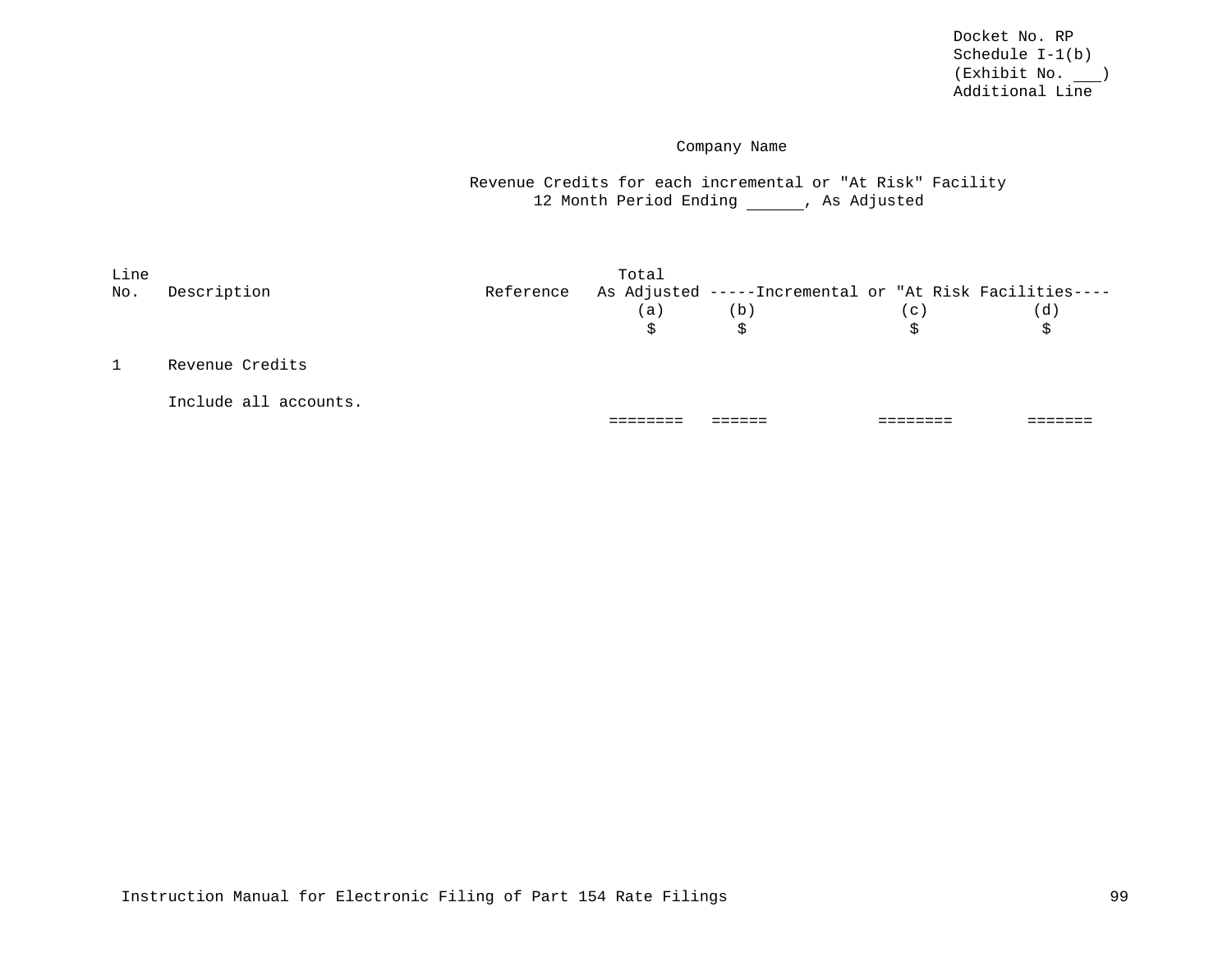and the state of the

 $\sim$ 

### Company Name

# Zone Operation and Maintenance Expense

# for Production Expenses

# 12 Month Period Ending , As Adjusted

| Line |             |           | Total Prod.    |              | Supplies &                        |
|------|-------------|-----------|----------------|--------------|-----------------------------------|
| No.  | Description | Reference | Expenses<br>a) | Labor<br>(b) | Expenses<br>$\left( $ C $\right)$ |

#### Production Expenses

| Natural Gas Production and Gathering      |     |
|-------------------------------------------|-----|
| Operation supervision and engineering     | 750 |
| Production maps and records               | 751 |
| Gas wells expenses                        | 752 |
| Field lines expenses                      | 753 |
| Field compressor station expenses         | 754 |
| Field compressor station fuel and power   | 755 |
| Field meas. and requlating stat. expenses | 756 |
| Purification expenses                     | 757 |
| Gas well royalties                        | 758 |
| Other expenses                            | 759 |
| Rents                                     | 760 |
|                                           |     |

# 12 Total Operation

| 13  | Maintenance supervision and engineering   | 761 |
|-----|-------------------------------------------|-----|
| 14  | Maint. of structures and improvements     | 762 |
| 15  | Maintenance of producing gas wells        | 763 |
| 16  | Maintenance of field lines                | 764 |
| 17  | Maint. of field compressor stat. equip.   | 765 |
| 1 R | Maint. of field meas. & reg. stat. equip. | 766 |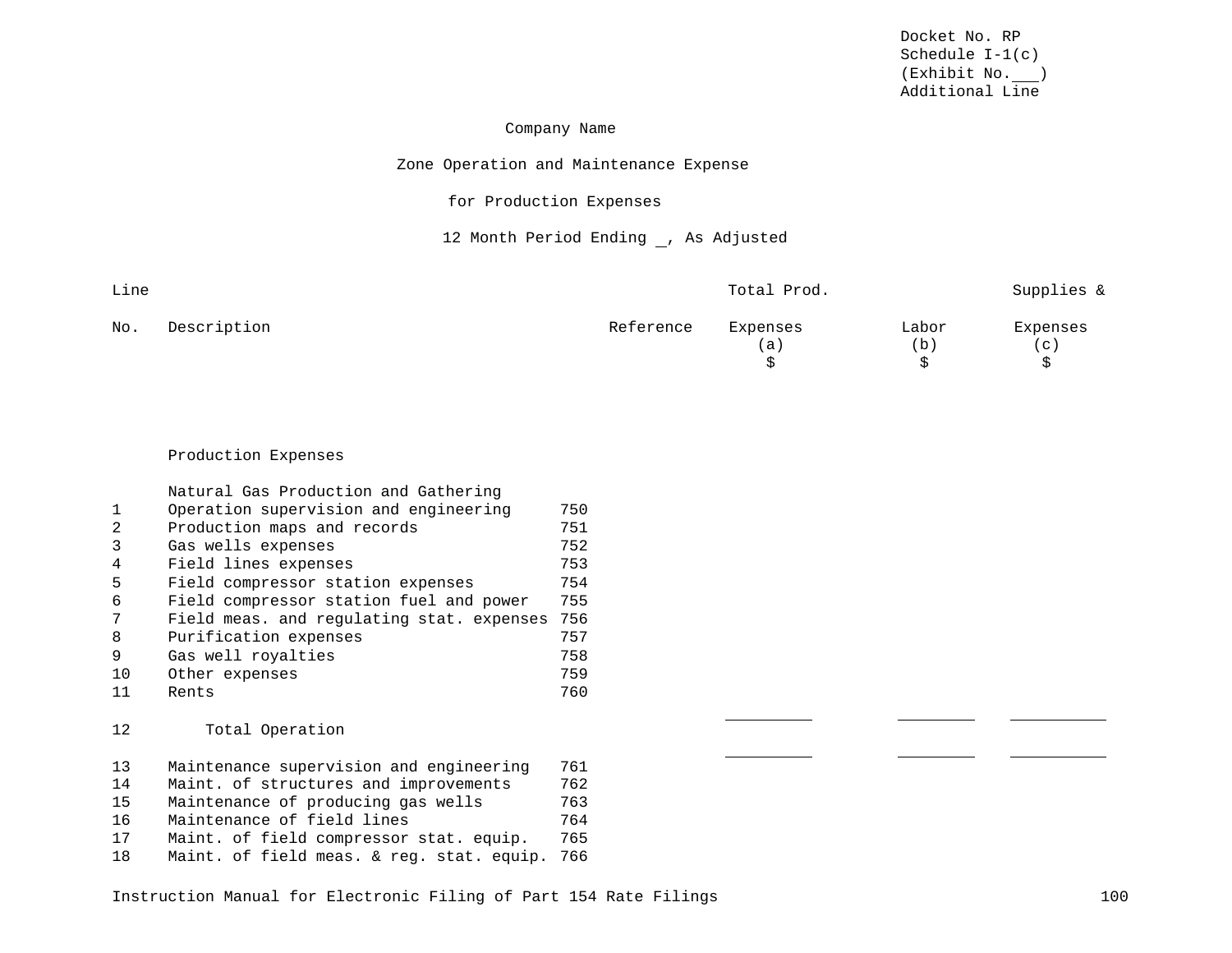| 19  | Maintenance of purification equipment         | 767   |
|-----|-----------------------------------------------|-------|
| 20  | Maint. of drilling and cleaning equipment 768 |       |
| 2.1 | Maintenance of other equipment                | 769   |
| 22  | Maintenance of other plant                    | 769.1 |

Total Maintenance

Total Nat. Gas Prod. and Gathering

Products Extraction

| 25 | Operation supervision and engineering   | 770 |
|----|-----------------------------------------|-----|
| 26 | Operation labor                         | 771 |
| 27 | Gas shrinkage                           | 772 |
| 28 | Fuel                                    | 773 |
| 29 | Power                                   | 774 |
| 30 | Materials                               | 775 |
| 31 | Operation supplies and expenses         | 776 |
| 32 | Gas processed by others                 | 777 |
| 33 | Royalties on products extracted         | 778 |
| 34 | Marketing expenses                      | 779 |
| 35 | Products purchased                      | 780 |
| 36 | Variation in products inventory         | 781 |
| 37 | Extracted prod. used by the utility-Cr. | 782 |
| 38 | Rents                                   | 783 |
|    |                                         |     |

## Total Operation

| 40 | Maintenance supervision and engineering   | 784 |
|----|-------------------------------------------|-----|
| 41 | Maint, of structures and improvements     | 785 |
| 42 | Maint, of extraction and refining equip.  | 786 |
| 43 | Maintenance of pipe lines                 | 787 |
| 44 | Maint. of extracted prod. storage equip.  | 788 |
| 45 | Maintenance of compressor equipment       | 789 |
| 46 | Maint, of gas meas, and regulating equip. | 790 |
| 47 | Maintenance of other equipment            | 791 |
| 48 | Maintenance of products extraction plant  | 792 |
|    |                                           |     |
| 49 | Total Maintenance                         |     |
|    |                                           |     |

### Total Products Extraction

Exploration and Development Expenses

Instruction Manual for Electronic Filing of Part 154 Rate Filings 101 101

 $\sim$ 

 $\overline{\phantom{a}}$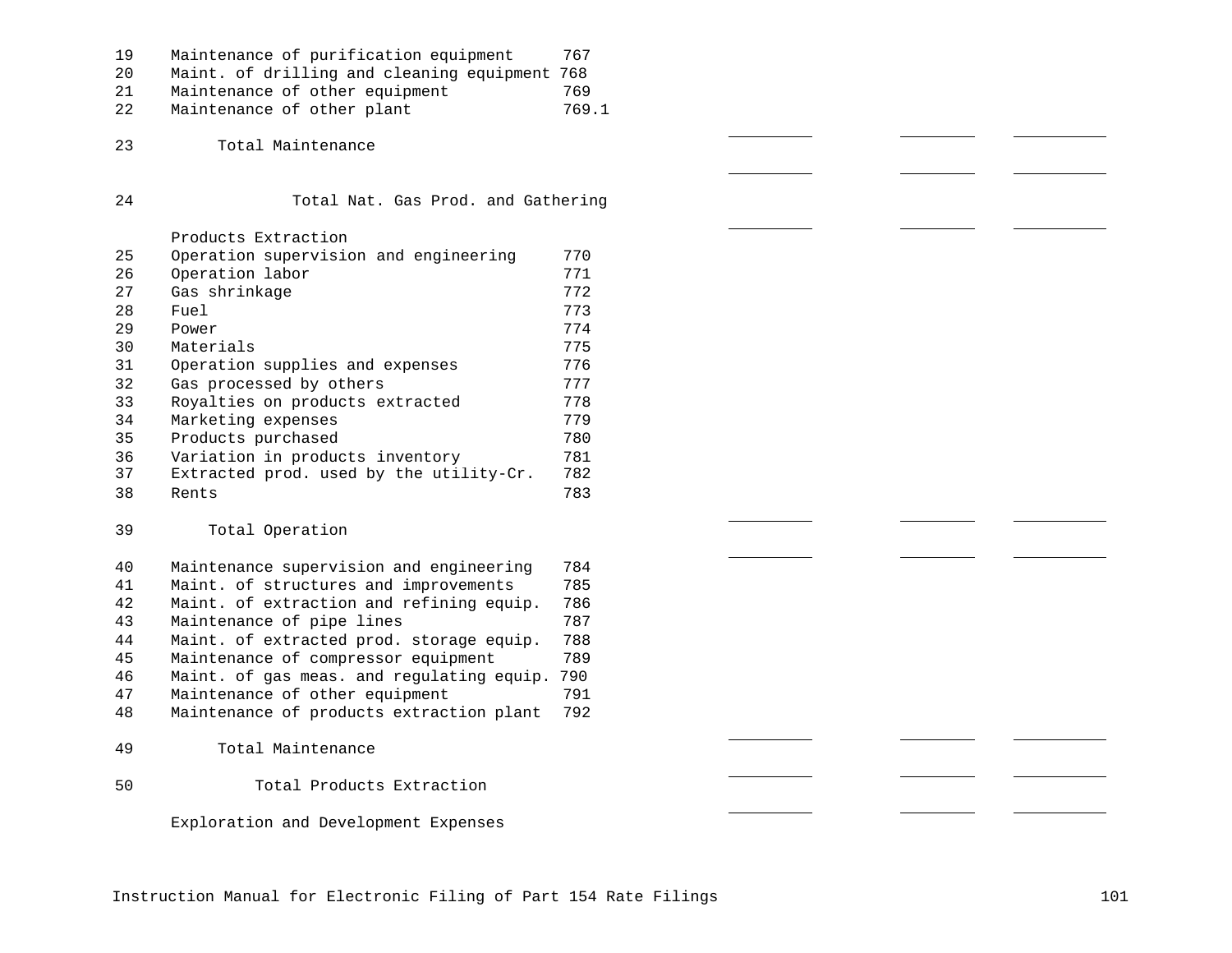| 51 | Delay rentals                              | 795 |  |  |
|----|--------------------------------------------|-----|--|--|
| 52 | Nonproductive well drilling                | 796 |  |  |
| 53 | Abandoned leases                           | 797 |  |  |
| 54 | Other exploration                          | 798 |  |  |
| 55 | Total Exploration and Development Expenses |     |  |  |
|    |                                            |     |  |  |
| 56 | Total Production Expenses                  |     |  |  |
|    |                                            |     |  |  |

Provide this schedule for each expense by function, and by zone, as applicable.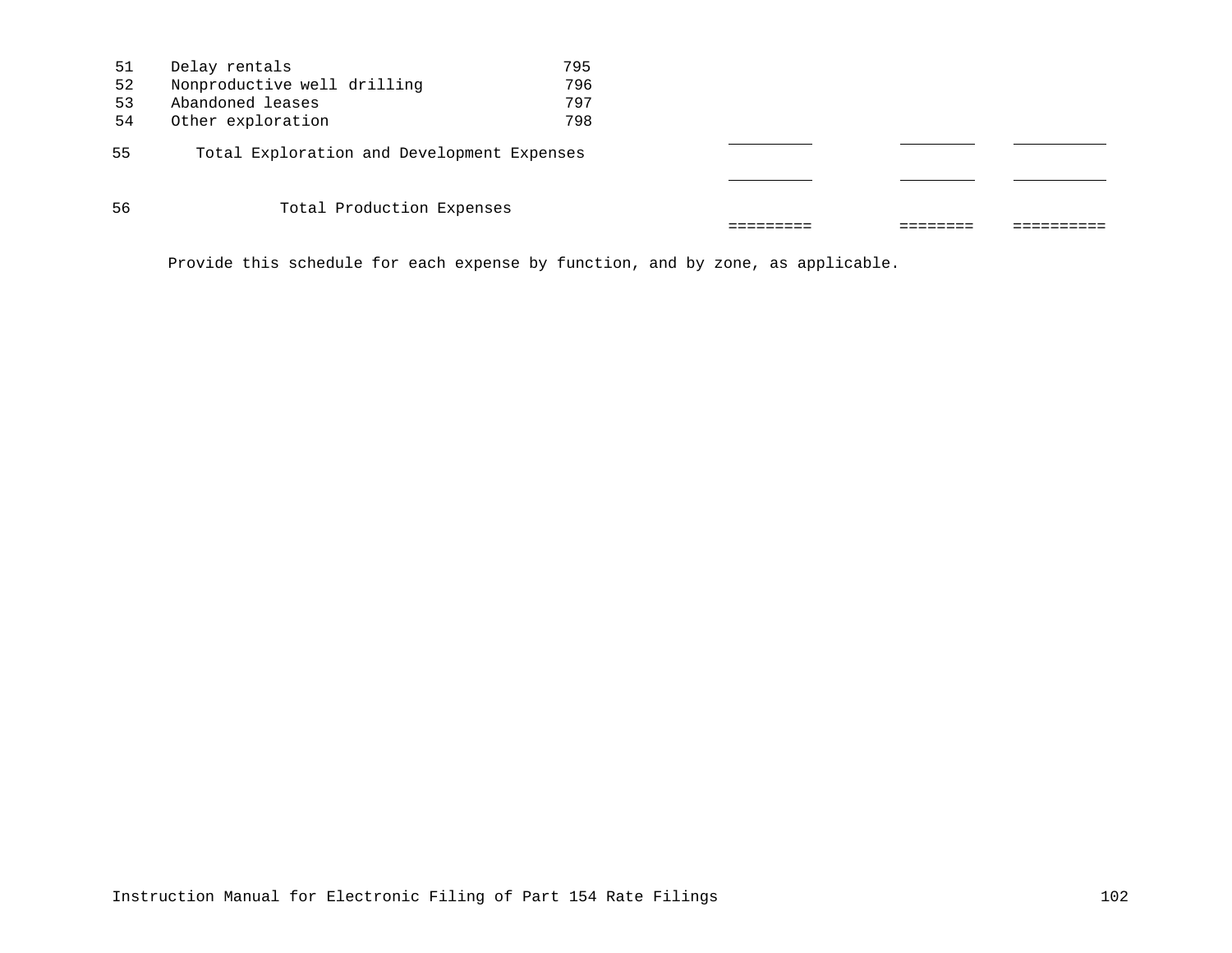# Company Name Zone Administrative & General Expense - Production 12 Month Period Ending (and As Adjusted

| Line |             |           |        |                            |
|------|-------------|-----------|--------|----------------------------|
| No.  | Description | Reference | Detail | Amount                     |
|      |             |           | a      | $\left( \mathbf{b}\right)$ |
|      |             |           |        |                            |
|      |             |           |        |                            |

- 1 Total Production & Gathering A&G Expenses
- 2 Zone % of Production & Gathering Plant
- 3 A&G to Zone Based on Direct Plant
- 4 Zone % of Production & Gathering Labor
- 5 A&G to Zone Based on Direct Labor
- 6 Zone Prod. & Gath. A&G Expense

Provide all allocation factors. Provide this schedule for each function by zone, as applicable.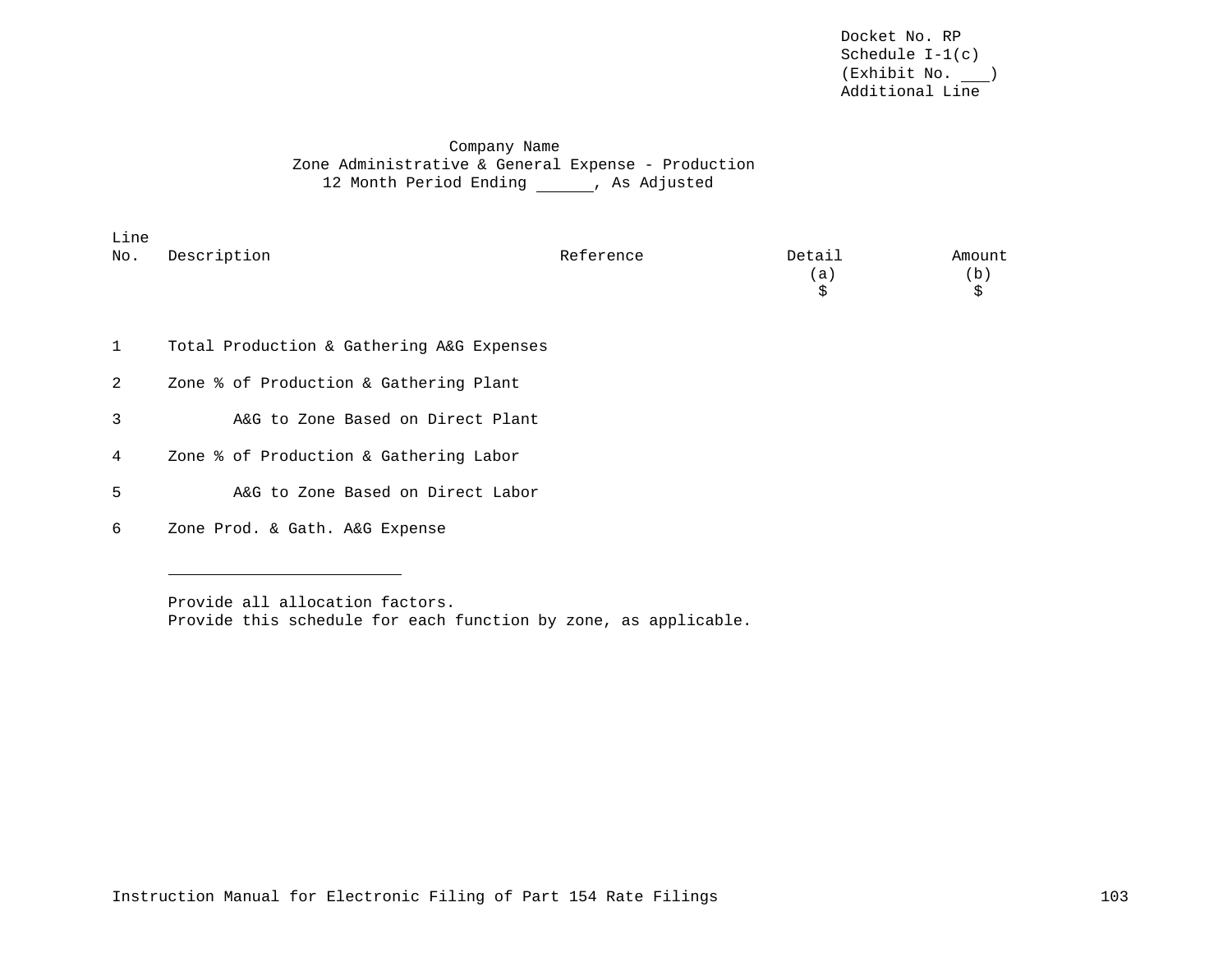### Company Name Zone Depreciation, Depletion, Amortization and Negative Salvage

Expenses for Production & Gathering 12 Month Period Ending \_\_\_\_\_\_, As Adjusted

| Line |             | Adjusted<br>Depreciable | Annual<br>Depreciation | Depreciation |
|------|-------------|-------------------------|------------------------|--------------|
| No.  | Description | Gas Plant               | Rate                   | Expense      |
|      |             | a                       | b.                     | $\mathbf{C}$ |
|      |             |                         |                        |              |

| Account 403 - Depreciation Expense |  |  |
|------------------------------------|--|--|
|------------------------------------|--|--|

Production & Gathering

- 1 Offshore<br>2 Onshore
- 2 Onshore<br>3 Negative
- Negative Salvage
- 4 General

5 Total

6 Account 404 - Amortization

- Total Depreciation &
- 7 Amortization Expense

========== ============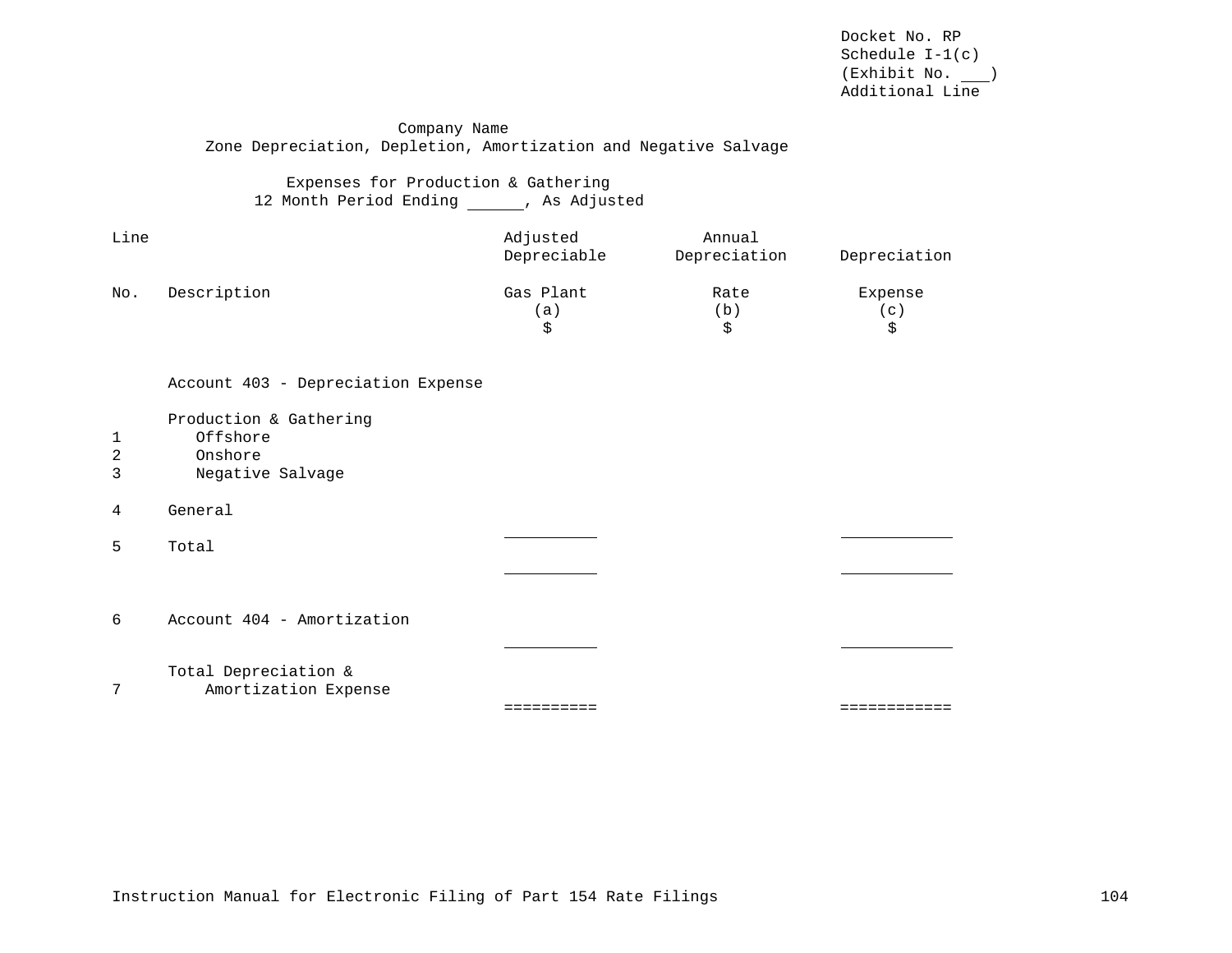Reconciliation

- 8 Depreciable Plant<br>9 Clearing Account P
- Clearing Account Plant
- 10 Non-Depreciable Plant

11 Total Zone Plant Investment

========== ============

Provide this schedule for each function by zone, as applicable.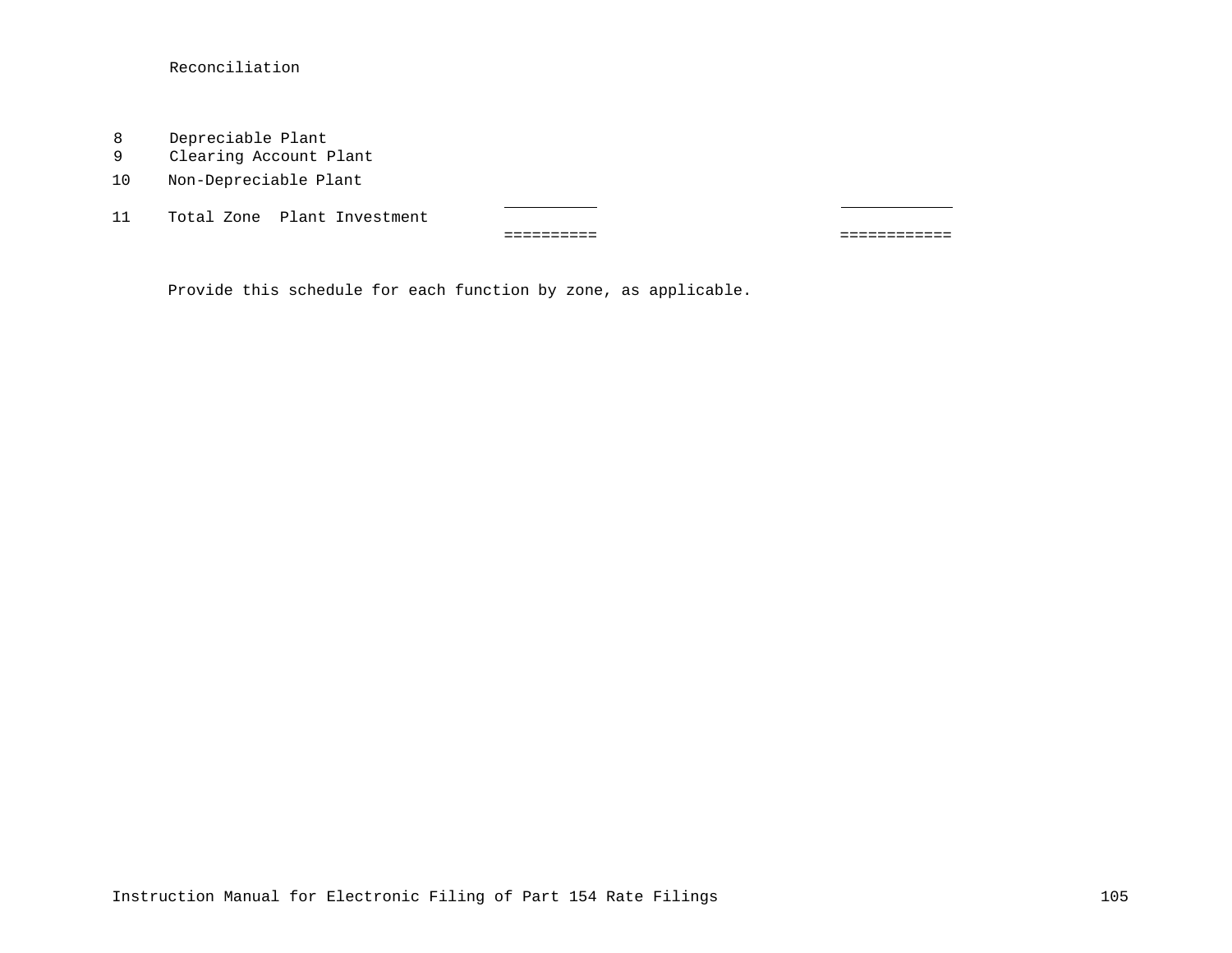Company Name Zone Taxes - Other than Income Production 12 Month Period Ending (and As Adjusted

| Line         |                                  |           |           |           |           |                                                     |
|--------------|----------------------------------|-----------|-----------|-----------|-----------|-----------------------------------------------------|
| No.          | Description of Tax               | Reference | (a)<br>\$ | (b)<br>\$ | (c)<br>\$ | Amount Production Storage Transmission<br>(d)<br>\$ |
| $\mathbf{1}$ | Ad Valorem                       |           |           |           |           |                                                     |
|              | (List by State)                  |           |           |           |           |                                                     |
| 2            | Franchise<br>(List by State)     |           |           |           |           |                                                     |
| 3            | Social Security                  |           |           |           |           |                                                     |
| 4            | Miscellaneous<br>(List by State) |           |           |           |           |                                                     |
| 5            | Total Other Taxes                |           |           |           |           |                                                     |
|              |                                  |           |           |           |           |                                                     |

Subsequent workpapers must reflect in detail each type of tax with all zone information with a workpaper reference included in the reference column.

Provide this schedule for each zone, as applicable.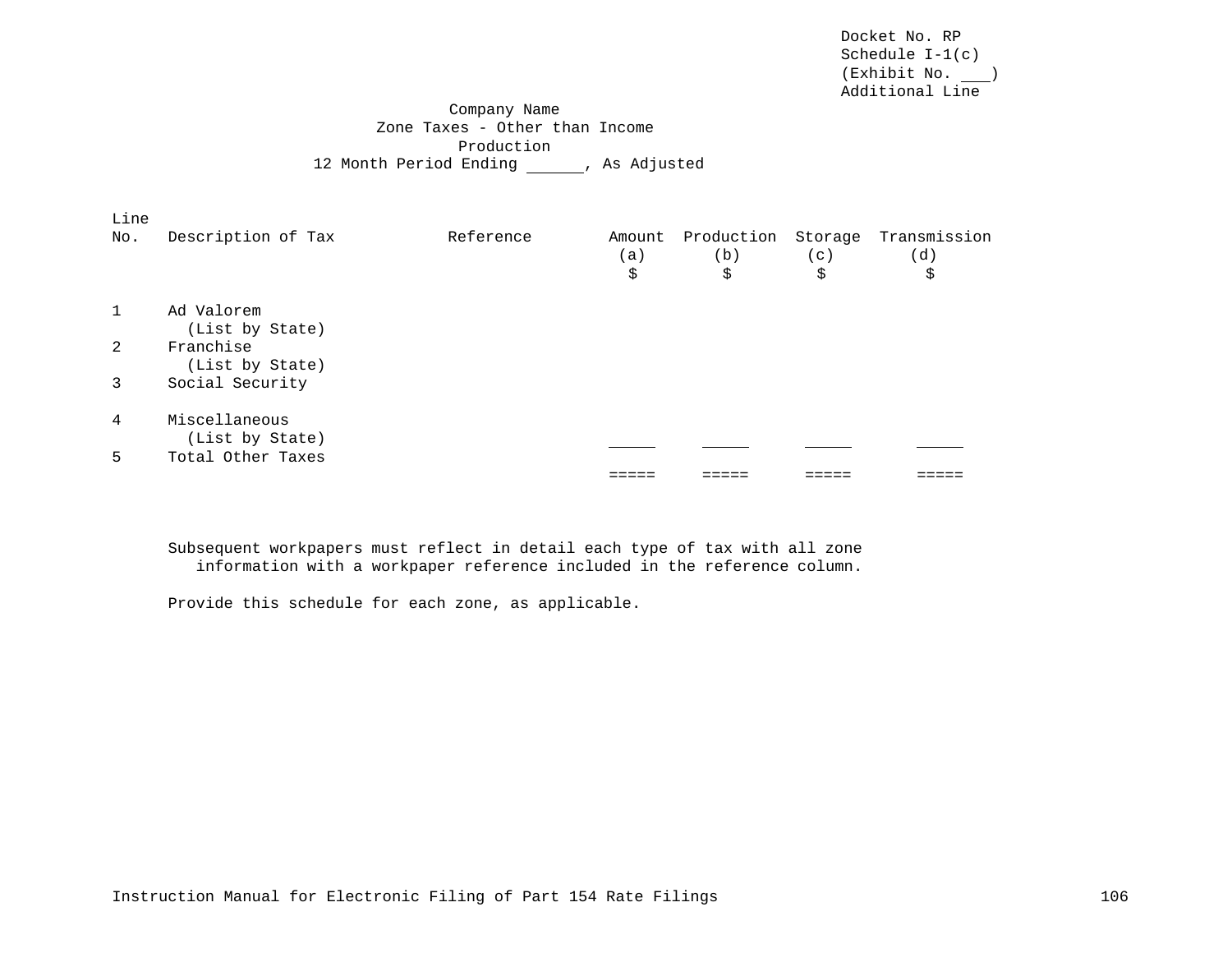Docket No. RP Schedule I-1(c) (Exhibit No. ) Additional Line

## Company Name Zone Rate Base and Return

12 Month Period Ending (a) As Adjusted

| Line           |                                           |           | Total              |     |     | Production Storage Transmission |
|----------------|-------------------------------------------|-----------|--------------------|-----|-----|---------------------------------|
| No.            | Description                               | Reference | As Adjusted<br>(a) | (b) | (c) | (d)                             |
|                |                                           |           | \$                 | \$  | \$  | \$                              |
| $\overline{1}$ | Plant                                     |           |                    |     |     |                                 |
| 2              | Accumulated Provision for<br>Depreciation |           |                    |     |     |                                 |
| 3              | Net Plant                                 |           |                    |     |     |                                 |
| $\overline{4}$ | Accumulated Deferred Income Taxes         |           |                    |     |     |                                 |
| 5              | Working Capital                           |           |                    |     |     |                                 |
| 6              | Rate Base - Zone                          |           |                    |     |     |                                 |
|                |                                           |           |                    |     |     |                                 |
| 7              | Return on Rate Base at                    |           |                    |     |     |                                 |
|                |                                           |           |                    |     |     |                                 |

Subsequent workpapers must reflect in detail all components of each line item of the zone

Rate Base and workpaper references included in the reference column.

Provide this schedule for each zone, as applicable.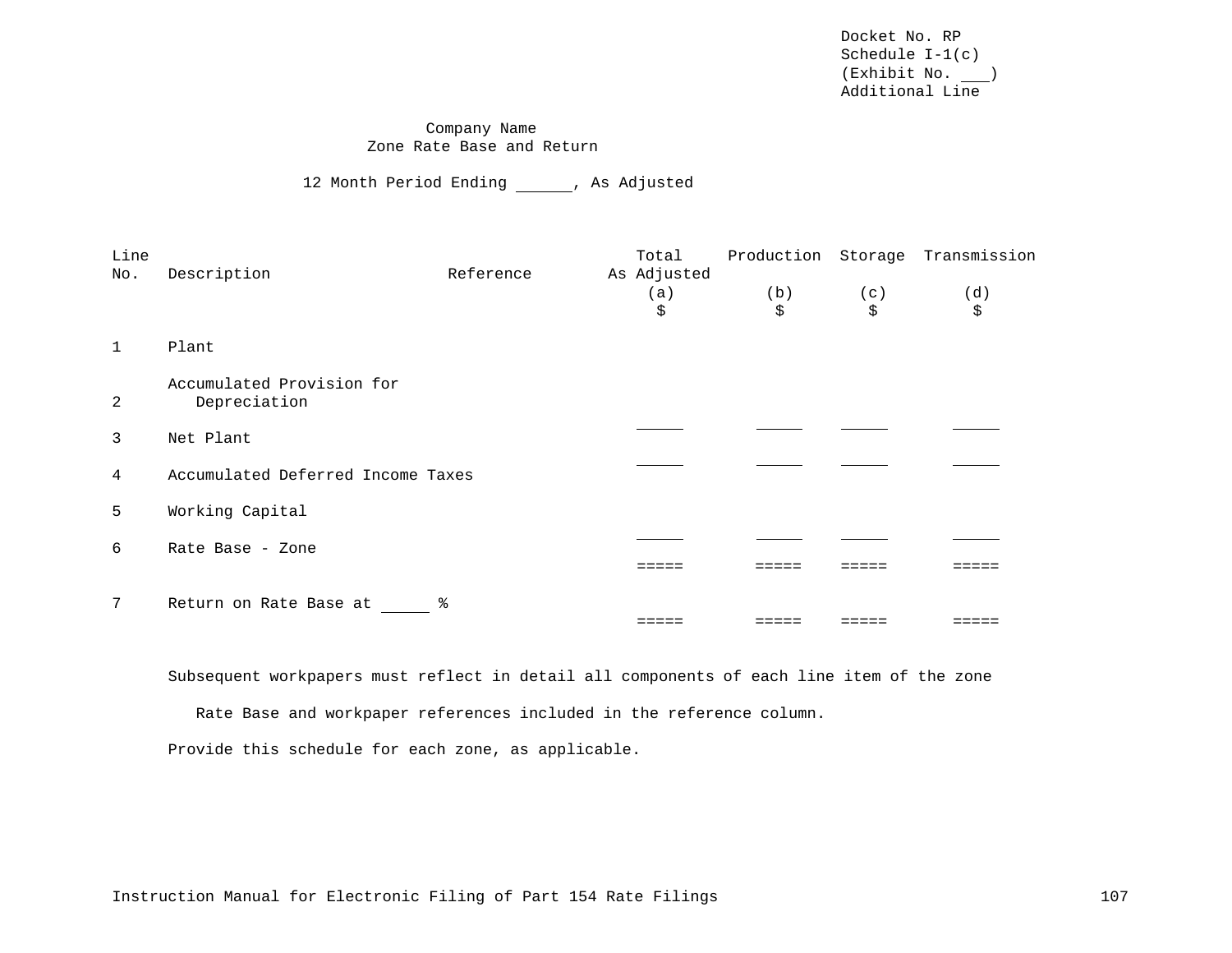Docket No. RP Schedule I-1(c) (Exhibit No. ) Additional Line

## Company Name Zone Income Taxes for Production 12 Month Period Ending (and As Adjusted

| Line<br>No. | Description                                                    | Reference | Detail<br>(a)<br>\$ | Amount<br>(b)<br>\$ |
|-------------|----------------------------------------------------------------|-----------|---------------------|---------------------|
|             | Federal Income Tax                                             |           |                     |                     |
| 1           | Return on Rate Base at 8                                       |           |                     |                     |
| 2           | Less: Interest and Debt Expense                                |           |                     |                     |
| 3           | Federal Tax Base                                               |           |                     |                     |
|             |                                                                |           |                     |                     |
|             | Federal Income Tax Adjustments                                 |           |                     |                     |
| 4<br>5      | Amortization of Equity AFUDC<br>Overfunded/Unfunded ADIT       |           |                     |                     |
| 6           | Net FIT Adjustment                                             |           |                     |                     |
|             |                                                                |           |                     |                     |
| 7           | Return after FIT Adjustments                                   |           |                     |                     |
| 8           | Federal Income Tax at %<br>Line _ x Federal Tax on Tax Effect) |           | ====                |                     |
|             |                                                                |           | $=$ $=$ $=$ $=$     | ====                |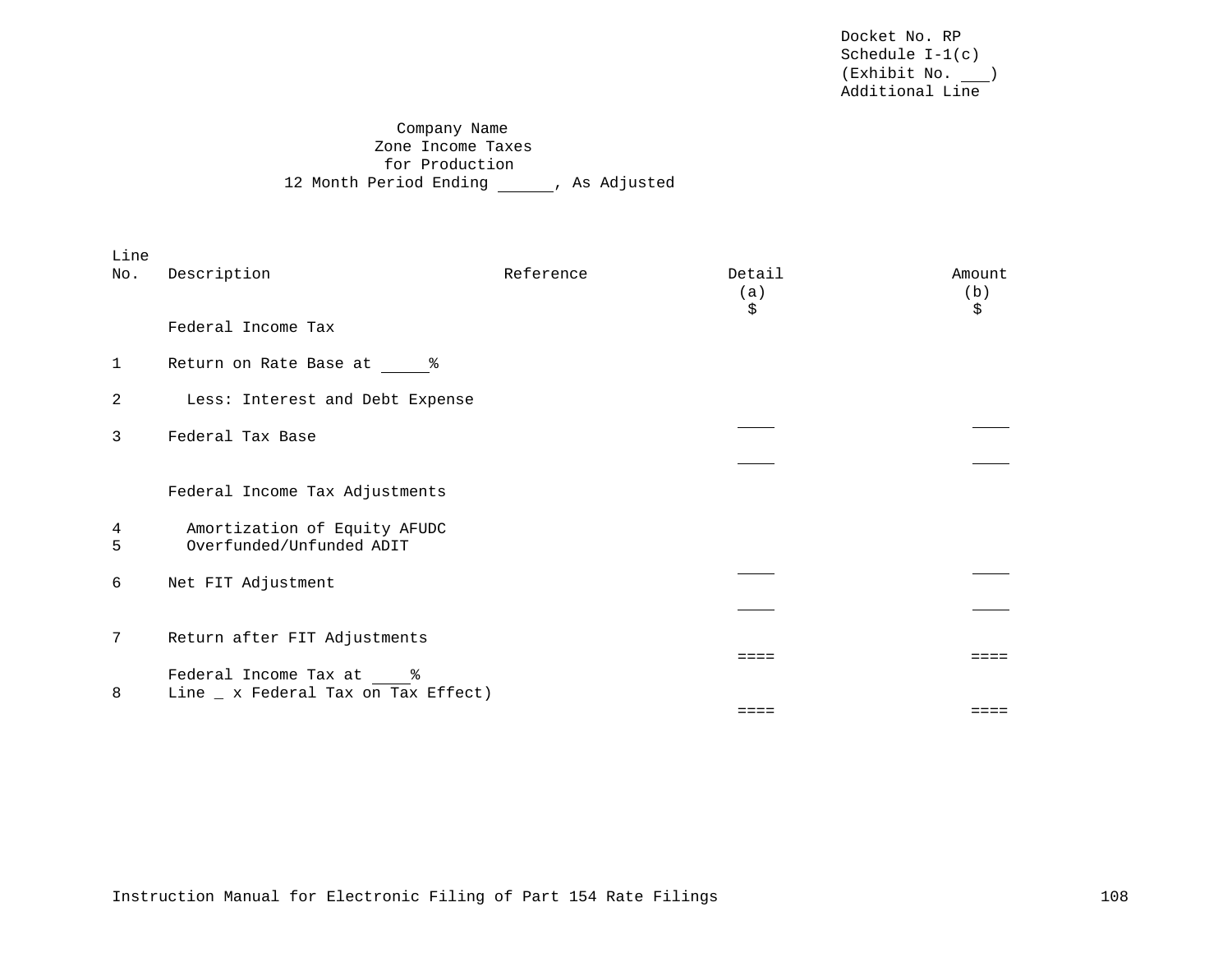State Income Taxes Allocation of State Income Taxes to 9 Functions ==== ====

Subsequent workpapers must reflect in detail all components of each line item of the zone Income Taxes and workpaper references included in the reference column.

Provide this schedule for each function by zone, as applicable.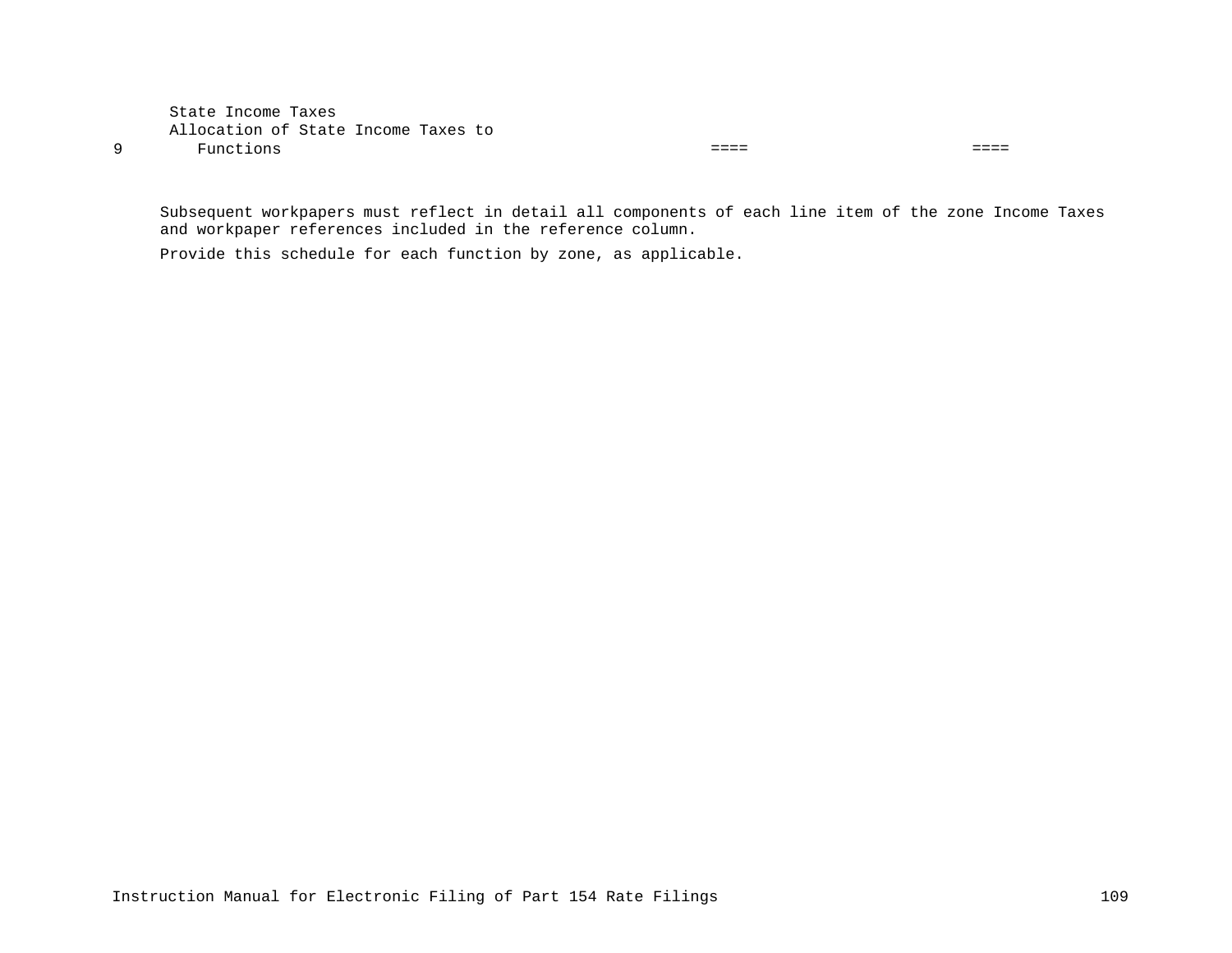Docket No. RP Schedule I-1(c) (Exhibit No. ) Additional Line

#### Company Name Zone Plant 12 Month Period Ending (and As Adjusted

| Line<br>No.    | Description                          | Reference | Plant<br>Balance | Production Storage |     | Transmission |
|----------------|--------------------------------------|-----------|------------------|--------------------|-----|--------------|
|                |                                      |           | (a)              | (b)                | (c) | (d)          |
|                |                                      |           | \$               | \$                 | \$  | \$           |
|                |                                      |           |                  |                    |     |              |
| $\mathbf{1}$   | Gas Plant excluding Gen. & Int. Plt. |           |                  |                    |     |              |
| 2              | General                              |           |                  |                    |     |              |
| $\overline{3}$ | Intangible                           |           |                  |                    |     |              |
| $\overline{4}$ | Total Plant                          |           |                  |                    |     |              |
|                |                                      |           |                  |                    |     |              |

Subsequent workpapers must reflect in detail all components of each line item of the zone

Plant and workpaper references included in the reference column.

Provide this schedule for each zone, as applicable.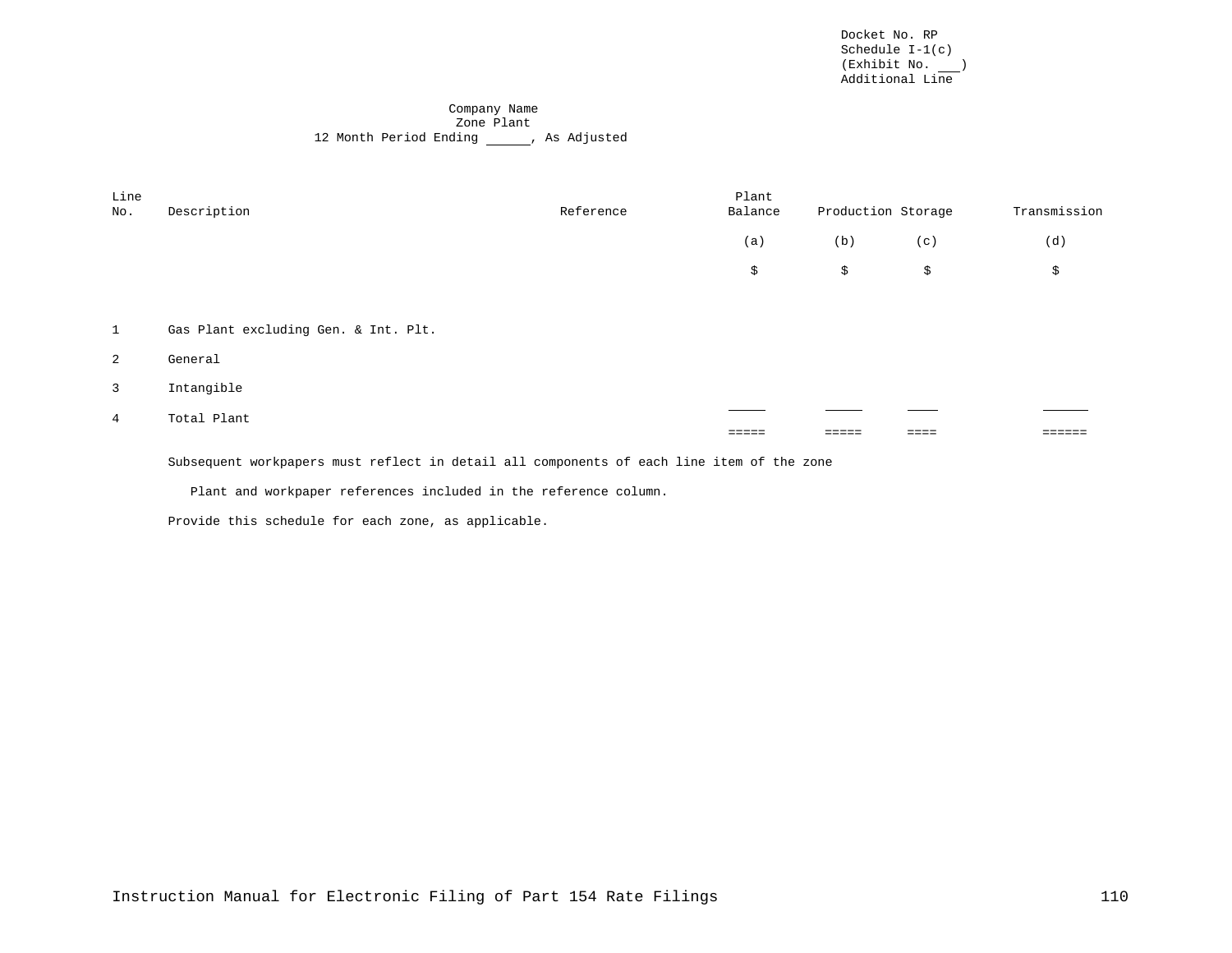Docket No. RP Schedule I-1(c) (Exhibit No. ) Additional Line

Company Name Zone Accumulated Provision for Depreciation, Depletion and Amortization 12 Month Period Ending \_\_\_\_\_\_, As Adjusted

| Line<br>No.         | Description                                             | Reference | Reserve<br>Balance<br>(a) | Production<br>(b) | Storage<br>(c) | Transmission<br>(d) |
|---------------------|---------------------------------------------------------|-----------|---------------------------|-------------------|----------------|---------------------|
|                     |                                                         |           | \$                        | \$                | \$             | \$                  |
|                     | Account 108 - Accumulated Provision<br>for Depreciation |           |                           |                   |                |                     |
| 1<br>$\overline{a}$ | Production & Gathering<br>Offshore<br>Onshore           |           |                           |                   |                |                     |
| 3                   | Total                                                   |           |                           |                   |                |                     |
| 4                   | Negative Salvage                                        |           |                           |                   |                |                     |
|                     |                                                         |           |                           |                   |                |                     |
| 5<br>6              | Transmission<br>Offshore<br>Onshore                     |           |                           |                   |                |                     |
| 7                   | Total                                                   |           |                           |                   |                |                     |
|                     |                                                         |           |                           |                   |                |                     |
| 8                   | Negative Salvage                                        |           |                           |                   |                |                     |
| 9                   | Underground Storage                                     |           |                           |                   |                |                     |
| 10                  | General                                                 |           |                           |                   |                |                     |
| 11                  | Subtotal                                                |           |                           |                   |                |                     |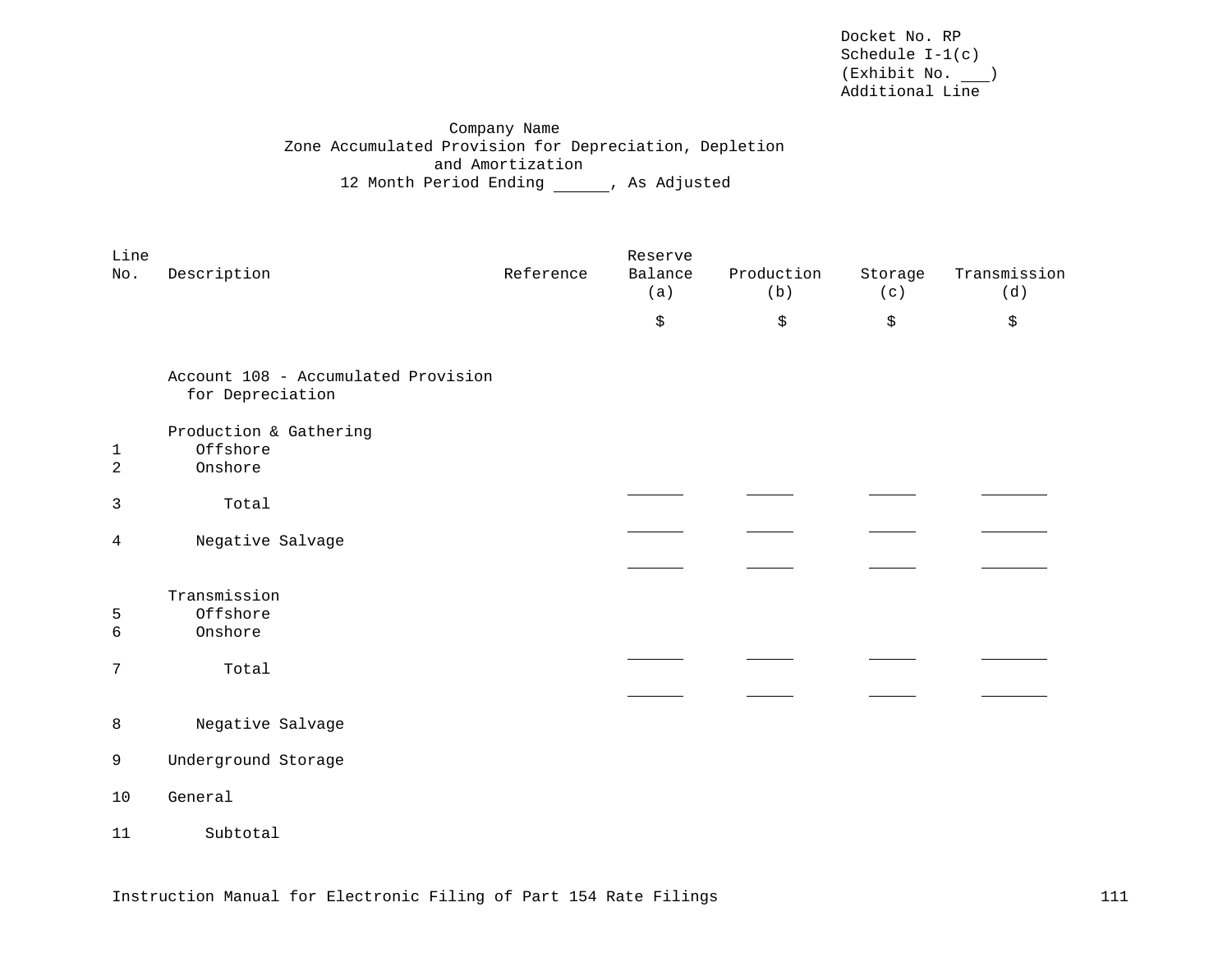- 12 Retirement Work in Progress
- 13 Total Account 108

Account 111 - Accumulated Provision 14 for Amortization

15 Total Accumulated Provision

Provide this schedule for each zone, as applicable.

====== ===== ===== =======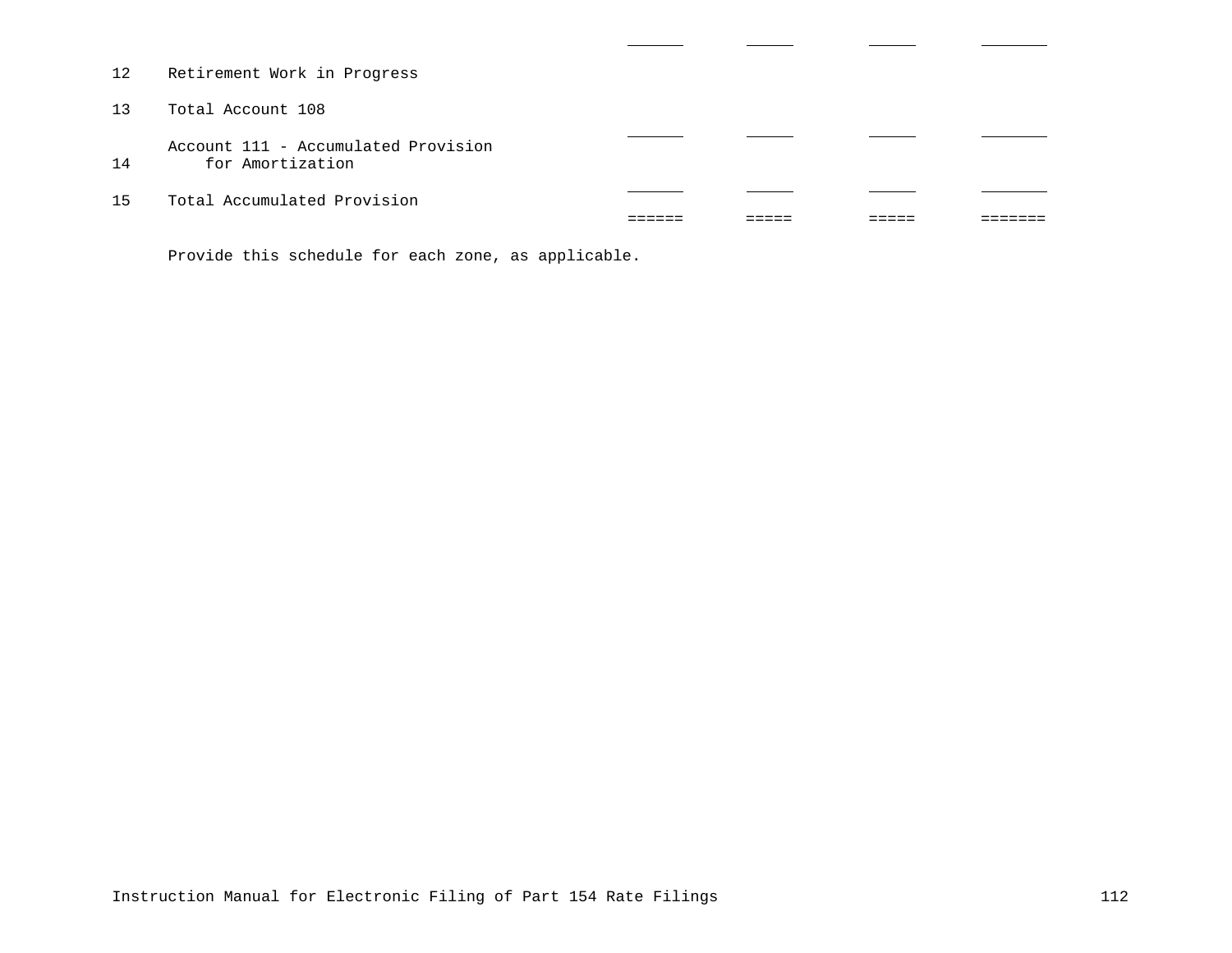## Company Name Zone Working Capital 12 Month Period Ending (and As Adjusted

| Line           |                        |           |                     |                         |                      |                           |
|----------------|------------------------|-----------|---------------------|-------------------------|----------------------|---------------------------|
| No.            | Description            | Reference | Amount<br>(a)<br>\$ | Production<br>(b)<br>\$ | Storage<br>(c)<br>\$ | Transmission<br>(d)<br>\$ |
| $\mathbf{1}$   | Cash Working Capital   |           |                     |                         |                      |                           |
| $\overline{2}$ | Materials and Supplies |           |                     |                         |                      |                           |
| 3              | Prepayments            |           |                     |                         |                      |                           |
| $\overline{4}$ | Gas Stored Underground |           |                     |                         |                      |                           |
| 5              | Total Working Capital  |           |                     |                         |                      |                           |
|                |                        |           |                     |                         |                      |                           |

Subsequent references must reflect in detail all components of each line item of Working Capital and workpaper references included in the reference column.

Provide this schedule for each zone, as applicable.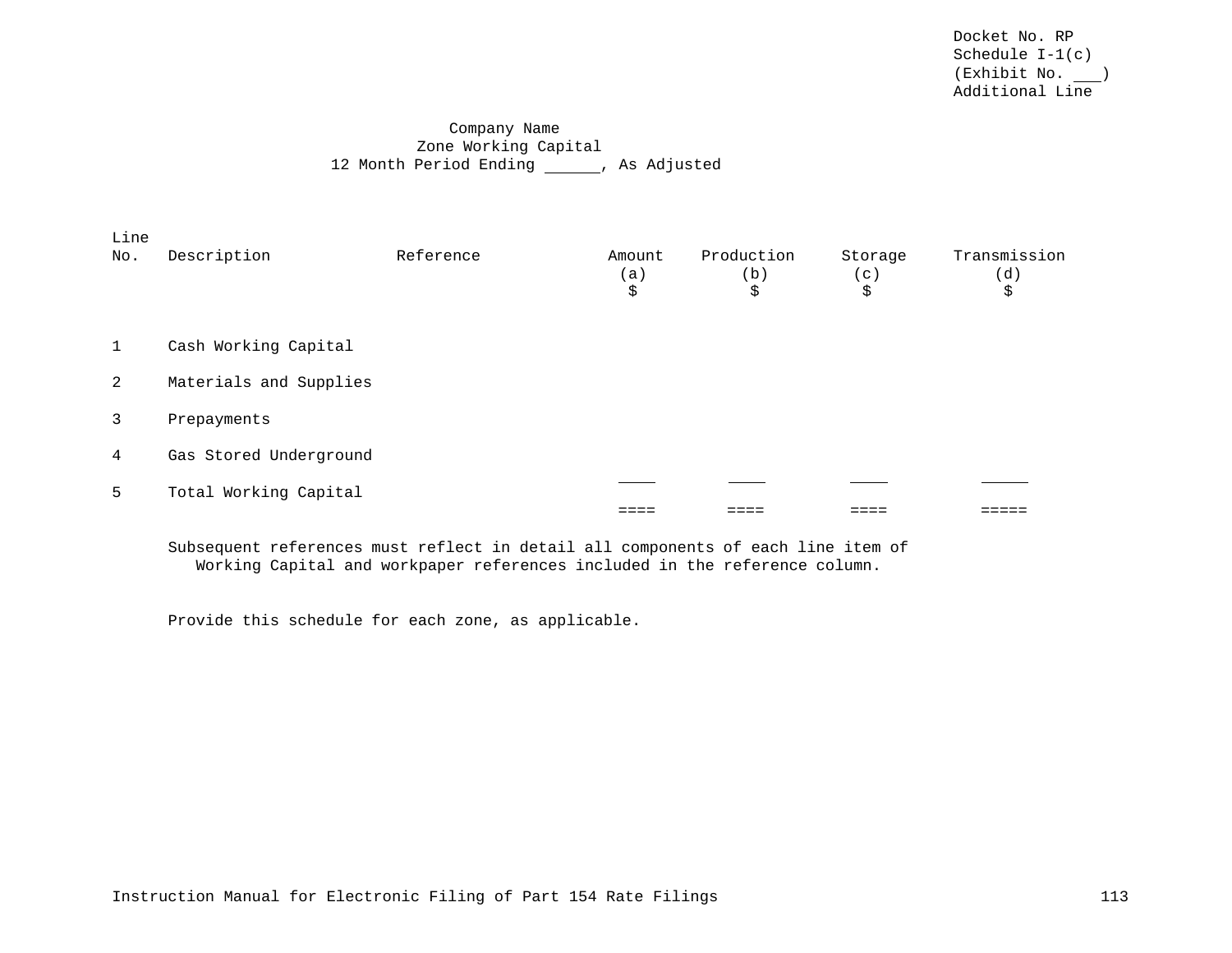## Company Name Zone Revenue Credits 12 Month Period Ending (and Sandjusted

| Line         |                 |           | Total       |                    |       |              |
|--------------|-----------------|-----------|-------------|--------------------|-------|--------------|
| No.          | Description     | Reference | As Adjusted | Production Storage |       | Transmission |
|              |                 |           | (a)         | b)                 | ( c ) | (d)          |
|              |                 |           |             |                    |       | Ŝ.           |
| $\mathbf{1}$ | Revenue Credits |           |             |                    |       |              |
|              |                 |           |             |                    |       |              |
|              |                 |           |             |                    |       |              |

Include all accounts.

Subsequent workpapers must reflect in detail all components of each line item of the zone.

Revenue Credits and workpaper references should be included in the reference column.

Provide this schedule for each zone, as applicable.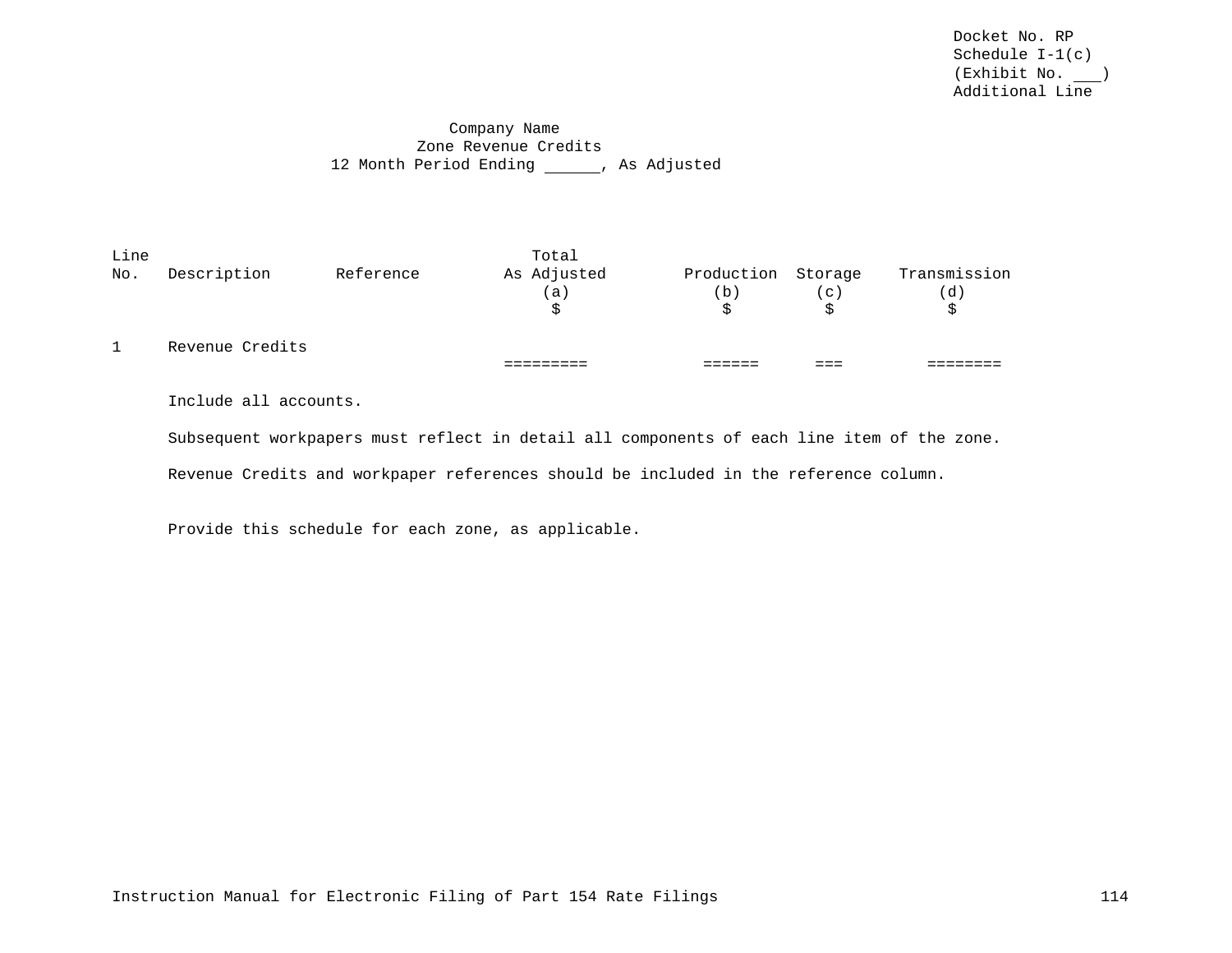# Company Name

Basis of Allocation of Common Costs to Function 12 Month Period Ending \_\_\_\_\_\_, As Adjusted

| Line           |                                              |     |                           |        |            |
|----------------|----------------------------------------------|-----|---------------------------|--------|------------|
| No.            | Description                                  |     | Total, As Adj. Percentage | Amount | Percentage |
|                |                                              | (a) | (b)                       | (c)    | (d)        |
|                |                                              |     |                           |        |            |
|                |                                              | \$  | \$                        | \$     | \$         |
|                |                                              |     |                           |        |            |
|                | Production & Gathering                       |     |                           |        |            |
| 1              | Zones                                        |     |                           |        |            |
| $\overline{c}$ | Incremental or "At Risk " Facilities         |     |                           |        |            |
| 3              | Total                                        |     |                           |        |            |
|                |                                              |     |                           |        |            |
|                |                                              |     |                           |        |            |
|                | Underground Storage                          |     |                           |        |            |
| 4              | Zones                                        |     |                           |        |            |
| 5              | Incremental or "At Risk" Facilities          |     |                           |        |            |
|                |                                              |     |                           |        |            |
| 6              | Total                                        |     |                           |        |            |
|                |                                              |     |                           |        |            |
|                |                                              |     |                           |        |            |
|                | Transmission                                 |     |                           |        |            |
| 7<br>8         | Zones<br>Incremental or "At Risk" Facilities |     |                           |        |            |
|                |                                              |     |                           |        |            |
| 9              | Total                                        |     |                           |        |            |
|                |                                              |     |                           |        |            |
|                |                                              |     |                           |        |            |
| 10             | Total Pipeline System                        |     | 100%                      |        | 100%       |
|                |                                              |     |                           |        |            |
|                |                                              |     |                           |        |            |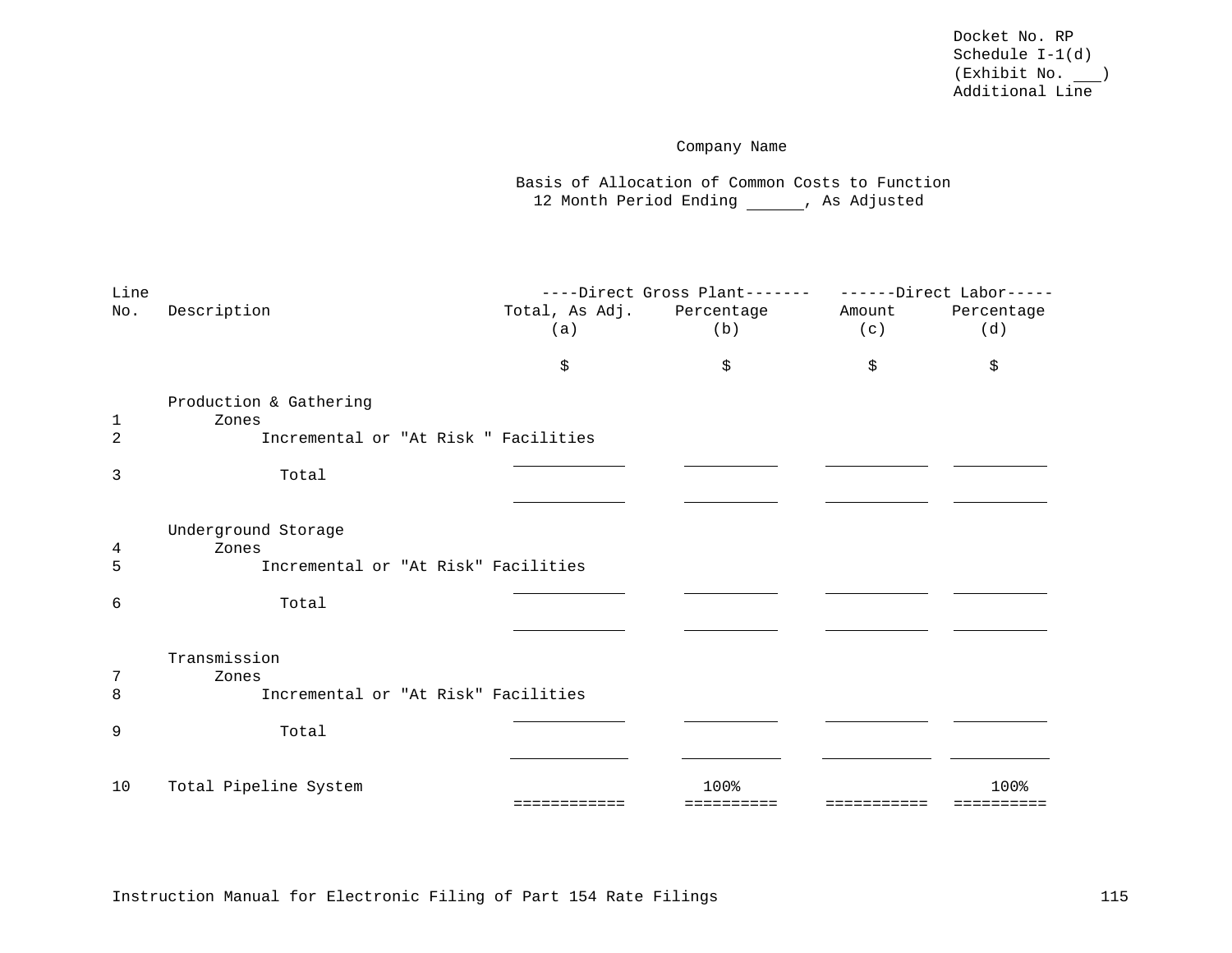### Company Name

A&G Expenses Functionalized by KN Method 12 Month Period Ending , As Adjusted

| Line              |                                            | Total       |               | FUNCTIONALIZATION |              |
|-------------------|--------------------------------------------|-------------|---------------|-------------------|--------------|
| No.               | Description                                | As Adjusted | Prod. & Gath. | Storage           | Transmission |
|                   |                                            | (a)<br>\$   | (b)<br>\$     | (c)<br>\$         | (d)<br>\$    |
| $\mathbf{1}$<br>2 | Direct Labor Costs<br>Direct Labor Percent | 100%        |               |                   |              |
| $\mathbf{3}$<br>4 | Gross Plant Costs<br>Gross Plant Percent   | 100%        |               |                   |              |
|                   | A&G Allocation                             |             |               |                   |              |
| 5<br>6            | Direct Labor<br>Direct Plant               |             |               |                   |              |
| 7                 | Total                                      |             |               |                   |              |

Provide this schedule for each zone and incremental or "At Risk" Facility, as well as for each function.

> Docket No. RP Schedule I-1(d) (Exhibit No. ) Additional Line

Company Name

A&G Expenses Functionalized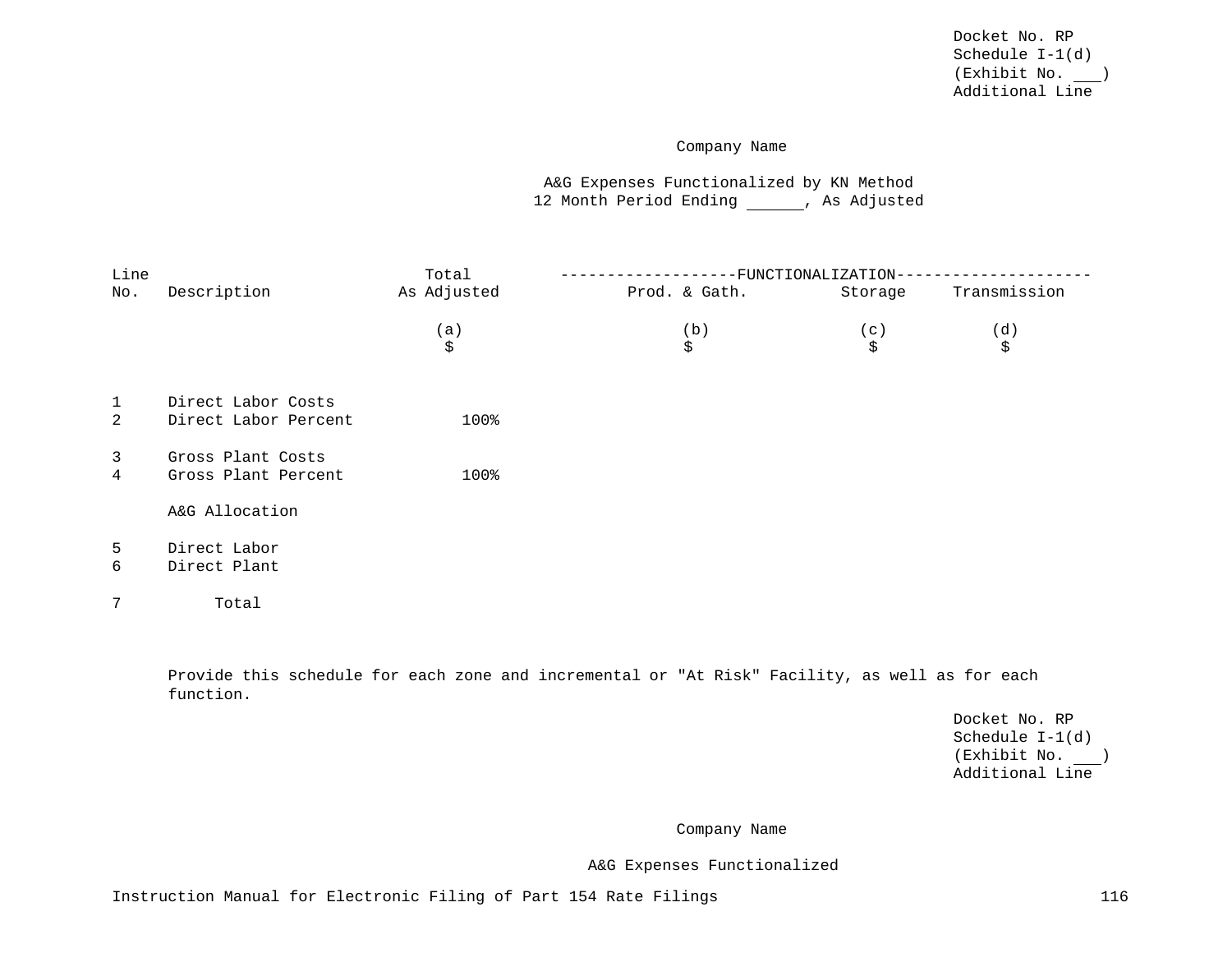# 12 Month Period Ending \_\_\_\_\_\_, As Adjusted

|                                            | Account | Expenses    |       |       |       |
|--------------------------------------------|---------|-------------|-------|-------|-------|
| Description                                | No.     | As Adjusted | Labor | Plant | Other |
|                                            |         | (a)         | (b)   | (c)   | (d)   |
|                                            |         | \$          | \$    | \$    | \$    |
| Administrative and general salaries        | 920     |             |       |       |       |
| Office supplies and expenses               | 921     |             |       |       |       |
| Administrative expenses transferred-Credit | 922     |             |       |       |       |
| Outside services employed                  | 923     |             |       |       |       |
| Property insurance                         | 924     |             |       |       |       |
| Injuries and damages                       | 925     |             |       |       |       |
| Employee pensions and benefits             | 926     |             |       |       |       |
| Franchise requirements                     | 927     |             |       |       |       |
| Regulatory Commission expense              | 928     |             |       |       |       |
| Duplicate charges-Credit                   | 929     |             |       |       |       |
| General advertising expenses               | 930.1   |             |       |       |       |
| Miscellaneous general expenses             | 930.2   |             |       |       |       |
| Rents                                      | 931     |             |       |       |       |
| Transportation expenses                    | 933     |             |       |       |       |
| Maintenance of general plant               | 935     |             |       |       |       |
|                                            |         |             |       |       |       |

Allocation of Others

Provide this schedule for each zone and incremental or "At Risk" Facility, as well as for each function.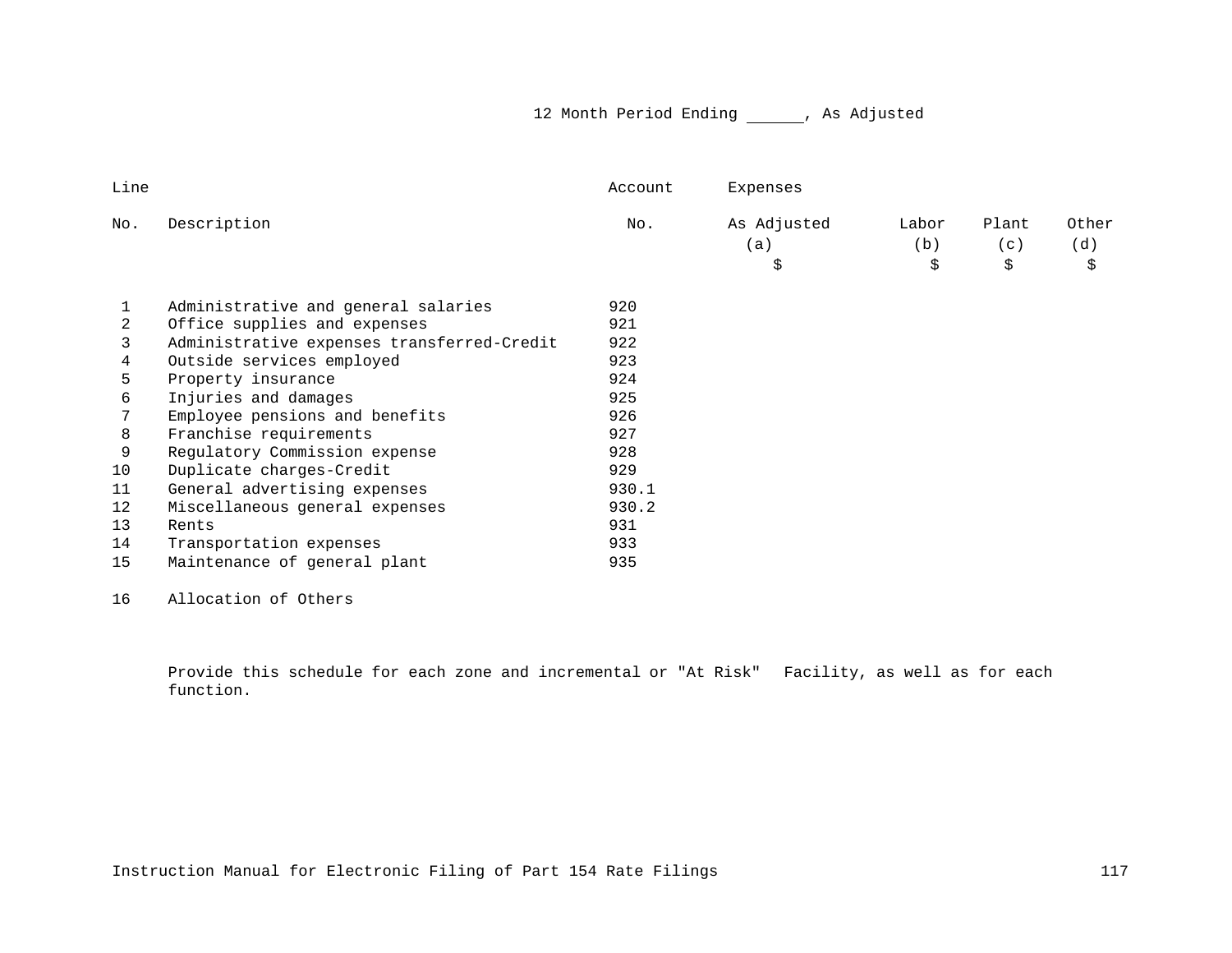## Company Name

Basis of Allocation of Common and General Costs to Functions 12 Month Period Ending \_\_\_\_\_\_, As Adjusted

| Line |                              |           | Total       |            |         |              |
|------|------------------------------|-----------|-------------|------------|---------|--------------|
| No.  | Description                  | Reference | As Adjusted | Production | Storage | Transmission |
|      |                              |           | (a)         | (b)        | (c)     | (d)          |
|      |                              |           | \$          | \$         | \$      | \$           |
| 1    | Gas Plant Factors            |           |             |            |         |              |
| 2    | Gas Plant Percent            |           | 100%        |            |         |              |
|      | Allocations                  |           |             |            |         |              |
|      | Plant                        |           |             |            |         |              |
| 3    | Gas Plant - Intangible       |           |             |            |         |              |
| 4    | Gas Plant - General          |           |             |            |         |              |
|      | Accumulated DDA              |           |             |            |         |              |
| 5    | Account 108 - General        |           |             |            |         |              |
| 6    | Account 111 - Intangible     |           |             |            |         |              |
|      | DDA Expense                  |           |             |            |         |              |
| 7    | Intangible                   |           |             |            |         |              |
| 8    | General                      |           |             |            |         |              |
|      | Working Capital              |           |             |            |         |              |
| 9    | Material & Supplies          |           |             |            |         |              |
| 10   | Prepayments                  |           |             |            |         |              |
|      | Rate Base & Return Allowance |           |             |            |         |              |
| 11   | Deferred Income Tax          |           |             |            |         |              |
|      | Taxes                        |           |             |            |         |              |
| 12   | Equity Portion - AFUDC       |           |             |            |         |              |
| 13   | Overfunded/Unfunded ADIT     |           |             |            |         |              |
| 14   | Ad Valorem Taxes             |           |             |            |         |              |
| 15   | Taxes Other than Income      |           |             |            |         |              |
| 16   | Revenue Credits              |           |             |            |         |              |
| 17   | Labor Costs                  |           |             |            |         |              |
| 18   | Labor Percent                |           | 100%        |            |         |              |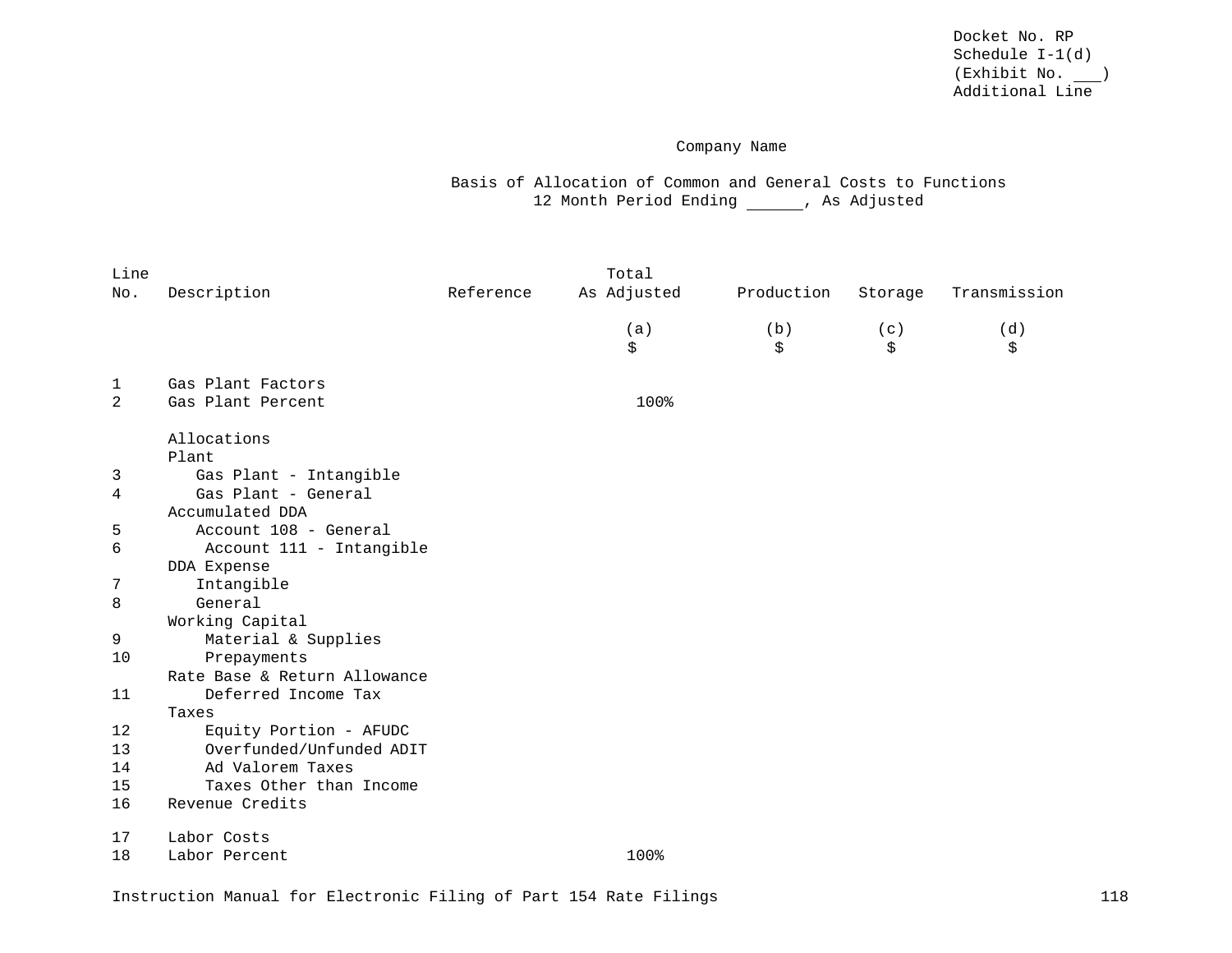|    | Items Allocated   |      |
|----|-------------------|------|
|    | Taxes             |      |
| 19 | FICA              |      |
| 20 | FUTA              |      |
| 21 | SUTA              |      |
| 22 | Rate Base         |      |
| 23 | Rate Base Percent | 100% |
|    | Items Allocated   |      |

Taxes 24 Interest

Direct Assignments

Items Allocated

25 Operation & Maintenance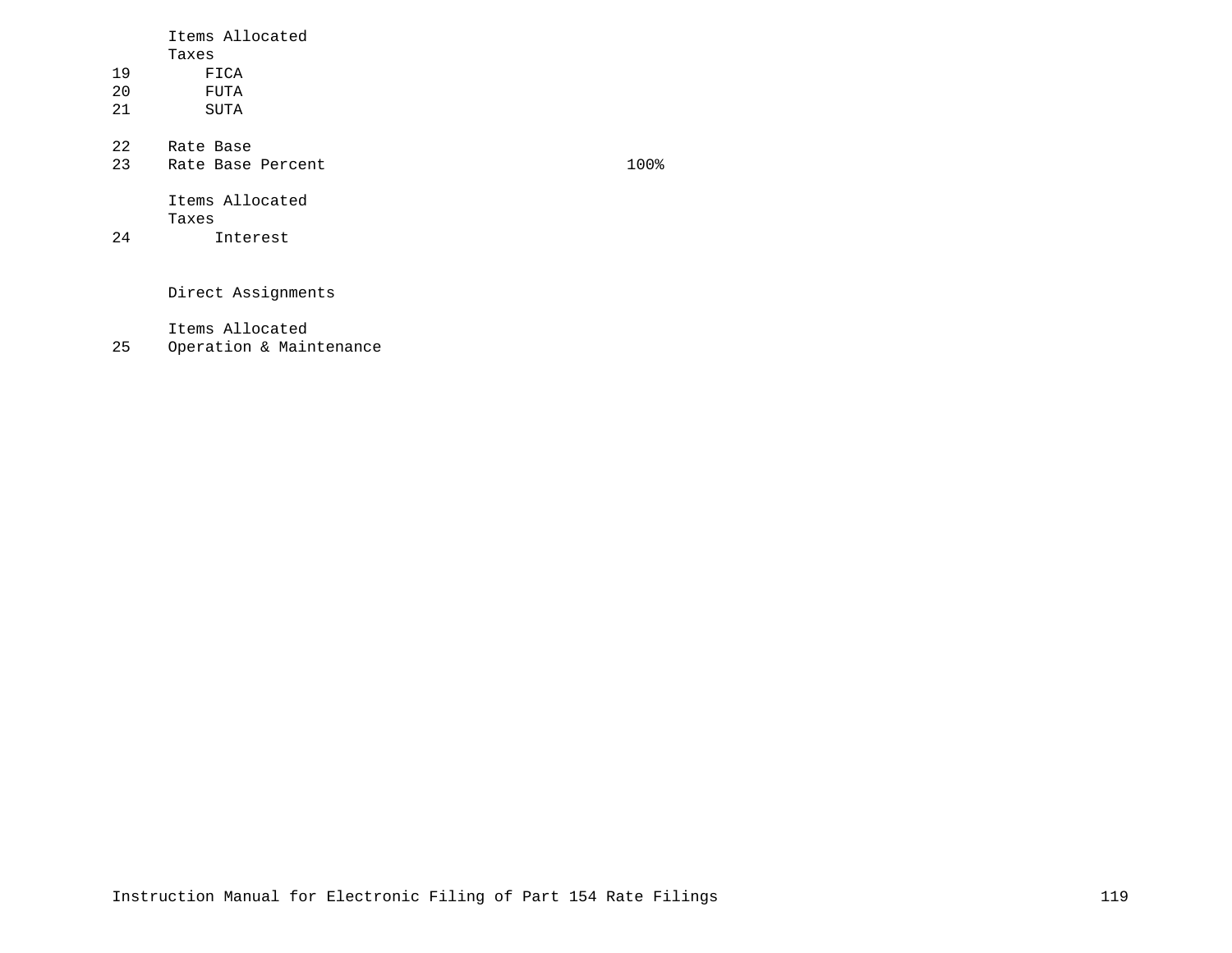## Company Name

Basis of Allocation of Common and General Costs to Production Function by Zone & Incremental Facilities 12 Month Period Ending \_\_\_\_\_, As Adjusted

| Line        |                              |           | Production<br>Total,     |           | -Zones-------- |           |           | ---Incrementals |           |  |
|-------------|------------------------------|-----------|--------------------------|-----------|----------------|-----------|-----------|-----------------|-----------|--|
| No.         | Description                  | Reference | As Adjusted<br>(a)<br>\$ | (b)<br>\$ | (c)<br>\$      | (d)<br>\$ | (e)<br>\$ | (f)<br>\$       | (g)<br>\$ |  |
| $\mathbf 1$ | Gas Plant Factors            |           |                          |           |                |           |           |                 |           |  |
| 2           | Gas Plant Percent            |           | 100%                     |           |                |           |           |                 |           |  |
|             | Allocations<br>Plant         |           |                          |           |                |           |           |                 |           |  |
| 3           | Gas Plant - Intangible       |           |                          |           |                |           |           |                 |           |  |
| 4           | Gas Plant - General          |           |                          |           |                |           |           |                 |           |  |
|             | Accumulated DDA              |           |                          |           |                |           |           |                 |           |  |
| 5           | Account 108 - General        |           |                          |           |                |           |           |                 |           |  |
| 6           | Account 111 - Intangible     |           |                          |           |                |           |           |                 |           |  |
|             | DDA Expense                  |           |                          |           |                |           |           |                 |           |  |
| 7           | Intangible<br>General        |           |                          |           |                |           |           |                 |           |  |
| 8           | Working Capital              |           |                          |           |                |           |           |                 |           |  |
| 9           | Material & Supplies          |           |                          |           |                |           |           |                 |           |  |
| 10          | Prepayments                  |           |                          |           |                |           |           |                 |           |  |
|             | Rate Base & Return Allowance |           |                          |           |                |           |           |                 |           |  |
| 11          | Deferred Income Tax          |           |                          |           |                |           |           |                 |           |  |
|             | Taxes                        |           |                          |           |                |           |           |                 |           |  |
| 12          | Equity Portion - AFUDC       |           |                          |           |                |           |           |                 |           |  |
| 13          | Overfunded/Underfunded ADIT  |           |                          |           |                |           |           |                 |           |  |
| 14          | Ad Valorem Taxes             |           |                          |           |                |           |           |                 |           |  |
| 15          | Taxes Other than Income      |           |                          |           |                |           |           |                 |           |  |
| 16          | Revenue Credits              |           |                          |           |                |           |           |                 |           |  |
| 17          | Labor Costs                  |           |                          |           |                |           |           |                 |           |  |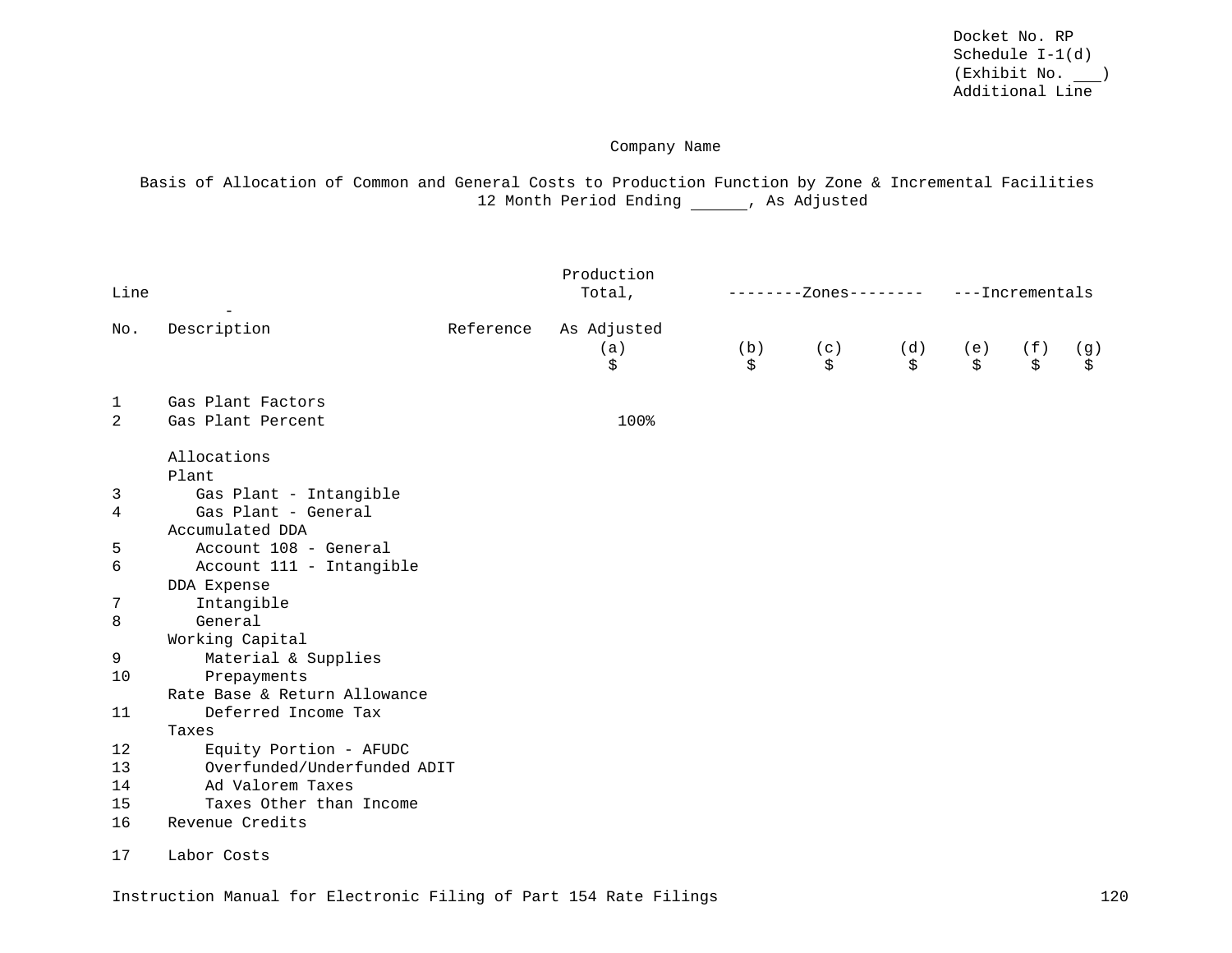18 Labor Percent 100%

Items Allocated Taxes 19 FICA<br>20 FUTA

- 20 FUTA<br>21 SUTA SUTA
- 

22 Rate Base<br>23 Rate Base

Produced Rate Base Percent 100%

Items Allocated Taxes

24 Interest

Direct Assignments

Items Allocated

25 Operation & Maintenance

Provide this schedule for each function, as applicable.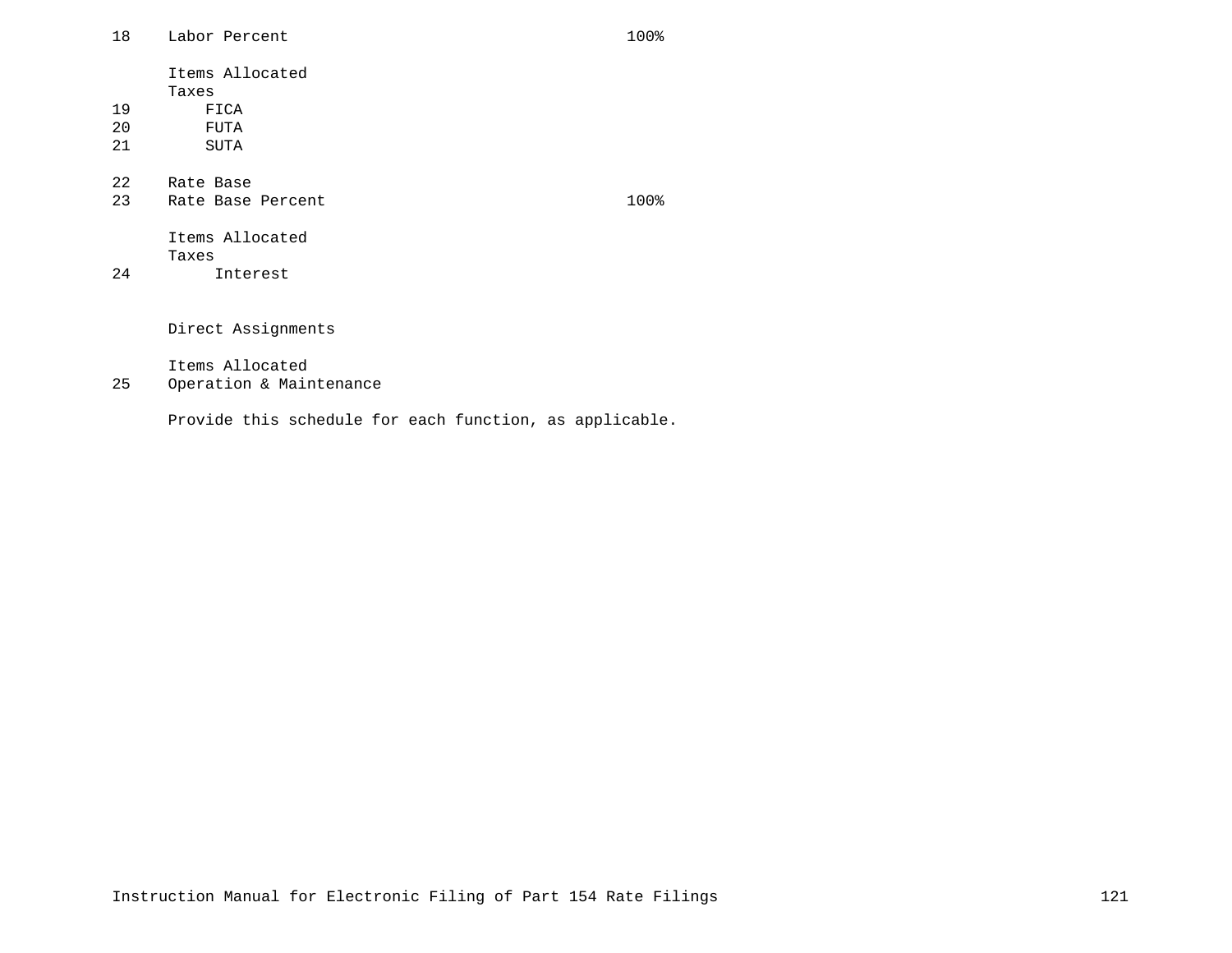Docket No. RP Schedule I-2 (Exhibit No. ) Additional Line

#### Company Name

Classification of Production Cost of Service by Zone and Incremental or "At Risk Facility" 12 Month Period Ending \_\_\_\_\_\_, As Adjusted

| Line |                                         | Account |                    |                    |                       |                    |                          |                    |
|------|-----------------------------------------|---------|--------------------|--------------------|-----------------------|--------------------|--------------------------|--------------------|
| No.  | Description                             | No.     | Total<br>(a)<br>\$ | Fixed<br>(b)<br>\$ | Variable<br>(c)<br>\$ | Total<br>(d)<br>\$ | Reservation<br>(e)<br>\$ | Usage<br>(f)<br>\$ |
|      | PRODUCTION EXPENSES                     |         |                    |                    |                       |                    |                          |                    |
|      | Steam Production                        |         |                    |                    |                       |                    |                          |                    |
| 1    | Operation supervision and equipment 700 |         |                    |                    |                       |                    |                          |                    |
| 2    | Operation Labor                         | 701     |                    |                    |                       |                    |                          |                    |
| 3    | Boiler fuel                             | 702     |                    |                    |                       |                    |                          |                    |
| 4    | Miscellaneous steam expenses            | 703     |                    |                    |                       |                    |                          |                    |
| 5    | Steam transferred-Credit                | 704     |                    |                    |                       |                    |                          |                    |
| 6    | Total Operation                         |         |                    |                    |                       |                    |                          |                    |
| 7    | Maint. supervision and engineering      | 705     |                    |                    |                       |                    |                          |                    |
| 8    | Maint. of structures & improvements 706 |         |                    |                    |                       |                    |                          |                    |
| 9    | Maint. of boiler plant equipment        | 707     |                    |                    |                       |                    |                          |                    |
| 10   | Maint. of other steam prod. plant       | 708     |                    |                    |                       |                    |                          |                    |
| 11   | Total Maintenance                       |         |                    |                    |                       |                    |                          |                    |
| 12   | Total Steam Production                  |         |                    |                    |                       |                    |                          |                    |
|      | Manufactured Gas Production             |         |                    |                    |                       |                    |                          |                    |
| 13   | Operation supervision & engineering 710 |         |                    |                    |                       |                    |                          |                    |
| 14   | Steam expenses                          | 711     |                    |                    |                       |                    |                          |                    |
| 15   | Other power expenses                    | 712     |                    |                    |                       |                    |                          |                    |
| 16   | Coke oven expenses                      | 713     |                    |                    |                       |                    |                          |                    |
| 17   | Producer gas expenses                   | 714     |                    |                    |                       |                    |                          |                    |
| 18   | Water gas generating expenses           | 715     |                    |                    |                       |                    |                          |                    |
| 19   | Oil gas generating expenses             | 716     |                    |                    |                       |                    |                          |                    |
| 20   | Liquefied petroleum gas expenses        | 717     |                    |                    |                       |                    |                          |                    |
| 21   | Other process production expenses       | 718     |                    |                    |                       |                    |                          |                    |
| 22   | Total Production Labor & Expenses       |         |                    |                    |                       |                    |                          |                    |
| 23   | Fuel under coke ovens                   | 719     |                    |                    |                       |                    |                          |                    |
| 24   | Producer gas fuel                       | 720     |                    |                    |                       |                    |                          |                    |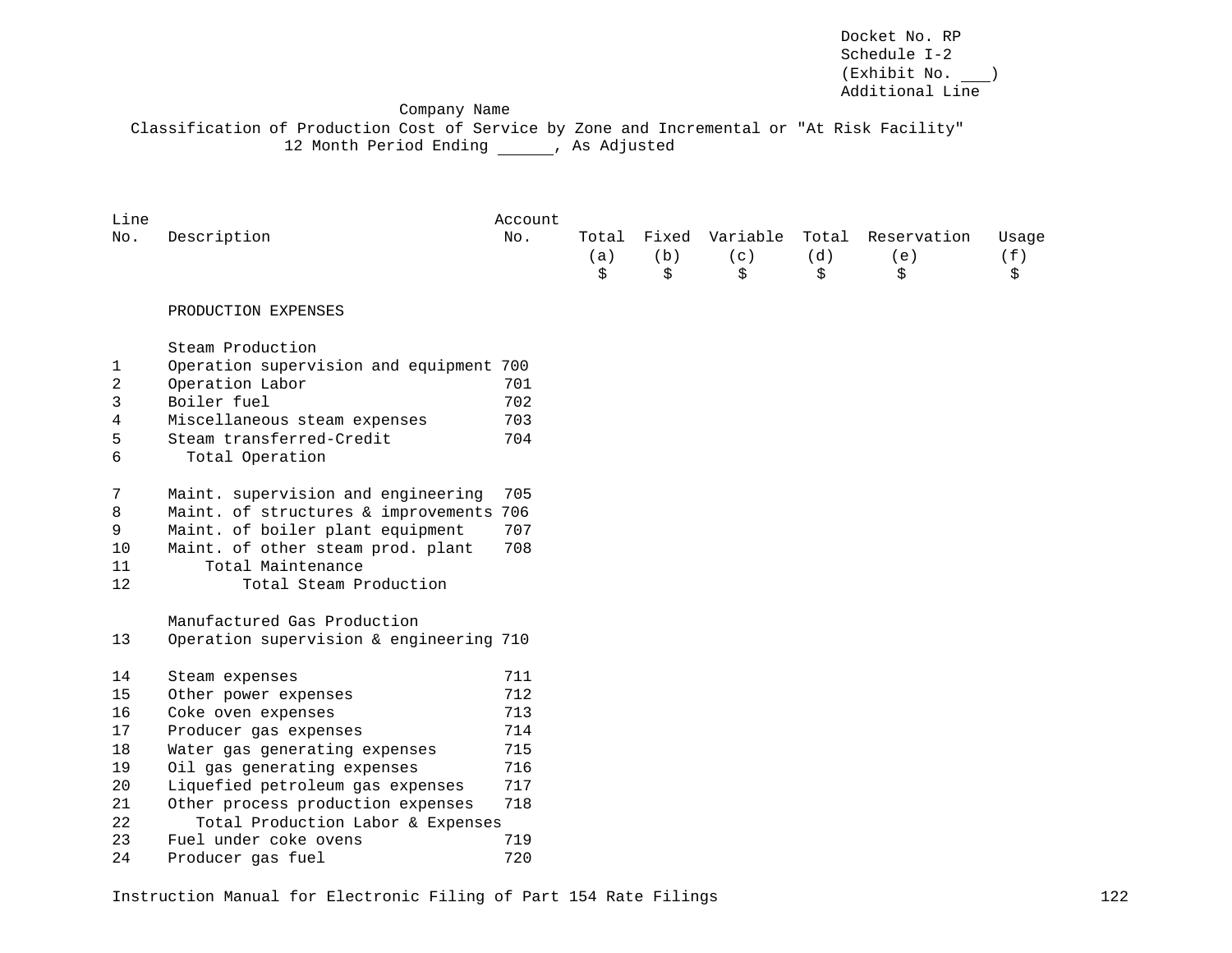| 25 | Water gas generator fuel                | 721   |
|----|-----------------------------------------|-------|
| 26 | Fuel for oil gas                        | 722   |
| 27 | Fuel for lique. petrol. gas process     | 723   |
| 28 | Other gas fuels                         | 724   |
| 29 | Fuel                                    | 724.1 |
| 30 | Total Gas Fuels                         |       |
| 31 | Coal carbonized in coke ovens           | 725   |
| 32 | Oil for water gas                       | 726   |
| 33 | Oil for oil gas                         | 727   |
| 34 | Liquefied petroleum gas                 | 728   |
| 35 | Raw materials for other gas proc.       | 729   |
| 36 | Raw materials                           | 729.1 |
| 37 | Residuals expenses                      | 730   |
| 38 | Residuals produced-Credit               | 731   |
| 39 | Purification expenses                   | 732   |
| 40 | Gas mixing expenses                     | 733   |
| 41 | Duplicate charges                       | 734   |
| 42 | Miscellaneous production expenses       | 735   |
| 43 | Rents                                   | 736   |
| 44 | Operation supplies and expenses         | 737   |
| 45 | Total Gas Raw Materials                 |       |
| 46 | Total Operation                         |       |
|    |                                         |       |
| 47 | Maint. supervision & engineering        | 740   |
| 48 | Maint. of structures & improvements     | 741   |
| 49 | Maintenance of production equipment     | 742   |
| 50 | Maintenance of production plant         | 743   |
| 51 | Total Maintenance                       |       |
| 52 | Total Manufactured Gas Prod. Exp.       |       |
|    |                                         |       |
|    | Natural Gas Production Expenses         |       |
|    | Natural Gas Production and Gathering    |       |
| 53 | Operation supervision & engineering 750 |       |
| 54 | Production maps and records             | 751   |
| 55 | Gas wells expenses                      | 752   |
| 56 | Field lines expenses                    | 753   |
| 57 | Field compressor station expenses       | 754   |
| 58 | Field compressor sta. fuel & power      | 755   |
| 59 | Field meas. & regulating sta. exp.      | 756   |
| 60 | Purification expenses                   | 757   |
| 61 | Gas well royalties                      | 758   |
| 62 | Other expenses                          | 759   |
| 63 | Rents                                   | 760   |
| 64 | Total Operation                         |       |
| 65 | Maint. supervision & engineering        | 761   |
|    |                                         |       |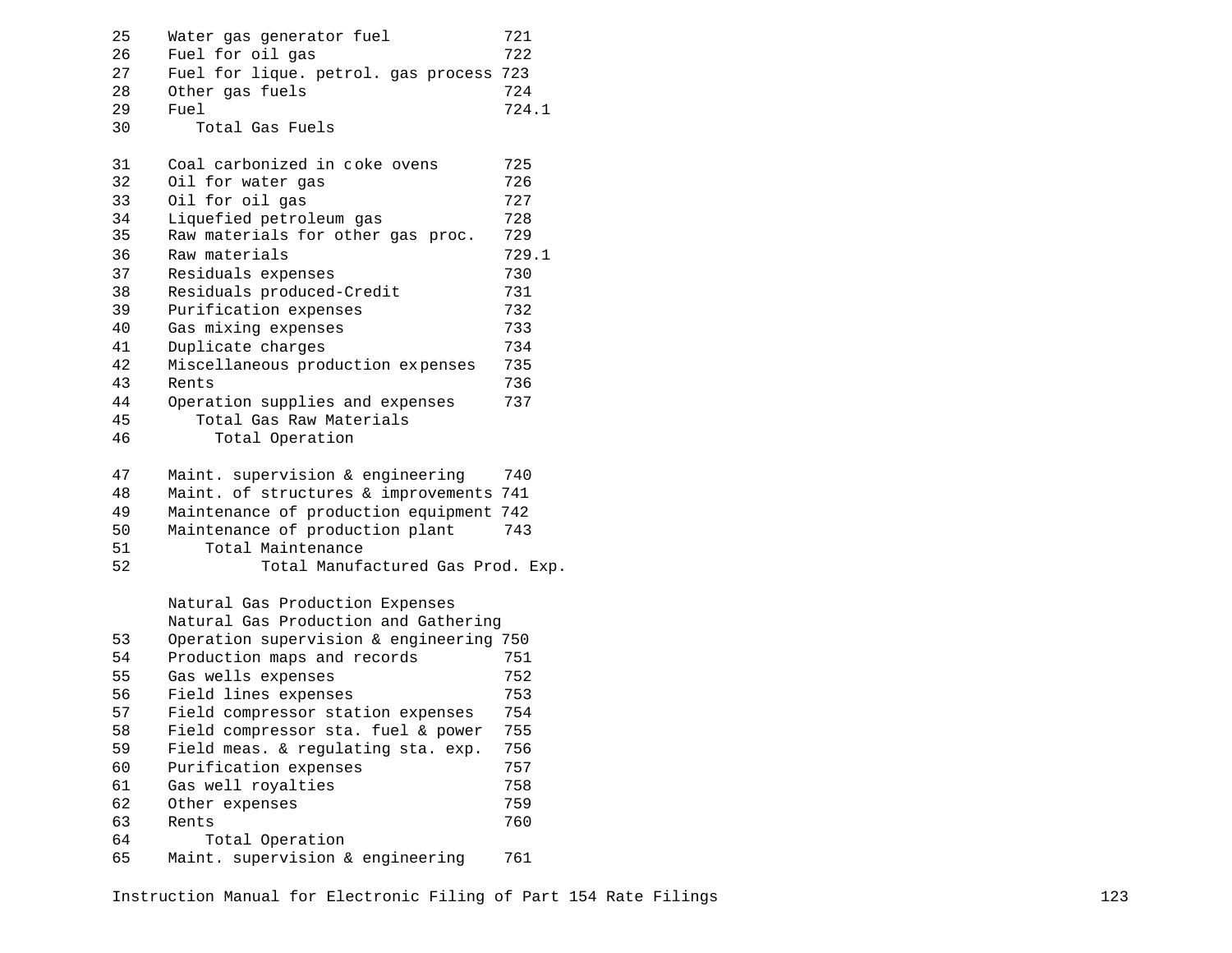| 66 | Maint. of structures & improvements 762 |       |
|----|-----------------------------------------|-------|
| 67 | Maint. of producing gas wells           | 763   |
| 68 | Maintenance of field lines              | 764   |
| 69 | Maint of field comp. sta. equip.        | 765   |
| 70 | Maint, of field meas. &                 |       |
|    | req. sta. equip.                        | 766   |
| 71 | Maint, of purification equipment        | 767   |
| 72 | Maint. of drilling & cleaning equip 768 |       |
| 73 | Maintenance of other equipment          | 769   |
| 74 | Maintenance of other plant              | 769.1 |
| 75 | Total Maintenance                       |       |
| 76 | Total Nat. Gas Prod. and Gathering      |       |
|    |                                         |       |

Products Extraction

| 77  | Op. supervision & engineering        | 770 |
|-----|--------------------------------------|-----|
| 78  | Operation labor                      | 771 |
| 79  | Gas shrinkage                        | 772 |
| 80  | Fuel                                 | 773 |
| 81  | Power                                | 774 |
| 82  | Materials                            | 775 |
| 83  | Operation supplies and expenses      | 776 |
| 84  | Gas processed by others              | 777 |
| 85  | Royalties on products extracted      | 778 |
| 86  | Marketing expenses                   | 779 |
| 87  | Products purchased                   | 780 |
| 88  | Variation in products inventory      | 781 |
| 89  | Extracted prod. used ky utility-C:   | 782 |
| 90  | Rents                                | 783 |
| 91  | Total Operation                      |     |
|     |                                      |     |
| 92  | Maint. supervision & engineering     | 784 |
| 93  | Maint. of structures & improvements  | 785 |
| 94  | Maint. of extract. & refining equip  | 786 |
| 95  | Maint. of pipe lines                 | 787 |
| 96  | Maint. of ext. prod. storage equip.  | 788 |
| 97  | Maint. of compressor equipment       | 789 |
| 98  | Maint. of gas meas. & reg. equip.    | 790 |
| 99  | Maint. of other equipment            | 791 |
| 100 | Maint. of products extraction plant  | 792 |
| 101 | Total Maintenance                    |     |
| 102 | Total Products Extraction            |     |
|     | Exploration and Development Expenses |     |
| 103 | Delay rentals                        | 795 |
| 104 | Nonproductive well drilling          | 796 |
| 105 | Abandoned leases                     | 797 |
| 106 | Other exploration                    | 798 |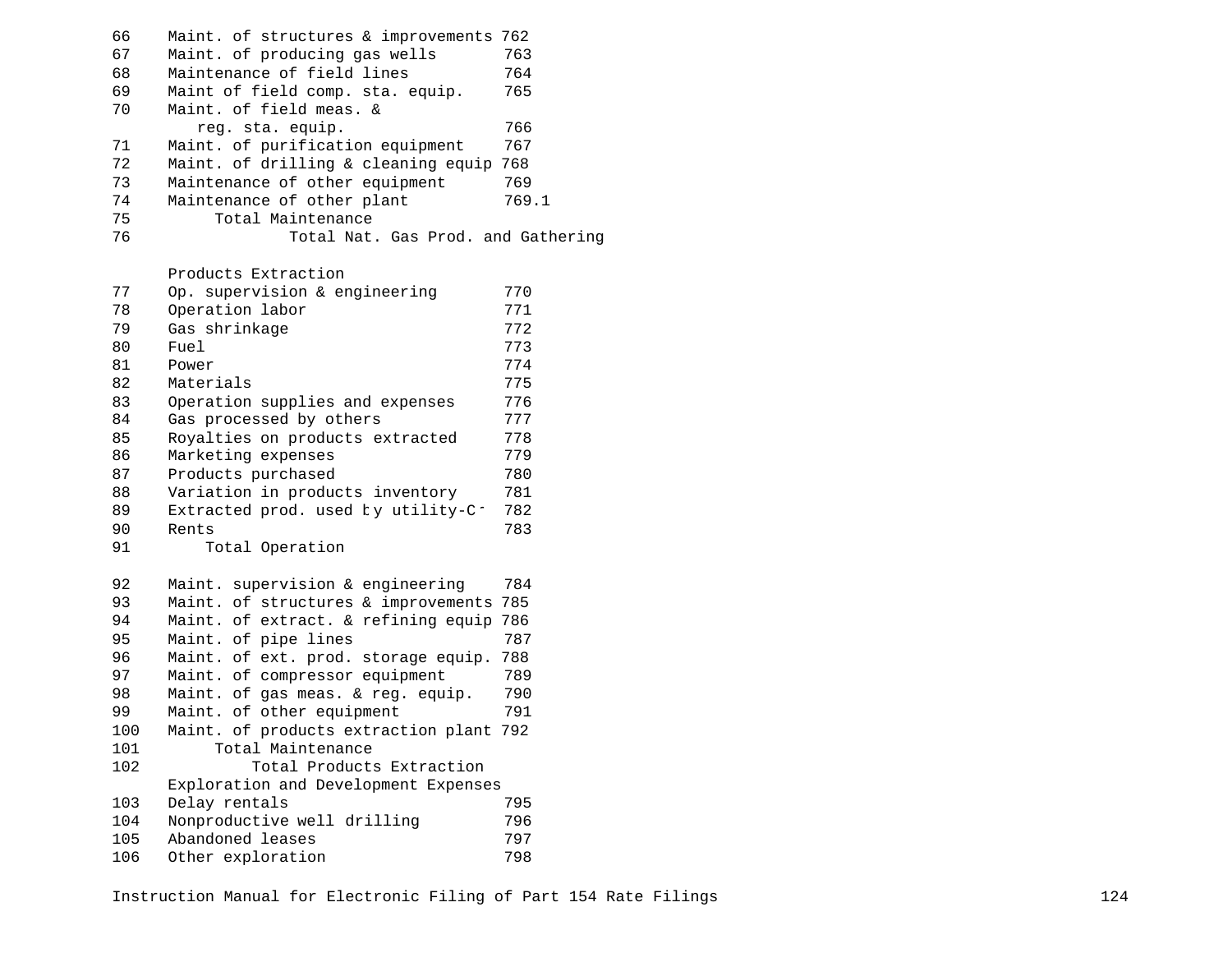Other Gas Supply Expenses 108 Natural Gas purchases 799 109 Natural gas well head purchases<br>110 Nat. gas wellhead purch.. Nat. gas wellhead purch., intercompany transfers 800.1<br>ural gas field line purchases 801 111 Natural gas field line purchases<br>112 Nat. gas gasoline plant Nat. gas gasoline plant outlet purchases and the set of the set of the set of the set of the set of the set of the set of the set of t<br>
803 monotography set of the set of the purch. 113 Natural gas trans. line purch. 803<br>114 Natural gas city gate purchases 804 114 Natural gas city gate purchases 804<br>115 Liquefied natural gas purchases 804.1 115 Liquefied natural gas purchases 804<br>116 Other gas purchases 805 116 Other gas purchases 605<br>117 Purchased gas cost adjustments 805.1 117 Purchased gas cost adjustments<br>118 Total Purchased Gas Total Purchased Gas 119 Exchange Gas 806 120 Well Expenses - Purchased Gas 807.1<br>121 Operation of Purch. Gas Meas. Sta. 807.2 121 Operation of Purch. Gas Meas. Sta.<br>122 Maint. of Purch. Gas Meas. Stations 122 Maint. of Purch. Gas Meas. Stations 807.3<br>123 Purchased Gas calculation Expenses 807.4 123 Purchased Gas calculation Expenses 807.4<br>124 Other Purchased Gas Expenses 807.5 124 Other Purchased Gas Expenses<br>125 Total Purchased Gas Total Purchased Gas 126 Gas withdrawn from storage-Debit 808.1<br>127 Gas delivered to storage-Credit 808.2 127 Gas delivered to storage-Credit<br>128 W/drawals of LNG held for proc.-128 W/drawals of LNG held for proc.-dr 809.1<br>129 Del. of natural gas for processing 809.2 129 Del. of natural gas for processing 809.2<br>130 Gas used for comp. sta. fuel-credit 810 130 Gas used for comp. sta. fuel-credit 810<br>131 Gas used for prod. extraction-cr 811 131 Gas used for prod. extraction-cr 811<br>132 Gas used for other utility ops-cr 812 132 Gas used for other utility ops-cr 812<br>133 Gas used in utility operations-cr 812.1 133 Gas used in utility operations-cr<br>134 Total Gas Used in Utility Ops Total Gas Used in Utility Ops - Credit 135 Other gas supply expenses 813<br>136 Total Other Gas Supply Expenses 136 Total Other Gas Supply Expenses<br>137 Total Production Expenses Total Production Expenses 138 Administrative & General Expenses 139 Total Operating Expenses 140 Depreciation Expense 141 Taxes - Other than Income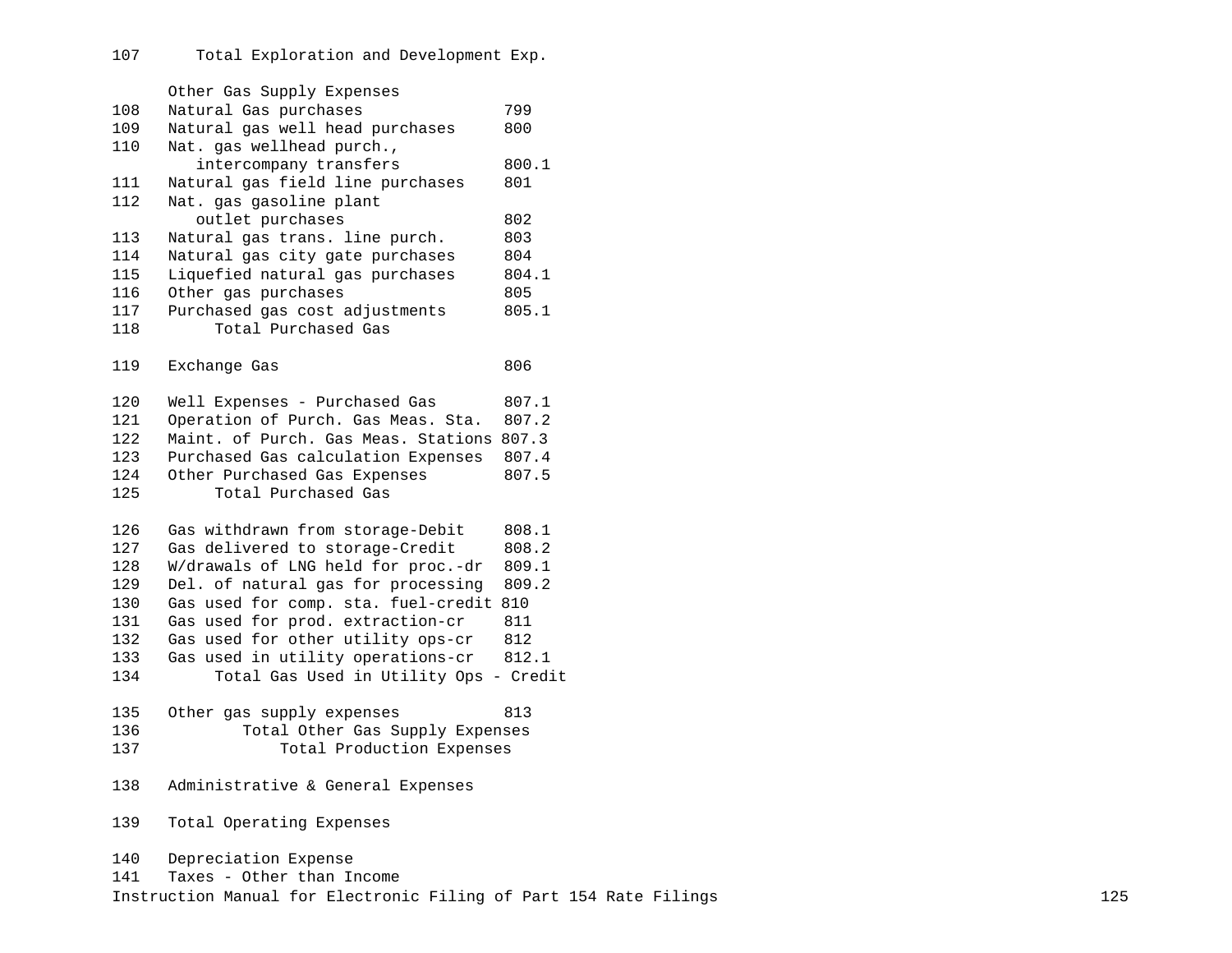- Return
- Federal Income Tax
- State Income Taxes
- Revenue Credits
- Total Production Cost of Service

Provide this schedule for each functional cost of service.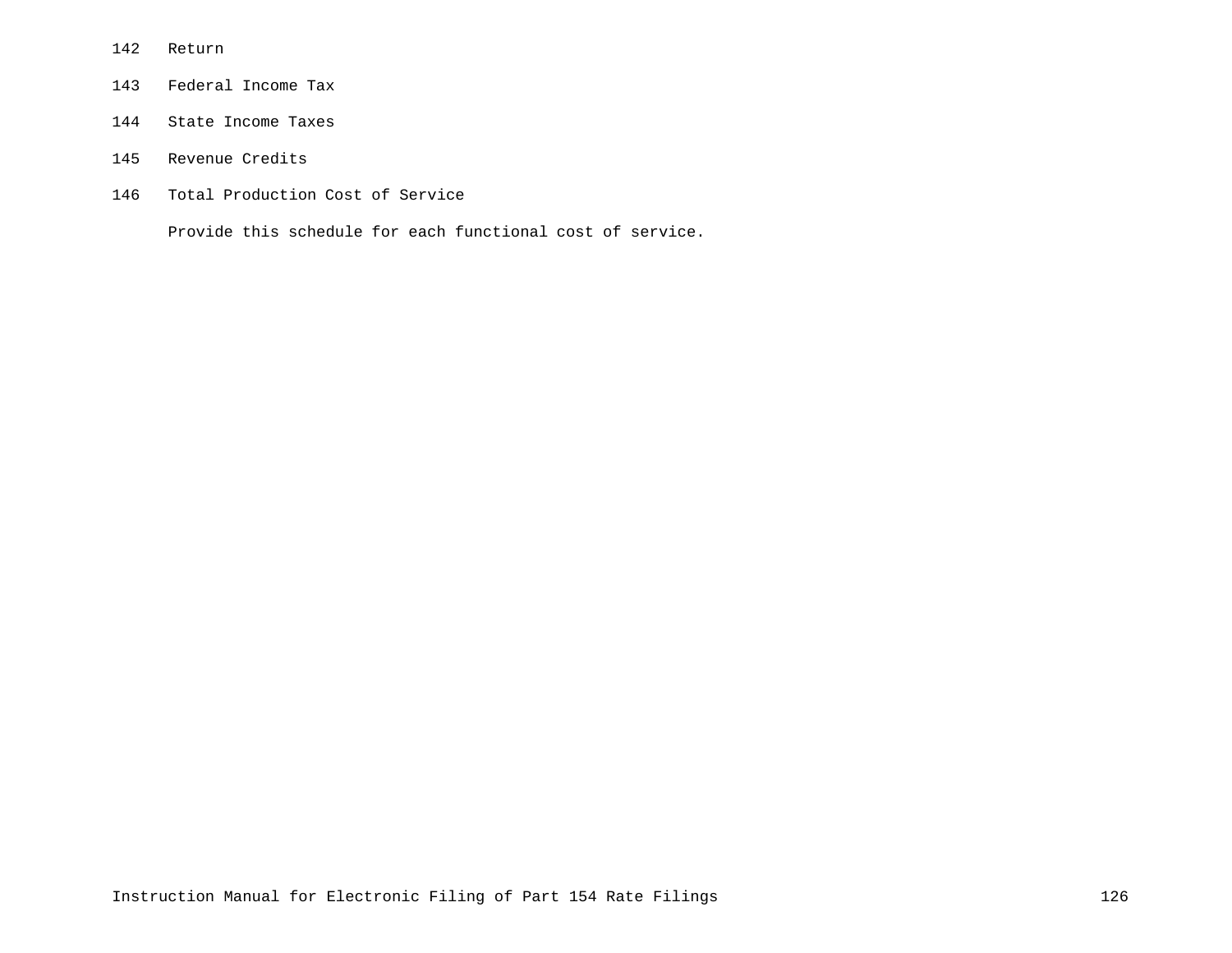Docket No. RP-Schedule I-3 (Exhibit No. ) Additional Line

# Company Name Allocation of Cost of Service 12 Month Period Ending \_\_\_\_\_\_, As Adjusted

| Line |             |       |             |             |
|------|-------------|-------|-------------|-------------|
| No.  | Description | Total | Reservation | Usage       |
|      |             | (a)   | (b)         | $\subset$ ) |
|      |             |       |             |             |

Provide all services by function, zone and incremental or "At Risk" Facilities.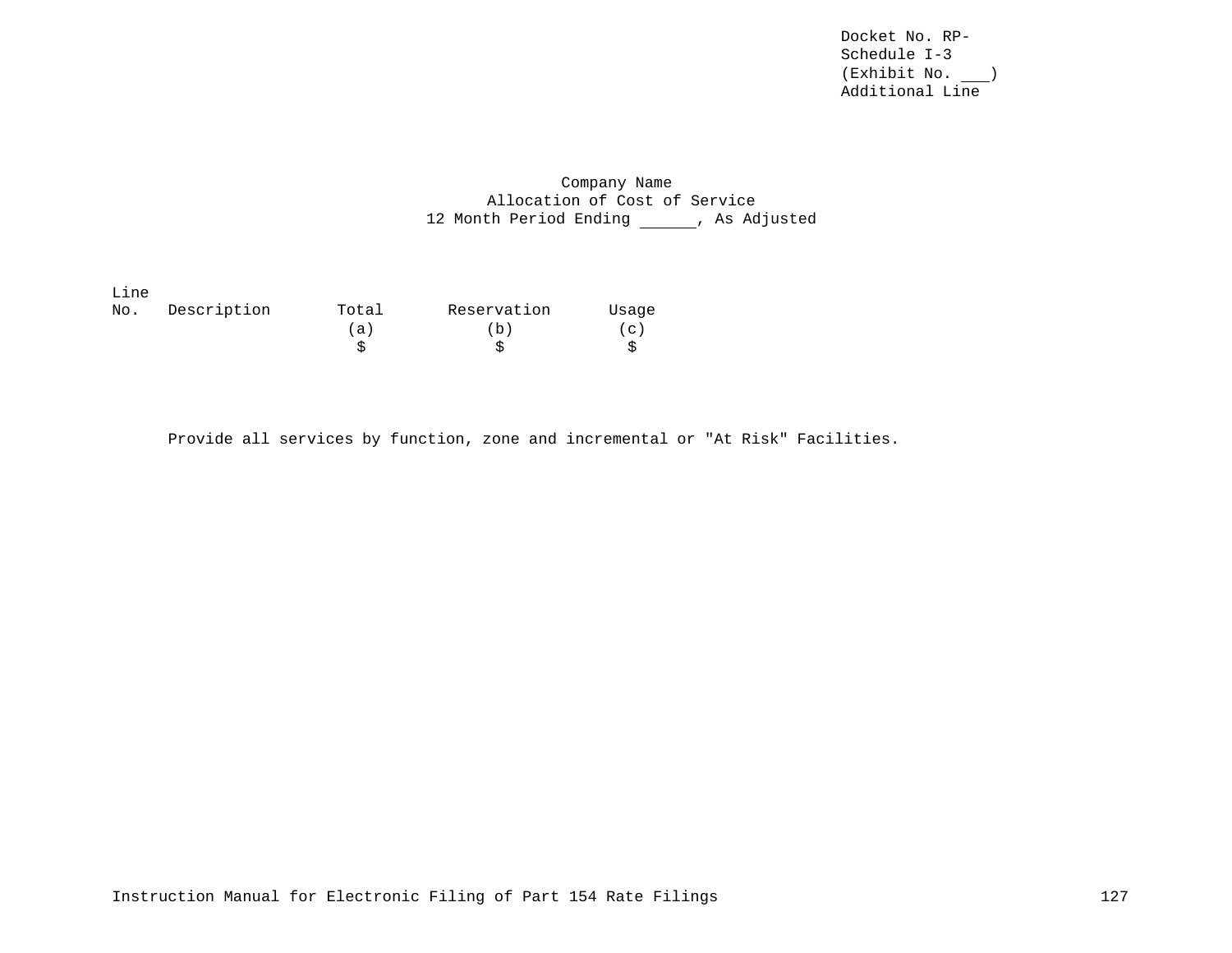# **VI.SCHEDULES G-1, G-2, AND G-3 INSTRUCTIONS**

1. The following information must appear in the spreadsheet, but not in the order shown:

Requirements for Schedule G-1

| Actual Revenues             | Broken down between Operating Revenues, and<br>Revenues from Surcharges or Other Sources*                                                                                                                            |
|-----------------------------|----------------------------------------------------------------------------------------------------------------------------------------------------------------------------------------------------------------------|
| Actual Billing Determinants |                                                                                                                                                                                                                      |
| Month                       |                                                                                                                                                                                                                      |
| Customer Name               | Affiliates Separately Identified                                                                                                                                                                                     |
| Rate Schedule               | Differentiate rate schedules under which costs<br>are allocated and rate schedules under which<br>revenues are credited for the base period with<br>cross-references to the other filed statements<br>and schedules. |
| Receipt and Delivery Zone   |                                                                                                                                                                                                                      |
| Major Rate Component        |                                                                                                                                                                                                                      |
| (e.g., reservation charges) |                                                                                                                                                                                                                      |
| Actual Throughput           |                                                                                                                                                                                                                      |
| Actual Contract Demand      |                                                                                                                                                                                                                      |
| Totals                      |                                                                                                                                                                                                                      |

Report separately firm contracts with a term of one year or more from firm contracts with a term less than one year.

\* Other Revenues are, e.g., ACA, GRI, and transition costs

Requirements for Schedule G-2

| Revenues                                  | Separated between operating                                                                                                                                                                                          |
|-------------------------------------------|----------------------------------------------------------------------------------------------------------------------------------------------------------------------------------------------------------------------|
|                                           | revenues and revenues from                                                                                                                                                                                           |
|                                           | surcharges or other sources*                                                                                                                                                                                         |
| Billing Determinants<br>Month             |                                                                                                                                                                                                                      |
| Customer Name                             | Separately identify affiliates                                                                                                                                                                                       |
| Rate Schedule                             | Differentiate rate schedules under which costs<br>are allocated and rate schedules under which<br>revenues are credited for the base period with<br>cross-references to the other filed statements<br>and schedules. |
| Receipt and Delivery Zone                 |                                                                                                                                                                                                                      |
| Major Rate Component                      |                                                                                                                                                                                                                      |
| Totals for the Base Period                |                                                                                                                                                                                                                      |
| Adjusted for Known and Measurable Changes |                                                                                                                                                                                                                      |
| Projected Throughput                      |                                                                                                                                                                                                                      |
| Projected Contract Demand                 |                                                                                                                                                                                                                      |

Report separately firm contracts with a term of one year or more from firm contracts with a term less than one year.

- \* Other Revenues are, e.g., ACA, GRI, and transition costs
- 2. All pieces of information appearing in the title, headings, or subheadings must be repeated as a column of data in the tab-delimited file following the last column of data appearing on the printed version of the schedule.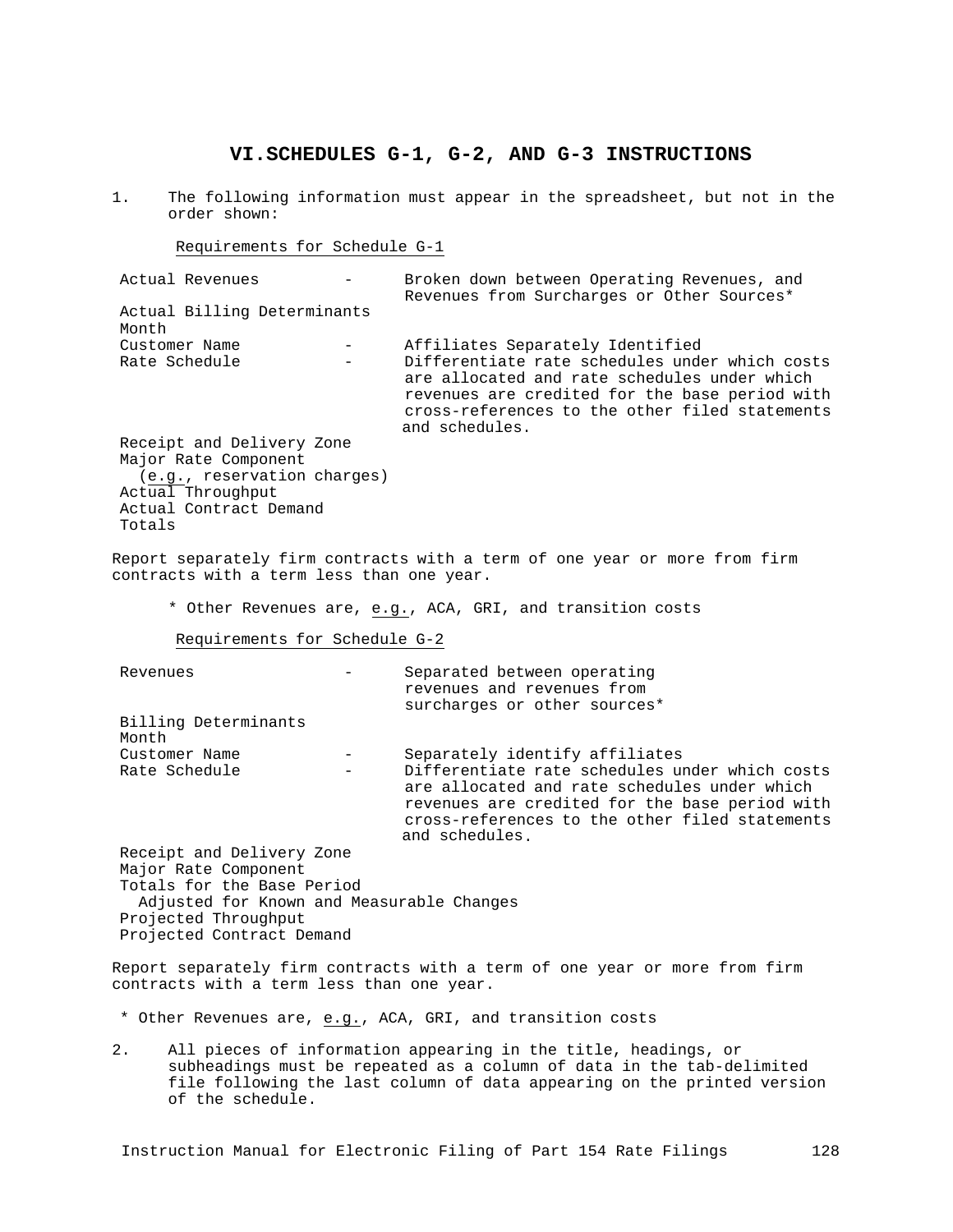- 3. Number only data lines.
- 4. Rows containing totals or subtotals must be identified with the word "Total" appearing in the second column. Fill in enough of the columns to identify the nature of the total.
- 5. Enter the month and year in a single column on Schedule G-1.

The spreadsheet organization shown in the sample on the next page is not intended to establish a template for Schedules G-1, G-2, or G-3. The sample spreadsheet is intended to demonstrate the concepts embodied in instructions 2 through 5 above.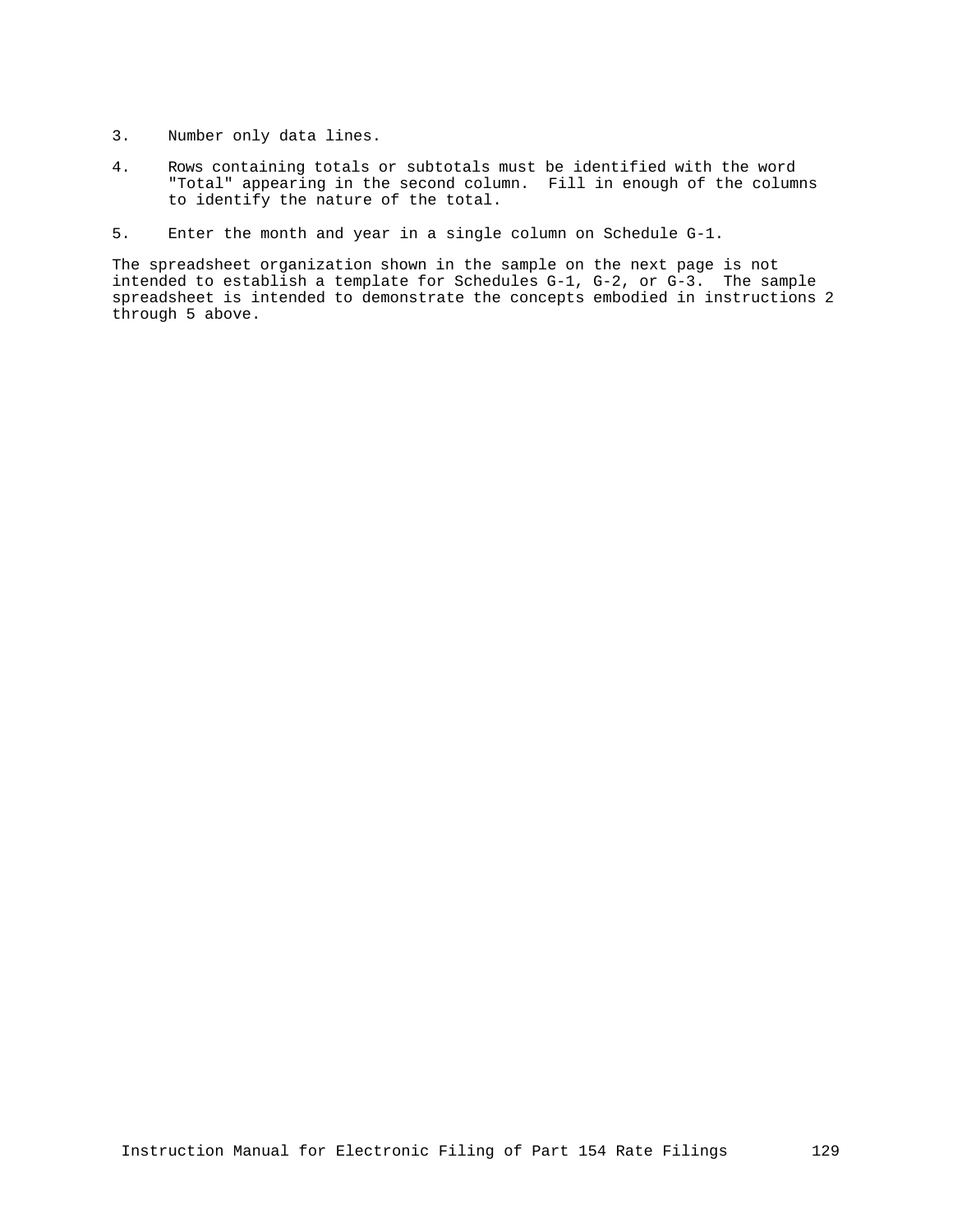DOCKET: RP99-99-999 SCHEDULE:G-1

#### ABC Pipeline Company Base Period Revenues Base Period Ending December 31, 1997 Contracts With Terms of One Year or Greater

| LN             |                 | MONTH VOLUME OPERATING<br><b>REVENUE</b> |                  | <b>SURCHARGE</b><br>REVENUE | TOTAL<br><b>REVENUE</b> | FOOTNOTE #     | CONTRACT                     | <b>CUSTOMER</b>          | RATE<br>COMPONENT | ZONE         | <b>SERVICE</b> | TERM                             |
|----------------|-----------------|------------------------------------------|------------------|-----------------------------|-------------------------|----------------|------------------------------|--------------------------|-------------------|--------------|----------------|----------------------------------|
|                | Contract: 1     |                                          |                  | Customer 1                  |                         |                |                              |                          |                   |              |                |                                  |
|                | RATE COMPONENT: | USAGE                                    | ZONE:            | Α                           | SERVICE: FT             |                |                              |                          |                   |              |                |                                  |
|                |                 |                                          |                  |                             |                         |                |                              |                          |                   |              |                |                                  |
| 1              | 9311            | 4699                                     | 563.88           | $-117.47$                   | 446.40                  | x1/x2          | 1                            |                          | Customer 1 USAGE  | А            | FT             | A YEAR OR MORE                   |
| $\sqrt{2}$     | 9312            | 2549                                     | 305.88           | $-63.72$                    | 242.15                  | x1/x2          | $\mathbf{1}$                 | Customer 1               | USAGE             | Α            | FT             | A YEAR OR MORE                   |
| 3              | 9401            | 5287                                     | 634.44           | $-132.17$                   | 502.26                  | x1/x2          | $\mathbf{1}$                 | Customer 1               | <b>USAGE</b>      | Α            | FT             | A YEAR OR MORE                   |
| $\overline{4}$ | 9402            | 4632                                     | 555.84           | $-115.80$                   | 440.04                  | x1/x2          | $\mathbf{1}$                 | Customer 1               | USAGE             | Α            | FT             | A YEAR OR MORE                   |
| 5              | 9403            | 5868                                     | 704.16           | $-146.70$                   | 557.46                  | x1/x2          | $\mathbf{1}$<br>$\mathbf{1}$ | Customer 1               | USAGE             | Α            | FT             | A YEAR OR MORE                   |
| 6<br>7         | 9404            | 6624                                     | 794.88           | $-165.60$                   | 629.28                  | x1/x2          | $\mathbf{1}$                 | Customer 1               | USAGE             | Α            | FT<br>FT       | A YEAR OR MORE                   |
| 8              | 9405<br>9406    | 3648<br>4682                             | 437.76<br>561.84 | $-91.20$<br>$-117.05$       | 346.56<br>444.79        | x1/x2<br>x1/x2 | $1\,$                        | Customer 1<br>Customer 1 | USAGE<br>USAGE    | Α<br>Α       | FT             | A YEAR OR MORE<br>A YEAR OR MORE |
| 9              | 9407            | 4852                                     | 582.24           | $-121.30$                   | 460.94                  | x1/x2          | 1                            | Customer 1               | <b>USAGE</b>      | Α            | FT             | A YEAR OR MORE                   |
| 10             | 9408            |                                          |                  |                             |                         |                | $\mathbf{1}$                 |                          |                   |              |                |                                  |
| 11             | 9409            | 6854<br>2584                             | 822.48<br>310.08 | $-171.35$<br>$-64.60$       | 651.13<br>245.48        | x1/x2<br>x1/x2 | $\mathbf{1}$                 | Customer 1               | USAGE             | Α            | FT             | A YEAR OR MORE                   |
| 12             | 9410            | 3489                                     | 418.68           | $-87.22$                    | 331.45                  | x1/x2          | $\,1\,$                      | Customer 1               | USAGE<br>USAGE    | А<br>Α       | FT<br>FT       | A YEAR OR MORE<br>A YEAR OR MORE |
|                |                 |                                          |                  |                             |                         |                |                              | Customer 1               |                   |              |                |                                  |
|                | TOTAL           | 55768                                    |                  | 5297.96                     |                         |                | $\mathbf{1}$                 |                          | Customer 1 USAGE  | Α            | ${\rm FT}$     | A YEAR OR MORE                   |
|                | Contract: 2     |                                          |                  | Customer 2                  |                         |                |                              |                          |                   |              |                |                                  |
|                | RATE COMPONENT: | USAGE                                    | ZONE:            | В                           | SERVICE: TI             |                |                              |                          |                   |              |                |                                  |
| 13             | 9311            | 0                                        | $\mathbf 0$      | $\Omega$                    | $\circ$                 | x1/x2          | 2                            | Customer 2               | USAGE             | $\, {\bf B}$ | TI             | A YEAR OR MORE                   |
| 14             | 9312            | $\circ$                                  | $\mathbf 0$      | $\circ$                     | 0                       | x1/x2          | 2                            | Customer 2               | USAGE             | В            | TI             | A YEAR OR MORE                   |
| 15             | 9401            | 0                                        | 0                | 0                           | 0                       | x1/x2          | $\overline{2}$               | Customer 2               | USAGE             | B            | TI             | A YEAR OR MORE                   |
| 16             | 9402            | 0                                        | 0                | 0                           | 0                       | x1/x2          | $\overline{2}$               | Customer 2               | USAGE             | В            | ТI             | A YEAR OR MORE                   |
| 17             | 9403            | 67892                                    | 1357.84          | $\circ$                     | 1357.84                 | x1/x2          | $\overline{2}$               | Customer 2               | USAGE             | B            | TI             | A YEAR OR MORE                   |
| 18             | 9404            | 5287                                     | 105.74           | $\circ$                     | 105.74                  | x1/x2          | $\overline{a}$               | Customer 2               | USAGE             | В            | TI             | A YEAR OR MORE                   |
| 19             | 9405            | $\Omega$                                 | $\Omega$         | $\Omega$                    | $\Omega$                | x1/x2          | $\overline{2}$               | Customer 2               | USAGE             | В            | TI             | A YEAR OR MORE                   |
| 20             | 9406            | 0                                        | 0                | 0                           | 0                       | x1/x2          | $\overline{2}$               | Customer 2               | USAGE             | В            | TI             | A YEAR OR MORE                   |
| 21             | 9407            | 0                                        | $\mathbf{0}$     | $\Omega$                    | 0                       | x1/x2          | $\overline{2}$               | Customer 2               | USAGE             | В            | ТI             | A YEAR OR MORE                   |
| 22             | 9408            | 157463                                   | 3149.26          | $\circ$                     | $3149.26 \times 1/x2$   |                | $\overline{2}$               | Customer 2               | USAGE             | В            | ТI             | A YEAR OR MORE                   |
| 23             | 9409            | 0                                        | 0                | $\circ$                     | 0                       | x1/x2          | $\overline{a}$               | Customer 2               | USAGE             | $\, {\bf B}$ | TI             | A YEAR OR MORE                   |
| 2.4            | 9410            | $\Omega$                                 | $\Omega$         | $\Omega$                    | $\Omega$                | x1/x2          | $\mathfrak{D}$               | Customer 2               | USAGE             | B            | <b>TT</b>      | A YEAR OR MORE                   |
|                | TOTAL           | 230642                                   |                  |                             | 4612.84                 |                | $\overline{2}$               | Customer 2               | USAGE             | В            | TI             | A YEAR OR MORE                   |
|                | Contract:       | 3                                        |                  | Customer 3                  |                         |                |                              |                          |                   |              |                |                                  |
|                | RATE COMPONENT: | USAGE                                    | ZONE:            | C                           | SERVICE: TI             |                |                              |                          |                   |              |                |                                  |
| 25             | 9311            | $\mathbf 0$                              | $^{\circ}$       | 0                           | 0                       | x1/x2          | 3                            | Customer 3               | USAGE             | $\mathsf C$  | TI             | A YEAR OR MORE                   |
| 26             | 9312            | 6258                                     | 125.16           | 0                           | 125.16                  | x1/x2          | 3                            | Customer 3               | USAGE             | C            | TI             | A YEAR OR MORE                   |
| 27             | 9401            | 0                                        | $^{\circ}$       | $\circ$                     | 0                       | x1/x2          | 3                            | Customer 3               | USAGE             | C            | TI             | A YEAR OR MORE                   |
| 28             | 9402            | 0                                        | $\mathbf{0}$     | $\Omega$                    | 0                       | x1/x2          | 3                            | Customer 3               | USAGE             | C            | TI             | A YEAR OR MORE                   |
| 29             | 9403            | 5825                                     | 116.5            | $\circ$                     | 116.5                   | x1/x2          | 3                            | Customer 3               | USAGE             | C            | TI             | A YEAR OR MORE                   |
| 30             | 9404            | 0                                        | $^{\circ}$       | $\circ$                     | 0                       | x1/x2          | 3                            | Customer 3               | USAGE             | C            | TI             | A YEAR OR MORE                   |
| 31             | 9405            | 4902                                     | 98.04            | $\circ$                     | 98.04                   | x1/x2          | 3                            | Customer 3               | USAGE             | $\mathsf C$  | TI             | A YEAR OR MORE                   |
| 32             | 9406            | 0                                        | 0                | $\circ$                     | 0                       | x1/x2          | 3                            | Customer 3               | USAGE             | $\mathsf C$  | ТI             | A YEAR OR MORE                   |
| 33             | 9407            | 2258                                     | 45.16            | $\circ$                     | 45.16                   | x1/x2          | 3                            | Customer 3               | USAGE             | C            | TI             | A YEAR OR MORE                   |
| 34             | 9408            | 0                                        | $\Omega$         | $\Omega$                    | $\Omega$                | x1/x2          | $\overline{\mathbf{3}}$      | Customer 3               | USAGE             | $\mathsf{C}$ | TI             | A YEAR OR MORE                   |
| 35             | 9409            | $\Omega$                                 | 0                | $\circ$                     | 0                       | x1/x2          | 3                            | Customer 3               | USAGE             | C            | ТI             | A YEAR OR MORE                   |
| 36             | 9410            | 3679                                     | 73.58            | $\circ$                     | 73.58                   | x1/x2          | 3                            | Customer 3               | USAGE             | C            | TI             | A YEAR OR MORE                   |
|                | TOTAL           | 22922                                    |                  |                             | 458.44                  |                | 3                            |                          | Customer 3 USAGE  | $\mathsf{C}$ | TI             | A YEAR OR MORE                   |

The entire spreadsheet must appear in the file. The last six columns of data would not appear on the printed version of the schedule.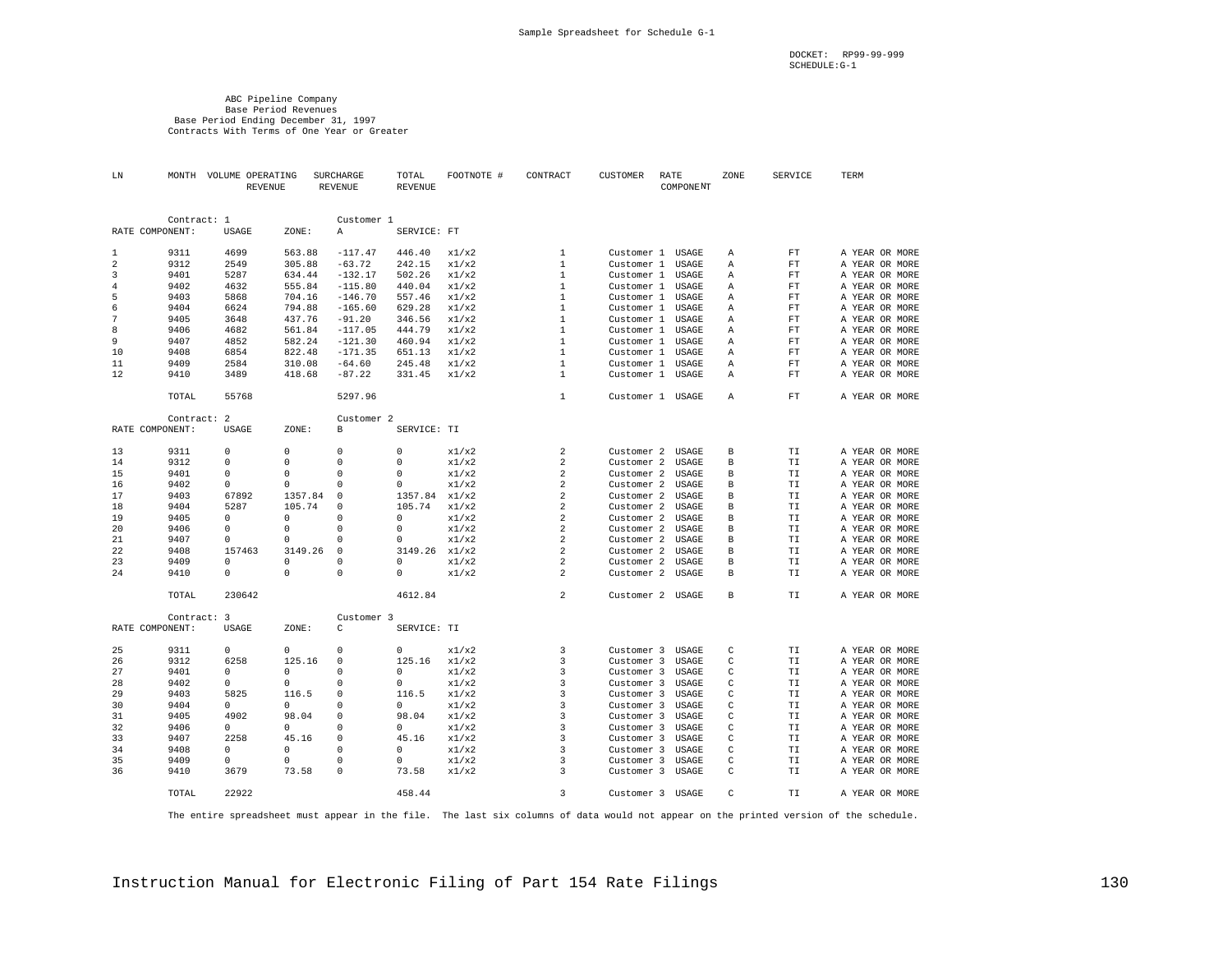## **VII. RATE FILINGS - SAMPLE TAB DELIMITED FILE**

(as it would appear in the text file and in the native application)

> Docket No. Statement

## Legal Name of the Company Statement Title 12 Mos. Ending March 31, 1997

| Line   | Row                                  | First                | Second               | Third                | Fourth               | Fifth                | Sixth                |
|--------|--------------------------------------|----------------------|----------------------|----------------------|----------------------|----------------------|----------------------|
| Number | Description                          | Column               | Column               | Column               | Column               | Column               | Column               |
| 2<br>3 | First Row<br>Second Row<br>Third Row | Data<br>Data<br>Data | Data<br>Data<br>Data | Data<br>Data<br>Data | Data<br>Data<br>Data | Data<br>Data<br>Data | Data<br>Data<br>Data |

Descriptive Text

(as it would appear with Tabs and CR/LF denoted schematically as [] and <hrt>, respectively.

[][][][][][]Docket No. <hrt> [][][][][][]Statement <hrt>

[][] Legal Name of Company<hrt> [][][]Statement Title<hrt> [][]12 Months Ending March 31, 1997<hrt>

Line[]Row[]First[]Second[]Third[]Fourth[]Fifth[]Sixth<hrt> Number[]Description[]Column[]Column[]Column[]Column[]Column[]Column<hrt>

1[]First Row[]Data[]Data[]Data[]Data[]Data[]Data<hrt> 2[]Second Row[]Data[]Data[]Data[]Data[]Data[]Data<hrt>

3[]Third Row[]Data[]Data[]Data[]Data[]Data[]Data<hrt>

[][] Descriptive Text[][][][][]<hrt>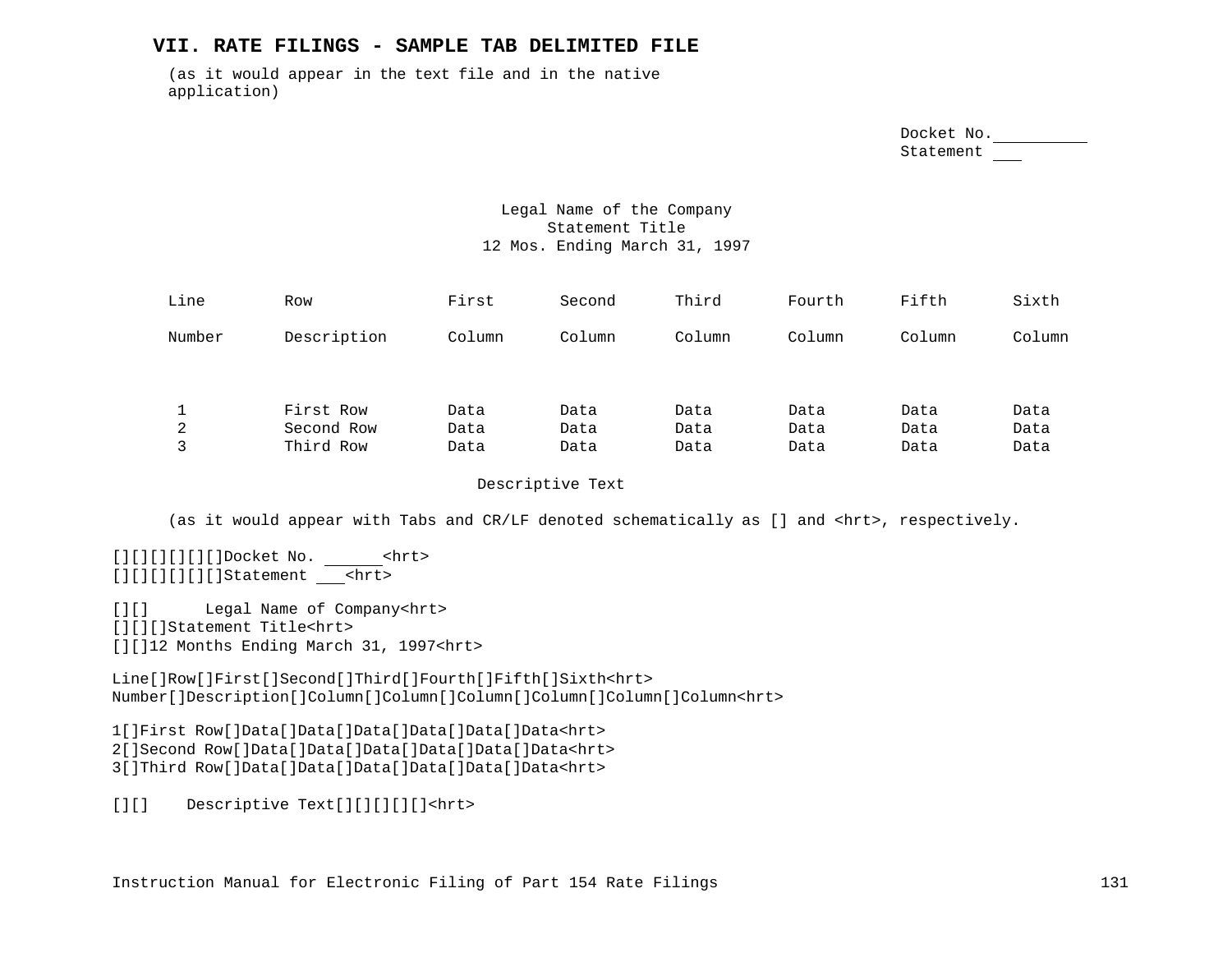## **APPENDIX A**

# **FILE CREATION HINTS**

## TAB-DELIMITED FILES

- 1. If you are using wordprocessing software to create a tabdelimited file, make sure the package you select has the capability to convert a "TAB" character to an ASCII 9 decimal or 09 - hexadecimal character, and does not just convert the "TAB" into a certain number of blank spaces. To save a file in tab-delimited format, use the following instructions:
	- A WordPerfect:
		- 1. DOS versions through 5.1 Create the individual records using the "TAB" key to separate the data items and the "Enter" key to end each record with a carriage return/line feed. Save the file using the "Text In/Text Out" / "Save As" / "Generic" commands.
		- 2. DOS version 6.0 Create the individual records using the "TAB" key to separate the data items and the "Enter" key to end each record with a carriage return/line feed. Save the file using the "File" / "Save As" / "ASCII Text (Stripped)" commands.
		- 3. Windows versions 5.2 and 6.1 Create the individual records using the "TAB" key to separate the data items and the "Enter" key to end each record with a carriage return/line feed. Save the file using the "File" / "Save As" / "ASCII Generic Wordprocessor (DOS)" commands.
	- B. Microsoft Word: Create the individual records using the "TAB" key to separate the data items and the "Enter" key to end each record with a carriage return/line feed. Save the file using the "File" / "Save As" / "Save File As Type" / "Text Only (\*.txt)" commands.
	- C. Windows Write: Create the individual records using the "TAB" key to separate the data items and the "Enter" key to end each record with a carriage return/line feed. Save the file using the "File" / "Save As" / "Save File As Type" / "Text Files (\*.TXT)" commands.
- 2. If using a spreadsheet program to create the electronic filing, make sure that it can save the spreadsheet as a "TAB" delimited file. The only spreadsheet program that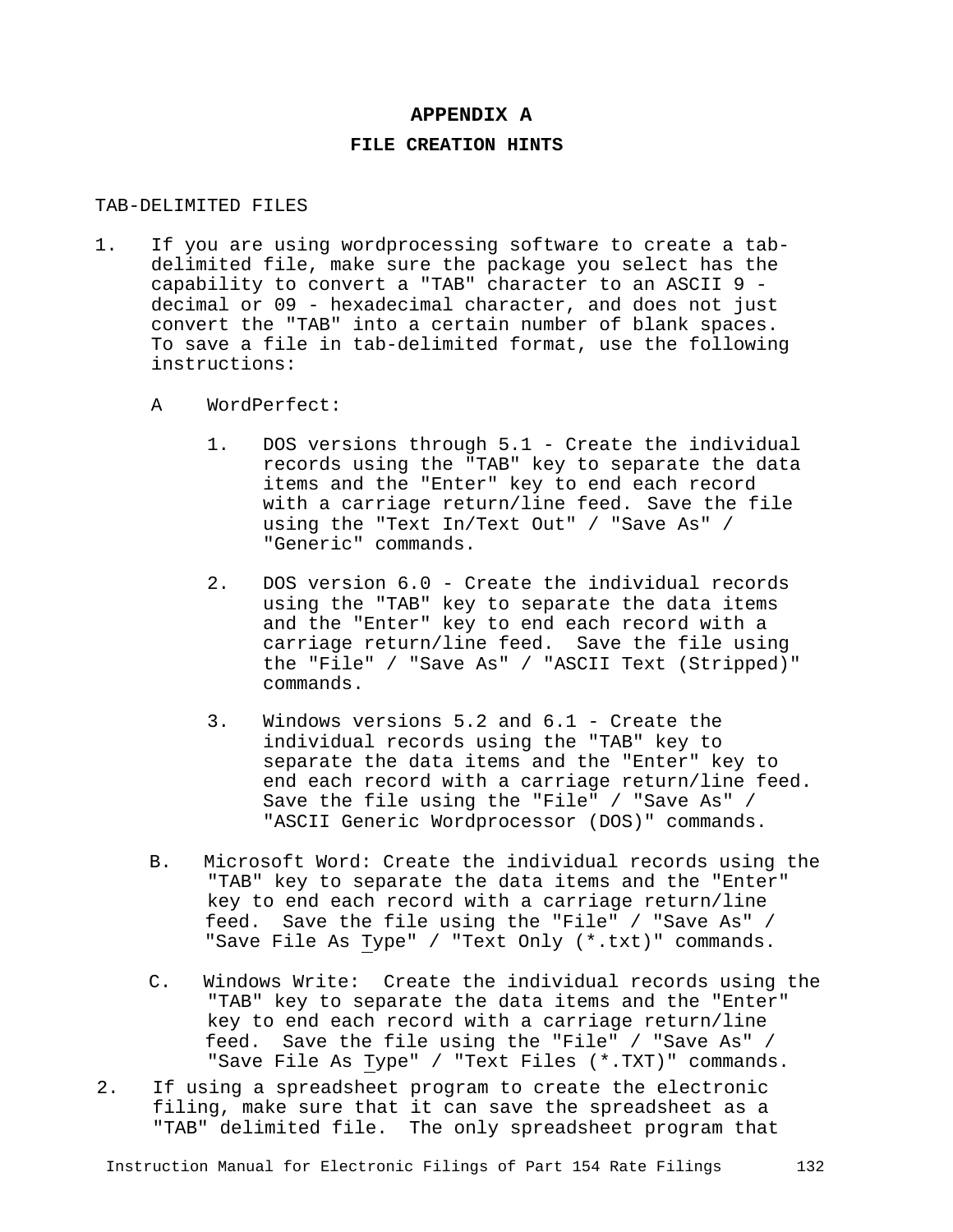staff has accessibility to, and has found capable of saving "TAB" delimited files, is Microsoft Excel for Windows.

- A. Excel 4.0: Create the individual records using the spreadsheet column cells to separate the data items and rows for each record. Save the file using the "File" / "Save As" / "Save File As Type" / "Text (OS/2 or MS\_DOS)" commands.
- B. Excel 5.0: Create the individual records using the spreadsheet column cells to separate the data items and rows for each record. Save the file using the "File" / "Save As" / "Save File As Type" / "Text (Tab delimited)" commands.
- 3. To test whether or not you have truly created a "TAB" delimited file, read the file into a wordprocessor program and change the "TAB" settings of the document. If the text from the delimited file changes with the new "TAB" settings, then the original file you created was in a "TAB" delimited format.

## ASCII FLAT FILE

- 1. It is important to save your wordprocessing document in an ASCII file format which preserves as much of the original document's appearance as possible. In order to best accomplish this task you should use the following tips:
	- A. Use a basic nonproportional font such as 'Courier'.<br>B. Use a pitch of 10 characters per inch (cpi) as your
	- Use a pitch of 10 characters per inch (cpi) as your basic character size. If more characters per line are necessary, then use either 12 or 15/17 cpi. Any larger number for the pitch will cause the characters to be too small to read.
	- C. Be aware that special wordprocessor formatting characteristics such as bold, italics, underlining, etc., will not translate to ASCII. Use these special formatting characters sparingly or not at all. Try to keep your original document as generic in appearance as possible. You may use tabs, indents, headers, footers, footnotes, line numbering and page numbering as these formatting codes should convert to an ASCII equivalent. Please test other formatting options prior to creating your final wordprocessing documents to see which codes will convert to the ASCII format.
- 2. The following instructions are for converting several different wordprocessing software files into ASCII file format. The commands (and options within commands) to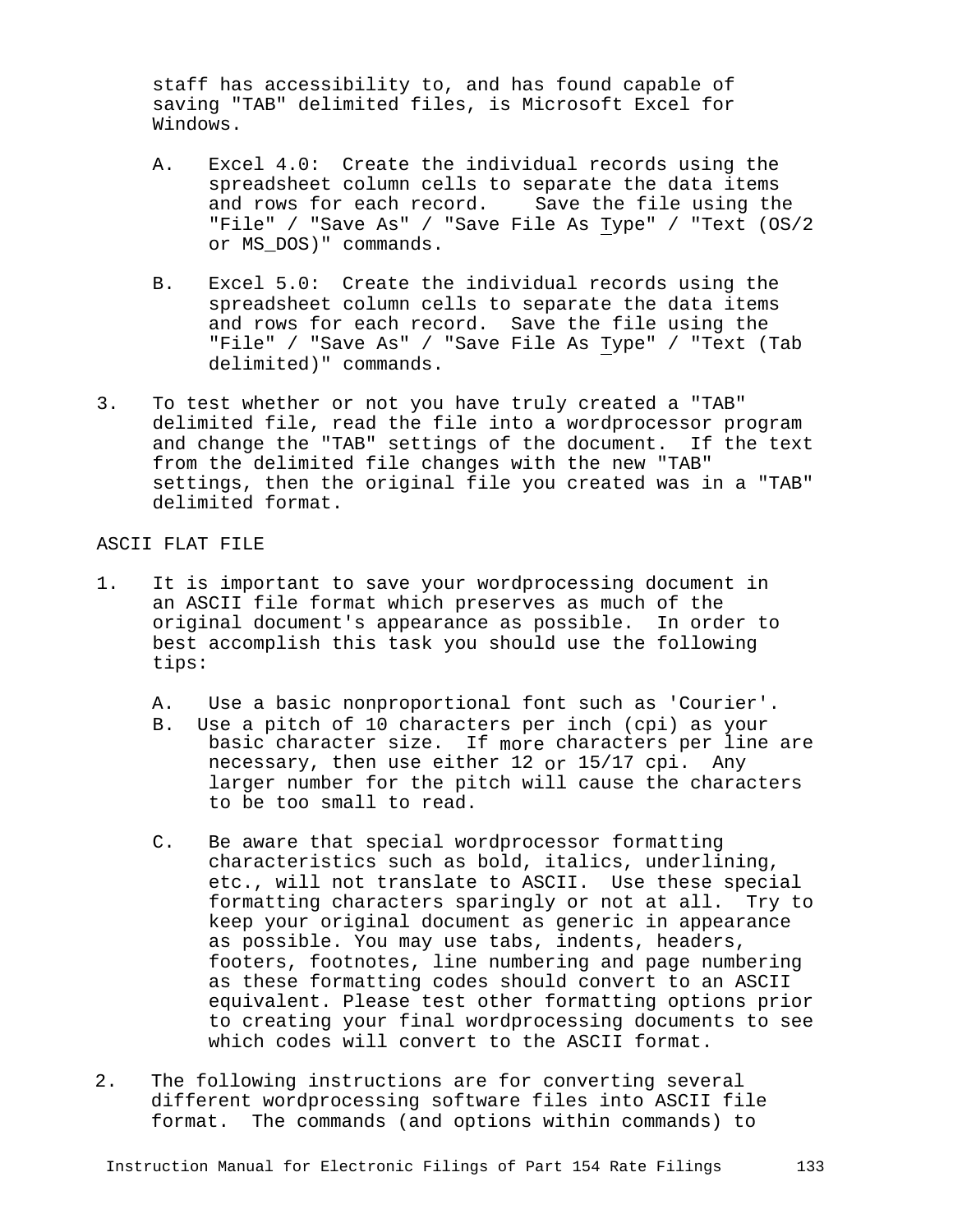use for each software package are shown enclosed in quotes.

A. WordPerfect (DOS versions up to 6.0):

From the "Print" menu screen select the "Dos Text Printer" from your list of available printers. If this printer is not shown in the list then it will have to be installed. Since there are several different ways to install this printer depending on where the printer driver is located, you should refer to your WordPerfect documentation to perform this task. For reference purposes, the printer driver file name for this printer is DOTEXPRI.PRS.

Once the "DOS Text Printer" has been installed, then it must be configured to write the output to a file (rather than the printer) by using the "File" / "Print" / "Select Printer" / "Edit" / "Port" commands. At the prompt type the drive\path\filename of the ASCII flat file you want to create and save your document to. Then "Exit" (F7 key) back to the "Print" menu screen<br>and execute the print "Full Document" command. The and execute the print "Full Document" command. WordPerfect document will be converted to ASCII and written to the file you typed in at the "Port" option. You can check the ASCII file by using any ASCII or DOS text editor (for example, the DOS command edit.com for DOS versions 6.0 and higher).

B. For all Windows 3.1 versions of wordprocessing software such as WordPerfect, Windows Write, and Microsoft Word:

From the "Printer Setup" menu within the wordprocessing software select the "Generic / Text Only" printer from your list of available printers. If you don't have this printer listed as a selection then you must install it by using the following procedure.

Go to PROGRAM MANAGER and select "Control Panel" from the MAIN window under PROGRAM MANAGER. Next, double click on the "Printers" icon, click once on the "Add" button, highlight the "Generic / Text Only" entry and click on the "Install" button. Then click once on the "Connect" button and scroll down to highlight the "FILE" option and click once on the "OK" button. Now close the "Printers" window and then the "Control" window.

Once you have performed this printer installation, all of your Windows wordprocessing software will now have the "Generic / Text only" printer as an option for printing. Each time you select and print to this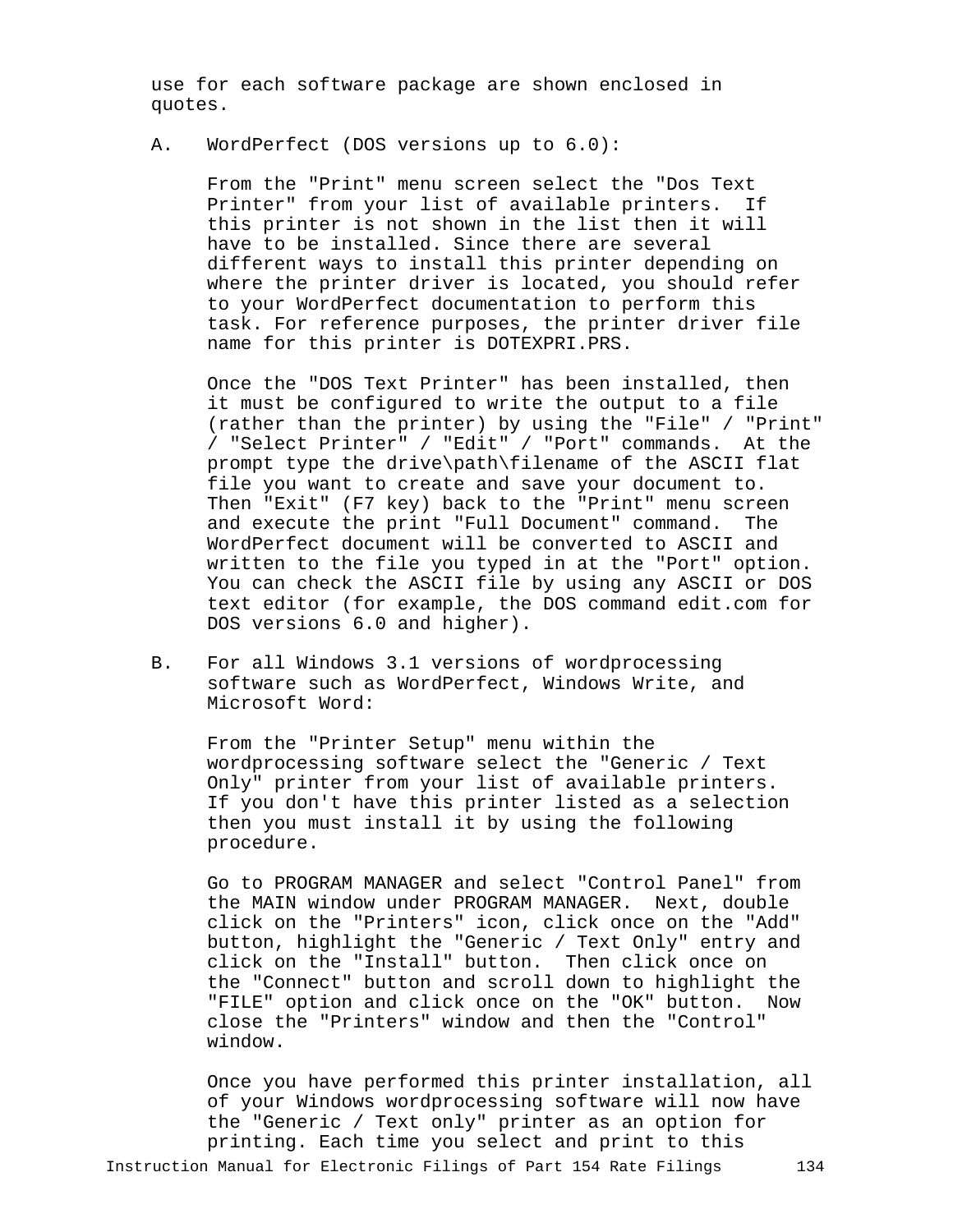printer while in your wordprocessing software, you will be prompted to type in a filename for the document tobe printed to and saved as an ASCII file. You can review the ASCII file using the Windows NOTEPAD program which is normally located within the ACCESSORIES window of PROGRAM MANAGER.

## NATIVE APPLICATION FILES

Save the file as you normally do.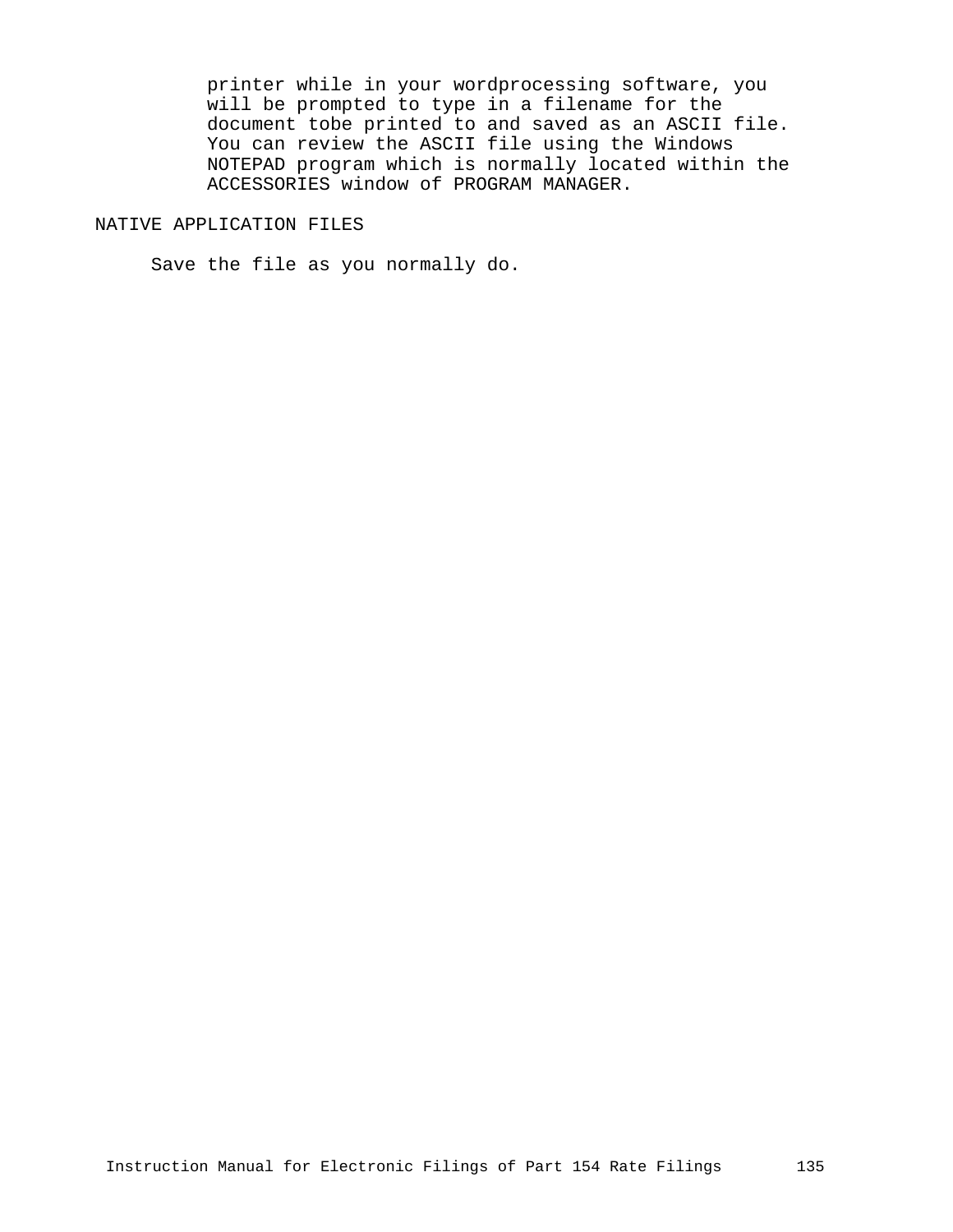## **APPENDIX B**

## **STATEMENT AND SCHEDULE ABBREVIATIONS**

The following abbreviations apply to the statements and schedules named in section 154.212:

| Statement Name |                                                                         | Abbreviation for |
|----------------|-------------------------------------------------------------------------|------------------|
|                |                                                                         | File Name        |
|                | Statement A, Cost of Service Summary                                    | Α                |
|                | Statement B, Rate Base and Return Summary                               | B                |
| Schedule B-1,  | Accumulated Deferred Income Taxes                                       | B1               |
|                | Schedule B-2, Regulatory Asset and Liability                            | B <sub>2</sub>   |
|                | Statement C, Cost of Plant Summary                                      | $\mathsf C$      |
| Schedule C-1,  | End of Base and Test Period Plant Functionalized                        | C1               |
| Schedule C-2,  | Work Orders                                                             | C <sub>2</sub>   |
| Schedule C-3,  | Storage Data                                                            | C <sub>3</sub>   |
| Schedule C-4,  | Methods and Procedures for Capitalizing AFUDC                           | C <sub>4</sub>   |
| Schedule C-5,  | Gas Plant in Service not used for Gas Service                           | C <sub>5</sub>   |
| Statement D,   | Accumulated Provisions for Depreciation, Depletion,<br>and Amortization | D                |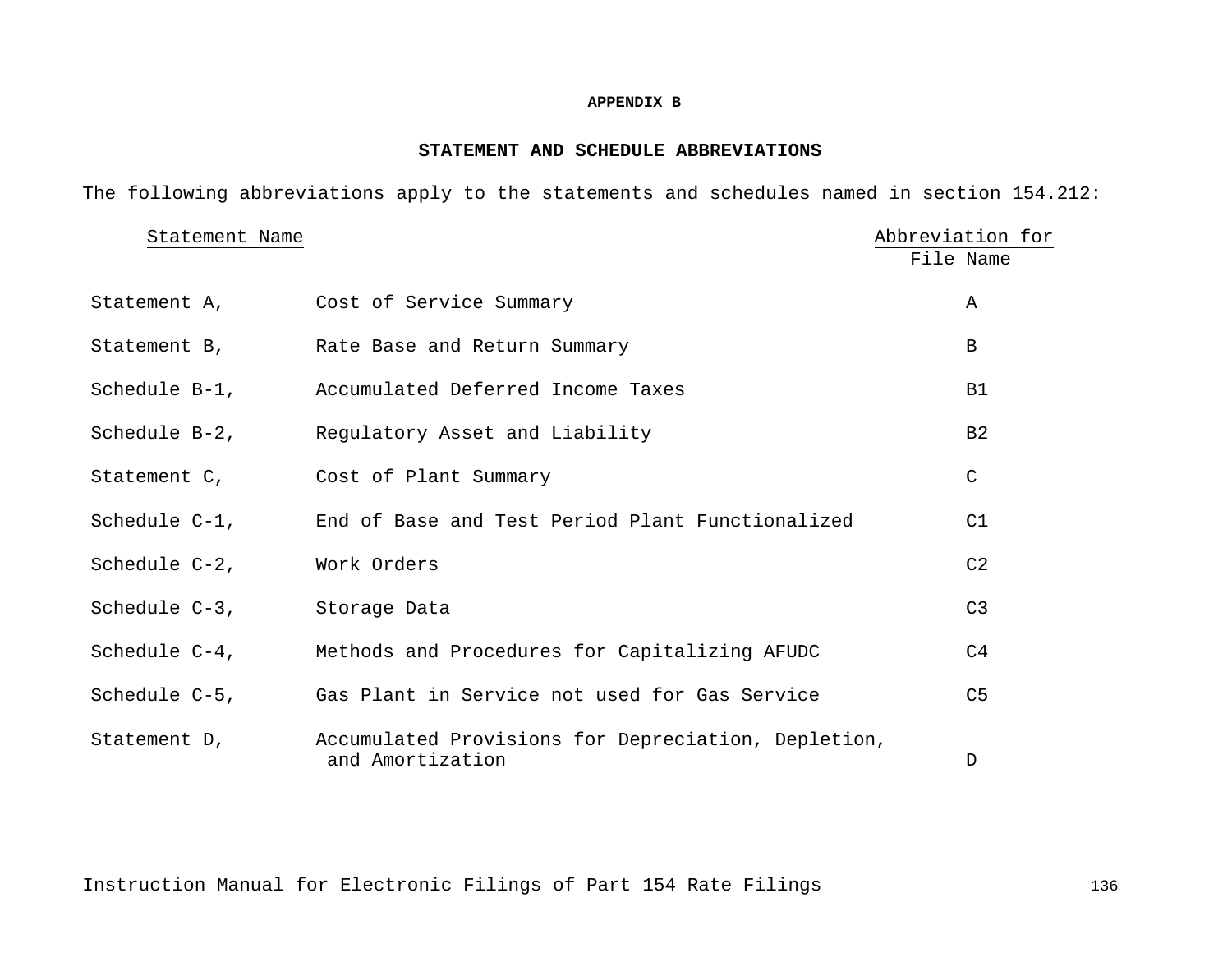| Schedule D-1,                | Depreciation Reserve Book Balance Workpaper                                 | D1             |
|------------------------------|-----------------------------------------------------------------------------|----------------|
| Schedule D-2,                | Methods and Procedures for Depreciating, Depleting,<br>and Amortizing Plant | D <sub>2</sub> |
| Statement E, Working Capital |                                                                             | E              |
| Schedule E-1,                | Computation of Cash Working Capital Adjusting Rate Base                     | Е1             |
| Schedule E-2,                | Materials, Supplies, and Prepayments                                        | E2             |
|                              | Schedule E-3, Storage Inputs, Outputs, and Balances                         | E3             |
|                              | Statement F-1, Rate of Return Claimed                                       | F1             |
|                              | Statement F-2, Capitalization and Rate of Return                            | F2             |
| Statement F-3, Debt Capital  |                                                                             | F3             |
|                              | Statement F-4, Preferred Stock Capital                                      | F4             |
|                              | Statement G, Revenues, Credits, and Billing Determinants                    | G              |
| Schedule G-1,                | Base Period Revenues                                                        | G1             |
| Schedule G-2,                | Adjustment Period Revenues                                                  | G2             |
| Schedule G-3,                | Adjustments to Base Period Actual Billing Determinants                      | G3             |
| Schedule G-4,                | At-Risk Revenue                                                             | G4             |
|                              | Schedule G-5, Other Revenues (Accounts 490-495)                             | G5             |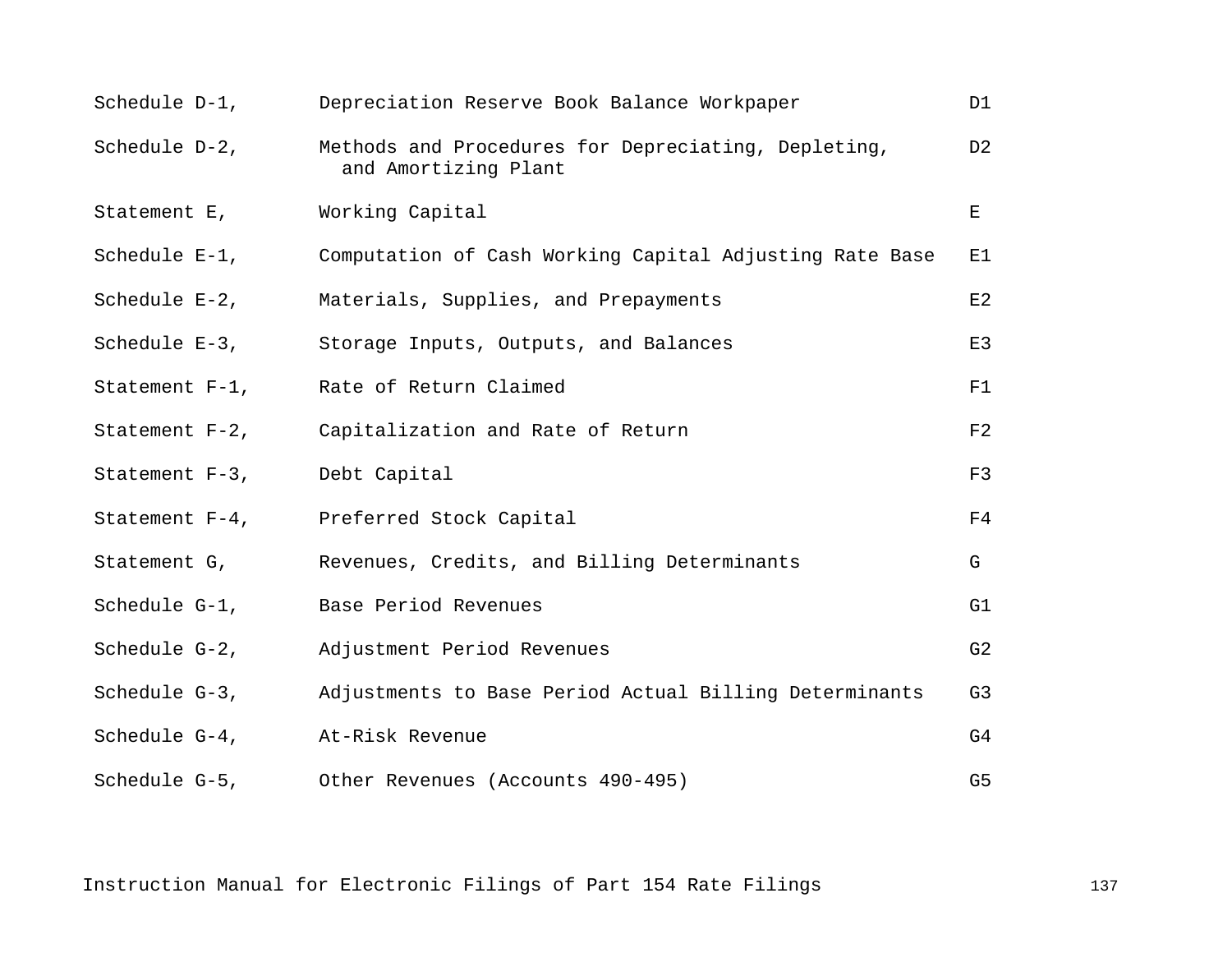| Schedule G-6,                      | Miscellaneous Revenues (Penalties, Cash-outs,<br>and Exit Fees)                                                            | G6   |
|------------------------------------|----------------------------------------------------------------------------------------------------------------------------|------|
| Statement $H-1$ ,                  | Operation and Maintenance Expense                                                                                          | H1   |
| Schedule $H-1(1)$                  | Expenses in Accounts 810, 811, and 812                                                                                     | H11  |
| Schedule $H-1(1)(a)$ , Labor Costs |                                                                                                                            | H11a |
|                                    | Schedule H-1(1)(b), Materials and Other Charges                                                                            | H11b |
|                                    | Schedule $H-1(1)(c)$ , Quantities Associated with Accounts 810, 811, and 812                                               | H11c |
|                                    | Schedule H-1(2), Additional Expenses                                                                                       | H12  |
|                                    | Schedule H-1(2)(a), Accounts 806, 808.1, 808.2, 809.1, 809.2, 813, 823, and<br>Other Accounts Recording Fuel Use or Losses | H12a |
|                                    | Schedule $H-1(2)(b)$ , Accounts 913 and 930.1, Advertising Expenses                                                        | H12b |
|                                    | Schedule $H-1(2)(c)$ , Account 921, Office Supplies and Expenses                                                           | H12c |
|                                    | Schedule H-1(2)(d), Account 922, Administrative Expenses Transferred<br>Credit                                             | H12d |
|                                    | Schedule H-1(2)(e), Account 923, Outside Services Employed                                                                 | H12e |
|                                    | Schedule $H-1(2)(f)$ , Account 926, Employee Pensions and Benefits                                                         | H12f |
|                                    | Schedule $H-1(2)(q)$ , Account 928, Regulatory Commission Expenses                                                         | H12g |
|                                    | Schedule H-1(2)(h), Account 929, Duplicate Charges                                                                         | H12h |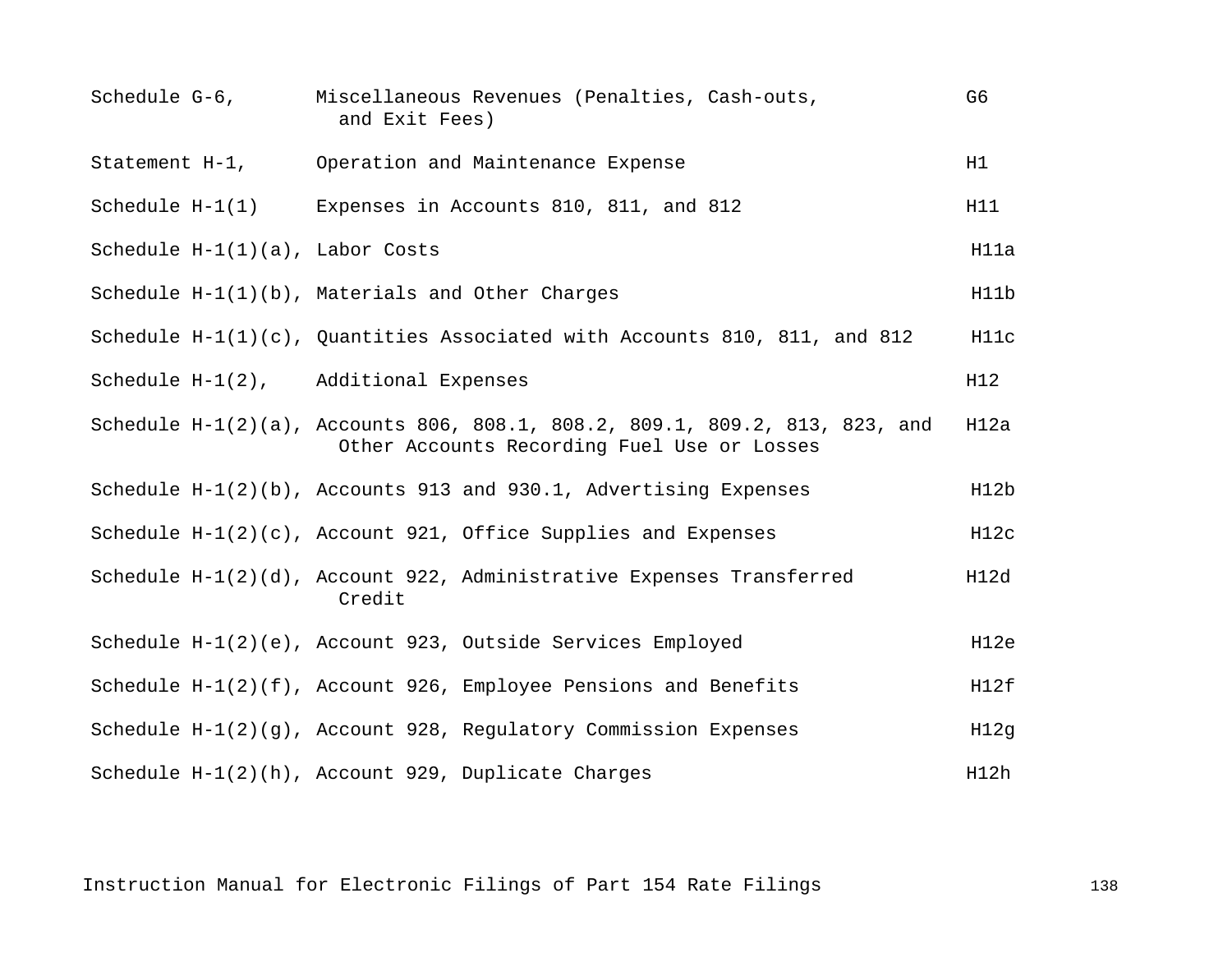|                                       | Schedule $H-1(2)(i)$ , Account 930.2, Miscellaneous General Expenses    | H12i |
|---------------------------------------|-------------------------------------------------------------------------|------|
|                                       | Schedule $H-1(2)(j)$ , Intercompany and Interdepartmental Transactions  | H12j |
| Schedule $H-1(2)(k)$ , Lease Payments |                                                                         | H12k |
| Statement H-2                         | Depreciation, Depletion, Amortization,<br>and Negative Salvage Expenses | H2   |
| Schedule $H-2(1)$ ,                   | Depreciable Plant                                                       | H21  |
| Statement H-3,                        | Income Taxes                                                            | H3   |
| Schedule H-3(1), State Income Taxes   |                                                                         | H31  |
| Schedule $H-3(2)$ ,                   | Reconciliation between Book and Tax Depreciable Plant                   | H32  |
| Statement H-4, Other Taxes            |                                                                         | H4   |
| Schedule H-4, Adjusted Taxes          |                                                                         | H4   |
| Statement I                           |                                                                         |      |
|                                       | Schedule I-1, Functionalization of Cost of Service                      | I1   |
|                                       | Schedule $I-I(a)$ , Cost of Service by Function of Facility             | I1a  |
| Schedule $I-1(b)$ ,                   | Incremental and Non-Incremental Facilities                              | I1b  |
|                                       | Schedule $I-I(c)$ , Costs Separated by Zone                             | I1c  |
| Schedule $I-1(d)$ ,                   | Allocation Method of Common and Joint Costs                             | I1d  |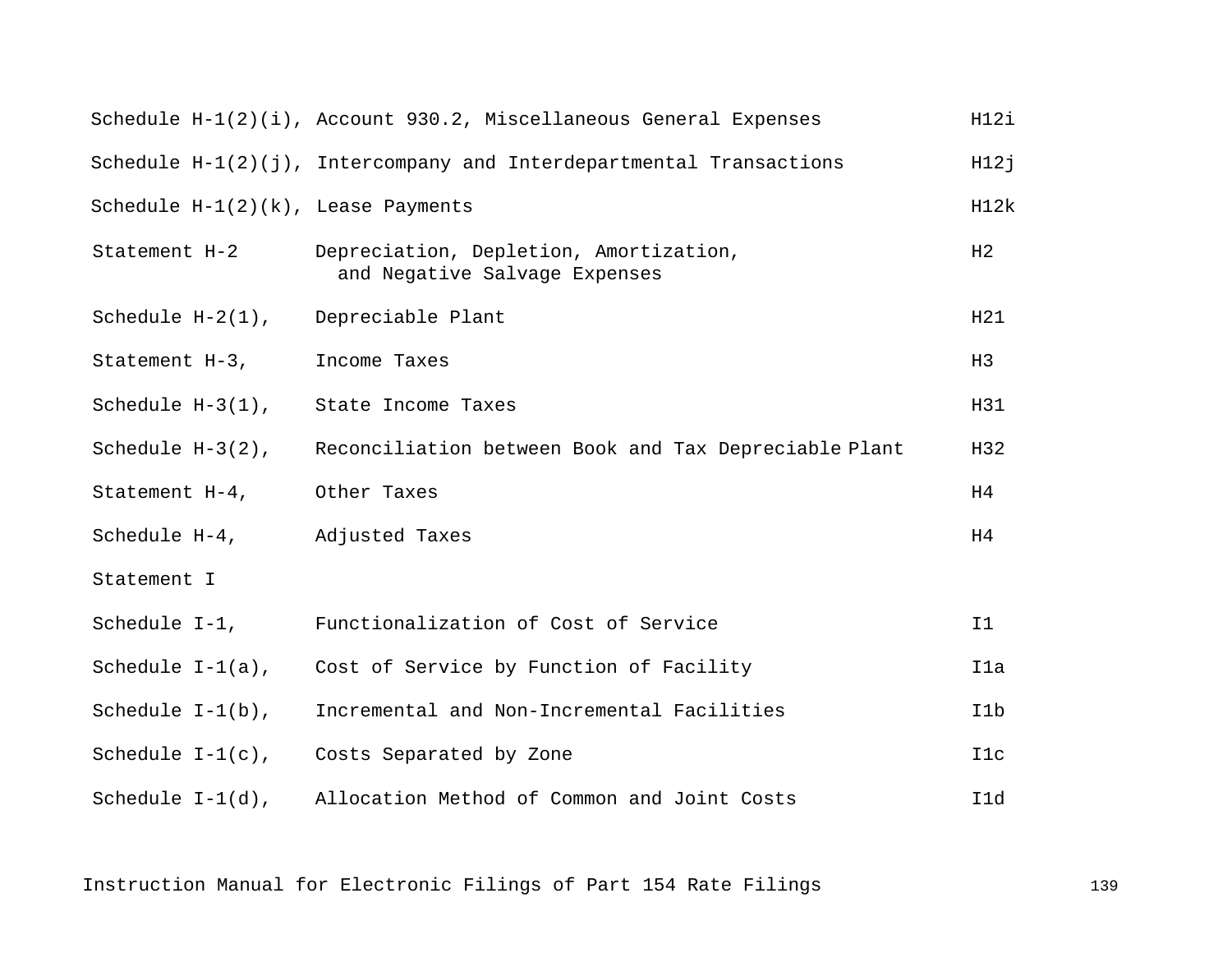|                                                                                         | Schedule I-2, Classification of Cost of Service                                                    | I <sub>2</sub> |  |  |
|-----------------------------------------------------------------------------------------|----------------------------------------------------------------------------------------------------|----------------|--|--|
|                                                                                         | Schedule I-3, Allocation of Cost of Service                                                        | I3             |  |  |
|                                                                                         | Schedule I-4, Transmission and Compression of Gas by Others -<br>Account 858                       | Ι4             |  |  |
| Schedule I-5, Gas Balance                                                               |                                                                                                    | I <sub>5</sub> |  |  |
|                                                                                         | Statement J, Comparison and Reconciliation of Estimated<br>Operating Revenues with Cost of Service | J              |  |  |
|                                                                                         | Schedule J-1, Summary of Billing Determinants                                                      | J1             |  |  |
|                                                                                         | Schedule J-2, Derivation of Rates                                                                  | J2             |  |  |
| Statement L, Balance Sheet                                                              |                                                                                                    | $\mathbf L$    |  |  |
| Statement M, Income Statement                                                           |                                                                                                    | М              |  |  |
|                                                                                         | Statement 0, Description of Company Operations                                                     | $\circ$        |  |  |
|                                                                                         | Statement P, Explanatory Text and Prepared Testimony                                               | $\, {\bf P}$   |  |  |
| The following abbreviations apply, as noted, to the schedules named in section 154.313: |                                                                                                    |                |  |  |
|                                                                                         | Schedule A, Schedule A, Overall Cost of Service by Function                                        | Α              |  |  |
|                                                                                         | Schedule B, Overall Rate Base and Return                                                           | B              |  |  |
| Schedule B-1,                                                                           | Accumulated Deferred Income Taxes                                                                  | B1             |  |  |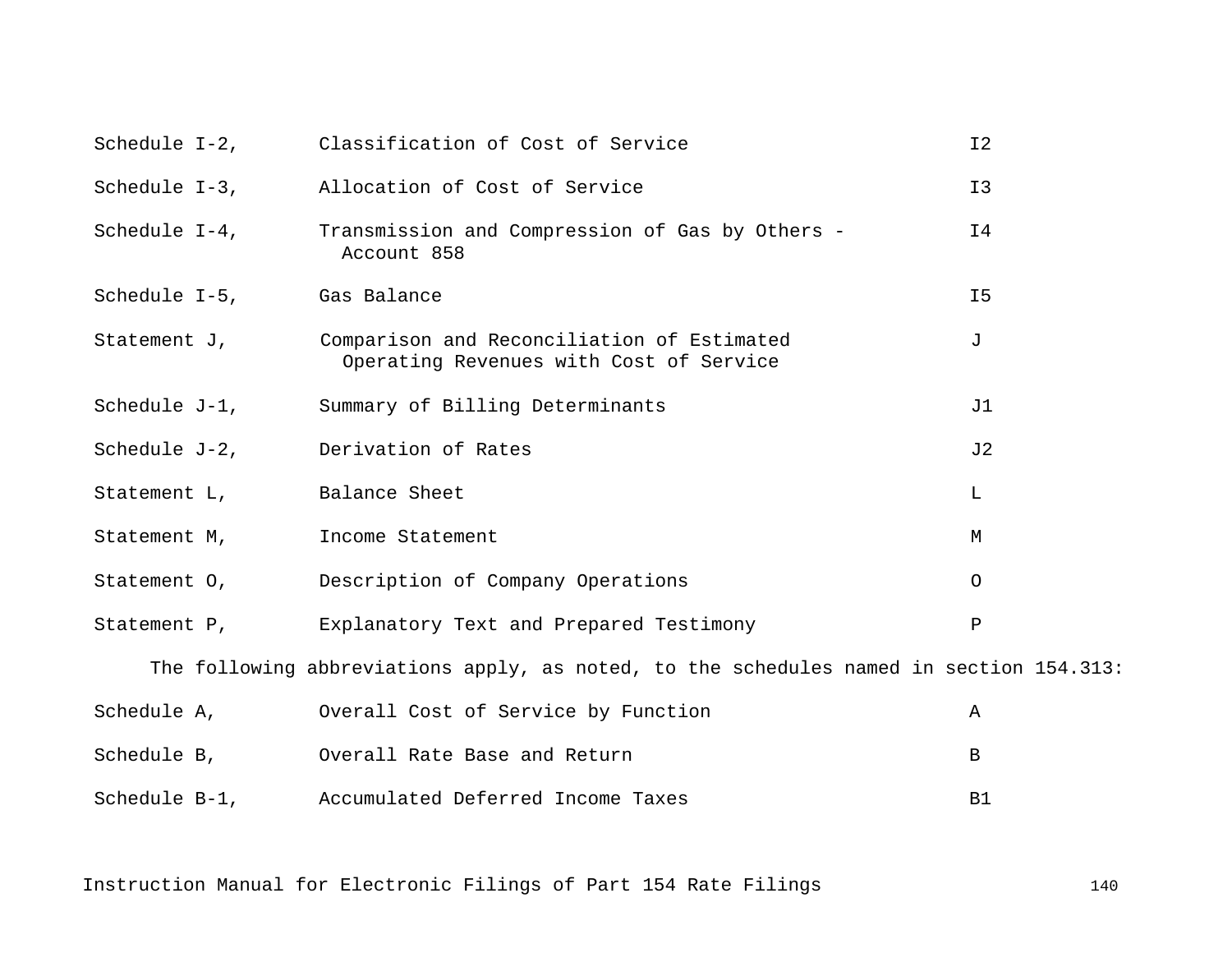| Schedule B-2,             | Regulatory Asset and Liability                                                       | B <sub>2</sub> |
|---------------------------|--------------------------------------------------------------------------------------|----------------|
| Schedule C,               | Cost of Plant Summary                                                                | $\mathsf C$    |
| Schedule D,               | Accumulated Provisions for Depreciation, Depletion,<br>Amortization, and Abandonment | D              |
| Schedule E,               | Working Capital                                                                      | Е              |
| Schedule F,               | Rate of Return                                                                       | F              |
| Schedule G,               | Revenues and Billing Determinants                                                    | G              |
| Schedule G-1,             | Adjustment Period Revenues                                                           | G1             |
| Schedule H,               | Operation and Maintenance Expenses                                                   | H              |
| Schedule H-1              | Workpapers for Expense Accounts                                                      | H1             |
| Schedule H-2              | Depreciation, Depletion, Amortization,<br>and Negative Salvage Expenses              | H2             |
| Schedule H-3,             | Income Tax Allowances Computed on the Basis of the Rate<br>of Return Claimed         | H3             |
| Schedule $H-3(1)$ ,       | Reconciliation between Book and Tax Depreciable Plant                                | H31            |
| Schedule H-4, Other Taxes |                                                                                      | H4             |

In the event the pipeline must include additional material which does not fit within the definition of the statements and schedules listed above, enter the additional material as a statement using a letter not already in use, for example, Statement R. The abbreviation will